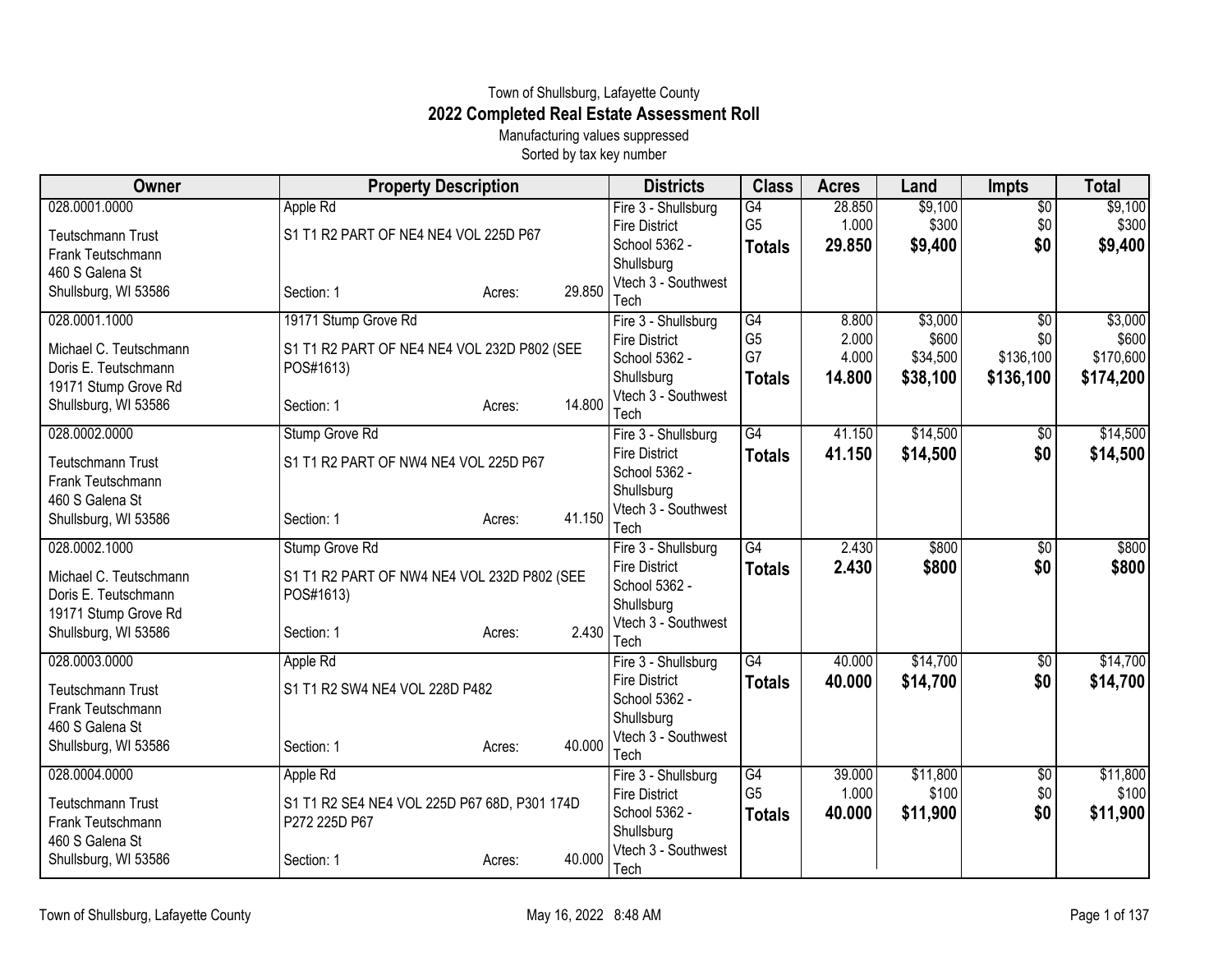| Owner                      | <b>Property Description</b>         |        |        | <b>Districts</b>                            | <b>Class</b>    | <b>Acres</b> | Land     | <b>Impts</b>           | <b>Total</b> |
|----------------------------|-------------------------------------|--------|--------|---------------------------------------------|-----------------|--------------|----------|------------------------|--------------|
| 028.0005.0000              | Stump Grove Rd                      |        |        | Fire 3 - Shullsburg                         | $\overline{G4}$ | 41.510       | \$15,100 | $\overline{50}$        | \$15,100     |
| <b>Teutschmann Trust</b>   | S1 T1 R2 FRAC NE4 NW4 VOL 225D P67  |        |        | <b>Fire District</b>                        | G <sub>5</sub>  | 1.000        | \$100    | \$0                    | \$100        |
| Frank Teutschmann          |                                     |        |        | School 5362 -                               | <b>Totals</b>   | 42.510       | \$15,200 | \$0                    | \$15,200     |
| 460 S Galena St            |                                     |        |        | Shullsburg<br>Vtech 3 - Southwest           |                 |              |          |                        |              |
| Shullsburg, WI 53586       | Section: 1                          | Acres: | 42.510 | Tech                                        |                 |              |          |                        |              |
| 028.0006.0000              | Stump Grove Rd                      |        |        | Fire 3 - Shullsburg                         | $\overline{G4}$ | 40.440       | \$14,900 | $\overline{50}$        | \$14,900     |
| Brown-Bader Farm, LLC      | S1 T1 R2 FRAC NW4 NW4 VOL 240D P333 |        |        | <b>Fire District</b>                        | G <sub>5</sub>  | 1.000        | \$100    | \$0                    | \$100        |
| c/o Brown-Bader Farm, LLC  |                                     |        |        | School 5362 -                               | <b>Totals</b>   | 41.440       | \$15,000 | \$0                    | \$15,000     |
| W7210 County Rd B          |                                     |        |        | Shullsburg                                  |                 |              |          |                        |              |
| Monroe, WI 53566-9761      | Section: 1                          | Acres: | 41.440 | Vtech 3 - Southwest<br>Tech                 |                 |              |          |                        |              |
| 028.0007.0000              | Stump Grove Rd                      |        |        | Fire 3 - Shullsburg                         | G4              | 37.000       | \$13,500 | \$0                    | \$13,500     |
|                            |                                     |        |        | <b>Fire District</b>                        | G <sub>5</sub>  | 3.000        | \$400    | \$0                    | \$400        |
| Brown-Bader Farm, LLC      | S1 T1 R2 SW4 NW4 VOL 240D P333      |        |        | School 5362 -                               | <b>Totals</b>   | 40.000       | \$13,900 | \$0                    | \$13,900     |
| c/o Brown-Bader Farm, LLC  |                                     |        |        | Shullsburg                                  |                 |              |          |                        |              |
| W7210 County Rd B          |                                     |        | 40.000 | Vtech 3 - Southwest                         |                 |              |          |                        |              |
| Monroe, WI 53566-9761      | Section: 1                          | Acres: |        | Tech                                        |                 |              |          |                        |              |
| 028.0008.0000              | Stump Grove Rd                      |        |        | Fire 3 - Shullsburg                         | $\overline{G4}$ | 40.000       | \$14,100 | \$0                    | \$14,100     |
| Brown-Bader Farm, LLC      | S1 T1 R2 SE4 NW4 VOL 240D P333      |        |        | <b>Fire District</b>                        | <b>Totals</b>   | 40.000       | \$14,100 | \$0                    | \$14,100     |
| c/o Brown-Bader Farm, LLC  |                                     |        |        | School 5362 -                               |                 |              |          |                        |              |
| W7210 County Rd B          |                                     |        |        | Shullsburg<br>Vtech 3 - Southwest           |                 |              |          |                        |              |
| Monroe, WI 53566-9761      | Section: 1                          | Acres: | 40.000 | Tech                                        |                 |              |          |                        |              |
| 028.0009.0000              | Stump Grove Rd                      |        |        | Fire 3 - Shullsburg                         | $\overline{G4}$ | 38.500       | \$13,800 | $\overline{$0}$        | \$13,800     |
| Jsp Property Holdings, LLC | S1 T1 R2 NE4 SW4 VOL 228D P54       |        |        | <b>Fire District</b>                        | G <sub>5</sub>  | 1.500        | \$400    | \$0                    | \$400        |
| 13 W Main St P O Box 80    |                                     |        |        | School 5362 -                               | <b>Totals</b>   | 40.000       | \$14,200 | \$0                    | \$14,200     |
| Belleville, WI 53508       |                                     |        |        | Shullsburg                                  |                 |              |          |                        |              |
|                            | Section: 1                          | Acres: | 40.000 | Vtech 3 - Southwest                         |                 |              |          |                        |              |
| 028.0010.0000              |                                     |        |        | Tech                                        | $\overline{G4}$ | 37.000       | \$13,100 |                        | \$13,100     |
|                            | Stump Grove Rd                      |        |        | Fire 3 - Shullsburg<br><b>Fire District</b> | G <sub>5</sub>  | 3.000        | \$900    | $\overline{60}$<br>\$0 | \$900        |
| Jsp Property Holdings, LLC | S1 T1 R2 NW4 SW4 VOL 228D P54       |        |        | School 5362 -                               | <b>Totals</b>   | 40.000       | \$14,000 | \$0                    | \$14,000     |
| 13 W Main St P O Box 80    |                                     |        |        | Shullsburg                                  |                 |              |          |                        |              |
| Belleville, WI 53508       |                                     |        |        | Vtech 3 - Southwest                         |                 |              |          |                        |              |
|                            | Section: 1                          | Acres: | 40.000 | Tech                                        |                 |              |          |                        |              |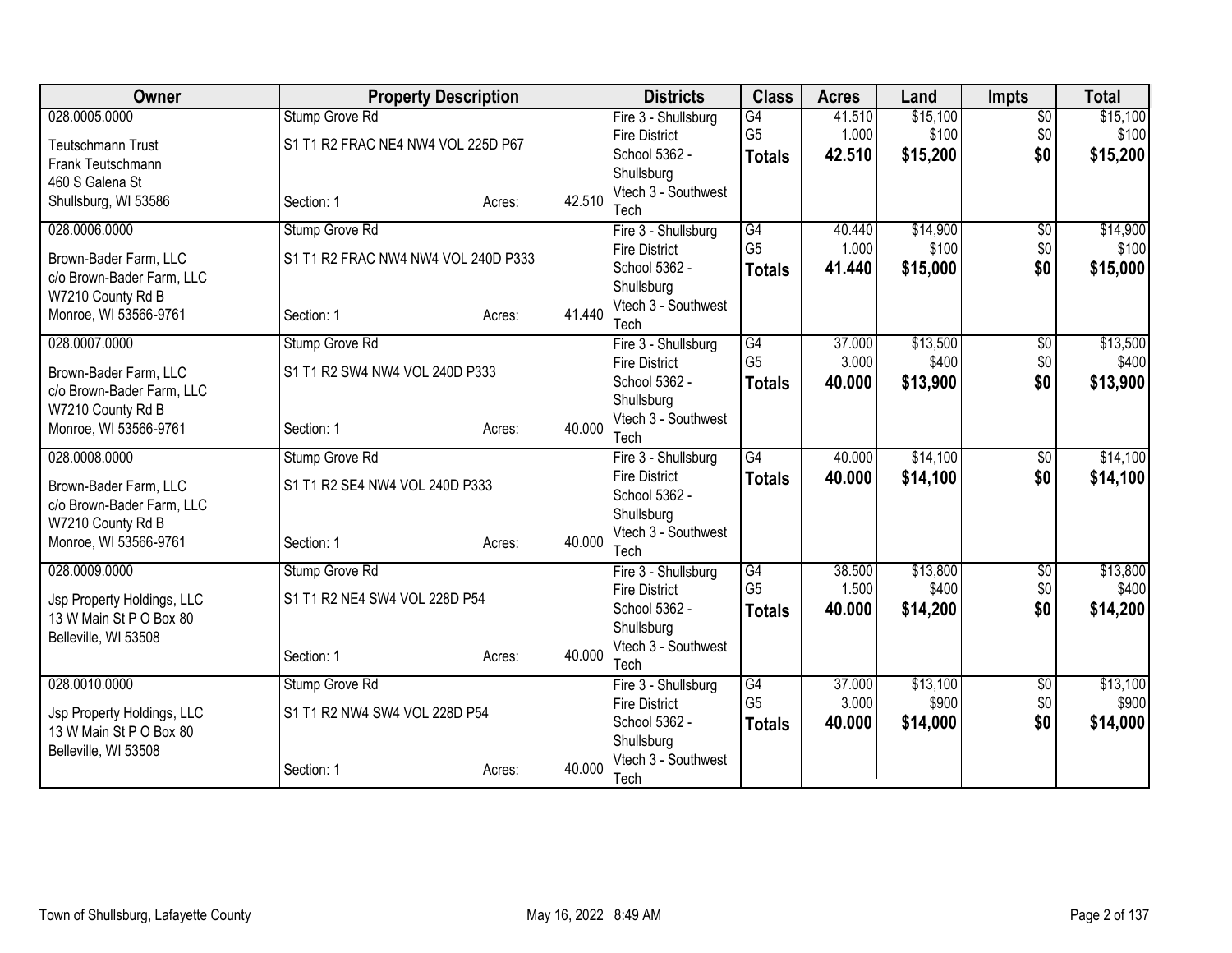| Owner                          | <b>Property Description</b>                 |                  | <b>Districts</b>                  | <b>Class</b>    | <b>Acres</b> | Land     | <b>Impts</b>    | <b>Total</b> |
|--------------------------------|---------------------------------------------|------------------|-----------------------------------|-----------------|--------------|----------|-----------------|--------------|
| 028.0011.0000                  | State Highway 11                            |                  | Fire 3 - Shullsburg               | G4              | 37.000       | \$12,500 | $\overline{50}$ | \$12,500     |
| Jsp Property Holdings, LLC     | S1 T1 R2 SW4 SW4 VOL 228D P54               |                  | <b>Fire District</b>              | G <sub>5</sub>  | 3.000        | \$700    | \$0             | \$700        |
| 13 W Main St P O Box 80        |                                             |                  | School 5362 -                     | <b>Totals</b>   | 40.000       | \$13,200 | \$0             | \$13,200     |
| Belleville, WI 53508           |                                             |                  | Shullsburg<br>Vtech 3 - Southwest |                 |              |          |                 |              |
|                                | Section: 12                                 | 40.000<br>Acres: | Tech                              |                 |              |          |                 |              |
| 028.0012.0000                  | State Highway 11                            |                  | Fire 3 - Shullsburg               | G4              | 39.000       | \$14,100 | $\overline{50}$ | \$14,100     |
|                                |                                             |                  | <b>Fire District</b>              | G <sub>5</sub>  | 1.000        | \$100    | \$0             | \$100        |
| Jsp Property Holdings, LLC     | S1 T1 R2 SE4 SW4 VOL 228D P54               |                  | School 5362 -                     | <b>Totals</b>   | 40.000       | \$14,200 | \$0             | \$14,200     |
| 13 W Main St P O Box 80        |                                             |                  | Shullsburg                        |                 |              |          |                 |              |
| Belleville, WI 53508           |                                             |                  | Vtech 3 - Southwest               |                 |              |          |                 |              |
|                                | Section: 12                                 | 40.000<br>Acres: | Tech                              |                 |              |          |                 |              |
| 028.0013.0000                  | 6271 Apple Rd                               |                  | Fire 3 - Shullsburg               | $\overline{G4}$ | 7.000        | \$2,300  | \$0             | \$2,300      |
| Robert J. Knautz               | S1 T1 R2 PART OF NE4 SE4 VOL 210D P625 (SEE |                  | <b>Fire District</b>              | G7              | 1.520        | \$14,400 | \$232,100       | \$246,500    |
| Christine A. Knautz            | POS#1000)                                   |                  | School 5362 -                     | <b>Totals</b>   | 8.520        | \$16,700 | \$232,100       | \$248,800    |
| 6271 Apple Rd                  |                                             |                  | Shullsburg                        |                 |              |          |                 |              |
| Shullsburg, WI 53586           | Section: 1                                  | 8.520<br>Acres:  | Vtech 3 - Southwest               |                 |              |          |                 |              |
| 028.0013.1000                  | Apple Rd                                    |                  | Tech<br>Fire 3 - Shullsburg       | G4              | 29.980       | \$10,200 | $\overline{50}$ | \$10,200     |
|                                |                                             |                  | <b>Fire District</b>              | G <sub>5</sub>  | 1.500        | \$400    | \$0             | \$400        |
| Terese A. Woodworth et al      | S1 T1 R2 PART OF NE4 SE4 TERESE ANN         |                  | School 5362 -                     | <b>Totals</b>   | 31.480       | \$10,600 | \$0             | \$10,600     |
| c/o Christi L. Thompson        | WOODWORTH & CHRISTI L THOMPSON OWNERS       |                  | Shullsburg                        |                 |              |          |                 |              |
| PO Box 36                      | VOL 211D P319                               |                  | Vtech 3 - Southwest               |                 |              |          |                 |              |
| Center Junction, IA 52212-0036 | Section: 1                                  | 31.480<br>Acres: | Tech                              |                 |              |          |                 |              |
| 028.0014.0000                  | Apple Rd                                    |                  | Fire 3 - Shullsburg               | G2              | 0.011        | \$200    | $\overline{50}$ | \$200        |
| Terese A. Woodworth et al      | S1 T1 R2 NW4 SE4 CHRISTI THOMPSON & TERESE  |                  | <b>Fire District</b>              | G4              | 39.989       | \$14,200 | \$0             | \$14,200     |
| c/o Christi L. Thompson        | WOODWORTH OWNERS VOL 214D P762              |                  | School 5362 -                     | <b>Totals</b>   | 40.000       | \$14,400 | \$0             | \$14,400     |
| PO Box 36                      |                                             |                  | Shullsburg                        |                 |              |          |                 |              |
| Center Junction, IA 52212-0036 | Section: 1                                  | 40.000<br>Acres: | Vtech 3 - Southwest<br>Tech       |                 |              |          |                 |              |
| 028.0015.0000                  | State Highway 11                            |                  | Fire 3 - Shullsburg               | G <sub>4</sub>  | 39.000       | \$12,900 | \$0             | \$12,900     |
|                                |                                             |                  | <b>Fire District</b>              | G <sub>5</sub>  | 1.000        | \$100    | \$0             | \$100        |
| Terese A. Woodworth et al      | S1 T1 R2 SW4 SE4 CHRISTI THOMPSON & TERESE  |                  | School 5362 -                     | <b>Totals</b>   | 40.000       | \$13,000 | \$0             | \$13,000     |
| c/o Christi L. Thompson        | WOODWORTH OWNERS VOL 214D P762              |                  | Shullsburg                        |                 |              |          |                 |              |
| PO Box 36                      |                                             | 40.000           | Vtech 3 - Southwest               |                 |              |          |                 |              |
| Center Junction, IA 52212-0036 | Section: 12                                 | Acres:           | Tech                              |                 |              |          |                 |              |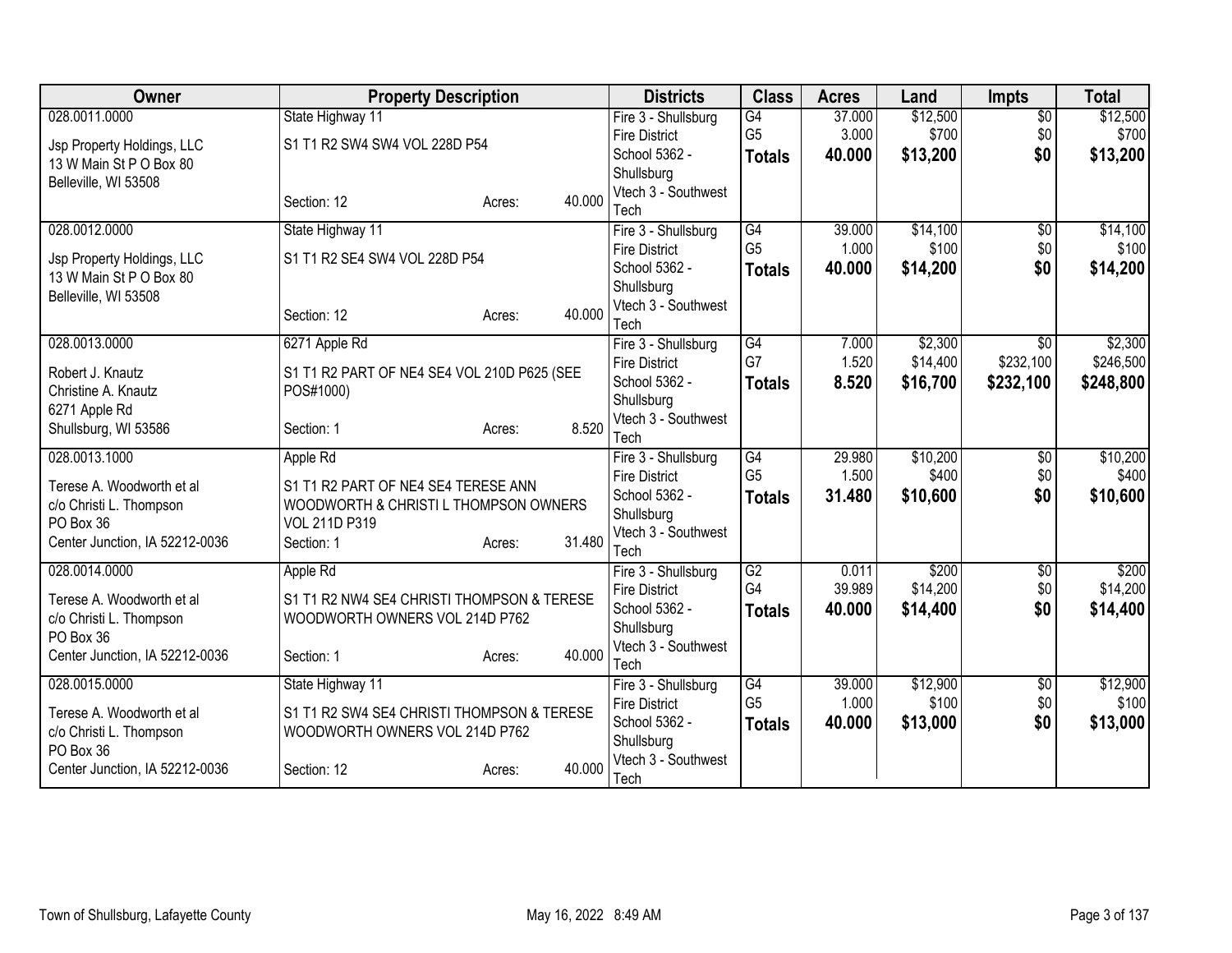| <b>Owner</b>                                | <b>Property Description</b>                 |        |        | <b>Districts</b>                  | <b>Class</b>    | <b>Acres</b> | Land     | <b>Impts</b>    | <b>Total</b> |
|---------------------------------------------|---------------------------------------------|--------|--------|-----------------------------------|-----------------|--------------|----------|-----------------|--------------|
| 028.0016.0000                               | Apple Rd                                    |        |        | Fire 3 - Shullsburg               | G4              | 10.700       | \$3,500  | $\overline{50}$ | \$3,500      |
| Robert J. Knautz                            | S1 T1 R2 PART OF SE4 SE4 VOL 210D P625 (SEE |        |        | <b>Fire District</b>              | G <sub>5</sub>  | 0.500        | \$100    | \$0             | \$100        |
| Christine A. Knautz                         | POS #1000)                                  |        |        | School 5362 -                     | <b>Totals</b>   | 11.200       | \$3,600  | \$0             | \$3,600      |
| 6271 Apple Rd                               |                                             |        |        | Shullsburg<br>Vtech 3 - Southwest |                 |              |          |                 |              |
| Shullsburg, WI 53586                        | Section: 1                                  | Acres: | 11.200 | Tech                              |                 |              |          |                 |              |
| 028.0016.1000                               | State Highway 11                            |        |        | Fire 3 - Shullsburg               | $\overline{G4}$ | 27.300       | \$9,000  | $\overline{50}$ | \$9,000      |
|                                             |                                             |        |        | <b>Fire District</b>              | G <sub>5</sub>  | 1.500        | \$100    | \$0             | \$100        |
| Terese A. Woodworth et all                  | S1 T1 R2 PART OF SE4 SE4 CHRISTI THOMPSON & |        |        | School 5362 -                     | <b>Totals</b>   | 28,800       | \$9,100  | \$0             | \$9,100      |
| c/o Christi L. Thompson                     | TERESE WOODWORTH OWNERS VOL 214D P762       |        |        | Shullsburg                        |                 |              |          |                 |              |
| PO Box 36<br>Center Junction, IA 52212-0036 | Section: 1                                  |        | 28.800 | Vtech 3 - Southwest               |                 |              |          |                 |              |
|                                             |                                             | Acres: |        | Tech                              |                 |              |          |                 |              |
| 028.0017.0000                               | County Rd U                                 |        |        | Fire 3 - Shullsburg               | $\overline{G4}$ | 40.770       | \$14,400 | \$0             | \$14,400     |
| Brown-Bader Farm, LLC                       | S2 T1 R2 FRAC NE4 NE4 VOL 240D P333         |        |        | <b>Fire District</b>              | <b>Totals</b>   | 40.770       | \$14,400 | \$0             | \$14,400     |
| c/o Brown-Bader Farm, LLC                   |                                             |        |        | School 5362 -                     |                 |              |          |                 |              |
| W7210 County Rd B                           |                                             |        |        | Shullsburg<br>Vtech 3 - Southwest |                 |              |          |                 |              |
| Monroe, WI 53566-9761                       | Section: 2                                  | Acres: | 40.770 | Tech                              |                 |              |          |                 |              |
| 028.0018.0000                               | County Rd U                                 |        |        | Fire 3 - Shullsburg               | G4              | 39.560       | \$14,200 | $\overline{50}$ | \$14,200     |
|                                             |                                             |        |        | <b>Fire District</b>              | G <sub>5</sub>  | 1.000        | \$100    | \$0             | \$100        |
| Brown-Bader Farm, LLC                       | S2 T1 R2 FRAC NW4 NE4 VOL 240D P333         |        |        | School 5362 -                     | <b>Totals</b>   | 40.560       | \$14,300 | \$0             | \$14,300     |
| c/o Brown-Bader Farm, LLC                   |                                             |        |        | Shullsburg                        |                 |              |          |                 |              |
| W7210 County Rd B<br>Monroe, WI 53566-9761  | Section: 2                                  |        | 40.560 | Vtech 3 - Southwest               |                 |              |          |                 |              |
|                                             |                                             | Acres: |        | Tech                              |                 |              |          |                 |              |
| 028.0019.0000                               | County Rd U                                 |        |        | Fire 3 - Shullsburg               | G4              | 27.500       | \$9,700  | $\overline{50}$ | \$9,700      |
| Brown-Bader Farm, LLC                       | S2 T1 R2 PART OF SW4 NE4 VOL 240D P333      |        |        | <b>Fire District</b>              | G <sub>5</sub>  | 1.910        | \$400    | \$0             | \$400        |
| c/o Brown-Bader Farm, LLC                   |                                             |        |        | School 5362 -                     | <b>Totals</b>   | 29.410       | \$10,100 | \$0             | \$10,100     |
| W7210 County Rd B                           |                                             |        |        | Shullsburg                        |                 |              |          |                 |              |
| Monroe, WI 53566-9761                       | Section: 2                                  | Acres: | 29.410 | Vtech 3 - Southwest<br>Tech       |                 |              |          |                 |              |
| 028.0019.1000                               | 6522 Cth U                                  |        |        | Fire 3 - Shullsburg               | $\overline{X4}$ | 10.590       | \$0      | \$0             | $\sqrt{50}$  |
|                                             |                                             |        |        | <b>Fire District</b>              | <b>Totals</b>   | 10.590       | \$0      | \$0             | \$0          |
| <b>Community Evangelical Free Church</b>    | S2 T1 R2 PART OF SW4 NE4 VOL 219D P05 (SEE  |        |        | School 5362 -                     |                 |              |          |                 |              |
| c/o Community Evangelical Free              | POS#1614)                                   |        |        | Shullsburg                        |                 |              |          |                 |              |
| 6522 County Rd U                            |                                             |        | 10.590 | Vtech 3 - Southwest               |                 |              |          |                 |              |
| Shullsburg, WI 53586-9763                   | Section: 2                                  | Acres: |        | Tech                              |                 |              |          |                 |              |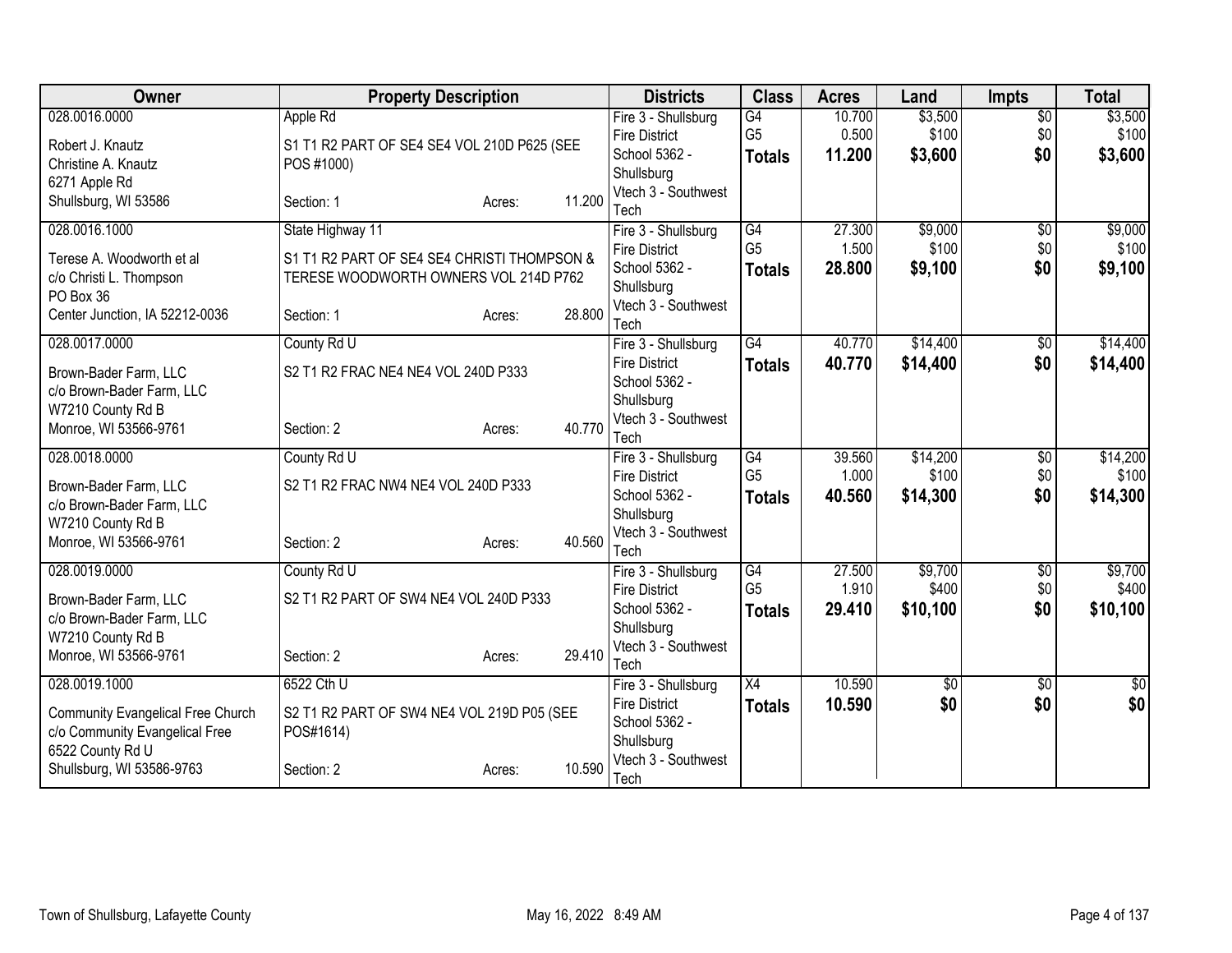| Owner                                                 | <b>Property Description</b>            |        |        | <b>Districts</b>                      | <b>Class</b>   | <b>Acres</b> | Land     | <b>Impts</b>    | <b>Total</b> |
|-------------------------------------------------------|----------------------------------------|--------|--------|---------------------------------------|----------------|--------------|----------|-----------------|--------------|
| 028.0020.0000                                         | Stump Grove Rd                         |        |        | Fire 3 - Shullsburg                   | G4             | 38.500       | \$13,700 | $\overline{50}$ | \$13,700     |
| Brown-Bader Farm, LLC                                 | S2 T1 R2 SE4 NE4 VOL 240D P333         |        |        | <b>Fire District</b>                  | G <sub>5</sub> | 1.500        | \$400    | \$0             | \$400        |
| c/o Brown-Bader Farm, LLC                             |                                        |        |        | School 5362 -                         | <b>Totals</b>  | 40.000       | \$14,100 | \$0             | \$14,100     |
| W7210 County Rd B                                     |                                        |        |        | Shullsburg<br>Vtech 3 - Southwest     |                |              |          |                 |              |
| Monroe, WI 53566-9761                                 | Section: 2                             | Acres: | 40.000 | Tech                                  |                |              |          |                 |              |
| 028.0021.0000                                         | County Rd U                            |        |        | Fire 3 - Shullsburg                   | G4             | 39.350       | \$14,400 | \$0             | \$14,400     |
|                                                       | S2 T1 R2 FRAC NE4 NW4 VOL 224D P156    |        |        | <b>Fire District</b>                  | G <sub>5</sub> | 1.000        | \$100    | \$0             | \$100        |
| Jsp Property Holdings, LLC<br>13 W Main St P O Box 80 |                                        |        |        | School 5362 -                         | <b>Totals</b>  | 40.350       | \$14,500 | \$0             | \$14,500     |
| Belleville, WI 53508                                  |                                        |        |        | Shullsburg                            |                |              |          |                 |              |
|                                                       | Section: 2                             | Acres: | 40.350 | Vtech 3 - Southwest                   |                |              |          |                 |              |
| 028.0022.0000                                         | Stump Grove Rd                         |        |        | Tech<br>Fire 3 - Shullsburg           | G4             | 40.140       | \$15,100 | \$0             | \$15,100     |
|                                                       |                                        |        |        | <b>Fire District</b>                  | <b>Totals</b>  | 40.140       | \$15,100 | \$0             | \$15,100     |
| Jsp Property Holdings, LLC                            | S2 T1 R2 FRAC NW4 NW4 DOC 342393       |        |        | School 5362 -                         |                |              |          |                 |              |
| 13 W Main St P O Box 80                               |                                        |        |        | Shullsburg                            |                |              |          |                 |              |
| Belleville, WI 53508                                  | Section: 3                             | Acres: | 40.140 | Vtech 3 - Southwest                   |                |              |          |                 |              |
|                                                       |                                        |        |        | Tech                                  |                |              |          |                 |              |
| 028.0023.0000                                         | County Rd O                            |        |        | Fire 3 - Shullsburg                   | G4             | 40.000       | \$14,900 | $\overline{50}$ | \$14,900     |
| Darlington J Wisconsin LLC                            | S2 T1 R2 SW4 NW4 VOL 230D P587         |        |        | <b>Fire District</b><br>School 5362 - | <b>Totals</b>  | 40.000       | \$14,900 | \$0             | \$14,900     |
| c/o Darlington J Wisconsin, LLC                       |                                        |        |        | Shullsburg                            |                |              |          |                 |              |
| C/O Jafari Property Management                        |                                        |        |        | Vtech 3 - Southwest                   |                |              |          |                 |              |
| 2607 W 22nd St Ste 48                                 | Section: 2                             | Acres: | 40.000 | Tech                                  |                |              |          |                 |              |
| Oak Brook, IL 60523-4631<br>028.0024.0000             | County Rd U                            |        |        | Fire 3 - Shullsburg                   | G4             | 39.000       | \$14,300 | \$0             | \$14,300     |
|                                                       |                                        |        |        | <b>Fire District</b>                  | G <sub>5</sub> | 1.000        | \$100    | \$0             | \$100        |
| Jsp Property Holdings, LLC                            | S2 T1 R2 SE4 NW4 VOL 224D P156         |        |        | School 5362 -                         | <b>Totals</b>  | 40.000       | \$14,400 | \$0             | \$14,400     |
| 13 W Main St P O Box 80                               |                                        |        |        | Shullsburg                            |                |              |          |                 |              |
| Belleville, WI 53508                                  | Section: 2                             | Acres: | 40.000 | Vtech 3 - Southwest                   |                |              |          |                 |              |
|                                                       |                                        |        |        | Tech                                  |                |              |          |                 |              |
| 028.0025.0000                                         | County Rd U                            |        |        | Fire 3 - Shullsburg                   | G4             | 35.000       | \$12,100 | \$0             | \$12,100     |
| Jsp Property Holdings, LLC                            | S2 T1 R2 PART OF NE4 SW4 VOL 224D P156 |        |        | <b>Fire District</b>                  | G <sub>5</sub> | 0.580        | \$100    | \$0             | \$100        |
| 13 W Main St P O Box 80                               |                                        |        |        | School 5362 -<br>Shullsburg           | <b>Totals</b>  | 35.580       | \$12,200 | \$0             | \$12,200     |
| Belleville, WI 53508                                  |                                        |        |        | Vtech 3 - Southwest                   |                |              |          |                 |              |
|                                                       | Section: 2                             | Acres: | 35.580 | Tech                                  |                |              |          |                 |              |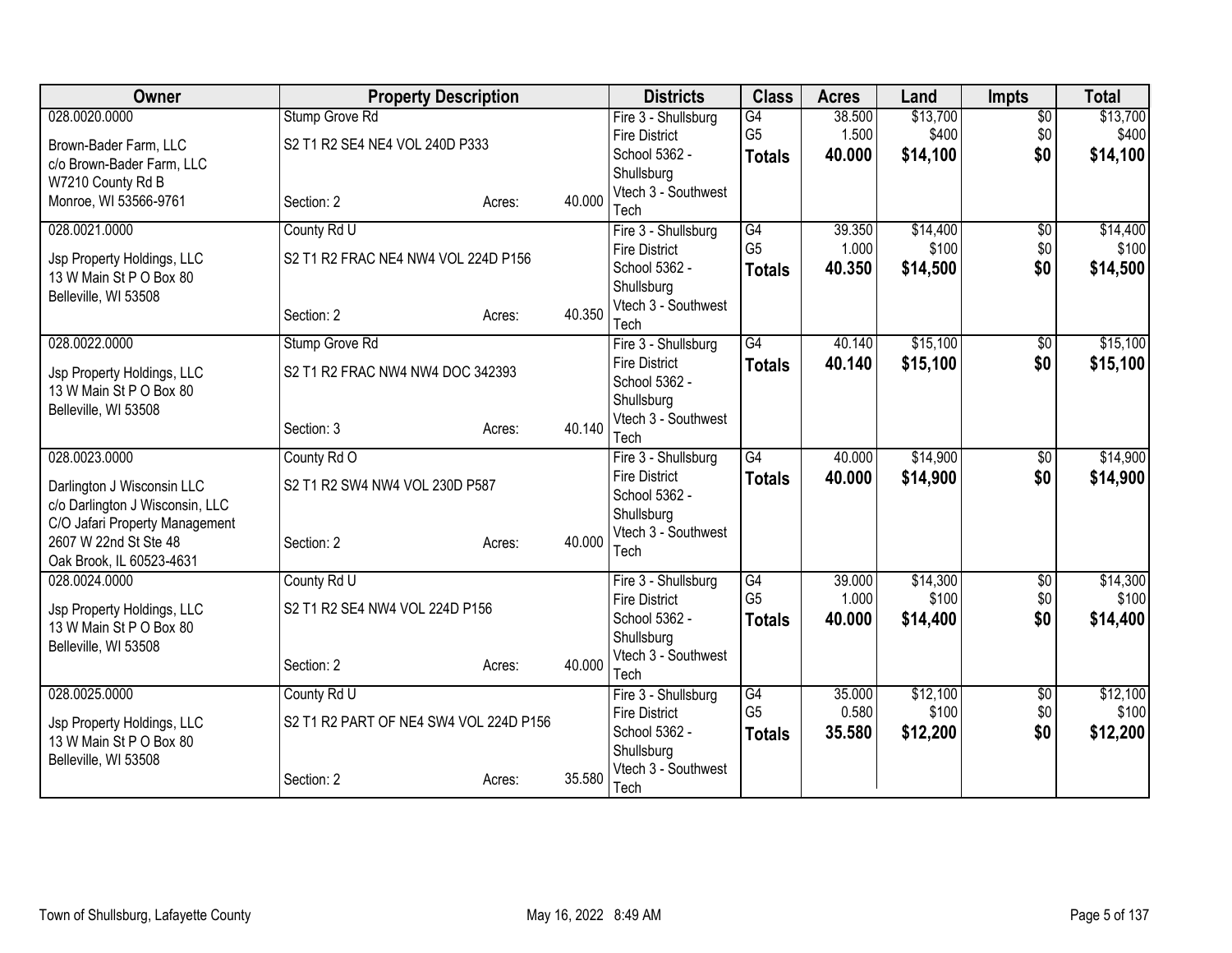| <b>Owner</b>                    | <b>Property Description</b>                                    |        | <b>Districts</b>                  | <b>Class</b>    | <b>Acres</b> | Land     | Impts           | <b>Total</b> |
|---------------------------------|----------------------------------------------------------------|--------|-----------------------------------|-----------------|--------------|----------|-----------------|--------------|
| 028.0025.1000                   | 6311 Cth U                                                     |        | Fire 3 - Shullsburg               | $\overline{G1}$ | 2.420        | \$21,600 | \$203,300       | \$224,900    |
| Lisa J. Rice                    | S2 T1 R2 THAT PART NE4 SW4 LYING IN THE                        |        | <b>Fire District</b>              | G4              | 2.000        | \$600    | \$0             | \$600        |
| Lisa J. Brown                   | FOLLOWING:COM S1/4 COR SEC 2;N00.02.35W                        |        | School 5362 -                     | <b>Totals</b>   | 4.420        | \$22,200 | \$203,300       | \$225,500    |
| 6311 County Rd U                | 1208.09' TO POB;N00.02.35W 684.24'; S89.09.38W                 |        | Shullsburg<br>Vtech 3 - Southwest |                 |              |          |                 |              |
| Shullsburg, WI 53586            | Section: 2<br>Acres:                                           | 4.420  | Tech                              |                 |              |          |                 |              |
| 028.0026.0000                   | County Rd U                                                    |        | Fire 3 - Shullsburg               | $\overline{G4}$ | 40.000       | \$14,700 | $\sqrt{6}$      | \$14,700     |
| Darlington J Wisconsin LLC      | S2 T1 R2 NW4 SW4 VOL 230D P587                                 |        | <b>Fire District</b>              | <b>Totals</b>   | 40.000       | \$14,700 | \$0             | \$14,700     |
| c/o Darlington J Wisconsin, LLC |                                                                |        | School 5362 -                     |                 |              |          |                 |              |
| C/O Jafari Property Management  |                                                                |        | Shullsburg                        |                 |              |          |                 |              |
| 2607 W 22nd St Ste 48           | Section: 2<br>Acres:                                           | 40.000 | Vtech 3 - Southwest               |                 |              |          |                 |              |
| Oak Brook, IL 60523-4631        |                                                                |        | Tech                              |                 |              |          |                 |              |
| 028.0027.1000                   | 20982 Sth 11                                                   |        | Fire 3 - Shullsburg               | G1              | 2.000        | \$20,300 | \$57,900        | \$78,200     |
| Ronald G. Schardt               | S2 T1 R2 PART OF SW4 SW4 VOL 217D P813 & 223D                  |        | <b>Fire District</b>              | G4              | 11.970       | \$4,200  | \$0             | \$4,200      |
| 20982 State Rd 11               | P <sub>204</sub>                                               |        | School 5362 -                     | <b>Totals</b>   | 13.970       | \$24,500 | \$57,900        | \$82,400     |
| Shullsburg, WI 53586            |                                                                |        | Shullsburg<br>Vtech 3 - Southwest |                 |              |          |                 |              |
|                                 | Section: 2<br>Acres:                                           | 13.970 | Tech                              |                 |              |          |                 |              |
| 028.0027.2000                   | State Highway 11                                               |        | Fire 3 - Shullsburg               | $\overline{G4}$ | 18.750       | \$6,900  | $\overline{50}$ | \$6,900      |
| Darlington J Wisconsin LLC      | S2 T1 R2 PART OF SW4 SW4 VOL 230D P587                         |        | <b>Fire District</b>              | <b>Totals</b>   | 18.750       | \$6,900  | \$0             | \$6,900      |
| c/o Darlington J Wisconsin, LLC |                                                                |        | School 5362 -                     |                 |              |          |                 |              |
| C/O Jafari Property Management  |                                                                |        | Shullsburg                        |                 |              |          |                 |              |
| 2607 W 22nd St Ste 48           | Section: 2<br>Acres:                                           | 18.750 | Vtech 3 - Southwest               |                 |              |          |                 |              |
| Oak Brook, IL 60523-4631        |                                                                |        | Tech                              |                 |              |          |                 |              |
| 028.0027.2100                   | State Highway 11                                               |        | Fire 3 - Shullsburg               | G4              | 6.500        | \$2,300  | $\sqrt[6]{}$    | \$2,300      |
| Ralph J. Brown                  | S2 T1 R2 PART OF THE SW4 SW4 VOL 231D P342                     |        | <b>Fire District</b>              | G <sub>5</sub>  | 0.780        | \$200    | \$0             | \$200        |
| 16623 Balltown Rd               |                                                                |        | School 5362 -                     | <b>Totals</b>   | 7.280        | \$2,500  | \$0             | \$2,500      |
| Sherrill, IA 52073              |                                                                |        | Shullsburg<br>Vtech 3 - Southwest |                 |              |          |                 |              |
|                                 | Section: 2<br>Acres:                                           | 7.280  | Tech                              |                 |              |          |                 |              |
| 028.0028.0000                   | State Highway 11                                               |        | Fire 3 - Shullsburg               | G4              | 16.000       | \$5,900  | \$0             | \$5,900      |
| Ralph J. Brown                  |                                                                |        | <b>Fire District</b>              | G <sub>5</sub>  | 2.120        | \$100    | \$0             | \$100        |
| 16623 Balltown Rd               | S2 T1 R2 PART OF SE4 SW4 VOL 231D P342 (SEE<br>POS#1616/PCL B) |        | School 5362 -                     | <b>Totals</b>   | 18.120       | \$6,000  | \$0             | \$6,000      |
| Sherrill, IA 52073              |                                                                |        | Shullsburg                        |                 |              |          |                 |              |
|                                 | Section: 11<br>Acres:                                          | 18.120 | Vtech 3 - Southwest               |                 |              |          |                 |              |
|                                 |                                                                |        | Tech                              |                 |              |          |                 |              |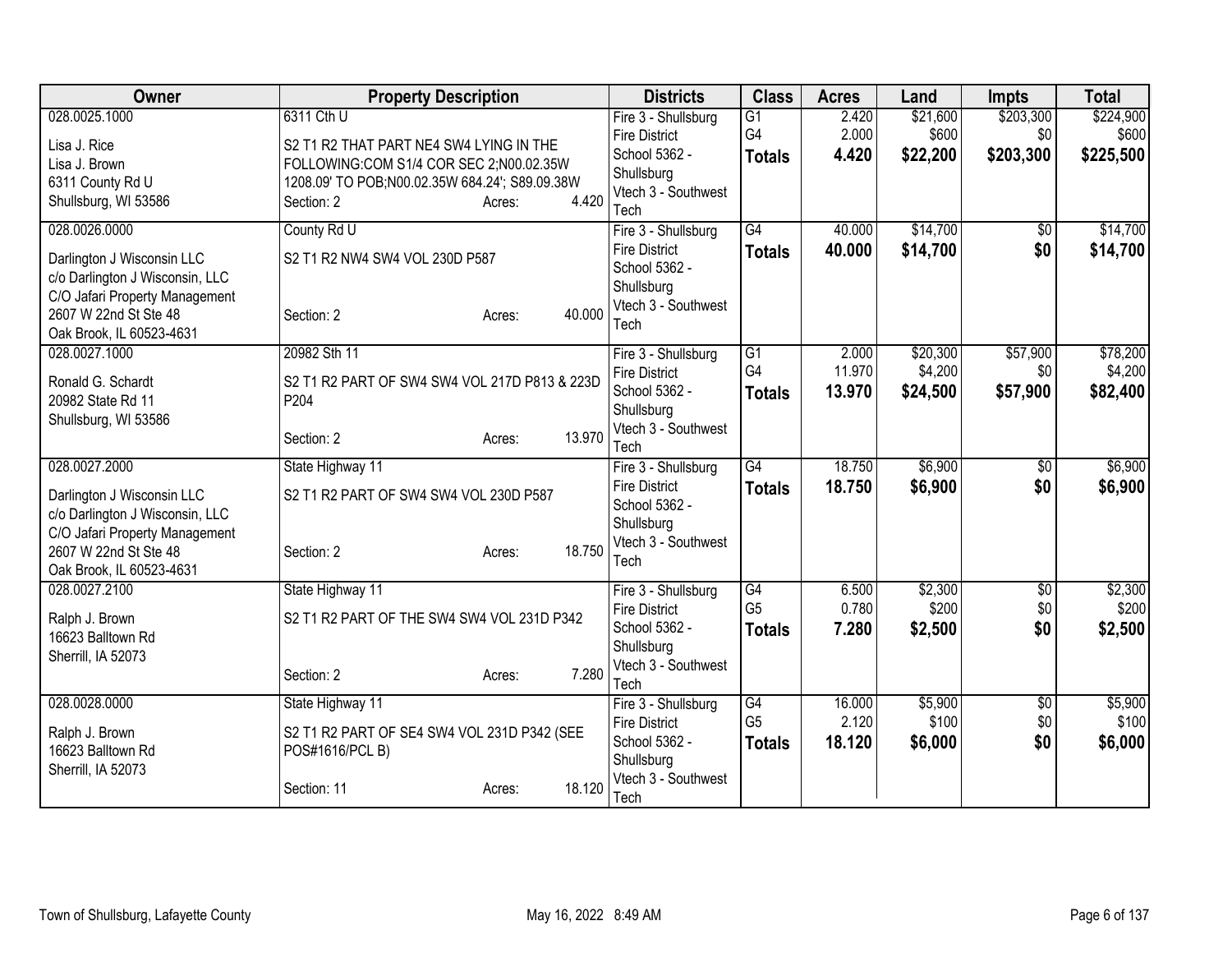| Owner                                    | <b>Property Description</b>                    |                  | <b>Districts</b>                            | <b>Class</b>         | <b>Acres</b>   | Land             | <b>Impts</b>    | <b>Total</b>     |
|------------------------------------------|------------------------------------------------|------------------|---------------------------------------------|----------------------|----------------|------------------|-----------------|------------------|
| 028.0028.1000                            | 20670 Sth 11                                   |                  | Fire 3 - Shullsburg                         | $\overline{X4}$      | 0.170          | $\overline{50}$  | $\overline{50}$ | $\overline{50}$  |
| Northern Natural Gas Co                  | S2 T1 R2 PART OF SE4 SW4 VOL 150D P186         |                  | <b>Fire District</b>                        | <b>Totals</b>        | 0.170          | \$0              | \$0             | \$0              |
| Unknown                                  |                                                |                  | School 5362 -                               |                      |                |                  |                 |                  |
| Shullsburg, WI 53586                     |                                                |                  | Shullsburg                                  |                      |                |                  |                 |                  |
|                                          | Section: 11                                    | 0.170<br>Acres:  | Vtech 3 - Southwest<br>Tech                 |                      |                |                  |                 |                  |
| 028.0028.2000                            | 20720 Sth 11                                   |                  | Fire 3 - Shullsburg                         | G4                   | 3.000          | \$700            | $\overline{50}$ | \$700            |
|                                          |                                                |                  | <b>Fire District</b>                        | G <sub>5</sub>       | 1.730          | \$500            | \$0             | \$500            |
| Ralph J. Brown                           | S2 T1 R2 PART OF SE4 SW4 VOL 231D P342 (SEE    |                  | School 5362 -                               | G7                   | 2.000          | \$18,500         | \$0             | \$18,500         |
| 16623 Balltown Rd                        | POS#1616/PCL A)                                |                  | Shullsburg                                  | <b>Totals</b>        | 6.730          | \$19,700         | \$0             | \$19,700         |
| Sherrill, IA 52073                       |                                                |                  | Vtech 3 - Southwest                         |                      |                |                  |                 |                  |
|                                          | Section: 11                                    | 6.730<br>Acres:  | Tech                                        |                      |                |                  |                 |                  |
| 028.0028.3000                            | State Highway 11                               |                  | Fire 3 - Shullsburg                         | G4                   | 12.740         | \$4,900          | $\overline{50}$ | \$4,900          |
| Lisa J. Rice                             | S2 T1 R2 THAT PART SE4 SW4 LYING IN THE        |                  | <b>Fire District</b>                        | G <sub>5</sub>       | 2.240          | \$600            | \$0             | \$600            |
| Lisa J. Brown                            | FOLLOWING:COM S1/4 COR SEC 2;N00.02.35W        |                  | School 5362 -                               | <b>Totals</b>        | 14.980         | \$5,500          | \$0             | \$5,500          |
| 6311 County Rd U                         | 1208.09' TO POB;N00.02.35W 684.24'; S89.09.38W |                  | Shullsburg                                  |                      |                |                  |                 |                  |
| Shullsburg, WI 53586                     | Section: 2                                     | 14.980<br>Acres: | Vtech 3 - Southwest                         |                      |                |                  |                 |                  |
| 028.0029.1000                            | Stump Grove Rd                                 |                  | Tech<br>Fire 3 - Shullsburg                 | G4                   | 10.600         | \$3,900          | $\overline{50}$ | \$3,900          |
|                                          |                                                |                  | <b>Fire District</b>                        |                      | 10.600         | \$3,900          | \$0             | \$3,900          |
| Brown-Bader Farm, LLC                    | S2 T1 R2 PART OF N2 SE4 VOL 240D P333          |                  | School 5362 -                               | <b>Totals</b>        |                |                  |                 |                  |
| c/o Brown-Bader Farm, LLC                |                                                |                  | Shullsburg                                  |                      |                |                  |                 |                  |
| W7210 County Rd B                        |                                                |                  | Vtech 3 - Southwest                         |                      |                |                  |                 |                  |
| Monroe, WI 53566-9761                    | Section: 2                                     | 10.600<br>Acres: | Tech                                        |                      |                |                  |                 |                  |
| 028.0029.1100                            | 6522 County Rd U                               |                  | Fire 3 - Shullsburg                         | $\overline{X4}$      | 4.410          | $\overline{50}$  | $\overline{50}$ | $\sqrt{50}$      |
| <b>Community Evangelical Free Church</b> | S2 T1 R2 PART OF NW4 SE4 VOL 219D P05 (SEE     |                  | <b>Fire District</b>                        | Totals               | 4.410          | \$0              | \$0             | \$0              |
| c/o Community Evangelical Free           | POS#1614)                                      |                  | School 5362 -                               |                      |                |                  |                 |                  |
| 6522 County Rd U                         |                                                |                  | Shullsburg                                  |                      |                |                  |                 |                  |
| Shullsburg, WI 53586-9763                | Section: 2                                     | 4.410<br>Acres:  | Vtech 3 - Southwest                         |                      |                |                  |                 |                  |
|                                          |                                                |                  | Tech                                        |                      |                |                  |                 |                  |
| 028.0029.2000                            | Stump Grove Rd                                 |                  | Fire 3 - Shullsburg<br><b>Fire District</b> | G4<br>G <sub>5</sub> | 9.500<br>0.500 | \$3,600<br>\$100 | \$0<br>\$0      | \$3,600<br>\$100 |
| Jsp Property Holdings, LLC               | S2 T1 R2 E2 OF NE4 SE4 S OF HWY VOL 228D P54   |                  | School 5362 -                               |                      | 10,000         | \$3,700          | \$0             | \$3,700          |
| 13 W Main St P O Box 80                  |                                                |                  | Shullsburg                                  | <b>Totals</b>        |                |                  |                 |                  |
| Belleville, WI 53508                     |                                                |                  | Vtech 3 - Southwest                         |                      |                |                  |                 |                  |
|                                          | Section: 2                                     | 10.000<br>Acres: | Tech                                        |                      |                |                  |                 |                  |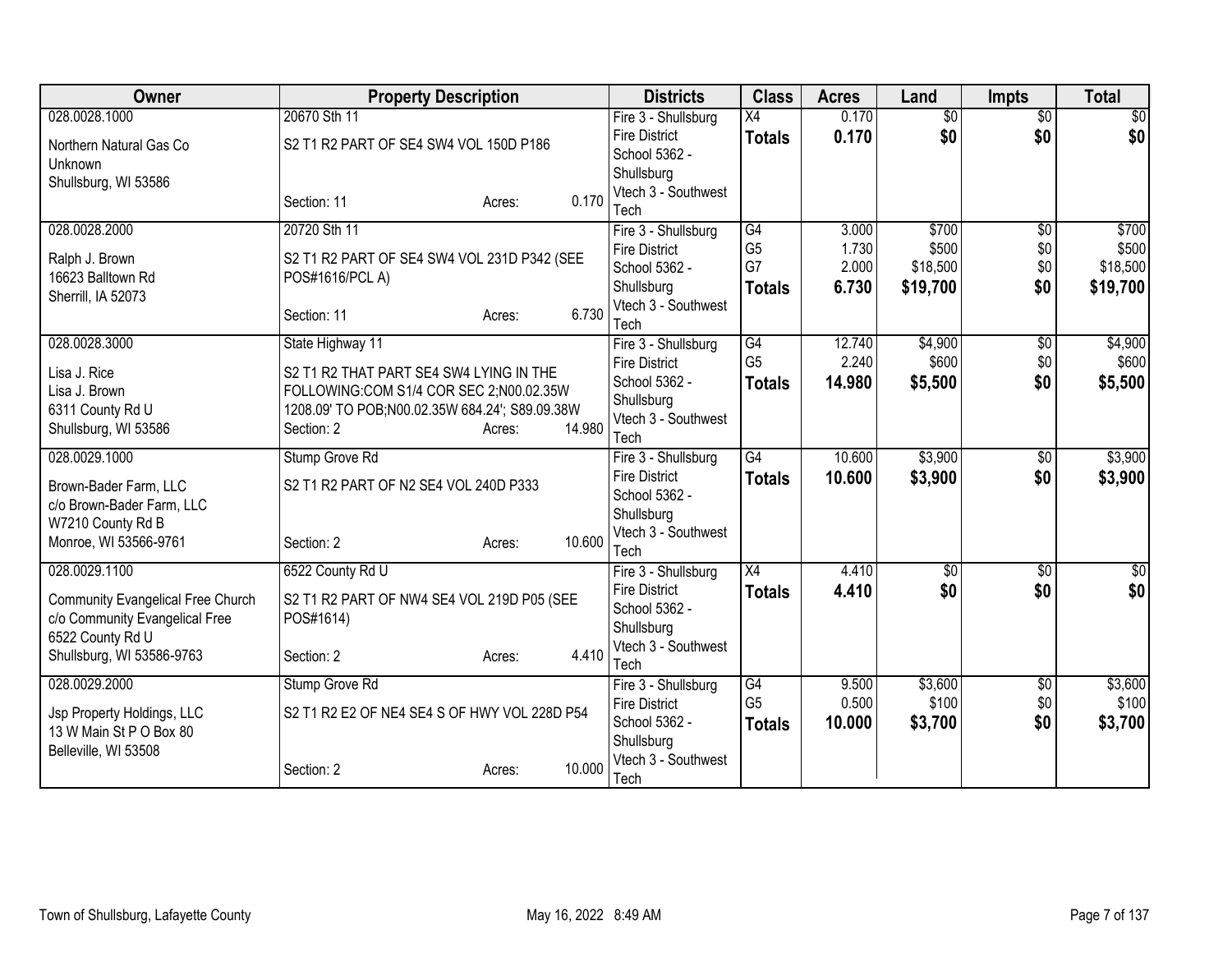| Owner                                                 | <b>Property Description</b>                                                           |        |        | <b>Districts</b>                            | <b>Class</b>                      | <b>Acres</b>    | Land             | <b>Impts</b>    | <b>Total</b>     |
|-------------------------------------------------------|---------------------------------------------------------------------------------------|--------|--------|---------------------------------------------|-----------------------------------|-----------------|------------------|-----------------|------------------|
| 028.0030.0000                                         | Stump Grove Rd                                                                        |        |        | Fire 3 - Shullsburg                         | G4                                | 61.880          | \$23,000         | $\overline{50}$ | \$23,000         |
| Brown-Bader Farm, LLC                                 | S2 T1 R2 PART OF SE4 AS DESC VOL 240D P333                                            |        |        | <b>Fire District</b>                        | G <sub>5</sub>                    | 6.500           | \$1,200          | \$0             | \$1,200          |
| c/o Brown-Bader Farm, LLC                             |                                                                                       |        |        | School 5362 -                               | <b>Totals</b>                     | 68.380          | \$24,200         | \$0             | \$24,200         |
| W7210 County Rd B                                     |                                                                                       |        |        | Shullsburg<br>Vtech 3 - Southwest           |                                   |                 |                  |                 |                  |
| Monroe, WI 53566-9761                                 | Section: 2                                                                            | Acres: | 68.380 | Tech                                        |                                   |                 |                  |                 |                  |
| 028.0030.1000                                         | 20488 Stump Grove Rd                                                                  |        |        | Fire 3 - Shullsburg                         | $\overline{G7}$                   | 1.910           | \$17,700         | \$146,600       | \$164,300        |
|                                                       |                                                                                       |        |        | <b>Fire District</b>                        | <b>Totals</b>                     | 1.910           | \$17,700         | \$146,600       | \$164,300        |
| Michael J. Schollmeyer                                | PART SW? SE? BEG AT A POINT LOCATED<br>N0?02'35"W 46.37' FROM S? COR SEC 2;N0?02'35"W |        |        | School 5362 -                               |                                   |                 |                  |                 |                  |
| 20488 Stump Grove Rd<br>Shullsburg, WI 53586          | 380.44';N87?12'16"E 234.11';S80?44'37"E                                               |        |        | Shullsburg                                  |                                   |                 |                  |                 |                  |
|                                                       | Section: 2                                                                            | Acres: | 1.910  | Vtech 3 - Southwest                         |                                   |                 |                  |                 |                  |
|                                                       |                                                                                       |        |        | Tech                                        |                                   |                 |                  |                 |                  |
| 028.0030.2000                                         | Stump Grove Rd                                                                        |        |        | Fire 3 - Shullsburg                         | $\overline{G4}$<br>G <sub>5</sub> | 3.000<br>0.700  | \$1,100<br>\$100 | \$0             | \$1,100          |
| Jsp Property Holdings, LLC                            | S2 T1 R2 PART OF NE4 SE4 VOL 238D P704                                                |        |        | <b>Fire District</b><br>School 5362 -       |                                   | 3.700           | \$1,200          | \$0<br>\$0      | \$100<br>\$1,200 |
| 13 W Main St P O Box 80                               |                                                                                       |        |        | Shullsburg                                  | <b>Totals</b>                     |                 |                  |                 |                  |
| Belleville, WI 53508                                  |                                                                                       |        |        | Vtech 3 - Southwest                         |                                   |                 |                  |                 |                  |
|                                                       | Section: 2                                                                            | Acres: | 3.700  | Tech                                        |                                   |                 |                  |                 |                  |
| 028.0031.0000                                         | State Highway 11                                                                      |        |        | Fire 3 - Shullsburg                         | G4                                | 18.000          | \$6,000          | $\overline{50}$ | \$6,000          |
| Brown-Bader Farm, LLC                                 | S2 T1 R2 PART OF E2 W2 SE4 E OF HWY VOL 240D                                          |        |        | <b>Fire District</b>                        | G <sub>5</sub>                    | 3.090           | \$400            | \$0             | \$400            |
| c/o Brown-Bader Farm, LLC                             | P333                                                                                  |        |        | School 5362 -                               | <b>Totals</b>                     | 21.090          | \$6,400          | \$0             | \$6,400          |
| W7210 County Rd B                                     |                                                                                       |        |        | Shullsburg                                  |                                   |                 |                  |                 |                  |
| Monroe, WI 53566-9761                                 | Section: 2                                                                            | Acres: | 21.090 | Vtech 3 - Southwest<br>Tech                 |                                   |                 |                  |                 |                  |
| 028.0032.0000                                         | State Highway 11                                                                      |        |        | Fire 3 - Shullsburg                         | $\overline{G4}$                   | 14.760          | \$5,000          | $\overline{50}$ | \$5,000          |
|                                                       |                                                                                       |        |        | <b>Fire District</b>                        | G <sub>5</sub>                    | 2.000           | \$500            | \$0             | \$500            |
| Jsp Property Holdings, LLC<br>13 W Main St P O Box 80 | S2 T1 R2 PART OF SE4 SE4 VOL 228D P54                                                 |        |        | School 5362 -                               | <b>Totals</b>                     | 16.760          | \$5,500          | \$0             | \$5,500          |
| Belleville, WI 53508                                  |                                                                                       |        |        | Shullsburg                                  |                                   |                 |                  |                 |                  |
|                                                       | Section: 2                                                                            | Acres: | 16.760 | Vtech 3 - Southwest                         |                                   |                 |                  |                 |                  |
|                                                       |                                                                                       |        |        | Tech                                        |                                   |                 |                  |                 |                  |
| 028.0032.1000                                         | State Highway 11                                                                      |        |        | Fire 3 - Shullsburg<br><b>Fire District</b> | G4<br>G <sub>5</sub>              | 17.500<br>2.500 | \$5,500<br>\$700 | \$0<br>\$0      | \$5,500<br>\$700 |
| Jsp Property Holdings, LLC                            | S2 T1 R2 PART OF SE4 SE4 VOL 228D P54                                                 |        |        | School 5362 -                               |                                   | 20,000          | \$6,200          | \$0             | \$6,200          |
| 13 W Main St P O Box 80                               |                                                                                       |        |        | Shullsburg                                  | <b>Totals</b>                     |                 |                  |                 |                  |
| Belleville, WI 53508                                  |                                                                                       |        |        | Vtech 3 - Southwest                         |                                   |                 |                  |                 |                  |
|                                                       | Section: 2                                                                            | Acres: | 20.000 | Tech                                        |                                   |                 |                  |                 |                  |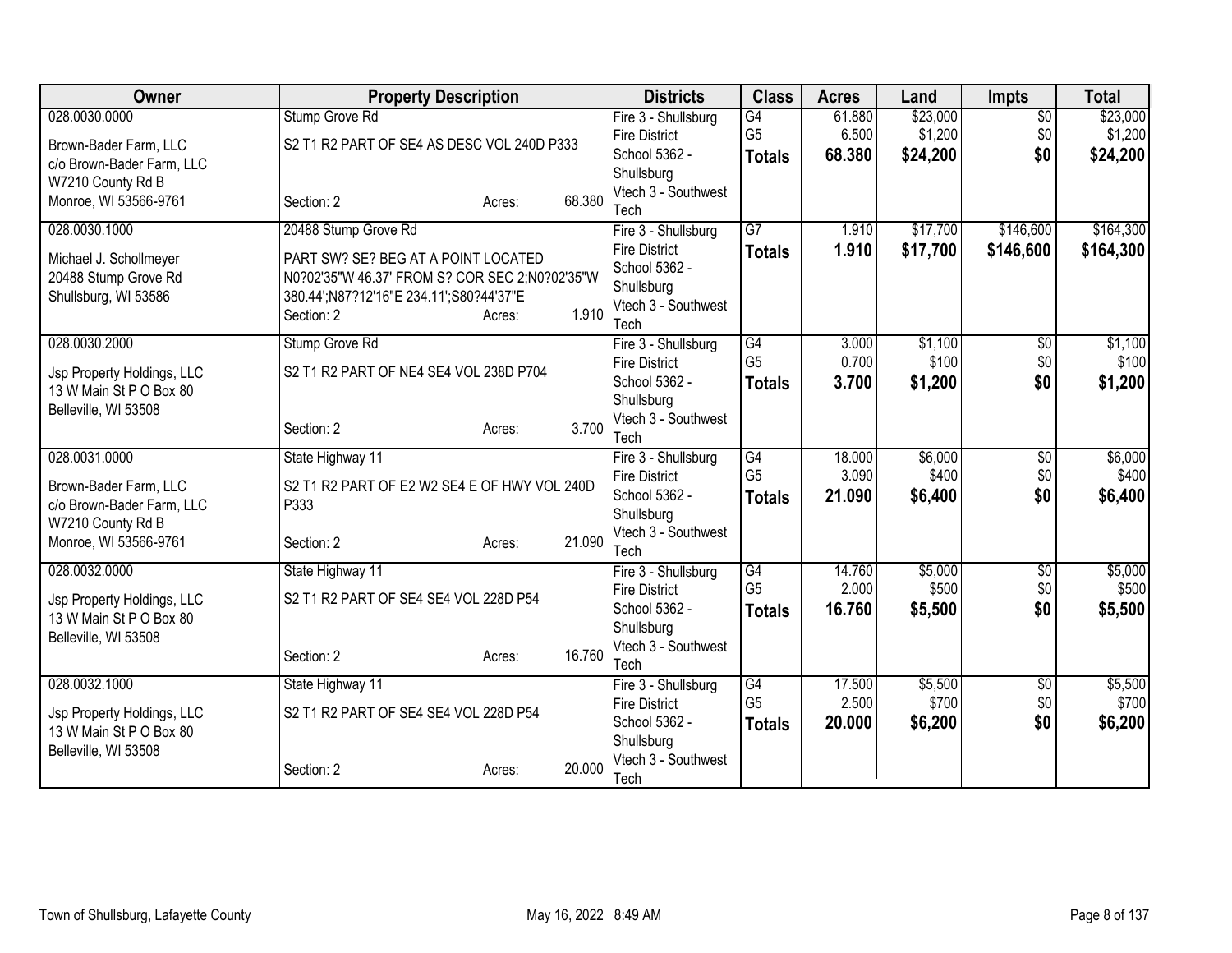| Owner                                                                                         | <b>Property Description</b>                                                                                                              |                                                     | <b>Districts</b>                                                           | <b>Class</b>                                 | <b>Acres</b>                      | Land                                     | <b>Impts</b>               | <b>Total</b>                             |
|-----------------------------------------------------------------------------------------------|------------------------------------------------------------------------------------------------------------------------------------------|-----------------------------------------------------|----------------------------------------------------------------------------|----------------------------------------------|-----------------------------------|------------------------------------------|----------------------------|------------------------------------------|
| 028.0032.2000                                                                                 | 20269 Stump Grove Rd                                                                                                                     |                                                     | Fire 3 - Shullsburg                                                        | $\overline{G7}$                              | 3.240                             | \$28,400                                 | \$130,600                  | \$159,000                                |
| Susan M. Stocker<br>20269 Stump Grove Rd<br>Shullsburg, WI 53586                              | S2 T1 R2 PART OF SE4 SE4 VOL 231D P339 (SEE<br>POS#1612)                                                                                 | <b>Fire District</b><br>School 5362 -<br>Shullsburg | <b>Totals</b>                                                              | 3.240                                        | \$28,400                          | \$130,600                                | \$159,000                  |                                          |
|                                                                                               | Section: 2                                                                                                                               | 3.240<br>Acres:                                     | Vtech 3 - Southwest<br>Tech                                                |                                              |                                   |                                          |                            |                                          |
| 028.0033.0000                                                                                 | $Cth$ <sup>O</sup>                                                                                                                       |                                                     | Fire 3 - Shullsburg                                                        | G4                                           | 38.000                            | \$13,800                                 | \$0                        | \$13,800                                 |
| Thomas Doyle & Sons, Inc<br>c/o Thomas Doyle & Sons, Inc<br>22946 Doyle Ln                    | S3 T1 R2 FRAC NE4 NE4 VOL 228D P482                                                                                                      |                                                     | <b>Fire District</b><br>School 5362 -<br>Shullsburg                        | G <sub>5</sub><br><b>Totals</b>              | 2.290<br>40.290                   | \$700<br>\$14,500                        | \$0<br>\$0                 | \$700<br>\$14,500                        |
| Shullsburg, WI 53586-9508                                                                     | Section: 3                                                                                                                               | 40.290<br>Acres:                                    | Vtech 3 - Southwest<br>Tech                                                |                                              |                                   |                                          |                            |                                          |
| 028.0034.0000<br>Thomas Doyle & Sons, Inc<br>c/o Thomas Doyle & Sons, Inc                     | 6756 Cth O<br>S3 T1 R2 FRAC NW4 NE4 VOL 228D P482 (S/EASE<br>PER DOC 352679)                                                             |                                                     | Fire 3 - Shullsburg<br><b>Fire District</b><br>School 5362 -<br>Shullsburg | 5M<br>G <sub>4</sub><br>G <sub>5</sub><br>G7 | 2.790<br>36.000<br>1.000<br>1.000 | \$4,200<br>\$12,200<br>\$300<br>\$10,000 | \$0<br>\$0<br>\$0<br>\$300 | \$4,200<br>\$12,200<br>\$300<br>\$10,300 |
| 22946 Doyle Ln<br>Shullsburg, WI 53586-9508                                                   | Section: 3                                                                                                                               | 40.790<br>Acres:                                    | Vtech 3 - Southwest<br>Tech                                                | <b>Totals</b>                                | 40.790                            | \$26,700                                 | \$300                      | \$27,000                                 |
| 028.0035.1000                                                                                 | County Rd O                                                                                                                              |                                                     | Fire 3 - Shullsburg                                                        | $\overline{G2}$                              | 0.600                             | \$3,000                                  | \$5,000                    | \$8,000                                  |
| See-Mor Grain Inc<br>c/o See-Mor Grain, Inc<br>C/O Steve Fink                                 | S3 T1 R2 PART OF FRAC SW4 NE4 S120 FT OF W235<br>FT VOL 212D P289 (SEE POS#1621)                                                         |                                                     | <b>Fire District</b><br>School 5362 -<br>Shullsburg                        | <b>Totals</b>                                | 0.600                             | \$3,000                                  | \$5,000                    | \$8,000                                  |
| 12785 County Rd O<br>Darlington, WI 53530-9719                                                | Section: 3                                                                                                                               | 0.600<br>Acres:                                     | Vtech 3 - Southwest<br>Tech                                                |                                              |                                   |                                          |                            |                                          |
| 028.0035.3000                                                                                 | County Rd O                                                                                                                              |                                                     | Fire 3 - Shullsburg                                                        | G4                                           | 10.680                            | \$3,700                                  | \$0                        | \$3,700                                  |
| Darlington J Wisconsin LLC<br>c/o Darlington J Wisconsin, LLC                                 | S3 T1 R2 PART OF SW4 NE4 VOL 230D P587                                                                                                   |                                                     | <b>Fire District</b><br>School 5362 -<br>Shullsburg                        | G <sub>5</sub><br><b>Totals</b>              | 2.860<br>13.540                   | \$800<br>\$4,500                         | \$0<br>\$0                 | \$800<br>\$4,500                         |
| C/O Jafari Property Management<br>2607 W 22nd St Ste 48<br>Oak Brook, IL 60523-4631           | Section: 3                                                                                                                               | 13.540<br>Acres:                                    | Vtech 3 - Southwest<br>Tech                                                |                                              |                                   |                                          |                            |                                          |
| 028.0035.4000                                                                                 | 6750 Cth O                                                                                                                               |                                                     | School 5362 -                                                              | $\overline{G2}$                              | 6.510                             | \$65,100                                 | \$3,770,500                | \$3,835,600                              |
| Crop Production Services, Inc<br>c/o Crop Production Services, Inc<br>3005 Rocky Mountain Ave | PART SW? NE? COM N? COR SEC 3;S00?25'28"W<br>1366.12' TO POB;N89?38'17"E 829.93';S00?21'43"E<br>135.74';S37?49'54"W 410.93';SWLY 114.26' |                                                     | Shullsburg<br>Vtech 3 - Southwest<br>Tech                                  | <b>Totals</b>                                | 6.510                             | \$65,100                                 | \$3,770,500                | \$3,835,600                              |
| Loveland, CO 80538                                                                            | Section: 3                                                                                                                               | 6.510<br>Acres:                                     |                                                                            |                                              |                                   |                                          |                            |                                          |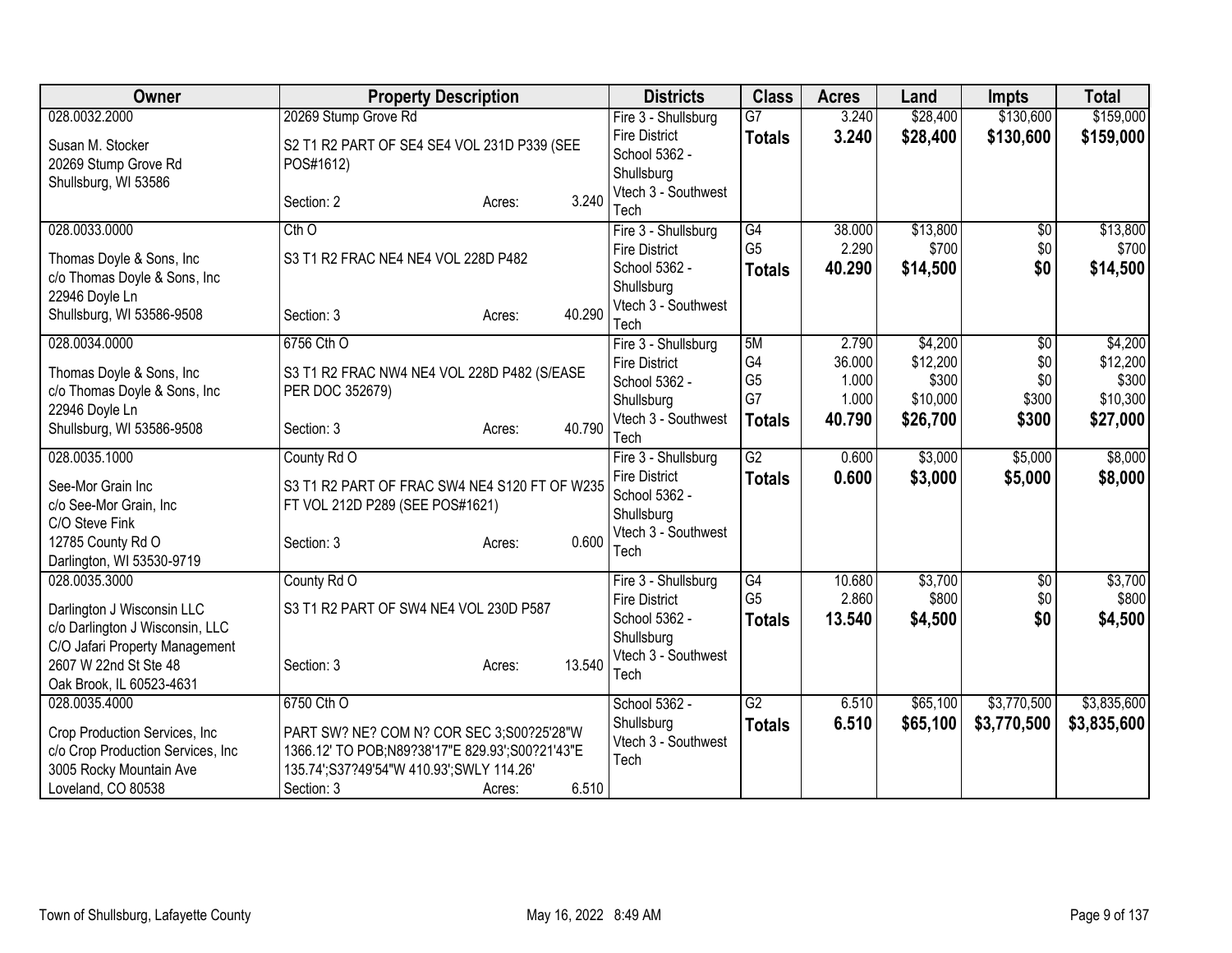| <b>Owner</b>                                                                                                                                                          | <b>Property Description</b>                                                                                                                                                                         | <b>Districts</b>                                                                                          | <b>Class</b>                                             | <b>Acres</b>                       | Land                                      | Impts                                        | <b>Total</b>                              |
|-----------------------------------------------------------------------------------------------------------------------------------------------------------------------|-----------------------------------------------------------------------------------------------------------------------------------------------------------------------------------------------------|-----------------------------------------------------------------------------------------------------------|----------------------------------------------------------|------------------------------------|-------------------------------------------|----------------------------------------------|-------------------------------------------|
| 028.0035.5000                                                                                                                                                         | 6526 Cth O                                                                                                                                                                                          | School 5362 -                                                                                             | $\overline{G2}$                                          | 19.210                             | \$192,100                                 | \$5,016,500                                  | \$5,208,600                               |
| Cargill Incorporated<br>PO Box 5626<br>Minneapolis, MN 55440                                                                                                          | PART SW? NE? COM N? COR SEC 3;S00?25'28"W<br>1432.13' TO POB;N89?38'17"E 155.79';S09?07'51"W<br>210.41';S79?23'57"E 117.72';S0?12'22"W                                                              | Shullsburg<br>Vtech 3 - Southwest<br>Tech                                                                 | <b>Totals</b>                                            | 19.210                             | \$192,100                                 | \$5,016,500                                  | \$5,208,600                               |
|                                                                                                                                                                       | 19.210<br>Section: 3<br>Acres:                                                                                                                                                                      |                                                                                                           |                                                          |                                    |                                           |                                              |                                           |
| 028.0036.0000<br>Darlington J Wisconsin LLC<br>c/o Darlington J Wisconsin, LLC<br>C/O Jafari Property Management<br>2607 W 22nd St Ste 48<br>Oak Brook, IL 60523-4631 | $Cth$ <sup>O</sup><br>S3 T1 R2 SE4 NE4 VOL 230D P587<br>40.000<br>Section: 3<br>Acres:                                                                                                              | Fire 3 - Shullsburg<br><b>Fire District</b><br>School 5362 -<br>Shullsburg<br>Vtech 3 - Southwest<br>Tech | $\overline{G4}$<br><b>Totals</b>                         | 40.000<br>40.000                   | \$14,800<br>\$14,800                      | $\overline{50}$<br>\$0                       | \$14,800<br>\$14,800                      |
| 028.0037.2000<br><b>William Morrissey</b><br><b>Shirley Morrissey</b><br>7001 County Rd O<br>Shullsburg, WI 53586                                                     | 6811 County Rd O<br>S3 T1 R2 FRAC NE4 NW4 EXC THAT PART NENW<br>LYING IN THE FOLLOWING: COM W1/4 COR SEC 34;<br>S89.42.27E 1276.47';S44.23. 52E 68.92';S00.54.42W<br>38.670<br>Section: 3<br>Acres: | Fire 3 - Shullsburg<br><b>Fire District</b><br>School 5362 -<br>Shullsburg<br>Vtech 3 - Southwest<br>Tech | $\overline{G4}$<br>G <sub>5</sub><br>G7<br><b>Totals</b> | 37.170<br>0.500<br>1.000<br>38.670 | \$13,800<br>\$100<br>\$10,000<br>\$23,900 | $\overline{50}$<br>\$0<br>\$1,800<br>\$1,800 | \$13,800<br>\$100<br>\$11,800<br>\$25,700 |
| 028.0038.0000<br><b>William Morrissey</b><br><b>Shirley Morrissey</b><br>7001 County Rd O<br>Shullsburg, WI 53586                                                     | $Cth$ <sup>O</sup><br>S3 T1 R2 FRAC NW4 NW4 EXC THAT PART LYING IN<br>THE FOLLOWING: COM W1/4 COR SEC 34;<br>S89.42.27E 1276.47';S44.23. 52E 68.92';S00.54.42W<br>38.660<br>Section: 3<br>Acres:    | Fire 3 - Shullsburg<br><b>Fire District</b><br>School 5362 -<br>Shullsburg<br>Vtech 3 - Southwest<br>Tech | $\overline{G4}$<br><b>Totals</b>                         | 38.660<br>38.660                   | \$11,400<br>\$11,400                      | $\overline{50}$<br>\$0                       | \$11,400<br>\$11,400                      |
| 028.0039.0000<br><b>William Morrissey</b><br><b>Shirley Morrissey</b><br>7001 County Rd O<br>Shullsburg, WI 53586                                                     | 21998 Silverthorn Rd<br>S3 T1 R2 SW4 NW4 VOL 198D P62<br>40.000<br>Section: 3<br>Acres:                                                                                                             | Fire 3 - Shullsburg<br><b>Fire District</b><br>School 5362 -<br>Shullsburg<br>Vtech 3 - Southwest<br>Tech | 5M<br>G <sub>2</sub><br>G4<br><b>Totals</b>              | 8.000<br>0.200<br>31.800<br>40.000 | \$12,000<br>\$600<br>\$10,400<br>\$23,000 | \$0<br>\$0<br>\$0<br>\$0                     | \$12,000<br>\$600<br>\$10,400<br>\$23,000 |
| 028.0040.0000<br>William Morrissey<br><b>Shirley Morrissey</b><br>7001 County Rd O<br>Shullsburg, WI 53586                                                            | County Rd O<br>S3 T1 R2 SE4 NW4 VOL 198D P62<br>40.000<br>Section: 3<br>Acres:                                                                                                                      | Fire 3 - Shullsburg<br><b>Fire District</b><br>School 5362 -<br>Shullsburg<br>Vtech 3 - Southwest<br>Tech | 5M<br>G4<br><b>Totals</b>                                | 10.000<br>30.000<br>40.000         | \$15,500<br>\$10,800<br>\$26,300          | \$0<br>\$0<br>\$0                            | \$15,500<br>\$10,800<br>\$26,300          |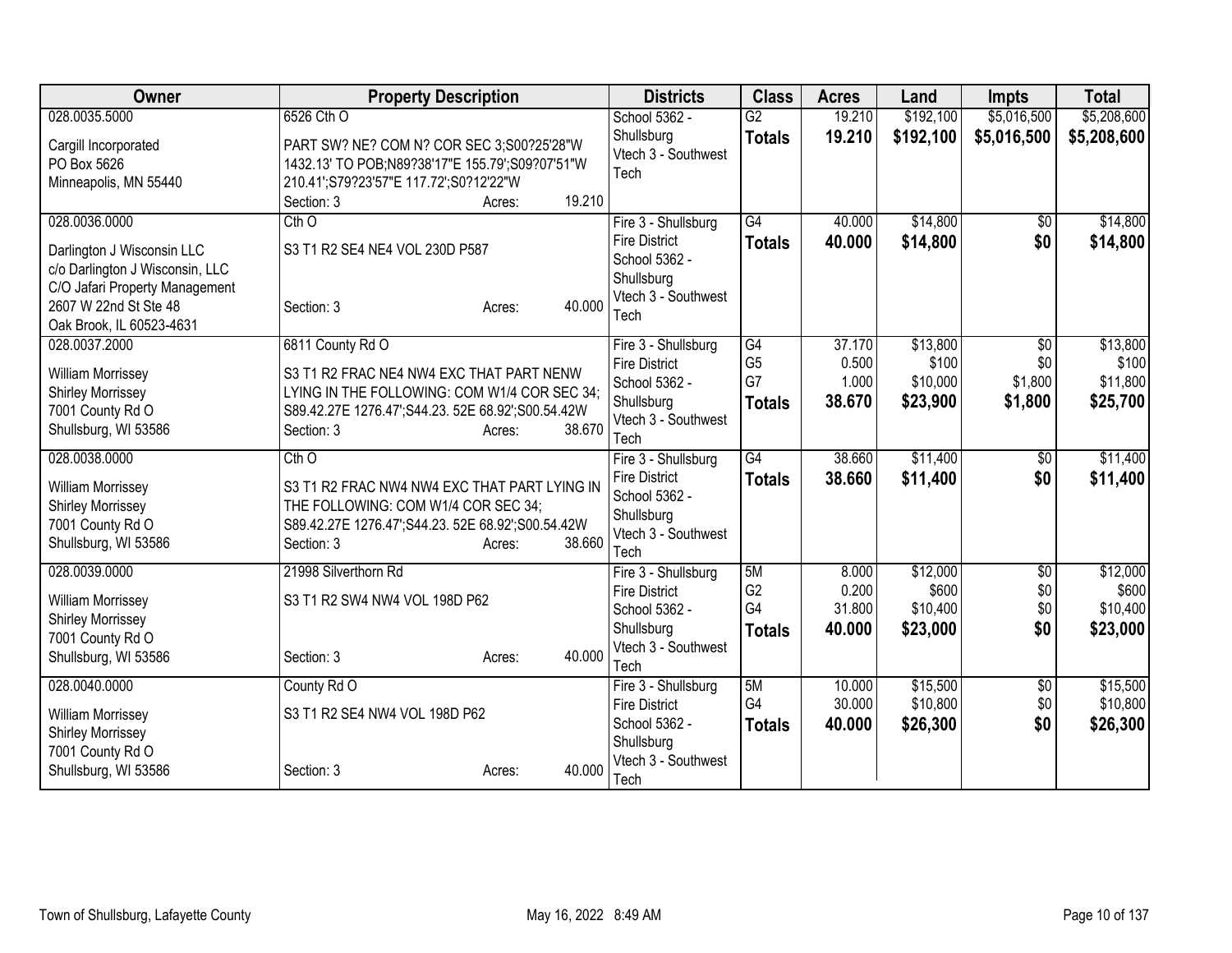| Owner                | <b>Property Description</b>                    |                  | <b>Districts</b>                      | <b>Class</b>    | <b>Acres</b> | Land     | <b>Impts</b>    | <b>Total</b> |
|----------------------|------------------------------------------------|------------------|---------------------------------------|-----------------|--------------|----------|-----------------|--------------|
| 028.0041.1000        | 6485 Cth O                                     |                  | Fire 3 - Shullsburg                   | 5M              | 4.000        | \$6,600  | $\overline{30}$ | \$6,600      |
| Jason Morrissey      | S3 T1 R2 PART OF NE4 SW4 VOL 243D P942         |                  | <b>Fire District</b>                  | G <sub>1</sub>  | 2.500        | \$21,900 | \$204,200       | \$226,100    |
| 71 Alma St           |                                                |                  | School 5362 -                         | G4              | 28.500       | \$9,100  | \$0             | \$9,100      |
| PO Box 186           |                                                |                  | Shullsburg                            | G <sub>5</sub>  | 2.000        | \$600    | \$0             | \$600        |
| Benton, WI 53803     | Section: 3                                     | 37.000<br>Acres: | Vtech 3 - Southwest                   | <b>Totals</b>   | 37.000       | \$38,200 | \$204,200       | \$242,400    |
|                      |                                                |                  | Tech                                  |                 |              |          |                 |              |
| 028.0041.2000        | 6303 Cth O                                     |                  | Fire 3 - Shullsburg                   | $\overline{G2}$ | 1.500        | \$17,500 | \$2,000         | \$19,500     |
| Kelly D. Corley      | S3 T1 R2 PART OF FRAC NE4 SW4 VOL 219D P446    |                  | <b>Fire District</b>                  | <b>Totals</b>   | 1.500        | \$17,500 | \$2,000         | \$19,500     |
| 13712 S Prairie Rd   |                                                |                  | School 5362 -                         |                 |              |          |                 |              |
| Gratiot, WI 53541    |                                                |                  | Shullsburg                            |                 |              |          |                 |              |
|                      | Section: 3                                     | 1.500<br>Acres:  | Vtech 3 - Southwest                   |                 |              |          |                 |              |
|                      |                                                |                  | Tech                                  |                 |              |          |                 |              |
| 028.0041.3000        | 6275 Cth O                                     |                  | Fire 3 - Shullsburg                   | $\overline{G1}$ | 1.500        | \$18,600 | \$110,200       | \$128,800    |
| Timothy J. Hocking   | S3 T1 R2 E12 1/4 RDS OF S19 RDS OF NE4 SW4 VOL |                  | <b>Fire District</b><br>School 5362 - | <b>Totals</b>   | 1.500        | \$18,600 | \$110,200       | \$128,800    |
| Robin L. Hocking     | 214D P115                                      |                  |                                       |                 |              |          |                 |              |
| 6275 County Rd O     |                                                |                  | Shullsburg<br>Vtech 3 - Southwest     |                 |              |          |                 |              |
| Shullsburg, WI 53586 | Section: 3                                     | 1.500<br>Acres:  | Tech                                  |                 |              |          |                 |              |
| 028.0042.1000        | 21986 Silverthorn Rd                           |                  | Fire 3 - Shullsburg                   | $\overline{G1}$ | 1.000        | \$17,000 | \$6,100         | \$23,100     |
|                      |                                                |                  | <b>Fire District</b>                  | G4              | 28.100       | \$5,900  | \$0             | \$5,900      |
| Robert J. Wand       | S3 T1 R2 N-3/4 OF NW4 SW4 DOC 349910           |                  | School 5362 -                         | G <sub>5</sub>  | 0.900        | \$100    | \$0             | \$100        |
| 257 State Rd 11      |                                                |                  | Shullsburg                            | <b>Totals</b>   | 30.000       | \$23,000 | \$6,100         | \$29,100     |
| Shullsburg, WI 53586 |                                                |                  | Vtech 3 - Southwest                   |                 |              |          |                 |              |
|                      | Section: 4                                     | 30.000<br>Acres: | Tech                                  |                 |              |          |                 |              |
| 028.0042.2000        | Silverthorn Rd                                 |                  | Fire 3 - Shullsburg                   | G4              | 9.750        | \$1,900  | $\overline{50}$ | \$1,900      |
|                      |                                                |                  | <b>Fire District</b>                  | G <sub>5</sub>  | 0.250        | \$100    | \$0             | \$100        |
| William F. Deppe     | S3 T1 R2 S10 A OF NW4 SW4 VOL 219D P95         |                  | School 5362 -                         | <b>Totals</b>   | 10.000       | \$2,000  | \$0             | \$2,000      |
| 2272 White Oak Rd    |                                                |                  | Shullsburg                            |                 |              |          |                 |              |
| Shullsburg, WI 53586 |                                                |                  | Vtech 3 - Southwest                   |                 |              |          |                 |              |
|                      | Section: 3                                     | 10.000<br>Acres: | Tech                                  |                 |              |          |                 |              |
| 028.0043.1000        | Silverthorn Rd                                 |                  | Fire 3 - Shullsburg                   | G4              | 22.250       | \$4,000  | $\overline{50}$ | \$4,000      |
|                      |                                                |                  | <b>Fire District</b>                  | G <sub>5</sub>  | 1.250        | \$100    | \$0             | \$100        |
| William F. Deppe     | S3 T1 R2 PART OF SW4 SW4 N OF HWY VOL 219D     |                  | School 5362 -                         | <b>Totals</b>   | 23.500       | \$4,100  | \$0             | \$4,100      |
| 2272 White Oak Rd    | P95                                            |                  | Shullsburg                            |                 |              |          |                 |              |
| Shullsburg, WI 53586 |                                                |                  | Vtech 3 - Southwest                   |                 |              |          |                 |              |
|                      | Section: 3                                     | 23.500<br>Acres: | Tech                                  |                 |              |          |                 |              |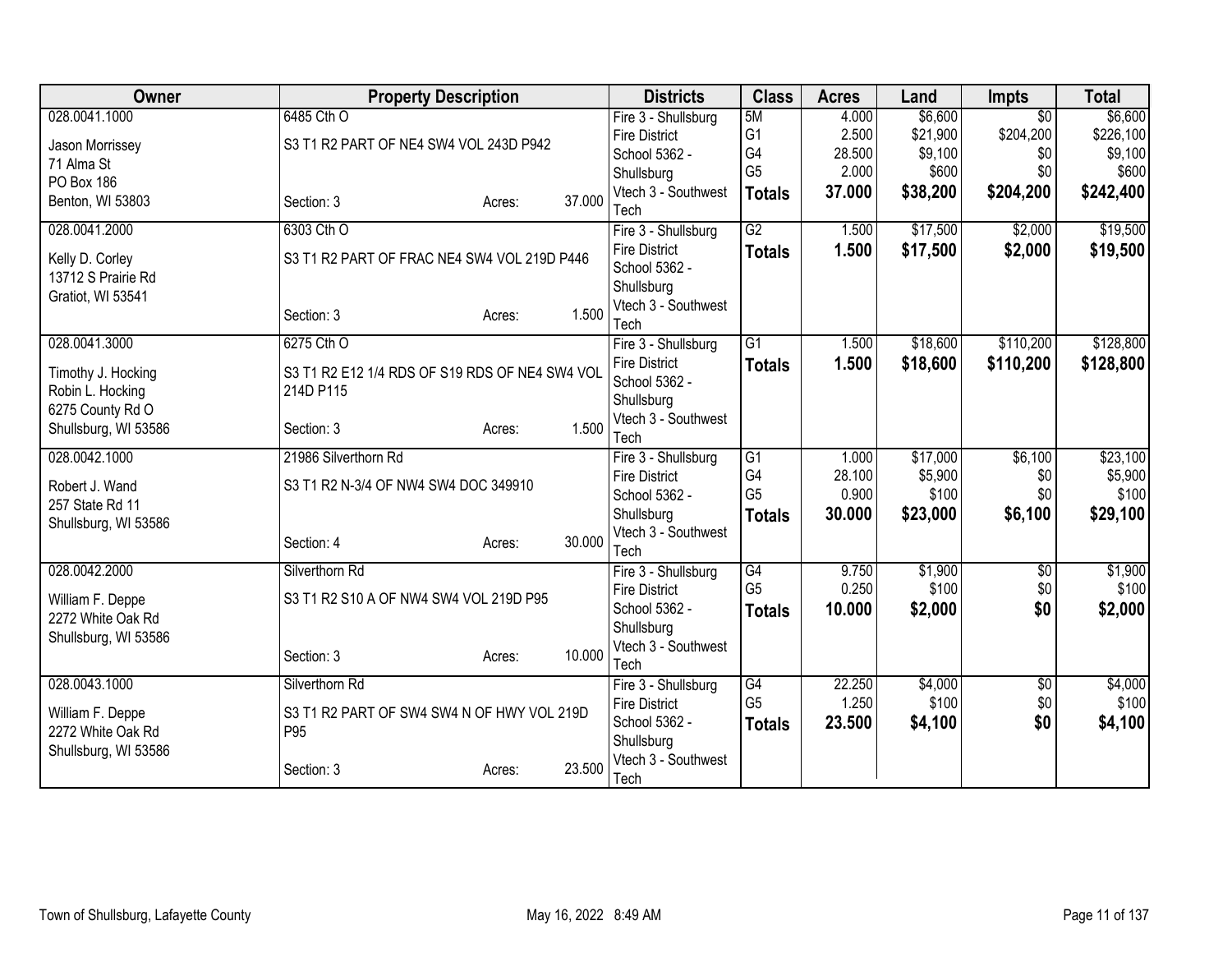| Owner                           | <b>Property Description</b>                   |        |        | <b>Districts</b>                      | <b>Class</b>    | <b>Acres</b>    | Land               | <b>Impts</b>           | <b>Total</b>       |
|---------------------------------|-----------------------------------------------|--------|--------|---------------------------------------|-----------------|-----------------|--------------------|------------------------|--------------------|
| 028.0043.1100                   | Silverthorn Rd                                |        |        | Fire 3 - Shullsburg                   | $\overline{X4}$ | 0.500           | $\overline{50}$    | $\overline{30}$        | $\overline{\$0}$   |
| Town of Shullsburg              | S3 T1 R2 PART OF SW4 SW4 VOL 165D P125        |        |        | <b>Fire District</b>                  | <b>Totals</b>   | 0.500           | \$0                | \$0                    | \$0                |
| 481 W Estey St                  |                                               |        |        | School 5362 -                         |                 |                 |                    |                        |                    |
| Shullsburg, WI 53586            |                                               |        |        | Shullsburg                            |                 |                 |                    |                        |                    |
|                                 | Section: 3                                    | Acres: | 0.500  | Vtech 3 - Southwest                   |                 |                 |                    |                        |                    |
|                                 |                                               |        |        | Tech                                  |                 |                 |                    |                        |                    |
| 028.0043.2000                   | Silverthorn Rd                                |        |        | Fire 3 - Shullsburg                   | 5M<br>G4        | 0.770<br>14.230 | \$1,200<br>\$4,600 | $\overline{50}$<br>\$0 | \$1,200<br>\$4,600 |
| Eugene E. Logan                 | S3 T1 R2 SW4 SW4 S OF HWY VOL 235D P628 & DOC |        |        | <b>Fire District</b><br>School 5362 - | G <sub>5</sub>  | 1.000           | \$100              | \$0                    | \$100              |
| Wienen-Einsweiler Re Trust      | 339324                                        |        |        | Shullsburg                            | <b>Totals</b>   | 16.000          | \$5,900            | \$0                    | \$5,900            |
| 190 S Henry St                  |                                               |        |        | Vtech 3 - Southwest                   |                 |                 |                    |                        |                    |
| PO Box 592                      | Section: 3                                    | Acres: | 16.000 | Tech                                  |                 |                 |                    |                        |                    |
| Shullsburg, WI 53586-0592       |                                               |        |        |                                       |                 |                 |                    |                        |                    |
| 028.0044.1000                   | 6103 Cth O                                    |        |        | Fire 3 - Shullsburg                   | $\overline{G1}$ | 1.090           | \$17,300           | \$151,400              | \$168,700          |
| Joshua G. Hocking               | LOT 1 CSM #99 PART OF SE4 SW4 DOC 345988 (SEE |        |        | <b>Fire District</b>                  | <b>Totals</b>   | 1.090           | \$17,300           | \$151,400              | \$168,700          |
| Nichole L. Hocking              | POS#1623)                                     |        |        | School 5362 -                         |                 |                 |                    |                        |                    |
| 6103 County Rd O                |                                               |        |        | Shullsburg<br>Vtech 3 - Southwest     |                 |                 |                    |                        |                    |
| Shullsburg, WI 53586            | Section: 3                                    | Acres: | 1.090  | Tech                                  |                 |                 |                    |                        |                    |
| 028.0044.2000                   | 21750 Silverthorn Rd                          |        |        | Fire 3 - Shullsburg                   | X4              | 1.000           | \$0                | \$0                    | \$0                |
|                                 |                                               |        |        | <b>Fire District</b>                  | <b>Totals</b>   | 1.000           | \$0                | \$0                    | \$0                |
| Dairyland Power Coop            | S3 T1 R2 PART OF SE4 SW4 VOL 142D P239        |        |        | School 5362 -                         |                 |                 |                    |                        |                    |
| Unknown                         |                                               |        |        | Shullsburg                            |                 |                 |                    |                        |                    |
| Unknown, WI 00000               | Section: 3                                    | Acres: | 1.000  | Vtech 3 - Southwest                   |                 |                 |                    |                        |                    |
|                                 |                                               |        |        | Tech                                  |                 |                 |                    |                        |                    |
| 028.0044.3000                   | County Rd O                                   |        |        | Fire 3 - Shullsburg                   | 5M              | 4.160           | \$6,900            | $\overline{50}$        | \$6,900            |
| Wayne C. Gehrt                  | LOT 2 CSM 99 (DEED DOES NOT LIST CSM)         |        |        | <b>Fire District</b>                  | G4              | 32.000          | \$10,700           | \$0                    | \$10,700           |
| PO Box 338                      |                                               |        |        | School 5362 -                         | G <sub>5</sub>  | 2.000           | \$100              | \$0                    | \$100              |
| Shullsburg, WI 53586            |                                               |        |        | Shullsburg<br>Vtech 3 - Southwest     | <b>Totals</b>   | 38.160          | \$17,700           | \$0                    | \$17,700           |
|                                 | Section: 3                                    | Acres: | 38.160 | Tech                                  |                 |                 |                    |                        |                    |
| 028.0045.0000                   | $Cth$ <sup>O</sup>                            |        |        | Fire 3 - Shullsburg                   | $\overline{G4}$ | 40.000          | \$14,900           | $\sqrt{$0}$            | \$14,900           |
| Darlington J Wisconsin LLC      | S3 T1 R2 NE4 SE4 VOL 230D P587                |        |        | <b>Fire District</b>                  | <b>Totals</b>   | 40.000          | \$14,900           | \$0                    | \$14,900           |
| c/o Darlington J Wisconsin, LLC |                                               |        |        | School 5362 -                         |                 |                 |                    |                        |                    |
| C/O Jafari Property Management  |                                               |        |        | Shullsburg                            |                 |                 |                    |                        |                    |
| 2607 W 22nd St Ste 48           | Section: 3                                    | Acres: | 40.000 | Vtech 3 - Southwest                   |                 |                 |                    |                        |                    |
| Oak Brook, IL 60523-4631        |                                               |        |        | Tech                                  |                 |                 |                    |                        |                    |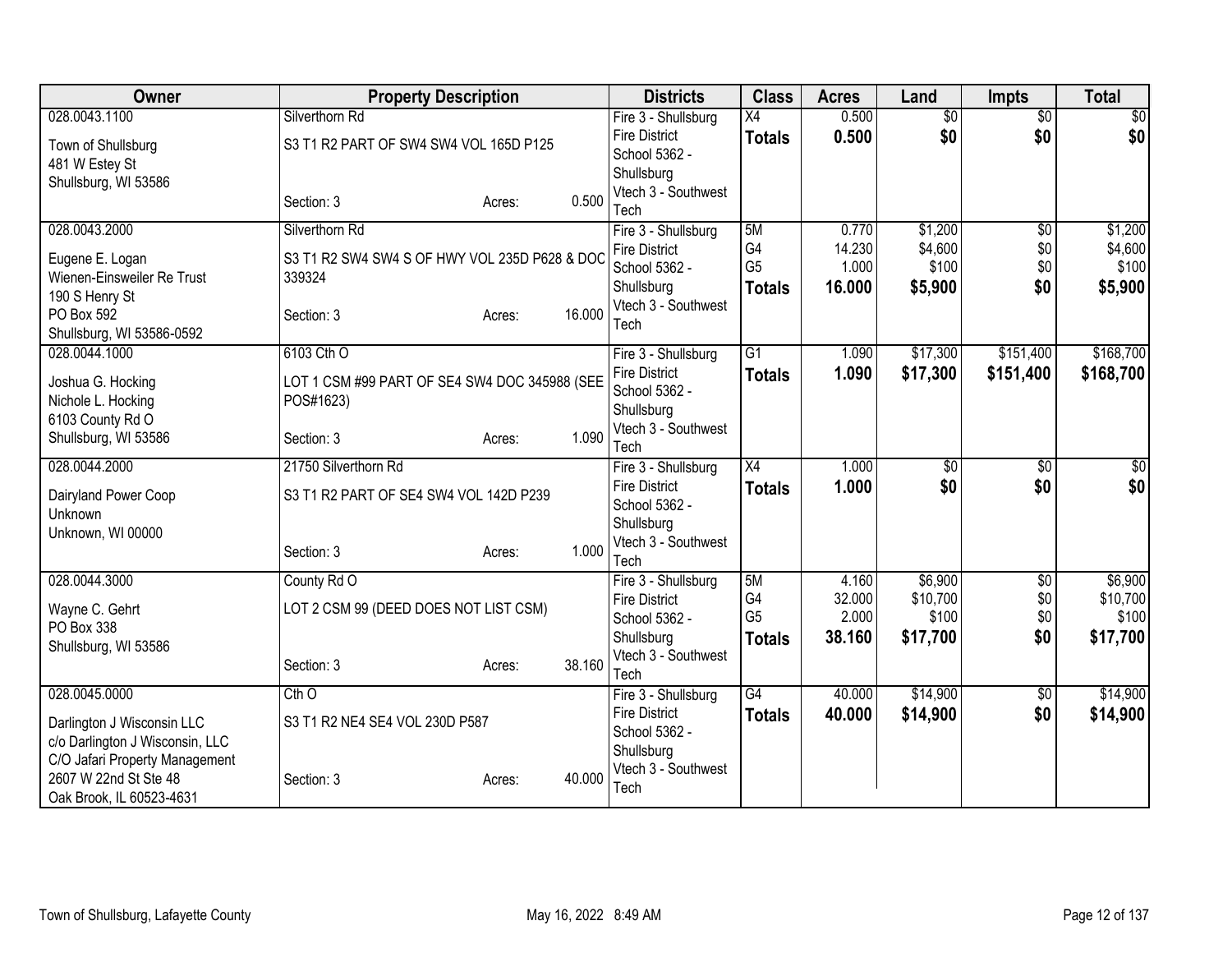| Owner                                                                                                                                                                 | <b>Property Description</b>                                                                                                | <b>Districts</b>                                                                                          | <b>Class</b>                                       | <b>Acres</b>              | Land                        | <b>Impts</b>               | <b>Total</b>                |
|-----------------------------------------------------------------------------------------------------------------------------------------------------------------------|----------------------------------------------------------------------------------------------------------------------------|-----------------------------------------------------------------------------------------------------------|----------------------------------------------------|---------------------------|-----------------------------|----------------------------|-----------------------------|
| 028.0046.0000<br>See-Mor Grain Inc<br>c/o See-Mor Grain, Inc<br>C/O Steve Fink<br>12785 County Rd O<br>Darlington, WI 53530-9719                                      | County Rd O<br>S3 T1 R2 PART OF NW4 SE4 VOL 238D P899 (SEE<br>POS#1618)<br>7.880<br>Section: 3<br>Acres:                   | Fire 3 - Shullsburg<br><b>Fire District</b><br>School 5362 -<br>Shullsburg<br>Vtech 3 - Southwest<br>Tech | G2<br><b>Totals</b>                                | 7.880<br>7.880            | \$78,800<br>\$78,800        | \$1,000<br>\$1,000         | \$79,800<br>\$79,800        |
| 028.0046.1000<br>See-Mor Grain Inc<br>c/o See-Mor Grain, Inc<br>C/O Steve Fink<br>12785 County Rd O<br>Darlington, WI 53530-9719                                      | 6486 Cth O<br>S3 T1 R2 PART OF NW4 SE4 N250 FT OF W235 FT<br>VOL 212D P289 (SEE POS#1621)<br>1.400<br>Section: 3<br>Acres: | Fire 3 - Shullsburg<br><b>Fire District</b><br>School 5362 -<br>Shullsburg<br>Vtech 3 - Southwest<br>Tech | G2<br><b>Totals</b>                                | 1.400<br>1.400            | \$17,000<br>\$17,000        | \$1,394,000<br>\$1,394,000 | \$1,411,000<br>\$1,411,000  |
| 028.0046.2000<br>Darlington J Wisconsin LLC<br>c/o Darlington J Wisconsin, LLC<br>C/O Jafari Property Management<br>2607 W 22nd St Ste 48<br>Oak Brook, IL 60523-4631 | County Rd O<br>S3 T1 R2 PART OF NW4 SE4 VOL 230D P587<br>31.500<br>Section: 3<br>Acres:                                    | Fire 3 - Shullsburg<br><b>Fire District</b><br>School 5362 -<br>Shullsburg<br>Vtech 3 - Southwest<br>Tech | $\overline{G4}$<br>G <sub>5</sub><br><b>Totals</b> | 29.500<br>2.000<br>31.500 | \$9,100<br>\$500<br>\$9,600 | \$0<br>\$0<br>\$0          | \$9,100<br>\$500<br>\$9,600 |
| 028.0047.1000<br>Brown-Bader Farm, LLC<br>c/o Brown-Bader Farm, LLC<br>W7210 County Rd B<br>Monroe, WI 53566-9761                                                     | County Rd O<br>S3 T1 R2 SW4 SE4 EXC CEMETERY VOL 240D P333<br>32.250<br>Section: 10<br>Acres:                              | Fire 3 - Shullsburg<br><b>Fire District</b><br>School 5362 -<br>Shullsburg<br>Vtech 3 - Southwest<br>Tech | G4<br>G <sub>5</sub><br><b>Totals</b>              | 31.500<br>0.750<br>32.250 | \$8,900<br>\$100<br>\$9,000 | \$0<br>\$0<br>\$0          | \$8,900<br>\$100<br>\$9,000 |
| 028.0047.1100<br>Darlington J Wisconsin LLC<br>c/o Darlington J Wisconsin, LLC<br>C/O Jafari Property Management<br>2607 W 22nd St Ste 48<br>Oak Brook, IL 60523-4631 | County Rd O<br>S3 T1 R2 PART OF THE SW4 SE4 VOL 230D P587<br>1.750<br>Section: 3<br>Acres:                                 | Fire 3 - Shullsburg<br>Fire District<br>School 5362 -<br>Shullsburg<br>Vtech 3 - Southwest<br>Tech        | $\overline{G4}$<br><b>Totals</b>                   | 1.750<br>1.750            | \$700<br>\$700              | $\overline{50}$<br>\$0     | \$700<br>\$700              |
| 028.0047.2000<br>St Matthews Cemetery<br>344 N Judgement St<br>Shullsburg, WI 53586                                                                                   | County Rd O<br>S3 T1 R2 PART OF SW4 SE4 CEMETERY VOL 104D<br>P375 (SEE POS1756)<br>6.000<br>Section: 3<br>Acres:           | Fire 3 - Shullsburg<br><b>Fire District</b><br>School 5362 -<br>Shullsburg<br>Vtech 3 - Southwest<br>Tech | X4<br><b>Totals</b>                                | 6.000<br>6.000            | $\overline{50}$<br>\$0      | $\overline{50}$<br>\$0     | $\sqrt{50}$<br>\$0          |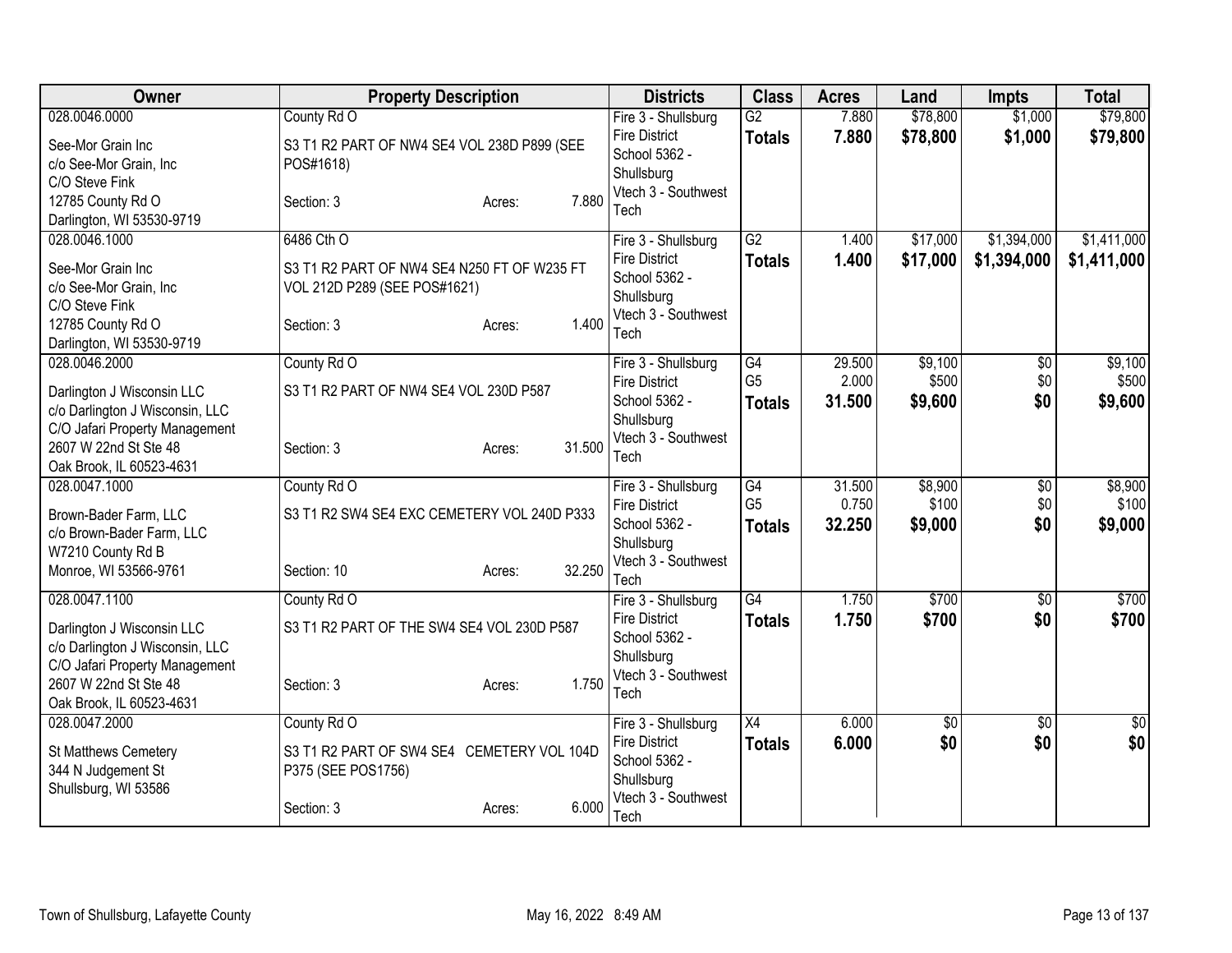| Owner                                                                                                                                                                 | <b>Property Description</b>                                             |        |        | <b>Districts</b>                                                                                          | <b>Class</b>                                                  | <b>Acres</b>                                 | Land                                                  | <b>Impts</b>                    | <b>Total</b>                                          |
|-----------------------------------------------------------------------------------------------------------------------------------------------------------------------|-------------------------------------------------------------------------|--------|--------|-----------------------------------------------------------------------------------------------------------|---------------------------------------------------------------|----------------------------------------------|-------------------------------------------------------|---------------------------------|-------------------------------------------------------|
| 028.0048.1000<br>Darlington J Wisconsin LLC<br>c/o Darlington J Wisconsin, LLC<br>C/O Jafari Property Management<br>2607 W 22nd St Ste 48<br>Oak Brook, IL 60523-4631 | County Rd O<br>S3 T1 R2 E15 A N2 SE4 SE4 VOL 230D P587<br>Section: 3    | Acres: | 15.000 | Fire 3 - Shullsburg<br><b>Fire District</b><br>School 5362 -<br>Shullsburg<br>Vtech 3 - Southwest<br>Tech | $\overline{G4}$<br><b>Totals</b>                              | 15.000<br>15.000                             | \$5,400<br>\$5,400                                    | $\overline{50}$<br>\$0          | \$5,400<br>\$5,400                                    |
| 028.0048.2000<br>Brown-Bader Farm, LLC<br>c/o Brown-Bader Farm, LLC<br>W7210 County Rd B<br>Monroe, WI 53566-9761                                                     | County Rd O<br>S3 T1 R2 PART OF SE4 SE4 VOL 240D P333<br>Section: 3     | Acres: | 20.450 | Fire 3 - Shullsburg<br><b>Fire District</b><br>School 5362 -<br>Shullsburg<br>Vtech 3 - Southwest<br>Tech | G4<br><b>Totals</b>                                           | 20.450<br>20.450                             | \$4,600<br>\$4,600                                    | $\overline{50}$<br>\$0          | \$4,600<br>\$4,600                                    |
| 028.0048.2100<br>Darlington J Wisconsin LLC<br>c/o Darlington J Wisconsin, LLC<br>C/O Jafari Property Management<br>2607 W 22nd St Ste 48<br>Oak Brook, IL 60523-4631 | County Rd O<br>S3 T1 R2 PART OF THE SE4 SE4 VOL 230D P587<br>Section: 3 | Acres: | 3.700  | Fire 3 - Shullsburg<br><b>Fire District</b><br>School 5362 -<br>Shullsburg<br>Vtech 3 - Southwest<br>Tech | $\overline{G4}$<br><b>Totals</b>                              | 3.700<br>3.700                               | \$1,300<br>\$1,300                                    | $\overline{50}$<br>\$0          | \$1,300<br>\$1,300                                    |
| 028.0048.3000<br>Ronald G. Schardt<br>20982 State Rd 11<br>Shullsburg, WI 53586                                                                                       | County Rd O<br>S3 T1 R2 PART OF SE4 SE4 VOL 223D P204<br>Section: 3     | Acres: | 0.850  | Fire 3 - Shullsburg<br><b>Fire District</b><br>School 5362 -<br>Shullsburg<br>Vtech 3 - Southwest<br>Tech | $\overline{G4}$<br><b>Totals</b>                              | 0.850<br>0.850                               | \$300<br>\$300                                        | $\overline{30}$<br>\$0          | \$300<br>\$300                                        |
| 028.0049.0000<br>William Morrissey<br><b>Shirley Morrissey</b><br>7001 County Rd O<br>Shullsburg, WI 53586                                                            | Silverthorn Rd<br>S4 T1 R2 FRAC NE4 NE4 VOL 198D P62<br>Section: 4      | Acres: | 42.360 | Fire 3 - Shullsburg<br><b>Fire District</b><br>School 5362 -<br>Shullsburg<br>Vtech 3 - Southwest<br>Tech | 5M<br>G <sub>2</sub><br>G4<br><b>Totals</b>                   | 6.000<br>18.000<br>18.360<br>42.360          | \$10,200<br>\$27,000<br>\$4,300<br>\$41,500           | \$0<br>\$0<br>\$0<br>\$0        | \$10,200<br>\$27,000<br>\$4,300<br>\$41,500           |
| 028.0050.0000<br><b>William Morrissey</b><br><b>Shirley Morrissey</b><br>7001 County Rd O<br>Shullsburg, WI 53586                                                     | Silverthorn Rd<br>S4 T1 R2 FRAC NW4 NE4 VOL 179D P4<br>Section: 4       | Acres: | 42.960 | Fire 3 - Shullsburg<br><b>Fire District</b><br>School 5362 -<br>Shullsburg<br>Vtech 3 - Southwest<br>Tech | 5M<br>G <sub>2</sub><br>G4<br>G <sub>5</sub><br><b>Totals</b> | 13.000<br>3.000<br>22.000<br>4.960<br>42.960 | \$22,100<br>\$4,500<br>\$5,900<br>\$1,400<br>\$33,900 | \$0<br>\$0<br>\$0<br>\$0<br>\$0 | \$22,100<br>\$4,500<br>\$5,900<br>\$1,400<br>\$33,900 |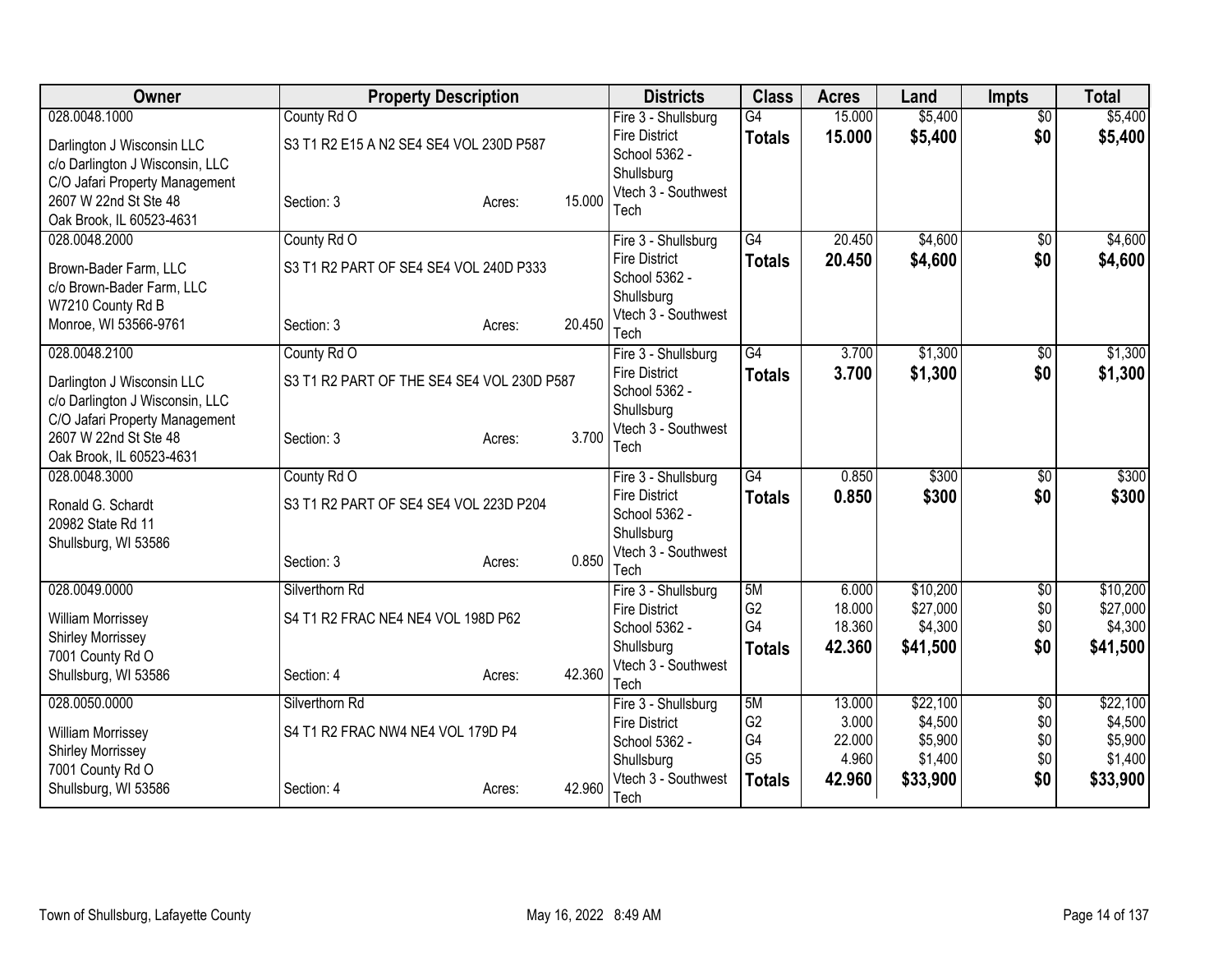| <b>Owner</b>                 | <b>Property Description</b>                    |        |        | <b>Districts</b>                      | <b>Class</b>         | <b>Acres</b> | Land     | <b>Impts</b>    | <b>Total</b> |
|------------------------------|------------------------------------------------|--------|--------|---------------------------------------|----------------------|--------------|----------|-----------------|--------------|
| 028.0051.0000                | Silverthorn Rd                                 |        |        | Fire 3 - Shullsburg                   | 5M                   | 3.000        | \$5,000  | $\overline{50}$ | \$5,000      |
| William Morrissey            | S4 T1 R2 SW4 NE4 VOL 179D P4                   |        |        | <b>Fire District</b>                  | G4                   | 34.500       | \$8,800  | \$0             | \$8,800      |
| <b>Shirley Morrissey</b>     |                                                |        |        | School 5362 -                         | G <sub>5</sub>       | 2.500        | \$700    | \$0             | \$700        |
| 7001 County Rd O             |                                                |        |        | Shullsburg                            | <b>Totals</b>        | 40.000       | \$14,500 | \$0             | \$14,500     |
| Shullsburg, WI 53586         | Section: 4                                     | Acres: | 40.000 | Vtech 3 - Southwest                   |                      |              |          |                 |              |
|                              |                                                |        |        | Tech                                  |                      |              |          |                 |              |
| 028.0052.0000                | Silverthorn Rd                                 |        |        | Fire 3 - Shullsburg                   | 5M                   | 2.000        | \$3,400  | $\overline{50}$ | \$3,400      |
| William Morrissey            | S4 T1 R2 SE4 NE4 VOL 198D P62                  |        |        | <b>Fire District</b>                  | G4<br>G <sub>5</sub> | 37.000       | \$10,100 | \$0             | \$10,100     |
| <b>Shirley Morrissey</b>     |                                                |        |        | School 5362 -                         |                      | 1.000        | \$100    | \$0             | \$100        |
| 7001 County Rd O             |                                                |        |        | Shullsburg<br>Vtech 3 - Southwest     | <b>Totals</b>        | 40.000       | \$13,600 | \$0             | \$13,600     |
| Shullsburg, WI 53586         | Section: 4                                     | Acres: | 40.000 | Tech                                  |                      |              |          |                 |              |
| 028.0053.0000                | Silverthorn Rd                                 |        |        | Fire 3 - Shullsburg                   | G4                   | 41.560       | \$10,200 | \$0             | \$10,200     |
|                              |                                                |        |        | <b>Fire District</b>                  | G <sub>5</sub>       | 2.000        | \$100    | \$0             | \$100        |
| George Lazarus               | S4 T1 R2 FRAC NE4 NW4 VOL 220D P648            |        |        | School 5362 -                         | <b>Totals</b>        | 43.560       | \$10,300 | \$0             | \$10,300     |
| 29236 Mitchell Hollow Rd     |                                                |        |        | Shullsburg                            |                      |              |          |                 |              |
| C/O Po Box 650               |                                                |        |        | Vtech 3 - Southwest                   |                      |              |          |                 |              |
| Platteville, WI 53818        | Section: 4                                     | Acres: | 43.560 | Tech                                  |                      |              |          |                 |              |
| 028.0054.0000                | Silverthorn Rd                                 |        |        | Fire 3 - Shullsburg                   | G4                   | 37.820       | \$10,700 | $\overline{50}$ | \$10,700     |
| George Lazarus               | S4 T1 R2 FRAC W2 NW4 VOL 220D P648             |        |        | <b>Fire District</b>                  | G <sub>5</sub>       | 1.000        | \$100    | \$0             | \$100        |
| 29236 Mitchell Hollow Rd     |                                                |        |        | School 5362 -                         | <b>Totals</b>        | 38.820       | \$10,800 | \$0             | \$10,800     |
| C/O Po Box 650               |                                                |        |        | Shullsburg                            |                      |              |          |                 |              |
| Platteville, WI 53818        | Section: 4                                     | Acres: | 38.820 | Vtech 3 - Southwest                   |                      |              |          |                 |              |
|                              |                                                |        |        | Tech                                  |                      |              |          |                 |              |
| 028.0054.1000                | 22921 Silverthorn Rd                           |        |        | Fire 3 - Shullsburg                   | $\overline{G1}$      | 5.300        | \$30,900 | \$112,800       | \$143,700    |
| Patricia A. Sargent-Muehleip | PART NW? COM E? COR SEC 4; N69?21'39"W 4179.47 |        |        | <b>Fire District</b>                  | <b>Totals</b>        | 5.300        | \$30,900 | \$112,800       | \$143,700    |
| 22921 Silverthorn Rd         | TO POB;N20?30'42"W 207.84';S73?39'40"W         |        |        | School 5362 -                         |                      |              |          |                 |              |
| Shullsburg, WI 53586         | 279.05';N87?32'29"W 500.33';S08?51'28"W        |        |        | Shullsburg                            |                      |              |          |                 |              |
|                              | Section: 4                                     | Acres: | 5.300  | Vtech 3 - Southwest                   |                      |              |          |                 |              |
|                              |                                                |        |        | Tech                                  |                      |              |          |                 |              |
| 028.0055.0000                | <b>Big Cut Rd</b>                              |        |        | Fire 3 - Shullsburg                   | G4                   | 40.000       | \$10,500 | \$0             | \$10,500     |
| George Lazarus               | S4 T1 R2 PART OF W2 NW4 VOL 220D P648          |        |        | <b>Fire District</b><br>School 5362 - | <b>Totals</b>        | 40.000       | \$10,500 | \$0             | \$10,500     |
| 29236 Mitchell Hollow Rd     |                                                |        |        | Shullsburg                            |                      |              |          |                 |              |
| C/O Po Box 650               |                                                |        |        | Vtech 3 - Southwest                   |                      |              |          |                 |              |
| Platteville, WI 53818        | Section: 4                                     | Acres: | 40.000 | Tech                                  |                      |              |          |                 |              |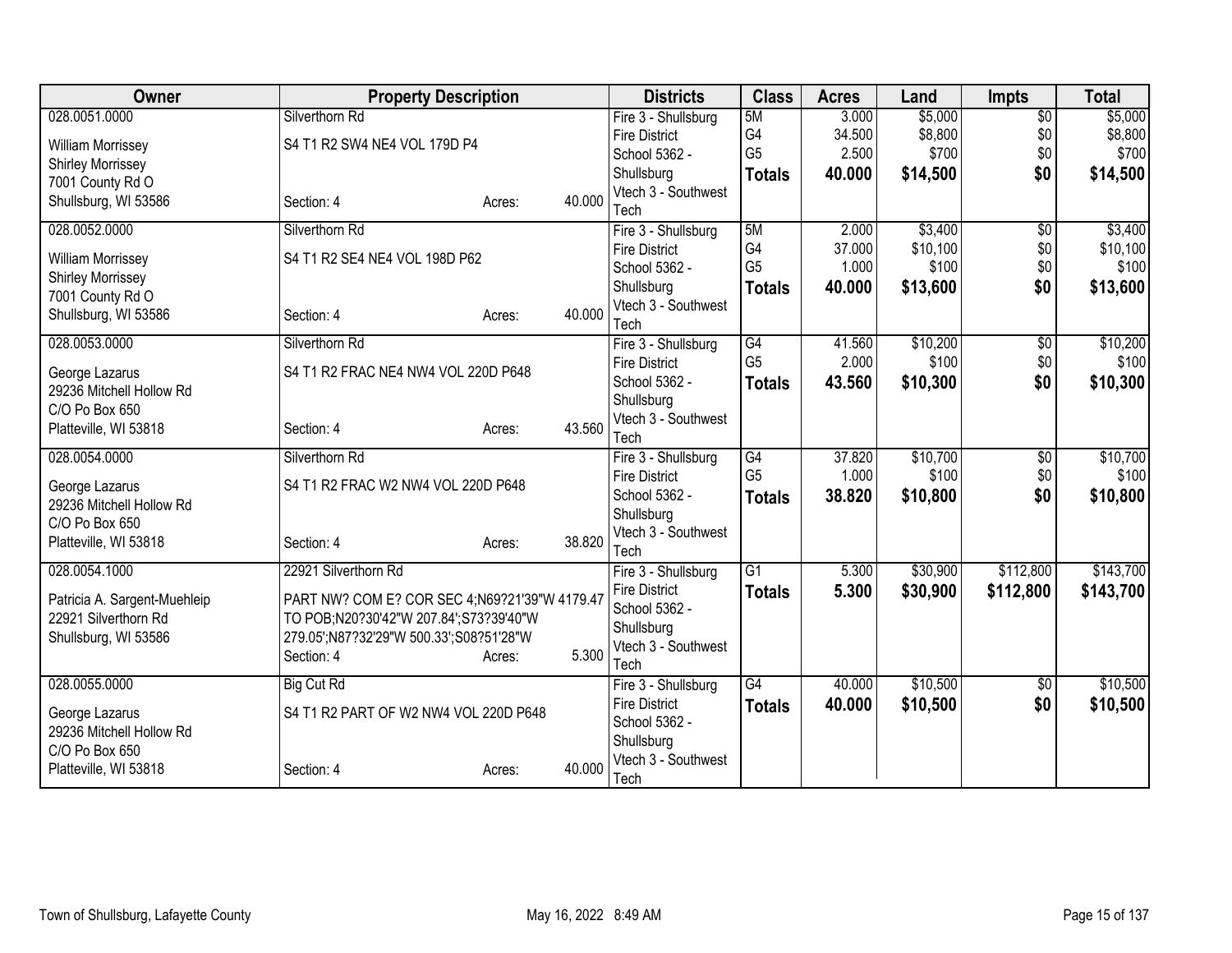| <b>Owner</b>                         | <b>Property Description</b>                                     |                  | <b>Districts</b>                      | <b>Class</b>         | <b>Acres</b>    | Land             | <b>Impts</b>           | <b>Total</b>     |
|--------------------------------------|-----------------------------------------------------------------|------------------|---------------------------------------|----------------------|-----------------|------------------|------------------------|------------------|
| 028.0056.0000                        | Silverthorn Rd                                                  |                  | Fire 3 - Shullsburg                   | G4                   | 39.000          | \$8,800          | $\overline{50}$        | \$8,800          |
| George Lazarus                       | S4 T1 R2 SE4 NW4 VOL 220D P648                                  |                  | <b>Fire District</b>                  | G <sub>5</sub>       | 1.000           | \$100            | \$0                    | \$100            |
| 29236 Mitchell Hollow Rd             |                                                                 |                  | School 5362 -                         | <b>Totals</b>        | 40.000          | \$8,900          | \$0                    | \$8,900          |
| C/O Po Box 650                       |                                                                 |                  | Shullsburg                            |                      |                 |                  |                        |                  |
| Platteville, WI 53818                | Section: 4                                                      | 40.000<br>Acres: | Vtech 3 - Southwest                   |                      |                 |                  |                        |                  |
|                                      |                                                                 |                  | Tech                                  |                      |                 |                  |                        |                  |
| 028.0057.0000                        | <b>Big Cut Rd</b>                                               |                  | Fire 3 - Shullsburg                   | G4<br>G <sub>5</sub> | 39.000<br>1.000 | \$8,000<br>\$100 | $\overline{50}$<br>\$0 | \$8,000<br>\$100 |
| Chrislaw's Clear View Acres, Inc     | S4 T1 R2 NE4 SW4 VOL 219D P938                                  |                  | <b>Fire District</b><br>School 5362 - |                      |                 |                  |                        |                  |
| c/o Chrislaw's Clear View Acres, Inc |                                                                 |                  | Shullsburg                            | <b>Totals</b>        | 40.000          | \$8,100          | \$0                    | \$8,100          |
| 23743 Silverthorn Rd                 |                                                                 |                  | Vtech 3 - Southwest                   |                      |                 |                  |                        |                  |
| Shullsburg, WI 53586-9786            | Section: 4                                                      | 40.000<br>Acres: | Tech                                  |                      |                 |                  |                        |                  |
| 028.0058.0000                        | Silverthorn Rd                                                  |                  | Fire 3 - Shullsburg                   | $\overline{G4}$      | 40.000          | \$11,400         | $\overline{50}$        | \$11,400         |
|                                      |                                                                 |                  | <b>Fire District</b>                  | <b>Totals</b>        | 40.000          | \$11,400         | \$0                    | \$11,400         |
| Chrislaw's Clear View Acres, Inc     | S4 T1 R2 NW4 SW4 VOL 219D P938                                  |                  | School 5362 -                         |                      |                 |                  |                        |                  |
| c/o Chrislaw's Clear View Acres, Inc |                                                                 |                  | Shullsburg                            |                      |                 |                  |                        |                  |
| 23743 Silverthorn Rd                 |                                                                 | 40.000           | Vtech 3 - Southwest                   |                      |                 |                  |                        |                  |
| Shullsburg, WI 53586-9786            | Section: 4                                                      | Acres:           | Tech                                  |                      |                 |                  |                        |                  |
| 028.0059.0000                        | <b>Big Cut Rd</b>                                               |                  | Fire 3 - Shullsburg                   | $\overline{G4}$      | 40.000          | \$7,000          | $\overline{50}$        | \$7,000          |
| Chrislaw's Clear View Acres, Inc     | S4 T1 R2 SW4 SW4 VOL 219D P938                                  |                  | <b>Fire District</b>                  | <b>Totals</b>        | 40.000          | \$7,000          | \$0                    | \$7,000          |
| c/o Chrislaw's Clear View Acres, Inc |                                                                 |                  | School 5362 -                         |                      |                 |                  |                        |                  |
| 23743 Silverthorn Rd                 |                                                                 |                  | Shullsburg                            |                      |                 |                  |                        |                  |
| Shullsburg, WI 53586-9786            | Section: 4                                                      | 40.000<br>Acres: | Vtech 3 - Southwest                   |                      |                 |                  |                        |                  |
|                                      |                                                                 |                  | Tech                                  |                      |                 |                  |                        |                  |
| 028.0060.0000                        | <b>Big Cut Rd</b>                                               |                  | Fire 3 - Shullsburg                   | $\overline{G4}$      | 40.000          | \$7,700          | $\overline{50}$        | \$7,700          |
| Chrislaw's Clear View Acres, Inc     | S4 T1 R2 SE4 SW4 VOL 219D P938                                  |                  | <b>Fire District</b><br>School 5362 - | <b>Totals</b>        | 40.000          | \$7,700          | \$0                    | \$7,700          |
| c/o Chrislaw's Clear View Acres, Inc |                                                                 |                  | Shullsburg                            |                      |                 |                  |                        |                  |
| 23743 Silverthorn Rd                 |                                                                 |                  | Vtech 3 - Southwest                   |                      |                 |                  |                        |                  |
| Shullsburg, WI 53586-9786            | Section: 4                                                      | 40.000<br>Acres: | Tech                                  |                      |                 |                  |                        |                  |
| 028.0061.0000                        | 21975 Silverthorn Rd                                            |                  | Fire 3 - Shullsburg                   | $\overline{G4}$      | 21.000          | \$7,300          | $\overline{50}$        | \$7,300          |
|                                      |                                                                 |                  | <b>Fire District</b>                  | G7                   | 0.350           | \$2,800          | \$29,100               | \$31,900         |
| Corley Family Trust et al            | (DEED INTO TRUST DOC 355950 NEEDS                               |                  | School 5362 -                         | <b>Totals</b>        | 21.350          | \$10,100         | \$29,100               | \$39,200         |
| 22269 Silverthorn Rd                 | CORRECTION) NE? SE? EXC COM E? COR SEC                          |                  | Shullsburg                            |                      |                 |                  |                        |                  |
| Shullsburg, WI 53586                 | 4; S88? 24' 13" W 518.50' ALG E-W? LI SAID SEC TO<br>Section: 4 | 21.350           | Vtech 3 - Southwest                   |                      |                 |                  |                        |                  |
|                                      |                                                                 | Acres:           | Tech                                  |                      |                 |                  |                        |                  |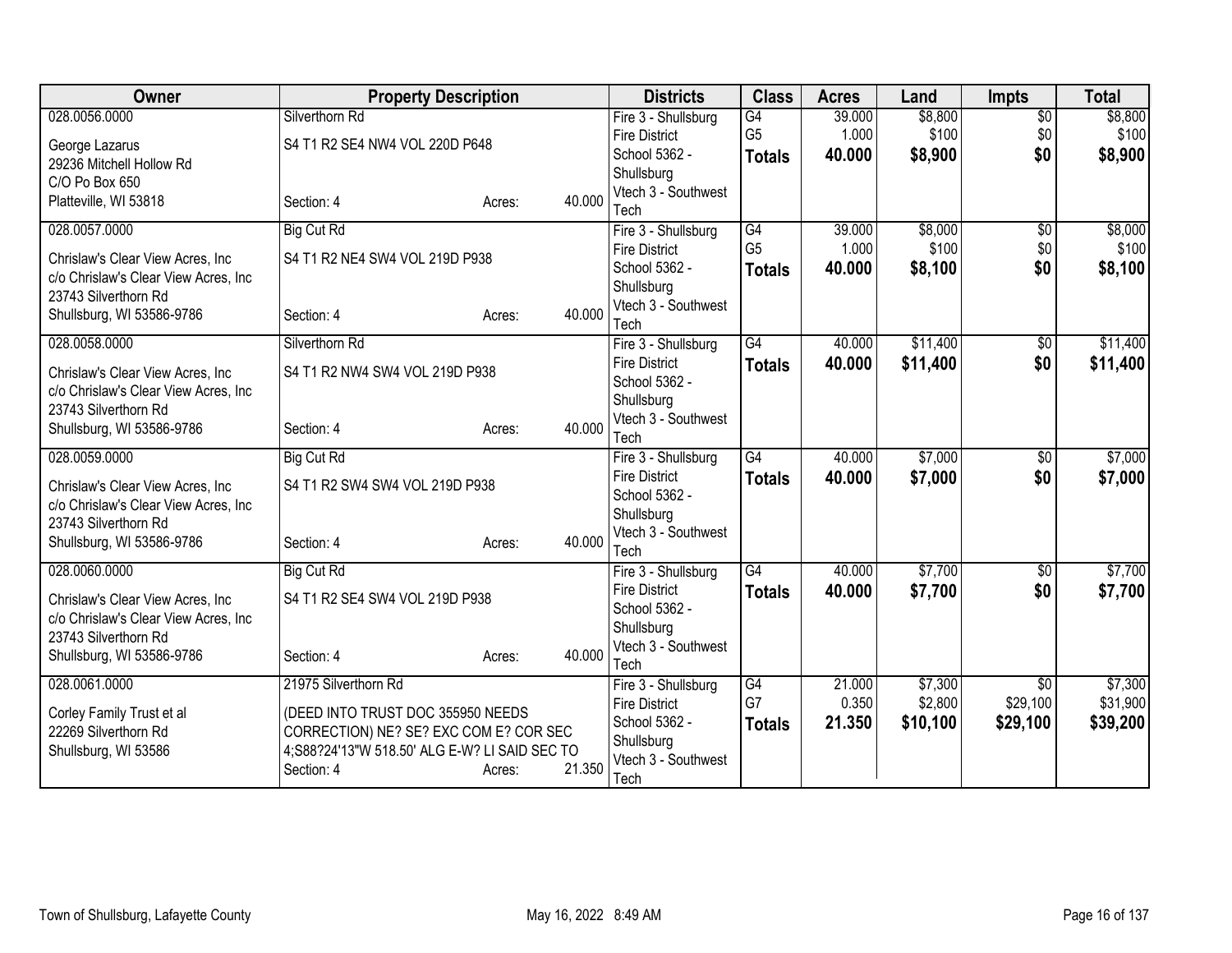| Owner                     | <b>Property Description</b>                       | <b>Districts</b>                  | <b>Class</b>    | <b>Acres</b> | Land     | <b>Impts</b>    | <b>Total</b> |
|---------------------------|---------------------------------------------------|-----------------------------------|-----------------|--------------|----------|-----------------|--------------|
| 028.0061.1000             | 21875 Silverthorn Rd                              | Fire 3 - Shullsburg               | $\overline{G1}$ | 3.540        | \$25,300 | \$282,500       | \$307,800    |
| Jerry Shepherd            | PART NE? SE? COM E? COR SEC 4;S00?22'08"W         | <b>Fire District</b>              | <b>Totals</b>   | 3.540        | \$25,300 | \$282,500       | \$307,800    |
| Donna Shepherd            | 898.95' ALG ELI SEC 4 TO POB;N89?37'51"W          | School 5362 -                     |                 |              |          |                 |              |
| 21875 Silverthorn Rd      | 209';S00?22'08"W 151';N89?37'51"W                 | Shullsburg                        |                 |              |          |                 |              |
| Shullsburg, WI 53586      | 3.540<br>Section: 4<br>Acres:                     | Vtech 3 - Southwest               |                 |              |          |                 |              |
|                           |                                                   | Tech                              |                 |              |          |                 |              |
| 028.0061.2000             | 22101 Silverthorn Rd                              | Fire 3 - Shullsburg               | $\overline{G1}$ | 0.930        | \$15,600 | \$228,900       | \$244,500    |
| Nicholas R. Holland       | PART NE? SE? COM E? COR SEC 4; S88?24'13"W        | <b>Fire District</b>              | <b>Totals</b>   | 0.930        | \$15,600 | \$228,900       | \$244,500    |
| Paula L. Holland          | 518.50' ALG E-W? LI SAID SEC TO POB; S06?15'53"W  | School 5362 -                     |                 |              |          |                 |              |
| 22101 Silverthorn Rd      | 242.30';N70?56'48"W 156';N72?07'38"W              | Shullsburg<br>Vtech 3 - Southwest |                 |              |          |                 |              |
| Shullsburg, WI 53586      | 0.930<br>Section: 4<br>Acres:                     | Tech                              |                 |              |          |                 |              |
| 028.0061.3000             | 21975 Silverthorn Rd                              | Fire 3 - Shullsburg               | $\overline{G1}$ | 0.830        | \$13,800 | \$335,500       | \$349,300    |
|                           |                                                   | <b>Fire District</b>              |                 | 0.830        | \$13,800 | \$335,500       |              |
| Paula L. Edwards          | PART NE? SE? COM E? COR SEC 4;S00?22'08"W         | School 5362 -                     | <b>Totals</b>   |              |          |                 | \$349,300    |
| c/o Paula Edwards         | 532.33' ALG ELI SAID SEC TO POB; S61?58'48"W      | Shullsburg                        |                 |              |          |                 |              |
| 21975 Siverthorn Rd       | 136.10';N52?43'05"W 79.67';N08?26'12"W            | Vtech 3 - Southwest               |                 |              |          |                 |              |
| Shullsburg, WI 53586      | 0.830<br>Section: 4<br>Acres:                     | Tech                              |                 |              |          |                 |              |
| 028.0061.4000             | Silverthorn Rd                                    | Fire 3 - Shullsburg               | $\overline{G1}$ | 3.540        | \$11,500 | $\overline{50}$ | \$11,500     |
| Nicholas R. Holland       | PART NE? SE? COM E? COR SEC 4:S88?24'13"W         | <b>Fire District</b>              | <b>Totals</b>   | 3.540        | \$11,500 | \$0             | \$11,500     |
| 22101 Silverthorn Rd      | 518.50' ALG E-W? LI SAID SEC; S06?15'53"W 212.50' | School 5362 -                     |                 |              |          |                 |              |
| Shullsburg, WI 53586      | TO POB;S06?15'53"W 29.80";N70?56'48"W             | Shullsburg                        |                 |              |          |                 |              |
|                           | 3.540<br>Section: 4<br>Acres:                     | Vtech 3 - Southwest               |                 |              |          |                 |              |
|                           |                                                   | Tech                              |                 |              |          |                 |              |
| 028.0061.5000             | Silverthorn Rd                                    | Fire 3 - Shullsburg               | $\overline{G1}$ | 3.540        | \$25,300 | $\overline{50}$ | \$25,300     |
| Coleen M. Blackbourn      | PART NE? SE? COM E? COR SEC 4;S00?22'08"W         | <b>Fire District</b>              | <b>Totals</b>   | 3.540        | \$25,300 | \$0             | \$25,300     |
| c/o Coleen M. Blackbourn  | 532.33' ALG ELI SAID SEC TO POB; S61? 58' 48" W   | School 5362 -                     |                 |              |          |                 |              |
| 22135 Copeland Rd         | 136.10";N79?30'35"W 632.43";S10?53'26"W           | Shullsburg                        |                 |              |          |                 |              |
| Shullsburg, WI 53586-9604 | 3.540<br>Section: 4<br>Acres:                     | Vtech 3 - Southwest               |                 |              |          |                 |              |
|                           |                                                   | Tech                              |                 |              |          |                 |              |
| 028.0061.6000             | Silverthorn Rd                                    | Fire 3 - Shullsburg               | $\overline{G1}$ | 3.540        | \$11,000 | \$65,500        | \$76,500     |
| Donna Shepherd            | PART NE? SE? COM E? COR SEC 4;S00?22'08"W         | <b>Fire District</b>              | <b>Totals</b>   | 3.540        | \$11,000 | \$65,500        | \$76,500     |
| 21875 Silverthorn Rd      | 898.95' ALG ELI SAID SEC TO POB; N89?37'51"W      | School 5362 -                     |                 |              |          |                 |              |
| Shullsburg, WI 53586      | 209';S00?22'08"W 151';N89?37'51"W                 | Shullsburg                        |                 |              |          |                 |              |
|                           | 3.540<br>Section: 4<br>Acres:                     | Vtech 3 - Southwest               |                 |              |          |                 |              |
|                           |                                                   | Tech                              |                 |              |          |                 |              |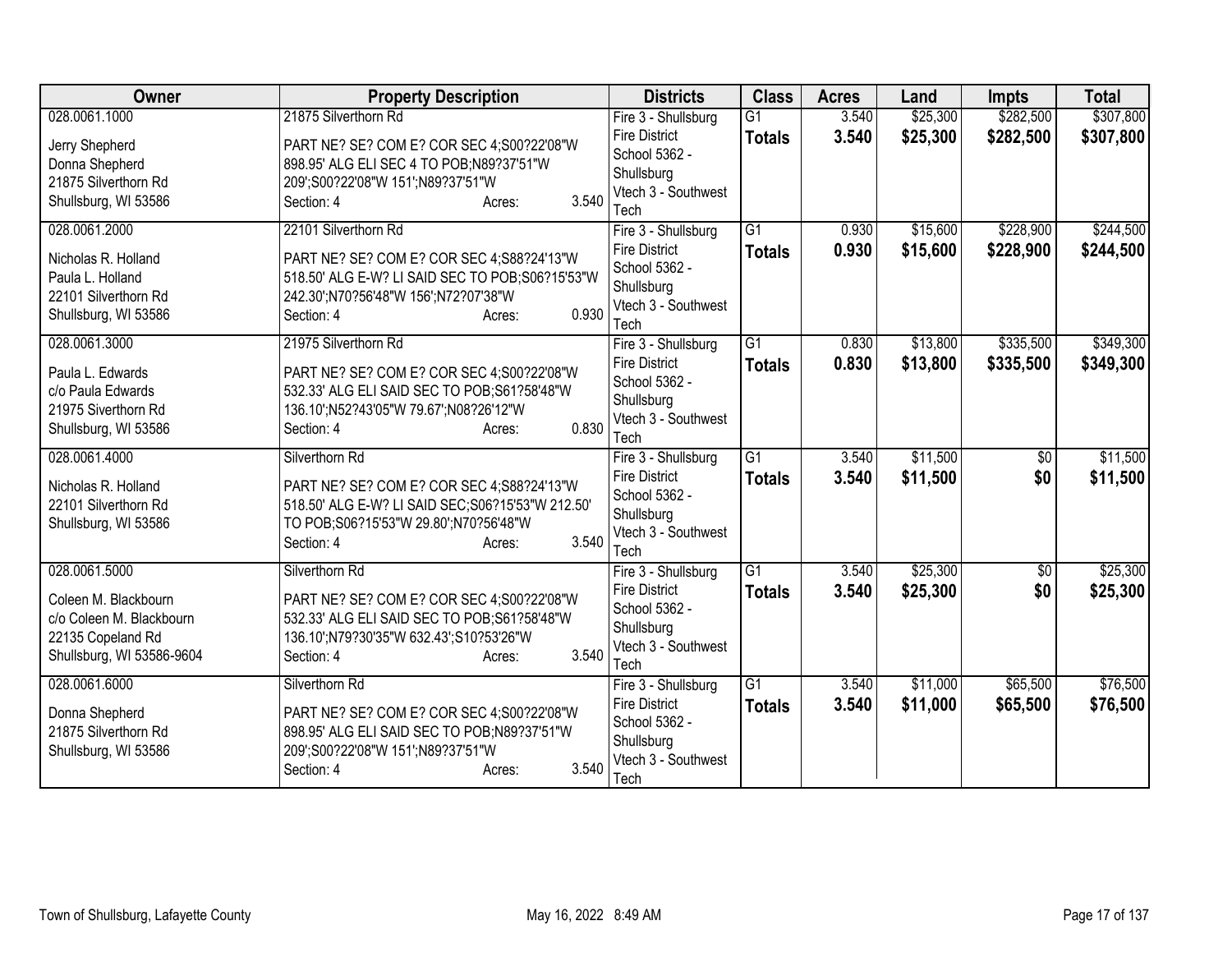| Owner                                             | <b>Property Description</b>                      |        |        | <b>Districts</b>                      | <b>Class</b>         | <b>Acres</b> | Land            | <b>Impts</b>    | <b>Total</b> |
|---------------------------------------------------|--------------------------------------------------|--------|--------|---------------------------------------|----------------------|--------------|-----------------|-----------------|--------------|
| 028.0061.7000                                     | Silverthorn Rd                                   |        |        | Fire 3 - Shullsburg                   | $\overline{G1}$      | 3.540        | \$25,300        | $\overline{50}$ | \$25,300     |
| <b>Helen Medlicott</b>                            | PART NE? SE? COM E? COR SEC 4, SAID POINT        |        |        | <b>Fire District</b>                  | <b>Totals</b>        | 3.540        | \$25,300        | \$0             | \$25,300     |
| 1050 Charles Ct                                   | BEING POB; S88? 24'13"W 518.50' ALG E-W? LI SAID |        |        | School 5362 -                         |                      |              |                 |                 |              |
| Neenah, WI 54956                                  | SEC;S06?15'53"W 212.50';S74?09'35"E              |        |        | Shullsburg                            |                      |              |                 |                 |              |
|                                                   | Section: 4                                       | Acres: | 3.540  | Vtech 3 - Southwest<br>Tech           |                      |              |                 |                 |              |
| 028.0062.0000                                     | 22269 Silverthorn Rd                             |        |        | Fire 3 - Shullsburg                   | $\overline{G4}$      | 37.350       | \$12,000        | $\overline{50}$ | \$12,000     |
|                                                   |                                                  |        |        | <b>Fire District</b>                  | G7                   | 2.650        | \$23,700        | \$274,900       | \$298,600    |
| Corley Family Trust et al                         | (DEED INTO TRUST DOC 355950 NEEDS                |        |        | School 5362 -                         | <b>Totals</b>        | 40.000       | \$35,700        | \$274,900       | \$310,600    |
| 22269 Silverthorn Rd                              | CORRECTION) NW? SE?                              |        |        | Shullsburg                            |                      |              |                 |                 |              |
| Shullsburg, WI 53586                              |                                                  |        |        | Vtech 3 - Southwest                   |                      |              |                 |                 |              |
|                                                   | Section: 4                                       | Acres: | 40.000 | Tech                                  |                      |              |                 |                 |              |
| 028.0063.1000                                     | <b>Big Cut Rd</b>                                |        |        | Fire 3 - Shullsburg                   | $\overline{G4}$      | 1.730        | \$200           | \$0             | \$200        |
| Chrislaw's Clear View Acres, Inc.                 | S4 T1 R2 PART OF SW4 SE4 W OF HWY VOL 219D       |        |        | <b>Fire District</b>                  | <b>Totals</b>        | 1.730        | \$200           | \$0             | \$200        |
| c/o Chrislaw's Clear View Acres, Inc              | P938                                             |        |        | School 5362 -                         |                      |              |                 |                 |              |
| 23743 Silverthorn Rd                              |                                                  |        |        | Shullsburg                            |                      |              |                 |                 |              |
| Shullsburg, WI 53586-9786                         | Section: 4                                       | Acres: | 1.730  | Vtech 3 - Southwest                   |                      |              |                 |                 |              |
|                                                   |                                                  |        |        | Tech                                  |                      |              |                 |                 |              |
| 028.0063.2000                                     | <b>Big Cut Rd</b>                                |        |        | Fire 3 - Shullsburg                   | $\overline{X4}$      | 0.750        | $\overline{60}$ | $\overline{50}$ | \$0          |
| City of Shullsburg                                | S4 T1 R2 PART OF SW4 SE4 VOL 143D P215           |        |        | <b>Fire District</b><br>School 5362 - | <b>Totals</b>        | 0.750        | \$0             | \$0             | \$0          |
| 190 N Judgement St                                |                                                  |        |        | Shullsburg                            |                      |              |                 |                 |              |
| PO Box 580                                        |                                                  |        |        | Vtech 3 - Southwest                   |                      |              |                 |                 |              |
| Shullsburg, WI 53586                              | Section: 4                                       | Acres: | 0.750  | Tech                                  |                      |              |                 |                 |              |
| 028.0063.3000                                     | <b>Big Cut Rd</b>                                |        |        | Fire 3 - Shullsburg                   | $\overline{G4}$      | 37.520       | \$7,800         | $\overline{50}$ | \$7,800      |
|                                                   | (DEED INTO TRUST DOC 355950 NEEDS                |        |        | <b>Fire District</b>                  | <b>Totals</b>        | 37.520       | \$7,800         | \$0             | \$7,800      |
| Corley Family Trust et al<br>22269 Silverthorn Rd | CORRECTION) SW? SE? EXC BEG SWCOR SAID           |        |        | School 5362 -                         |                      |              |                 |                 |              |
| Shullsburg, WI 53586                              | SE?;N25DG EAST 9.45 CHS;N8DG WEST 4.09           |        |        | Shullsburg                            |                      |              |                 |                 |              |
|                                                   | Section: 4                                       | Acres: | 37.520 | Vtech 3 - Southwest                   |                      |              |                 |                 |              |
|                                                   |                                                  |        |        | Tech                                  |                      |              |                 |                 |              |
| 028.0064.0000                                     | Silverthorn Rd                                   |        |        | Fire 3 - Shullsburg                   | G4<br>G <sub>5</sub> | 39.500       | \$9,200         | \$0             | \$9,200      |
| Corley Family Trust et al                         | (DEED INTO TRUST DOC 355950 NEEDS                |        |        | <b>Fire District</b><br>School 5362 - |                      | 0.500        | \$100           | \$0             | \$100        |
| 22269 Silverthorn Rd                              | CORRECTION) SE? SE?                              |        |        | Shullsburg                            | <b>Totals</b>        | 40.000       | \$9,300         | \$0             | \$9,300      |
| Shullsburg, WI 53586                              |                                                  |        |        | Vtech 3 - Southwest                   |                      |              |                 |                 |              |
|                                                   | Section: 4                                       | Acres: | 40.000 | Tech                                  |                      |              |                 |                 |              |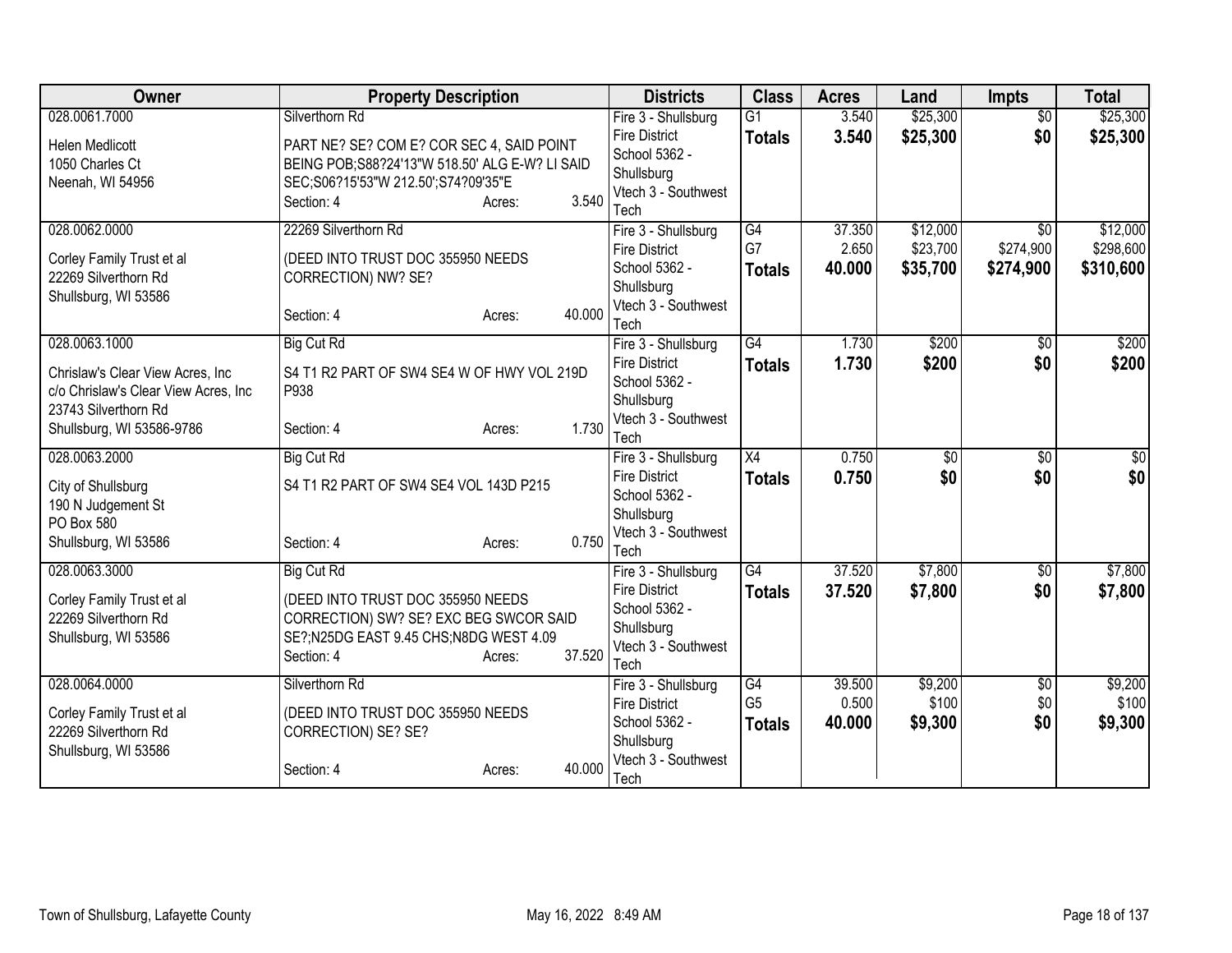| Owner                                | <b>Property Description</b>                    |                  | <b>Districts</b>            | <b>Class</b>    | <b>Acres</b> | Land     | <b>Impts</b>    | <b>Total</b> |
|--------------------------------------|------------------------------------------------|------------------|-----------------------------|-----------------|--------------|----------|-----------------|--------------|
| 028.0065.0000                        | 23115 Silverthorn Rd                           |                  | Fire 3 - Shullsburg         | 5M              | 7.000        | \$11,900 | $\overline{50}$ | \$11,900     |
| Shonts Trust et al                   | S5 T1 R2 FRAC NE4 NE4 VOL 229D P669            |                  | <b>Fire District</b>        | G4              | 37.570       | \$7,400  | \$0             | \$7,400      |
| 208 W Saint Charles Rd               |                                                |                  | School 5362 -               | <b>Totals</b>   | 44.570       | \$19,300 | \$0             | \$19,300     |
| Elmhurst, IL 60126                   |                                                |                  | Shullsburg                  |                 |              |          |                 |              |
|                                      | Section: 5                                     | 44.570<br>Acres: | Vtech 3 - Southwest<br>Tech |                 |              |          |                 |              |
| 028.0066.1000                        | Silverthorn Rd                                 |                  | Fire 3 - Shullsburg         | G4              | 7.280        | \$700    | $\overline{50}$ | \$700        |
|                                      |                                                |                  | <b>Fire District</b>        | <b>Totals</b>   | 7.280        | \$700    | \$0             | \$700        |
| Shonts Trust et al                   | S5 T1 R2 E 7.28A OF FRAC NW4 NE4 VOL 229D P669 |                  | School 5362 -               |                 |              |          |                 |              |
| 208 W Saint Charles Rd               |                                                |                  | Shullsburg                  |                 |              |          |                 |              |
| Elmhurst, IL 60126                   |                                                | 7.280            | Vtech 3 - Southwest         |                 |              |          |                 |              |
|                                      | Section: 5                                     | Acres:           | Tech                        |                 |              |          |                 |              |
| 028.0066.2000                        | Silverthorn Rd                                 |                  | Fire 3 - Shullsburg         | 5M              | 5.500        | \$9,400  | \$0             | \$9,400      |
| Theodore J. Wiegel                   | S5 T1 R2 FRAC NW4 NE4 EXC W 10.96A & EXC E     |                  | Fire District               | G4              | 17.500       | \$4,100  | \$0             | \$4,100      |
| Elaine A. Wiegel                     | 7.28A VOL 185D P315                            |                  | School 5362 -               | G <sub>5</sub>  | 3.190        | \$900    | \$0             | \$900        |
| 6521 Johnson Rd                      |                                                |                  | Shullsburg                  | <b>Totals</b>   | 26.190       | \$14,400 | \$0             | \$14,400     |
| Shullsburg, WI 53586                 | Section: 5                                     | 26.190<br>Acres: | Vtech 3 - Southwest<br>Tech |                 |              |          |                 |              |
| 028.0066.3000                        | 23481 Silverthorn Rd                           |                  | Fire 3 - Shullsburg         | G1              | 1.310        | \$18,000 | \$181,600       | \$199,600    |
|                                      |                                                |                  | <b>Fire District</b>        | <b>Totals</b>   | 1.310        | \$18,000 | \$181,600       | \$199,600    |
| Mary Wedige et al                    | S5 T1 R2 PART FRAC NW4 NE4 COM 22RDS EAST      |                  | School 5362 -               |                 |              |          |                 |              |
| c/o Andrew L. Wedige                 | OF NWCOR NE4 SEC 5; WEST 14RDS; SOUTH 15RDS    |                  | Shullsburg                  |                 |              |          |                 |              |
| 23481 Silverthorn Rd                 | EAST 14RDS; NORTH 15RDS TO POB DOC 347327      | 1.310            | Vtech 3 - Southwest         |                 |              |          |                 |              |
| Shullsburg, WI 53586-9785            | Section: 5                                     | Acres:           | Tech                        |                 |              |          |                 |              |
| 028.0066.4000                        | Silverthorn Rd                                 |                  | Fire 3 - Shullsburg         | $\overline{G4}$ | 9.650        | \$2,600  | \$0             | \$2,600      |
| Chrislaw's Clear View Acres, Inc.    | S5 T1 R2 PART OF NW4 NE4 VOL 219D P938         |                  | <b>Fire District</b>        | <b>Totals</b>   | 9.650        | \$2,600  | \$0             | \$2,600      |
| c/o Chrislaw's Clear View Acres, Inc |                                                |                  | School 5362 -               |                 |              |          |                 |              |
| 23743 Silverthorn Rd                 |                                                |                  | Shullsburg                  |                 |              |          |                 |              |
| Shullsburg, WI 53586-9786            | Section: 5                                     | 9.650<br>Acres:  | Vtech 3 - Southwest<br>Tech |                 |              |          |                 |              |
| 028.0067.1000                        | Silverthorn Rd                                 |                  | Fire 3 - Shullsburg         | $\overline{G4}$ | 33.650       | \$6,100  | \$0             | \$6,100      |
|                                      |                                                |                  | <b>Fire District</b>        | <b>Totals</b>   | 33.650       | \$6,100  | \$0             | \$6,100      |
| Chrislaw's Clear View Acres, Inc     | S5 T1 R2 SW4 NE4 EXC E 6.46A VOL 219D P938     |                  | School 5362 -               |                 |              |          |                 |              |
| c/o Chrislaw's Clear View Acres, Inc |                                                |                  | Shullsburg                  |                 |              |          |                 |              |
| 23743 Silverthorn Rd                 |                                                |                  | Vtech 3 - Southwest         |                 |              |          |                 |              |
| Shullsburg, WI 53586-9786            | Section: 5                                     | 33.650<br>Acres: | Tech                        |                 |              |          |                 |              |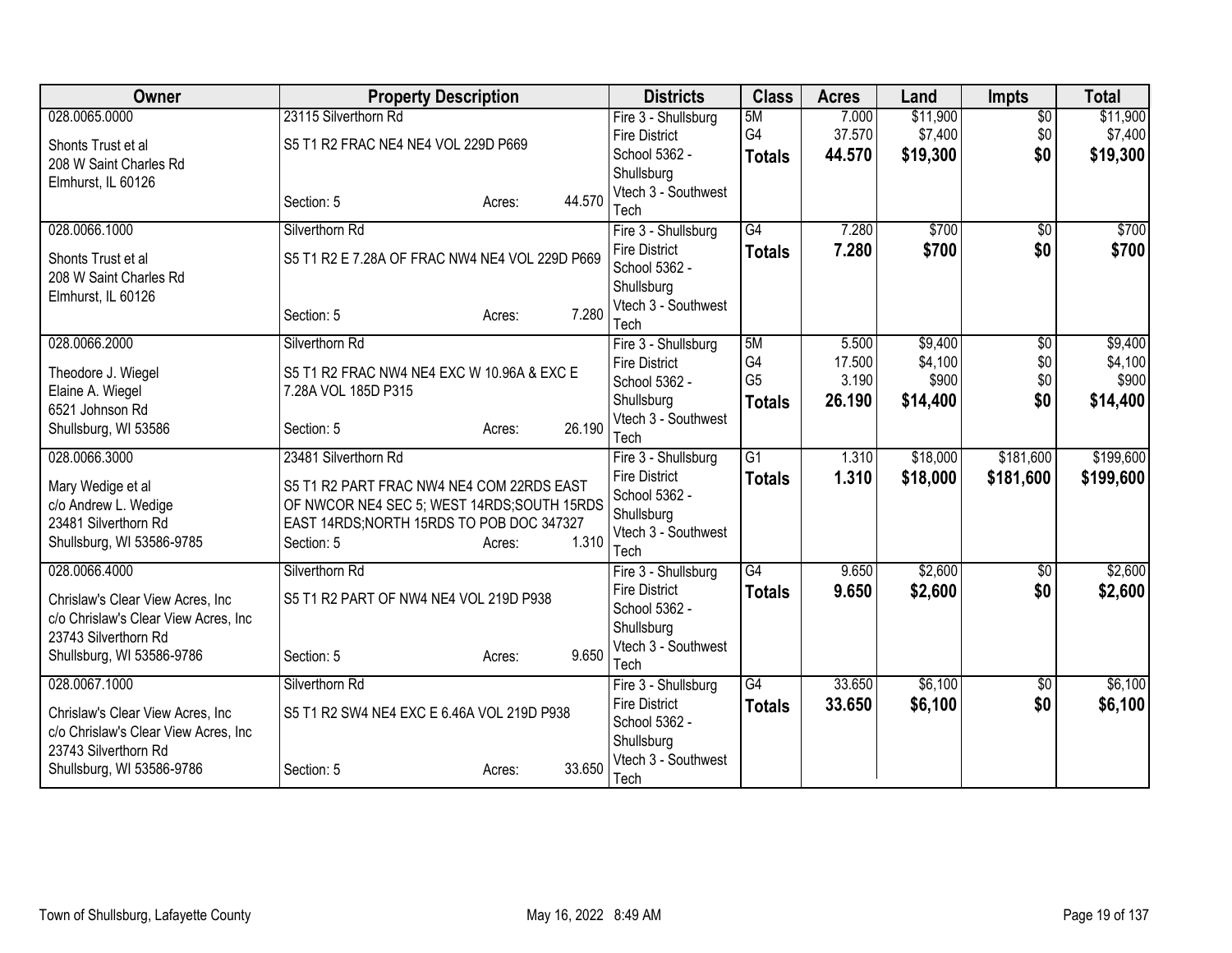| <b>Owner</b>                                                 | <b>Property Description</b>                 |        |        | <b>Districts</b>                            | <b>Class</b>    | <b>Acres</b> | Land     | <b>Impts</b>           | <b>Total</b>        |
|--------------------------------------------------------------|---------------------------------------------|--------|--------|---------------------------------------------|-----------------|--------------|----------|------------------------|---------------------|
| 028.0067.2000                                                | Silverthorn Rd                              |        |        | Fire 3 - Shullsburg                         | $\overline{G5}$ | 6.350        | \$1,800  | $\overline{50}$        | \$1,800             |
| Shonts Trust et al                                           | S5 T1 R2 E 6.46A OF SW4 NE4 EXC AS VOL 229D |        |        | <b>Fire District</b>                        | <b>Totals</b>   | 6.350        | \$1,800  | \$0                    | \$1,800             |
| 208 W Saint Charles Rd                                       | P669                                        |        |        | School 5362 -                               |                 |              |          |                        |                     |
| Elmhurst, IL 60126                                           |                                             |        |        | Shullsburg                                  |                 |              |          |                        |                     |
|                                                              | Section: 5                                  | Acres: | 6.350  | Vtech 3 - Southwest                         |                 |              |          |                        |                     |
|                                                              | Silverthorn Rd                              |        |        | Tech                                        | 5M              | 16.500       | \$28,100 |                        |                     |
| 028.0068.0000                                                |                                             |        |        | Fire 3 - Shullsburg<br><b>Fire District</b> | G4              | 23.500       | \$7,600  | $\overline{50}$<br>\$0 | \$28,100<br>\$7,600 |
| Shonts Trust et al                                           | S5 T1 R2 SE4 NE4 VOL 229D P669              |        |        | School 5362 -                               | <b>Totals</b>   | 40.000       | \$35,700 | \$0                    | \$35,700            |
| 208 W Saint Charles Rd                                       |                                             |        |        | Shullsburg                                  |                 |              |          |                        |                     |
| Elmhurst, IL 60126                                           |                                             |        |        | Vtech 3 - Southwest                         |                 |              |          |                        |                     |
|                                                              | Section: 5                                  | Acres: | 40.000 | Tech                                        |                 |              |          |                        |                     |
| 028.0069.0000                                                | 23743 Silverthorn Rd                        |        |        | Fire 3 - Shullsburg                         | G4              | 42.290       | \$15,500 | $\overline{50}$        | \$15,500            |
|                                                              |                                             |        |        | <b>Fire District</b>                        | G <sub>5</sub>  | 1.000        | \$100    | \$0                    | \$100               |
| Chrislaw's Clear View Acres, Inc.                            | S5 T1 R2 FRAC NE4 NW4 VOL 219D P938         |        |        | School 5362 -                               | G7              | 1.000        | \$10,000 | \$130,200              | \$140,200           |
| c/o Chrislaw's Clear View Acres, Inc<br>23743 Silverthorn Rd |                                             |        |        | Shullsburg                                  | <b>Totals</b>   | 44.290       | \$25,600 | \$130,200              | \$155,800           |
| Shullsburg, WI 53586-9786                                    | Section: 5                                  | Acres: | 44.290 | Vtech 3 - Southwest                         |                 |              |          |                        |                     |
|                                                              |                                             |        |        | Tech                                        |                 |              |          |                        |                     |
| 028.0070.0000                                                | Silverthorn Rd                              |        |        | Fire 3 - Shullsburg                         | G4              | 42.150       | \$10,700 | $\overline{50}$        | \$10,700            |
| Chrislaw's Clear View Acres, Inc.                            | S5 T1 R2 FRAC NW4 NW4 VOL 219D P938         |        |        | <b>Fire District</b>                        | G <sub>5</sub>  | 2.000        | \$100    | \$0                    | \$100               |
| c/o Chrislaw's Clear View Acres, Inc                         |                                             |        |        | School 5362 -                               | <b>Totals</b>   | 44.150       | \$10,800 | \$0                    | \$10,800            |
| 23743 Silverthorn Rd                                         |                                             |        |        | Shullsburg<br>Vtech 3 - Southwest           |                 |              |          |                        |                     |
| Shullsburg, WI 53586-9786                                    | Section: 5                                  | Acres: | 44.150 | Tech                                        |                 |              |          |                        |                     |
| 028.0071.0000                                                | Johnson Rd                                  |        |        | Fire 3 - Shullsburg                         | G4              | 39.000       | \$10,000 | $\overline{60}$        | \$10,000            |
|                                                              |                                             |        |        | <b>Fire District</b>                        | G <sub>5</sub>  | 1.000        | \$100    | \$0                    | \$100               |
| Chrislaw's Clear View Acres, Inc.                            | S5 T1 R2 SW4 NW4 VOL 219D P938              |        |        | School 5362 -                               | <b>Totals</b>   | 40.000       | \$10,100 | \$0                    | \$10,100            |
| c/o Chrislaw's Clear View Acres, Inc                         |                                             |        |        | Shullsburg                                  |                 |              |          |                        |                     |
| 23743 Silverthorn Rd                                         |                                             |        |        | Vtech 3 - Southwest                         |                 |              |          |                        |                     |
| Shullsburg, WI 53586-9786                                    | Section: 5                                  | Acres: | 40.000 | Tech                                        |                 |              |          |                        |                     |
| 028.0072.0000                                                | 23579 Silverthorn Rd                        |        |        | Fire 3 - Shullsburg                         | G4              | 39.000       | \$10,100 | $\overline{50}$        | \$10,100            |
| Chrislaw's Clear View Acres, Inc.                            | S5 T1 R2 SE4 NW4 VOL 219D P938              |        |        | <b>Fire District</b>                        | G7              | 1.000        | \$10,000 | \$6,400                | \$16,400            |
| c/o Chrislaw's Clear View Acres, Inc                         |                                             |        |        | School 5362 -                               | <b>Totals</b>   | 40.000       | \$20,100 | \$6,400                | \$26,500            |
| 23743 Silverthorn Rd                                         |                                             |        |        | Shullsburg                                  |                 |              |          |                        |                     |
| Shullsburg, WI 53586-9786                                    | Section: 5                                  | Acres: | 40.000 | Vtech 3 - Southwest                         |                 |              |          |                        |                     |
|                                                              |                                             |        |        | Tech                                        |                 |              |          |                        |                     |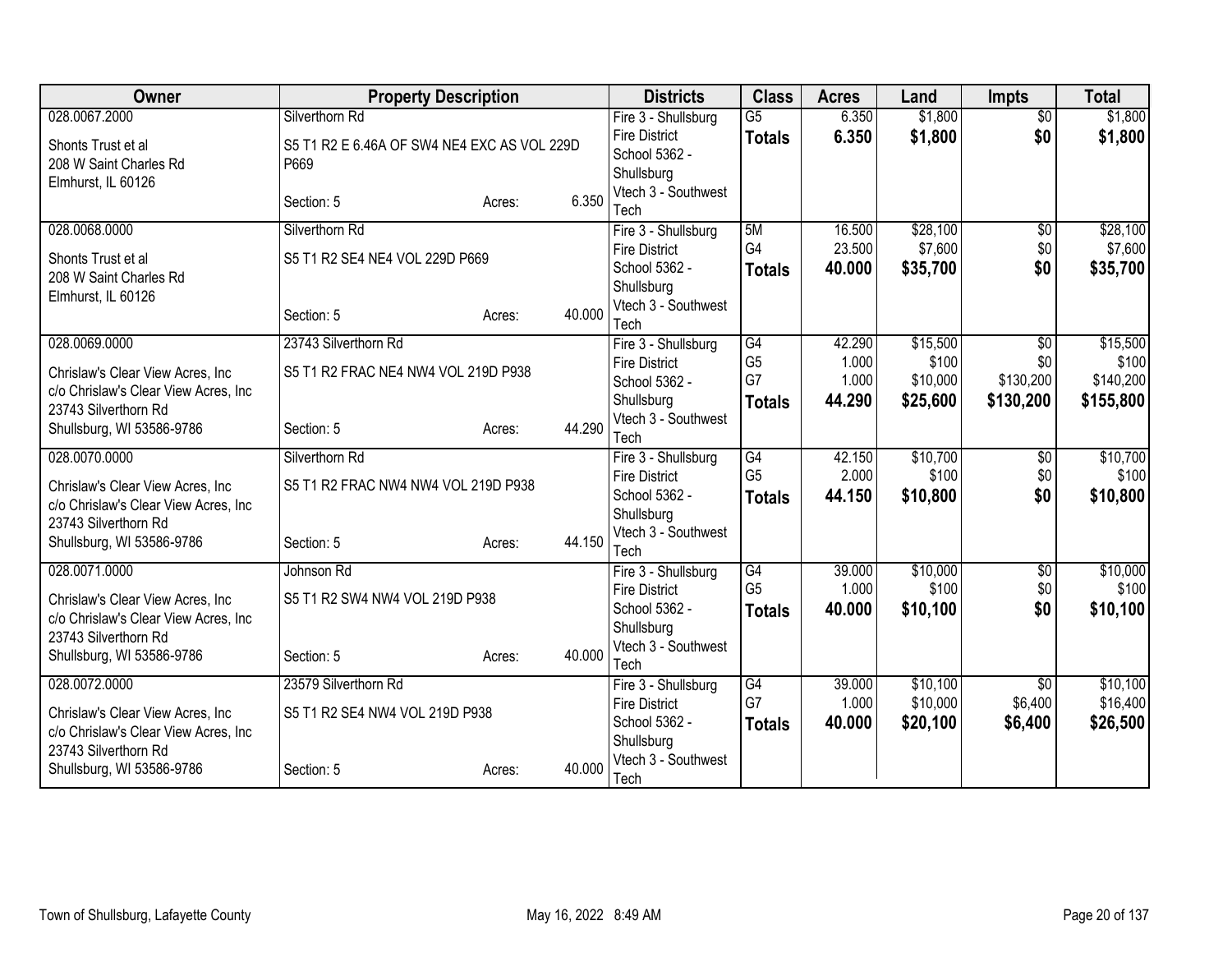| Owner                                                   | <b>Property Description</b>                      | <b>Districts</b>                  | <b>Class</b>    | <b>Acres</b> | Land     | <b>Impts</b>    | <b>Total</b> |
|---------------------------------------------------------|--------------------------------------------------|-----------------------------------|-----------------|--------------|----------|-----------------|--------------|
| 028.0073.0000                                           | Johnson Rd                                       | Fire 3 - Shullsburg               | $\overline{G4}$ | 19.470       | \$7,000  | $\overline{50}$ | \$7,000      |
| Harold R. Deback et al                                  | S5 T1 R2 PART NE4 SW4 AS DESCR IN DOC 349103     | <b>Fire District</b>              | <b>Totals</b>   | 19.470       | \$7,000  | \$0             | \$7,000      |
| c/o Harold R & Carol J Deback                           | (SEE POS#1450)                                   | School 5362 -                     |                 |              |          |                 |              |
| W198 S10957 Racine Ave                                  |                                                  | Shullsburg<br>Vtech 3 - Southwest |                 |              |          |                 |              |
| Muskego, WI 53130-9556                                  | 19.470<br>Section: 5<br>Acres:                   | Tech                              |                 |              |          |                 |              |
| 028.0073.1000                                           | 6500 Johnson Rd                                  | Fire 3 - Shullsburg               | $\overline{G1}$ | 2.140        | \$20,700 | \$210,700       | \$231,400    |
|                                                         |                                                  | <b>Fire District</b>              | G4              | 17.630       | \$1,700  | \$0             | \$1,700      |
| Donald L. Lee                                           | S5 T1 R2 PART OF NE4 SW4 VOL 229D P698 (SEE      | School 5362 -                     | <b>Totals</b>   | 19.770       | \$22,400 | \$210,700       | \$233,100    |
| Debbie A. Lee<br>6500 Johnson Rd                        | POS#1629)                                        | Shullsburg                        |                 |              |          |                 |              |
| Shullsburg, WI 53586                                    | 19.770<br>Section: 5<br>Acres:                   | Vtech 3 - Southwest               |                 |              |          |                 |              |
|                                                         |                                                  | Tech                              |                 |              |          |                 |              |
| 028.0073.2000                                           | Johnson Rd                                       | Fire 3 - Shullsburg               | $\overline{G1}$ | 0.760        | \$2,500  | \$0             | \$2,500      |
| Donald L. Lee                                           | S5 T1 R2 PART NE4 SW4 COM W-1/4 COR SEC          | <b>Fire District</b>              | <b>Totals</b>   | 0.760        | \$2,500  | \$0             | \$2,500      |
| Debbie A. Lee                                           | 5;S89.32.34E 2554.54'; S19.07.20E 70.05' TO POB; | School 5362 -                     |                 |              |          |                 |              |
| 6500 Johnson Rd                                         | S19.07.20E 139.26';S08.51 59W 174.06';S26.32.47W | Shullsburg<br>Vtech 3 - Southwest |                 |              |          |                 |              |
| Shullsburg, WI 53586                                    | 0.760<br>Section: 5<br>Acres:                    | Tech                              |                 |              |          |                 |              |
| 028.0074.0000                                           | Johnson Rd                                       | Fire 3 - Shullsburg               | G4              | 26.000       | \$8,200  | $\overline{50}$ | \$8,200      |
|                                                         |                                                  | <b>Fire District</b>              | G <sub>5</sub>  | 0.620        | \$100    | \$0             | \$100        |
| Harold R. Deback et al                                  | S5 T1 R2 PART NW4 SW4 AS DESCR IN DOC 349103     | School 5362 -                     | <b>Totals</b>   | 26.620       | \$8,300  | \$0             | \$8,300      |
| c/o Harold R & Carol J Deback<br>W198 S10957 Racine Ave | (SEE POS#1450)                                   | Shullsburg                        |                 |              |          |                 |              |
| Muskego, WI 53130-9556                                  | 26.620<br>Section: 5<br>Acres:                   | Vtech 3 - Southwest               |                 |              |          |                 |              |
|                                                         |                                                  | Tech                              |                 |              |          |                 |              |
| 028.0074.1000                                           | 6210 Johnson Rd                                  | Fire 3 - Shullsburg               | $\overline{G1}$ | 10.000       | \$45,000 | \$136,300       | \$181,300    |
| Justin B. Cook                                          | LOT 1 OF CSM 291 PART OF NW4 SW4 VOL 225D P23    | <b>Fire District</b>              | <b>Totals</b>   | 10.000       | \$45,000 | \$136,300       | \$181,300    |
| <b>Brenda Cook</b>                                      |                                                  | School 5362 -                     |                 |              |          |                 |              |
| 6210 Johnson Rd                                         |                                                  | Shullsburg<br>Vtech 3 - Southwest |                 |              |          |                 |              |
| Shullsburg, WI 53586                                    | 10.000<br>Section: 5<br>Acres:                   | Tech                              |                 |              |          |                 |              |
| 028.0074.2000                                           | Johnson Rd                                       | Fire 3 - Shullsburg               | $\overline{G4}$ | 5.200        | \$1,200  | \$0             | \$1,200      |
|                                                         |                                                  | <b>Fire District</b>              | <b>Totals</b>   | 5.200        | \$1,200  | \$0             | \$1,200      |
| Donald L. Lee                                           | S5 T1 R2 PART OF NW4 SW4 VOL 229D P698 (SEE      | School 5362 -                     |                 |              |          |                 |              |
| Debbie A. Lee                                           | POS#1629)                                        | Shullsburg                        |                 |              |          |                 |              |
| 6500 Johnson Rd                                         | 5.200<br>Section: 5                              | Vtech 3 - Southwest               |                 |              |          |                 |              |
| Shullsburg, WI 53586                                    | Acres:                                           | Tech                              |                 |              |          |                 |              |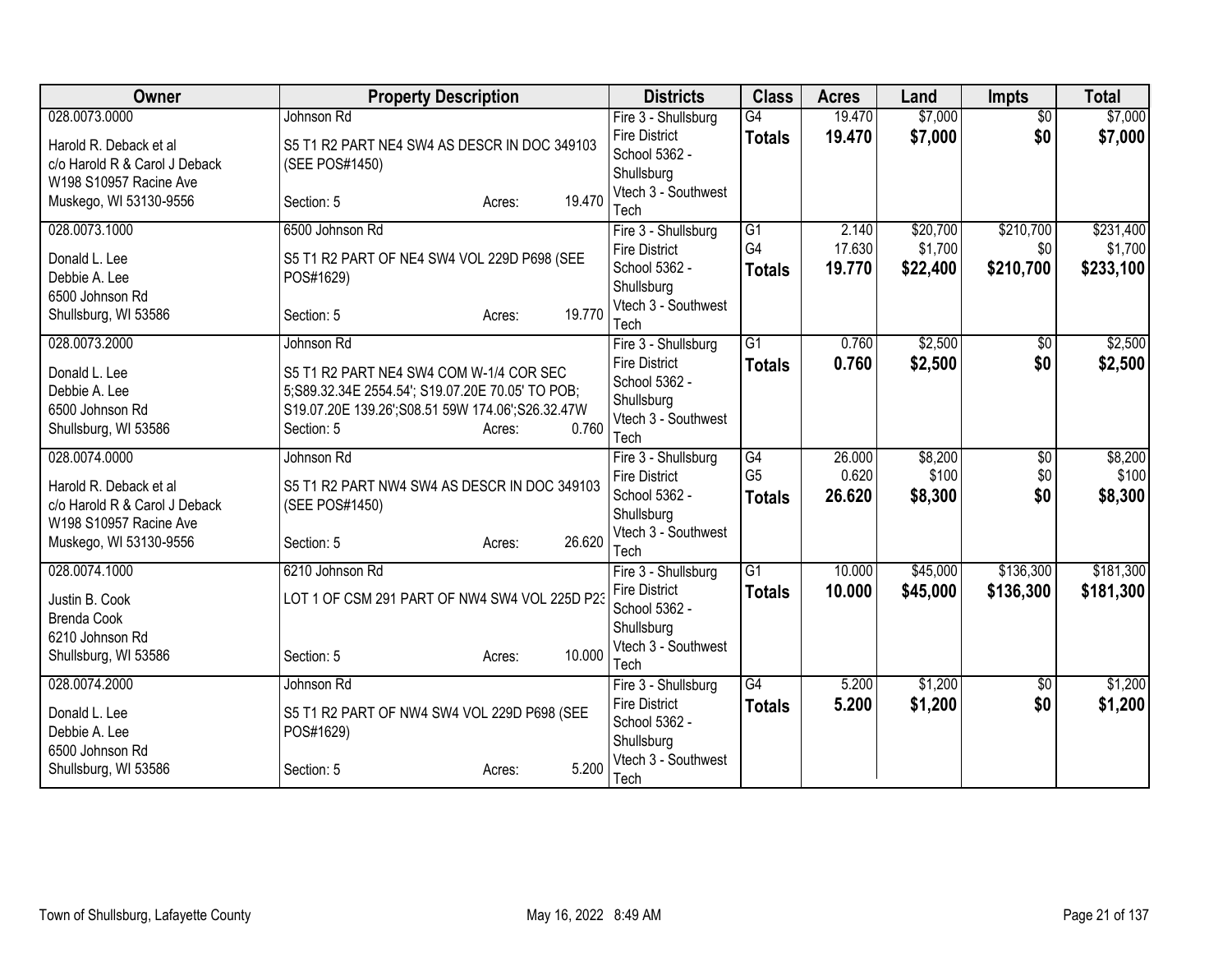| <b>Owner</b>                         | <b>Property Description</b>                   |                  | <b>Districts</b>                            | <b>Class</b>    | <b>Acres</b> | Land     | <b>Impts</b>      | <b>Total</b> |
|--------------------------------------|-----------------------------------------------|------------------|---------------------------------------------|-----------------|--------------|----------|-------------------|--------------|
| 028.0075.0000                        | Johnson Rd                                    |                  | Fire 3 - Shullsburg                         | G4              | 36.850       | \$10,300 | $\overline{50}$   | \$10,300     |
| Harold R. Deback et al               | S5 T1 R2 PART SW4 SW4 AS DESCR IN DOC 349103  |                  | <b>Fire District</b>                        | G <sub>5</sub>  | 1.000        | \$100    | \$0               | \$100        |
| c/o Harold R & Carol J Deback        | (SEE POS#1450)                                |                  | School 5362 -                               | <b>Totals</b>   | 37.850       | \$10,400 | \$0               | \$10,400     |
| W198 S10957 Racine Ave               |                                               |                  | Shullsburg<br>Vtech 3 - Southwest           |                 |              |          |                   |              |
| Muskego, WI 53130-9556               | Section: 5                                    | 37.850<br>Acres: | Tech                                        |                 |              |          |                   |              |
| 028.0075.2000                        | Johnson Rd                                    |                  | Fire 3 - Shullsburg                         | $\overline{G4}$ | 0.330        | \$100    | $\overline{50}$   | \$100        |
|                                      |                                               |                  | <b>Fire District</b>                        | <b>Totals</b>   | 0.330        | \$100    | \$0               | \$100        |
| Donald L. Lee<br>Debbie A. Lee       | S5 T1 R2 PART OF SW4 SW4 VOL 229D P698        |                  | School 5362 -                               |                 |              |          |                   |              |
| 6500 Johnson Rd                      |                                               |                  | Shullsburg                                  |                 |              |          |                   |              |
| Shullsburg, WI 53586                 | Section: 5                                    | 0.330<br>Acres:  | Vtech 3 - Southwest                         |                 |              |          |                   |              |
|                                      |                                               |                  | Tech                                        |                 |              |          |                   |              |
| 028.0076.0000                        | Johnson Rd                                    |                  | Fire 3 - Shullsburg                         | $\overline{G4}$ | 16.390       | \$3,900  | \$0               | \$3,900      |
| Harold R. Deback et al               | S5 T1 R2 PART SE4 SW4 AS DESCR IN DOC 349103  |                  | <b>Fire District</b><br>School 5362 -       | <b>Totals</b>   | 16.390       | \$3,900  | \$0               | \$3,900      |
| c/o Harold R & Carol J Deback        | (SEE POS#1450)                                |                  | Shullsburg                                  |                 |              |          |                   |              |
| W198 S10957 Racine Ave               |                                               |                  | Vtech 3 - Southwest                         |                 |              |          |                   |              |
| Muskego, WI 53130-9556               | Section: 5                                    | 16.390<br>Acres: | Tech                                        |                 |              |          |                   |              |
| 028.0076.1000                        | Johnson Rd                                    |                  | Fire 3 - Shullsburg                         | G4              | 23.110       | \$5,700  | $\overline{50}$   | \$5,700      |
| Donald L. Lee                        | S5 T1 R2 PART OF SE4 SW4 VOL 229D P698 (SEE   |                  | <b>Fire District</b>                        | G7              | 0.500        | \$5,000  | \$700             | \$5,700      |
| Debbie A. Lee                        | POS#1629)                                     |                  | School 5362 -                               | <b>Totals</b>   | 23.610       | \$10,700 | \$700             | \$11,400     |
| 6500 Johnson Rd                      |                                               |                  | Shullsburg                                  |                 |              |          |                   |              |
| Shullsburg, WI 53586                 | Section: 5                                    | 23.610<br>Acres: | Vtech 3 - Southwest                         |                 |              |          |                   |              |
|                                      |                                               |                  | Tech                                        |                 |              |          |                   |              |
| 028.0077.0000                        | <b>Big Cut Rd</b>                             |                  | Fire 3 - Shullsburg<br><b>Fire District</b> | $\overline{G4}$ | 40.000       | \$11,800 | $\sqrt{6}$<br>\$0 | \$11,800     |
| Chrislaw's Clear View Acres, Inc.    | S5 T1 R2 NE4 SE4 VOL 219D P938                |                  | School 5362 -                               | <b>Totals</b>   | 40.000       | \$11,800 |                   | \$11,800     |
| c/o Chrislaw's Clear View Acres, Inc |                                               |                  | Shullsburg                                  |                 |              |          |                   |              |
| 23743 Silverthorn Rd                 |                                               |                  | Vtech 3 - Southwest                         |                 |              |          |                   |              |
| Shullsburg, WI 53586-9786            | Section: 5                                    | 40.000<br>Acres: | Tech                                        |                 |              |          |                   |              |
| 028.0078.0000                        | Johnson Rd                                    |                  | Fire 3 - Shullsburg                         | G4              | 40.000       | \$8,800  | \$0               | \$8,800      |
| Donald L. Lee                        | S5 T1 R2 NW4 SE4 VOL 229D P698 (SEE POS#1629) |                  | <b>Fire District</b>                        | <b>Totals</b>   | 40,000       | \$8,800  | \$0               | \$8,800      |
| Debbie A. Lee                        |                                               |                  | School 5362 -                               |                 |              |          |                   |              |
| 6500 Johnson Rd                      |                                               |                  | Shullsburg                                  |                 |              |          |                   |              |
| Shullsburg, WI 53586                 | Section: 5                                    | 40.000<br>Acres: | Vtech 3 - Southwest                         |                 |              |          |                   |              |
|                                      |                                               |                  | Tech                                        |                 |              |          |                   |              |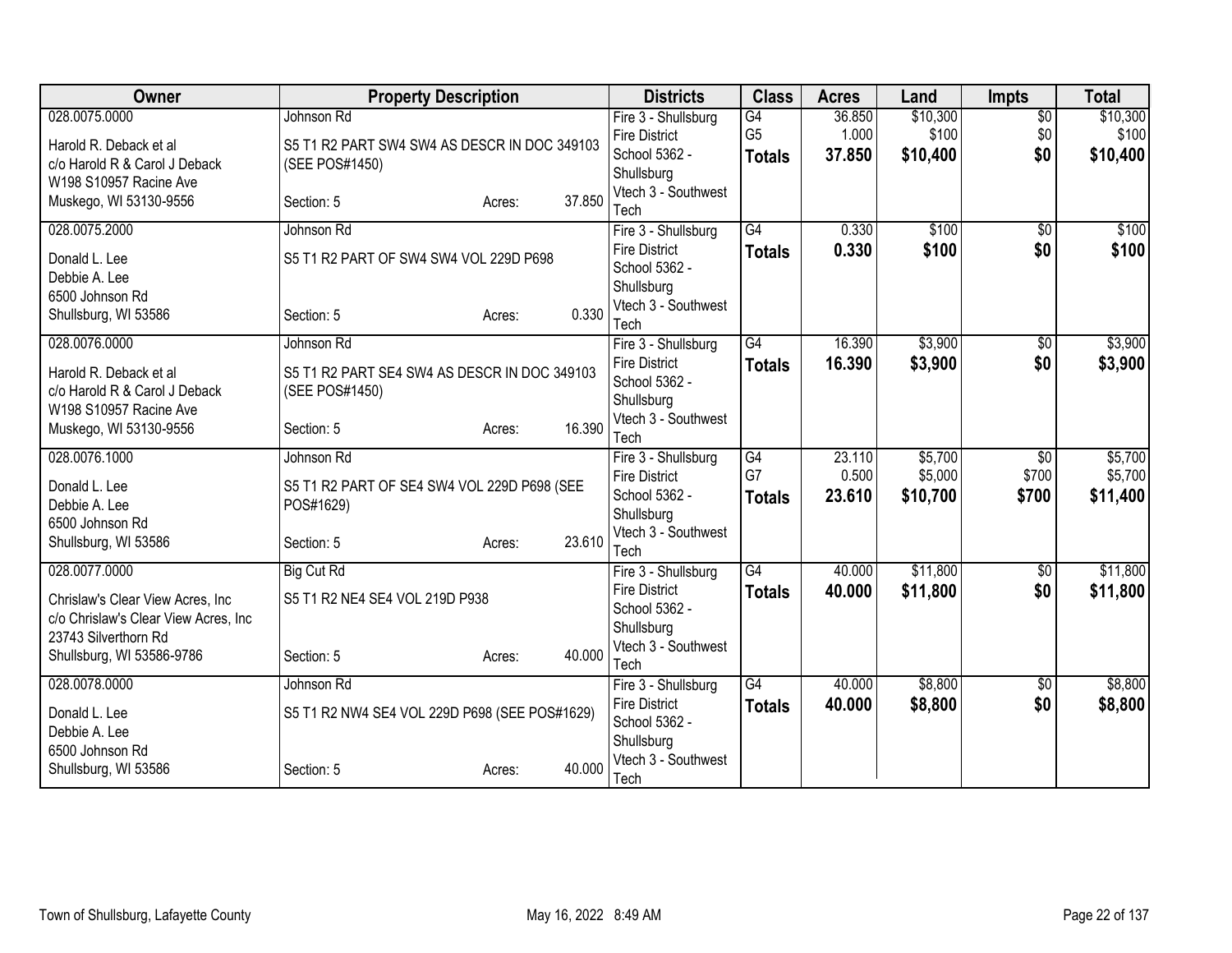| Owner                                | <b>Property Description</b>                   |        |        | <b>Districts</b>                            | <b>Class</b>    | <b>Acres</b> | Land     | <b>Impts</b>    | <b>Total</b> |
|--------------------------------------|-----------------------------------------------|--------|--------|---------------------------------------------|-----------------|--------------|----------|-----------------|--------------|
| 028.0079.0000                        | Johnson Rd                                    |        |        | Fire 3 - Shullsburg                         | G4              | 40.000       | \$8,400  | $\overline{50}$ | \$8,400      |
| Donald L. Lee                        | S5 T1 R2 SW4 SE4 VOL 229D P698 (SEE POS#1629) |        |        | <b>Fire District</b>                        | <b>Totals</b>   | 40.000       | \$8,400  | \$0             | \$8,400      |
| Debbie A. Lee                        |                                               |        |        | School 5362 -                               |                 |              |          |                 |              |
| 6500 Johnson Rd                      |                                               |        |        | Shullsburg<br>Vtech 3 - Southwest           |                 |              |          |                 |              |
| Shullsburg, WI 53586                 | Section: 5                                    | Acres: | 40.000 | Tech                                        |                 |              |          |                 |              |
| 028.0080.0000                        | Johnson Rd                                    |        |        | Fire 3 - Shullsburg                         | $\overline{G4}$ | 40.000       | \$10,200 | \$0             | \$10,200     |
|                                      |                                               |        |        | <b>Fire District</b>                        | <b>Totals</b>   | 40.000       | \$10,200 | \$0             | \$10,200     |
| Chrislaw's Clear View Acres, Inc.    | S5 T1 R2 SE4 SE4 VOL 219D P938                |        |        | School 5362 -                               |                 |              |          |                 |              |
| c/o Chrislaw's Clear View Acres, Inc |                                               |        |        | Shullsburg                                  |                 |              |          |                 |              |
| 23743 Silverthorn Rd                 |                                               |        | 40.000 | Vtech 3 - Southwest                         |                 |              |          |                 |              |
| Shullsburg, WI 53586-9786            | Section: 5                                    | Acres: |        | Tech                                        |                 |              |          |                 |              |
| 028.0081.0000                        | Johnson Rd                                    |        |        | Fire 3 - Shullsburg                         | G4              | 42.320       | \$9,300  | \$0             | \$9,300      |
| Theodore J. Wiegel                   | S6 T1 R2 FRAC NE4 NE4 VOL 224D P479           |        |        | <b>Fire District</b>                        | G <sub>5</sub>  | 2.000        | \$100    | \$0             | \$100        |
| Elaine A. Wiegel                     |                                               |        |        | School 5362 -                               | <b>Totals</b>   | 44.320       | \$9,400  | \$0             | \$9,400      |
| 6521 Johnson Rd                      |                                               |        |        | Shullsburg                                  |                 |              |          |                 |              |
| Shullsburg, WI 53586                 | Section: 6                                    | Acres: | 44.320 | Vtech 3 - Southwest                         |                 |              |          |                 |              |
| 028.0082.0000                        | Johnson Rd                                    |        |        | Tech<br>Fire 3 - Shullsburg                 | G4              | 43.810       | \$12,600 | $\overline{50}$ | \$12,600     |
|                                      |                                               |        |        | <b>Fire District</b>                        | G <sub>5</sub>  | 1.000        | \$100    | \$0             | \$100        |
| Theodore J. Wiegel                   | S6 T1 R2 FRAC NW4 NE4 VOL 224D P479           |        |        | School 5362 -                               | <b>Totals</b>   | 44.810       | \$12,700 | \$0             | \$12,700     |
| Elaine A. Wiegel                     |                                               |        |        | Shullsburg                                  |                 |              |          |                 |              |
| 6521 Johnson Rd                      |                                               |        |        | Vtech 3 - Southwest                         |                 |              |          |                 |              |
| Shullsburg, WI 53586                 | Section: 6                                    | Acres: | 44.810 | Tech                                        |                 |              |          |                 |              |
| 028.0083.1000                        | Palfrey Rd                                    |        |        | Fire 3 - Shullsburg                         | 5M              | 19.000       | \$32,300 | $\overline{50}$ | \$32,300     |
| Theodore J. Wiegel                   | S6 T1 R2 SW4 NE4 EXC S 1 RD VOL 224D P479     |        |        | <b>Fire District</b>                        | G4              | 20.500       | \$6,700  | \$0             | \$6,700      |
| Elaine A. Wiegel                     |                                               |        |        | School 5362 -                               | <b>Totals</b>   | 39.500       | \$39,000 | \$0             | \$39,000     |
| 6521 Johnson Rd                      |                                               |        |        | Shullsburg                                  |                 |              |          |                 |              |
| Shullsburg, WI 53586                 | Section: 6                                    | Acres: | 39.500 | Vtech 3 - Southwest                         |                 |              |          |                 |              |
|                                      |                                               |        |        | Tech                                        |                 |              |          |                 |              |
| 028.0083.2000                        | Palfrey Rd                                    |        |        | Fire 3 - Shullsburg<br><b>Fire District</b> | $\overline{G1}$ | 1.000        | \$100    | \$0             | \$100        |
| Cletus B. Fecht                      | S6 T1 R2 S1 RD OF SW4 NE4 & N1 RD OF NW4 SE4  |        |        | School 5362 -                               | <b>Totals</b>   | 1.000        | \$100    | \$0             | \$100        |
| 6401 Palfrey Rd                      | <b>VOL 194D P343</b>                          |        |        | Shullsburg                                  |                 |              |          |                 |              |
| Shullsburg, WI 53586                 |                                               |        |        | Vtech 3 - Southwest                         |                 |              |          |                 |              |
|                                      | Section: 6                                    | Acres: | 1.000  | Tech                                        |                 |              |          |                 |              |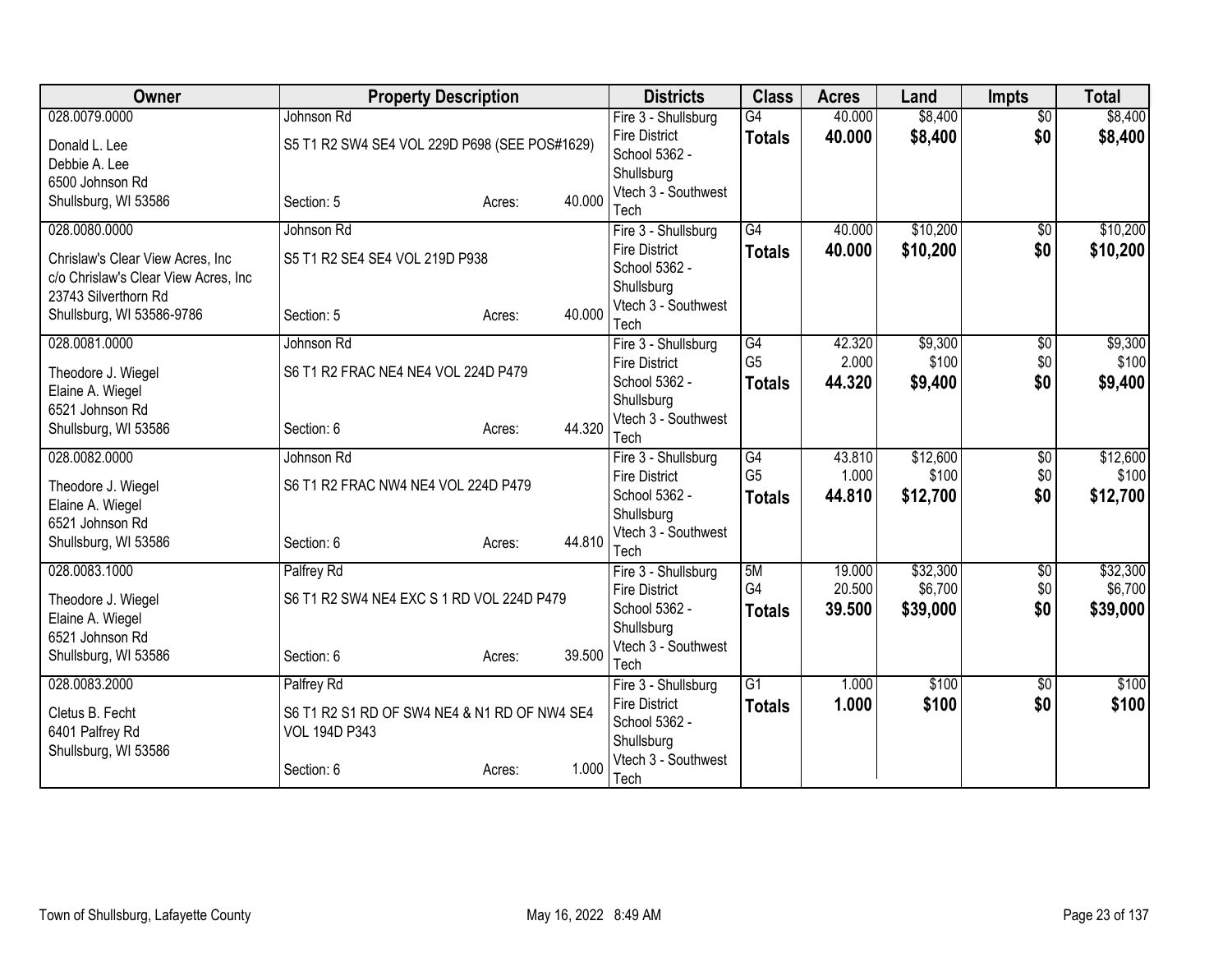| Owner                 | <b>Property Description</b>                     |                  | <b>Districts</b>                  | <b>Class</b>    | <b>Acres</b> | Land     | <b>Impts</b>    | <b>Total</b> |
|-----------------------|-------------------------------------------------|------------------|-----------------------------------|-----------------|--------------|----------|-----------------|--------------|
| 028.0084.1000         | 6521 Johnson Rd                                 |                  | Fire 3 - Shullsburg               | $\overline{G1}$ | 1.370        | \$18,200 | \$237,500       | \$255,700    |
| Theodore J. Wiegel    | PART FRAC SE4 NE4 COM 250 FT NORTH OF           |                  | <b>Fire District</b>              | <b>Totals</b>   | 1.370        | \$18,200 | \$237,500       | \$255,700    |
| Elaine A. Wiegel      | SECOR; WEST 200 FT; NORTH 300 FT; EAST 200      |                  | School 5362 -                     |                 |              |          |                 |              |
| 6521 Johnson Rd       | FT;SOUTH 300 FT TO POB                          |                  | Shullsburg                        |                 |              |          |                 |              |
| Shullsburg, WI 53586  | Section: 6                                      | 1.370<br>Acres:  | Vtech 3 - Southwest               |                 |              |          |                 |              |
|                       |                                                 |                  | Tech                              |                 |              |          |                 |              |
| 028.0084.2000         | 6579 Johnson Rd                                 |                  | Fire 3 - Shullsburg               | $\overline{G1}$ | 5.000        | \$30,000 | \$180,200       | \$210,200    |
| Brad R. Wiegel        | LOT 1 CSM 786                                   |                  | <b>Fire District</b>              | G4              | 5.160        | \$1,200  | \$0             | \$1,200      |
| Sara J. Wiegel        |                                                 |                  | School 5362 -                     | <b>Totals</b>   | 10.160       | \$31,200 | \$180,200       | \$211,400    |
| 6579 Johnson Rd       |                                                 |                  | Shullsburg<br>Vtech 3 - Southwest |                 |              |          |                 |              |
| Shullsburg, WI 53586  | Section: 6                                      | 10.160<br>Acres: | Tech                              |                 |              |          |                 |              |
| 028.0084.3000         | Johnson Rd                                      |                  | Fire 3 - Shullsburg               | 5M              | 3.630        | \$5,500  | \$0             | \$5,500      |
|                       |                                                 |                  | <b>Fire District</b>              | G <sub>1</sub>  | 3.500        | \$11,400 | \$43,700        | \$55,100     |
| Theodore J. Wiegel    | SE4 NE4 EXC COM 250 FT NORTH OF SECOR; WEST     |                  | School 5362 -                     | G4              | 21.340       | \$5,400  | \$0             | \$5,400      |
| Elaine A. Wiegel      | 200 FT; NORTH 300 FT; EAST 200 FT; SOUTH 300 FT |                  | Shullsburg                        | <b>Totals</b>   | 28.470       | \$22,300 | \$43,700        | \$66,000     |
| 6521 Johnson Rd       | TO POB & ALSO EXC CSM 786                       |                  | Vtech 3 - Southwest               |                 |              |          |                 |              |
| Shullsburg, WI 53586  | Section: 6                                      | 28.470<br>Acres: | Tech                              |                 |              |          |                 |              |
| 028.0085.0000         | Silverthorn Rd                                  |                  | Fire 3 - Shullsburg               | G4              | 64.850       | \$13,300 | $\overline{50}$ | \$13,300     |
| Terry L. Redfearn     | S6 T1 R2 N2 FRAC NW4 DOC 331253                 |                  | <b>Fire District</b>              | G <sub>5</sub>  | 12.000       | \$3,200  | \$0             | \$3,200      |
| 134 State Rd 80       |                                                 |                  | School 5362 -                     | <b>Totals</b>   | 76.850       | \$16,500 | \$0             | \$16,500     |
| Hazel Green, WI 53811 |                                                 |                  | Shullsburg                        |                 |              |          |                 |              |
|                       | Section: 6                                      | 76.850<br>Acres: | Vtech 3 - Southwest               |                 |              |          |                 |              |
|                       |                                                 |                  | Tech                              |                 |              |          |                 |              |
| 028.0086.0000         | 6401 Palfrey Rd                                 |                  | Fire 3 - Shullsburg               | 5M              | 3.000        | \$4,500  | $\overline{50}$ | \$4,500      |
| Cletus B. Fecht       | S6 T1 R2 S2 FRAC NW4 VOL 173D P37 & 177D P18    |                  | <b>Fire District</b>              | G4              | 70.840       | \$17,700 | \$0             | \$17,700     |
| 6401 Palfrey Rd       |                                                 |                  | School 5362 -                     | G7              | 3.000        | \$26,500 | \$42,900        | \$69,400     |
| Shullsburg, WI 53586  |                                                 |                  | Shullsburg                        | <b>Totals</b>   | 76.840       | \$48,700 | \$42,900        | \$91,600     |
|                       | Section: 6                                      | 76.840<br>Acres: | Vtech 3 - Southwest<br>Tech       |                 |              |          |                 |              |
| 028.0087.0000         | Palfrey Rd                                      |                  | Fire 3 - Shullsburg               | $\overline{G4}$ | 40.000       | \$9,700  | \$0             | \$9,700      |
|                       |                                                 |                  | <b>Fire District</b>              | <b>Totals</b>   | 40.000       | \$9,700  | \$0             | \$9,700      |
| Cletus B. Fecht       | S6 T1 R2 NE4 SW4 VOL 194D P343                  |                  | School 5362 -                     |                 |              |          |                 |              |
| 6401 Palfrey Rd       |                                                 |                  | Shullsburg                        |                 |              |          |                 |              |
| Shullsburg, WI 53586  |                                                 |                  | Vtech 3 - Southwest               |                 |              |          |                 |              |
|                       | Section: 6                                      | 40.000<br>Acres: | Tech                              |                 |              |          |                 |              |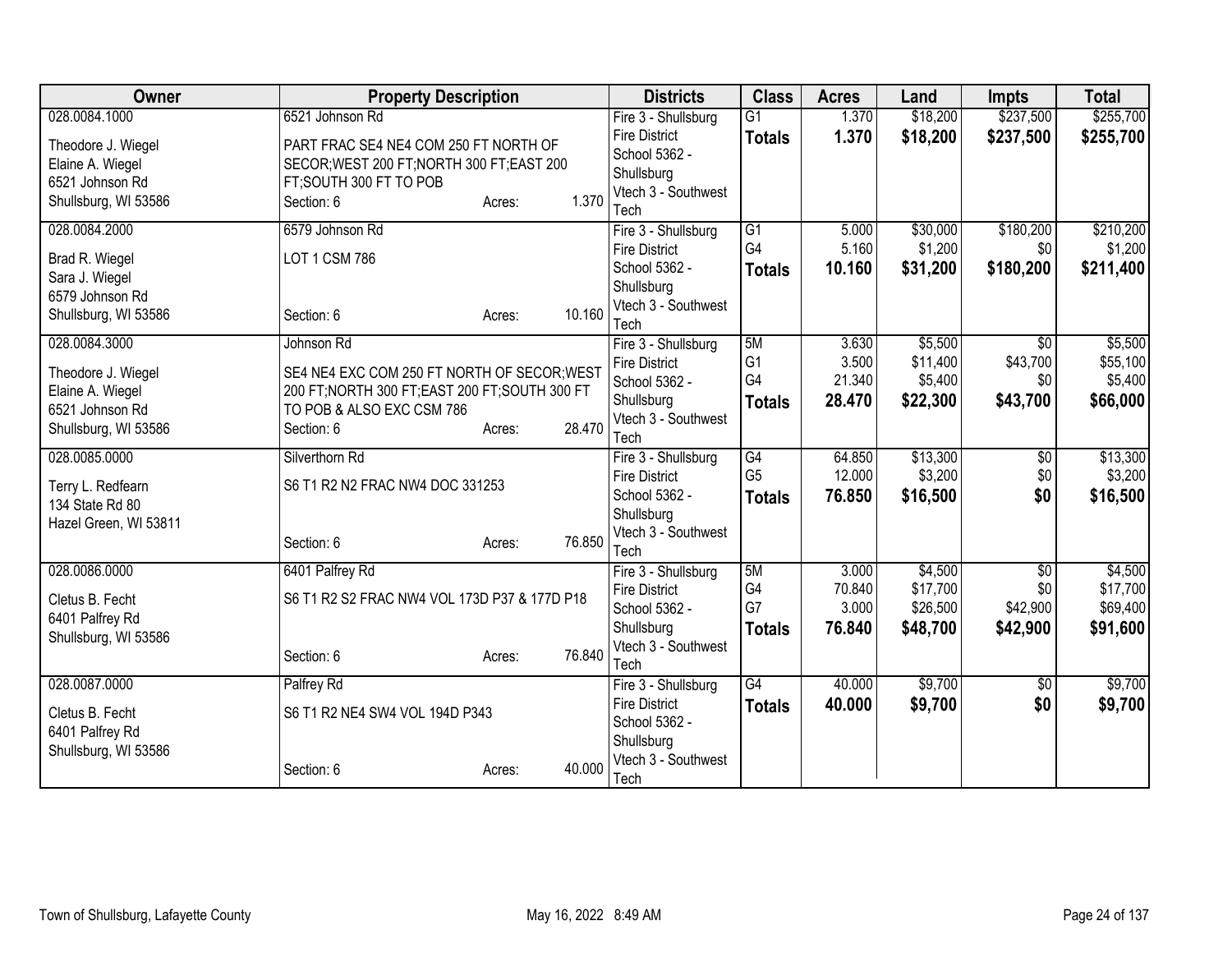| Owner                                              | <b>Property Description</b>                  |                  | <b>Districts</b>                  | <b>Class</b>   | <b>Acres</b> | Land       | <b>Impts</b>    | <b>Total</b> |
|----------------------------------------------------|----------------------------------------------|------------------|-----------------------------------|----------------|--------------|------------|-----------------|--------------|
| 028.0088.0000                                      | Palfrey Rd                                   |                  | Fire 3 - Shullsburg               | 5M             | 2.000        | \$3,000    | $\overline{50}$ | \$3,000      |
| Cletus B. Fecht                                    | S6 T1 R2 FRAC NW4 SW4 VOL 194D P343          |                  | <b>Fire District</b>              | G4             | 28.000       | \$8,000    | \$0             | \$8,000      |
| 6401 Palfrey Rd                                    |                                              |                  | School 5362 -                     | <b>Totals</b>  | 30.000       | \$11,000   | \$0             | \$11,000     |
| Shullsburg, WI 53586                               |                                              |                  | Shullsburg                        |                |              |            |                 |              |
|                                                    | Section: 6                                   | 30.000<br>Acres: | Vtech 3 - Southwest<br>Tech       |                |              |            |                 |              |
| 028.0089.0000                                      | Palfrey Rd                                   |                  | Fire 3 - Shullsburg               | 5M             | 15.000       | \$25,500   | $\overline{50}$ | \$25,500     |
|                                                    |                                              |                  | <b>Fire District</b>              | G <sub>4</sub> | 15.000       | \$5,000    | \$0             | \$5,000      |
| Jacob Salzmann                                     | S6 T1 R2 FRAC SW4 SW4 (W/EASE PER DOC 347234 |                  | School 5362 -                     | <b>Totals</b>  | 30,000       | \$30,500   | \$0             | \$30,500     |
| c/o Jacob P. Salzmann                              | DOC 347234                                   |                  | Shullsburg                        |                |              |            |                 |              |
| 5579 County Rd I                                   |                                              | 30.000           | Vtech 3 - Southwest               |                |              |            |                 |              |
| Benton, WI 53803                                   | Section: 6                                   | Acres:           | Tech                              |                |              |            |                 |              |
| 028.0090.0000                                      | Palfrey Rd                                   |                  | Fire 3 - Shullsburg               | G4             | 26.000       | \$7,300    | \$0             | \$7,300      |
| Cletus B. Fecht                                    | S6 T1 R2 SE4 SW4 EXC S & E OF HWY VOL 194D   |                  | <b>Fire District</b>              | G <sub>5</sub> | 1.000        | \$100      | \$0             | \$100        |
| 6401 Palfrey Rd                                    | P343                                         |                  | School 5362 -                     | <b>Totals</b>  | 27.000       | \$7,400    | \$0             | \$7,400      |
| Shullsburg, WI 53586                               |                                              |                  | Shullsburg                        |                |              |            |                 |              |
|                                                    | Section: 6                                   | 27.000<br>Acres: | Vtech 3 - Southwest<br>Tech       |                |              |            |                 |              |
| 028.0090.1000                                      | Palfrey Rd                                   |                  | Fire 3 - Shullsburg               | 5M             | 2.000        | \$3,400    | $\overline{50}$ | \$3,400      |
|                                                    |                                              |                  | <b>Fire District</b>              | G4             | 10.000       | \$3,500    | \$0             | \$3,500      |
| Matthew P Andrews Trust et al                      | S6 T1 R2 PART OF SE4 SW4 LYING S & E OF HWY  |                  | School 5362 -                     | G <sub>5</sub> | 1.000        | \$100      | \$0             | \$100        |
| c/o Andrews Revoc Trust June 11, 2010   DOC 349491 |                                              |                  | Shullsburg                        | <b>Totals</b>  | 13,000       | \$7,000    | \$0             | \$7,000      |
| 25247 Dry Bone Rd<br>Cuba City, WI 53807-9441      | Section: 6                                   | 13.000           | Vtech 3 - Southwest               |                |              |            |                 |              |
|                                                    |                                              | Acres:           | Tech                              |                |              |            |                 |              |
| 028.0091.0000                                      | Palfrey Rd                                   |                  | Fire 3 - Shullsburg               | G4             | 19.000       | \$7,100    | $\overline{50}$ | \$7,100      |
| Matthew P Andrews Trust et al                      | S6 T1 R2 NE4 SE4 DOC 349491                  |                  | <b>Fire District</b>              | G <sub>5</sub> | 2.000        | \$100      | \$0             | \$100        |
| c/o Andrews Revoc Trust June 11, 2010              |                                              |                  | School 5362 -                     | W <sub>8</sub> | 19.000       | (\$30,000) | \$0             | \$0          |
| 25247 Dry Bone Rd                                  |                                              |                  | Shullsburg<br>Vtech 3 - Southwest | <b>Totals</b>  | 40.000       | \$7,200    | \$0             | \$7,200      |
| Cuba City, WI 53807-9441                           | Section: 6                                   | 40.000<br>Acres: | Tech                              |                |              |            |                 |              |
| 028.0092.0000                                      | Palfrey Rd                                   |                  | Fire 3 - Shullsburg               | G4             | 24.000       | \$3,100    | \$0             | \$3,100      |
|                                                    |                                              |                  | <b>Fire District</b>              | G <sub>5</sub> | 1.000        | \$100      | \$0             | \$100        |
| Cletus B. Fecht                                    | S6 T1 R2 PART OF NW4 SE4 N&W OF HWY VOL 194D |                  | School 5362 -                     | <b>Totals</b>  | 25.000       | \$3,200    | \$0             | \$3,200      |
| 6401 Palfrey Rd                                    | P343                                         |                  | Shullsburg                        |                |              |            |                 |              |
| Shullsburg, WI 53586                               | Section: 6                                   | 25.000           | Vtech 3 - Southwest               |                |              |            |                 |              |
|                                                    |                                              | Acres:           | Tech                              |                |              |            |                 |              |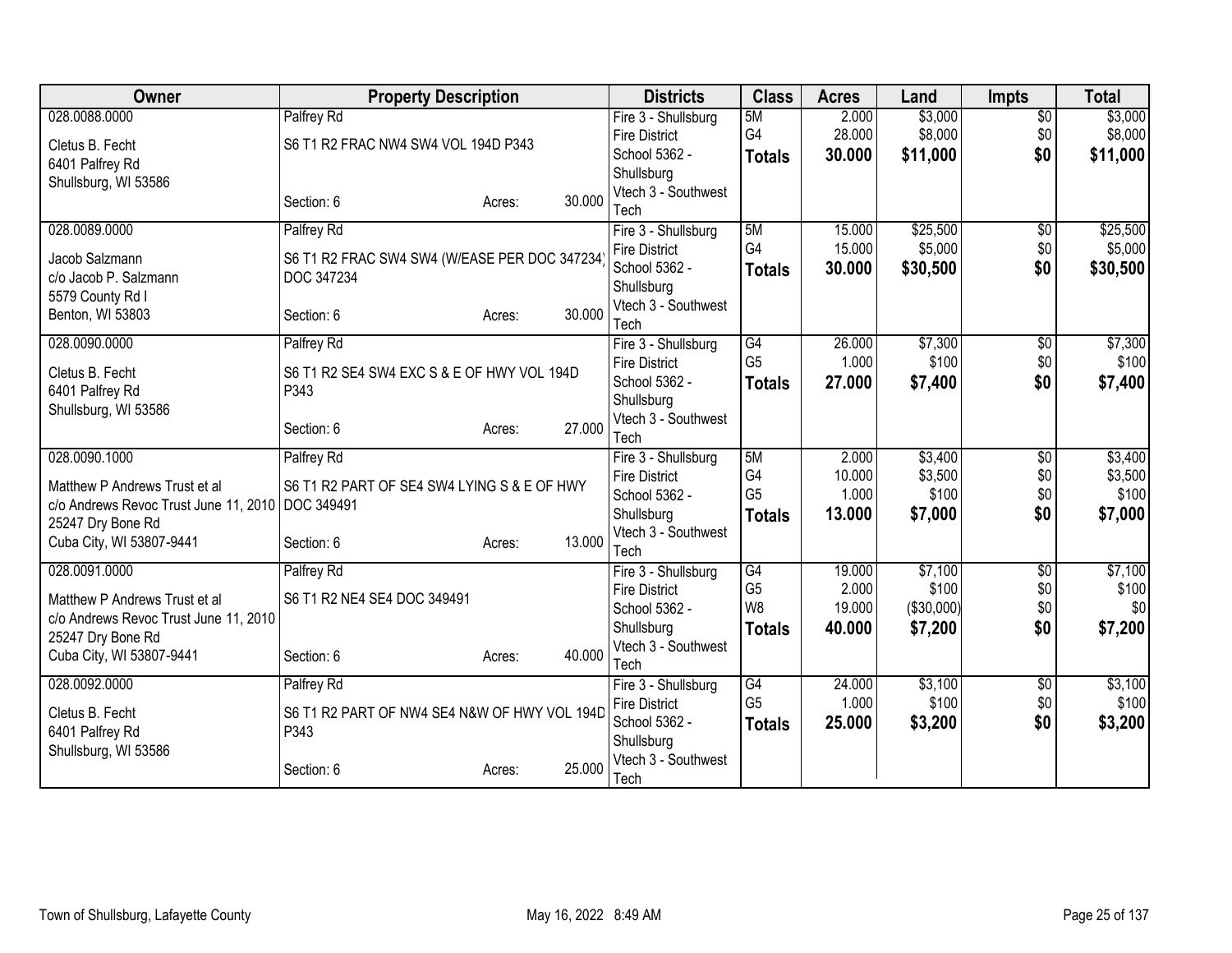| Owner                                                               | <b>Property Description</b>                  |        |        | <b>Districts</b>                            | <b>Class</b>         | <b>Acres</b>    | Land               | <b>Impts</b>    | <b>Total</b>       |
|---------------------------------------------------------------------|----------------------------------------------|--------|--------|---------------------------------------------|----------------------|-----------------|--------------------|-----------------|--------------------|
| 028.0092.1000                                                       | Palfrey Rd                                   |        |        | Fire 3 - Shullsburg                         | 5M                   | 1.000           | \$1,500            | $\overline{50}$ | \$1,500            |
| Matthew P Andrews Trust et al                                       | S6 T1 R2 PART OF NW4 SE4 LYING S & E OF HWY  |        |        | <b>Fire District</b>                        | G4                   | 11.530          | \$3,600            | \$0             | \$3,600            |
| c/o Andrews Revoc Trust June 11, 2010 DOC 349491                    |                                              |        |        | School 5362 -                               | G <sub>5</sub>       | 1.000           | \$100              | \$0             | \$100              |
| 25247 Dry Bone Rd                                                   |                                              |        |        | Shullsburg                                  | W8                   | 2.000           | ( \$3,000)         | \$0             | \$0                |
| Cuba City, WI 53807-9441                                            | Section: 6                                   | Acres: | 15.530 | Vtech 3 - Southwest<br>Tech                 | <b>Totals</b>        | 15.530          | \$5,200            | \$0             | \$5,200            |
| 028.0093.0000                                                       | Johnson Rd                                   |        |        | Fire 3 - Shullsburg                         | 5M                   | 22.540          | \$37,700           | \$0             | \$37,700           |
| Mary E Lucas Trust                                                  | S6 T1 R2 PART OF S2 SE4 VOL 232D P29 (SEE    |        |        | <b>Fire District</b>                        | G <sub>4</sub>       | 22.310          | \$6,300            | \$0             | \$6,300            |
| c/o Mary Ellen Lucas Revoc Trust                                    | POS#1630)                                    |        |        | School 5362 -                               | <b>Totals</b>        | 44.850          | \$44,000           | \$0             | \$44,000           |
| 311 S Fernandez Ave                                                 |                                              |        |        | Shullsburg                                  |                      |                 |                    |                 |                    |
| Arlington Heights, IL 60005-1743                                    | Section: 6                                   | Acres: | 44.850 | Vtech 3 - Southwest                         |                      |                 |                    |                 |                    |
|                                                                     |                                              |        |        | Tech                                        |                      |                 |                    |                 |                    |
| 028.0094.0000                                                       | Palfrey Rd                                   |        |        | Fire 3 - Shullsburg<br><b>Fire District</b> | 5M<br>G <sub>4</sub> | 2.000<br>16.290 | \$3,000<br>\$5,000 | \$0<br>\$0      | \$3,000<br>\$5,000 |
| Matthew P Andrews Trust et al                                       | S6 & S7 T1 R2 PART SW4 SE4 SEC 6 & PART NW4  |        |        | School 5362 -                               | W <sub>8</sub>       | 5.000           | (\$15,000)         | \$0             | \$0                |
| c/o Andrews Revoc Trust June 11, 2010 NE4 SEC 7 AS DESCR DOC 349491 |                                              |        |        | Shullsburg                                  | <b>Totals</b>        | 23.290          | \$8,000            | \$0             | \$8,000            |
| 25247 Dry Bone Rd                                                   |                                              |        |        | Vtech 3 - Southwest                         |                      |                 |                    |                 |                    |
| Cuba City, WI 53807-9441                                            | Section: 7                                   | Acres: | 23.290 | Tech                                        |                      |                 |                    |                 |                    |
| 028.0094.1000                                                       | Johnson Rd                                   |        |        | Fire 3 - Shullsburg                         | W8                   | 10.830          | ( \$33,600)        | $\overline{50}$ | \$0                |
| Matthew P Andrews Trust et al                                       | S6 T1 R2 PART OF SE4 SE4 AS DESCR IN DOC     |        |        | <b>Fire District</b>                        | <b>Totals</b>        | 10.830          | \$0                | \$0             | \$0                |
| c/o Andrews Revoc Trust June 11, 2010 349491                        |                                              |        |        | School 5362 -                               |                      |                 |                    |                 |                    |
| 25247 Dry Bone Rd                                                   |                                              |        |        | Shullsburg                                  |                      |                 |                    |                 |                    |
| Cuba City, WI 53807-9441                                            | Section: 6                                   | Acres: | 10.830 | Vtech 3 - Southwest<br>Tech                 |                      |                 |                    |                 |                    |
| 028.0095.0000                                                       | Johnson Rd                                   |        |        | Fire 3 - Shullsburg                         | 5M                   | 8.000           | \$12,000           | $\overline{50}$ | \$12,000           |
|                                                                     |                                              |        |        | <b>Fire District</b>                        | G4                   | 31.000          | \$8,700            | \$0             | \$8,700            |
| Mary E Lucas Trust                                                  | S7 T1 R2 NE4 NE4 VOL 232D P29 (SEE POS#1630) |        |        | School 5362 -                               | G <sub>5</sub>       | 1.000           | \$100              | \$0             | \$100              |
| c/o Mary Ellen Lucas Revoc Trust                                    |                                              |        |        | Shullsburg                                  | <b>Totals</b>        | 40.000          | \$20,800           | \$0             | \$20,800           |
| 311 S Fernandez Ave                                                 |                                              |        | 40.000 | Vtech 3 - Southwest                         |                      |                 |                    |                 |                    |
| Arlington Heights, IL 60005-1743                                    | Section: 7                                   | Acres: |        | Tech                                        |                      |                 |                    |                 |                    |
| 028.0096.0000                                                       | Johnson Rd                                   |        |        | Fire 3 - Shullsburg                         | 5M                   | 20.870          | \$34,900           | \$0             | \$34,900           |
| Mary E Lucas Trust                                                  | S7 T1 R2 PART NW4 NE4 VOL 232D P29 (SEE      |        |        | <b>Fire District</b>                        | G <sub>1</sub>       | 1.000           | \$3,000            | \$7,000         | \$10,000           |
| c/o Mary Ellen Lucas Revoc Trust                                    | POS#1630)                                    |        |        | School 5362 -                               | G4<br>G <sub>5</sub> | 17.130<br>1.000 | \$5,900<br>\$300   | \$0<br>\$0      | \$5,900<br>\$300   |
| 311 S Fernandez Ave                                                 |                                              |        |        | Shullsburg<br>Vtech 3 - Southwest           |                      | 40.000          |                    |                 |                    |
| Arlington Heights, IL 60005-1743                                    | Section: 7                                   | Acres: | 40.000 | Tech                                        | <b>Totals</b>        |                 | \$44,100           | \$7,000         | \$51,100           |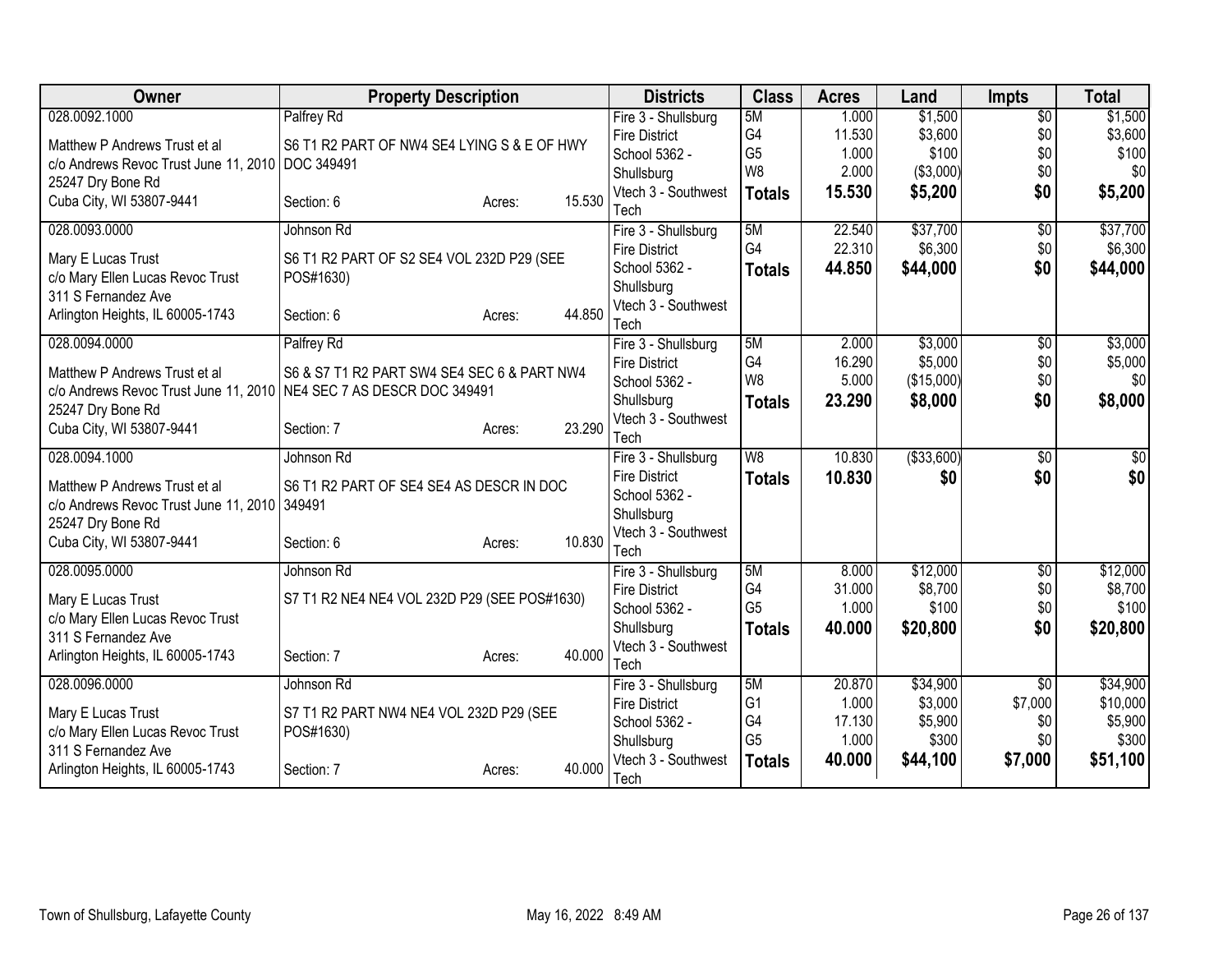| 028.0097.0000<br>\$3,300<br>\$3,300<br>Fire 3 - Shullsburg<br>G4<br>9.940<br>$\overline{50}$<br>Johnson Rd<br>W <sub>6</sub><br>12.000<br>(\$1,100)<br>\$0<br>\$0<br><b>Fire District</b><br>S7 T1 R2 SW4 NE4 LYING S & E OF RIVER EXCEPT<br>Matthew P Andrews Trust et al<br>\$3,300<br>School 5362 -<br>21.940<br>\$3,300<br>\$0<br><b>Totals</b><br>c/o Andrews Revoc Trust June 11, 2010   E16 A SW4 NE4 DOC 350200<br>Shullsburg<br>25247 Dry Bone Rd<br>Vtech 3 - Southwest<br>21.940<br>Cuba City, WI 53807-9441<br>Section: 7<br>Acres:<br>Tech<br>028.0097.1000<br>$\overline{G4}$<br>\$400<br>\$400<br>Johnson Rd<br>Fire 3 - Shullsburg<br>1.060<br>$\overline{50}$<br>G <sub>5</sub><br>1.000<br>\$300<br>\$300<br>\$0<br><b>Fire District</b><br>S7 T1 R2 PART OF SW4 NE4 DOC 335941 (SEE<br>Matthew P Andrews Trust et al<br>\$700<br>2.060<br>\$700<br>School 5362 -<br>\$0<br><b>Totals</b><br>c/o Andrews Revoc Trust June 11, 2010   POS#1639)<br>Shullsburg<br>25247 Dry Bone Rd<br>Vtech 3 - Southwest<br>2.060<br>Cuba City, WI 53807-9441<br>Section: 7<br>Acres:<br>Tech<br>028.0097.2000<br>G4<br>6.000<br>\$2,100<br>\$2,100<br>Fire 3 - Shullsburg<br>\$0<br>Johnson Rd<br>W <sub>6</sub><br>10.000<br>(\$1,400)<br>\$0<br>\$0<br><b>Fire District</b><br>S7 T1 R2 E16 A SW4 NE4 DOC 349598<br>Matthew P Andrews Trust et al<br>\$2,100<br>16.000<br>\$2,100<br>\$0<br>School 5362 -<br><b>Totals</b><br>c/o Andrews Revoc Trust June 11, 2010<br>Shullsburg<br>25247 Dry Bone Rd<br>Vtech 3 - Southwest<br>16.000<br>Cuba City, WI 53807-9441<br>Section: 7<br>Acres:<br>Tech<br>\$7,000<br>028.0098.0000<br>$\overline{G4}$<br>19.000<br>$\overline{50}$<br>\$7,000<br>Johnson Rd<br>Fire 3 - Shullsburg<br>W <sub>6</sub><br>\$0<br>21.000<br>(\$2,200)<br>\$0<br><b>Fire District</b><br>S7 T1 R2 SE4 NE4 DOC 349598<br>Matthew P Andrews Trust et al<br>\$7,000<br>School 5362 -<br>40.000<br>\$7,000<br>\$0<br><b>Totals</b><br>c/o Andrews Revoc Trust June 11, 2010<br>Shullsburg<br>25247 Dry Bone Rd<br>Vtech 3 - Southwest<br>40.000<br>Cuba City, WI 53807-9441<br>Section: 7<br>Acres:<br>Tech<br>028.0099.0000<br>Palfrey Rd<br>5M<br>\$2,800<br>Fire 3 - Shullsburg<br>1.640<br>$\overline{50}$<br>G4<br>\$3,400<br>\$3,400<br>10.430<br>\$0<br><b>Fire District</b><br>S7 T1 R2 N2 OF FRAC NW4 E OF HWY DOC 335941<br>Matthew P Andrews Trust et al<br>W <sub>6</sub><br>26.000<br>(\$44,200)<br>\$0<br>School 5362 -<br>c/o Andrews Revoc Trust June 11, 2010<br>(SEE POS#1639)<br>38.070<br>\$6,200<br>\$6,200<br>Shullsburg<br>\$0<br><b>Totals</b><br>25247 Dry Bone Rd<br>Vtech 3 - Southwest<br>38.070<br>Cuba City, WI 53807-9441<br>Section: 7<br>Acres:<br>Tech<br>\$13,600<br>028.0100.0000<br>5881 Palfrey Rd<br>5M<br>8.230<br>$\overline{50}$<br>Fire 3 - Shullsburg<br>G <sub>1</sub><br>\$30,000<br>\$56,500<br>5.000<br><b>Fire District</b><br>ALL THAT PART NW? DESCR AS FOLLOWS: COM<br>Frederick S. Palfrey et al<br>G4<br>15.500<br>\$5,900<br>\$0<br>School 5362 -<br>C/O John Palfrey<br>NWCOR SEC 7; EAST ALG N SIDE OF SAID SEC<br>G <sub>5</sub><br>1.000<br>\$100<br>\$0<br>Shullsburg<br>1359.6 FT TO MIDDLE OF HWY; SOUTH 36?DG WEST<br>26558 Ridge Rd<br>Vtech 3 - Southwest<br>29.730<br>\$56,500<br>\$106,100<br>\$49,600<br><b>Totals</b> | Owner                     | <b>Property Description</b> |        | <b>Districts</b> | <b>Class</b> | <b>Acres</b> | Land | <b>Impts</b> | <b>Total</b> |
|----------------------------------------------------------------------------------------------------------------------------------------------------------------------------------------------------------------------------------------------------------------------------------------------------------------------------------------------------------------------------------------------------------------------------------------------------------------------------------------------------------------------------------------------------------------------------------------------------------------------------------------------------------------------------------------------------------------------------------------------------------------------------------------------------------------------------------------------------------------------------------------------------------------------------------------------------------------------------------------------------------------------------------------------------------------------------------------------------------------------------------------------------------------------------------------------------------------------------------------------------------------------------------------------------------------------------------------------------------------------------------------------------------------------------------------------------------------------------------------------------------------------------------------------------------------------------------------------------------------------------------------------------------------------------------------------------------------------------------------------------------------------------------------------------------------------------------------------------------------------------------------------------------------------------------------------------------------------------------------------------------------------------------------------------------------------------------------------------------------------------------------------------------------------------------------------------------------------------------------------------------------------------------------------------------------------------------------------------------------------------------------------------------------------------------------------------------------------------------------------------------------------------------------------------------------------------------------------------------------------------------------------------------------------------------------------------------------------------------------------------------------------------------------------------------------------------------------------------------------------------------------------------------------------------------------------------------------------------------------------------------------------------------------------------------------------------------------------------------------------------------------------------------------------------------------------------------------------------------------------------------------------------------------------------------------------|---------------------------|-----------------------------|--------|------------------|--------------|--------------|------|--------------|--------------|
|                                                                                                                                                                                                                                                                                                                                                                                                                                                                                                                                                                                                                                                                                                                                                                                                                                                                                                                                                                                                                                                                                                                                                                                                                                                                                                                                                                                                                                                                                                                                                                                                                                                                                                                                                                                                                                                                                                                                                                                                                                                                                                                                                                                                                                                                                                                                                                                                                                                                                                                                                                                                                                                                                                                                                                                                                                                                                                                                                                                                                                                                                                                                                                                                                                                                                                                      |                           |                             |        |                  |              |              |      |              |              |
|                                                                                                                                                                                                                                                                                                                                                                                                                                                                                                                                                                                                                                                                                                                                                                                                                                                                                                                                                                                                                                                                                                                                                                                                                                                                                                                                                                                                                                                                                                                                                                                                                                                                                                                                                                                                                                                                                                                                                                                                                                                                                                                                                                                                                                                                                                                                                                                                                                                                                                                                                                                                                                                                                                                                                                                                                                                                                                                                                                                                                                                                                                                                                                                                                                                                                                                      |                           |                             |        |                  |              |              |      |              |              |
|                                                                                                                                                                                                                                                                                                                                                                                                                                                                                                                                                                                                                                                                                                                                                                                                                                                                                                                                                                                                                                                                                                                                                                                                                                                                                                                                                                                                                                                                                                                                                                                                                                                                                                                                                                                                                                                                                                                                                                                                                                                                                                                                                                                                                                                                                                                                                                                                                                                                                                                                                                                                                                                                                                                                                                                                                                                                                                                                                                                                                                                                                                                                                                                                                                                                                                                      |                           |                             |        |                  |              |              |      |              |              |
|                                                                                                                                                                                                                                                                                                                                                                                                                                                                                                                                                                                                                                                                                                                                                                                                                                                                                                                                                                                                                                                                                                                                                                                                                                                                                                                                                                                                                                                                                                                                                                                                                                                                                                                                                                                                                                                                                                                                                                                                                                                                                                                                                                                                                                                                                                                                                                                                                                                                                                                                                                                                                                                                                                                                                                                                                                                                                                                                                                                                                                                                                                                                                                                                                                                                                                                      |                           |                             |        |                  |              |              |      |              |              |
|                                                                                                                                                                                                                                                                                                                                                                                                                                                                                                                                                                                                                                                                                                                                                                                                                                                                                                                                                                                                                                                                                                                                                                                                                                                                                                                                                                                                                                                                                                                                                                                                                                                                                                                                                                                                                                                                                                                                                                                                                                                                                                                                                                                                                                                                                                                                                                                                                                                                                                                                                                                                                                                                                                                                                                                                                                                                                                                                                                                                                                                                                                                                                                                                                                                                                                                      |                           |                             |        |                  |              |              |      |              |              |
|                                                                                                                                                                                                                                                                                                                                                                                                                                                                                                                                                                                                                                                                                                                                                                                                                                                                                                                                                                                                                                                                                                                                                                                                                                                                                                                                                                                                                                                                                                                                                                                                                                                                                                                                                                                                                                                                                                                                                                                                                                                                                                                                                                                                                                                                                                                                                                                                                                                                                                                                                                                                                                                                                                                                                                                                                                                                                                                                                                                                                                                                                                                                                                                                                                                                                                                      |                           |                             |        |                  |              |              |      |              |              |
|                                                                                                                                                                                                                                                                                                                                                                                                                                                                                                                                                                                                                                                                                                                                                                                                                                                                                                                                                                                                                                                                                                                                                                                                                                                                                                                                                                                                                                                                                                                                                                                                                                                                                                                                                                                                                                                                                                                                                                                                                                                                                                                                                                                                                                                                                                                                                                                                                                                                                                                                                                                                                                                                                                                                                                                                                                                                                                                                                                                                                                                                                                                                                                                                                                                                                                                      |                           |                             |        |                  |              |              |      |              |              |
|                                                                                                                                                                                                                                                                                                                                                                                                                                                                                                                                                                                                                                                                                                                                                                                                                                                                                                                                                                                                                                                                                                                                                                                                                                                                                                                                                                                                                                                                                                                                                                                                                                                                                                                                                                                                                                                                                                                                                                                                                                                                                                                                                                                                                                                                                                                                                                                                                                                                                                                                                                                                                                                                                                                                                                                                                                                                                                                                                                                                                                                                                                                                                                                                                                                                                                                      |                           |                             |        |                  |              |              |      |              |              |
|                                                                                                                                                                                                                                                                                                                                                                                                                                                                                                                                                                                                                                                                                                                                                                                                                                                                                                                                                                                                                                                                                                                                                                                                                                                                                                                                                                                                                                                                                                                                                                                                                                                                                                                                                                                                                                                                                                                                                                                                                                                                                                                                                                                                                                                                                                                                                                                                                                                                                                                                                                                                                                                                                                                                                                                                                                                                                                                                                                                                                                                                                                                                                                                                                                                                                                                      |                           |                             |        |                  |              |              |      |              |              |
|                                                                                                                                                                                                                                                                                                                                                                                                                                                                                                                                                                                                                                                                                                                                                                                                                                                                                                                                                                                                                                                                                                                                                                                                                                                                                                                                                                                                                                                                                                                                                                                                                                                                                                                                                                                                                                                                                                                                                                                                                                                                                                                                                                                                                                                                                                                                                                                                                                                                                                                                                                                                                                                                                                                                                                                                                                                                                                                                                                                                                                                                                                                                                                                                                                                                                                                      |                           |                             |        |                  |              |              |      |              |              |
|                                                                                                                                                                                                                                                                                                                                                                                                                                                                                                                                                                                                                                                                                                                                                                                                                                                                                                                                                                                                                                                                                                                                                                                                                                                                                                                                                                                                                                                                                                                                                                                                                                                                                                                                                                                                                                                                                                                                                                                                                                                                                                                                                                                                                                                                                                                                                                                                                                                                                                                                                                                                                                                                                                                                                                                                                                                                                                                                                                                                                                                                                                                                                                                                                                                                                                                      |                           |                             |        |                  |              |              |      |              |              |
|                                                                                                                                                                                                                                                                                                                                                                                                                                                                                                                                                                                                                                                                                                                                                                                                                                                                                                                                                                                                                                                                                                                                                                                                                                                                                                                                                                                                                                                                                                                                                                                                                                                                                                                                                                                                                                                                                                                                                                                                                                                                                                                                                                                                                                                                                                                                                                                                                                                                                                                                                                                                                                                                                                                                                                                                                                                                                                                                                                                                                                                                                                                                                                                                                                                                                                                      |                           |                             |        |                  |              |              |      |              |              |
|                                                                                                                                                                                                                                                                                                                                                                                                                                                                                                                                                                                                                                                                                                                                                                                                                                                                                                                                                                                                                                                                                                                                                                                                                                                                                                                                                                                                                                                                                                                                                                                                                                                                                                                                                                                                                                                                                                                                                                                                                                                                                                                                                                                                                                                                                                                                                                                                                                                                                                                                                                                                                                                                                                                                                                                                                                                                                                                                                                                                                                                                                                                                                                                                                                                                                                                      |                           |                             |        |                  |              |              |      |              |              |
|                                                                                                                                                                                                                                                                                                                                                                                                                                                                                                                                                                                                                                                                                                                                                                                                                                                                                                                                                                                                                                                                                                                                                                                                                                                                                                                                                                                                                                                                                                                                                                                                                                                                                                                                                                                                                                                                                                                                                                                                                                                                                                                                                                                                                                                                                                                                                                                                                                                                                                                                                                                                                                                                                                                                                                                                                                                                                                                                                                                                                                                                                                                                                                                                                                                                                                                      |                           |                             |        |                  |              |              |      |              |              |
|                                                                                                                                                                                                                                                                                                                                                                                                                                                                                                                                                                                                                                                                                                                                                                                                                                                                                                                                                                                                                                                                                                                                                                                                                                                                                                                                                                                                                                                                                                                                                                                                                                                                                                                                                                                                                                                                                                                                                                                                                                                                                                                                                                                                                                                                                                                                                                                                                                                                                                                                                                                                                                                                                                                                                                                                                                                                                                                                                                                                                                                                                                                                                                                                                                                                                                                      |                           |                             |        |                  |              |              |      |              |              |
|                                                                                                                                                                                                                                                                                                                                                                                                                                                                                                                                                                                                                                                                                                                                                                                                                                                                                                                                                                                                                                                                                                                                                                                                                                                                                                                                                                                                                                                                                                                                                                                                                                                                                                                                                                                                                                                                                                                                                                                                                                                                                                                                                                                                                                                                                                                                                                                                                                                                                                                                                                                                                                                                                                                                                                                                                                                                                                                                                                                                                                                                                                                                                                                                                                                                                                                      |                           |                             |        |                  |              |              |      |              |              |
|                                                                                                                                                                                                                                                                                                                                                                                                                                                                                                                                                                                                                                                                                                                                                                                                                                                                                                                                                                                                                                                                                                                                                                                                                                                                                                                                                                                                                                                                                                                                                                                                                                                                                                                                                                                                                                                                                                                                                                                                                                                                                                                                                                                                                                                                                                                                                                                                                                                                                                                                                                                                                                                                                                                                                                                                                                                                                                                                                                                                                                                                                                                                                                                                                                                                                                                      |                           |                             |        |                  |              |              |      |              |              |
|                                                                                                                                                                                                                                                                                                                                                                                                                                                                                                                                                                                                                                                                                                                                                                                                                                                                                                                                                                                                                                                                                                                                                                                                                                                                                                                                                                                                                                                                                                                                                                                                                                                                                                                                                                                                                                                                                                                                                                                                                                                                                                                                                                                                                                                                                                                                                                                                                                                                                                                                                                                                                                                                                                                                                                                                                                                                                                                                                                                                                                                                                                                                                                                                                                                                                                                      |                           |                             |        |                  |              |              |      |              |              |
|                                                                                                                                                                                                                                                                                                                                                                                                                                                                                                                                                                                                                                                                                                                                                                                                                                                                                                                                                                                                                                                                                                                                                                                                                                                                                                                                                                                                                                                                                                                                                                                                                                                                                                                                                                                                                                                                                                                                                                                                                                                                                                                                                                                                                                                                                                                                                                                                                                                                                                                                                                                                                                                                                                                                                                                                                                                                                                                                                                                                                                                                                                                                                                                                                                                                                                                      |                           |                             |        |                  |              |              |      |              |              |
|                                                                                                                                                                                                                                                                                                                                                                                                                                                                                                                                                                                                                                                                                                                                                                                                                                                                                                                                                                                                                                                                                                                                                                                                                                                                                                                                                                                                                                                                                                                                                                                                                                                                                                                                                                                                                                                                                                                                                                                                                                                                                                                                                                                                                                                                                                                                                                                                                                                                                                                                                                                                                                                                                                                                                                                                                                                                                                                                                                                                                                                                                                                                                                                                                                                                                                                      |                           |                             |        |                  |              |              |      |              |              |
|                                                                                                                                                                                                                                                                                                                                                                                                                                                                                                                                                                                                                                                                                                                                                                                                                                                                                                                                                                                                                                                                                                                                                                                                                                                                                                                                                                                                                                                                                                                                                                                                                                                                                                                                                                                                                                                                                                                                                                                                                                                                                                                                                                                                                                                                                                                                                                                                                                                                                                                                                                                                                                                                                                                                                                                                                                                                                                                                                                                                                                                                                                                                                                                                                                                                                                                      |                           |                             |        |                  |              |              |      |              |              |
| \$0<br>\$13,600<br>\$86,500<br>\$5,900<br>\$100                                                                                                                                                                                                                                                                                                                                                                                                                                                                                                                                                                                                                                                                                                                                                                                                                                                                                                                                                                                                                                                                                                                                                                                                                                                                                                                                                                                                                                                                                                                                                                                                                                                                                                                                                                                                                                                                                                                                                                                                                                                                                                                                                                                                                                                                                                                                                                                                                                                                                                                                                                                                                                                                                                                                                                                                                                                                                                                                                                                                                                                                                                                                                                                                                                                                      |                           |                             |        |                  |              |              |      |              | \$2,800      |
|                                                                                                                                                                                                                                                                                                                                                                                                                                                                                                                                                                                                                                                                                                                                                                                                                                                                                                                                                                                                                                                                                                                                                                                                                                                                                                                                                                                                                                                                                                                                                                                                                                                                                                                                                                                                                                                                                                                                                                                                                                                                                                                                                                                                                                                                                                                                                                                                                                                                                                                                                                                                                                                                                                                                                                                                                                                                                                                                                                                                                                                                                                                                                                                                                                                                                                                      |                           |                             |        |                  |              |              |      |              |              |
|                                                                                                                                                                                                                                                                                                                                                                                                                                                                                                                                                                                                                                                                                                                                                                                                                                                                                                                                                                                                                                                                                                                                                                                                                                                                                                                                                                                                                                                                                                                                                                                                                                                                                                                                                                                                                                                                                                                                                                                                                                                                                                                                                                                                                                                                                                                                                                                                                                                                                                                                                                                                                                                                                                                                                                                                                                                                                                                                                                                                                                                                                                                                                                                                                                                                                                                      |                           |                             |        |                  |              |              |      |              |              |
|                                                                                                                                                                                                                                                                                                                                                                                                                                                                                                                                                                                                                                                                                                                                                                                                                                                                                                                                                                                                                                                                                                                                                                                                                                                                                                                                                                                                                                                                                                                                                                                                                                                                                                                                                                                                                                                                                                                                                                                                                                                                                                                                                                                                                                                                                                                                                                                                                                                                                                                                                                                                                                                                                                                                                                                                                                                                                                                                                                                                                                                                                                                                                                                                                                                                                                                      |                           |                             |        |                  |              |              |      |              |              |
|                                                                                                                                                                                                                                                                                                                                                                                                                                                                                                                                                                                                                                                                                                                                                                                                                                                                                                                                                                                                                                                                                                                                                                                                                                                                                                                                                                                                                                                                                                                                                                                                                                                                                                                                                                                                                                                                                                                                                                                                                                                                                                                                                                                                                                                                                                                                                                                                                                                                                                                                                                                                                                                                                                                                                                                                                                                                                                                                                                                                                                                                                                                                                                                                                                                                                                                      |                           |                             |        |                  |              |              |      |              |              |
|                                                                                                                                                                                                                                                                                                                                                                                                                                                                                                                                                                                                                                                                                                                                                                                                                                                                                                                                                                                                                                                                                                                                                                                                                                                                                                                                                                                                                                                                                                                                                                                                                                                                                                                                                                                                                                                                                                                                                                                                                                                                                                                                                                                                                                                                                                                                                                                                                                                                                                                                                                                                                                                                                                                                                                                                                                                                                                                                                                                                                                                                                                                                                                                                                                                                                                                      |                           |                             |        |                  |              |              |      |              |              |
|                                                                                                                                                                                                                                                                                                                                                                                                                                                                                                                                                                                                                                                                                                                                                                                                                                                                                                                                                                                                                                                                                                                                                                                                                                                                                                                                                                                                                                                                                                                                                                                                                                                                                                                                                                                                                                                                                                                                                                                                                                                                                                                                                                                                                                                                                                                                                                                                                                                                                                                                                                                                                                                                                                                                                                                                                                                                                                                                                                                                                                                                                                                                                                                                                                                                                                                      |                           |                             |        |                  |              |              |      |              |              |
|                                                                                                                                                                                                                                                                                                                                                                                                                                                                                                                                                                                                                                                                                                                                                                                                                                                                                                                                                                                                                                                                                                                                                                                                                                                                                                                                                                                                                                                                                                                                                                                                                                                                                                                                                                                                                                                                                                                                                                                                                                                                                                                                                                                                                                                                                                                                                                                                                                                                                                                                                                                                                                                                                                                                                                                                                                                                                                                                                                                                                                                                                                                                                                                                                                                                                                                      |                           |                             |        |                  |              |              |      |              |              |
|                                                                                                                                                                                                                                                                                                                                                                                                                                                                                                                                                                                                                                                                                                                                                                                                                                                                                                                                                                                                                                                                                                                                                                                                                                                                                                                                                                                                                                                                                                                                                                                                                                                                                                                                                                                                                                                                                                                                                                                                                                                                                                                                                                                                                                                                                                                                                                                                                                                                                                                                                                                                                                                                                                                                                                                                                                                                                                                                                                                                                                                                                                                                                                                                                                                                                                                      |                           |                             |        |                  |              |              |      |              |              |
| Tech                                                                                                                                                                                                                                                                                                                                                                                                                                                                                                                                                                                                                                                                                                                                                                                                                                                                                                                                                                                                                                                                                                                                                                                                                                                                                                                                                                                                                                                                                                                                                                                                                                                                                                                                                                                                                                                                                                                                                                                                                                                                                                                                                                                                                                                                                                                                                                                                                                                                                                                                                                                                                                                                                                                                                                                                                                                                                                                                                                                                                                                                                                                                                                                                                                                                                                                 | Shullsburg, WI 53586-9692 | Section: 7<br>Acres:        | 29.730 |                  |              |              |      |              |              |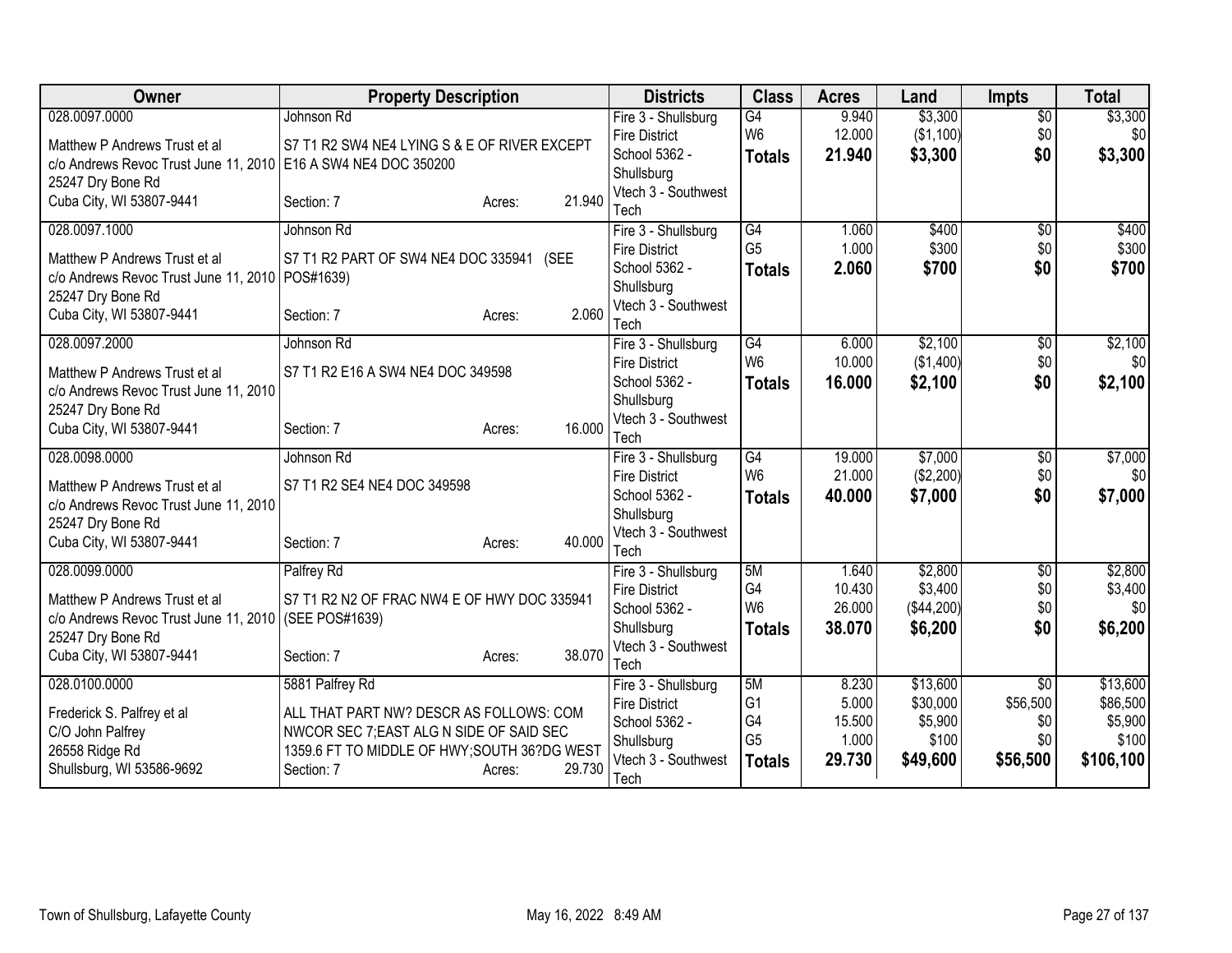| Owner                         | <b>Property Description</b>                                                  | <b>Districts</b>                      | <b>Class</b>    | <b>Acres</b> | Land     | <b>Impts</b>    | <b>Total</b> |
|-------------------------------|------------------------------------------------------------------------------|---------------------------------------|-----------------|--------------|----------|-----------------|--------------|
| 028.0100.1000                 | 5810 Palfrey Rd                                                              | Fire 3 - Shullsburg                   | $\overline{G1}$ | 1.367        | \$18,200 | \$13,000        | \$31,200     |
| Larry J. Fryar                | S7 T1 R2 PRT FRAC NW NW & NE NW COM NW COR                                   | <b>Fire District</b>                  | <b>Totals</b>   | 1.367        | \$18,200 | \$13,000        | \$31,200     |
| W6632 N Lakeshort Dr          | SEC 7-S88*47'12"E 1350.59'-S36*17'42"W 773.59'                               | School 5362 -                         |                 |              |          |                 |              |
| Elkhorn, WI 53121             | POB-S54*53'25"E 239.03'-S34* 57'24"W                                         | Shullsburg                            |                 |              |          |                 |              |
|                               | 1.370<br>Section: 7<br>Acres:                                                | Vtech 3 - Southwest<br>Tech           |                 |              |          |                 |              |
| 028.0100.1100                 | Palfrey Rd                                                                   | Fire 3 - Shullsburg                   | $\overline{G1}$ | 1.000        | \$3,300  | \$0             | \$3,300      |
|                               |                                                                              | <b>Fire District</b>                  | <b>Totals</b>   | 1.000        | \$3,300  | \$0             | \$3,300      |
| Redfearn Revocable Trust      | S7 T1 R2 PART OF NW4 NW4 VOL 239D P440 (SEE                                  | School 5362 -                         |                 |              |          |                 |              |
| 5736 Palfrey Rd               | POS#1637)                                                                    | Shullsburg                            |                 |              |          |                 |              |
| Shullsburg, WI 53586          |                                                                              | Vtech 3 - Southwest                   |                 |              |          |                 |              |
|                               | 1.000<br>Section: 7<br>Acres:                                                | Tech                                  |                 |              |          |                 |              |
| 028.0100.1200                 | Palfrey Rd                                                                   | Fire 3 - Shullsburg                   | $\overline{G1}$ | 1.050        | \$3,400  | \$0             | \$3,400      |
| Redfearn Revocable Trust      | S7 T1 R2 PRT FRAC NW NW COM NW COR SEC                                       | <b>Fire District</b>                  | <b>Totals</b>   | 1.050        | \$3,400  | \$0             | \$3,400      |
| 5736 Palfrey Rd               | 7-S88*47'12"E 1350.59'- S36*17'42"W 773.59'-S54*                             | School 5362 -                         |                 |              |          |                 |              |
| Shullsburg, WI 53586          | 53'25"E 239.03'- S34*57'24"W 248.41 TO                                       | Shullsburg                            |                 |              |          |                 |              |
|                               | 1.050<br>Section: 7<br>Acres:                                                | Vtech 3 - Southwest                   |                 |              |          |                 |              |
|                               |                                                                              | Tech                                  |                 |              |          |                 |              |
| 028.0101.0000                 | Palfrey Rd                                                                   | Fire 3 - Shullsburg                   | $\overline{G4}$ | 0.970        | \$400    | $\overline{30}$ | \$400        |
| Matthew P Andrews Trust et al | FRAC SW? NW? & FRAC NW? SW? EXC LANDS IN                                     | <b>Fire District</b><br>School 5362 - | <b>Totals</b>   | 0.970        | \$400    | \$0             | \$400        |
|                               | c/o Andrews Revoc Trust June 11, 2010 DOC 335941 & EXC LANDS IN DOC 353267 & | Shullsburg                            |                 |              |          |                 |              |
| 25247 Dry Bone Rd             | CORRECTED IN DOC 353355                                                      | Vtech 3 - Southwest                   |                 |              |          |                 |              |
| Cuba City, WI 53807-9441      | 0.970<br>Section: 7<br>Acres:                                                | Tech                                  |                 |              |          |                 |              |
| 028.0101.1000                 | 5672 Palfrey Rd                                                              | Fire 3 - Shullsburg                   | $\overline{G1}$ | 3.100        | \$23,800 | \$202,000       | \$225,800    |
| Adam R. Redfearn              | S7 T1 R2 PART OF FRAC SW4 NW4 VOL 239D P497                                  | <b>Fire District</b>                  | <b>Totals</b>   | 3.100        | \$23,800 | \$202,000       | \$225,800    |
| 5680 Palfrey Rd               |                                                                              | School 5362 -                         |                 |              |          |                 |              |
| Shullsburg, WI 53586          |                                                                              | Shullsburg                            |                 |              |          |                 |              |
|                               | 3.100<br>Section: 7<br>Acres:                                                | Vtech 3 - Southwest                   |                 |              |          |                 |              |
|                               |                                                                              | Tech                                  |                 |              |          |                 |              |
| 028.0101.2000                 | 5736 Palfrey Rd                                                              | Fire 3 - Shullsburg                   | G <sub>1</sub>  | 2.000        | \$20,300 | \$127,500       | \$147,800    |
| Redfearn Revocable Trust      | S7 T1 R2 PART OF FRAC SW4 NW4 VOL 239D P295                                  | <b>Fire District</b>                  | G <sub>2</sub>  | 1.050        | \$3,400  | \$53,000        | \$56,400     |
| 5736 Palfrey Rd               | (ERRORS) 5700 & 5736 PALFREY ROAD                                            | School 5362 -<br>Shullsburg           | <b>Totals</b>   | 3.050        | \$23,700 | \$180,500       | \$204,200    |
| Shullsburg, WI 53586          |                                                                              | Vtech 3 - Southwest                   |                 |              |          |                 |              |
|                               | 3.050<br>Section: 7<br>Acres:                                                | Tech                                  |                 |              |          |                 |              |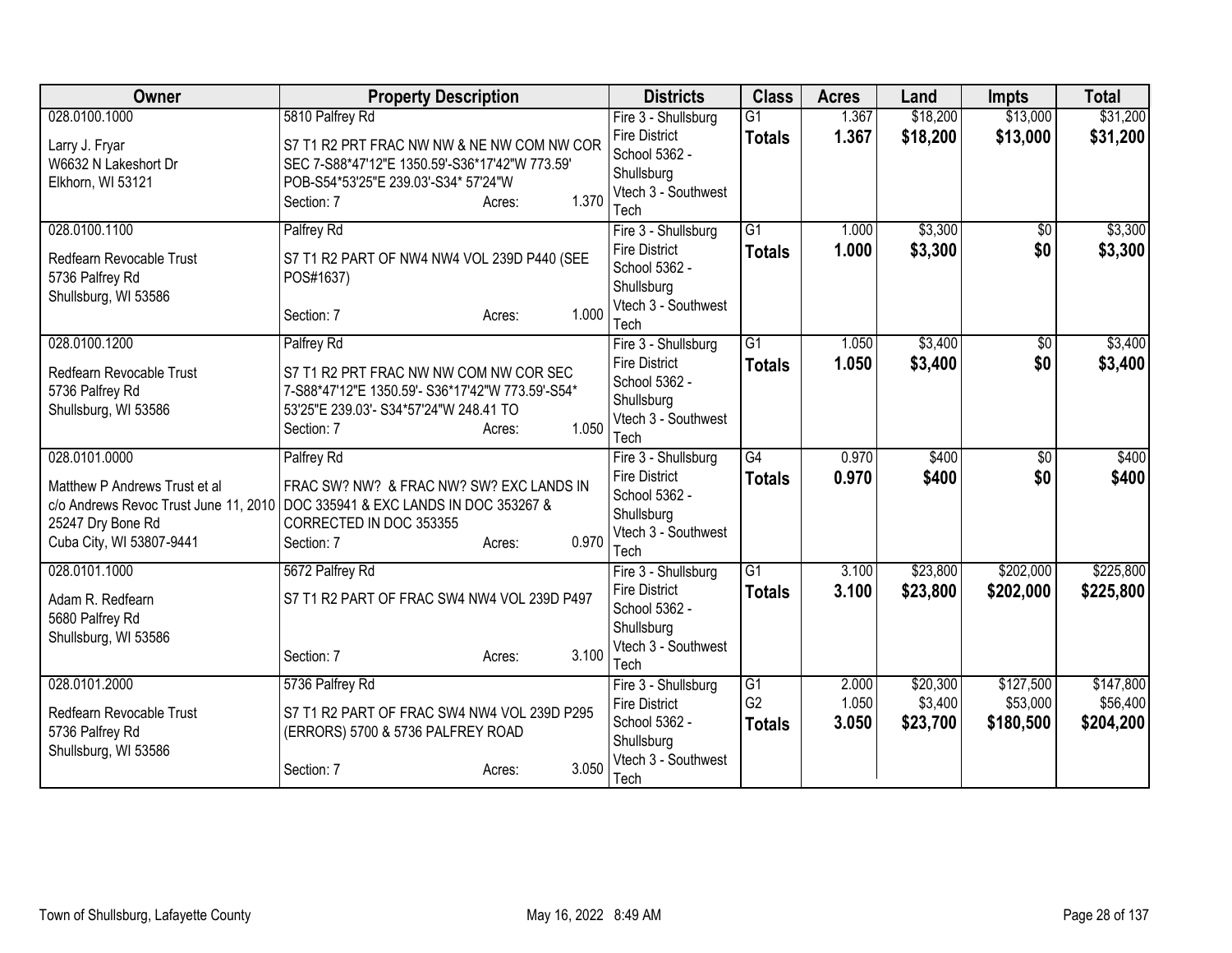| Owner                                                                  | <b>Property Description</b>                                                            | <b>Districts</b>                  | <b>Class</b>         | <b>Acres</b>    | Land                 | <b>Impts</b>           | Total           |
|------------------------------------------------------------------------|----------------------------------------------------------------------------------------|-----------------------------------|----------------------|-----------------|----------------------|------------------------|-----------------|
| 028.0101.3000                                                          | Palfrey Rd                                                                             | Fire 3 - Shullsburg               | G4                   | 1.040           | \$400                | $\sqrt{6}$             | \$400           |
| Matthew P Andrews Trust et al                                          | S7 T1 R2 PART FRAC SW4 NW4 DOC 335941 (SEE                                             | <b>Fire District</b>              | W <sub>6</sub>       | 18.000          | (\$30,600)           | \$0                    | \$0             |
| c/o Andrews Revoc Trust June 11, 2010   POS#1639)                      |                                                                                        | School 5362 -<br>Shullsburg       | <b>Totals</b>        | 19.040          | \$400                | \$0                    | \$400           |
| 25247 Dry Bone Rd                                                      |                                                                                        | Vtech 3 - Southwest               |                      |                 |                      |                        |                 |
| Cuba City, WI 53807-9441                                               | 19.040<br>Section: 7<br>Acres:                                                         | Tech                              |                      |                 |                      |                        |                 |
| 028.0102.0000                                                          | Palfrey Rd                                                                             | Fire 3 - Shullsburg               | G4                   | 5.000           | \$1,900              | $\overline{50}$        | \$1,900         |
| Matthew P Andrews Trust et al                                          | SE? NW? LYING S OF SHULLSBURG BRANCH EXC                                               | <b>Fire District</b>              | G <sub>5</sub>       | 2.460           | \$700                | \$0                    | \$700           |
|                                                                        | c/o Andrews Revoc Trust June 11, 2010 COM SWCOR SEC 7; N00?07'19"E 641.96' TO          | School 5362 -                     | W <sub>6</sub>       | 2.000           | (\$200)              | \$0                    | \$0             |
| 25247 Dry Bone Rd                                                      | POB;N00?07'19"E 667.12';N89?33'25"E                                                    | Shullsburg<br>Vtech 3 - Southwest | <b>Totals</b>        | 9.460           | \$2,600              | \$0                    | \$2,600         |
| Cuba City, WI 53807-9441                                               | 9.460<br>Section: 7<br>Acres:                                                          | Tech                              |                      |                 |                      |                        |                 |
| 028.0102.1000                                                          | Palfrey Rd                                                                             | Fire 3 - Shullsburg               | G4                   | 12.610          | \$4,800              | \$0                    | \$4,800         |
| Matthew P Andrews Trust et al                                          | S7 T1 R2 PART OF SE4 NW4 DOC 335941 (SEE                                               | <b>Fire District</b>              | G <sub>5</sub>       | 2.760           | \$800                | \$0                    | \$800           |
| c/o Andrews Revoc Trust June 11, 2010   POS#1639)                      |                                                                                        | School 5362 -                     | W <sub>6</sub>       | 9.000           | (\$15,300)           | \$0                    | \$0             |
| 25247 Dry Bone Rd                                                      |                                                                                        | Shullsburg                        | <b>Totals</b>        | 24.370          | \$5,600              | \$0                    | \$5,600         |
| Cuba City, WI 53807-9441                                               | 24.370<br>Section: 7<br>Acres:                                                         | Vtech 3 - Southwest<br>Tech       |                      |                 |                      |                        |                 |
| 028.0103.0000                                                          | 5242 Palfrey Rd                                                                        | Fire 3 - Shullsburg               | G4                   | 8.000           | \$2,800              | $\overline{50}$        | \$2,800         |
| Donald M. Silber                                                       | COM SWCOR SEC 7; N00?07'19"E 641.96'; N00?07'19"E                                      | <b>Fire District</b>              | G <sub>5</sub>       | 3.500           | \$1,000              | \$0                    | \$1,000         |
| 5242 Palfrey Rd                                                        | 667.12' TO POB;N89?33'25"E 735.60';N22?13'54"E                                         | School 5362 -                     | G7                   | 3.500           | \$30,500             | \$208,800              | \$239,300       |
| Shullsburg, WI 53586                                                   | 667.48';N58?04'41"E 397.95';N36?16'48"E                                                | Shullsburg<br>Vtech 3 - Southwest | <b>Totals</b>        | 15.000          | \$34,300             | \$208,800              | \$243,100       |
|                                                                        | 15.000<br>Section: 7<br>Acres:                                                         | Tech                              |                      |                 |                      |                        |                 |
| 028.0103.1000                                                          | Palfrey Rd                                                                             | School 5362 -                     | G4                   | 59.000          | \$15,600             | $\overline{50}$        | \$15,600        |
| Donald M. Silber                                                       | COM SWCOR SEC 7; N00?07'19"E 641.96' TO                                                | Shullsburg                        | G <sub>5</sub>       | 1.000           | \$300                | \$0                    | \$300           |
| 5242 Palfrey Rd                                                        | POB;N00?07'19"E 667.12';N89?33'25"E                                                    | Vtech 3 - Southwest<br>Tech       | <b>Totals</b>        | 60.000          | \$15,900             | \$0                    | \$15,900        |
| Shullsburg, WI 53586                                                   | 735.60';N22?13'54"E 667.48';N58?04'41"E                                                |                                   |                      |                 |                      |                        |                 |
|                                                                        | 60.000<br>Section: 7<br>Acres:                                                         |                                   |                      |                 |                      |                        |                 |
| 028.0103.2000                                                          | Palfrey Rd                                                                             | School 5362 -<br>Shullsburg       | G4<br>W <sub>6</sub> | 7.720<br>11.000 | \$2,500<br>(\$1,200) | $\overline{50}$<br>\$0 | \$2,500<br>\$0  |
| Matthew P Andrews Trust et al                                          | NE? SW? EXC COM SWCOR SEC 7;N00?07'19"E                                                | Vtech 3 - Southwest               | <b>Totals</b>        | 18.720          | \$2,500              | \$0                    | \$2,500         |
|                                                                        | c/o Andrews Revoc Trust June 11, 2010 641.96'; N00?07'19"E 667.12' TO POB; N89?33'25"E | Tech                              |                      |                 |                      |                        |                 |
| 25247 Dry Bone Rd<br>Cuba City, WI 53807-9441                          | 735.60';N22?13'54"E 667.48';N58?04'41"E<br>18.720<br>Section: 7                        |                                   |                      |                 |                      |                        |                 |
| 028.0104.1000                                                          | Acres:<br>Palfrey Rd                                                                   | Fire 3 - Shullsburg               | W <sub>6</sub>       | 3.590           | (\$11,800)           | \$0                    | $\overline{50}$ |
|                                                                        |                                                                                        | <b>Fire District</b>              | <b>Totals</b>        | 3.590           | \$0                  | \$0                    | \$0             |
| Matthew P Andrews Trust et al                                          | S7 T1 R2 PART FRAC NW4 SW4 DOC 335941 (SEE                                             | School 5362 -                     |                      |                 |                      |                        |                 |
| c/o Andrews Revoc Trust June 11, 2010   POS#1639)<br>25247 Dry Bone Rd |                                                                                        | Shullsburg                        |                      |                 |                      |                        |                 |
| Cuba City, WI 53807-9441                                               | 3.590<br>Section: 7<br>Acres:                                                          | Vtech 3 - Southwest               |                      |                 |                      |                        |                 |
|                                                                        |                                                                                        | Tech                              |                      |                 |                      |                        |                 |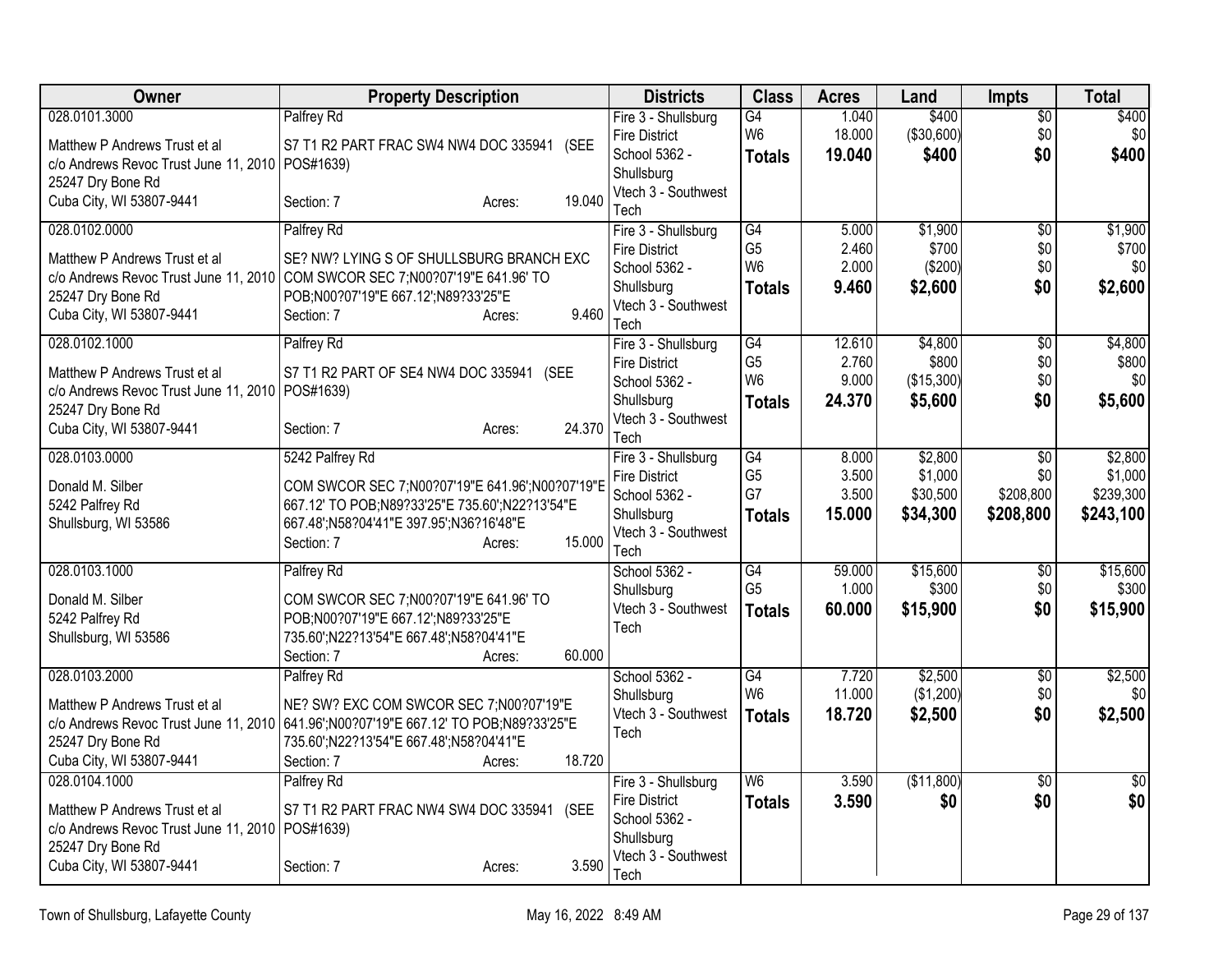| Owner                                                                                  | <b>Property Description</b>                             |        |        | <b>Districts</b>                            | <b>Class</b>    | <b>Acres</b>    | Land               | <b>Impts</b>    | <b>Total</b>       |
|----------------------------------------------------------------------------------------|---------------------------------------------------------|--------|--------|---------------------------------------------|-----------------|-----------------|--------------------|-----------------|--------------------|
| 028.0105.0000                                                                          | Palfrey Rd                                              |        |        | Fire 3 - Shullsburg                         | $\overline{G4}$ | 10.130          | \$3,900            | $\overline{50}$ | \$3,900            |
| Matthew P Andrews Trust et al                                                          | FRAC SW? SW? EXC COM SWCOR SEC                          |        |        | <b>Fire District</b>                        | G <sub>5</sub>  | 0.500           | \$100              | \$0             | \$100              |
| c/o Andrews Revoc Trust June 11, 2010 7; N00?07'19"E 641.96'; N00?07'19"E 667.12' TO   |                                                         |        |        | School 5362 -<br>Shullsburg                 | <b>Totals</b>   | 10.630          | \$4,000            | \$0             | \$4,000            |
| 25247 Dry Bone Rd                                                                      | POB;N89?33'25"E 735.60';N22?13'54"E                     |        |        | Vtech 3 - Southwest                         |                 |                 |                    |                 |                    |
| Cuba City, WI 53807-9441                                                               | Section: 7                                              | Acres: | 10.630 | Tech                                        |                 |                 |                    |                 |                    |
| 028.0106.0000                                                                          | Palfrey Rd                                              |        |        | Fire 3 - Shullsburg                         | $\overline{G4}$ | 35.930          | \$8,800            | \$0             | \$8,800            |
| Matthew P Andrews Trust et al                                                          | SE? SW? EXC COM SWCOR SEC 7;N00?07'19"E                 |        |        | <b>Fire District</b>                        | <b>Totals</b>   | 35.930          | \$8,800            | \$0             | \$8,800            |
| c/o Andrews Revoc Trust June 11, 2010 641.96' TO POB; N00?07'19"E 667.12'; N89?33'25"E |                                                         |        |        | School 5362 -                               |                 |                 |                    |                 |                    |
| 25247 Dry Bone Rd                                                                      | 735.60';N22?13'54"E 667.48';N58?04'41"E                 |        |        | Shullsburg<br>Vtech 3 - Southwest           |                 |                 |                    |                 |                    |
| Cuba City, WI 53807-9441                                                               | Section: 7                                              | Acres: | 35.930 | Tech                                        |                 |                 |                    |                 |                    |
| 028.0107.0000                                                                          | Palfrey Rd                                              |        |        | Fire 3 - Shullsburg                         | G4              | 33.000          | \$9,900            | \$0             | \$9,900            |
| Matthew P Andrews Trust et al                                                          | S7 T1 R2 NE4 SE4 DOC 350200                             |        |        | <b>Fire District</b>                        | W <sub>6</sub>  | 7.000           | ( \$700)           | \$0             | \$0                |
| c/o Andrews Revoc Trust June 11, 2010                                                  |                                                         |        |        | School 5362 -                               | <b>Totals</b>   | 40.000          | \$9,900            | \$0             | \$9,900            |
| 25247 Dry Bone Rd                                                                      |                                                         |        |        | Shullsburg                                  |                 |                 |                    |                 |                    |
| Cuba City, WI 53807-9441                                                               | Section: 7                                              | Acres: | 40.000 | Vtech 3 - Southwest<br>Tech                 |                 |                 |                    |                 |                    |
| 028.0108.0000                                                                          | Palfrey Rd                                              |        |        | Fire 3 - Shullsburg                         | G4              | 12.000          | \$3,500            | $\overline{50}$ | \$3,500            |
|                                                                                        |                                                         |        |        | <b>Fire District</b>                        | W <sub>6</sub>  | 28.000          | (\$2,700)          | \$0             | \$0                |
| Matthew P Andrews Trust et al<br>c/o Andrews Revoc Trust June 11, 2010                 | S7 T1 R2 NW4 SE4 DOC 350200                             |        |        | School 5362 -                               | <b>Totals</b>   | 40.000          | \$3,500            | \$0             | \$3,500            |
| 25247 Dry Bone Rd                                                                      |                                                         |        |        | Shullsburg                                  |                 |                 |                    |                 |                    |
| Cuba City, WI 53807-9441                                                               | Section: 7                                              | Acres: | 40.000 | Vtech 3 - Southwest                         |                 |                 |                    |                 |                    |
|                                                                                        |                                                         |        |        | Tech                                        | 5M              |                 |                    |                 |                    |
| 028.0109.0000                                                                          | Palfrey Rd                                              |        |        | Fire 3 - Shullsburg<br><b>Fire District</b> | G4              | 5.000<br>20.900 | \$8,500<br>\$7,500 | \$0<br>\$0      | \$8,500<br>\$7,500 |
| Sundance Skies, LLC                                                                    | SW4 SE4 EXC COM S1/4 COR SEC 7, BEING                   |        |        | School 5362 -                               | <b>Totals</b>   | 25.900          | \$16,000           | \$0             | \$16,000           |
| c/o Sundance Skies, LLC                                                                | POB;N89.14.55W 2235.39' TO SWCOR SAID                   |        |        | Shullsburg                                  |                 |                 |                    |                 |                    |
| 2713 County Rd B<br>South Wayne, WI 53587-9778                                         | SEC;N00.06.43E 1325.09' TO NWCOR FRAC SW4<br>Section: 7 | Acres: | 25.900 | Vtech 3 - Southwest                         |                 |                 |                    |                 |                    |
|                                                                                        |                                                         |        |        | Tech                                        |                 |                 |                    |                 |                    |
| 028.0109.1000                                                                          | Palfrey Rd                                              |        |        | Fire 3 - Shullsburg                         | G4              | 14.100          | \$3,900            | \$0             | \$3,900            |
| Matthew P Andrews Trust et al                                                          | THAT PART OF SW? SE? LYING IN THE                       |        |        | <b>Fire District</b><br>School 5362 -       | <b>Totals</b>   | 14.100          | \$3,900            | \$0             | \$3,900            |
| c/o Andrews Revoc Trust June 11, 2010 FOLLOWING:COM S? COR SEC 7, BEING                |                                                         |        |        | Shullsburg                                  |                 |                 |                    |                 |                    |
| 25247 Dry Bone Rd                                                                      | POB;N89?14'55"W 2235.39' TO SWCOR SAID                  |        | 14.100 | Vtech 3 - Southwest                         |                 |                 |                    |                 |                    |
| Cuba City, WI 53807-9441                                                               | Section: 7                                              | Acres: |        | Tech                                        |                 |                 |                    |                 |                    |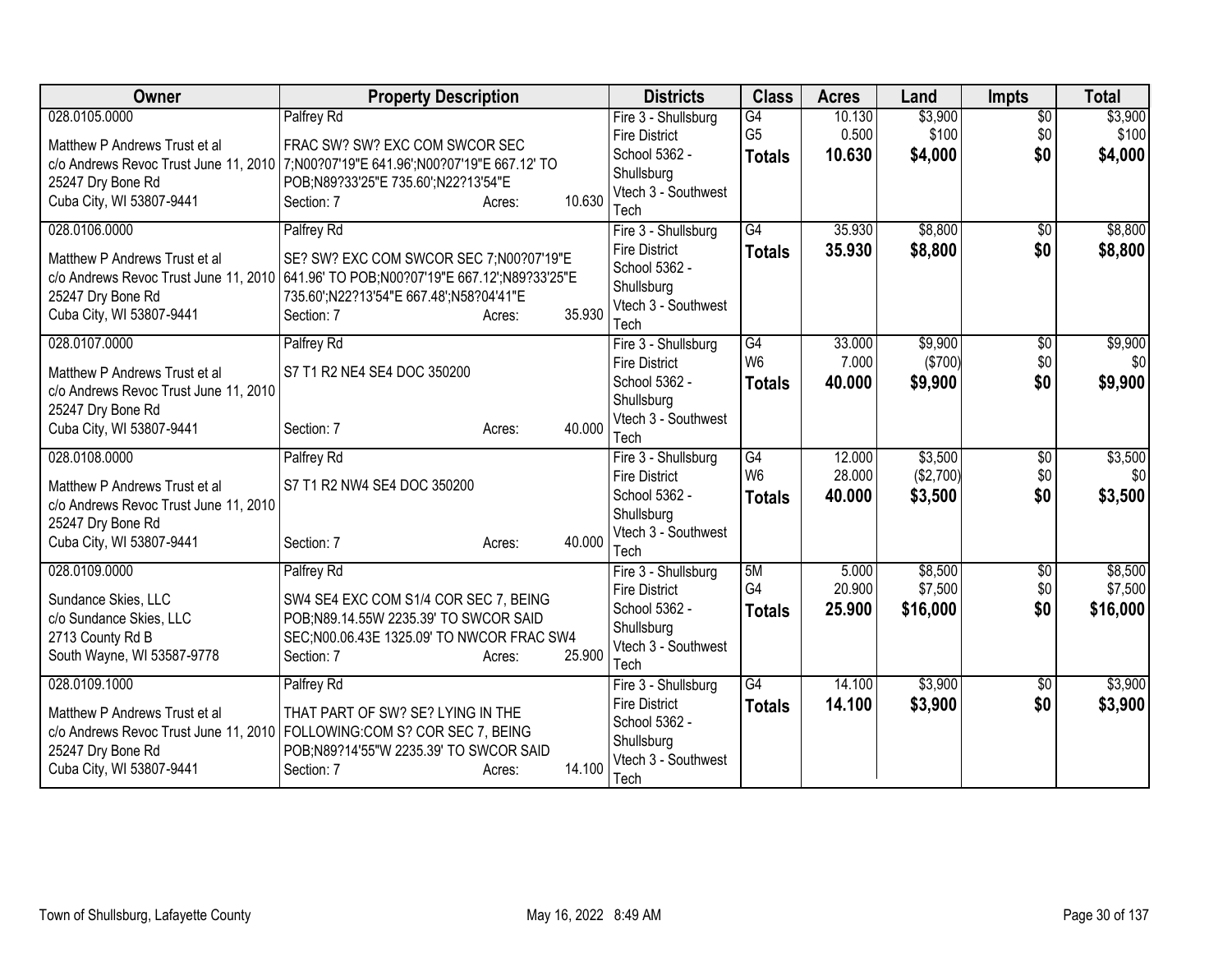| Owner                                                     | <b>Property Description</b>            |        |        | <b>Districts</b>                            | <b>Class</b>    | <b>Acres</b> | Land     | <b>Impts</b>    | <b>Total</b> |
|-----------------------------------------------------------|----------------------------------------|--------|--------|---------------------------------------------|-----------------|--------------|----------|-----------------|--------------|
| 028.0110.0000                                             | Aetna Rd                               |        |        | Fire 3 - Shullsburg                         | $\overline{G4}$ | 40.000       | \$9,000  | $\overline{50}$ | \$9,000      |
| E Jane Neis Trust et al                                   | S7 T1 R2 SE4 SE4 VOL 238D P138         |        |        | <b>Fire District</b>                        | <b>Totals</b>   | 40.000       | \$9,000  | \$0             | \$9,000      |
| c/o John B Neis and E Ja Neis                             |                                        |        |        | School 5362 -                               |                 |              |          |                 |              |
| 749 Prestwick Ct                                          |                                        |        |        | Shullsburg<br>Vtech 3 - Southwest           |                 |              |          |                 |              |
| Oconomowoc, WI 53066-4655                                 | Section: 7                             | Acres: | 40.000 | Tech                                        |                 |              |          |                 |              |
| 028.0111.0000                                             | Johnson Rd                             |        |        | Fire 3 - Shullsburg                         | $\overline{G4}$ | 40.000       | \$9,500  | $\overline{50}$ | \$9,500      |
|                                                           |                                        |        |        | <b>Fire District</b>                        | <b>Totals</b>   | 40.000       | \$9,500  | \$0             | \$9,500      |
| Sand Rock Ranch Limited Partnership<br>3752 Ollie Bell Rd | S8 T1 R2 NE4 NE4 VOL 236D P53          |        |        | School 5362 -                               |                 |              |          |                 |              |
| Benton, WI 53803                                          |                                        |        |        | Shullsburg                                  |                 |              |          |                 |              |
|                                                           | Section: 8                             | Acres: | 40.000 | Vtech 3 - Southwest                         |                 |              |          |                 |              |
|                                                           |                                        |        |        | Tech                                        |                 |              |          |                 |              |
| 028.0112.0000                                             | Johnson Rd                             |        |        | Fire 3 - Shullsburg<br><b>Fire District</b> | $\overline{G4}$ | 2.000        | \$500    | \$0             | \$500        |
| Thomas Doyle & Sons, Inc.                                 | S8 T1 R2 PART OF NW4 NE4 VOL 177D P284 |        |        | School 5362 -                               | <b>Totals</b>   | 2.000        | \$500    | \$0             | \$500        |
| c/o Thomas Doyle & Sons, Inc                              |                                        |        |        | Shullsburg                                  |                 |              |          |                 |              |
| 22946 Doyle Ln                                            |                                        |        |        | Vtech 3 - Southwest                         |                 |              |          |                 |              |
| Shullsburg, WI 53586-9508                                 | Section: 8                             | Acres: | 2.000  | Tech                                        |                 |              |          |                 |              |
| 028.0112.1000                                             | Johnson Rd                             |        |        | Fire 3 - Shullsburg                         | $\overline{G4}$ | 38.000       | \$11,000 | $\sqrt{$0}$     | \$11,000     |
| Sand Rock Ranch Limited Partnership                       | S8 T1 R2 PART OF NW4 NE4 VOL 236D P53  |        |        | <b>Fire District</b>                        | <b>Totals</b>   | 38,000       | \$11,000 | \$0             | \$11,000     |
| 3752 Ollie Bell Rd                                        |                                        |        |        | School 5362 -                               |                 |              |          |                 |              |
| Benton, WI 53803                                          |                                        |        |        | Shullsburg                                  |                 |              |          |                 |              |
|                                                           | Section: 8                             | Acres: | 38.000 | Vtech 3 - Southwest<br>Tech                 |                 |              |          |                 |              |
| 028.0113.0000                                             | Johnson Rd                             |        |        | Fire 3 - Shullsburg                         | $\overline{G4}$ | 36.300       | \$10,700 | $\sqrt{$0}$     | \$10,700     |
|                                                           |                                        |        |        | <b>Fire District</b>                        | <b>Totals</b>   | 36.300       | \$10,700 | \$0             | \$10,700     |
| Thomas Doyle & Sons, Inc                                  | S8 T1 R5 PART OF SW4 NE4 VOL 177D P284 |        |        | School 5362 -                               |                 |              |          |                 |              |
| c/o Thomas Doyle & Sons, Inc<br>22946 Doyle Ln            |                                        |        |        | Shullsburg                                  |                 |              |          |                 |              |
| Shullsburg, WI 53586-9508                                 | Section: 8                             | Acres: | 36.300 | Vtech 3 - Southwest                         |                 |              |          |                 |              |
|                                                           |                                        |        |        | Tech                                        |                 |              |          |                 |              |
| 028.0113.1000                                             | Johnson Rd                             |        |        | Fire 3 - Shullsburg                         | $\overline{G4}$ | 3.700        | \$400    | \$0             | \$400        |
| Sand Rock Ranch Limited Partnership                       | S8 T1 R2 PART OF SW4 NE4 VOL 236D P53  |        |        | <b>Fire District</b><br>School 5362 -       | <b>Totals</b>   | 3.700        | \$400    | \$0             | \$400        |
| 3752 Ollie Bell Rd                                        |                                        |        |        | Shullsburg                                  |                 |              |          |                 |              |
| Benton, WI 53803                                          |                                        |        |        | Vtech 3 - Southwest                         |                 |              |          |                 |              |
|                                                           | Section: 8                             | Acres: | 3.700  | Tech                                        |                 |              |          |                 |              |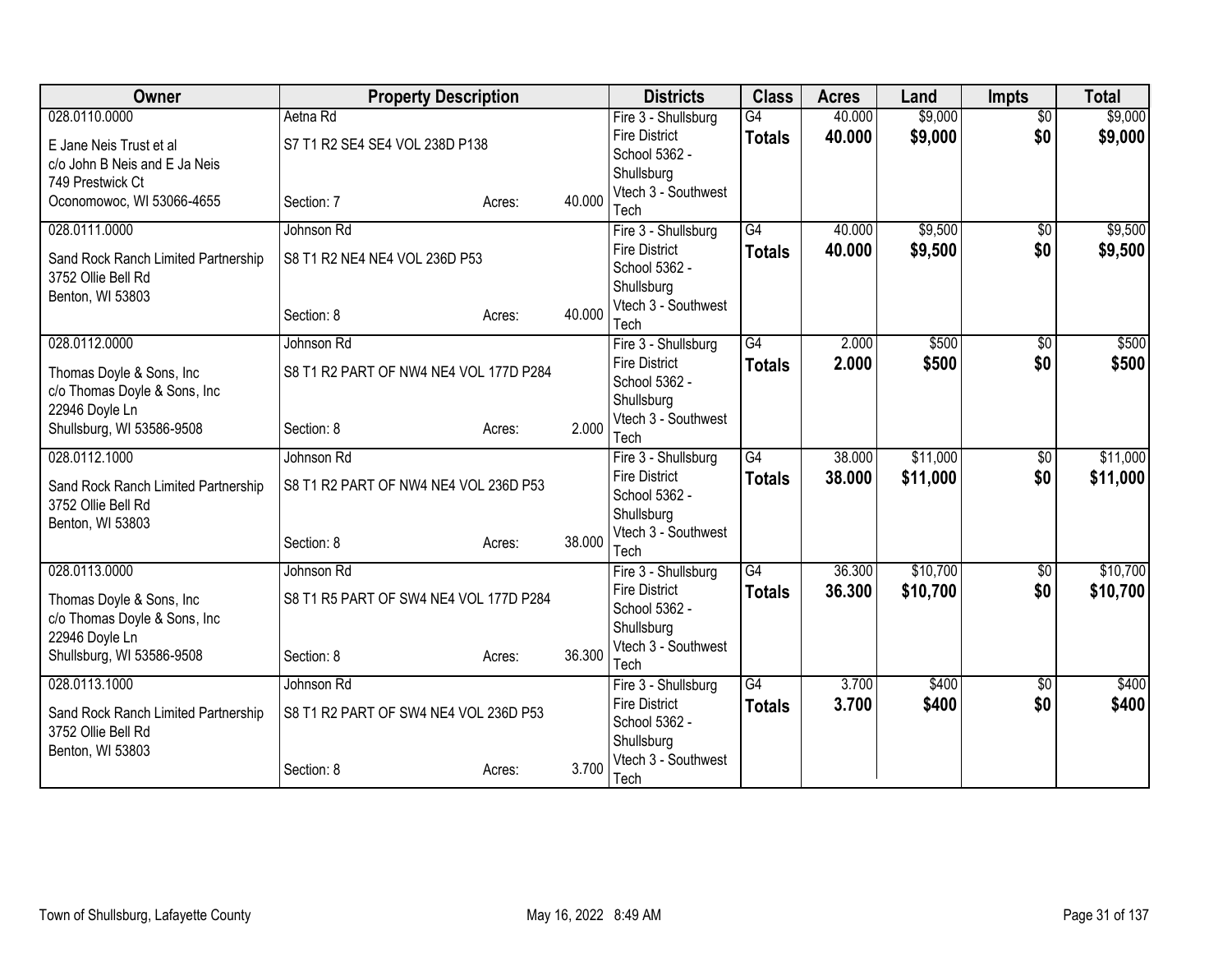| <b>Owner</b>                                              | <b>Property Description</b>                        |        | <b>Districts</b>                      | <b>Class</b>                     | <b>Acres</b>    | Land             | <b>Impts</b>    | <b>Total</b>     |
|-----------------------------------------------------------|----------------------------------------------------|--------|---------------------------------------|----------------------------------|-----------------|------------------|-----------------|------------------|
| 028.0114.0000                                             | Johnson Rd                                         |        | Fire 3 - Shullsburg                   | $\overline{G4}$                  | 37.000          | \$9,100          | $\overline{50}$ | \$9,100          |
| Thomas Doyle & Sons, Inc                                  | S8 T1 R2 PART OF SE4 NE4 VOL 177D P284             |        | <b>Fire District</b>                  | <b>Totals</b>                    | 37.000          | \$9,100          | \$0             | \$9,100          |
| c/o Thomas Doyle & Sons, Inc                              |                                                    |        | School 5362 -                         |                                  |                 |                  |                 |                  |
| 22946 Doyle Ln                                            |                                                    |        | Shullsburg<br>Vtech 3 - Southwest     |                                  |                 |                  |                 |                  |
| Shullsburg, WI 53586-9508                                 | Section: 8<br>Acres:                               | 37,000 | Tech                                  |                                  |                 |                  |                 |                  |
| 028.0114.1000                                             | Johnson Rd                                         |        | Fire 3 - Shullsburg                   | $\overline{G4}$                  | 3.000           | \$300            | $\overline{50}$ | \$300            |
|                                                           |                                                    |        | <b>Fire District</b>                  | <b>Totals</b>                    | 3.000           | \$300            | \$0             | \$300            |
| Sand Rock Ranch Limited Partnership<br>3752 Ollie Bell Rd | S8 T1 R2 PART OF SE4 NE4 VOL 236D P53              |        | School 5362 -                         |                                  |                 |                  |                 |                  |
| Benton, WI 53803                                          |                                                    |        | Shullsburg                            |                                  |                 |                  |                 |                  |
|                                                           | Section: 8<br>Acres:                               | 3.000  | Vtech 3 - Southwest                   |                                  |                 |                  |                 |                  |
|                                                           |                                                    |        | Tech                                  |                                  |                 |                  |                 |                  |
| 028.0115.0000                                             | Johnson Rd                                         |        | Fire 3 - Shullsburg                   | $\overline{G4}$                  | 8.700           | \$3,300          | \$0             | \$3,300          |
| Thomas Doyle & Sons, Inc.                                 | S8 T1 R5 PART OF NE4 NW4 VOL 177D P284             |        | <b>Fire District</b><br>School 5362 - | <b>Totals</b>                    | 8.700           | \$3,300          | \$0             | \$3,300          |
| c/o Thomas Doyle & Sons, Inc                              |                                                    |        | Shullsburg                            |                                  |                 |                  |                 |                  |
| 22946 Doyle Ln                                            |                                                    |        | Vtech 3 - Southwest                   |                                  |                 |                  |                 |                  |
| Shullsburg, WI 53586-9508                                 | Section: 8<br>Acres:                               | 8.700  | Tech                                  |                                  |                 |                  |                 |                  |
| 028.0115.1000                                             | 5970 Johnson Rd                                    |        | Fire 3 - Shullsburg                   | $\overline{G4}$                  | 15.800          | \$1,500          | $\overline{50}$ | \$1,500          |
| Brenda K. Johnson                                         | S8 T1 R2 PART OF NE4 NW4 COM NWCOR                 |        | <b>Fire District</b>                  | <b>Totals</b>                    | 15.800          | \$1,500          | \$0             | \$1,500          |
| 5970 Johnson Rd                                           | NENW;EAST 1140' TO POB;WEST 1140';SOUTH            |        | School 5362 -                         |                                  |                 |                  |                 |                  |
| Shullsburg, WI 53586                                      | 1209'; NELY 1621' M/L TO POB (=DESCR IN VOL 215D   |        | Shullsburg                            |                                  |                 |                  |                 |                  |
|                                                           | Section: 8<br>Acres:                               | 15.800 | Vtech 3 - Southwest<br>Tech           |                                  |                 |                  |                 |                  |
| 028.0115.2000                                             | Johnson Rd                                         |        | Fire 3 - Shullsburg                   | $\overline{G4}$                  | 15.500          | \$3,500          | $\overline{50}$ | \$3,500          |
|                                                           |                                                    |        | <b>Fire District</b>                  | <b>Totals</b>                    | 15.500          | \$3,500          | \$0             | \$3,500          |
| Sand Rock Ranch Limited Partnership                       | S8 T1 R2 PART OF NE4 NW4 VOL 236D P53              |        | School 5362 -                         |                                  |                 |                  |                 |                  |
| 3752 Ollie Bell Rd                                        |                                                    |        | Shullsburg                            |                                  |                 |                  |                 |                  |
| Benton, WI 53803                                          | Section: 8<br>Acres:                               | 15.500 | Vtech 3 - Southwest                   |                                  |                 |                  |                 |                  |
|                                                           |                                                    |        | Tech                                  |                                  |                 |                  |                 |                  |
| 028.0116.0000                                             | 5970 Johnson Rd                                    |        | Fire 3 - Shullsburg                   | G1                               | 7.500           | \$37,500         | \$348,400       | \$385,900        |
| Brenda K. Johnson                                         | S8 T1 R2 NW4 NW4 EXC COM N1/4 COR SEC              |        | <b>Fire District</b>                  | G <sub>4</sub><br>G <sub>5</sub> | 31.500<br>0.500 | \$3,000<br>\$100 | \$0<br>\$0      | \$3,000<br>\$100 |
| 5970 Johnson Rd                                           | 8;S89.40.33W 219.05'; S38.24.38W 538.6';S44.45.46W |        | School 5362 -<br>Shullsburg           |                                  | 39.500          | \$40,600         | \$348,400       | \$389,000        |
| Shullsburg, WI 53586                                      | 1076.18' TO POB; S56.54.47W TO SLI NWNW; ELY ALG   |        | Vtech 3 - Southwest                   | <b>Totals</b>                    |                 |                  |                 |                  |
|                                                           | Section: 8<br>Acres:                               | 39.500 | Tech                                  |                                  |                 |                  |                 |                  |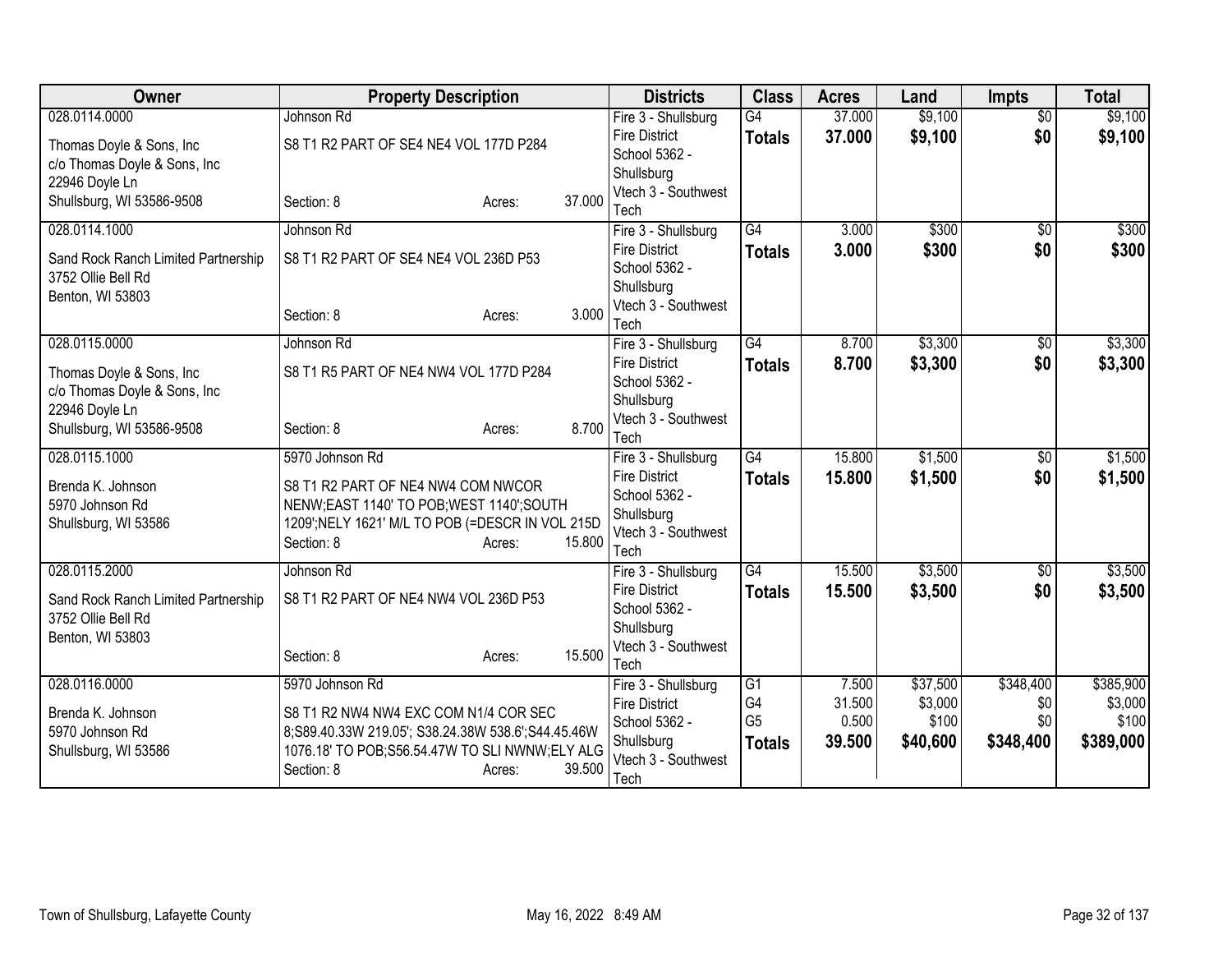| Owner                                                     | <b>Property Description</b>                         | <b>Districts</b>                  | <b>Class</b>    | <b>Acres</b> | Land     | <b>Impts</b>    | <b>Total</b> |
|-----------------------------------------------------------|-----------------------------------------------------|-----------------------------------|-----------------|--------------|----------|-----------------|--------------|
| 028.0116.1000                                             | Johnson Rd                                          | Fire 3 - Shullsburg               | $\overline{G4}$ | 0.500        | \$100    | $\overline{50}$ | \$100        |
| Sand Rock Ranch Limited Partnership                       | S8 T1 R2 PART NWNW LYING W/IN THE FOLLOWING         | <b>Fire District</b>              | <b>Totals</b>   | 0.500        | \$100    | \$0             | \$100        |
| 3752 Ollie Bell Rd                                        | DESCR:COM N1/4 COR SEC 8;S89.40.33W                 | School 5362 -<br>Shullsburg       |                 |              |          |                 |              |
| Benton, WI 53803                                          | 219.05'; S38.24.38W 538.60'; S44.45.46W 1076.18' TO | Vtech 3 - Southwest               |                 |              |          |                 |              |
|                                                           | 0.500<br>Section: 8<br>Acres:                       | Tech                              |                 |              |          |                 |              |
| 028.0117.1000                                             | Johnson Rd                                          | Fire 3 - Shullsburg               | G4              | 7.500        | \$1,500  | $\overline{50}$ | \$1,500      |
| Brenda K. Johnson                                         | S8 T1 R2 N2 SW4 NW4 EXC COM INTERSEC NLI SEC        | <b>Fire District</b>              | G <sub>5</sub>  | 1.000        | \$100    | \$0             | \$100        |
| 5970 Johnson Rd                                           | 7 & SEC 8 W/CENTER LI JOHNSON RD; SLY ALG C/L       | School 5362 -                     | <b>Totals</b>   | 8.500        | \$1,600  | \$0             | \$1,600      |
| Shullsburg, WI 53586                                      | RD 2084'; NELY PERPENDICULAR TO C/L 180' TO         | Shullsburg<br>Vtech 3 - Southwest |                 |              |          |                 |              |
|                                                           | 8.500<br>Section: 8<br>Acres:                       | Tech                              |                 |              |          |                 |              |
| 028.0117.1100                                             | 5750 Johnson Rd                                     | Fire 3 - Shullsburg               | $\overline{G2}$ | 1.450        | \$18,500 | \$152,600       | \$171,100    |
| Jamie R. Rice                                             | PART SW NW COM INTERSEC NLI SEC 7 & SEC 8           | <b>Fire District</b>              | <b>Totals</b>   | 1.450        | \$18,500 | \$152,600       | \$171,100    |
| 5750 Johnson Rd                                           | W/CENTER LI JOHNSON RD; SLY ALG C/L RD              | School 5362 -                     |                 |              |          |                 |              |
| Shullsburg, WI 53586                                      | 2084'; NELY PERPENDICULAR TO C/L 180' TO            | Shullsburg<br>Vtech 3 - Southwest |                 |              |          |                 |              |
|                                                           | 1.450<br>Section: 8<br>Acres:                       | Tech                              |                 |              |          |                 |              |
| 028.0117.1200                                             | Johnson Rd                                          | Fire 3 - Shullsburg               | $\overline{G4}$ | 9.950        | \$3,100  | $\overline{50}$ | \$3,100      |
| Sand Rock Ranch Limited Partnership                       | S8 T1 R2 PART N2 SWNW LYING W/IN THE                | <b>Fire District</b>              | <b>Totals</b>   | 9.950        | \$3,100  | \$0             | \$3,100      |
| 3752 Ollie Bell Rd                                        | FOLLOWING DESCR:COM N1/4 COR SEC                    | School 5362 -                     |                 |              |          |                 |              |
| Benton, WI 53803                                          | 8;S89.40.33W 219.05';S38.24.38W 538.60'; S44.45.46W | Shullsburg<br>Vtech 3 - Southwest |                 |              |          |                 |              |
|                                                           | 9.950<br>Section: 8<br>Acres:                       | Tech                              |                 |              |          |                 |              |
| 028.0117.2000                                             | Johnson Rd                                          | Fire 3 - Shullsburg               | $\overline{G4}$ | 20.000       | \$5,400  | \$0             | \$5,400      |
| Stufflebeam Family Trust & et al                          | S8 T1 R2 S2 SW4 NW4 VOL 207D P307                   | <b>Fire District</b>              | <b>Totals</b>   | 20,000       | \$5,400  | \$0             | \$5,400      |
| 749 Prestwick Ct                                          |                                                     | School 5362 -                     |                 |              |          |                 |              |
| Oconomowoc, WI 53066                                      |                                                     | Shullsburg                        |                 |              |          |                 |              |
|                                                           | 20,000<br>Section: 8<br>Acres:                      | Vtech 3 - Southwest<br>Tech       |                 |              |          |                 |              |
| 028.0118.0000                                             | Johnson Rd                                          | Fire 3 - Shullsburg               | $\overline{G4}$ | 32.000       | \$9,400  | \$0             | \$9,400      |
|                                                           | S8 T1 R2 PART OF SE4 NW4 VOL 177D P284              | <b>Fire District</b>              | <b>Totals</b>   | 32.000       | \$9,400  | \$0             | \$9,400      |
| Thomas Doyle & Sons, Inc.<br>c/o Thomas Doyle & Sons, Inc |                                                     | School 5362 -                     |                 |              |          |                 |              |
| 22946 Doyle Ln                                            |                                                     | Shullsburg                        |                 |              |          |                 |              |
| Shullsburg, WI 53586-9508                                 | 32.000<br>Section: 8<br>Acres:                      | Vtech 3 - Southwest               |                 |              |          |                 |              |
|                                                           |                                                     | Tech                              |                 |              |          |                 |              |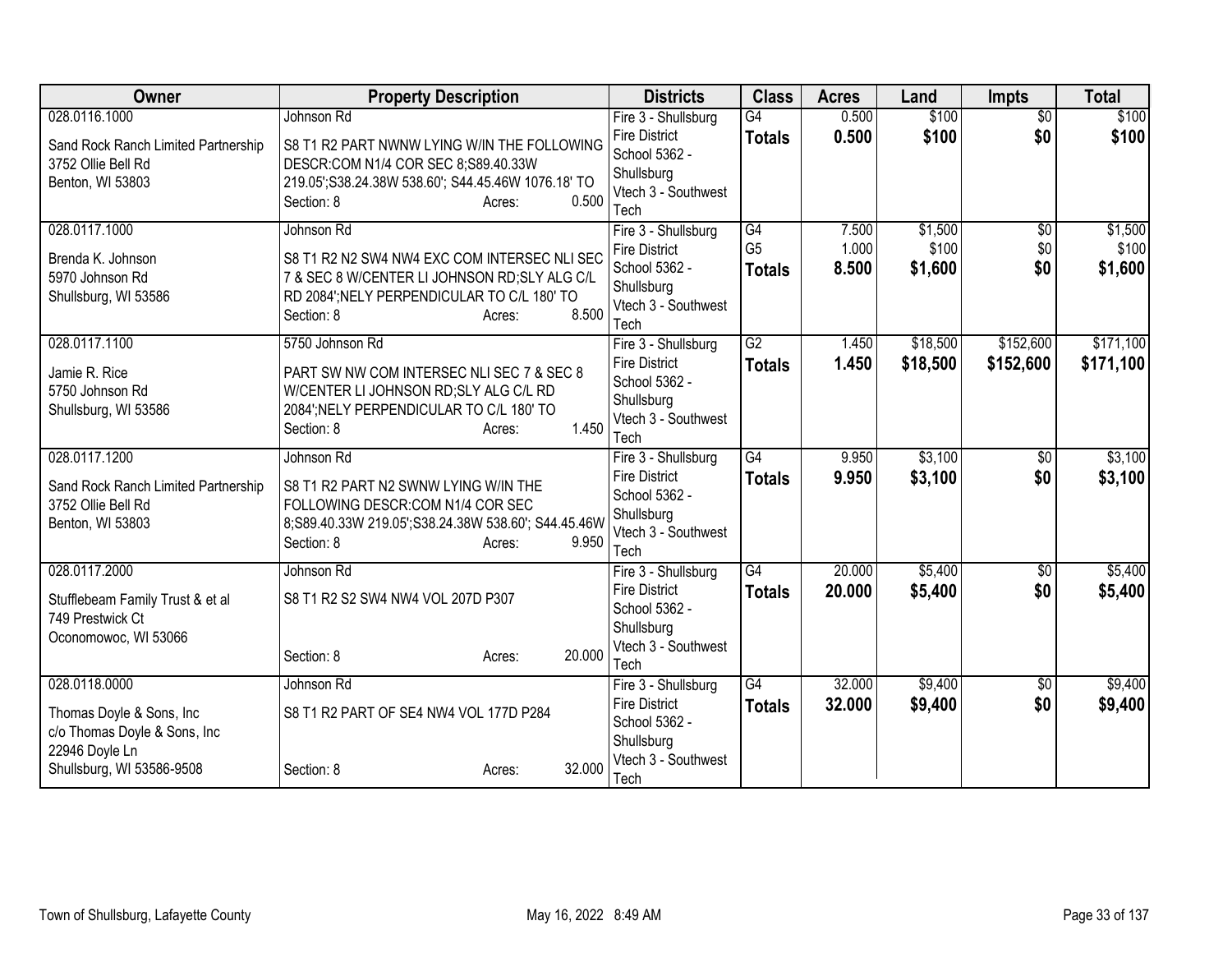| <b>Owner</b>                        | <b>Property Description</b>                   |        |        | <b>Districts</b>                            | <b>Class</b>    | <b>Acres</b> | Land     | <b>Impts</b>    | <b>Total</b> |
|-------------------------------------|-----------------------------------------------|--------|--------|---------------------------------------------|-----------------|--------------|----------|-----------------|--------------|
| 028.0118.1000                       | Johnson Rd                                    |        |        | Fire 3 - Shullsburg                         | G4              | 8.000        | \$800    | $\overline{50}$ | \$800        |
| Sand Rock Ranch Limited Partnership | S8 T1 R2 PART OF SE4 NW4 VOL 236D P53         |        |        | <b>Fire District</b>                        | <b>Totals</b>   | 8.000        | \$800    | \$0             | \$800        |
| 3752 Ollie Bell Rd                  |                                               |        |        | School 5362 -                               |                 |              |          |                 |              |
| Benton, WI 53803                    |                                               |        |        | Shullsburg                                  |                 |              |          |                 |              |
|                                     | Section: 8                                    | Acres: | 8.000  | Vtech 3 - Southwest<br>Tech                 |                 |              |          |                 |              |
| 028.0119.0000                       | 22946 Doyle Ln                                |        |        | Fire 3 - Shullsburg                         | $\overline{G4}$ | 8.160        | \$2,100  | $\overline{50}$ | \$2,100      |
|                                     |                                               |        |        | <b>Fire District</b>                        | <b>Totals</b>   | 8.160        | \$2,100  | \$0             | \$2,100      |
| Thomas Doyle & Sons, Inc            | S8 T1 R2 PART OF NE4 SW4 VOL 177D P284EXC LOT |        |        | School 5362 -                               |                 |              |          |                 |              |
| c/o Thomas Doyle & Sons, Inc        | 1 CSM 892                                     |        |        | Shullsburg                                  |                 |              |          |                 |              |
| 22946 Doyle Ln                      |                                               |        |        | Vtech 3 - Southwest                         |                 |              |          |                 |              |
| Shullsburg, WI 53586-9508           | Section: 8                                    | Acres: | 8.160  | Tech                                        |                 |              |          |                 |              |
| 028.0119.1000                       | Johnson Rd                                    |        |        | Fire 3 - Shullsburg                         | $\overline{G4}$ | 28.500       | \$3,800  | $\overline{50}$ | \$3,800      |
| Sand Rock Ranch Limited Partnership | S8 T1 R2 PART OF NE4 SW4 VOL 236D P53         |        |        | <b>Fire District</b>                        | G <sub>5</sub>  | 1.000        | \$100    | \$0             | \$100        |
| 3752 Ollie Bell Rd                  |                                               |        |        | School 5362 -                               | G7              | 1.000        | \$10,000 | \$2,400         | \$12,400     |
| Benton, WI 53803                    |                                               |        |        | Shullsburg                                  | <b>Totals</b>   | 30.500       | \$13,900 | \$2,400         | \$16,300     |
|                                     | Section: 8                                    | Acres: | 30.500 | Vtech 3 - Southwest<br>Tech                 |                 |              |          |                 |              |
| 028.0119.2000                       | 5396 Johnson Rd                               |        |        | Fire 3 - Shullsburg                         | $\overline{G7}$ | 2.560        | \$23,000 | \$114,800       | \$137,800    |
|                                     |                                               |        |        | <b>Fire District</b>                        |                 | 2.560        | \$23,000 | \$114,800       | \$137,800    |
| Nicholas R. Doyle                   | LOT 1 CSM 892                                 |        |        | School 5362 -                               | <b>Totals</b>   |              |          |                 |              |
| Shelby M. Doyle                     |                                               |        |        | Shullsburg                                  |                 |              |          |                 |              |
| 226 S Sidney St                     |                                               |        |        | Vtech 3 - Southwest                         |                 |              |          |                 |              |
| Shullsburg, WI 53586                | Section: 8                                    | Acres: | 2.560  | Tech                                        |                 |              |          |                 |              |
| 028.0120.0000                       | Johnson Rd                                    |        |        | Fire 3 - Shullsburg                         | $\overline{G4}$ | 40.000       | \$6,900  | $\overline{50}$ | \$6,900      |
| Stufflebeam Family Trust & et al    | S8 T1 R2 NW4 SW4 VOL 207D P307                |        |        | <b>Fire District</b>                        | <b>Totals</b>   | 40.000       | \$6,900  | \$0             | \$6,900      |
| 749 Prestwick Ct                    |                                               |        |        | School 5362 -                               |                 |              |          |                 |              |
| Oconomowoc, WI 53066                |                                               |        |        | Shullsburg                                  |                 |              |          |                 |              |
|                                     | Section: 8                                    | Acres: | 40.000 | Vtech 3 - Southwest                         |                 |              |          |                 |              |
| 028.0121.0000                       | Johnson Rd                                    |        |        | Tech                                        | $\overline{G4}$ | 40.000       | \$9,300  |                 | \$9,300      |
|                                     |                                               |        |        | Fire 3 - Shullsburg<br><b>Fire District</b> |                 | 40,000       | \$9,300  | \$0<br>\$0      | \$9,300      |
| Stufflebeam Family Trust & et al    | S8 T1 R2 SW4 SW4 VOL 207D P307                |        |        | School 5362 -                               | <b>Totals</b>   |              |          |                 |              |
| 749 Prestwick Ct                    |                                               |        |        | Shullsburg                                  |                 |              |          |                 |              |
| Oconomowoc, WI 53066                |                                               |        |        | Vtech 3 - Southwest                         |                 |              |          |                 |              |
|                                     | Section: 8                                    | Acres: | 40.000 | Tech                                        |                 |              |          |                 |              |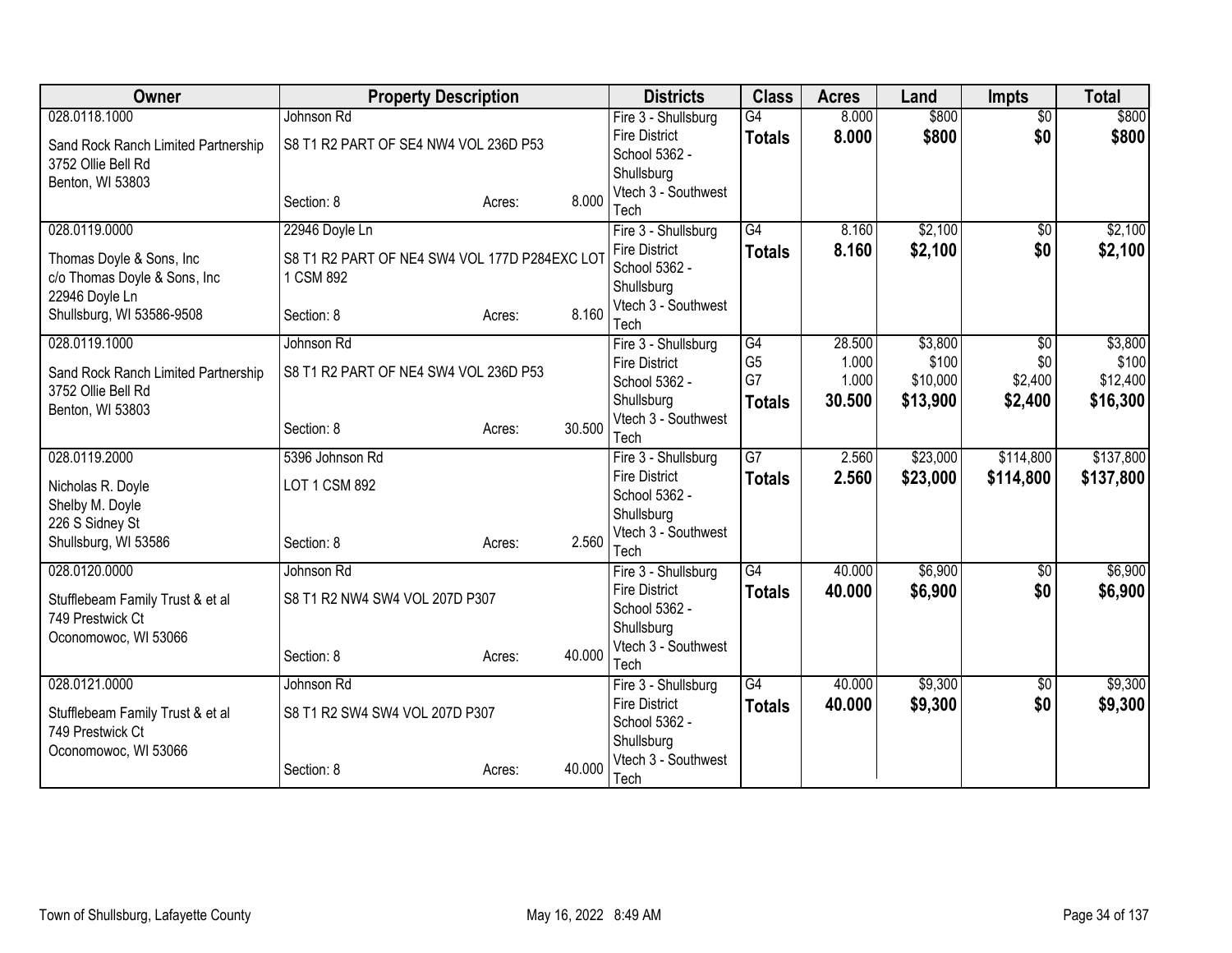| <b>Owner</b>                        | <b>Property Description</b>                   |        |        | <b>Districts</b>                            | <b>Class</b>    | <b>Acres</b> | Land                 | <b>Impts</b>           | <b>Total</b> |
|-------------------------------------|-----------------------------------------------|--------|--------|---------------------------------------------|-----------------|--------------|----------------------|------------------------|--------------|
| 028.0122.0000                       | Johnson Rd                                    |        |        | Fire 3 - Shullsburg                         | 5M              | 1.700        | \$2,900              | $\overline{50}$        | \$2,900      |
| Thomas Doyle & Sons, Inc            | S8 T1 R2 PART OF SE4 SW4 VOL 177D P286        |        |        | <b>Fire District</b>                        | G4              | 31.000       | \$8,700              | \$0                    | \$8,700      |
| c/o Thomas Doyle & Sons, Inc        |                                               |        |        | School 5362 -                               | <b>Totals</b>   | 32.700       | \$11,600             | \$0                    | \$11,600     |
| 22946 Doyle Ln                      |                                               |        |        | Shullsburg                                  |                 |              |                      |                        |              |
| Shullsburg, WI 53586-9508           | Section: 8                                    | Acres: | 32.700 | Vtech 3 - Southwest<br>Tech                 |                 |              |                      |                        |              |
| 028.0122.1000                       | Johnson Rd                                    |        |        | Fire 3 - Shullsburg                         | $\overline{G4}$ | 7.300        | \$700                | $\overline{50}$        | \$700        |
|                                     |                                               |        |        | <b>Fire District</b>                        | <b>Totals</b>   | 7.300        | \$700                | \$0                    | \$700        |
| Sand Rock Ranch Limited Partnership | S8 T1 R2 PART OF SE4 SW4 VOL 236D P53         |        |        | School 5362 -                               |                 |              |                      |                        |              |
| 3752 Ollie Bell Rd                  |                                               |        |        | Shullsburg                                  |                 |              |                      |                        |              |
| Benton, WI 53803                    |                                               |        |        | Vtech 3 - Southwest                         |                 |              |                      |                        |              |
|                                     | Section: 8                                    | Acres: | 7.300  | Tech                                        |                 |              |                      |                        |              |
| 028.0123.0000                       | Johnson Rd                                    |        |        | Fire 3 - Shullsburg                         | 5M              | 3.500        | \$5,800              | \$0                    | \$5,800      |
| Thomas Doyle & Sons, Inc.           | S8 T1 R2 NE4 SE4 VOL 177D P286                |        |        | <b>Fire District</b>                        | G4              | 36.450       | \$11,400             | \$0                    | \$11,400     |
| c/o Thomas Doyle & Sons, Inc        |                                               |        |        | School 5362 -                               | <b>Totals</b>   | 39.950       | \$17,200             | \$0                    | \$17,200     |
| 22946 Doyle Ln                      |                                               |        |        | Shullsburg                                  |                 |              |                      |                        |              |
| Shullsburg, WI 53586-9508           | Section: 8                                    | Acres: | 39.950 | Vtech 3 - Southwest                         |                 |              |                      |                        |              |
| 028.0124.0000                       |                                               |        |        | Tech                                        | G4              | 25.060       | \$7,200              |                        | \$7,200      |
|                                     | 22946 Doyle Ln                                |        |        | Fire 3 - Shullsburg<br><b>Fire District</b> | G <sub>5</sub>  | 1.000        | \$300                | $\overline{50}$<br>\$0 | \$300        |
| Thomas Doyle & Sons, Inc.           | S8 T1 R2 PART OF NW4 SE4 VOL 177D P284EXC LOT |        |        | School 5362 -                               | <b>Totals</b>   | 26.060       | \$7,500              | \$0                    | \$7,500      |
| c/o Thomas Doyle & Sons, Inc        | 1 CSM 892                                     |        |        | Shullsburg                                  |                 |              |                      |                        |              |
| 22946 Doyle Ln                      |                                               |        |        | Vtech 3 - Southwest                         |                 |              |                      |                        |              |
| Shullsburg, WI 53586-9508           | Section: 8                                    | Acres: | 26.060 | Tech                                        |                 |              |                      |                        |              |
| 028.0124.1000                       | Johnson Rd                                    |        |        | Fire 3 - Shullsburg                         | $\overline{G4}$ | 8.000        | \$2,500              | $\overline{50}$        | \$2,500      |
| Sand Rock Ranch Limited Partnership | S8 T1 R2 PART OF NW4 SE4 VOL 236D P53         |        |        | <b>Fire District</b>                        | G <sub>5</sub>  | 1.000        | \$100                | \$0                    | \$100        |
| 3752 Ollie Bell Rd                  |                                               |        |        | School 5362 -                               | <b>Totals</b>   | 9.000        | \$2,600              | \$0                    | \$2,600      |
| Benton, WI 53803                    |                                               |        |        | Shullsburg                                  |                 |              |                      |                        |              |
|                                     | Section: 8                                    | Acres: | 9.000  | Vtech 3 - Southwest                         |                 |              |                      |                        |              |
| 028.0124.2000                       | 5284 Johnson Rd                               |        |        | Tech                                        | $\overline{G1}$ | 3.470        |                      | \$306,000              | \$331,000    |
|                                     |                                               |        |        | Fire 3 - Shullsburg<br><b>Fire District</b> |                 | 3.470        | \$25,000<br>\$25,000 | \$306,000              |              |
| Terry A. Gensler                    | LOT 1 CSM 412                                 |        |        | School 5362 -                               | <b>Totals</b>   |              |                      |                        | \$331,000    |
| 5284 Johnson Rd                     |                                               |        |        | Shullsburg                                  |                 |              |                      |                        |              |
| Shullsburg, WI 53586-9565           |                                               |        |        | Vtech 3 - Southwest                         |                 |              |                      |                        |              |
|                                     | Section: 8                                    | Acres: | 3.470  | Tech                                        |                 |              |                      |                        |              |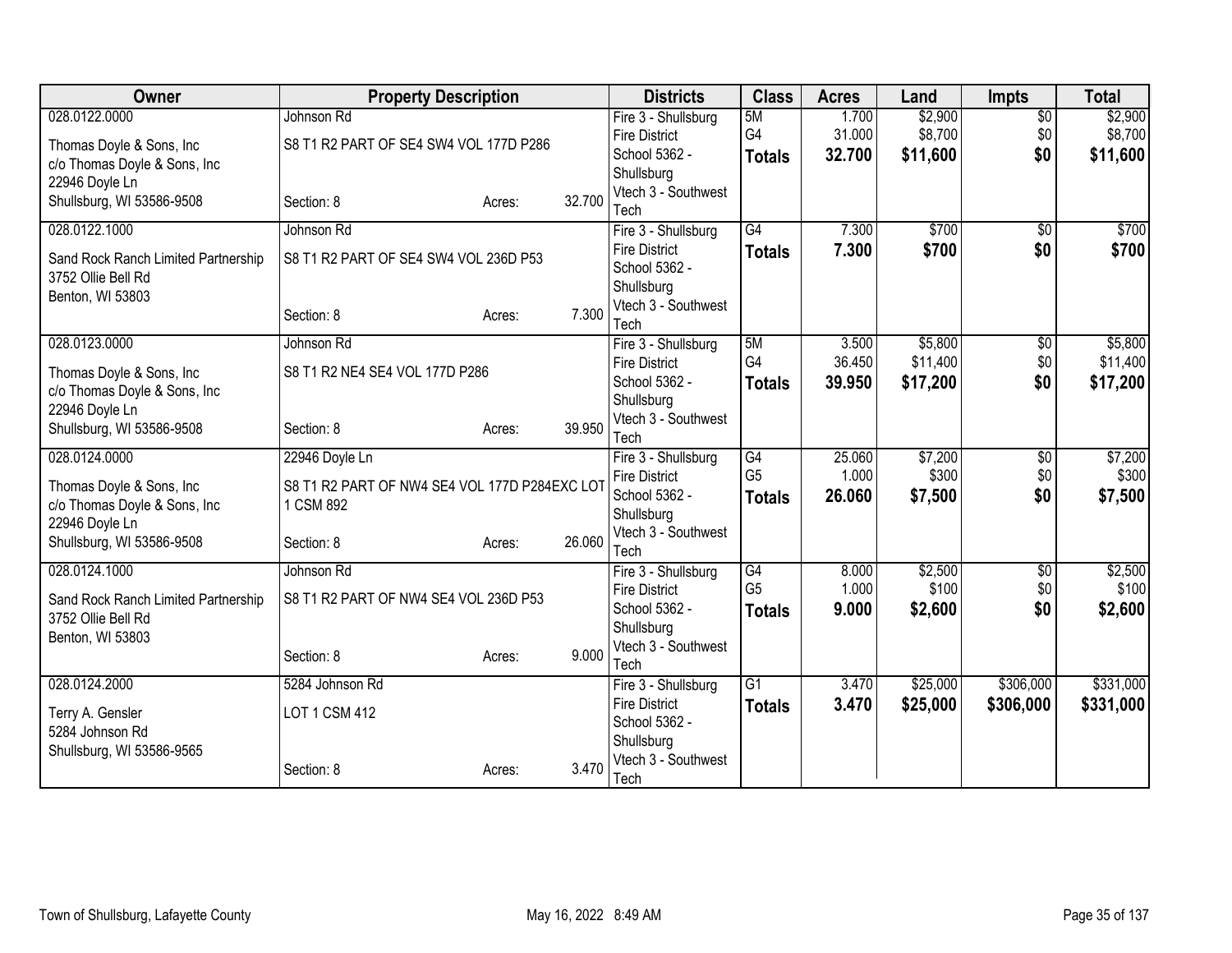| Owner                        | <b>Property Description</b>                    |        |        | <b>Districts</b>                            | <b>Class</b>   | <b>Acres</b>    | Land               | <b>Impts</b>    | <b>Total</b>       |
|------------------------------|------------------------------------------------|--------|--------|---------------------------------------------|----------------|-----------------|--------------------|-----------------|--------------------|
| 028.0125.0000                | State Highway 11                               |        |        | Fire 3 - Shullsburg                         | 5M             | 2.000           | \$3,000            | $\overline{50}$ | \$3,000            |
| Terry A. Gensler             | PART SW? SE? & PART SE? SE? AS DESCR IN DOC    |        |        | <b>Fire District</b>                        | G4             | 42.000          | \$9,800            | \$0             | \$9,800            |
| 155 W Truth St               | 353929                                         |        |        | School 5362 -                               | G <sub>5</sub> | 6.000           | \$21,400           | \$0             | \$21,400           |
| Shullsburg, WI 53586         |                                                |        |        | Shullsburg                                  | <b>Totals</b>  | 50.000          | \$34,200           | \$0             | \$34,200           |
|                              | Section: 8                                     | Acres: | 50.000 | Vtech 3 - Southwest<br>Tech                 |                |                 |                    |                 |                    |
| 028.0126.0000                | State Highway 11                               |        |        | Fire 3 - Shullsburg                         | G4             | 28.410          | \$5,100            | $\overline{50}$ | \$5,100            |
| Thomas Doyle & Sons, Inc     | S8 T1 R2 PART OF S2 SE4 E OF HWY VOL 177D P286 |        |        | <b>Fire District</b>                        | G <sub>5</sub> | 1.500           | \$100              | \$0             | \$100              |
| c/o Thomas Doyle & Sons, Inc |                                                |        |        | School 5362 -                               | <b>Totals</b>  | 29.910          | \$5,200            | \$0             | \$5,200            |
| 22946 Doyle Ln               |                                                |        |        | Shullsburg                                  |                |                 |                    |                 |                    |
| Shullsburg, WI 53586-9508    | Section: 8                                     | Acres: | 29.910 | Vtech 3 - Southwest                         |                |                 |                    |                 |                    |
|                              |                                                |        |        | Tech                                        |                |                 |                    |                 |                    |
| 028.0127.0000                | <b>Big Cut Rd</b>                              |        |        | Fire 3 - Shullsburg<br><b>Fire District</b> | 5M<br>G4       | 1.500<br>21.500 | \$2,600<br>\$7,000 | \$0<br>\$0      | \$2,600<br>\$7,000 |
| Corley Family Trust et al    | (DEED INTO TRUST DOC 355950 NEEDS              |        |        | School 5362 -                               | G <sub>5</sub> | 0.500           | \$200              | \$0             | \$200              |
| 22269 Silverthorn Rd         | CORRECTION) PART N? NE? COM NECOR              |        |        | Shullsburg                                  | <b>Totals</b>  | 23.500          | \$9,800            | \$0             | \$9,800            |
| Shullsburg, WI 53586         | THEREOF; SOUTH 4.48 CHS; SOUTH 85-1/2DG WEST   |        |        | Vtech 3 - Southwest                         |                |                 |                    |                 |                    |
|                              | Section: 9                                     | Acres: | 23.500 | Tech                                        |                |                 |                    |                 |                    |
| 028.0128.1000                | <b>Big Cut Rd</b>                              |        |        | Fire 3 - Shullsburg                         | 5M             | 2.000           | \$3,000            | $\overline{50}$ | \$3,000            |
| Eugene E. Logan              | S9 T1 R2 PART OF NE4 NE4 VOL 235D P628 & DOC   |        |        | <b>Fire District</b>                        | G <sub>4</sub> | 25.000          | \$5,900            | \$0             | \$5,900            |
| Wienen-Einsweiler Re Trust   | 339324                                         |        |        | School 5362 -                               | G <sub>5</sub> | 3.000           | \$900              | \$0             | \$900              |
| 190 S Henry St               |                                                |        |        | Shullsburg                                  | <b>Totals</b>  | 30.000          | \$9,800            | \$0             | \$9,800            |
| PO Box 592                   | Section: 9                                     | Acres: | 30.000 | Vtech 3 - Southwest                         |                |                 |                    |                 |                    |
| Shullsburg, WI 53586-0592    |                                                |        |        | Tech                                        |                |                 |                    |                 |                    |
| 028.0128.2000                | <b>Big Cut Rd</b>                              |        |        | Fire 3 - Shullsburg                         | 5M             | 4.500           | \$7,500            | \$0             | \$7,500            |
| Eugene E. Logan              | S9 T1 R2 PART OF NW4 NE4 VOL 235D P628 & DOC   |        |        | <b>Fire District</b>                        | G4             | 20.000          | \$5,200            | \$0             | \$5,200            |
| Wienen-Einsweiler Re Trust   | 339324                                         |        |        | School 5362 -                               | G <sub>5</sub> | 2.000           | \$500              | \$0             | \$500              |
| 190 S Henry St               |                                                |        |        | Shullsburg                                  | <b>Totals</b>  | 26.500          | \$13,200           | \$0             | \$13,200           |
| PO Box 592                   | Section: 9                                     | Acres: | 26.500 | Vtech 3 - Southwest                         |                |                 |                    |                 |                    |
| Shullsburg, WI 53586-0592    |                                                |        |        | Tech                                        |                |                 |                    |                 |                    |
| 028.0129.0000                | State Highway 11                               |        |        | Fire 3 - Shullsburg                         | 5M             | 10.000          | \$17,000           | \$0             | \$17,000           |
| High Point Storage, Inc.     | PART OF S2 NE4 AS DESCR IN DOC 356325          |        |        | <b>Fire District</b>                        | G4             | 31.000          | \$9,600            | \$0             | \$9,600            |
| c/o High Point Storage, Inc  |                                                |        |        | School 5362 -                               | G <sub>5</sub> | 3.470           | \$700              | \$0             | \$700              |
| 407 Park Ave                 |                                                |        |        | Shullsburg                                  | <b>Totals</b>  | 44.470          | \$27,300           | \$0             | \$27,300           |
| Galena, IL 61036             | Section: 9                                     | Acres: | 44.470 | Vtech 3 - Southwest                         |                |                 |                    |                 |                    |
|                              |                                                |        |        | Tech                                        |                |                 |                    |                 |                    |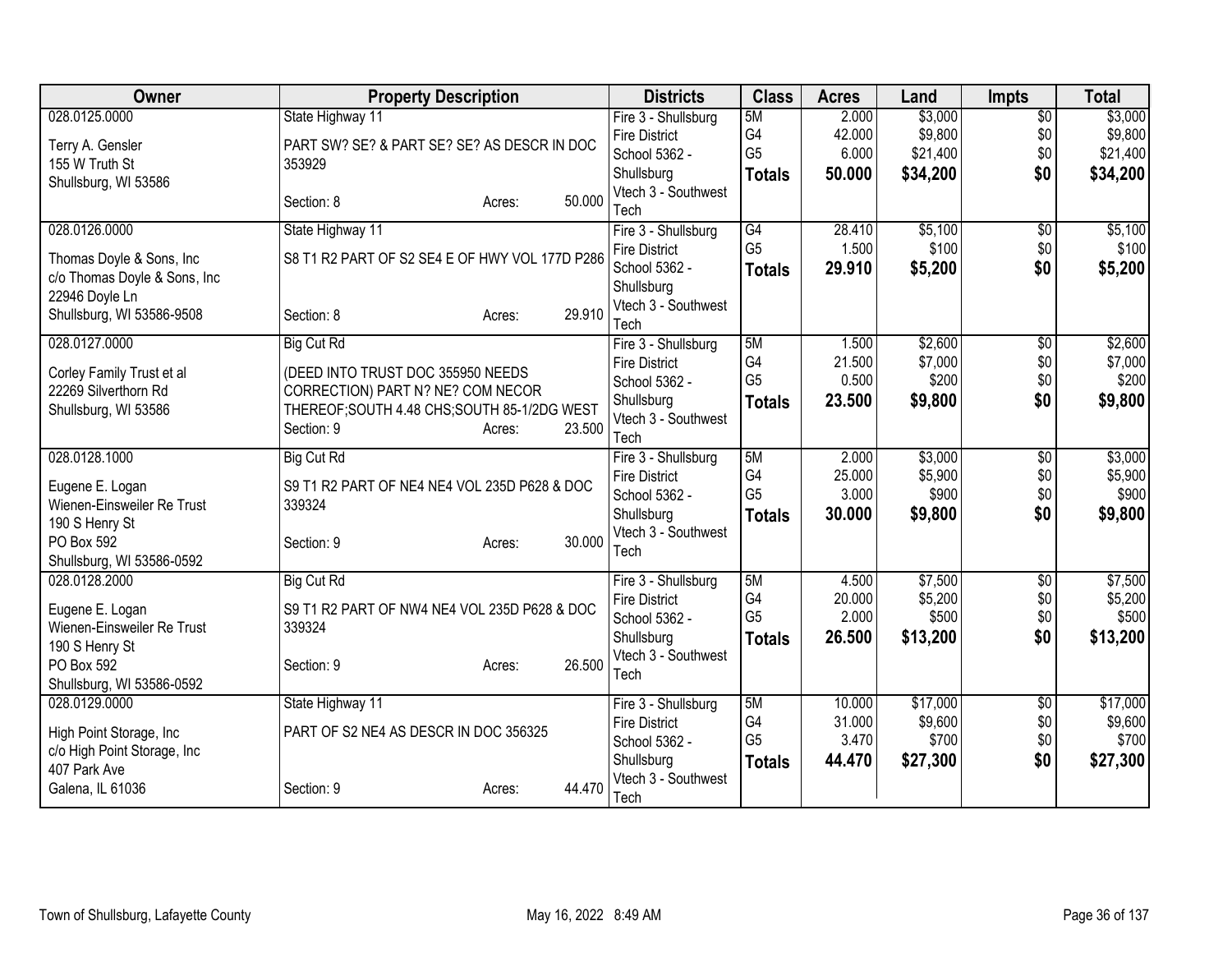| Owner                       | <b>Property Description</b>                       |                  | <b>Districts</b>                            | <b>Class</b>         | <b>Acres</b>    | Land             | <b>Impts</b>    | <b>Total</b>     |
|-----------------------------|---------------------------------------------------|------------------|---------------------------------------------|----------------------|-----------------|------------------|-----------------|------------------|
| 028.0130.1000               | State Highway 11                                  |                  | Fire 3 - Shullsburg                         | 5M                   | 9.000           | \$15,300         | $\overline{50}$ | \$15,300         |
| High Point Storage, Inc.    | PART OF SE4 AS DESCR IN DOC 356325                |                  | <b>Fire District</b>                        | G4                   | 32.600          | \$10,500         | \$0             | \$10,500         |
| c/o High Point Storage, Inc |                                                   |                  | School 5362 -                               | <b>Totals</b>        | 41.600          | \$25,800         | \$0             | \$25,800         |
| 407 Park Ave                |                                                   |                  | Shullsburg                                  |                      |                 |                  |                 |                  |
| Galena, IL 61036            | Section: 9                                        | 41.600<br>Acres: | Vtech 3 - Southwest<br>Tech                 |                      |                 |                  |                 |                  |
| 028.0130.1100               | 22126 Sth 11                                      |                  | Fire 3 - Shullsburg                         | $\overline{G1}$      | 1.850           | \$19,800         | \$92,400        | \$112,200        |
|                             |                                                   |                  | <b>Fire District</b>                        | <b>Totals</b>        | 1.850           | \$19,800         | \$92,400        | \$112,200        |
| Bryce W. Blackbourn         | PART SE? NE? COM NECOR SE? NE? SEC 9; WEST        |                  | School 5362 -                               |                      |                 |                  |                 |                  |
| Max F. Blackbourn           | 651.40 FT; SOUTH 855.25 FT TO POB; SOUTH 373.40   |                  | Shullsburg                                  |                      |                 |                  |                 |                  |
| 22126 State Rd 11           | FT; WEST 153.99 FT; NORTH 43?31' WEST 35          |                  | Vtech 3 - Southwest                         |                      |                 |                  |                 |                  |
| Shullsburg, WI 53586        | Section: 9                                        | 1.850<br>Acres:  | Tech                                        |                      |                 |                  |                 |                  |
| 028.0130.1200               | 22130 Sth 11                                      |                  | Fire 3 - Shullsburg                         | G2                   | 1.013           | \$15,100         | \$250,000       | \$265,100        |
| High Point Storage, Inc.    | LOT 1 CSM 179                                     |                  | <b>Fire District</b>                        | <b>Totals</b>        | 1.013           | \$15,100         | \$250,000       | \$265,100        |
| c/o High Point Storage, Inc |                                                   |                  | School 5362 -                               |                      |                 |                  |                 |                  |
| 407 Park Ave                |                                                   |                  | Shullsburg                                  |                      |                 |                  |                 |                  |
| Galena, IL 61036            | Section: 9                                        | 1.010<br>Acres:  | Vtech 3 - Southwest                         |                      |                 |                  |                 |                  |
| 028.0130.2000               | State Highway 11                                  |                  | Tech<br>Fire 3 - Shullsburg                 | 5M                   | 0.500           | \$800            | $\overline{50}$ | \$800            |
|                             |                                                   |                  | <b>Fire District</b>                        | G4                   | 2.250           | \$700            | \$0             | \$700            |
| Lac Du Flambeau of Lake     | S9 T1 R2 PART OF NE4 SE4 VOL 232D P139 EXC        |                  | School 5362 -                               | <b>Totals</b>        | 2.750           | \$1,500          | \$0             | \$1,500          |
| Superior Chippewa Indians   |                                                   |                  | Shullsburg                                  |                      |                 |                  |                 |                  |
| PO Box 67                   |                                                   |                  | Vtech 3 - Southwest                         |                      |                 |                  |                 |                  |
| Lac Du Flambeau, WI 54538   | Section: 9                                        | 2.750<br>Acres:  | Tech                                        |                      |                 |                  |                 |                  |
| 028.0130.2100               | 22104 Sth 11                                      |                  | Fire 3 - Shullsburg                         | $\overline{G1}$      | 1.860           | \$19,800         | \$180,500       | \$200,300        |
| Kimberly A. Pahnke          | PART NE? SE? COM AT A POINT 10 CHS WEST &         |                  | <b>Fire District</b>                        | <b>Totals</b>        | 1.860           | \$19,800         | \$180,500       | \$200,300        |
| 22104 State Rd 11           | 9.25 CHS SOUTH FROM SWCOR NW? SEC 10; NORTH       |                  | School 5362 -                               |                      |                 |                  |                 |                  |
| Shullsburg, WI 53586        | 300 FT; EAST 270 FT; SOUTH 300 FT; WEST 270 FT TO |                  | Shullsburg                                  |                      |                 |                  |                 |                  |
|                             | Section: 9                                        | 1.860<br>Acres:  | Vtech 3 - Southwest                         |                      |                 |                  |                 |                  |
|                             |                                                   |                  | Tech                                        |                      |                 |                  |                 |                  |
| 028.0131.0000               | <b>Big Cut Rd</b>                                 |                  | Fire 3 - Shullsburg<br><b>Fire District</b> | G4<br>G <sub>5</sub> | 39.000<br>1.000 | \$9,700<br>\$100 | \$0<br>\$0      | \$9,700<br>\$100 |
| Corley Family Trust et al   | (DEED INTO TRUST DOC 355950 NEEDS                 |                  | School 5362 -                               | <b>Totals</b>        | 40.000          | \$9,800          | \$0             | \$9,800          |
| 22269 Silverthorn Rd        | CORRECTION) NE? NW?                               |                  | Shullsburg                                  |                      |                 |                  |                 |                  |
| Shullsburg, WI 53586        |                                                   |                  | Vtech 3 - Southwest                         |                      |                 |                  |                 |                  |
|                             | Section: 9                                        | 40.000<br>Acres: | Tech                                        |                      |                 |                  |                 |                  |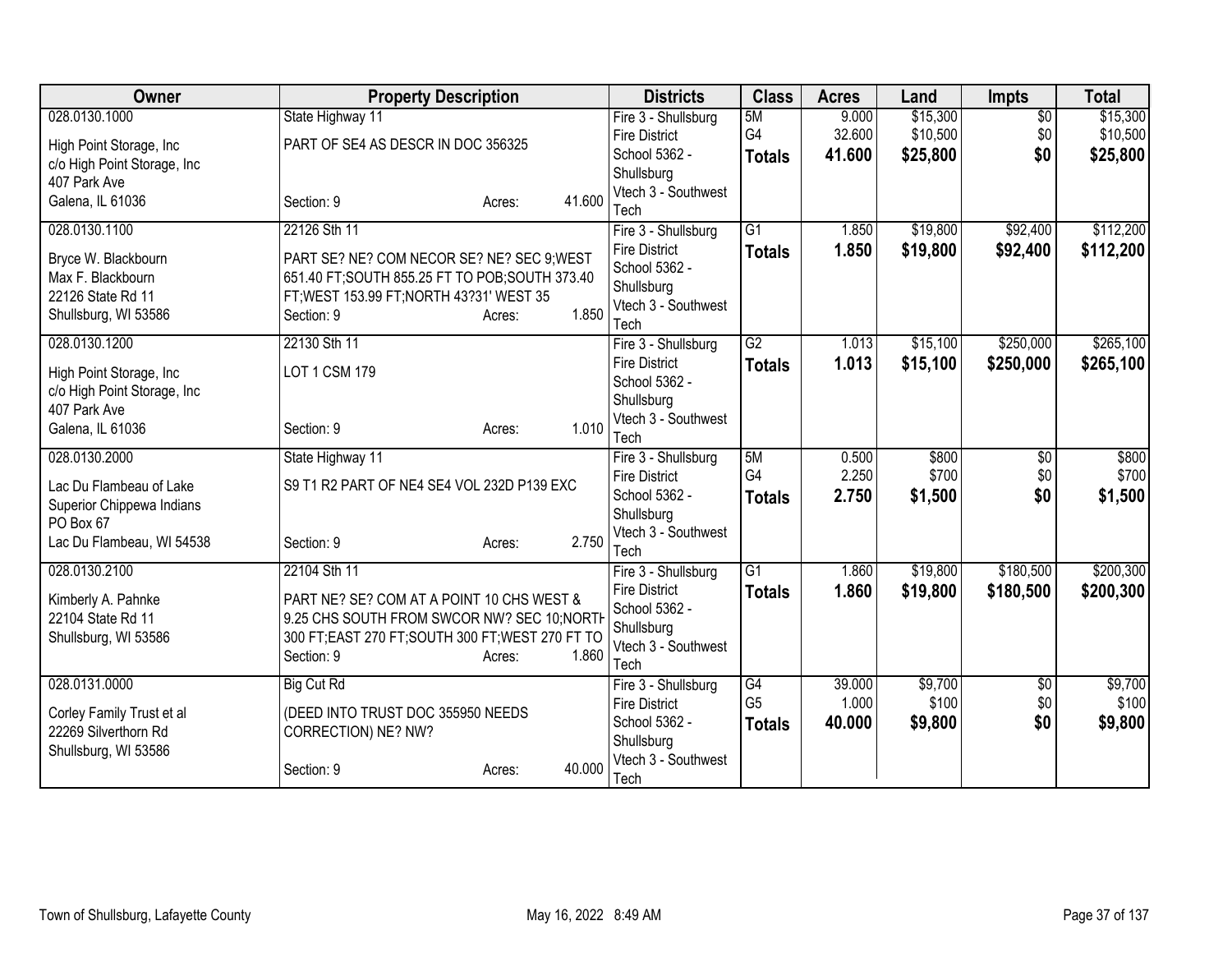| \$3,300<br>028.0132.0000<br><b>Big Cut Rd</b><br>$\overline{G4}$<br>$\overline{50}$<br>Fire 3 - Shullsburg<br>14.000<br>\$3,300<br>14.000<br>\$0<br><b>Fire District</b><br><b>Totals</b><br>S9 T1 R2 PART OF NW4 NW4 VOL 177D P286<br>Thomas Doyle & Sons, Inc.<br>School 5362 -<br>c/o Thomas Doyle & Sons, Inc<br>Shullsburg<br>22946 Doyle Ln<br>Vtech 3 - Southwest<br>14.000<br>Shullsburg, WI 53586-9508<br>Section: 9<br>Acres:<br>Tech<br>\$6,100<br>028.0132.1000<br><b>Big Cut Rd</b><br>$\overline{G4}$<br>26.000<br>Fire 3 - Shullsburg<br>$\overline{50}$<br>26.000<br>\$6,100<br>\$0<br><b>Fire District</b><br><b>Totals</b><br>S9 T1 R2 PART OF NW4 NW4 VOL 236D P53<br>Sand Rock Ranch Limited Partnership<br>School 5362 -<br>3752 Ollie Bell Rd<br>Shullsburg<br>Benton, WI 53803<br>Vtech 3 - Southwest<br>26.000<br>Section: 9<br>Acres:<br>Tech<br>\$12,000<br>028.0133.0000<br>Doyle Ln<br>$\overline{G4}$<br>39.000<br>$\overline{50}$<br>Fire 3 - Shullsburg<br>G7<br>\$10,000<br>\$2,900<br>1.000<br><b>Fire District</b><br>S9 T1 R2 SW4 NW4 VOL 177D P286<br>Thomas Doyle & Sons, Inc.<br>\$22,000<br>School 5362 -<br>40.000<br>\$2,900<br>\$24,900<br><b>Totals</b><br>c/o Thomas Doyle & Sons, Inc<br>Shullsburg<br>22946 Doyle Ln<br>Vtech 3 - Southwest<br>40.000<br>Shullsburg, WI 53586-9508<br>Section: 9<br>Acres:<br>Tech<br>\$13,300<br>028.0134.0000<br><b>Big Cut Rd</b><br>G4<br>39.000<br>$\overline{50}$<br>Fire 3 - Shullsburg<br>G <sub>5</sub><br>\$100<br>\$0<br>1.000<br><b>Fire District</b><br>S9 T1 R2 SE4 NW4 VOL 177D P286<br>Thomas Doyle & Sons, Inc.<br>School 5362 -<br>40.000<br>\$13,400<br>\$0<br><b>Totals</b><br>c/o Thomas Doyle & Sons, Inc<br>Shullsburg<br>22946 Doyle Ln<br>Vtech 3 - Southwest<br>40.000<br>Shullsburg, WI 53586-9508<br>Section: 9<br>Acres:<br>Tech<br>\$10,400<br>\$10,400<br>028.0135.1000<br><b>Big Cut Rd</b><br>G4<br>28.500<br>$\overline{50}$<br>Fire 3 - Shullsburg<br>G <sub>5</sub><br>\$100<br>\$0<br>1.000<br><b>Fire District</b><br>S9 T1 R2 NE4 SW4 N OF HWY VOL 177D P286<br>Thomas Doyle & Sons, Inc.<br>School 5362 -<br>29.500<br>\$10,500<br>\$0<br>\$10,500<br><b>Totals</b> | Owner                        | <b>Property Description</b> | <b>Districts</b> | <b>Class</b> | <b>Acres</b> | Land | <b>Impts</b> | <b>Total</b> |
|-------------------------------------------------------------------------------------------------------------------------------------------------------------------------------------------------------------------------------------------------------------------------------------------------------------------------------------------------------------------------------------------------------------------------------------------------------------------------------------------------------------------------------------------------------------------------------------------------------------------------------------------------------------------------------------------------------------------------------------------------------------------------------------------------------------------------------------------------------------------------------------------------------------------------------------------------------------------------------------------------------------------------------------------------------------------------------------------------------------------------------------------------------------------------------------------------------------------------------------------------------------------------------------------------------------------------------------------------------------------------------------------------------------------------------------------------------------------------------------------------------------------------------------------------------------------------------------------------------------------------------------------------------------------------------------------------------------------------------------------------------------------------------------------------------------------------------------------------------------------------------------------------------------------------------------------------------------------------------------------------------------------------------------------------------------------------------------------------------------------------------------------------------------------------------------------|------------------------------|-----------------------------|------------------|--------------|--------------|------|--------------|--------------|
|                                                                                                                                                                                                                                                                                                                                                                                                                                                                                                                                                                                                                                                                                                                                                                                                                                                                                                                                                                                                                                                                                                                                                                                                                                                                                                                                                                                                                                                                                                                                                                                                                                                                                                                                                                                                                                                                                                                                                                                                                                                                                                                                                                                           |                              |                             |                  |              |              |      |              | \$3,300      |
|                                                                                                                                                                                                                                                                                                                                                                                                                                                                                                                                                                                                                                                                                                                                                                                                                                                                                                                                                                                                                                                                                                                                                                                                                                                                                                                                                                                                                                                                                                                                                                                                                                                                                                                                                                                                                                                                                                                                                                                                                                                                                                                                                                                           |                              |                             |                  |              |              |      |              | \$3,300      |
|                                                                                                                                                                                                                                                                                                                                                                                                                                                                                                                                                                                                                                                                                                                                                                                                                                                                                                                                                                                                                                                                                                                                                                                                                                                                                                                                                                                                                                                                                                                                                                                                                                                                                                                                                                                                                                                                                                                                                                                                                                                                                                                                                                                           |                              |                             |                  |              |              |      |              |              |
|                                                                                                                                                                                                                                                                                                                                                                                                                                                                                                                                                                                                                                                                                                                                                                                                                                                                                                                                                                                                                                                                                                                                                                                                                                                                                                                                                                                                                                                                                                                                                                                                                                                                                                                                                                                                                                                                                                                                                                                                                                                                                                                                                                                           |                              |                             |                  |              |              |      |              |              |
|                                                                                                                                                                                                                                                                                                                                                                                                                                                                                                                                                                                                                                                                                                                                                                                                                                                                                                                                                                                                                                                                                                                                                                                                                                                                                                                                                                                                                                                                                                                                                                                                                                                                                                                                                                                                                                                                                                                                                                                                                                                                                                                                                                                           |                              |                             |                  |              |              |      |              |              |
|                                                                                                                                                                                                                                                                                                                                                                                                                                                                                                                                                                                                                                                                                                                                                                                                                                                                                                                                                                                                                                                                                                                                                                                                                                                                                                                                                                                                                                                                                                                                                                                                                                                                                                                                                                                                                                                                                                                                                                                                                                                                                                                                                                                           |                              |                             |                  |              |              |      |              | \$6,100      |
|                                                                                                                                                                                                                                                                                                                                                                                                                                                                                                                                                                                                                                                                                                                                                                                                                                                                                                                                                                                                                                                                                                                                                                                                                                                                                                                                                                                                                                                                                                                                                                                                                                                                                                                                                                                                                                                                                                                                                                                                                                                                                                                                                                                           |                              |                             |                  |              |              |      |              | \$6,100      |
|                                                                                                                                                                                                                                                                                                                                                                                                                                                                                                                                                                                                                                                                                                                                                                                                                                                                                                                                                                                                                                                                                                                                                                                                                                                                                                                                                                                                                                                                                                                                                                                                                                                                                                                                                                                                                                                                                                                                                                                                                                                                                                                                                                                           |                              |                             |                  |              |              |      |              |              |
|                                                                                                                                                                                                                                                                                                                                                                                                                                                                                                                                                                                                                                                                                                                                                                                                                                                                                                                                                                                                                                                                                                                                                                                                                                                                                                                                                                                                                                                                                                                                                                                                                                                                                                                                                                                                                                                                                                                                                                                                                                                                                                                                                                                           |                              |                             |                  |              |              |      |              |              |
|                                                                                                                                                                                                                                                                                                                                                                                                                                                                                                                                                                                                                                                                                                                                                                                                                                                                                                                                                                                                                                                                                                                                                                                                                                                                                                                                                                                                                                                                                                                                                                                                                                                                                                                                                                                                                                                                                                                                                                                                                                                                                                                                                                                           |                              |                             |                  |              |              |      |              |              |
|                                                                                                                                                                                                                                                                                                                                                                                                                                                                                                                                                                                                                                                                                                                                                                                                                                                                                                                                                                                                                                                                                                                                                                                                                                                                                                                                                                                                                                                                                                                                                                                                                                                                                                                                                                                                                                                                                                                                                                                                                                                                                                                                                                                           |                              |                             |                  |              |              |      |              |              |
|                                                                                                                                                                                                                                                                                                                                                                                                                                                                                                                                                                                                                                                                                                                                                                                                                                                                                                                                                                                                                                                                                                                                                                                                                                                                                                                                                                                                                                                                                                                                                                                                                                                                                                                                                                                                                                                                                                                                                                                                                                                                                                                                                                                           |                              |                             |                  |              |              |      |              | \$12,000     |
|                                                                                                                                                                                                                                                                                                                                                                                                                                                                                                                                                                                                                                                                                                                                                                                                                                                                                                                                                                                                                                                                                                                                                                                                                                                                                                                                                                                                                                                                                                                                                                                                                                                                                                                                                                                                                                                                                                                                                                                                                                                                                                                                                                                           |                              |                             |                  |              |              |      |              | \$12,900     |
|                                                                                                                                                                                                                                                                                                                                                                                                                                                                                                                                                                                                                                                                                                                                                                                                                                                                                                                                                                                                                                                                                                                                                                                                                                                                                                                                                                                                                                                                                                                                                                                                                                                                                                                                                                                                                                                                                                                                                                                                                                                                                                                                                                                           |                              |                             |                  |              |              |      |              |              |
|                                                                                                                                                                                                                                                                                                                                                                                                                                                                                                                                                                                                                                                                                                                                                                                                                                                                                                                                                                                                                                                                                                                                                                                                                                                                                                                                                                                                                                                                                                                                                                                                                                                                                                                                                                                                                                                                                                                                                                                                                                                                                                                                                                                           |                              |                             |                  |              |              |      |              |              |
|                                                                                                                                                                                                                                                                                                                                                                                                                                                                                                                                                                                                                                                                                                                                                                                                                                                                                                                                                                                                                                                                                                                                                                                                                                                                                                                                                                                                                                                                                                                                                                                                                                                                                                                                                                                                                                                                                                                                                                                                                                                                                                                                                                                           |                              |                             |                  |              |              |      |              |              |
|                                                                                                                                                                                                                                                                                                                                                                                                                                                                                                                                                                                                                                                                                                                                                                                                                                                                                                                                                                                                                                                                                                                                                                                                                                                                                                                                                                                                                                                                                                                                                                                                                                                                                                                                                                                                                                                                                                                                                                                                                                                                                                                                                                                           |                              |                             |                  |              |              |      |              | \$13,300     |
|                                                                                                                                                                                                                                                                                                                                                                                                                                                                                                                                                                                                                                                                                                                                                                                                                                                                                                                                                                                                                                                                                                                                                                                                                                                                                                                                                                                                                                                                                                                                                                                                                                                                                                                                                                                                                                                                                                                                                                                                                                                                                                                                                                                           |                              |                             |                  |              |              |      |              | \$100        |
|                                                                                                                                                                                                                                                                                                                                                                                                                                                                                                                                                                                                                                                                                                                                                                                                                                                                                                                                                                                                                                                                                                                                                                                                                                                                                                                                                                                                                                                                                                                                                                                                                                                                                                                                                                                                                                                                                                                                                                                                                                                                                                                                                                                           |                              |                             |                  |              |              |      |              | \$13,400     |
|                                                                                                                                                                                                                                                                                                                                                                                                                                                                                                                                                                                                                                                                                                                                                                                                                                                                                                                                                                                                                                                                                                                                                                                                                                                                                                                                                                                                                                                                                                                                                                                                                                                                                                                                                                                                                                                                                                                                                                                                                                                                                                                                                                                           |                              |                             |                  |              |              |      |              |              |
|                                                                                                                                                                                                                                                                                                                                                                                                                                                                                                                                                                                                                                                                                                                                                                                                                                                                                                                                                                                                                                                                                                                                                                                                                                                                                                                                                                                                                                                                                                                                                                                                                                                                                                                                                                                                                                                                                                                                                                                                                                                                                                                                                                                           |                              |                             |                  |              |              |      |              |              |
|                                                                                                                                                                                                                                                                                                                                                                                                                                                                                                                                                                                                                                                                                                                                                                                                                                                                                                                                                                                                                                                                                                                                                                                                                                                                                                                                                                                                                                                                                                                                                                                                                                                                                                                                                                                                                                                                                                                                                                                                                                                                                                                                                                                           |                              |                             |                  |              |              |      |              |              |
|                                                                                                                                                                                                                                                                                                                                                                                                                                                                                                                                                                                                                                                                                                                                                                                                                                                                                                                                                                                                                                                                                                                                                                                                                                                                                                                                                                                                                                                                                                                                                                                                                                                                                                                                                                                                                                                                                                                                                                                                                                                                                                                                                                                           |                              |                             |                  |              |              |      |              | \$100        |
|                                                                                                                                                                                                                                                                                                                                                                                                                                                                                                                                                                                                                                                                                                                                                                                                                                                                                                                                                                                                                                                                                                                                                                                                                                                                                                                                                                                                                                                                                                                                                                                                                                                                                                                                                                                                                                                                                                                                                                                                                                                                                                                                                                                           |                              |                             |                  |              |              |      |              |              |
|                                                                                                                                                                                                                                                                                                                                                                                                                                                                                                                                                                                                                                                                                                                                                                                                                                                                                                                                                                                                                                                                                                                                                                                                                                                                                                                                                                                                                                                                                                                                                                                                                                                                                                                                                                                                                                                                                                                                                                                                                                                                                                                                                                                           | c/o Thomas Doyle & Sons, Inc |                             | Shullsburg       |              |              |      |              |              |
| 22946 Doyle Ln<br>Vtech 3 - Southwest                                                                                                                                                                                                                                                                                                                                                                                                                                                                                                                                                                                                                                                                                                                                                                                                                                                                                                                                                                                                                                                                                                                                                                                                                                                                                                                                                                                                                                                                                                                                                                                                                                                                                                                                                                                                                                                                                                                                                                                                                                                                                                                                                     |                              |                             |                  |              |              |      |              |              |
| 29.500<br>Shullsburg, WI 53586-9508<br>Section: 9<br>Acres:<br>Tech                                                                                                                                                                                                                                                                                                                                                                                                                                                                                                                                                                                                                                                                                                                                                                                                                                                                                                                                                                                                                                                                                                                                                                                                                                                                                                                                                                                                                                                                                                                                                                                                                                                                                                                                                                                                                                                                                                                                                                                                                                                                                                                       |                              |                             |                  |              |              |      |              |              |
| \$2,000<br>028.0135.2000<br><b>Big Cut Rd</b><br>$\overline{G4}$<br>Fire 3 - Shullsburg<br>6.000<br>\$0                                                                                                                                                                                                                                                                                                                                                                                                                                                                                                                                                                                                                                                                                                                                                                                                                                                                                                                                                                                                                                                                                                                                                                                                                                                                                                                                                                                                                                                                                                                                                                                                                                                                                                                                                                                                                                                                                                                                                                                                                                                                                   |                              |                             |                  |              |              |      |              | \$2,000      |
| G <sub>5</sub><br>\$100<br>0.500<br>\$0<br><b>Fire District</b><br>S9 T1 R2 PT NE4 SW4 S OF HWY VOL 240D P296<br>Espenscheid-West-Bader                                                                                                                                                                                                                                                                                                                                                                                                                                                                                                                                                                                                                                                                                                                                                                                                                                                                                                                                                                                                                                                                                                                                                                                                                                                                                                                                                                                                                                                                                                                                                                                                                                                                                                                                                                                                                                                                                                                                                                                                                                                   |                              |                             |                  |              |              |      |              | \$100        |
| School 5362 -<br>6.500<br>\$2,100<br>\$0<br><b>Totals</b><br>Farm LLC                                                                                                                                                                                                                                                                                                                                                                                                                                                                                                                                                                                                                                                                                                                                                                                                                                                                                                                                                                                                                                                                                                                                                                                                                                                                                                                                                                                                                                                                                                                                                                                                                                                                                                                                                                                                                                                                                                                                                                                                                                                                                                                     |                              |                             |                  |              |              |      |              | \$2,100      |
| Shullsburg<br>W7210 County Rd B                                                                                                                                                                                                                                                                                                                                                                                                                                                                                                                                                                                                                                                                                                                                                                                                                                                                                                                                                                                                                                                                                                                                                                                                                                                                                                                                                                                                                                                                                                                                                                                                                                                                                                                                                                                                                                                                                                                                                                                                                                                                                                                                                           |                              |                             |                  |              |              |      |              |              |
| Vtech 3 - Southwest<br>6.500<br>Monroe, WI 53566<br>Section: 9<br>Acres:<br>Tech                                                                                                                                                                                                                                                                                                                                                                                                                                                                                                                                                                                                                                                                                                                                                                                                                                                                                                                                                                                                                                                                                                                                                                                                                                                                                                                                                                                                                                                                                                                                                                                                                                                                                                                                                                                                                                                                                                                                                                                                                                                                                                          |                              |                             |                  |              |              |      |              |              |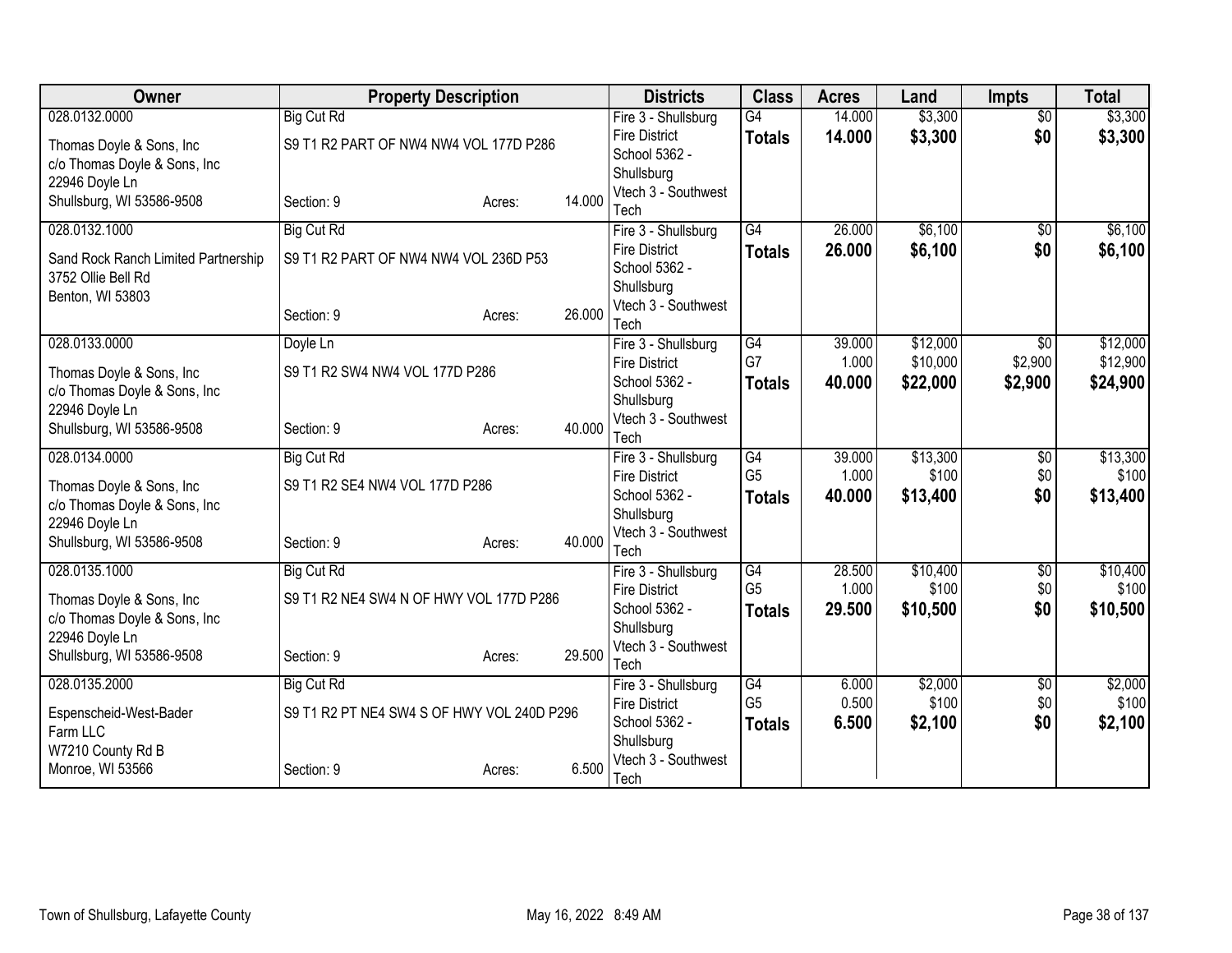| Owner                        | <b>Property Description</b>                   |        |        | <b>Districts</b>                      | <b>Class</b>          | <b>Acres</b> | Land     | <b>Impts</b>    | <b>Total</b> |
|------------------------------|-----------------------------------------------|--------|--------|---------------------------------------|-----------------------|--------------|----------|-----------------|--------------|
| 028.0135.2100                | 22705 Sth 11                                  |        |        | Fire 3 - Shullsburg                   | $\overline{G4}$       | 2.000        | \$600    | $\overline{30}$ | \$600        |
| Jerome H. Kammes             | PART NE4 SW4 LYING IN THE FOLLOWING: COM      |        |        | <b>Fire District</b>                  | G7                    | 2.000        | \$18,500 | \$101,000       | \$119,500    |
| Cheri L. Kammes              | NWCOR SEC 9; SOUTH 4438.22 FT; EAST 679.40 FT |        |        | School 5362 -                         | <b>Totals</b>         | 4.000        | \$19,100 | \$101,000       | \$120,100    |
| 22705 State Rd 11            | TO POB, SAID POINT BEING IN C/L STH           |        |        | Shullsburg                            |                       |              |          |                 |              |
| Shullsburg, WI 53586         | Section: 9                                    | Acres: | 4.000  | Vtech 3 - Southwest                   |                       |              |          |                 |              |
|                              |                                               |        |        | Tech                                  |                       |              |          |                 |              |
| 028.0136.0000                | 22946 Doyle Ln                                |        |        | Fire 3 - Shullsburg                   | $\overline{G4}$<br>G7 | 38.000       | \$13,800 | $\overline{30}$ | \$13,800     |
| Thomas Doyle & Sons, Inc     | S9 T1 R2 NW4 SW4 VOL 177D P286                |        |        | <b>Fire District</b>                  |                       | 2.000        | \$16,000 | \$82,300        | \$98,300     |
| c/o Thomas Doyle & Sons, Inc |                                               |        |        | School 5362 -                         | <b>Totals</b>         | 40.000       | \$29,800 | \$82,300        | \$112,100    |
| 22946 Doyle Ln               |                                               |        |        | Shullsburg<br>Vtech 3 - Southwest     |                       |              |          |                 |              |
| Shullsburg, WI 53586-9508    | Section: 9                                    | Acres: | 40.000 | Tech                                  |                       |              |          |                 |              |
| 028.0137.1000                | 22946 Doyle Ln                                |        |        | Fire 3 - Shullsburg                   | $\overline{G4}$       | 12.350       | \$1,800  | $\overline{50}$ | \$1,800      |
|                              |                                               |        |        | <b>Fire District</b>                  | G <sub>5</sub>        | 1.000        | \$100    | \$0             | \$100        |
| Thomas Doyle & Sons, Inc.    | S9 T1 R2 PART OF SW4 SW4 23004 & 22946 DOYLE  |        |        | School 5362 -                         | G7                    | 4.250        | \$36,500 | \$329,000       | \$365,500    |
| c/o Thomas Doyle & Sons, Inc | LANE VOL 177D P286                            |        |        | Shullsburg                            | <b>Totals</b>         | 17.600       | \$38,400 | \$329,000       | \$367,400    |
| 22946 Doyle Ln               |                                               |        |        | Vtech 3 - Southwest                   |                       |              |          |                 |              |
| Shullsburg, WI 53586-9508    | Section: 9                                    | Acres: | 17.600 | Tech                                  |                       |              |          |                 |              |
| 028.0137.1200                | 22912 Sth 11                                  |        |        | Fire 3 - Shullsburg                   | $\overline{G1}$       | 3.400        | \$24,800 | \$255,000       | \$279,800    |
| George R. Doyle              | S9 T1 R2 PART OF SW4 SW4 VOL 240D P172 (SEE   |        |        | <b>Fire District</b>                  | <b>Totals</b>         | 3.400        | \$24,800 | \$255,000       | \$279,800    |
| Debra K. Doyle               | POS#1647)                                     |        |        | School 5362 -                         |                       |              |          |                 |              |
| 22912 State Rd 11            |                                               |        |        | Shullsburg                            |                       |              |          |                 |              |
| Shullsburg, WI 53586         | Section: 9                                    | Acres: | 3.400  | Vtech 3 - Southwest                   |                       |              |          |                 |              |
|                              |                                               |        |        | Tech                                  |                       |              |          |                 |              |
| 028.0137.2000                | State Highway 11                              |        |        | Fire 3 - Shullsburg                   | $\overline{G4}$       | 5.800        | \$2,200  | $\sqrt{$0}$     | \$2,200      |
| Espenscheid-West-Bader       | S9 T1 R2 PART OF SW4 SW4 VOL 240D P296        |        |        | <b>Fire District</b>                  | <b>Totals</b>         | 5.800        | \$2,200  | \$0             | \$2,200      |
| Farm LLC                     |                                               |        |        | School 5362 -                         |                       |              |          |                 |              |
| W7210 County Rd B            |                                               |        |        | Shullsburg                            |                       |              |          |                 |              |
| Monroe, WI 53566             | Section: 9                                    | Acres: | 5.800  | Vtech 3 - Southwest                   |                       |              |          |                 |              |
|                              | 22761 Sth 11                                  |        |        | Tech                                  | $\overline{G1}$       | 0.870        | \$10,900 | \$25,700        | \$36,600     |
| 028.0137.2100                |                                               |        |        | Fire 3 - Shullsburg                   |                       |              |          |                 |              |
| Rctc, LLC                    | LOT 1 & OL 2 CSM 683                          |        |        | <b>Fire District</b><br>School 5362 - | <b>Totals</b>         | 0.870        | \$10,900 | \$25,700        | \$36,600     |
| c/o Rctc, LLC                |                                               |        |        | Shullsburg                            |                       |              |          |                 |              |
| 305 S Galena St              |                                               |        |        | Vtech 3 - Southwest                   |                       |              |          |                 |              |
| Shullsburg, WI 53586-9650    | Section: 9                                    | Acres: | 0.870  | Tech                                  |                       |              |          |                 |              |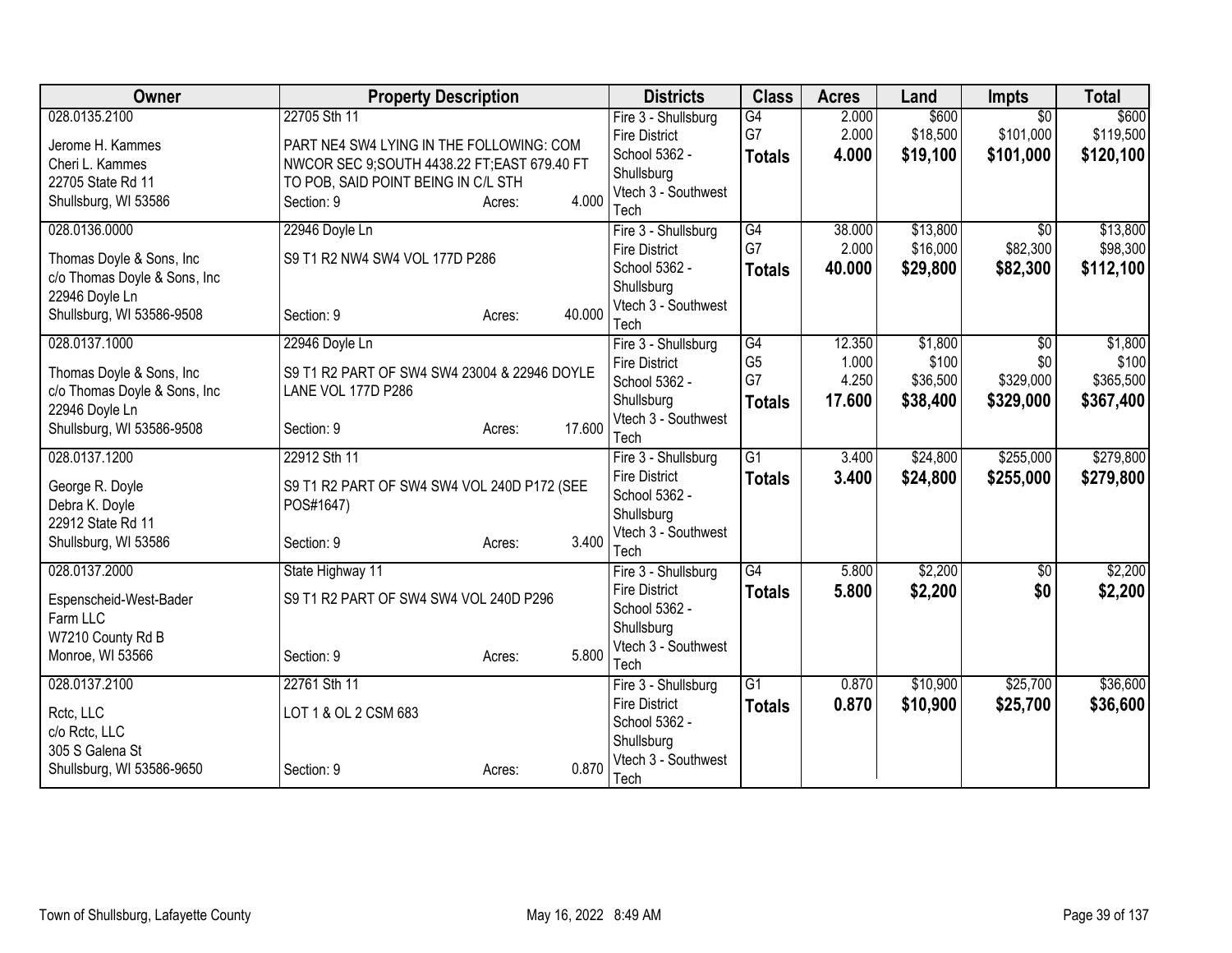| Owner                                 | <b>Property Description</b>                                                        |                  | <b>Districts</b>                            | <b>Class</b>         | <b>Acres</b>    | Land             | <b>Impts</b>           | <b>Total</b>     |
|---------------------------------------|------------------------------------------------------------------------------------|------------------|---------------------------------------------|----------------------|-----------------|------------------|------------------------|------------------|
| 028.0137.2110                         | 22705 State Highway 11                                                             |                  | Fire 3 - Shullsburg                         | $\overline{G1}$      | 0.003           | \$100            | $\overline{50}$        | \$100            |
| William L. Nethery                    | S9 T1 R2 PART SE4 SW4 & SW4 SW4 AS DESCR IN                                        |                  | <b>Fire District</b>                        | <b>Totals</b>        | 0.003           | \$100            | \$0                    | \$100            |
| C/O 305 S Galena Street               | VOL 209D P144 EXC CSM #683 (0.003A)                                                |                  | School 5362 -                               |                      |                 |                  |                        |                  |
| Shullsburg, WI 53586-9650             |                                                                                    |                  | Shullsburg<br>Vtech 3 - Southwest           |                      |                 |                  |                        |                  |
|                                       | Section: 9                                                                         | 0.000<br>Acres:  | Tech                                        |                      |                 |                  |                        |                  |
| 028.0137.2200                         | State Highway 11                                                                   |                  | Fire 3 - Shullsburg                         | G4                   | 11.780          | \$1,100          | \$0                    | \$1,100          |
| Jerome H. Kammes                      | PART SW4 SW4 LYING IN THE FOLLOWING: COM                                           |                  | <b>Fire District</b>                        | G <sub>5</sub>       | 0.500           | \$100            | \$0                    | \$100            |
| Cheri L. Kammes                       | NWCOR SEC 9;SOUTH 4438.22 FT;EAST 679.40 FT                                        |                  | School 5362 -                               | <b>Totals</b>        | 12.280          | \$1,200          | \$0                    | \$1,200          |
| 22705 State Rd 11                     | TO POB, SAID POINT BEING IN C/L STH                                                |                  | Shullsburg                                  |                      |                 |                  |                        |                  |
| Shullsburg, WI 53586                  | Section: 9                                                                         | 12.280<br>Acres: | Vtech 3 - Southwest<br>Tech                 |                      |                 |                  |                        |                  |
| 028.0138.0000                         | State Highway 11                                                                   |                  | Fire 3 - Shullsburg                         | G4                   | 31.440          | \$11,700         | \$0                    | \$11,700         |
|                                       |                                                                                    |                  | <b>Fire District</b>                        | <b>Totals</b>        | 31.440          | \$11,700         | \$0                    | \$11,700         |
| Espenscheid-West-Bader<br>Farm LLC    | S9 T1 R2 PART OF SE4 SW4 VOL 240D P296                                             |                  | School 5362 -                               |                      |                 |                  |                        |                  |
| W7210 County Rd B                     |                                                                                    |                  | Shullsburg                                  |                      |                 |                  |                        |                  |
| Monroe, WI 53566                      | Section: 9                                                                         | 31.440<br>Acres: | Vtech 3 - Southwest                         |                      |                 |                  |                        |                  |
| 028.0138.1000                         | State Highway 11                                                                   |                  | Tech<br>Fire 3 - Shullsburg                 | G4                   | 5.560           | \$500            | \$0                    | \$500            |
|                                       |                                                                                    |                  | <b>Fire District</b>                        | G7                   | 3.000           | \$24,000         | \$43,500               | \$67,500         |
| Jerome H. Kammes                      | PART SE4 SW4 LYING IN THE FOLLOWING: COM                                           |                  | School 5362 -                               | <b>Totals</b>        | 8.560           | \$24,500         | \$43,500               | \$68,000         |
| Cheri L. Kammes<br>22705 State Rd 11  | NWCOR SEC 9;SOUTH 4438.22 FT;EAST 679.40 FT<br>TO POB, SAID POINT BEING IN C/L STH |                  | Shullsburg                                  |                      |                 |                  |                        |                  |
| Shullsburg, WI 53586                  | Section: 9                                                                         | 8.560<br>Acres:  | Vtech 3 - Southwest                         |                      |                 |                  |                        |                  |
|                                       |                                                                                    |                  | Tech                                        |                      |                 |                  |                        |                  |
| 028.0139.0000                         | State Highway 11                                                                   |                  | Fire 3 - Shullsburg<br><b>Fire District</b> | G4<br>G <sub>5</sub> | 20.500<br>1.000 | \$7,800<br>\$100 | $\overline{50}$<br>\$0 | \$7,800<br>\$100 |
| Espenscheid-West-Bader                | S9 T1 R2 NE4 SE4 S OF HWY VOL 240D P296                                            |                  | School 5362 -                               | <b>Totals</b>        | 21.500          | \$7,900          | \$0                    | \$7,900          |
| Farm LLC                              |                                                                                    |                  | Shullsburg                                  |                      |                 |                  |                        |                  |
| W7210 County Rd B<br>Monroe, WI 53566 | Section: 9                                                                         | 21.500<br>Acres: | Vtech 3 - Southwest                         |                      |                 |                  |                        |                  |
|                                       |                                                                                    |                  | Tech                                        |                      |                 |                  |                        |                  |
| 028.0140.0000                         | State Highway 11                                                                   |                  | Fire 3 - Shullsburg                         | G4                   | 19.300          | \$7,300          | \$0                    | \$7,300          |
| Espenscheid-West-Bader                | S9 T1 R2 NW4 SE4 S OF HWY VOL 240D P296                                            |                  | <b>Fire District</b><br>School 5362 -       | G <sub>5</sub>       | 1.000           | \$100            | \$0                    | \$100            |
| Farm LLC                              |                                                                                    |                  | Shullsburg                                  | <b>Totals</b>        | 20.300          | \$7,400          | \$0                    | \$7,400          |
| W7210 County Rd B                     |                                                                                    |                  | Vtech 3 - Southwest                         |                      |                 |                  |                        |                  |
| Monroe, WI 53566                      | Section: 9                                                                         | 20.300<br>Acres: | Tech                                        |                      |                 |                  |                        |                  |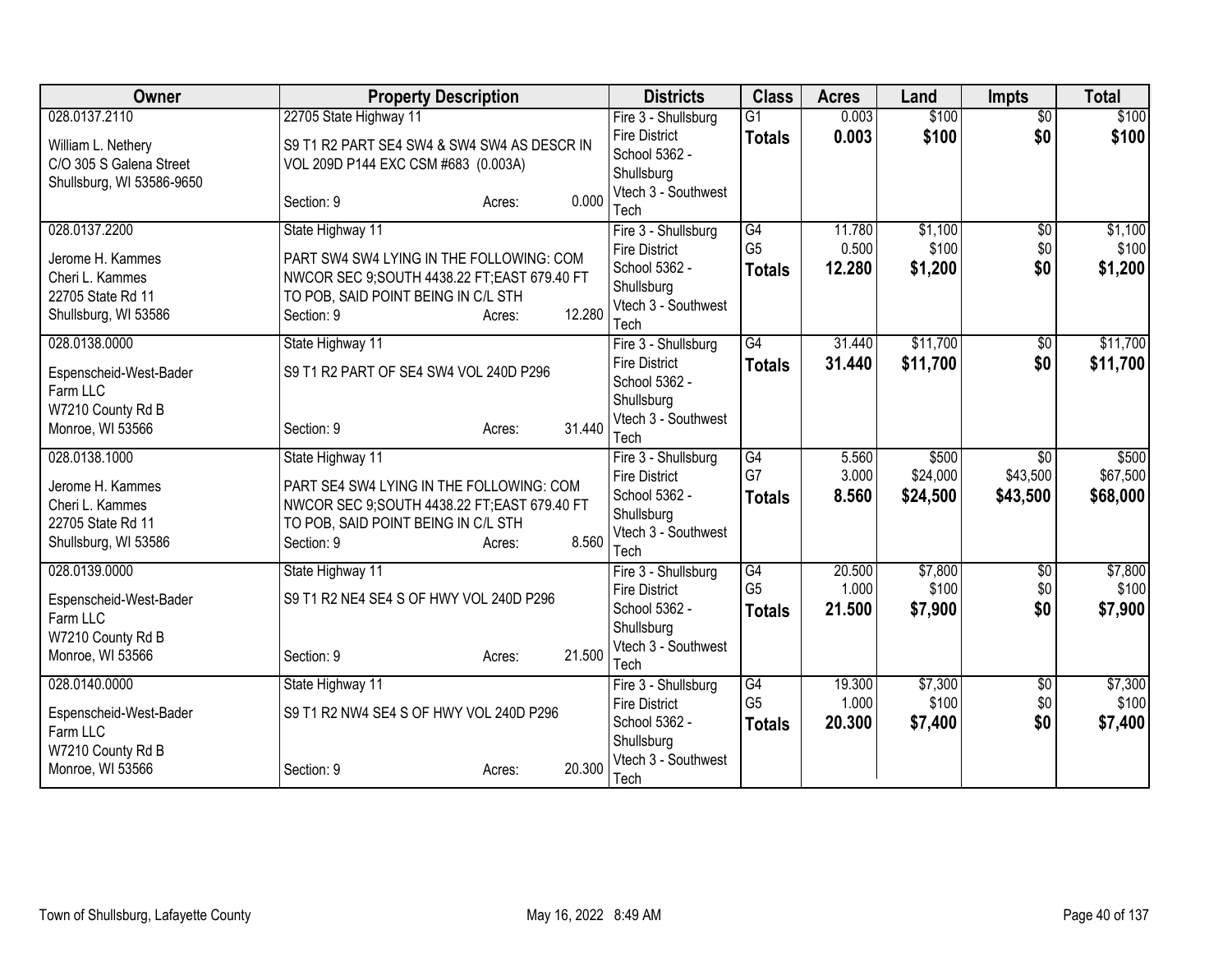| Owner                         | <b>Property Description</b>                                                                 |                  | <b>Districts</b>                            | <b>Class</b>           | <b>Acres</b> | Land        | <b>Impts</b>    | <b>Total</b>    |
|-------------------------------|---------------------------------------------------------------------------------------------|------------------|---------------------------------------------|------------------------|--------------|-------------|-----------------|-----------------|
| 028.0141.0000                 | State Highway 11                                                                            |                  | Fire 3 - Shullsburg                         | G4                     | 40.000       | \$15,000    | $\overline{50}$ | \$15,000        |
| Espenscheid-West-Bader        | S9 T1 R2 SW4 SE4 VOL 240D P296                                                              |                  | <b>Fire District</b>                        | <b>Totals</b>          | 40.000       | \$15,000    | \$0             | \$15,000        |
| Farm LLC                      |                                                                                             |                  | School 5362 -                               |                        |              |             |                 |                 |
| W7210 County Rd B             |                                                                                             |                  | Shullsburg                                  |                        |              |             |                 |                 |
| Monroe, WI 53566              | Section: 9                                                                                  | 40.000<br>Acres: | Vtech 3 - Southwest                         |                        |              |             |                 |                 |
| 028.0142.0000                 | State Highway 11                                                                            |                  | Tech<br>Fire 3 - Shullsburg                 | $\overline{G4}$        | 40.000       | \$15,200    | \$0             | \$15,200        |
|                               |                                                                                             |                  | <b>Fire District</b>                        |                        | 40.000       | \$15,200    | \$0             |                 |
| Espenscheid-West-Bader        | S9 T1 R2 SE4 SE4 VOL 240D P296                                                              |                  | School 5362 -                               | <b>Totals</b>          |              |             |                 | \$15,200        |
| Farm LLC                      |                                                                                             |                  | Shullsburg                                  |                        |              |             |                 |                 |
| W7210 County Rd B             |                                                                                             |                  | Vtech 3 - Southwest                         |                        |              |             |                 |                 |
| Monroe, WI 53566              | Section: 9                                                                                  | 40.000<br>Acres: | Tech                                        |                        |              |             |                 |                 |
| 028.0143.1000                 | 5981 County Rd O                                                                            |                  | Fire 3 - Shullsburg                         | 5M                     | 3.000        | \$4,500     | \$0             | \$4,500         |
| Eugene E. Logan et al         | S10 T1 R2 NE4 NW4 EXC N8 RDS OF W10RDS & EXC                                                |                  | <b>Fire District</b>                        | G4                     | 25.990       | \$7,100     | \$0             | \$7,100         |
| c/o Eugene E. Logan           | HWY LANDS PER D-346290 VOL 235D P628 & DOC                                                  |                  | School 5362 -                               | G <sub>5</sub>         | 7.320        | \$1,900     | \$0             | \$1,900         |
| 190 S Henry St                | 339324EXC LOT 1 CSM 873                                                                     |                  | Shullsburg                                  | <b>Totals</b>          | 36.310       | \$13,500    | \$0             | \$13,500        |
| PO Box 592                    | Section: 10                                                                                 | 36.310<br>Acres: | Vtech 3 - Southwest                         |                        |              |             |                 |                 |
| Shullsburg, WI 53586-0592     |                                                                                             |                  | Tech                                        |                        |              |             |                 |                 |
| 028.0143.1100                 |                                                                                             |                  | Fire 3 - Shullsburg                         | $\overline{\text{X3}}$ | 0.010        | \$0         | \$0             | $\overline{50}$ |
|                               |                                                                                             |                  | <b>Fire District</b>                        | <b>Totals</b>          | 0.010        | \$0         | \$0             | \$0             |
| Lafayette County Highway Dept | S10 T1 R2 THAT PART NE4 NW4 LYING IN THE                                                    |                  | School 5362 -                               |                        |              |             |                 |                 |
| 12016 Hill St                 | FOLLOWING:COM N1/4 COR SEC 10;S00.22.40W<br>739.14'; S89.37.20E 76.93' TO WLY ROW STH "O" & |                  | Shullsburg                                  |                        |              |             |                 |                 |
| Darlington, WI 53530          | Section: 10                                                                                 | 0.010<br>Acres:  | Vtech 3 - Southwest                         |                        |              |             |                 |                 |
|                               |                                                                                             |                  | Tech                                        |                        |              |             |                 |                 |
| 028.0143.1200                 | 5981 Cth O                                                                                  |                  | Fire 3 - Shullsburg                         | $\overline{G7}$        | 3.000        | \$26,500    | \$96,900        | \$123,400       |
| Teddy Teutschmann             | LOT 1 CSM 873                                                                               |                  | <b>Fire District</b>                        | <b>Totals</b>          | 3.000        | \$26,500    | \$96,900        | \$123,400       |
| 5981 County Rd O              |                                                                                             |                  | School 5362 -                               |                        |              |             |                 |                 |
| Shullsburg, WI 53586          |                                                                                             |                  | Shullsburg                                  |                        |              |             |                 |                 |
|                               | Section: 10                                                                                 | 3.000<br>Acres:  | Vtech 3 - Southwest                         |                        |              |             |                 |                 |
| 028.0143.2000                 | 780 W Water St                                                                              |                  | Tech                                        | $\overline{X4}$        | 1.670        | $\sqrt{50}$ | $\overline{50}$ | $\overline{50}$ |
|                               |                                                                                             |                  | Fire 3 - Shullsburg<br><b>Fire District</b> | <b>Totals</b>          | 1.670        | \$0         | \$0             | \$0             |
| City of Shullsburg            | S10 T1 R2 PART OF NE4 NW4 VOL 143D P349 (SEE                                                |                  | School 5362 -                               |                        |              |             |                 |                 |
| 190 N Judgement St            | POS#1120)                                                                                   |                  | Shullsburg                                  |                        |              |             |                 |                 |
| PO Box 580                    |                                                                                             |                  | Vtech 3 - Southwest                         |                        |              |             |                 |                 |
| Shullsburg, WI 53586          | Section: 10                                                                                 | 1.670<br>Acres:  | Tech                                        |                        |              |             |                 |                 |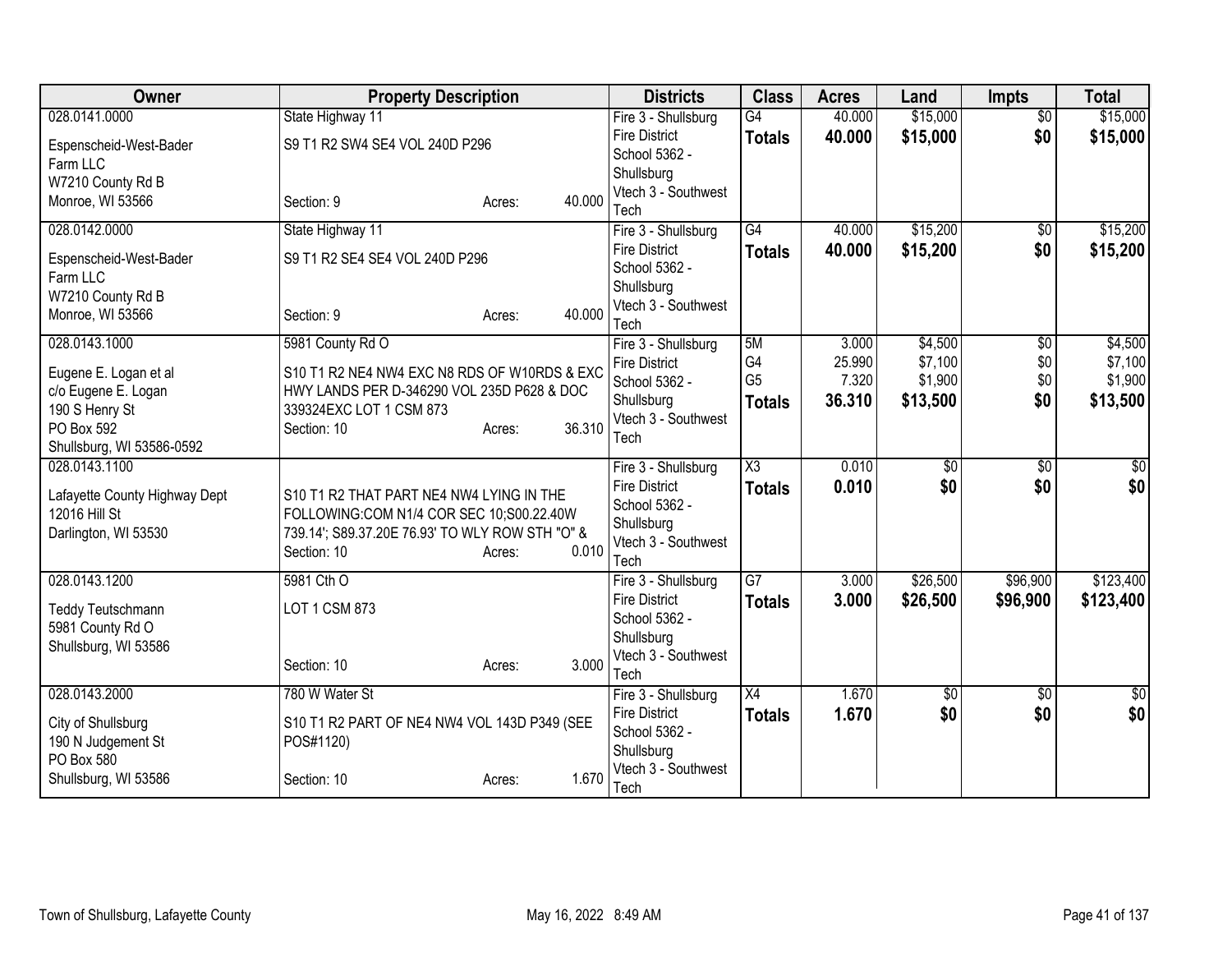| 028.0143.3000<br>$\overline{G1}$<br>\$8,000<br>\$166,200<br>Fire 3 - Shullsburg<br>0.500<br><b>Fire District</b><br>0.500<br>\$8,000<br>\$166,200<br>\$174,200<br><b>Totals</b><br>Donna R. Stluka<br>S10 T1 R2 N8 RDS OF W10 RDS OF NE4 NW4 VOL<br>School 5362 -<br>George C. Ubersox<br>238D P810<br>Shullsburg<br>210 W Union St<br>Vtech 3 - Southwest<br>0.500<br>Shullsburg, WI 53586<br>Section: 10<br>Acres:<br>Tech<br>5M<br>\$6,000<br>028.0144.1000<br>County Rd O<br>3.980<br>$\overline{50}$<br>Fire 3 - Shullsburg<br>G <sub>4</sub><br>19.810<br>\$5,500<br>\$0<br><b>Fire District</b><br>Eugene E. Logan<br>S10 T1 R2 NW4 NW4 N OF MILL DAM CREEK VOL<br>G <sub>5</sub><br>\$900<br>\$0<br>3.000<br>School 5362 -<br>Wienen-Einsweiler Re Trust<br>235D P628 & DOC 339324<br>\$0<br>26.790<br>\$12,400<br>\$12,400<br>Shullsburg<br><b>Totals</b><br>190 S Henry St<br>Vtech 3 - Southwest<br>26.790<br>PO Box 592<br>Section: 10<br>Acres:<br>Tech<br>Shullsburg, WI 53586-0592<br>5M<br>2.250<br>\$3,400<br>028.0144.2000<br>County Rd O<br>Fire 3 - Shullsburg<br>$\overline{50}$<br>G4<br>10.960<br>\$3,100<br>\$0<br><b>Fire District</b><br>S10 T1 R2 NW4 NW4 S OF MILL DAM CREEK VOL<br>Eugene E. Logan<br>School 5362 -<br>13.210<br>\$6,500<br>\$0<br>\$6,500<br><b>Totals</b><br>Wienen-Einsweiler Re Trust<br>235D P628 & DOC 339324<br>Shullsburg<br>190 S Henry St<br>Vtech 3 - Southwest<br>13.210<br>PO Box 592<br>Section: 10<br>Acres:<br>Tech<br>Shullsburg, WI 53586-0592<br>\$16,700<br>028.0147.2000<br>$\overline{G1}$<br>\$6,600<br>299 State Highway 11<br>0.990<br>Fire 3 - Shullsburg<br>0.990<br><b>Fire District</b><br>\$16,700<br>\$6,600<br>\$23,300<br><b>Totals</b><br>Richard E. Norton<br>PART NE4 SW4 COM CENTER POST OF SEC<br>School 5362 -<br>299 State Rd 11<br>10; WEST 137.3 FT; SOUTH 6-1/2DG WEST 297.5<br>Shullsburg<br>FT; NORTH 80-1/2DG EAST ALG BENTON &<br>Shullsburg, WI 53586<br>Vtech 3 - Southwest<br>0.990<br>Section: 10<br>Acres:<br>Tech<br>25.550<br>\$9,800<br>028.0148.1000<br>$\overline{G4}$<br>State Highway 11<br>Fire 3 - Shullsburg<br>\$0<br><b>Fire District</b><br>25.550<br>\$0<br>\$9,800<br>\$9,800<br><b>Totals</b><br>S10 T1 R2 PART OF SW4 S OF HWY VOL 240D P296<br>Espenscheid-West-Bader<br>School 5362 -<br>Farm LLC<br>Shullsburg<br>W7210 County Rd B<br>Vtech 3 - Southwest<br>Monroe, WI 53566<br>25.550<br>Section: 10<br>Acres:<br>Tech<br>2.000<br>028.0148.2000<br>21995 Sth 11<br>X4<br>$\overline{60}$<br>$\overline{50}$<br>Fire 3 - Shullsburg<br>\$0<br>\$0<br>\$0<br>2.000<br><b>Fire District</b><br><b>Totals</b><br>S10 T1 R2 PART OF W2 SW4 VOL 128D P125<br>Wisconsin Power & Light<br>School 5362 -<br>4902 N Biltmore Ln<br>Shullsburg<br>Madison, WI 53718<br>Vtech 3 - Southwest<br>2.000<br>Section: 10 | Owner | <b>Property Description</b> | <b>Districts</b> | <b>Class</b> | <b>Acres</b> | Land | <b>Impts</b> | <b>Total</b> |
|----------------------------------------------------------------------------------------------------------------------------------------------------------------------------------------------------------------------------------------------------------------------------------------------------------------------------------------------------------------------------------------------------------------------------------------------------------------------------------------------------------------------------------------------------------------------------------------------------------------------------------------------------------------------------------------------------------------------------------------------------------------------------------------------------------------------------------------------------------------------------------------------------------------------------------------------------------------------------------------------------------------------------------------------------------------------------------------------------------------------------------------------------------------------------------------------------------------------------------------------------------------------------------------------------------------------------------------------------------------------------------------------------------------------------------------------------------------------------------------------------------------------------------------------------------------------------------------------------------------------------------------------------------------------------------------------------------------------------------------------------------------------------------------------------------------------------------------------------------------------------------------------------------------------------------------------------------------------------------------------------------------------------------------------------------------------------------------------------------------------------------------------------------------------------------------------------------------------------------------------------------------------------------------------------------------------------------------------------------------------------------------------------------------------------------------------------------------------------------------------------------------------------------------------------------------------------------------------------------------------------------------------------------------------------------------------------------------------------------------------------------------------------------------------------------------------------------|-------|-----------------------------|------------------|--------------|--------------|------|--------------|--------------|
|                                                                                                                                                                                                                                                                                                                                                                                                                                                                                                                                                                                                                                                                                                                                                                                                                                                                                                                                                                                                                                                                                                                                                                                                                                                                                                                                                                                                                                                                                                                                                                                                                                                                                                                                                                                                                                                                                                                                                                                                                                                                                                                                                                                                                                                                                                                                                                                                                                                                                                                                                                                                                                                                                                                                                                                                                                  |       | 21739 Silverthorn Rd        |                  |              |              |      |              | \$174,200    |
|                                                                                                                                                                                                                                                                                                                                                                                                                                                                                                                                                                                                                                                                                                                                                                                                                                                                                                                                                                                                                                                                                                                                                                                                                                                                                                                                                                                                                                                                                                                                                                                                                                                                                                                                                                                                                                                                                                                                                                                                                                                                                                                                                                                                                                                                                                                                                                                                                                                                                                                                                                                                                                                                                                                                                                                                                                  |       |                             |                  |              |              |      |              |              |
|                                                                                                                                                                                                                                                                                                                                                                                                                                                                                                                                                                                                                                                                                                                                                                                                                                                                                                                                                                                                                                                                                                                                                                                                                                                                                                                                                                                                                                                                                                                                                                                                                                                                                                                                                                                                                                                                                                                                                                                                                                                                                                                                                                                                                                                                                                                                                                                                                                                                                                                                                                                                                                                                                                                                                                                                                                  |       |                             |                  |              |              |      |              |              |
| \$6,000<br>\$5,500<br>\$900<br>\$3,400<br>\$3,100<br>\$9,800<br>$\sqrt{50}$                                                                                                                                                                                                                                                                                                                                                                                                                                                                                                                                                                                                                                                                                                                                                                                                                                                                                                                                                                                                                                                                                                                                                                                                                                                                                                                                                                                                                                                                                                                                                                                                                                                                                                                                                                                                                                                                                                                                                                                                                                                                                                                                                                                                                                                                                                                                                                                                                                                                                                                                                                                                                                                                                                                                                      |       |                             |                  |              |              |      |              |              |
|                                                                                                                                                                                                                                                                                                                                                                                                                                                                                                                                                                                                                                                                                                                                                                                                                                                                                                                                                                                                                                                                                                                                                                                                                                                                                                                                                                                                                                                                                                                                                                                                                                                                                                                                                                                                                                                                                                                                                                                                                                                                                                                                                                                                                                                                                                                                                                                                                                                                                                                                                                                                                                                                                                                                                                                                                                  |       |                             |                  |              |              |      |              |              |
|                                                                                                                                                                                                                                                                                                                                                                                                                                                                                                                                                                                                                                                                                                                                                                                                                                                                                                                                                                                                                                                                                                                                                                                                                                                                                                                                                                                                                                                                                                                                                                                                                                                                                                                                                                                                                                                                                                                                                                                                                                                                                                                                                                                                                                                                                                                                                                                                                                                                                                                                                                                                                                                                                                                                                                                                                                  |       |                             |                  |              |              |      |              |              |
|                                                                                                                                                                                                                                                                                                                                                                                                                                                                                                                                                                                                                                                                                                                                                                                                                                                                                                                                                                                                                                                                                                                                                                                                                                                                                                                                                                                                                                                                                                                                                                                                                                                                                                                                                                                                                                                                                                                                                                                                                                                                                                                                                                                                                                                                                                                                                                                                                                                                                                                                                                                                                                                                                                                                                                                                                                  |       |                             |                  |              |              |      |              |              |
|                                                                                                                                                                                                                                                                                                                                                                                                                                                                                                                                                                                                                                                                                                                                                                                                                                                                                                                                                                                                                                                                                                                                                                                                                                                                                                                                                                                                                                                                                                                                                                                                                                                                                                                                                                                                                                                                                                                                                                                                                                                                                                                                                                                                                                                                                                                                                                                                                                                                                                                                                                                                                                                                                                                                                                                                                                  |       |                             |                  |              |              |      |              |              |
|                                                                                                                                                                                                                                                                                                                                                                                                                                                                                                                                                                                                                                                                                                                                                                                                                                                                                                                                                                                                                                                                                                                                                                                                                                                                                                                                                                                                                                                                                                                                                                                                                                                                                                                                                                                                                                                                                                                                                                                                                                                                                                                                                                                                                                                                                                                                                                                                                                                                                                                                                                                                                                                                                                                                                                                                                                  |       |                             |                  |              |              |      |              |              |
|                                                                                                                                                                                                                                                                                                                                                                                                                                                                                                                                                                                                                                                                                                                                                                                                                                                                                                                                                                                                                                                                                                                                                                                                                                                                                                                                                                                                                                                                                                                                                                                                                                                                                                                                                                                                                                                                                                                                                                                                                                                                                                                                                                                                                                                                                                                                                                                                                                                                                                                                                                                                                                                                                                                                                                                                                                  |       |                             |                  |              |              |      |              |              |
|                                                                                                                                                                                                                                                                                                                                                                                                                                                                                                                                                                                                                                                                                                                                                                                                                                                                                                                                                                                                                                                                                                                                                                                                                                                                                                                                                                                                                                                                                                                                                                                                                                                                                                                                                                                                                                                                                                                                                                                                                                                                                                                                                                                                                                                                                                                                                                                                                                                                                                                                                                                                                                                                                                                                                                                                                                  |       |                             |                  |              |              |      |              |              |
|                                                                                                                                                                                                                                                                                                                                                                                                                                                                                                                                                                                                                                                                                                                                                                                                                                                                                                                                                                                                                                                                                                                                                                                                                                                                                                                                                                                                                                                                                                                                                                                                                                                                                                                                                                                                                                                                                                                                                                                                                                                                                                                                                                                                                                                                                                                                                                                                                                                                                                                                                                                                                                                                                                                                                                                                                                  |       |                             |                  |              |              |      |              |              |
|                                                                                                                                                                                                                                                                                                                                                                                                                                                                                                                                                                                                                                                                                                                                                                                                                                                                                                                                                                                                                                                                                                                                                                                                                                                                                                                                                                                                                                                                                                                                                                                                                                                                                                                                                                                                                                                                                                                                                                                                                                                                                                                                                                                                                                                                                                                                                                                                                                                                                                                                                                                                                                                                                                                                                                                                                                  |       |                             |                  |              |              |      |              |              |
|                                                                                                                                                                                                                                                                                                                                                                                                                                                                                                                                                                                                                                                                                                                                                                                                                                                                                                                                                                                                                                                                                                                                                                                                                                                                                                                                                                                                                                                                                                                                                                                                                                                                                                                                                                                                                                                                                                                                                                                                                                                                                                                                                                                                                                                                                                                                                                                                                                                                                                                                                                                                                                                                                                                                                                                                                                  |       |                             |                  |              |              |      |              |              |
|                                                                                                                                                                                                                                                                                                                                                                                                                                                                                                                                                                                                                                                                                                                                                                                                                                                                                                                                                                                                                                                                                                                                                                                                                                                                                                                                                                                                                                                                                                                                                                                                                                                                                                                                                                                                                                                                                                                                                                                                                                                                                                                                                                                                                                                                                                                                                                                                                                                                                                                                                                                                                                                                                                                                                                                                                                  |       |                             |                  |              |              |      |              |              |
|                                                                                                                                                                                                                                                                                                                                                                                                                                                                                                                                                                                                                                                                                                                                                                                                                                                                                                                                                                                                                                                                                                                                                                                                                                                                                                                                                                                                                                                                                                                                                                                                                                                                                                                                                                                                                                                                                                                                                                                                                                                                                                                                                                                                                                                                                                                                                                                                                                                                                                                                                                                                                                                                                                                                                                                                                                  |       |                             |                  |              |              |      |              |              |
| \$23,300                                                                                                                                                                                                                                                                                                                                                                                                                                                                                                                                                                                                                                                                                                                                                                                                                                                                                                                                                                                                                                                                                                                                                                                                                                                                                                                                                                                                                                                                                                                                                                                                                                                                                                                                                                                                                                                                                                                                                                                                                                                                                                                                                                                                                                                                                                                                                                                                                                                                                                                                                                                                                                                                                                                                                                                                                         |       |                             |                  |              |              |      |              |              |
|                                                                                                                                                                                                                                                                                                                                                                                                                                                                                                                                                                                                                                                                                                                                                                                                                                                                                                                                                                                                                                                                                                                                                                                                                                                                                                                                                                                                                                                                                                                                                                                                                                                                                                                                                                                                                                                                                                                                                                                                                                                                                                                                                                                                                                                                                                                                                                                                                                                                                                                                                                                                                                                                                                                                                                                                                                  |       |                             |                  |              |              |      |              |              |
|                                                                                                                                                                                                                                                                                                                                                                                                                                                                                                                                                                                                                                                                                                                                                                                                                                                                                                                                                                                                                                                                                                                                                                                                                                                                                                                                                                                                                                                                                                                                                                                                                                                                                                                                                                                                                                                                                                                                                                                                                                                                                                                                                                                                                                                                                                                                                                                                                                                                                                                                                                                                                                                                                                                                                                                                                                  |       |                             |                  |              |              |      |              |              |
|                                                                                                                                                                                                                                                                                                                                                                                                                                                                                                                                                                                                                                                                                                                                                                                                                                                                                                                                                                                                                                                                                                                                                                                                                                                                                                                                                                                                                                                                                                                                                                                                                                                                                                                                                                                                                                                                                                                                                                                                                                                                                                                                                                                                                                                                                                                                                                                                                                                                                                                                                                                                                                                                                                                                                                                                                                  |       |                             |                  |              |              |      |              |              |
|                                                                                                                                                                                                                                                                                                                                                                                                                                                                                                                                                                                                                                                                                                                                                                                                                                                                                                                                                                                                                                                                                                                                                                                                                                                                                                                                                                                                                                                                                                                                                                                                                                                                                                                                                                                                                                                                                                                                                                                                                                                                                                                                                                                                                                                                                                                                                                                                                                                                                                                                                                                                                                                                                                                                                                                                                                  |       |                             |                  |              |              |      |              |              |
|                                                                                                                                                                                                                                                                                                                                                                                                                                                                                                                                                                                                                                                                                                                                                                                                                                                                                                                                                                                                                                                                                                                                                                                                                                                                                                                                                                                                                                                                                                                                                                                                                                                                                                                                                                                                                                                                                                                                                                                                                                                                                                                                                                                                                                                                                                                                                                                                                                                                                                                                                                                                                                                                                                                                                                                                                                  |       |                             |                  |              |              |      |              |              |
|                                                                                                                                                                                                                                                                                                                                                                                                                                                                                                                                                                                                                                                                                                                                                                                                                                                                                                                                                                                                                                                                                                                                                                                                                                                                                                                                                                                                                                                                                                                                                                                                                                                                                                                                                                                                                                                                                                                                                                                                                                                                                                                                                                                                                                                                                                                                                                                                                                                                                                                                                                                                                                                                                                                                                                                                                                  |       |                             |                  |              |              |      |              |              |
|                                                                                                                                                                                                                                                                                                                                                                                                                                                                                                                                                                                                                                                                                                                                                                                                                                                                                                                                                                                                                                                                                                                                                                                                                                                                                                                                                                                                                                                                                                                                                                                                                                                                                                                                                                                                                                                                                                                                                                                                                                                                                                                                                                                                                                                                                                                                                                                                                                                                                                                                                                                                                                                                                                                                                                                                                                  |       |                             |                  |              |              |      |              |              |
|                                                                                                                                                                                                                                                                                                                                                                                                                                                                                                                                                                                                                                                                                                                                                                                                                                                                                                                                                                                                                                                                                                                                                                                                                                                                                                                                                                                                                                                                                                                                                                                                                                                                                                                                                                                                                                                                                                                                                                                                                                                                                                                                                                                                                                                                                                                                                                                                                                                                                                                                                                                                                                                                                                                                                                                                                                  |       |                             |                  |              |              |      |              |              |
|                                                                                                                                                                                                                                                                                                                                                                                                                                                                                                                                                                                                                                                                                                                                                                                                                                                                                                                                                                                                                                                                                                                                                                                                                                                                                                                                                                                                                                                                                                                                                                                                                                                                                                                                                                                                                                                                                                                                                                                                                                                                                                                                                                                                                                                                                                                                                                                                                                                                                                                                                                                                                                                                                                                                                                                                                                  |       |                             |                  |              |              |      |              |              |
|                                                                                                                                                                                                                                                                                                                                                                                                                                                                                                                                                                                                                                                                                                                                                                                                                                                                                                                                                                                                                                                                                                                                                                                                                                                                                                                                                                                                                                                                                                                                                                                                                                                                                                                                                                                                                                                                                                                                                                                                                                                                                                                                                                                                                                                                                                                                                                                                                                                                                                                                                                                                                                                                                                                                                                                                                                  |       |                             |                  |              |              |      |              |              |
|                                                                                                                                                                                                                                                                                                                                                                                                                                                                                                                                                                                                                                                                                                                                                                                                                                                                                                                                                                                                                                                                                                                                                                                                                                                                                                                                                                                                                                                                                                                                                                                                                                                                                                                                                                                                                                                                                                                                                                                                                                                                                                                                                                                                                                                                                                                                                                                                                                                                                                                                                                                                                                                                                                                                                                                                                                  |       |                             |                  |              |              |      |              |              |
|                                                                                                                                                                                                                                                                                                                                                                                                                                                                                                                                                                                                                                                                                                                                                                                                                                                                                                                                                                                                                                                                                                                                                                                                                                                                                                                                                                                                                                                                                                                                                                                                                                                                                                                                                                                                                                                                                                                                                                                                                                                                                                                                                                                                                                                                                                                                                                                                                                                                                                                                                                                                                                                                                                                                                                                                                                  |       |                             |                  |              |              |      |              |              |
|                                                                                                                                                                                                                                                                                                                                                                                                                                                                                                                                                                                                                                                                                                                                                                                                                                                                                                                                                                                                                                                                                                                                                                                                                                                                                                                                                                                                                                                                                                                                                                                                                                                                                                                                                                                                                                                                                                                                                                                                                                                                                                                                                                                                                                                                                                                                                                                                                                                                                                                                                                                                                                                                                                                                                                                                                                  |       |                             |                  |              |              |      |              |              |
|                                                                                                                                                                                                                                                                                                                                                                                                                                                                                                                                                                                                                                                                                                                                                                                                                                                                                                                                                                                                                                                                                                                                                                                                                                                                                                                                                                                                                                                                                                                                                                                                                                                                                                                                                                                                                                                                                                                                                                                                                                                                                                                                                                                                                                                                                                                                                                                                                                                                                                                                                                                                                                                                                                                                                                                                                                  |       |                             |                  |              |              |      |              |              |
|                                                                                                                                                                                                                                                                                                                                                                                                                                                                                                                                                                                                                                                                                                                                                                                                                                                                                                                                                                                                                                                                                                                                                                                                                                                                                                                                                                                                                                                                                                                                                                                                                                                                                                                                                                                                                                                                                                                                                                                                                                                                                                                                                                                                                                                                                                                                                                                                                                                                                                                                                                                                                                                                                                                                                                                                                                  |       |                             |                  |              |              |      |              |              |
|                                                                                                                                                                                                                                                                                                                                                                                                                                                                                                                                                                                                                                                                                                                                                                                                                                                                                                                                                                                                                                                                                                                                                                                                                                                                                                                                                                                                                                                                                                                                                                                                                                                                                                                                                                                                                                                                                                                                                                                                                                                                                                                                                                                                                                                                                                                                                                                                                                                                                                                                                                                                                                                                                                                                                                                                                                  |       |                             |                  |              |              |      |              |              |
|                                                                                                                                                                                                                                                                                                                                                                                                                                                                                                                                                                                                                                                                                                                                                                                                                                                                                                                                                                                                                                                                                                                                                                                                                                                                                                                                                                                                                                                                                                                                                                                                                                                                                                                                                                                                                                                                                                                                                                                                                                                                                                                                                                                                                                                                                                                                                                                                                                                                                                                                                                                                                                                                                                                                                                                                                                  |       | Acres:                      | Tech             |              |              |      |              |              |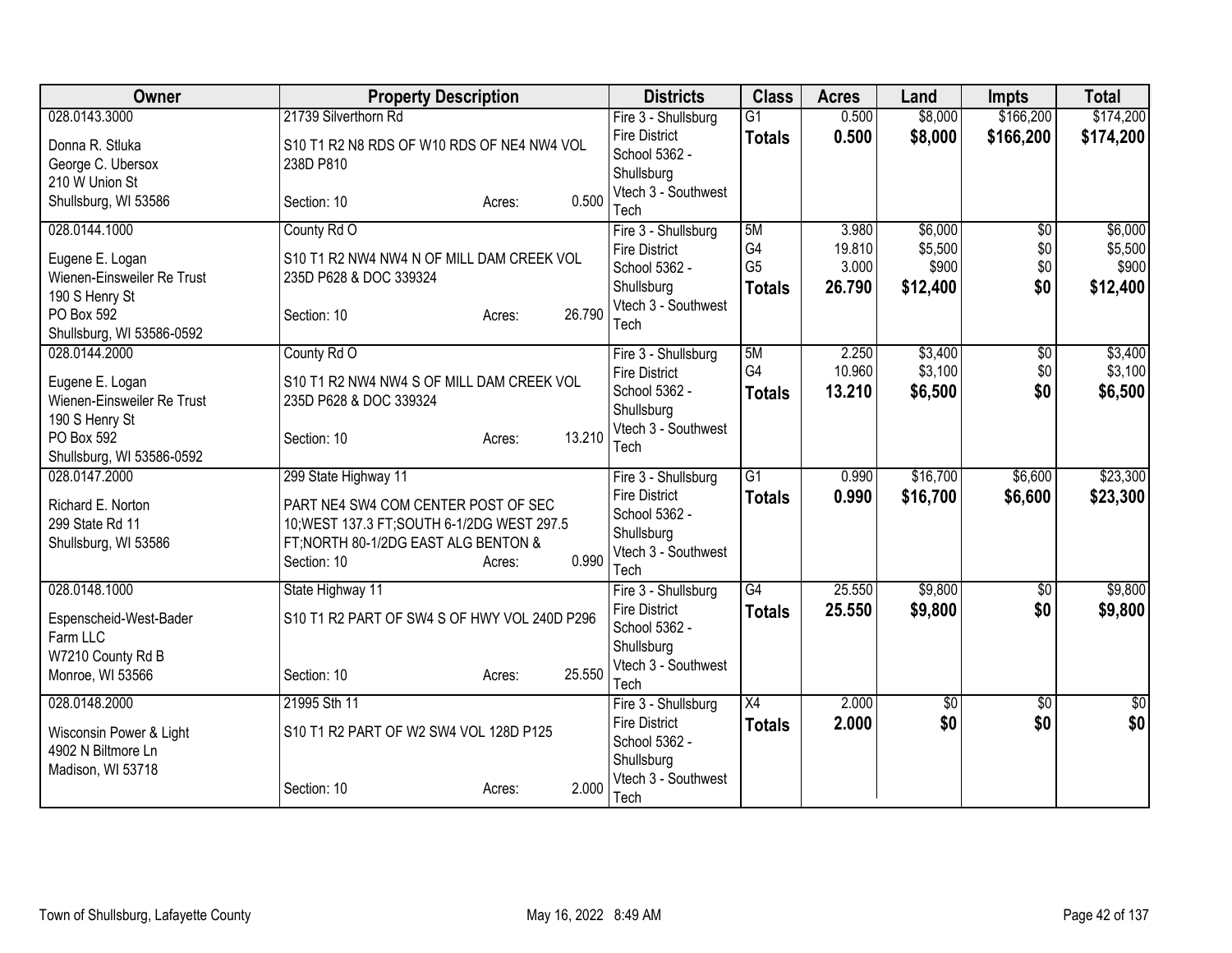| Owner                                              | <b>Property Description</b>                  |        | <b>Districts</b>                      | <b>Class</b>             | <b>Acres</b>    | Land               | <b>Impts</b>           | <b>Total</b>       |
|----------------------------------------------------|----------------------------------------------|--------|---------------------------------------|--------------------------|-----------------|--------------------|------------------------|--------------------|
| 028.0148.3000                                      | State Highway 11                             |        | Fire 3 - Shullsburg                   | $\overline{\mathsf{G5}}$ | 1.000           | \$300              | $\overline{50}$        | \$300              |
| Gensler Revocable Trust 2006 et al                 | S10 T1 R2 PART OF W2 SW4 DOC 335986          |        | <b>Fire District</b>                  | <b>Totals</b>            | 1.000           | \$300              | \$0                    | \$300              |
| 4861 County Rd O                                   |                                              |        | School 5362 -                         |                          |                 |                    |                        |                    |
| Shullsburg, WI 53586-9602                          |                                              |        | Shullsburg                            |                          |                 |                    |                        |                    |
|                                                    | Section: 10<br>Acres:                        | 1.000  | Vtech 3 - Southwest<br>Tech           |                          |                 |                    |                        |                    |
| 028.0149.1000                                      | 5088 Cth O                                   |        | Fire 3 - Shullsburg                   | $\overline{G1}$          | 3.000           | \$23,500           | \$122,000              | \$145,500          |
|                                                    |                                              |        | <b>Fire District</b>                  | <b>Totals</b>            | 3.000           | \$23,500           | \$122,000              | \$145,500          |
| Logan Hermanson                                    | PART E2 OF SW4 AS DESCR IN DOC 354937        |        | School 5362 -                         |                          |                 |                    |                        |                    |
| 14292 Gravel Run Rd                                |                                              |        | Shullsburg                            |                          |                 |                    |                        |                    |
| Darlington, WI 53530                               |                                              |        | Vtech 3 - Southwest                   |                          |                 |                    |                        |                    |
|                                                    | Section: 10<br>Acres:                        | 3.000  | Tech                                  |                          |                 |                    |                        |                    |
| 028.0149.2000                                      | 5071 Cth O                                   |        | Fire 3 - Shullsburg                   | $\overline{G1}$          | 4.040           | \$26,900           | \$215,500              | \$242,400          |
| Royce E. Lyne                                      | S10 T1 R2 PART OF SE4 SW4 VOL 198D P666      |        | <b>Fire District</b>                  | <b>Totals</b>            | 4.040           | \$26,900           | \$215,500              | \$242,400          |
| Janice E. Lyne                                     |                                              |        | School 5362 -                         |                          |                 |                    |                        |                    |
| 5071 County Rd O                                   |                                              |        | Shullsburg                            |                          |                 |                    |                        |                    |
| Shullsburg, WI 53586                               | Section: 10<br>Acres:                        | 4.040  | Vtech 3 - Southwest                   |                          |                 |                    |                        |                    |
|                                                    |                                              |        | Tech                                  |                          |                 |                    |                        |                    |
| 028.0149.3000                                      | County Rd O                                  |        | Fire 3 - Shullsburg                   | 5M<br>G4                 | 1.000<br>24.500 | \$1,500<br>\$9,400 | $\overline{50}$<br>\$0 | \$1,500<br>\$9,400 |
| <b>Diedrich Trust</b>                              | S10 T1 R2 PART OF S2 SW4 VOL 234D P349       |        | <b>Fire District</b><br>School 5362 - | G <sub>5</sub>           | 1.500           | \$100              | \$0                    | \$100              |
| Steve Diedrich                                     |                                              |        | Shullsburg                            | <b>Totals</b>            | 27.000          | \$11,000           | \$0                    | \$11,000           |
| 14180 White School Rd                              |                                              |        | Vtech 3 - Southwest                   |                          |                 |                    |                        |                    |
| Gratiot, WI 53541                                  | Section: 10<br>Acres:                        | 27.000 | Tech                                  |                          |                 |                    |                        |                    |
| 028.0150.0000                                      | State Highway 11                             |        | Fire 3 - Shullsburg                   | $\overline{G4}$          | 25.000          | \$9,600            | $\overline{50}$        | \$9,600            |
|                                                    | S11 T1 R2 PART OF NE4 NE4 VOL 240D P333      |        | <b>Fire District</b>                  | <b>Totals</b>            | 25.000          | \$9,600            | \$0                    | \$9,600            |
| Brown-Bader Farm, LLC<br>c/o Brown-Bader Farm, LLC |                                              |        | School 5362 -                         |                          |                 |                    |                        |                    |
| W7210 County Rd B                                  |                                              |        | Shullsburg                            |                          |                 |                    |                        |                    |
| Monroe, WI 53566-9761                              | Section: 11<br>Acres:                        | 25.000 | Vtech 3 - Southwest                   |                          |                 |                    |                        |                    |
|                                                    |                                              |        | Tech                                  |                          |                 |                    |                        |                    |
| 028.0150.1000                                      | State Highway 11                             |        | Fire 3 - Shullsburg                   | $\overline{G4}$          | 14.000          | \$5,400            | $\overline{50}$        | \$5,400            |
| Dana Mckillip                                      | PART NE? NE? LYING IN THE FOLLOWING: COM N?  |        | <b>Fire District</b>                  | G <sub>5</sub>           | 1.000           | \$300              | \$0                    | \$300              |
| Dean Mckillip                                      | COR SEC 11, SAID POINT BEING POB;N89?50'37"E |        | School 5362 -<br>Shullsburg           | <b>Totals</b>            | 15.000          | \$5,700            | \$0                    | \$5,700            |
| 1040 Monticello Rd                                 | 2648.89';S88?55'13"E 31.96';S2?41'16"W       |        | Vtech 3 - Southwest                   |                          |                 |                    |                        |                    |
| Shullsburg, WI 53586                               | Section: 11<br>Acres:                        | 15.000 | Tech                                  |                          |                 |                    |                        |                    |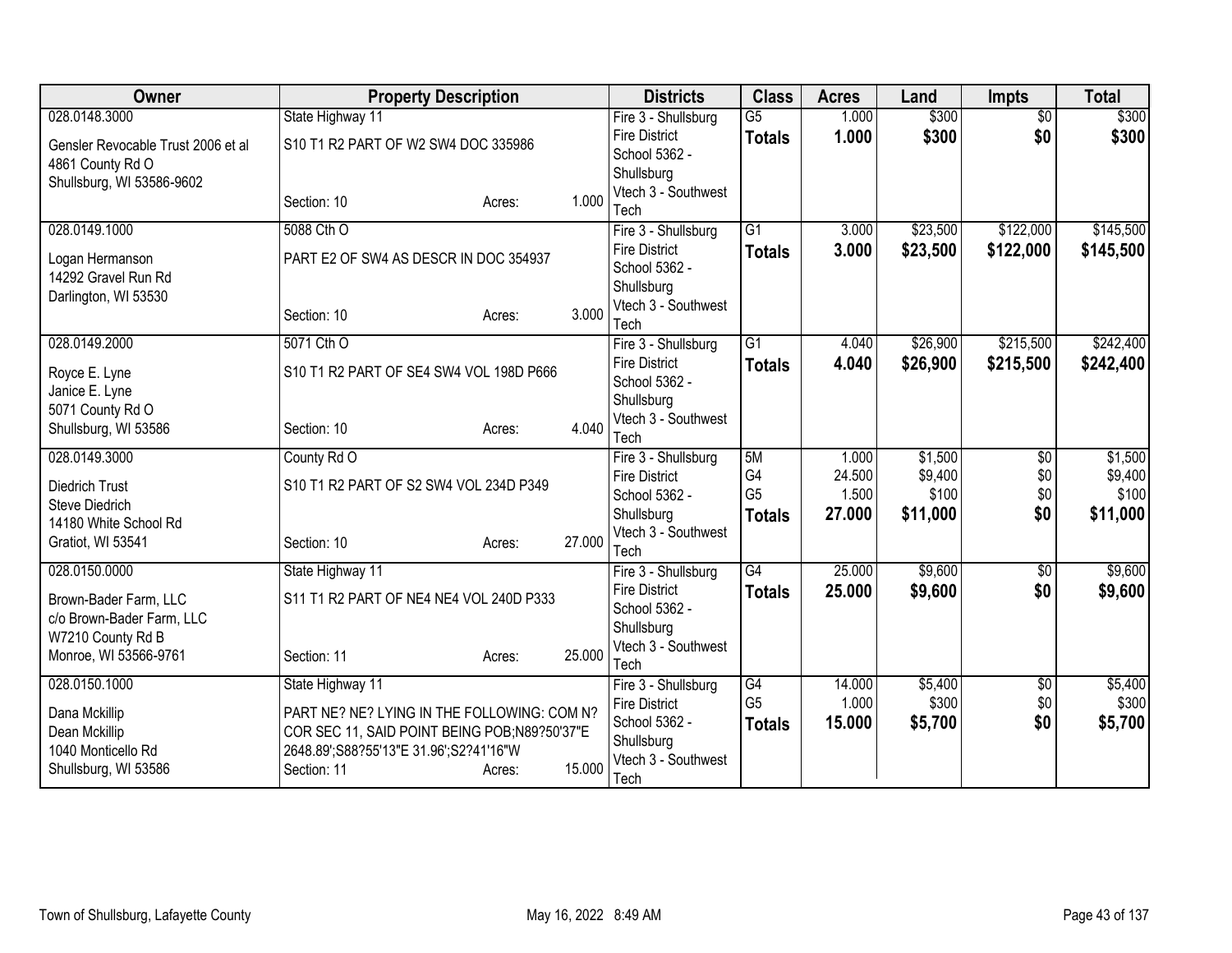| Owner                               | <b>Property Description</b>                  |        |        | <b>Districts</b>                            | <b>Class</b>    | <b>Acres</b> | Land               | <b>Impts</b>           | <b>Total</b> |
|-------------------------------------|----------------------------------------------|--------|--------|---------------------------------------------|-----------------|--------------|--------------------|------------------------|--------------|
| 028.0151.0000                       | State Highway 11                             |        |        | Fire 3 - Shullsburg                         | $\overline{G4}$ | 16.000       | \$6,100            | $\overline{50}$        | \$6,100      |
| Brown-Bader Farm, LLC               | S11 T1 R2 PART OF NW4 NE4 VOL 240D P333      |        |        | <b>Fire District</b>                        | <b>Totals</b>   | 16.000       | \$6,100            | \$0                    | \$6,100      |
| c/o Brown-Bader Farm, LLC           |                                              |        |        | School 5362 -                               |                 |              |                    |                        |              |
| W7210 County Rd B                   |                                              |        |        | Shullsburg                                  |                 |              |                    |                        |              |
| Monroe, WI 53566-9761               | Section: 11                                  | Acres: | 16.000 | Vtech 3 - Southwest                         |                 |              |                    |                        |              |
| 028.0151.1000                       | State Highway 11                             |        |        | Tech<br>Fire 3 - Shullsburg                 | G4              | 22.000       | \$8,400            | $\overline{60}$        | \$8,400      |
|                                     |                                              |        |        | <b>Fire District</b>                        | G <sub>5</sub>  | 2.000        | \$600              | \$0                    | \$600        |
| Dana Mckillip                       | PART NW? NE? LYING IN THE FOLLOWING: COM N?  |        |        | School 5362 -                               | <b>Totals</b>   | 24.000       | \$9,000            | \$0                    | \$9,000      |
| Dean Mckillip                       | COR SEC 11, SAID POINT BEING POB;N89?50'37"E |        |        | Shullsburg                                  |                 |              |                    |                        |              |
| 1040 Monticello Rd                  | 2648.89';S88?55'13"E 31.96';S2?41'16"W       |        |        | Vtech 3 - Southwest                         |                 |              |                    |                        |              |
| Shullsburg, WI 53586                | Section: 11                                  | Acres: | 24.000 | Tech                                        |                 |              |                    |                        |              |
| 028.0152.1000                       | State Highway 11                             |        |        | Fire 3 - Shullsburg                         | $\overline{G4}$ | 6.000        | \$2,100            | \$0                    | \$2,100      |
| Brown-Bader Farm, LLC               | S11 T1 R2 PART OF N2 SW4 NE4 VOL 240D P333   |        |        | <b>Fire District</b>                        | <b>Totals</b>   | 6.000        | \$2,100            | \$0                    | \$2,100      |
| c/o Brown-Bader Farm, LLC           |                                              |        |        | School 5362 -                               |                 |              |                    |                        |              |
| W7210 County Rd B                   |                                              |        |        | Shullsburg                                  |                 |              |                    |                        |              |
| Monroe, WI 53566-9761               | Section: 11                                  | Acres: | 6.000  | Vtech 3 - Southwest                         |                 |              |                    |                        |              |
| 028.0152.1100                       |                                              |        |        | Tech                                        | G4              | 14.000       |                    |                        | \$5,400      |
|                                     | State Highway 11                             |        |        | Fire 3 - Shullsburg<br><b>Fire District</b> |                 | 14.000       | \$5,400<br>\$5,400 | $\overline{50}$<br>\$0 |              |
| Dana Mckillip                       | PART SW? NE? LYING IN THE FOLLOWING: COM N?  |        |        | School 5362 -                               | <b>Totals</b>   |              |                    |                        | \$5,400      |
| Dean Mckillip                       | COR SEC 11, SAID POINT BEING POB;N89?50'37"E |        |        | Shullsburg                                  |                 |              |                    |                        |              |
| 1040 Monticello Rd                  | 2648.89';S88?55'13"E 31.96';S2?41'16"W       |        |        | Vtech 3 - Southwest                         |                 |              |                    |                        |              |
| Shullsburg, WI 53586                | Section: 11                                  | Acres: | 14.000 | Tech                                        |                 |              |                    |                        |              |
| 028.0152.2000                       | State Highway 11                             |        |        | Fire 3 - Shullsburg                         | $\overline{G4}$ | 20.000       | \$6,100            | \$0                    | \$6,100      |
| Byrne Family Farm Irrevocable Trust | S2 SW4 NE4                                   |        |        | <b>Fire District</b>                        | <b>Totals</b>   | 20.000       | \$6,100            | \$0                    | \$6,100      |
| c/o Byrne Family Farm Irrevocable   |                                              |        |        | School 5362 -                               |                 |              |                    |                        |              |
| 123 E Main St                       |                                              |        |        | Shullsburg                                  |                 |              |                    |                        |              |
| PO Box 628                          | Section: 11                                  | Acres: | 20.000 | Vtech 3 - Southwest                         |                 |              |                    |                        |              |
| Shullsburg, WI 53586-0628           |                                              |        |        | Tech                                        |                 |              |                    |                        |              |
| 028.0153.0000                       | State Highway 11                             |        |        | Fire 3 - Shullsburg                         | 5M              | 3.000        | \$4,500            | $\sqrt{$0}$            | \$4,500      |
| Byrne Family Farm Irrevocable Trust | SE4 NE4                                      |        |        | <b>Fire District</b>                        | G4              | 37.000       | \$11,400           | \$0                    | \$11,400     |
| c/o Byrne Family Farm Irrevocable   |                                              |        |        | School 5362 -                               | <b>Totals</b>   | 40.000       | \$15,900           | \$0                    | \$15,900     |
| 123 E Main St                       |                                              |        |        | Shullsburg                                  |                 |              |                    |                        |              |
| PO Box 628                          | Section: 11                                  | Acres: | 40.000 | Vtech 3 - Southwest                         |                 |              |                    |                        |              |
| Shullsburg, WI 53586-0628           |                                              |        |        | Tech                                        |                 |              |                    |                        |              |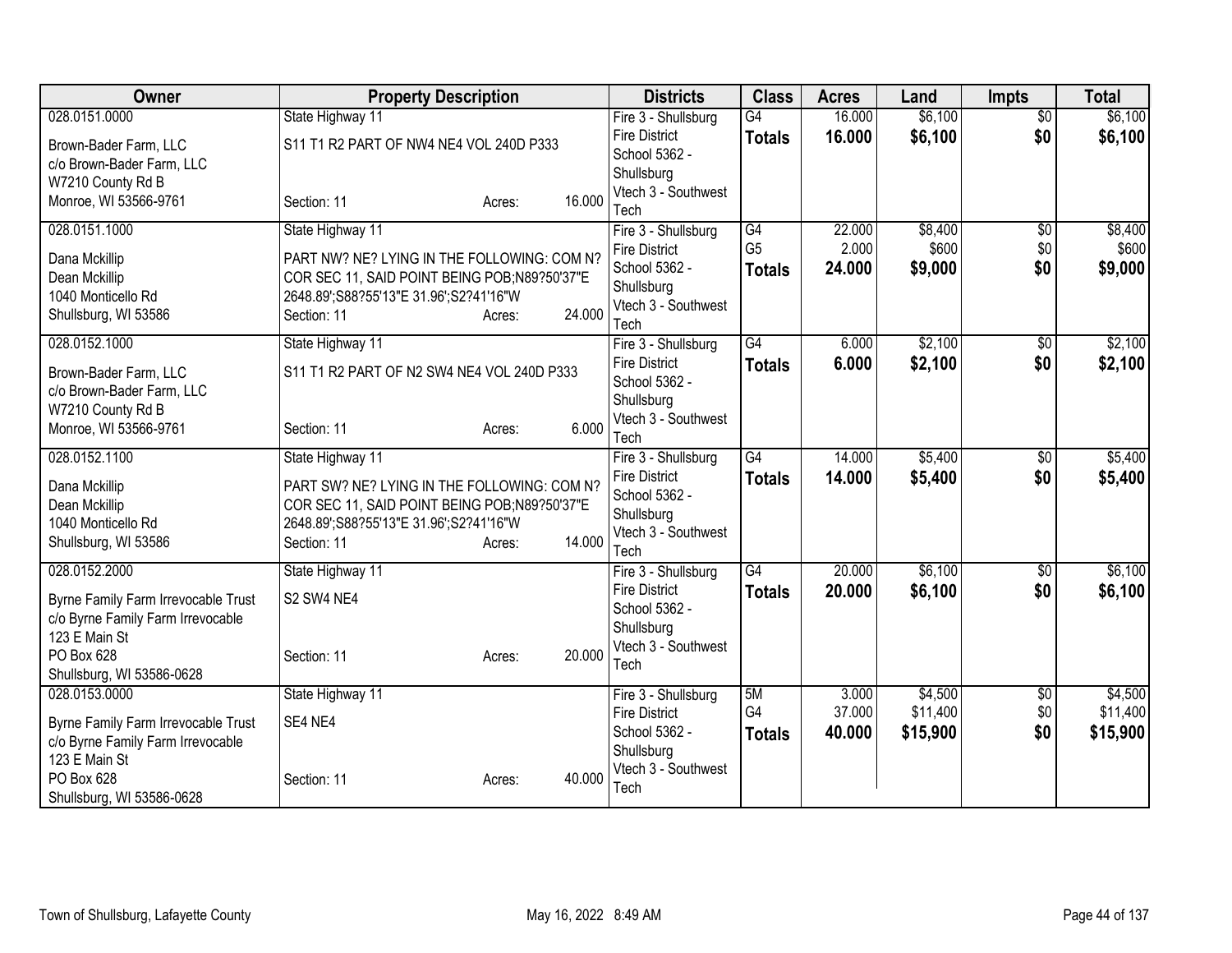| Owner                                                                                                                                                 | <b>Property Description</b>                                                                                                                                                                        | <b>Districts</b>                                                                                          | <b>Class</b>                                | <b>Acres</b>                       | Land                                       | <b>Impts</b>                            | <b>Total</b>                                |
|-------------------------------------------------------------------------------------------------------------------------------------------------------|----------------------------------------------------------------------------------------------------------------------------------------------------------------------------------------------------|-----------------------------------------------------------------------------------------------------------|---------------------------------------------|------------------------------------|--------------------------------------------|-----------------------------------------|---------------------------------------------|
| 028.0154.0000<br>Byrne Family Farm Irrevocable Trust<br>c/o Byrne Family Farm Irrevocable<br>123 E Main St<br>PO Box 628<br>Shullsburg, WI 53586-0628 | County Rd A<br>NE4 SE4<br>40.000<br>Section: 11<br>Acres:                                                                                                                                          | Fire 3 - Shullsburg<br><b>Fire District</b><br>School 5362 -<br>Shullsburg<br>Vtech 3 - Southwest<br>Tech | 5M<br>G4<br><b>Totals</b>                   | 2.000<br>38.000<br>40.000          | \$3,000<br>\$9,300<br>\$12,300             | $\overline{50}$<br>\$0<br>\$0           | \$3,000<br>\$9,300<br>\$12,300              |
| 028.0155.1000<br>Byrne Family Farm Irrevocable Trust<br>c/o Byrne Family Farm Irrevocable<br>123 E Main St<br>PO Box 628<br>Shullsburg, WI 53586-0628 | 20320 Cth A<br>NW? SE? EXC BEG SWCOR SAID NW? SE?; NORTH 9<br>FT; EAST 50 FT; SOUTH 90 FT; WEST 50 FT TO POB &<br>ALSO EXC COM SECOR SEC 11;N00?26'22"E 1330.51<br>Section: 11<br>38.920<br>Acres: | Fire 3 - Shullsburg<br><b>Fire District</b><br>School 5362 -<br>Shullsburg<br>Vtech 3 - Southwest<br>Tech | G4<br>G7<br><b>Totals</b>                   | 31.920<br>7.000<br>38.920          | \$9,300<br>\$56,500<br>\$65,800            | $\overline{50}$<br>\$95,300<br>\$95,300 | \$9,300<br>\$151,800<br>\$161,100           |
| 028.0155.2000<br>Town of Shullsburg<br>481 W Estey St<br>Shullsburg, WI 53586                                                                         | 20495 Cth A<br>S11 T1 R2 PART OF NW4 SE4 VOL 121D P252<br>0.100<br>Section: 11<br>Acres:                                                                                                           | Fire 3 - Shullsburg<br><b>Fire District</b><br>School 5362 -<br>Shullsburg<br>Vtech 3 - Southwest<br>Tech | X4<br><b>Totals</b>                         | 0.100<br>0.100                     | \$0<br>\$0                                 | \$0<br>\$0                              | \$0<br>\$0                                  |
| 028.0155.3000<br>Michael T. Byrne<br>c/o Michael T. Byrne<br>20366 County Rd A<br>Shullsburg, WI 53586                                                | 20366 Cth A<br>PART NW? SE? COM SECOR SEC 11;N00?26'22"E<br>1330.51' ALG ELI SE? SEC 11;N89?55'31"W 1808.39'<br>TO POB; CONTINUING N89?55'31"W<br>0.980<br>Section: 11<br>Acres:                   | Fire 3 - Shullsburg<br><b>Fire District</b><br>School 5362 -<br>Shullsburg<br>Vtech 3 - Southwest<br>Tech | $\overline{G7}$<br><b>Totals</b>            | 0.980<br>0.980                     | \$9,800<br>\$9,800                         | \$142,000<br>\$142,000                  | \$151,800<br>\$151,800                      |
| 028.0156.0000<br>Kenneth J. Curtis<br>Heather V. Curtis<br>19895 County Rd A<br>Shullsburg, WI 53586                                                  | 19895 County Rd A<br>THAT PART S2 SE4 LYING IN THE FOLLOWING:BEG<br>SWCOR SAID SE4 SEC 11; NORTH 20 CHS; EAST 17<br>CHS;SOUTH 17-1/2DG EAST 21 CHS;SOUTH 52DG<br>37.430<br>Section: 11<br>Acres:   | Fire 3 - Shullsburg<br><b>Fire District</b><br>School 5362 -<br>Shullsburg<br>Vtech 3 - Southwest<br>Tech | G4<br>G <sub>5</sub><br>G7<br><b>Totals</b> | 31.040<br>5.390<br>1.000<br>37.430 | \$10,900<br>\$1,200<br>\$8,200<br>\$20,300 | \$0<br>\$0<br>\$13,800<br>\$13,800      | \$10,900<br>\$1,200<br>\$22,000<br>\$34,100 |
| 028.0156.1000<br>Lafayette County Highway Dept<br>12016 Hill St<br>Darlington, WI 53530                                                               | County Rd A<br>S11 T1 R2 PART OF SW4 SE4 VOL 223D P384<br>0.960<br>Section: 11<br>Acres:                                                                                                           | Fire 3 - Shullsburg<br><b>Fire District</b><br>School 5362 -<br>Shullsburg<br>Vtech 3 - Southwest<br>Tech | $\overline{\text{X3}}$<br><b>Totals</b>     | 0.960<br>0.960                     | \$0<br>\$0                                 | \$0<br>\$0                              | \$0<br>\$0                                  |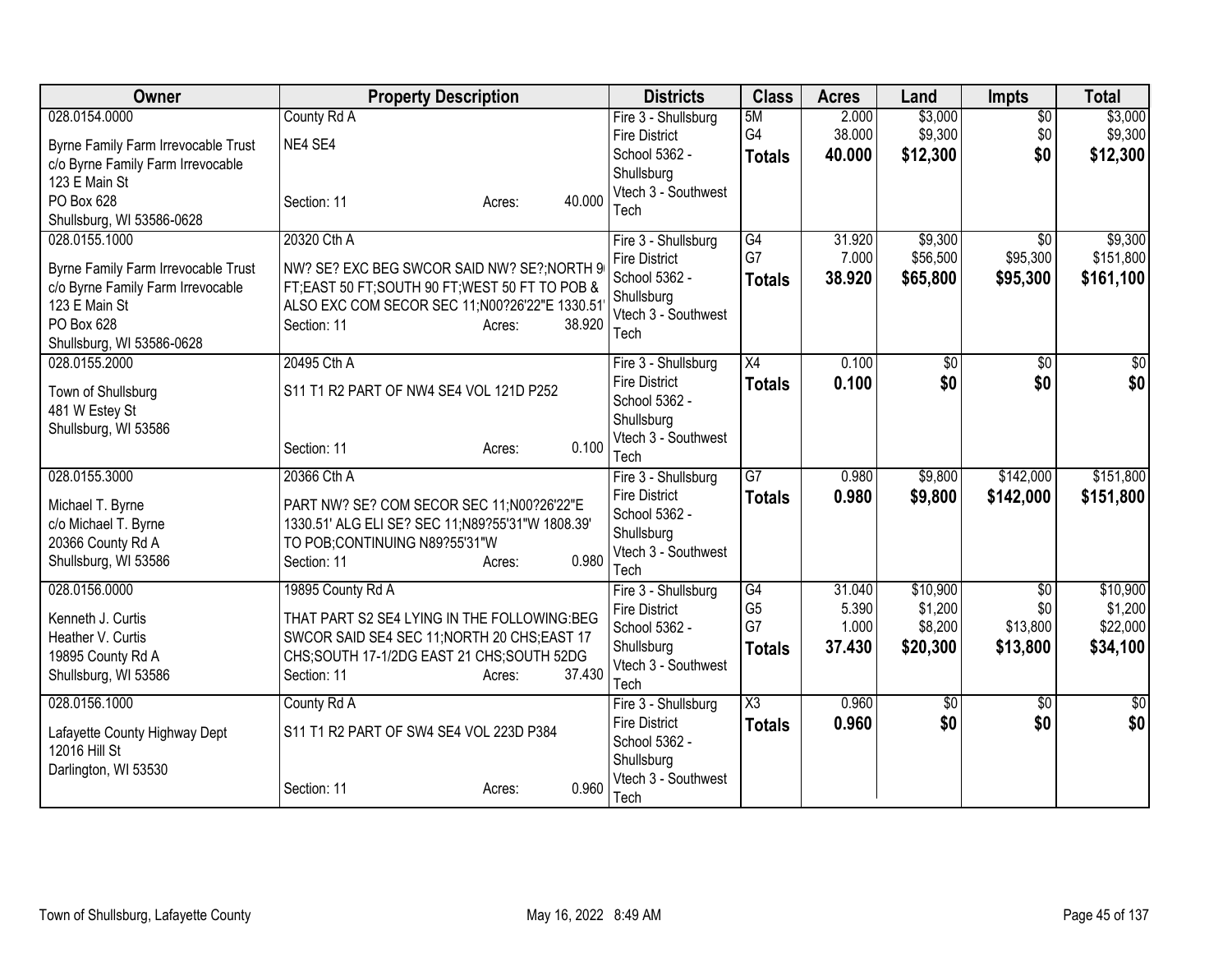| Owner                                      | <b>Property Description</b>                         |                  | <b>Districts</b>                      | <b>Class</b>    | <b>Acres</b> | Land     | <b>Impts</b>    | <b>Total</b> |
|--------------------------------------------|-----------------------------------------------------|------------------|---------------------------------------|-----------------|--------------|----------|-----------------|--------------|
| 028.0156.2000                              | 20421 Cth A                                         |                  | Fire 3 - Shullsburg                   | $\overline{G7}$ | 1.610        | \$15,200 | \$172,100       | \$187,300    |
| Colton C. Laird                            | PART SW4 SE4 COM SECOR SEC 11;N00.26'22"E           |                  | <b>Fire District</b><br>School 5362 - | <b>Totals</b>   | 1.610        | \$15,200 | \$172,100       | \$187,300    |
| Samantha M. Laird                          | 1330.51' ALG ELI SE4 SEC 11;N89.55'31"W 2072.24' TO |                  | Shullsburg                            |                 |              |          |                 |              |
| 20421 Cth A                                | POB;N89.55'31"W 115.74';S06.57'52"E                 |                  | Vtech 3 - Southwest                   |                 |              |          |                 |              |
| Shullsburg, WI 53586                       | Section: 11                                         | 1.610<br>Acres:  | Tech                                  |                 |              |          |                 |              |
| 028.0157.0000                              | County Rd A                                         |                  | Fire 3 - Shullsburg                   | G4              | 40.000       | \$13,000 | \$0             | \$13,000     |
| <b>Byrne Family Farm Irrevocable Trust</b> | PART S2 SE4 BEG NECOR SE4 SE4 SEC 11; WEST 23       |                  | <b>Fire District</b>                  | <b>Totals</b>   | 40.000       | \$13,000 | \$0             | \$13,000     |
| c/o Byrne Family Farm Irrevocable          | CHS;SOUTH 17-1/2DG EAST 21 CHS TO SLI SEC           |                  | School 5362 -                         |                 |              |          |                 |              |
| 123 E Main St                              | 11; EAST 16-3/4 CHS; NORTH 20 CHS TO POB            |                  | Shullsburg<br>Vtech 3 - Southwest     |                 |              |          |                 |              |
| PO Box 628                                 | Section: 11                                         | 40.000<br>Acres: | Tech                                  |                 |              |          |                 |              |
| Shullsburg, WI 53586-0628                  |                                                     |                  |                                       |                 |              |          |                 |              |
| 028.0158.0000                              | State Highway 11                                    |                  | Fire 3 - Shullsburg                   | $\overline{G4}$ | 31.550       | \$11,000 | $\overline{50}$ | \$11,000     |
| Wayne C. Gehrt                             | S12 T1 R2 NE4 NE4 EXC COM 520' WEST NECOR           |                  | <b>Fire District</b>                  | <b>Totals</b>   | 31.550       | \$11,000 | \$0             | \$11,000     |
| PO Box 338                                 | SEC 12; WEST 800'; SOUTH 460'; EAST 800'; NORTH     |                  | School 5362 -                         |                 |              |          |                 |              |
| Shullsburg, WI 53586                       | 460' TO POB DOC 348713                              |                  | Shullsburg<br>Vtech 3 - Southwest     |                 |              |          |                 |              |
|                                            | Section: 12                                         | 31.550<br>Acres: | Tech                                  |                 |              |          |                 |              |
| 028.0158.1000                              | State Highway 11                                    |                  | Fire 3 - Shullsburg                   | G4              | 8.450        | \$3,000  | \$0             | \$3,000      |
| Garrett W. Woodworth                       | S12 T1 R2 PART OF NE4 NE4 VOL 244D P307             |                  | <b>Fire District</b>                  | <b>Totals</b>   | 8.450        | \$3,000  | \$0             | \$3,000      |
| 222 Heller Ct                              |                                                     |                  | School 5362 -                         |                 |              |          |                 |              |
| Shullsburg, WI 53586                       |                                                     |                  | Shullsburg                            |                 |              |          |                 |              |
|                                            | Section: 12                                         | 8.450<br>Acres:  | Vtech 3 - Southwest                   |                 |              |          |                 |              |
|                                            |                                                     |                  | Tech                                  |                 |              |          |                 |              |
| 028.0159.0000                              | State Highway 11                                    |                  | Fire 3 - Shullsburg                   | G4              | 40.000       | \$13,300 | \$0             | \$13,300     |
| Brown-Bader Farm, LLC                      | S12 T1 R2 NW4 NE4 VOL 240D P333                     |                  | <b>Fire District</b><br>School 5362 - | <b>Totals</b>   | 40.000       | \$13,300 | \$0             | \$13,300     |
| c/o Brown-Bader Farm, LLC                  |                                                     |                  | Shullsburg                            |                 |              |          |                 |              |
| W7210 County Rd B                          |                                                     |                  | Vtech 3 - Southwest                   |                 |              |          |                 |              |
| Monroe, WI 53566-9761                      | Section: 12                                         | 40.000<br>Acres: | Tech                                  |                 |              |          |                 |              |
| 028.0160.0000                              | State Highway 11                                    |                  | Fire 3 - Shullsburg                   | $\overline{G4}$ | 40.000       | \$13,300 | $\overline{60}$ | \$13,300     |
| Brown-Bader Farm, LLC                      | S12 T1 R2 SW4 NE4 VOL 240D P333                     |                  | <b>Fire District</b>                  | <b>Totals</b>   | 40.000       | \$13,300 | \$0             | \$13,300     |
| c/o Brown-Bader Farm, LLC                  |                                                     |                  | School 5362 -                         |                 |              |          |                 |              |
| W7210 County Rd B                          |                                                     |                  | Shullsburg                            |                 |              |          |                 |              |
| Monroe, WI 53566-9761                      | Section: 12                                         | 40.000<br>Acres: | Vtech 3 - Southwest<br>Tech           |                 |              |          |                 |              |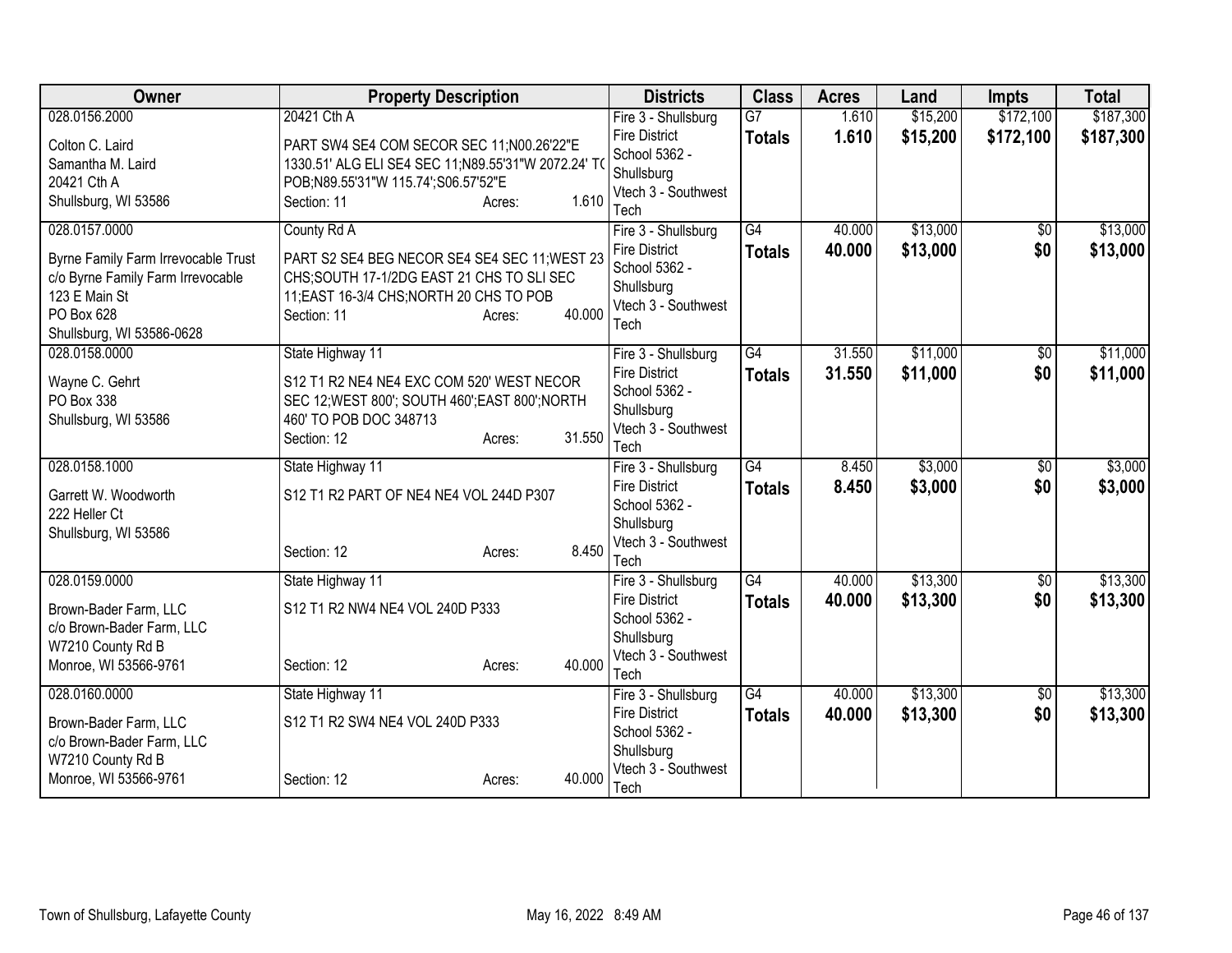| Owner                     | <b>Property Description</b>           |        |        | <b>Districts</b>                            | <b>Class</b>    | <b>Acres</b> | Land     | <b>Impts</b>           | <b>Total</b> |
|---------------------------|---------------------------------------|--------|--------|---------------------------------------------|-----------------|--------------|----------|------------------------|--------------|
| 028.0161.0000             | State Highway 11                      |        |        | Fire 3 - Shullsburg                         | $\overline{G4}$ | 40.000       | \$14,100 | $\overline{50}$        | \$14,100     |
| Wayne C. Gehrt            | S12 T1 R2 SE4 NE4 DOC 348713          |        |        | <b>Fire District</b>                        | <b>Totals</b>   | 40.000       | \$14,100 | \$0                    | \$14,100     |
| PO Box 338                |                                       |        |        | School 5362 -                               |                 |              |          |                        |              |
| Shullsburg, WI 53586      |                                       |        |        | Shullsburg<br>Vtech 3 - Southwest           |                 |              |          |                        |              |
|                           | Section: 12                           | Acres: | 40.000 | Tech                                        |                 |              |          |                        |              |
| 028.0162.0000             | State Highway 11                      |        |        | Fire 3 - Shullsburg                         | $\overline{G4}$ | 40.000       | \$13,300 | $\overline{50}$        | \$13,300     |
| Brown-Bader Farm, LLC     | S12 T1 R2 NE4 NW4 VOL 240D P333       |        |        | <b>Fire District</b>                        | <b>Totals</b>   | 40.000       | \$13,300 | \$0                    | \$13,300     |
| c/o Brown-Bader Farm, LLC |                                       |        |        | School 5362 -                               |                 |              |          |                        |              |
| W7210 County Rd B         |                                       |        |        | Shullsburg                                  |                 |              |          |                        |              |
| Monroe, WI 53566-9761     | Section: 12                           | Acres: | 40.000 | Vtech 3 - Southwest                         |                 |              |          |                        |              |
| 028.0163.0000             |                                       |        |        | Tech                                        | G4              | 40.000       | \$13,800 |                        | \$13,800     |
|                           | State Highway 11                      |        |        | Fire 3 - Shullsburg<br><b>Fire District</b> |                 |              |          | \$0<br>\$0             |              |
| Brown-Bader Farm, LLC     | S12 T1 R2 NW4 NW4 VOL 240D P333       |        |        | School 5362 -                               | <b>Totals</b>   | 40.000       | \$13,800 |                        | \$13,800     |
| c/o Brown-Bader Farm, LLC |                                       |        |        | Shullsburg                                  |                 |              |          |                        |              |
| W7210 County Rd B         |                                       |        |        | Vtech 3 - Southwest                         |                 |              |          |                        |              |
| Monroe, WI 53566-9761     | Section: 12                           | Acres: | 40.000 | Tech                                        |                 |              |          |                        |              |
| 028.0164.1000             | State Highway 11                      |        |        | Fire 3 - Shullsburg                         | 5M              | 1.000        | \$1,700  | $\overline{60}$        | \$1,700      |
| Brown-Bader Farm, LLC     | S12 T1 R2 W 30A SW4 NW4 VOL 240D P333 |        |        | <b>Fire District</b>                        | G4              | 29.000       | \$9,700  | \$0                    | \$9,700      |
| c/o Brown-Bader Farm, LLC |                                       |        |        | School 5362 -                               | <b>Totals</b>   | 30,000       | \$11,400 | \$0                    | \$11,400     |
| W7210 County Rd B         |                                       |        |        | Shullsburg                                  |                 |              |          |                        |              |
| Monroe, WI 53566-9761     | Section: 12                           | Acres: | 30.000 | Vtech 3 - Southwest                         |                 |              |          |                        |              |
|                           |                                       |        |        | Tech                                        | $\overline{G4}$ | 10.000       | \$3,800  |                        | \$3,800      |
| 028.0164.2000             | State Highway 11                      |        |        | Fire 3 - Shullsburg<br><b>Fire District</b> |                 | 10.000       | \$3,800  | $\overline{60}$<br>\$0 |              |
| Brown-Bader Farm, LLC     | S12 T1 R2 E 10A SW4 NW4 VOL 240D P333 |        |        | School 5362 -                               | <b>Totals</b>   |              |          |                        | \$3,800      |
| c/o Brown-Bader Farm, LLC |                                       |        |        | Shullsburg                                  |                 |              |          |                        |              |
| W7210 County Rd B         |                                       |        |        | Vtech 3 - Southwest                         |                 |              |          |                        |              |
| Monroe, WI 53566-9761     | Section: 12                           | Acres: | 10.000 | Tech                                        |                 |              |          |                        |              |
| 028.0165.0000             | State Highway 11                      |        |        | Fire 3 - Shullsburg                         | $\overline{G4}$ | 40.000       | \$13,300 | $\overline{60}$        | \$13,300     |
| Brown-Bader Farm, LLC     | S12 T1 R2 SE4 NW4 VOL 240D P333       |        |        | <b>Fire District</b>                        | <b>Totals</b>   | 40.000       | \$13,300 | \$0                    | \$13,300     |
| c/o Brown-Bader Farm, LLC |                                       |        |        | School 5362 -                               |                 |              |          |                        |              |
| W7210 County Rd B         |                                       |        |        | Shullsburg                                  |                 |              |          |                        |              |
| Monroe, WI 53566-9761     | Section: 12                           | Acres: | 40.000 | Vtech 3 - Southwest<br>Tech                 |                 |              |          |                        |              |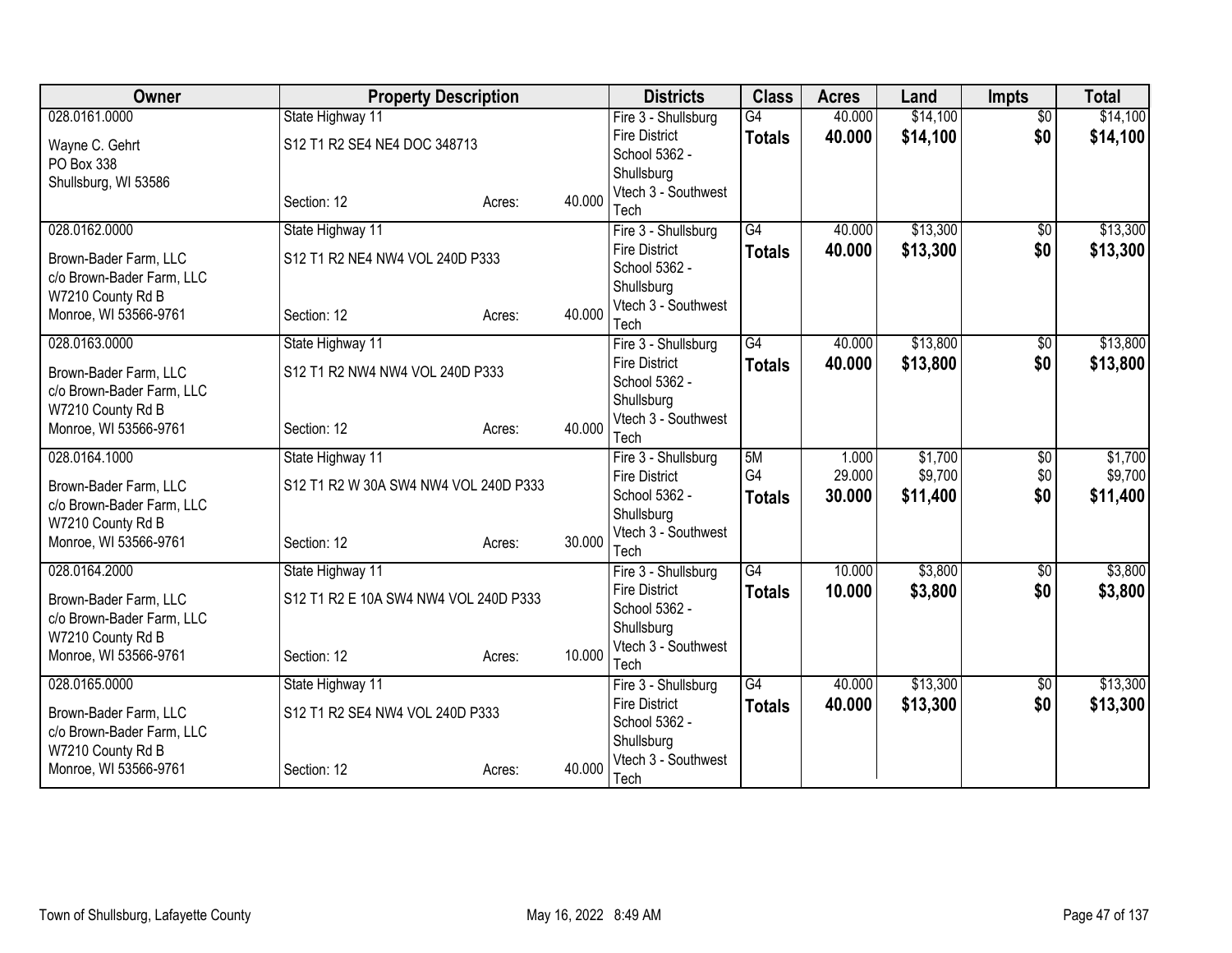| Owner                                      | <b>Property Description</b>                    |        | <b>Districts</b>                      | <b>Class</b>         | <b>Acres</b>   | Land              | <b>Impts</b>     | <b>Total</b>       |
|--------------------------------------------|------------------------------------------------|--------|---------------------------------------|----------------------|----------------|-------------------|------------------|--------------------|
| 028.0166.1000                              | Dunbarton Rd                                   |        | Fire 3 - Shullsburg                   | 5M                   | 1.750          | \$2,900           | $\overline{50}$  | \$2,900            |
| Brown-Bader Farm, LLC                      | S12 T1 R2 E2 NE4 SW4 N OF S LINE OF OLD RR VOL |        | <b>Fire District</b>                  | G4                   | 10.250         | \$3,800           | \$0              | \$3,800            |
| c/o Brown-Bader Farm, LLC                  | 240D P333                                      |        | School 5362 -                         | <b>Totals</b>        | 12.000         | \$6,700           | \$0              | \$6,700            |
| W7210 County Rd B                          |                                                |        | Shullsburg<br>Vtech 3 - Southwest     |                      |                |                   |                  |                    |
| Monroe, WI 53566-9761                      | Section: 12<br>Acres:                          | 12.000 | Tech                                  |                      |                |                   |                  |                    |
| 028.0166.3000                              | Dunbarton Rd                                   |        | Fire 3 - Shullsburg                   | $\overline{G4}$      | 26.000         | \$8,800           | $\overline{50}$  | \$8,800            |
|                                            |                                                |        | <b>Fire District</b>                  | G <sub>5</sub>       | 2.000          | \$500             | \$0              | \$500              |
| John R. Mccoy                              | E? E? SW? S OF S LINE OF OLD RR                |        | School 5362 -                         | <b>Totals</b>        | 28.000         | \$9,300           | \$0              | \$9,300            |
| Susan B. Mccoy<br>7526 Red Fox Trl         |                                                |        | Shullsburg                            |                      |                |                   |                  |                    |
| Madison, WI 53717                          | Section: 12<br>Acres:                          | 28.000 | Vtech 3 - Southwest                   |                      |                |                   |                  |                    |
|                                            |                                                |        | Tech                                  |                      |                |                   |                  |                    |
| 028.0167.0000                              | 19712 Dunbarton Rd                             |        | Fire 3 - Shullsburg                   | G4                   | 34.500         | \$12,000          | \$0              | \$12,000           |
| <b>Richard Mccauley</b>                    | S12 T1 R2 W1/2 OF E1/2 OF SW EX RR DOC 351422  |        | <b>Fire District</b><br>School 5362 - | G <sub>5</sub><br>G7 | 1.500<br>2.500 | \$400<br>\$22,500 | \$0<br>\$54,900  | \$400<br>\$77,400  |
| <b>Steven Mccauley</b>                     | (S/LIFE USE OF RICHARD PER DOC 351422)         |        | Shullsburg                            | <b>Totals</b>        | 38,500         | \$34,900          | \$54,900         | \$89,800           |
| 19712 Dunbarton Rd                         |                                                |        | Vtech 3 - Southwest                   |                      |                |                   |                  |                    |
| Shullsburg, WI 53586                       | Section: 12<br>Acres:                          | 38.500 | Tech                                  |                      |                |                   |                  |                    |
| 028.0167.1000                              | Dunbarton Rd                                   |        | Fire 3 - Shullsburg                   | $\overline{G6}$      | 1.500          | \$4,500           | $\overline{50}$  | \$4,500            |
| Ralph J. Brown                             | S12 T1 R2 1 1/2A OF OLD RR ROW ACROSS W2 NE4   |        | <b>Fire District</b>                  | <b>Totals</b>        | 1.500          | \$4,500           | \$0              | \$4,500            |
| 16623 Balltown Rd                          | SW4 VOL 231D P540                              |        | School 5362 -                         |                      |                |                   |                  |                    |
| Sherrill, IA 52073                         |                                                |        | Shullsburg                            |                      |                |                   |                  |                    |
|                                            | Section: 12<br>Acres:                          | 1.500  | Vtech 3 - Southwest<br>Tech           |                      |                |                   |                  |                    |
| 028.0167.2000                              | Dunbarton Rd                                   |        | Fire 3 - Shullsburg                   | G4                   | 28.340         | \$9,400           | $\overline{50}$  | \$9,400            |
|                                            |                                                |        | <b>Fire District</b>                  | G <sub>5</sub>       | 3.500          | \$1,000           | \$0              | \$1,000            |
| Brown-Bader Farm, LLC                      | S12 T1 R2 NW4 SW4 EXC CSM #660 VOL 240D P333   |        | School 5362 -                         | <b>Totals</b>        | 31.840         | \$10,400          | \$0              | \$10,400           |
| c/o Brown-Bader Farm, LLC                  | <b>EXC</b>                                     |        | Shullsburg                            |                      |                |                   |                  |                    |
| W7210 County Rd B<br>Monroe, WI 53566-9761 | Section: 12                                    | 31.840 | Vtech 3 - Southwest                   |                      |                |                   |                  |                    |
|                                            | Acres:                                         |        | Tech                                  |                      |                |                   |                  |                    |
| 028.0168.3000                              | 19826 Dunbarton Rd                             |        | Fire 3 - Shullsburg                   | 5M                   | 3.500          | \$5,300           | $\overline{50}$  | \$5,300            |
| David S. Beiler                            | S12 T1 R2 LOT 1 CSM #660 (PRT SWSW & NWSW      |        | <b>Fire District</b>                  | G4                   | 38.160         | \$13,200          | \$0              | \$13,200           |
| Barbara S. Beiler                          | SEC 12) DOC 346359                             |        | School 5362 -<br>Shullsburg           | G <sub>5</sub><br>G7 | 2.500<br>4.000 | \$700<br>\$34,500 | \$0<br>\$329,600 | \$700<br>\$364,100 |
| 23349 Truman Rd                            |                                                |        | Vtech 3 - Southwest                   | <b>Totals</b>        | 48.160         | \$53,700          | \$329,600        | \$383,300          |
| Darlington, WI 53530                       | Section: 12<br>Acres:                          | 48.160 | Tech                                  |                      |                |                   |                  |                    |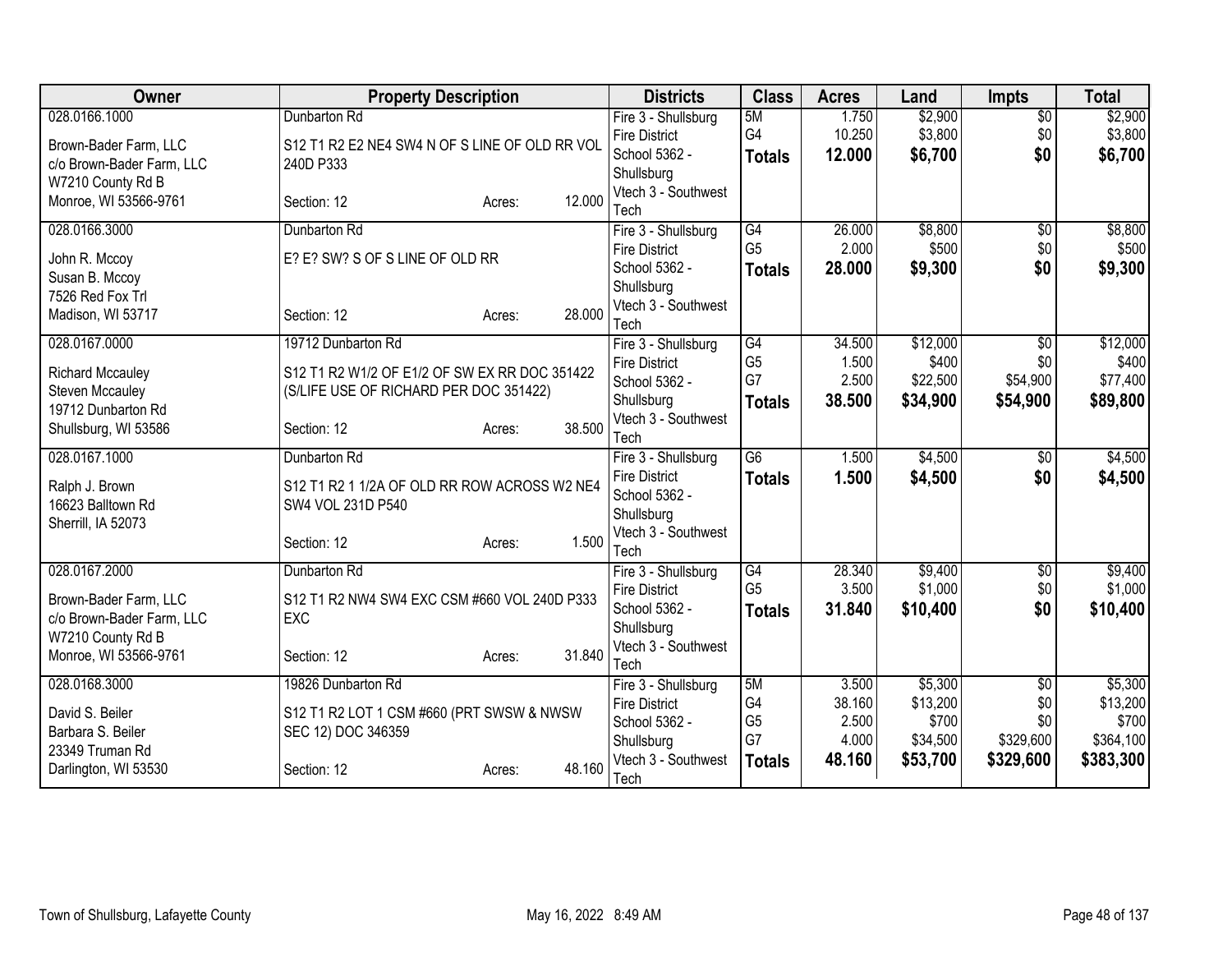| <b>Owner</b>              | <b>Property Description</b>                  |        |        | <b>Districts</b>                            | <b>Class</b>   | <b>Acres</b> | Land     | <b>Impts</b>    | <b>Total</b> |
|---------------------------|----------------------------------------------|--------|--------|---------------------------------------------|----------------|--------------|----------|-----------------|--------------|
| 028.0169.0000             | Dunbarton Rd                                 |        |        | Fire 3 - Shullsburg                         | 5M             | 2.000        | \$3,300  | $\overline{50}$ | \$3,300      |
| John R. Mccoy             | S12 T1 R2 NE4 SE4 VOL 239D P911              |        |        | <b>Fire District</b>                        | G4             | 37.500       | \$12,400 | \$0             | \$12,400     |
| Susan B. Mccoy            |                                              |        |        | School 5362 -                               | G <sub>5</sub> | 0.500        | \$200    | \$0             | \$200        |
| 7526 Red Fox Trl          |                                              |        |        | Shullsburg                                  | <b>Totals</b>  | 40.000       | \$15,900 | \$0             | \$15,900     |
| Madison, WI 53717         | Section: 7                                   | Acres: | 40.000 | Vtech 3 - Southwest<br>Tech                 |                |              |          |                 |              |
| 028.0170.1000             | Dunbarton Rd                                 |        |        | Fire 3 - Shullsburg                         | 5M             | 3.500        | \$5,800  | $\overline{50}$ | \$5,800      |
|                           |                                              |        |        | <b>Fire District</b>                        | G4             | 19.500       | \$7,500  | \$0             | \$7,500      |
| Brown-Bader Farm, LLC     | S12 T1 R2 NW4 SE4 N OF S LINE OF OLD RR VOL  |        |        | School 5362 -                               | <b>Totals</b>  | 23.000       | \$13,300 | \$0             | \$13,300     |
| c/o Brown-Bader Farm, LLC | 240D P333                                    |        |        | Shullsburg                                  |                |              |          |                 |              |
| W7210 County Rd B         |                                              |        |        | Vtech 3 - Southwest                         |                |              |          |                 |              |
| Monroe, WI 53566-9761     | Section: 12                                  | Acres: | 23.000 | Tech                                        |                |              |          |                 |              |
| 028.0170.2000             | Dunbarton Rd                                 |        |        | Fire 3 - Shullsburg                         | G4             | 15.500       | \$5,100  | \$0             | \$5,100      |
| John R. Mccoy             | NW? SE? S OF S LINE OF OLD RR                |        |        | <b>Fire District</b>                        | G <sub>5</sub> | 1.500        | \$400    | \$0             | \$400        |
| Susan B. Mccoy            |                                              |        |        | School 5362 -                               | <b>Totals</b>  | 17.000       | \$5,500  | \$0             | \$5,500      |
| 7526 Red Fox Trl          |                                              |        |        | Shullsburg                                  |                |              |          |                 |              |
| Madison, WI 53717         | Section: 12                                  | Acres: | 17.000 | Vtech 3 - Southwest                         |                |              |          |                 |              |
| 028.0171.0000             | Dunbarton Rd                                 |        |        | Tech                                        | G4             | 36.000       | \$11,800 |                 | \$11,800     |
|                           |                                              |        |        | Fire 3 - Shullsburg<br><b>Fire District</b> | G <sub>5</sub> | 4.000        | \$1,000  | \$0<br>\$0      | \$1,000      |
| John R. Mccoy             | SW? SE?                                      |        |        | School 5362 -                               | <b>Totals</b>  | 40.000       | \$12,800 | \$0             | \$12,800     |
| Susan B. Mccoy            |                                              |        |        | Shullsburg                                  |                |              |          |                 |              |
| 7526 Red Fox Trl          |                                              |        |        | Vtech 3 - Southwest                         |                |              |          |                 |              |
| Madison, WI 53717         | Section: 12                                  | Acres: | 40.000 | Tech                                        |                |              |          |                 |              |
| 028.0172.0000             | 19122 Dunbarton Rd                           |        |        | Fire 3 - Shullsburg                         | G4             | 4.860        | \$1,700  | $\overline{50}$ | \$1,700      |
| David J. Wager            | S12 T1 R2 PART OF SE4 SE4 VOL 240D P382 (SEE |        |        | <b>Fire District</b>                        | G <sub>5</sub> | 3.000        | \$900    | \$0             | \$900        |
| 19122 Dunbarton Rd        | POS#1676)                                    |        |        | School 5362 -                               | G7             | 3.000        | \$26,500 | \$35,700        | \$62,200     |
| Shullsburg, WI 53586      |                                              |        |        | Shullsburg                                  | <b>Totals</b>  | 10.860       | \$29,100 | \$35,700        | \$64,800     |
|                           | Section: 12                                  | Acres: | 10.860 | Vtech 3 - Southwest                         |                |              |          |                 |              |
| 028.0172.1000             |                                              |        |        | Tech                                        | G4             | 26.000       | \$8,900  |                 | \$8,900      |
|                           | Dunbarton Rd                                 |        |        | Fire 3 - Shullsburg<br><b>Fire District</b> | G <sub>5</sub> | 3.140        | \$900    | \$0<br>\$0      | \$900        |
| John R. Mccoy             | S12 T1 R2 PART OF SE4 SE4 VOL 239D P911      |        |        | School 5362 -                               | <b>Totals</b>  | 29.140       | \$9,800  | \$0             | \$9,800      |
| Susan B. Mccoy            |                                              |        |        | Shullsburg                                  |                |              |          |                 |              |
| 7526 Red Fox Trl          |                                              |        |        | Vtech 3 - Southwest                         |                |              |          |                 |              |
| Madison, WI 53717         | Section: 12                                  | Acres: | 29.140 | Tech                                        |                |              |          |                 |              |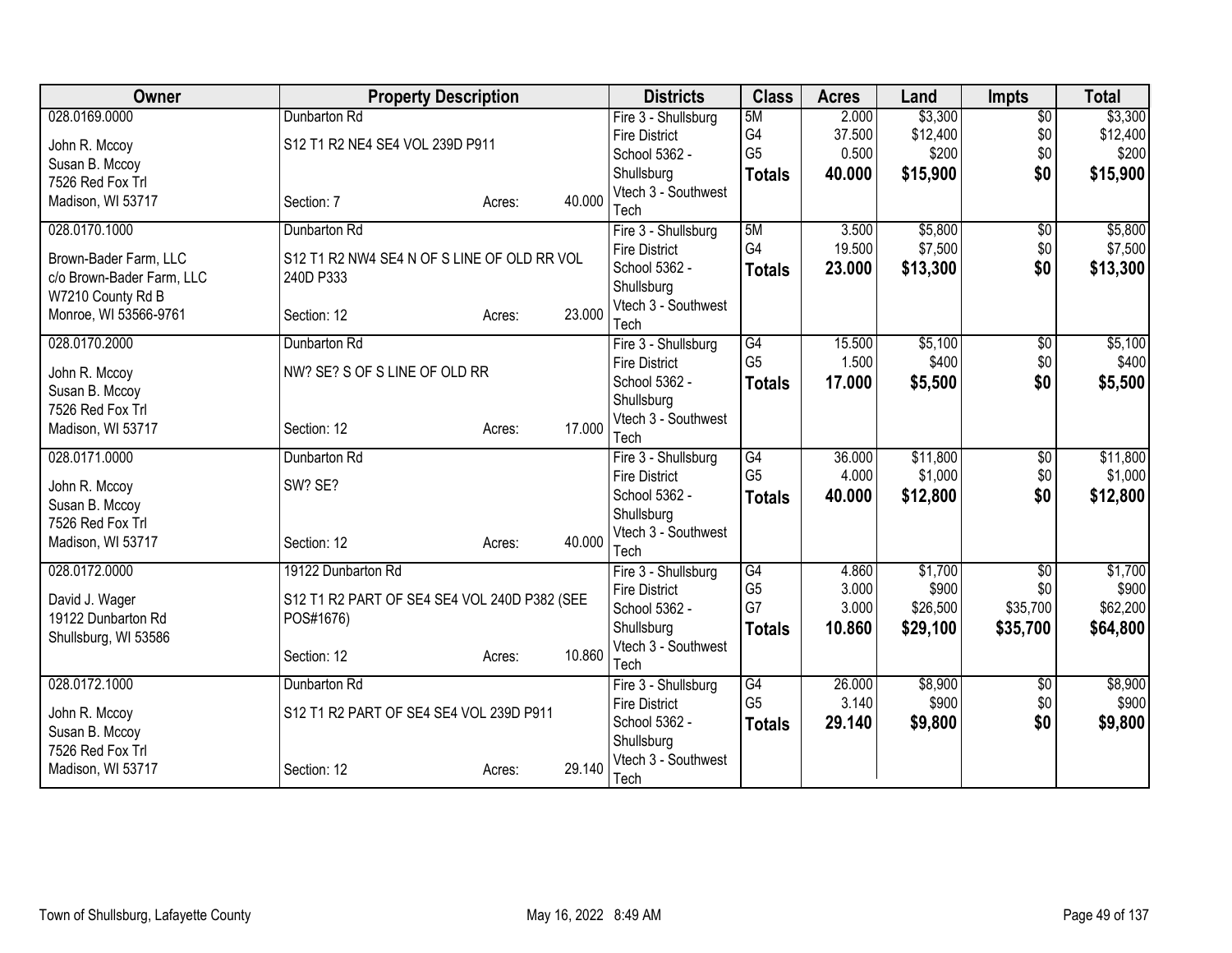| 028.0173.0000<br>Lavery Rd<br>G4<br>37.000<br>\$12,100<br>$\overline{50}$<br>Fire 3 - Shullsburg<br>G <sub>5</sub><br>\$400<br>\$0<br>3.000<br>\$400<br><b>Fire District</b><br>S13 T1 R2 NE4 NE4 VOL 77 B&C P289<br>Thunderbranch Acres, Inc.<br>40.000<br>\$12,500<br>\$0<br>\$12,500<br>School 5362 -<br><b>Totals</b><br>c/o Thunderbranch Acres, Inc<br>Shullsburg<br>10006 County Rd K<br>Vtech 3 - Southwest<br>40.000<br>Darlington, WI 53530-9796<br>Section: 13<br>Acres:<br>Tech<br>\$11,300<br>028.0174.0000<br>$\overline{G4}$<br>34.000<br>$\overline{50}$<br>Dunbarton Rd<br>Fire 3 - Shullsburg<br>G <sub>5</sub><br>\$100<br>\$0<br>1.000<br><b>Fire District</b><br>S13 T1 R2 PART OF NW4 NE4 VOL 209D P846<br>Thunderbranch Acres, Inc.<br>35.000<br>\$11,400<br>\$0<br>\$11,400<br>School 5362 -<br><b>Totals</b><br>c/o Thunderbranch Acres, Inc<br>Shullsburg<br>10006 County Rd K<br>Vtech 3 - Southwest<br>35.000<br>Darlington, WI 53530-9796<br>Section: 13<br>Acres:<br>Tech<br>G2<br>\$3,300<br>\$11,000<br>028.0174.1000<br>Fire 3 - Shullsburg<br>1.000<br>Dunbarton Rd<br><b>Fire District</b><br>1.000<br>\$3,300<br>\$11,000<br>\$14,300<br><b>Totals</b><br>S13 T1 R2 PART OF NW4 NE4 VOL 234D P471<br>Steven J. Humphrey<br>School 5362 -<br>19307 Dunbarton Rd<br>Shullsburg<br>Shullsburg, WI 53586<br>Vtech 3 - Southwest<br>1.000<br>Section: 13<br>Acres:<br>Tech<br>G1<br>\$121,500<br>028.0174.1100<br>19307 Dunbarton Rd<br>\$17,000<br>Fire 3 - Shullsburg<br>1.000<br>G <sub>2</sub><br>3.000<br>\$9,800<br><b>Fire District</b><br>\$0<br>S13 T1 R2 PART OF NW4 NE4 VOL 227D P114 4939<br>Steven J. Humphrey<br>School 5362 -<br>4.000<br>\$26,800<br>\$121,500<br>\$148,300<br><b>Totals</b><br>19307 Dunbarton Rd<br>LAVERY, 19307 DUNBARTON<br>Shullsburg<br>Shullsburg, WI 53586<br>Vtech 3 - Southwest<br>4.000<br>Section: 13<br>Acres:<br>Tech<br>\$12,900<br>028.0175.0000<br>County Rd A<br>G4<br>39.000<br>$\overline{50}$<br>Fire 3 - Shullsburg<br>G <sub>5</sub><br>1.000<br>\$100<br>\$0<br><b>Fire District</b><br>S13 T1 R2 SW4 NE4 VOL 231D P976<br>Edwin A. Gierke<br>\$13,000<br>\$0<br>School 5362 -<br>40.000<br>\$13,000<br><b>Totals</b><br>Debra S. Gierke<br>Shullsburg<br>19690 County Rd A<br>Vtech 3 - Southwest<br>40.000<br>Shullsburg, WI 53586<br>Section: 13<br>Acres:<br>Tech<br>G4<br>\$13,400<br>028.0176.0000<br>Lavery Rd<br>40.000<br>Fire 3 - Shullsburg<br>\$0<br>\$0<br><b>Fire District</b><br>40.000<br>\$13,400<br>\$13,400<br><b>Totals</b><br>S13 T1 R2 SE4 NE4 VOL 77 B&C P289<br>Thunderbranch Acres, Inc.<br>School 5362 -<br>c/o Thunderbranch Acres, Inc<br>Shullsburg<br>10006 County Rd K<br>Vtech 3 - Southwest<br>40.000<br>Darlington, WI 53530-9796<br>Section: 13<br>Acres: | <b>Owner</b> | <b>Property Description</b> | <b>Districts</b> | <b>Class</b> | <b>Acres</b> | Land | <b>Impts</b> | <b>Total</b> |
|--------------------------------------------------------------------------------------------------------------------------------------------------------------------------------------------------------------------------------------------------------------------------------------------------------------------------------------------------------------------------------------------------------------------------------------------------------------------------------------------------------------------------------------------------------------------------------------------------------------------------------------------------------------------------------------------------------------------------------------------------------------------------------------------------------------------------------------------------------------------------------------------------------------------------------------------------------------------------------------------------------------------------------------------------------------------------------------------------------------------------------------------------------------------------------------------------------------------------------------------------------------------------------------------------------------------------------------------------------------------------------------------------------------------------------------------------------------------------------------------------------------------------------------------------------------------------------------------------------------------------------------------------------------------------------------------------------------------------------------------------------------------------------------------------------------------------------------------------------------------------------------------------------------------------------------------------------------------------------------------------------------------------------------------------------------------------------------------------------------------------------------------------------------------------------------------------------------------------------------------------------------------------------------------------------------------------------------------------------------------------------------------------------------------------------------------------------------------------------------------------------------------------------------------------------------------------------------------------------------------------------------------------------------------------------------------------------------------------------------------------------------------------------------|--------------|-----------------------------|------------------|--------------|--------------|------|--------------|--------------|
|                                                                                                                                                                                                                                                                                                                                                                                                                                                                                                                                                                                                                                                                                                                                                                                                                                                                                                                                                                                                                                                                                                                                                                                                                                                                                                                                                                                                                                                                                                                                                                                                                                                                                                                                                                                                                                                                                                                                                                                                                                                                                                                                                                                                                                                                                                                                                                                                                                                                                                                                                                                                                                                                                                                                                                                      |              |                             |                  |              |              |      |              | \$12,100     |
|                                                                                                                                                                                                                                                                                                                                                                                                                                                                                                                                                                                                                                                                                                                                                                                                                                                                                                                                                                                                                                                                                                                                                                                                                                                                                                                                                                                                                                                                                                                                                                                                                                                                                                                                                                                                                                                                                                                                                                                                                                                                                                                                                                                                                                                                                                                                                                                                                                                                                                                                                                                                                                                                                                                                                                                      |              |                             |                  |              |              |      |              |              |
|                                                                                                                                                                                                                                                                                                                                                                                                                                                                                                                                                                                                                                                                                                                                                                                                                                                                                                                                                                                                                                                                                                                                                                                                                                                                                                                                                                                                                                                                                                                                                                                                                                                                                                                                                                                                                                                                                                                                                                                                                                                                                                                                                                                                                                                                                                                                                                                                                                                                                                                                                                                                                                                                                                                                                                                      |              |                             |                  |              |              |      |              |              |
|                                                                                                                                                                                                                                                                                                                                                                                                                                                                                                                                                                                                                                                                                                                                                                                                                                                                                                                                                                                                                                                                                                                                                                                                                                                                                                                                                                                                                                                                                                                                                                                                                                                                                                                                                                                                                                                                                                                                                                                                                                                                                                                                                                                                                                                                                                                                                                                                                                                                                                                                                                                                                                                                                                                                                                                      |              |                             |                  |              |              |      |              |              |
| \$11,300<br>\$100<br>\$14,300<br>\$138,500<br>\$9,800<br>\$12,900<br>\$100<br>\$13,400                                                                                                                                                                                                                                                                                                                                                                                                                                                                                                                                                                                                                                                                                                                                                                                                                                                                                                                                                                                                                                                                                                                                                                                                                                                                                                                                                                                                                                                                                                                                                                                                                                                                                                                                                                                                                                                                                                                                                                                                                                                                                                                                                                                                                                                                                                                                                                                                                                                                                                                                                                                                                                                                                               |              |                             |                  |              |              |      |              |              |
|                                                                                                                                                                                                                                                                                                                                                                                                                                                                                                                                                                                                                                                                                                                                                                                                                                                                                                                                                                                                                                                                                                                                                                                                                                                                                                                                                                                                                                                                                                                                                                                                                                                                                                                                                                                                                                                                                                                                                                                                                                                                                                                                                                                                                                                                                                                                                                                                                                                                                                                                                                                                                                                                                                                                                                                      |              |                             |                  |              |              |      |              |              |
|                                                                                                                                                                                                                                                                                                                                                                                                                                                                                                                                                                                                                                                                                                                                                                                                                                                                                                                                                                                                                                                                                                                                                                                                                                                                                                                                                                                                                                                                                                                                                                                                                                                                                                                                                                                                                                                                                                                                                                                                                                                                                                                                                                                                                                                                                                                                                                                                                                                                                                                                                                                                                                                                                                                                                                                      |              |                             |                  |              |              |      |              |              |
|                                                                                                                                                                                                                                                                                                                                                                                                                                                                                                                                                                                                                                                                                                                                                                                                                                                                                                                                                                                                                                                                                                                                                                                                                                                                                                                                                                                                                                                                                                                                                                                                                                                                                                                                                                                                                                                                                                                                                                                                                                                                                                                                                                                                                                                                                                                                                                                                                                                                                                                                                                                                                                                                                                                                                                                      |              |                             |                  |              |              |      |              |              |
|                                                                                                                                                                                                                                                                                                                                                                                                                                                                                                                                                                                                                                                                                                                                                                                                                                                                                                                                                                                                                                                                                                                                                                                                                                                                                                                                                                                                                                                                                                                                                                                                                                                                                                                                                                                                                                                                                                                                                                                                                                                                                                                                                                                                                                                                                                                                                                                                                                                                                                                                                                                                                                                                                                                                                                                      |              |                             |                  |              |              |      |              |              |
|                                                                                                                                                                                                                                                                                                                                                                                                                                                                                                                                                                                                                                                                                                                                                                                                                                                                                                                                                                                                                                                                                                                                                                                                                                                                                                                                                                                                                                                                                                                                                                                                                                                                                                                                                                                                                                                                                                                                                                                                                                                                                                                                                                                                                                                                                                                                                                                                                                                                                                                                                                                                                                                                                                                                                                                      |              |                             |                  |              |              |      |              |              |
|                                                                                                                                                                                                                                                                                                                                                                                                                                                                                                                                                                                                                                                                                                                                                                                                                                                                                                                                                                                                                                                                                                                                                                                                                                                                                                                                                                                                                                                                                                                                                                                                                                                                                                                                                                                                                                                                                                                                                                                                                                                                                                                                                                                                                                                                                                                                                                                                                                                                                                                                                                                                                                                                                                                                                                                      |              |                             |                  |              |              |      |              |              |
|                                                                                                                                                                                                                                                                                                                                                                                                                                                                                                                                                                                                                                                                                                                                                                                                                                                                                                                                                                                                                                                                                                                                                                                                                                                                                                                                                                                                                                                                                                                                                                                                                                                                                                                                                                                                                                                                                                                                                                                                                                                                                                                                                                                                                                                                                                                                                                                                                                                                                                                                                                                                                                                                                                                                                                                      |              |                             |                  |              |              |      |              |              |
|                                                                                                                                                                                                                                                                                                                                                                                                                                                                                                                                                                                                                                                                                                                                                                                                                                                                                                                                                                                                                                                                                                                                                                                                                                                                                                                                                                                                                                                                                                                                                                                                                                                                                                                                                                                                                                                                                                                                                                                                                                                                                                                                                                                                                                                                                                                                                                                                                                                                                                                                                                                                                                                                                                                                                                                      |              |                             |                  |              |              |      |              |              |
|                                                                                                                                                                                                                                                                                                                                                                                                                                                                                                                                                                                                                                                                                                                                                                                                                                                                                                                                                                                                                                                                                                                                                                                                                                                                                                                                                                                                                                                                                                                                                                                                                                                                                                                                                                                                                                                                                                                                                                                                                                                                                                                                                                                                                                                                                                                                                                                                                                                                                                                                                                                                                                                                                                                                                                                      |              |                             |                  |              |              |      |              |              |
|                                                                                                                                                                                                                                                                                                                                                                                                                                                                                                                                                                                                                                                                                                                                                                                                                                                                                                                                                                                                                                                                                                                                                                                                                                                                                                                                                                                                                                                                                                                                                                                                                                                                                                                                                                                                                                                                                                                                                                                                                                                                                                                                                                                                                                                                                                                                                                                                                                                                                                                                                                                                                                                                                                                                                                                      |              |                             |                  |              |              |      |              |              |
|                                                                                                                                                                                                                                                                                                                                                                                                                                                                                                                                                                                                                                                                                                                                                                                                                                                                                                                                                                                                                                                                                                                                                                                                                                                                                                                                                                                                                                                                                                                                                                                                                                                                                                                                                                                                                                                                                                                                                                                                                                                                                                                                                                                                                                                                                                                                                                                                                                                                                                                                                                                                                                                                                                                                                                                      |              |                             |                  |              |              |      |              |              |
|                                                                                                                                                                                                                                                                                                                                                                                                                                                                                                                                                                                                                                                                                                                                                                                                                                                                                                                                                                                                                                                                                                                                                                                                                                                                                                                                                                                                                                                                                                                                                                                                                                                                                                                                                                                                                                                                                                                                                                                                                                                                                                                                                                                                                                                                                                                                                                                                                                                                                                                                                                                                                                                                                                                                                                                      |              |                             |                  |              |              |      |              |              |
|                                                                                                                                                                                                                                                                                                                                                                                                                                                                                                                                                                                                                                                                                                                                                                                                                                                                                                                                                                                                                                                                                                                                                                                                                                                                                                                                                                                                                                                                                                                                                                                                                                                                                                                                                                                                                                                                                                                                                                                                                                                                                                                                                                                                                                                                                                                                                                                                                                                                                                                                                                                                                                                                                                                                                                                      |              |                             |                  |              |              |      |              |              |
|                                                                                                                                                                                                                                                                                                                                                                                                                                                                                                                                                                                                                                                                                                                                                                                                                                                                                                                                                                                                                                                                                                                                                                                                                                                                                                                                                                                                                                                                                                                                                                                                                                                                                                                                                                                                                                                                                                                                                                                                                                                                                                                                                                                                                                                                                                                                                                                                                                                                                                                                                                                                                                                                                                                                                                                      |              |                             |                  |              |              |      |              |              |
|                                                                                                                                                                                                                                                                                                                                                                                                                                                                                                                                                                                                                                                                                                                                                                                                                                                                                                                                                                                                                                                                                                                                                                                                                                                                                                                                                                                                                                                                                                                                                                                                                                                                                                                                                                                                                                                                                                                                                                                                                                                                                                                                                                                                                                                                                                                                                                                                                                                                                                                                                                                                                                                                                                                                                                                      |              |                             |                  |              |              |      |              |              |
|                                                                                                                                                                                                                                                                                                                                                                                                                                                                                                                                                                                                                                                                                                                                                                                                                                                                                                                                                                                                                                                                                                                                                                                                                                                                                                                                                                                                                                                                                                                                                                                                                                                                                                                                                                                                                                                                                                                                                                                                                                                                                                                                                                                                                                                                                                                                                                                                                                                                                                                                                                                                                                                                                                                                                                                      |              |                             |                  |              |              |      |              |              |
|                                                                                                                                                                                                                                                                                                                                                                                                                                                                                                                                                                                                                                                                                                                                                                                                                                                                                                                                                                                                                                                                                                                                                                                                                                                                                                                                                                                                                                                                                                                                                                                                                                                                                                                                                                                                                                                                                                                                                                                                                                                                                                                                                                                                                                                                                                                                                                                                                                                                                                                                                                                                                                                                                                                                                                                      |              |                             |                  |              |              |      |              |              |
|                                                                                                                                                                                                                                                                                                                                                                                                                                                                                                                                                                                                                                                                                                                                                                                                                                                                                                                                                                                                                                                                                                                                                                                                                                                                                                                                                                                                                                                                                                                                                                                                                                                                                                                                                                                                                                                                                                                                                                                                                                                                                                                                                                                                                                                                                                                                                                                                                                                                                                                                                                                                                                                                                                                                                                                      |              |                             |                  |              |              |      |              |              |
|                                                                                                                                                                                                                                                                                                                                                                                                                                                                                                                                                                                                                                                                                                                                                                                                                                                                                                                                                                                                                                                                                                                                                                                                                                                                                                                                                                                                                                                                                                                                                                                                                                                                                                                                                                                                                                                                                                                                                                                                                                                                                                                                                                                                                                                                                                                                                                                                                                                                                                                                                                                                                                                                                                                                                                                      |              |                             |                  |              |              |      |              |              |
|                                                                                                                                                                                                                                                                                                                                                                                                                                                                                                                                                                                                                                                                                                                                                                                                                                                                                                                                                                                                                                                                                                                                                                                                                                                                                                                                                                                                                                                                                                                                                                                                                                                                                                                                                                                                                                                                                                                                                                                                                                                                                                                                                                                                                                                                                                                                                                                                                                                                                                                                                                                                                                                                                                                                                                                      |              |                             |                  |              |              |      |              |              |
|                                                                                                                                                                                                                                                                                                                                                                                                                                                                                                                                                                                                                                                                                                                                                                                                                                                                                                                                                                                                                                                                                                                                                                                                                                                                                                                                                                                                                                                                                                                                                                                                                                                                                                                                                                                                                                                                                                                                                                                                                                                                                                                                                                                                                                                                                                                                                                                                                                                                                                                                                                                                                                                                                                                                                                                      |              |                             |                  |              |              |      |              |              |
|                                                                                                                                                                                                                                                                                                                                                                                                                                                                                                                                                                                                                                                                                                                                                                                                                                                                                                                                                                                                                                                                                                                                                                                                                                                                                                                                                                                                                                                                                                                                                                                                                                                                                                                                                                                                                                                                                                                                                                                                                                                                                                                                                                                                                                                                                                                                                                                                                                                                                                                                                                                                                                                                                                                                                                                      |              |                             |                  |              |              |      |              |              |
|                                                                                                                                                                                                                                                                                                                                                                                                                                                                                                                                                                                                                                                                                                                                                                                                                                                                                                                                                                                                                                                                                                                                                                                                                                                                                                                                                                                                                                                                                                                                                                                                                                                                                                                                                                                                                                                                                                                                                                                                                                                                                                                                                                                                                                                                                                                                                                                                                                                                                                                                                                                                                                                                                                                                                                                      |              |                             |                  |              |              |      |              |              |
|                                                                                                                                                                                                                                                                                                                                                                                                                                                                                                                                                                                                                                                                                                                                                                                                                                                                                                                                                                                                                                                                                                                                                                                                                                                                                                                                                                                                                                                                                                                                                                                                                                                                                                                                                                                                                                                                                                                                                                                                                                                                                                                                                                                                                                                                                                                                                                                                                                                                                                                                                                                                                                                                                                                                                                                      |              |                             |                  |              |              |      |              |              |
|                                                                                                                                                                                                                                                                                                                                                                                                                                                                                                                                                                                                                                                                                                                                                                                                                                                                                                                                                                                                                                                                                                                                                                                                                                                                                                                                                                                                                                                                                                                                                                                                                                                                                                                                                                                                                                                                                                                                                                                                                                                                                                                                                                                                                                                                                                                                                                                                                                                                                                                                                                                                                                                                                                                                                                                      |              |                             |                  |              |              |      |              |              |
|                                                                                                                                                                                                                                                                                                                                                                                                                                                                                                                                                                                                                                                                                                                                                                                                                                                                                                                                                                                                                                                                                                                                                                                                                                                                                                                                                                                                                                                                                                                                                                                                                                                                                                                                                                                                                                                                                                                                                                                                                                                                                                                                                                                                                                                                                                                                                                                                                                                                                                                                                                                                                                                                                                                                                                                      |              |                             |                  |              |              |      |              |              |
|                                                                                                                                                                                                                                                                                                                                                                                                                                                                                                                                                                                                                                                                                                                                                                                                                                                                                                                                                                                                                                                                                                                                                                                                                                                                                                                                                                                                                                                                                                                                                                                                                                                                                                                                                                                                                                                                                                                                                                                                                                                                                                                                                                                                                                                                                                                                                                                                                                                                                                                                                                                                                                                                                                                                                                                      |              |                             |                  |              |              |      |              |              |
|                                                                                                                                                                                                                                                                                                                                                                                                                                                                                                                                                                                                                                                                                                                                                                                                                                                                                                                                                                                                                                                                                                                                                                                                                                                                                                                                                                                                                                                                                                                                                                                                                                                                                                                                                                                                                                                                                                                                                                                                                                                                                                                                                                                                                                                                                                                                                                                                                                                                                                                                                                                                                                                                                                                                                                                      |              |                             |                  |              |              |      |              |              |
|                                                                                                                                                                                                                                                                                                                                                                                                                                                                                                                                                                                                                                                                                                                                                                                                                                                                                                                                                                                                                                                                                                                                                                                                                                                                                                                                                                                                                                                                                                                                                                                                                                                                                                                                                                                                                                                                                                                                                                                                                                                                                                                                                                                                                                                                                                                                                                                                                                                                                                                                                                                                                                                                                                                                                                                      |              |                             | Tech             |              |              |      |              |              |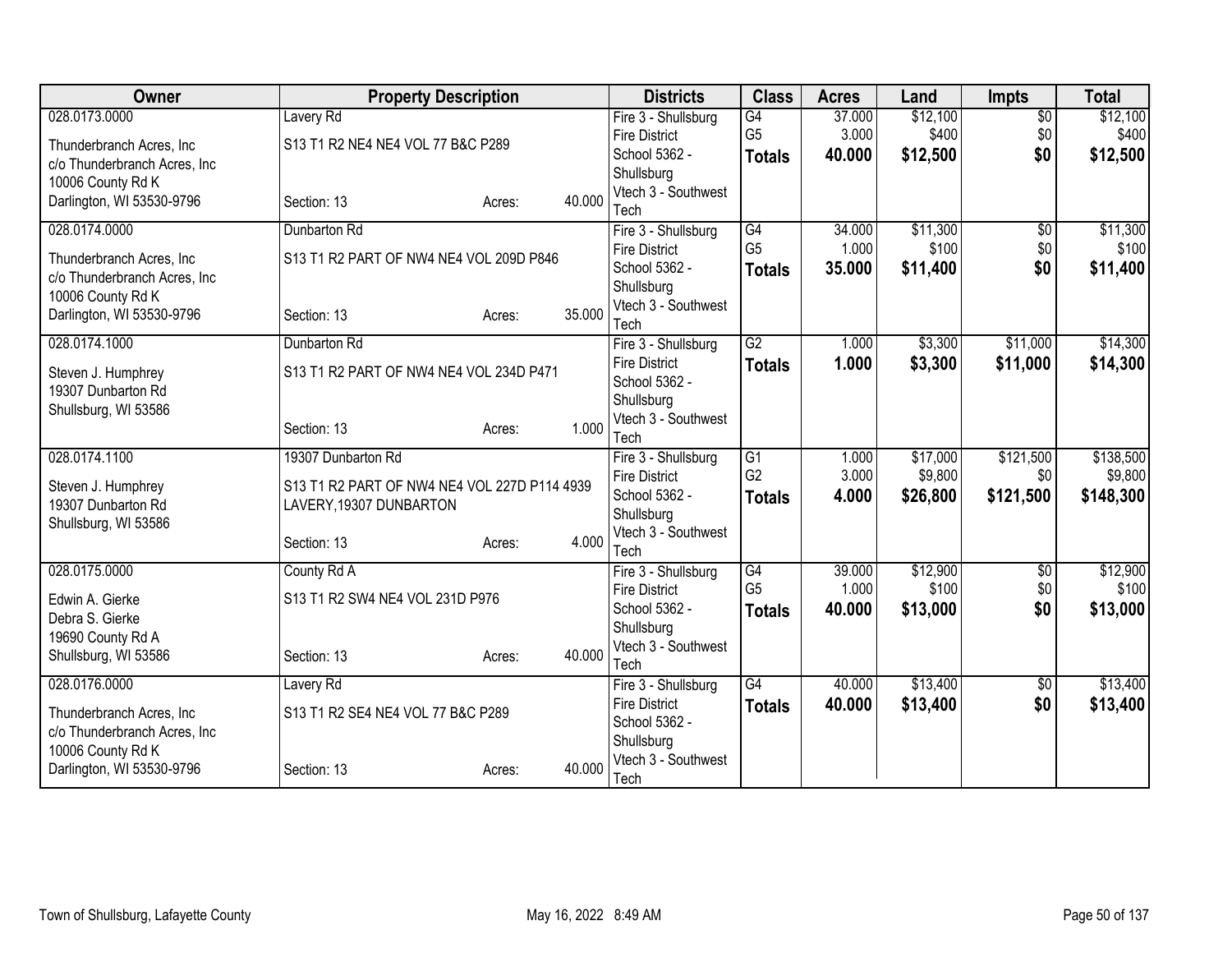| <b>Owner</b>         | <b>Property Description</b>     |        |        | <b>Districts</b>                      | <b>Class</b>         | <b>Acres</b> | Land     | <b>Impts</b>    | <b>Total</b> |
|----------------------|---------------------------------|--------|--------|---------------------------------------|----------------------|--------------|----------|-----------------|--------------|
| 028.0177.0000        | Dunbarton Rd                    |        |        | Fire 3 - Shullsburg                   | G4                   | 39.000       | \$14,400 | $\overline{50}$ | \$14,400     |
| Edwin A. Gierke      | S13 T1 R2 NE4 NW4 VOL 231D P976 |        |        | <b>Fire District</b>                  | G <sub>5</sub>       | 1.000        | \$100    | \$0             | \$100        |
| Debra S. Gierke      |                                 |        |        | School 5362 -                         | <b>Totals</b>        | 40.000       | \$14,500 | \$0             | \$14,500     |
| 19690 County Rd A    |                                 |        |        | Shullsburg                            |                      |              |          |                 |              |
| Shullsburg, WI 53586 | Section: 13                     | Acres: | 40.000 | Vtech 3 - Southwest                   |                      |              |          |                 |              |
|                      |                                 |        |        | Tech                                  |                      |              |          |                 |              |
| 028.0178.0000        | Cth A                           |        |        | Fire 3 - Shullsburg                   | 5M                   | 13.000       | \$21,500 | $\overline{50}$ | \$21,500     |
| Kenneth J. Curtis    | S13 T1 R2 NW4 NW4 VOL 202D P86  |        |        | <b>Fire District</b>                  | G4                   | 25.500       | \$9,100  | \$0             | \$9,100      |
| Heather V. Curtis    |                                 |        |        | School 5362 -                         | G <sub>5</sub>       | 1.500        | \$100    | \$0             | \$100        |
| 19895 County Rd A    |                                 |        |        | Shullsburg                            | <b>Totals</b>        | 40.000       | \$30,700 | \$0             | \$30,700     |
| Shullsburg, WI 53586 | Section: 13                     | Acres: | 40.000 | Vtech 3 - Southwest                   |                      |              |          |                 |              |
|                      |                                 |        |        | Tech                                  |                      |              |          |                 |              |
| 028.0179.0000        | 19895 Cth A                     |        |        | Fire 3 - Shullsburg                   | G4                   | 36.500       | \$11,900 | $\overline{30}$ | \$11,900     |
| Kenneth J. Curtis    | S13 T1 R2 SW4 NW4 VOL 202D P86  |        |        | <b>Fire District</b>                  | G <sub>5</sub>       | 0.500        | \$100    | \$0             | \$100        |
| Heather V. Curtis    |                                 |        |        | School 5362 -                         | G7                   | 3.000        | \$26,500 | \$218,500       | \$245,000    |
| 19895 County Rd A    |                                 |        |        | Shullsburg                            | <b>Totals</b>        | 40.000       | \$38,500 | \$218,500       | \$257,000    |
| Shullsburg, WI 53586 | Section: 13                     | Acres: | 40.000 | Vtech 3 - Southwest                   |                      |              |          |                 |              |
|                      |                                 |        |        | Tech                                  |                      |              |          |                 |              |
| 028.0180.0000        | 19690 Cth A                     |        |        | Fire 3 - Shullsburg                   | G4                   | 34.000       | \$12,800 | $\overline{50}$ | \$12,800     |
| Edwin A. Gierke      | S13 T1 R2 SE4 NW4 VOL 231D P976 |        |        | <b>Fire District</b>                  | G <sub>5</sub><br>G7 | 1.500        | \$100    | \$0             | \$100        |
| Debra S. Gierke      |                                 |        |        | School 5362 -                         |                      | 4.500        | \$38,500 | \$216,500       | \$255,000    |
| 19690 County Rd A    |                                 |        |        | Shullsburg                            | <b>Totals</b>        | 40.000       | \$51,400 | \$216,500       | \$267,900    |
| Shullsburg, WI 53586 | Section: 13                     | Acres: | 40.000 | Vtech 3 - Southwest                   |                      |              |          |                 |              |
|                      |                                 |        |        | Tech                                  | $\overline{G4}$      |              | \$15,000 |                 |              |
| 028.0181.0000        | County Rd A                     |        |        | Fire 3 - Shullsburg                   |                      | 40.000       |          | $\sqrt{6}$      | \$15,000     |
| Edwin A. Gierke      | S13 T1 R2 NE4 SW4 VOL 231D P976 |        |        | <b>Fire District</b><br>School 5362 - | Totals               | 40.000       | \$15,000 | \$0             | \$15,000     |
| Debra S. Gierke      |                                 |        |        | Shullsburg                            |                      |              |          |                 |              |
| 19690 County Rd A    |                                 |        |        | Vtech 3 - Southwest                   |                      |              |          |                 |              |
| Shullsburg, WI 53586 | Section: 13                     | Acres: | 40.000 | Tech                                  |                      |              |          |                 |              |
| 028.0182.0000        | County Rd A                     |        |        | Fire 3 - Shullsburg                   | G4                   | 40.000       | \$11,200 | \$0             | \$11,200     |
|                      |                                 |        |        | <b>Fire District</b>                  | <b>Totals</b>        | 40.000       | \$11,200 | \$0             | \$11,200     |
| Randall C. Laird     | S13 T1 R2 NW4 SW4 VOL 222D P57  |        |        | School 5362 -                         |                      |              |          |                 |              |
| Donna J. Laird       |                                 |        |        | Shullsburg                            |                      |              |          |                 |              |
| 19512 Rennick Rd     |                                 |        |        | Vtech 3 - Southwest                   |                      |              |          |                 |              |
| Shullsburg, WI 53586 | Section: 13                     | Acres: | 40.000 | Tech                                  |                      |              |          |                 |              |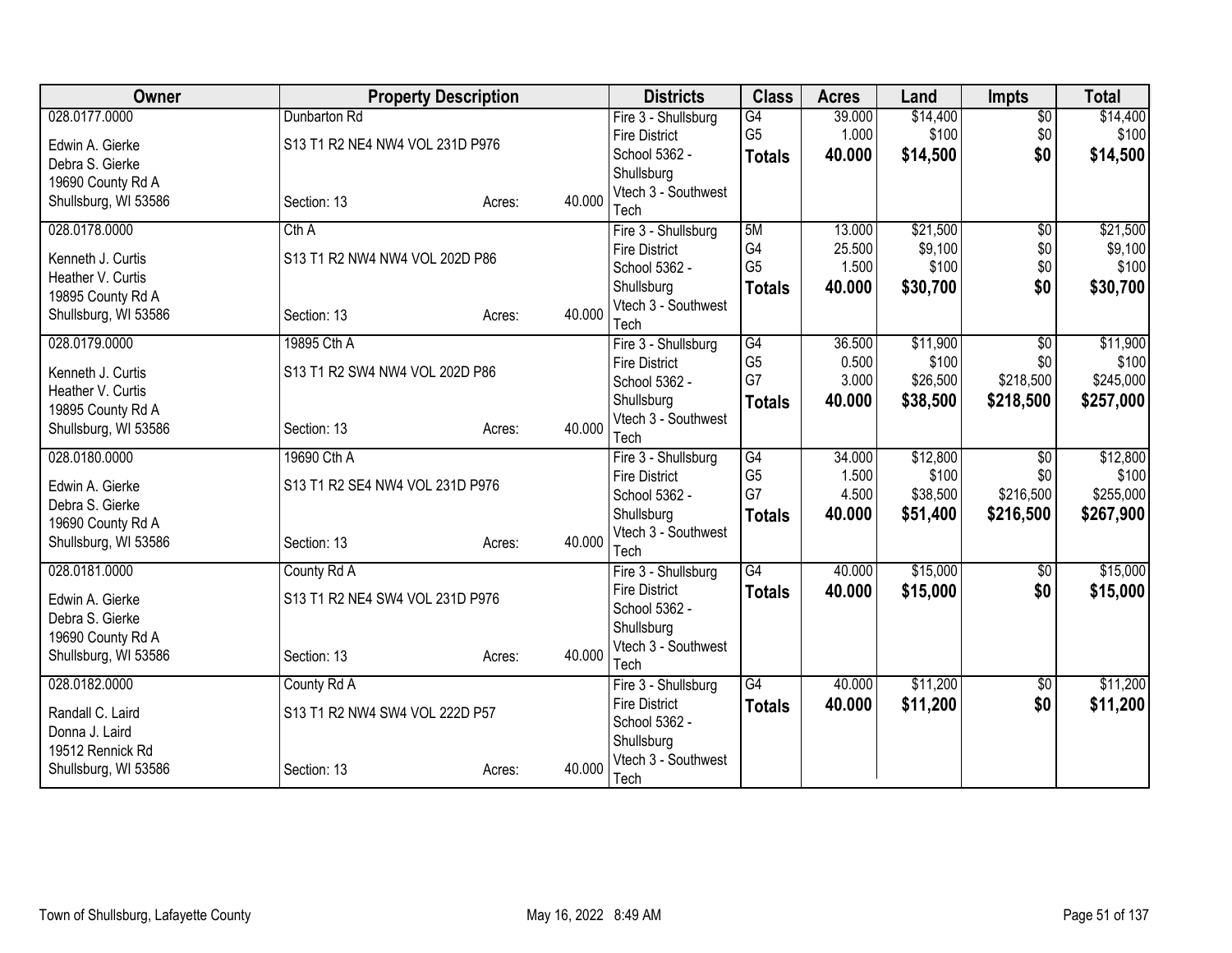| Owner                         | <b>Property Description</b>             |        |        | <b>Districts</b>                            | <b>Class</b>           | <b>Acres</b>    | Land              | <b>Impts</b>    | <b>Total</b>      |
|-------------------------------|-----------------------------------------|--------|--------|---------------------------------------------|------------------------|-----------------|-------------------|-----------------|-------------------|
| 028.0183.0000                 | Rennick Rd                              |        |        | Fire 3 - Shullsburg                         | $\overline{G4}$        | 39.000          | \$14,300          | $\overline{50}$ | \$14,300          |
| Randall C. Laird              | S13 T1 R2 SW4 SW4 VOL 222D P57          |        |        | <b>Fire District</b>                        | G <sub>5</sub>         | 1.000           | \$100             | \$0             | \$100             |
| Donna J. Laird                |                                         |        |        | School 5362 -                               | <b>Totals</b>          | 40.000          | \$14,400          | \$0             | \$14,400          |
| 19512 Rennick Rd              |                                         |        |        | Shullsburg<br>Vtech 3 - Southwest           |                        |                 |                   |                 |                   |
| Shullsburg, WI 53586          | Section: 13                             | Acres: | 40.000 | Tech                                        |                        |                 |                   |                 |                   |
| 028.0184.0000                 | 19512 Rennick Rd                        |        |        | Fire 3 - Shullsburg                         | $\overline{G4}$        | 36.000          | \$13,100          | $\overline{50}$ | \$13,100          |
| Randall C. Laird              | S13 T1 R2 SE4 SW4 VOL 222D P57          |        |        | <b>Fire District</b>                        | G <sub>5</sub>         | 1.000           | \$100             | \$0             | \$100             |
| Donna J. Laird                |                                         |        |        | School 5362 -                               | G7                     | 3.000           | \$26,500          | \$136,100       | \$162,600         |
| 19512 Rennick Rd              |                                         |        |        | Shullsburg                                  | <b>Totals</b>          | 40.000          | \$39,700          | \$136,100       | \$175,800         |
| Shullsburg, WI 53586          | Section: 13                             | Acres: | 40.000 | Vtech 3 - Southwest                         |                        |                 |                   |                 |                   |
|                               |                                         |        |        | Tech                                        |                        |                 |                   |                 |                   |
| 028.0185.0000                 | Lavery Rd                               |        |        | Fire 3 - Shullsburg<br><b>Fire District</b> | G4<br>G <sub>5</sub>   | 39.000<br>1.000 | \$14,700<br>\$100 | \$0<br>\$0      | \$14,700<br>\$100 |
| Thunderbranch Acres, Inc      | S13 T1 R2 NE4 SE4 DOC 344966            |        |        | School 5362 -                               |                        | 40.000          | \$14,800          | \$0             | \$14,800          |
| c/o Thunderbranch Acres, Inc  |                                         |        |        | Shullsburg                                  | <b>Totals</b>          |                 |                   |                 |                   |
| 10006 County Rd K             |                                         |        |        | Vtech 3 - Southwest                         |                        |                 |                   |                 |                   |
| Darlington, WI 53530-9796     | Section: 13                             | Acres: | 40.000 | Tech                                        |                        |                 |                   |                 |                   |
| 028.0186.0000                 | County Rd A                             |        |        | Fire 3 - Shullsburg                         | $\overline{G4}$        | 37.000          | \$13,700          | $\overline{60}$ | \$13,700          |
| Edwin A. Gierke               | S13 T1 R2 PART OF NW4 SE4 VOL 231D P976 |        |        | <b>Fire District</b>                        | G <sub>5</sub>         | 1.850           | \$100             | \$0             | \$100             |
| Debra S. Gierke               |                                         |        |        | School 5362 -                               | <b>Totals</b>          | 38.850          | \$13,800          | \$0             | \$13,800          |
| 19690 County Rd A             |                                         |        |        | Shullsburg                                  |                        |                 |                   |                 |                   |
| Shullsburg, WI 53586          | Section: 13                             | Acres: | 38.850 | Vtech 3 - Southwest                         |                        |                 |                   |                 |                   |
| 028.0186.1000                 | County Rd A                             |        |        | Tech                                        | $\overline{\text{X3}}$ | 1.150           | $\overline{60}$   | $\overline{50}$ | $\sqrt{$0]}$      |
|                               |                                         |        |        | Fire 3 - Shullsburg<br><b>Fire District</b> |                        | 1.150           | \$0               | \$0             | \$0               |
| Lafayette County Highway Dept | S13 T1 R2 PART OF NW4 SE4 VOL 222D P866 |        |        | School 5362 -                               | <b>Totals</b>          |                 |                   |                 |                   |
| 12016 Hill St                 |                                         |        |        | Shullsburg                                  |                        |                 |                   |                 |                   |
| Darlington, WI 53530          |                                         |        |        | Vtech 3 - Southwest                         |                        |                 |                   |                 |                   |
|                               | Section: 13                             | Acres: | 1.150  | Tech                                        |                        |                 |                   |                 |                   |
| 028.0187.0000                 | Rennick Rd                              |        |        | Fire 3 - Shullsburg                         | G4                     | 39.000          | \$14,700          | \$0             | \$14,700          |
| Randall C. Laird              | S13 T1 R2 SW4 SE4 VOL 222D P57          |        |        | <b>Fire District</b>                        | G <sub>5</sub>         | 1.000           | \$100             | \$0             | \$100             |
| Donna J. Laird                |                                         |        |        | School 5362 -                               | <b>Totals</b>          | 40.000          | \$14,800          | \$0             | \$14,800          |
| 19512 Rennick Rd              |                                         |        |        | Shullsburg                                  |                        |                 |                   |                 |                   |
| Shullsburg, WI 53586          | Section: 13                             | Acres: | 40.000 | Vtech 3 - Southwest<br>Tech                 |                        |                 |                   |                 |                   |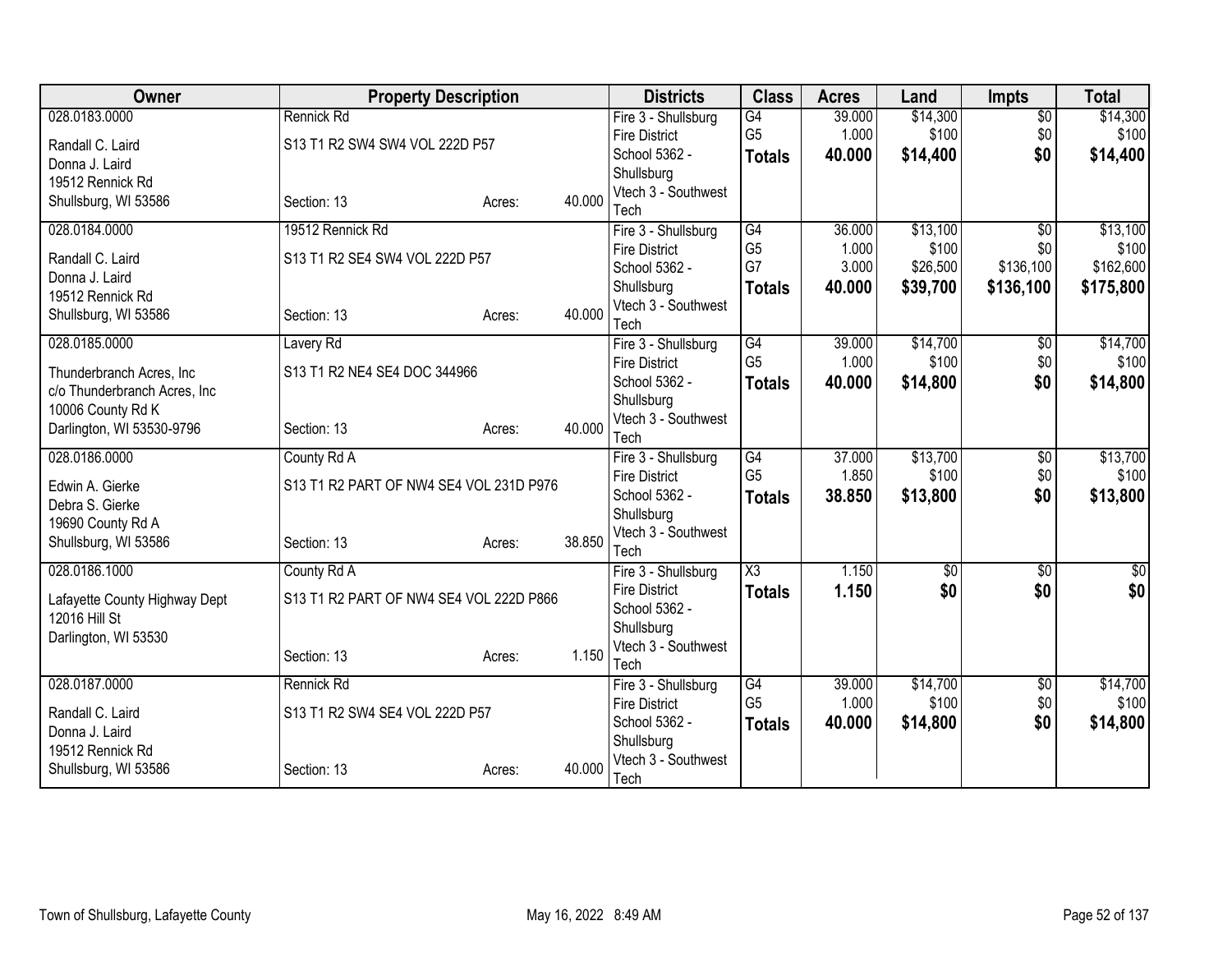| <b>Owner</b>                  | <b>Property Description</b>                     |                  | <b>Districts</b>                  | <b>Class</b>        | <b>Acres</b> | Land            | <b>Impts</b>    | <b>Total</b> |
|-------------------------------|-------------------------------------------------|------------------|-----------------------------------|---------------------|--------------|-----------------|-----------------|--------------|
| 028.0188.0000                 | Rennick Rd                                      |                  | Fire 3 - Shullsburg               | G4                  | 36.970       | \$13,700        | $\overline{50}$ | \$13,700     |
| Thunderbranch Acres, Inc.     | S13 T1 R2 PART OF SE4 SE4 DOC 344966            |                  | <b>Fire District</b>              | G <sub>5</sub>      | 1.000        | \$100           | \$0             | \$100        |
| c/o Thunderbranch Acres, Inc  |                                                 |                  | School 5362 -                     | <b>Totals</b>       | 37.970       | \$13,800        | \$0             | \$13,800     |
| 10006 County Rd K             |                                                 |                  | Shullsburg                        |                     |              |                 |                 |              |
| Darlington, WI 53530-9796     | Section: 13                                     | 37.970<br>Acres: | Vtech 3 - Southwest<br>Tech       |                     |              |                 |                 |              |
| 028.0188.1000                 | Rennick Rd                                      |                  | Fire 3 - Shullsburg               | $\overline{\chi_3}$ | 2.030        | $\overline{50}$ | $\overline{50}$ | \$0          |
|                               |                                                 |                  | <b>Fire District</b>              | <b>Totals</b>       | 2.030        | \$0             | \$0             | \$0          |
| Lafayette County Highway Dept | S13 T1 R2 PART OF SE4 SE4 VOL 222D P862         |                  | School 5362 -                     |                     |              |                 |                 |              |
| 12016 Hill St                 |                                                 |                  | Shullsburg                        |                     |              |                 |                 |              |
| Darlington, WI 53530          | Section: 13                                     | 2.030            | Vtech 3 - Southwest               |                     |              |                 |                 |              |
|                               |                                                 | Acres:           | Tech                              |                     |              |                 |                 |              |
| 028.0189.1000                 | County Rd A                                     |                  | Fire 3 - Shullsburg               | $\overline{G4}$     | 8.500        | \$3,200         | $\overline{50}$ | \$3,200      |
| Edwin A. Gierke               | S14 T1 R2 NE4 NE4 N & E OF HWY VOL 231D P976    |                  | <b>Fire District</b>              | G <sub>5</sub>      | 1.830        | \$100           | \$0             | \$100        |
| Debra S. Gierke               |                                                 |                  | School 5362 -                     | <b>Totals</b>       | 10.330       | \$3,300         | \$0             | \$3,300      |
| 19690 County Rd A             |                                                 |                  | Shullsburg                        |                     |              |                 |                 |              |
| Shullsburg, WI 53586          | Section: 14                                     | 10.330<br>Acres: | Vtech 3 - Southwest<br>Tech       |                     |              |                 |                 |              |
| 028.0189.2000                 | County Rd A                                     |                  | Fire 3 - Shullsburg               | G4                  | 36.000       | \$12,400        | $\overline{50}$ | \$12,400     |
|                               |                                                 |                  | <b>Fire District</b>              | G <sub>5</sub>      | 1.670        | \$300           | \$0             | \$300        |
| Kenneth J. Curtis             | S14 T1 R2 E37.67A OF N2 NE4 S & W OF HWY VOL 64 |                  | School 5362 -                     | <b>Totals</b>       | 37.670       | \$12,700        | \$0             | \$12,700     |
| Heather V. Curtis             | <b>B&amp;C P189</b>                             |                  | Shullsburg                        |                     |              |                 |                 |              |
| 19895 County Rd A             | Section: 14                                     | 37.670           | Vtech 3 - Southwest               |                     |              |                 |                 |              |
| Shullsburg, WI 53586          |                                                 | Acres:           | Tech                              |                     |              |                 |                 |              |
| 028.0190.0000                 | County Rd A                                     |                  | Fire 3 - Shullsburg               | $\overline{G4}$     | 28.000       | \$8,500         | $\overline{50}$ | \$8,500      |
| Mary Gensler                  | S14 T1 R2 W 32A NW4 NE4 DOC 343210 & 343211     |                  | <b>Fire District</b>              | G <sub>5</sub>      | 4.000        | \$1,100         | \$0             | \$1,100      |
| 4998 County Rd U              |                                                 |                  | School 5362 -                     | <b>Totals</b>       | 32,000       | \$9,600         | \$0             | \$9,600      |
| Shullsburg, WI 53586          |                                                 |                  | Shullsburg<br>Vtech 3 - Southwest |                     |              |                 |                 |              |
|                               | Section: 14                                     | 32.000<br>Acres: | Tech                              |                     |              |                 |                 |              |
| 028.0191.0000                 | County Rd A                                     |                  | Fire 3 - Shullsburg               | $\overline{G4}$     | 36.500       | \$12,300        | \$0             | \$12,300     |
|                               |                                                 |                  | <b>Fire District</b>              | G <sub>5</sub>      | 3.500        | \$1,000         | \$0             | \$1,000      |
| Mary Gensler                  | S14 T1 R2 SW4 NE4 DOC 343210 & 343211           |                  | School 5362 -                     | <b>Totals</b>       | 40.000       | \$13,300        | \$0             | \$13,300     |
| 4998 County Rd U              |                                                 |                  | Shullsburg                        |                     |              |                 |                 |              |
| Shullsburg, WI 53586          |                                                 | 40.000           | Vtech 3 - Southwest               |                     |              |                 |                 |              |
|                               | Section: 14                                     | Acres:           | Tech                              |                     |              |                 |                 |              |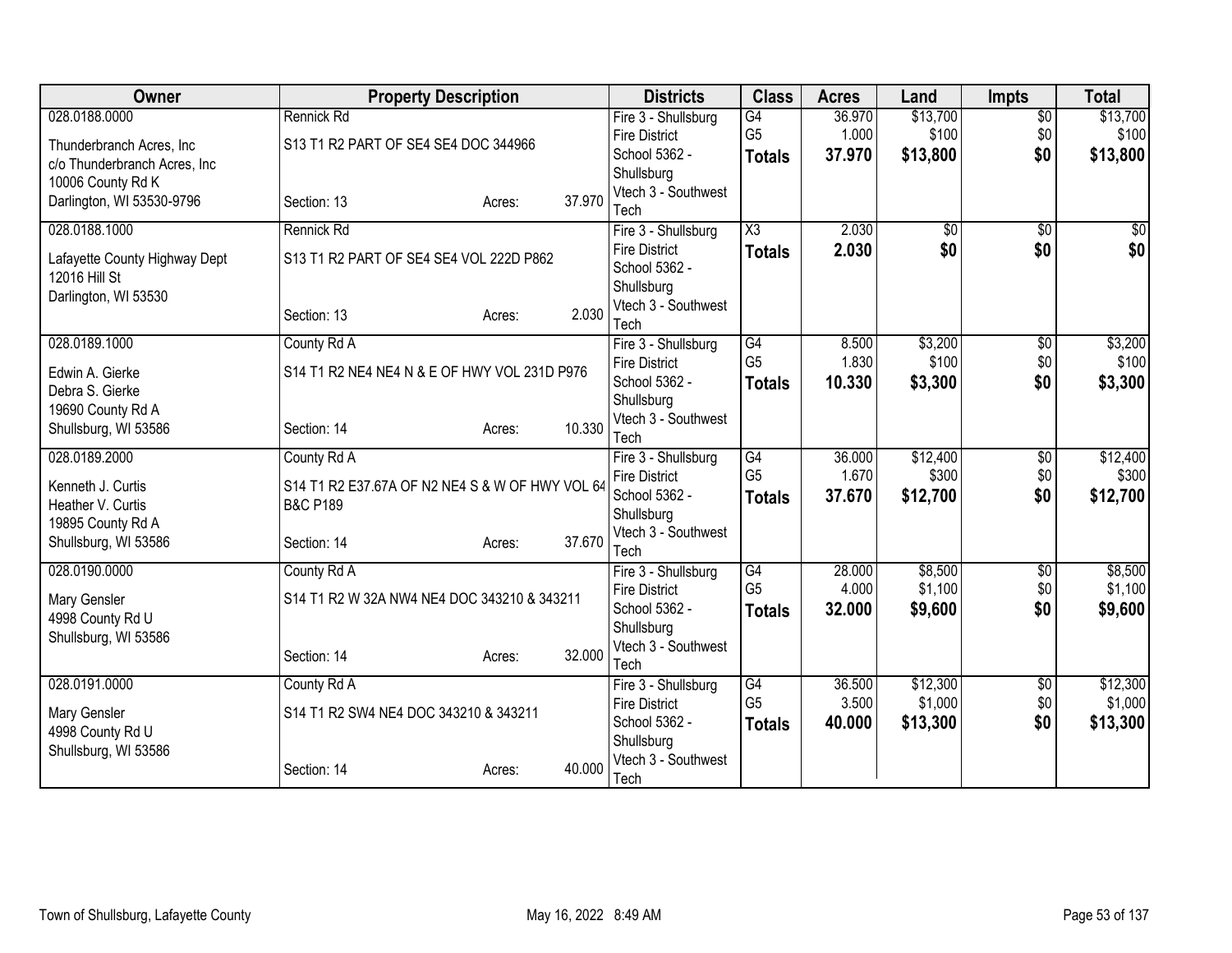| Owner                                    | <b>Property Description</b>                 |                  | <b>Districts</b>                      | <b>Class</b>         | <b>Acres</b>    | Land              | <b>Impts</b>           | <b>Total</b>      |
|------------------------------------------|---------------------------------------------|------------------|---------------------------------------|----------------------|-----------------|-------------------|------------------------|-------------------|
| 028.0192.0000                            | County Rd A                                 |                  | Fire 3 - Shullsburg                   | 5M                   | 15.000          | \$24,800          | $\overline{50}$        | \$24,800          |
| Kenneth J. Curtis                        | S14 T1 R2 SE4 NE4 VOL 243D P644             |                  | <b>Fire District</b>                  | G4                   | 25.000          | \$8,000           | \$0                    | \$8,000           |
| Heather V. Curtis                        |                                             |                  | School 5362 -                         | <b>Totals</b>        | 40.000          | \$32,800          | \$0                    | \$32,800          |
| 19895 County Rd A                        |                                             |                  | Shullsburg                            |                      |                 |                   |                        |                   |
| Shullsburg, WI 53586                     | Section: 14                                 | 40.000<br>Acres: | Vtech 3 - Southwest                   |                      |                 |                   |                        |                   |
|                                          |                                             |                  | Tech                                  |                      |                 |                   |                        |                   |
| 028.0193.0000                            | County Rd U                                 |                  | Fire 3 - Shullsburg                   | G4<br>G <sub>5</sub> | 38.000<br>2.000 | \$10,400<br>\$600 | $\overline{50}$<br>\$0 | \$10,400<br>\$600 |
| Mary Gensler                             | S14 T1 R2 NE4 NW4 DOC 343211 & 343210       |                  | <b>Fire District</b><br>School 5362 - |                      |                 |                   |                        |                   |
| 4998 County Rd U                         |                                             |                  | Shullsburg                            | <b>Totals</b>        | 40.000          | \$11,000          | \$0                    | \$11,000          |
| Shullsburg, WI 53586                     |                                             |                  | Vtech 3 - Southwest                   |                      |                 |                   |                        |                   |
|                                          | Section: 14                                 | 40.000<br>Acres: | Tech                                  |                      |                 |                   |                        |                   |
| 028.0194.1000                            | 4900 Cth U                                  |                  | Fire 3 - Shullsburg                   | $\overline{G1}$      | 8.000           | \$39,000          | \$335,000              | \$374,000         |
|                                          |                                             |                  | <b>Fire District</b>                  | G4                   | 30.630          | \$10,200          | \$0                    | \$10,200          |
| Mary Gensler                             | S14 T1 R2 PART OF NW4 NW4 DOC 337641        |                  | School 5362 -                         | G <sub>5</sub>       | 0.500           | \$100             | \$0                    | \$100             |
| 4998 County Rd U                         |                                             |                  | Shullsburg                            | <b>Totals</b>        | 39.130          | \$49,300          | \$335,000              | \$384,300         |
| Shullsburg, WI 53586                     |                                             | 39.130           | Vtech 3 - Southwest                   |                      |                 |                   |                        |                   |
|                                          | Section: 14                                 | Acres:           | Tech                                  |                      |                 |                   |                        |                   |
| 028.0194.2000                            | 4978 Cth U                                  |                  | Fire 3 - Shullsburg                   | $\overline{X4}$      | 0.200           | $\overline{50}$   | $\overline{30}$        | $\overline{50}$   |
| City of Shullsburg                       | S14 T1 R2 PART OF NW4 NW4 VOL 48D P562      |                  | <b>Fire District</b>                  | <b>Totals</b>        | 0.200           | \$0               | \$0                    | \$0               |
| 190 N Judgement St                       |                                             |                  | School 5362 -                         |                      |                 |                   |                        |                   |
| PO Box 580                               |                                             |                  | Shullsburg                            |                      |                 |                   |                        |                   |
| Shullsburg, WI 53586                     | Section: 14                                 | 0.200<br>Acres:  | Vtech 3 - Southwest                   |                      |                 |                   |                        |                   |
|                                          |                                             |                  | Tech                                  |                      |                 |                   |                        |                   |
| 028.0194.3000                            | 4990 Cth U                                  |                  | Fire 3 - Shullsburg                   | $\overline{G2}$      | 0.660           | \$9,900           | \$31,000               | \$40,900          |
| Norbert J Fink Trust                     | PART NW? NW? COM AT A POINT 100.50 FT SOUTH |                  | <b>Fire District</b><br>School 5362 - | <b>Totals</b>        | 0.660           | \$9,900           | \$31,000               | \$40,900          |
| c/o Norbert J Fink Revocable             | & 33 FT EAST OF NWCOR SEC 14; SOUTH 150     |                  | Shullsburg                            |                      |                 |                   |                        |                   |
| 441 N Mineral St                         | FT; NORTH 86?38' EAST 200 FT; NORTH 150     |                  | Vtech 3 - Southwest                   |                      |                 |                   |                        |                   |
| Shullsburg, WI 53586-9418                | Section: 14                                 | 0.660<br>Acres:  | Tech                                  |                      |                 |                   |                        |                   |
| 028.0195.1000                            | County Rd U                                 |                  | Fire 3 - Shullsburg                   | G4                   | 9.750           | \$3,500           | \$0                    | \$3,500           |
|                                          |                                             |                  | <b>Fire District</b>                  | G <sub>5</sub>       | 0.250           | \$100             | \$0                    | \$100             |
| Mary Gensler                             | S14 T1 R2 N 10A SW4 NW4 DOC 343210 & 343211 |                  | School 5362 -                         | <b>Totals</b>        | 10.000          | \$3,600           | \$0                    | \$3,600           |
| 4998 County Rd U<br>Shullsburg, WI 53586 |                                             |                  | Shullsburg                            |                      |                 |                   |                        |                   |
|                                          | Section: 14                                 | 10.000<br>Acres: | Vtech 3 - Southwest                   |                      |                 |                   |                        |                   |
|                                          |                                             |                  | Tech                                  |                      |                 |                   |                        |                   |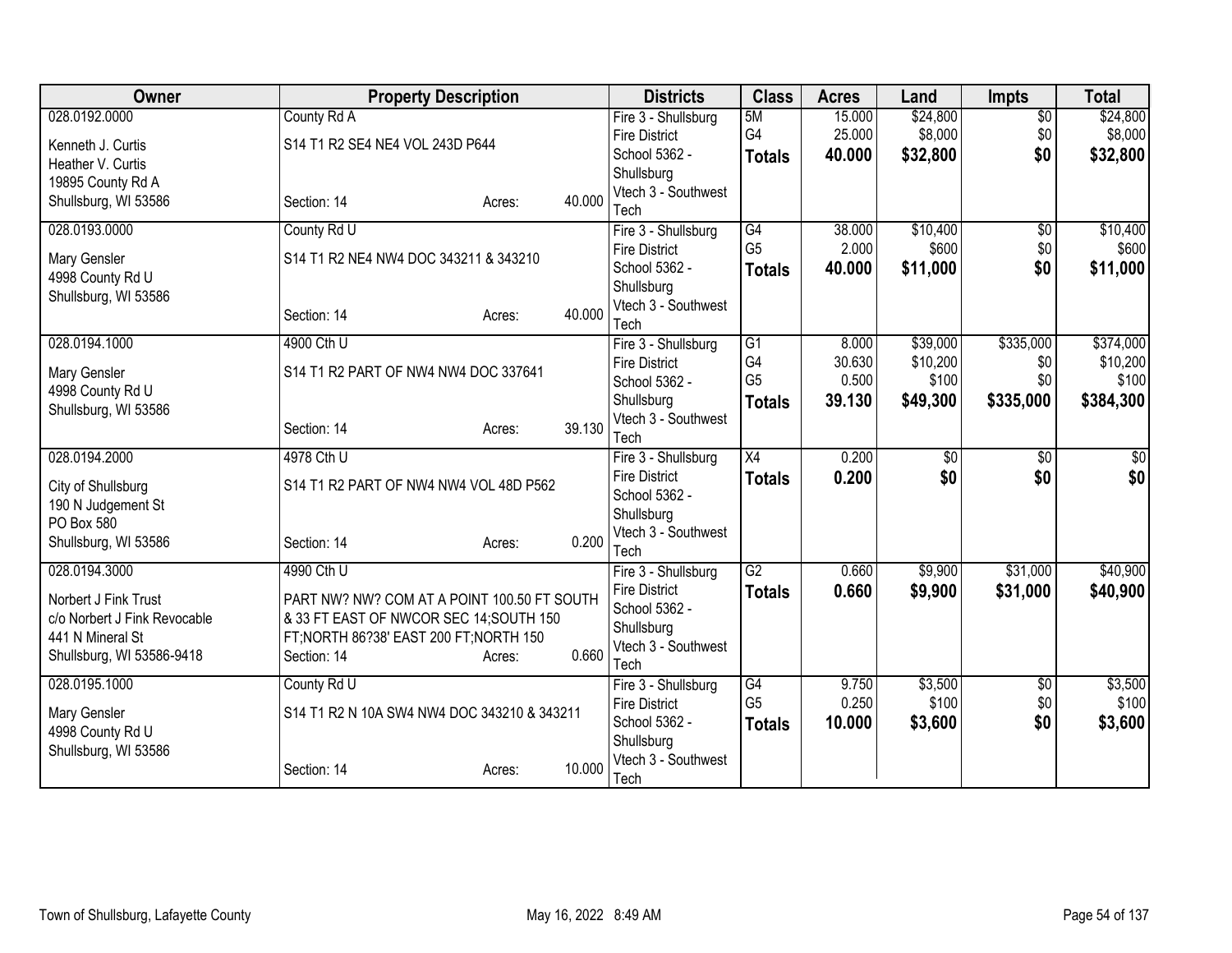| Owner                     | <b>Property Description</b>           |        |        | <b>Districts</b>                            | <b>Class</b>          | <b>Acres</b>    | Land                 | <b>Impts</b>           | <b>Total</b>         |
|---------------------------|---------------------------------------|--------|--------|---------------------------------------------|-----------------------|-----------------|----------------------|------------------------|----------------------|
| 028.0195.2000             | County Rd U                           |        |        | Fire 3 - Shullsburg                         | G4                    | 29.250          | \$10,500             | $\overline{50}$        | \$10,500             |
| Diedrich Brothers         | S14 T1 R2 S30 A SW4 NW4 VOL 196D P769 |        |        | <b>Fire District</b>                        | G <sub>5</sub>        | 0.750           | \$100                | \$0                    | \$100                |
| C/O Steve Diedrich        |                                       |        |        | School 5362 -                               | <b>Totals</b>         | 30.000          | \$10,600             | \$0                    | \$10,600             |
| 14180 White School Rd     |                                       |        |        | Shullsburg                                  |                       |                 |                      |                        |                      |
| Gratiot, WI 53541-9698    | Section: 14                           | Acres: | 30.000 | Vtech 3 - Southwest                         |                       |                 |                      |                        |                      |
| 028.0196.0000             | County Rd A                           |        |        | Tech<br>Fire 3 - Shullsburg                 | G4                    | 38.000          | \$11,200             | $\overline{50}$        | \$11,200             |
|                           |                                       |        |        | <b>Fire District</b>                        | G <sub>5</sub>        | 2.000           | \$600                | \$0                    | \$600                |
| Mary Gensler              | S14 T1 R2 SE4 NW4 DOC 343210 & 343211 |        |        | School 5362 -                               | <b>Totals</b>         | 40.000          | \$11,800             | \$0                    | \$11,800             |
| 4998 County Rd U          |                                       |        |        | Shullsburg                                  |                       |                 |                      |                        |                      |
| Shullsburg, WI 53586      |                                       |        |        | Vtech 3 - Southwest                         |                       |                 |                      |                        |                      |
|                           | Section: 14                           | Acres: | 40.000 | Tech                                        |                       |                 |                      |                        |                      |
| 028.0197.0000             | County Rd U                           |        |        | Fire 3 - Shullsburg                         | 5M                    | 11.000          | \$18,300             | $\overline{50}$        | \$18,300             |
| Chad L Teasdale Land, LLC | NE4 SW4                               |        |        | <b>Fire District</b>                        | G4                    | 29.000          | \$10,100             | \$0                    | \$10,100             |
| 18013 State Rd 11         |                                       |        |        | School 5362 -                               | <b>Totals</b>         | 40.000          | \$28,400             | \$0                    | \$28,400             |
| Shullsburg, WI 53586      |                                       |        |        | Shullsburg                                  |                       |                 |                      |                        |                      |
|                           | Section: 14                           | Acres: | 40.000 | Vtech 3 - Southwest                         |                       |                 |                      |                        |                      |
|                           |                                       |        |        | Tech                                        |                       |                 | \$4,100              |                        |                      |
| 028.0198.0100             | County Rd U                           |        |        | Fire 3 - Shullsburg<br><b>Fire District</b> | $\overline{G2}$<br>G4 | 0.500<br>0.080  | \$100                | $\overline{50}$<br>\$0 | \$4,100<br>\$100     |
| Chad L Teasdale Land, LLC | OUTLOT 1 CSM 777                      |        |        | School 5362 -                               | <b>Totals</b>         | 0.580           | \$4,200              | \$0                    | \$4,200              |
| 18013 State Rd 11         |                                       |        |        | Shullsburg                                  |                       |                 |                      |                        |                      |
| Shullsburg, WI 53586      |                                       |        |        | Vtech 3 - Southwest                         |                       |                 |                      |                        |                      |
|                           | Section: 14                           | Acres: | 0.580  | Tech                                        |                       |                 |                      |                        |                      |
| 028.0198.1000             | 4400 Cth U                            |        |        | Fire 3 - Shullsburg                         | $\overline{G2}$       | 1.820           | \$19,100             | \$26,100               | \$45,200             |
| Lance A. Lierman          | <b>LOT 1 CSM 777</b>                  |        |        | <b>Fire District</b>                        | <b>Totals</b>         | 1.820           | \$19,100             | \$26,100               | \$45,200             |
| 5489 Horseshoe Bend Rd    |                                       |        |        | School 5362 -                               |                       |                 |                      |                        |                      |
| Benton, WI 53803          |                                       |        |        | Shullsburg                                  |                       |                 |                      |                        |                      |
|                           | Section: 14                           | Acres: | 1.820  | Vtech 3 - Southwest                         |                       |                 |                      |                        |                      |
|                           |                                       |        |        | Tech                                        |                       |                 |                      |                        |                      |
| 028.0198.2000             | County Rd U                           |        |        | Fire 3 - Shullsburg<br><b>Fire District</b> | G2<br>G4              | 4.000<br>33.600 | \$16,000<br>\$12,000 | \$0<br>\$0             | \$16,000<br>\$12,000 |
| Chad L Teasdale Land, LLC | NW4 SW4 EXC CSM 777                   |        |        | School 5362 -                               |                       | 37,600          | \$28,000             | \$0                    | \$28,000             |
| 18013 State Rd 11         |                                       |        |        | Shullsburg                                  | <b>Totals</b>         |                 |                      |                        |                      |
| Shullsburg, WI 53586      |                                       |        |        | Vtech 3 - Southwest                         |                       |                 |                      |                        |                      |
|                           | Section: 14                           | Acres: | 37,600 | Tech                                        |                       |                 |                      |                        |                      |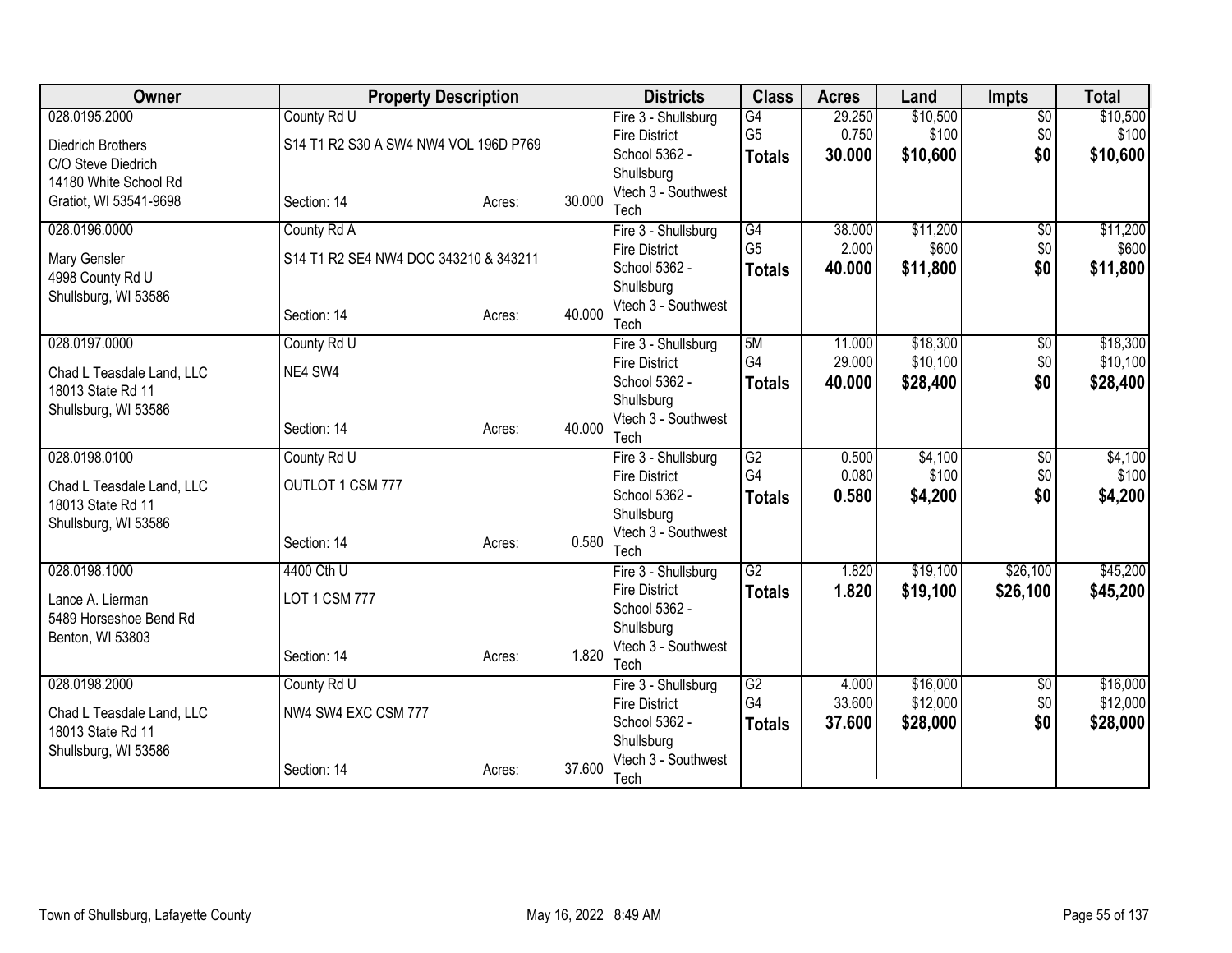| 028.0199.0000<br>Rennick Rd<br>G4<br>33.000<br>\$12,400<br>Fire 3 - Shullsburg<br>G <sub>5</sub><br>0.470<br>\$100<br>\$0<br>\$100<br><b>Fire District</b><br>S14 T1 R2 SW4 SW4 EXC COM 2916.63' EAST OF S1/<br>Wayne C. Gehrt<br>\$0<br>\$12,500<br>School 5362 -<br>33.470<br>\$12,500<br><b>Totals</b><br>c/o Wayne C. Gehrt<br>COR SEC 15; EAST 215.21'; N01.18.00E 780.56'; WEST<br>Shullsburg<br>PO Box 338<br>185.05'; S05. 00.00W 319.15'; S82.56.00E<br>Vtech 3 - Southwest<br>33.470<br>Shullsburg, WI 53586<br>Section: 14<br>Acres:<br>Tech<br>\$25,200<br>028.0199.1000<br>20950 Rennick Rd<br>$\overline{G1}$<br>3.530<br>\$142,600<br>Fire 3 - Shullsburg<br>3.530<br>\$25,200<br><b>Fire District</b><br><b>Totals</b><br>\$142,600<br>S14 T1 R2 PART OF SW4 SW4 VOL 242D P556 (SEE<br>Christopher R. Price<br>School 5362 -<br>Heather J. Walker<br>POS#1179)<br>Shullsburg<br>20950 Rennick Rd<br>Vtech 3 - Southwest<br>3.530<br>Shullsburg, WI 53586<br>Section: 14<br>Acres:<br>Tech<br>\$1,300<br>028.0199.2000<br>Rennick Rd<br>G4<br>3.300<br>Fire 3 - Shullsburg<br>\$0<br>G <sub>5</sub><br>0.230<br>\$100<br>\$0<br><b>Fire District</b><br>Wayne C. Gehrt<br>S14 T1 R2 SW4 SW4 LYING IN THE FOLLOW -ING<br>3.530<br>\$0<br>\$1,400<br>School 5362 -<br>\$1,400<br><b>Totals</b><br>c/o Wayne C. Gehrt<br>DESCR:COM SWCOR SEC14; S89.35.02W<br>Shullsburg<br>PO Box 338<br>594';N12.29.54E 691.74';S80.36.24E 618.77';<br>Vtech 3 - Southwest<br>3.530<br>Shullsburg, WI 53586<br>Section: 14<br>Acres:<br>Tech<br>\$12,600<br>028.0200.0000<br>Rennick Rd<br>$\overline{G4}$<br>34.500<br>$\overline{50}$<br>Fire 3 - Shullsburg<br>G <sub>5</sub><br>\$100<br>\$0<br>1.000<br><b>Fire District</b><br>Wayne C. Gehrt<br>S14 T1 R2 SE4 SW4 EXC COM S1/4 COR<br>35.500<br>\$12,700<br>\$0<br>School 5362 -<br><b>Totals</b><br>c/o Wayne C. Gehrt<br>SEC14;N00.20.12E 654.63'; N76.45.18W<br>Shullsburg<br>PO Box 338<br>165.17';N35.40. 26W 296.20';N14.17.43E<br>Vtech 3 - Southwest<br>35.500<br>Shullsburg, WI 53586<br>Section: 14<br>Acres:<br>Tech<br>028.0200.1000<br>$\overline{G4}$<br>Rennick Rd<br>4.500<br>\$400<br>Fire 3 - Shullsburg<br>$\overline{50}$<br>\$0<br>4.500<br>\$400<br><b>Fire District</b><br><b>Totals</b><br>S14 T1 R2 PART OF SE4 SW4 DOC 333511 (SEE<br>Maureen R. Leahy<br>School 5362 -<br>20482 Rennick Rd<br>POS#1680)<br>Shullsburg<br>Shullsburg, WI 53586<br>Vtech 3 - Southwest<br>4.500<br>Section: 14<br>Acres:<br>Tech<br>\$1,500<br>028.0201.0000<br>Cth A<br>5M<br>Fire 3 - Shullsburg<br>1.000<br>\$0<br>G4<br>\$12,900<br>39.000<br>\$0<br><b>Fire District</b><br>S14 T1 R2 NE4 SE4 VOL 243D P644<br>Kenneth J. Curtis<br>\$0<br>School 5362 -<br>40.000<br>\$14,400<br>\$14,400<br><b>Totals</b><br>Heather V. Curtis<br>Shullsburg<br>19895 County Rd A<br>Vtech 3 - Southwest | Owner                | <b>Property Description</b> | <b>Districts</b> | <b>Class</b> | <b>Acres</b> | Land | <b>Impts</b>    | <b>Total</b> |
|---------------------------------------------------------------------------------------------------------------------------------------------------------------------------------------------------------------------------------------------------------------------------------------------------------------------------------------------------------------------------------------------------------------------------------------------------------------------------------------------------------------------------------------------------------------------------------------------------------------------------------------------------------------------------------------------------------------------------------------------------------------------------------------------------------------------------------------------------------------------------------------------------------------------------------------------------------------------------------------------------------------------------------------------------------------------------------------------------------------------------------------------------------------------------------------------------------------------------------------------------------------------------------------------------------------------------------------------------------------------------------------------------------------------------------------------------------------------------------------------------------------------------------------------------------------------------------------------------------------------------------------------------------------------------------------------------------------------------------------------------------------------------------------------------------------------------------------------------------------------------------------------------------------------------------------------------------------------------------------------------------------------------------------------------------------------------------------------------------------------------------------------------------------------------------------------------------------------------------------------------------------------------------------------------------------------------------------------------------------------------------------------------------------------------------------------------------------------------------------------------------------------------------------------------------------------------------------------------------------------------------------------------------------------------------------------------------------------------------------------------------------------------------------------------------------------------------------------------------------|----------------------|-----------------------------|------------------|--------------|--------------|------|-----------------|--------------|
|                                                                                                                                                                                                                                                                                                                                                                                                                                                                                                                                                                                                                                                                                                                                                                                                                                                                                                                                                                                                                                                                                                                                                                                                                                                                                                                                                                                                                                                                                                                                                                                                                                                                                                                                                                                                                                                                                                                                                                                                                                                                                                                                                                                                                                                                                                                                                                                                                                                                                                                                                                                                                                                                                                                                                                                                                                                               |                      |                             |                  |              |              |      | $\overline{50}$ | \$12,400     |
|                                                                                                                                                                                                                                                                                                                                                                                                                                                                                                                                                                                                                                                                                                                                                                                                                                                                                                                                                                                                                                                                                                                                                                                                                                                                                                                                                                                                                                                                                                                                                                                                                                                                                                                                                                                                                                                                                                                                                                                                                                                                                                                                                                                                                                                                                                                                                                                                                                                                                                                                                                                                                                                                                                                                                                                                                                                               |                      |                             |                  |              |              |      |                 |              |
| \$167,800<br>\$167,800<br>\$1,300<br>\$100<br>\$12,600<br>\$100<br>\$12,700<br>\$400<br>\$400<br>\$1,500<br>\$12,900                                                                                                                                                                                                                                                                                                                                                                                                                                                                                                                                                                                                                                                                                                                                                                                                                                                                                                                                                                                                                                                                                                                                                                                                                                                                                                                                                                                                                                                                                                                                                                                                                                                                                                                                                                                                                                                                                                                                                                                                                                                                                                                                                                                                                                                                                                                                                                                                                                                                                                                                                                                                                                                                                                                                          |                      |                             |                  |              |              |      |                 |              |
|                                                                                                                                                                                                                                                                                                                                                                                                                                                                                                                                                                                                                                                                                                                                                                                                                                                                                                                                                                                                                                                                                                                                                                                                                                                                                                                                                                                                                                                                                                                                                                                                                                                                                                                                                                                                                                                                                                                                                                                                                                                                                                                                                                                                                                                                                                                                                                                                                                                                                                                                                                                                                                                                                                                                                                                                                                                               |                      |                             |                  |              |              |      |                 |              |
|                                                                                                                                                                                                                                                                                                                                                                                                                                                                                                                                                                                                                                                                                                                                                                                                                                                                                                                                                                                                                                                                                                                                                                                                                                                                                                                                                                                                                                                                                                                                                                                                                                                                                                                                                                                                                                                                                                                                                                                                                                                                                                                                                                                                                                                                                                                                                                                                                                                                                                                                                                                                                                                                                                                                                                                                                                                               |                      |                             |                  |              |              |      |                 |              |
|                                                                                                                                                                                                                                                                                                                                                                                                                                                                                                                                                                                                                                                                                                                                                                                                                                                                                                                                                                                                                                                                                                                                                                                                                                                                                                                                                                                                                                                                                                                                                                                                                                                                                                                                                                                                                                                                                                                                                                                                                                                                                                                                                                                                                                                                                                                                                                                                                                                                                                                                                                                                                                                                                                                                                                                                                                                               |                      |                             |                  |              |              |      |                 |              |
|                                                                                                                                                                                                                                                                                                                                                                                                                                                                                                                                                                                                                                                                                                                                                                                                                                                                                                                                                                                                                                                                                                                                                                                                                                                                                                                                                                                                                                                                                                                                                                                                                                                                                                                                                                                                                                                                                                                                                                                                                                                                                                                                                                                                                                                                                                                                                                                                                                                                                                                                                                                                                                                                                                                                                                                                                                                               |                      |                             |                  |              |              |      |                 |              |
|                                                                                                                                                                                                                                                                                                                                                                                                                                                                                                                                                                                                                                                                                                                                                                                                                                                                                                                                                                                                                                                                                                                                                                                                                                                                                                                                                                                                                                                                                                                                                                                                                                                                                                                                                                                                                                                                                                                                                                                                                                                                                                                                                                                                                                                                                                                                                                                                                                                                                                                                                                                                                                                                                                                                                                                                                                                               |                      |                             |                  |              |              |      |                 |              |
|                                                                                                                                                                                                                                                                                                                                                                                                                                                                                                                                                                                                                                                                                                                                                                                                                                                                                                                                                                                                                                                                                                                                                                                                                                                                                                                                                                                                                                                                                                                                                                                                                                                                                                                                                                                                                                                                                                                                                                                                                                                                                                                                                                                                                                                                                                                                                                                                                                                                                                                                                                                                                                                                                                                                                                                                                                                               |                      |                             |                  |              |              |      |                 |              |
|                                                                                                                                                                                                                                                                                                                                                                                                                                                                                                                                                                                                                                                                                                                                                                                                                                                                                                                                                                                                                                                                                                                                                                                                                                                                                                                                                                                                                                                                                                                                                                                                                                                                                                                                                                                                                                                                                                                                                                                                                                                                                                                                                                                                                                                                                                                                                                                                                                                                                                                                                                                                                                                                                                                                                                                                                                                               |                      |                             |                  |              |              |      |                 |              |
|                                                                                                                                                                                                                                                                                                                                                                                                                                                                                                                                                                                                                                                                                                                                                                                                                                                                                                                                                                                                                                                                                                                                                                                                                                                                                                                                                                                                                                                                                                                                                                                                                                                                                                                                                                                                                                                                                                                                                                                                                                                                                                                                                                                                                                                                                                                                                                                                                                                                                                                                                                                                                                                                                                                                                                                                                                                               |                      |                             |                  |              |              |      |                 |              |
|                                                                                                                                                                                                                                                                                                                                                                                                                                                                                                                                                                                                                                                                                                                                                                                                                                                                                                                                                                                                                                                                                                                                                                                                                                                                                                                                                                                                                                                                                                                                                                                                                                                                                                                                                                                                                                                                                                                                                                                                                                                                                                                                                                                                                                                                                                                                                                                                                                                                                                                                                                                                                                                                                                                                                                                                                                                               |                      |                             |                  |              |              |      |                 |              |
|                                                                                                                                                                                                                                                                                                                                                                                                                                                                                                                                                                                                                                                                                                                                                                                                                                                                                                                                                                                                                                                                                                                                                                                                                                                                                                                                                                                                                                                                                                                                                                                                                                                                                                                                                                                                                                                                                                                                                                                                                                                                                                                                                                                                                                                                                                                                                                                                                                                                                                                                                                                                                                                                                                                                                                                                                                                               |                      |                             |                  |              |              |      |                 |              |
|                                                                                                                                                                                                                                                                                                                                                                                                                                                                                                                                                                                                                                                                                                                                                                                                                                                                                                                                                                                                                                                                                                                                                                                                                                                                                                                                                                                                                                                                                                                                                                                                                                                                                                                                                                                                                                                                                                                                                                                                                                                                                                                                                                                                                                                                                                                                                                                                                                                                                                                                                                                                                                                                                                                                                                                                                                                               |                      |                             |                  |              |              |      |                 |              |
|                                                                                                                                                                                                                                                                                                                                                                                                                                                                                                                                                                                                                                                                                                                                                                                                                                                                                                                                                                                                                                                                                                                                                                                                                                                                                                                                                                                                                                                                                                                                                                                                                                                                                                                                                                                                                                                                                                                                                                                                                                                                                                                                                                                                                                                                                                                                                                                                                                                                                                                                                                                                                                                                                                                                                                                                                                                               |                      |                             |                  |              |              |      |                 |              |
|                                                                                                                                                                                                                                                                                                                                                                                                                                                                                                                                                                                                                                                                                                                                                                                                                                                                                                                                                                                                                                                                                                                                                                                                                                                                                                                                                                                                                                                                                                                                                                                                                                                                                                                                                                                                                                                                                                                                                                                                                                                                                                                                                                                                                                                                                                                                                                                                                                                                                                                                                                                                                                                                                                                                                                                                                                                               |                      |                             |                  |              |              |      |                 |              |
|                                                                                                                                                                                                                                                                                                                                                                                                                                                                                                                                                                                                                                                                                                                                                                                                                                                                                                                                                                                                                                                                                                                                                                                                                                                                                                                                                                                                                                                                                                                                                                                                                                                                                                                                                                                                                                                                                                                                                                                                                                                                                                                                                                                                                                                                                                                                                                                                                                                                                                                                                                                                                                                                                                                                                                                                                                                               |                      |                             |                  |              |              |      |                 |              |
|                                                                                                                                                                                                                                                                                                                                                                                                                                                                                                                                                                                                                                                                                                                                                                                                                                                                                                                                                                                                                                                                                                                                                                                                                                                                                                                                                                                                                                                                                                                                                                                                                                                                                                                                                                                                                                                                                                                                                                                                                                                                                                                                                                                                                                                                                                                                                                                                                                                                                                                                                                                                                                                                                                                                                                                                                                                               |                      |                             |                  |              |              |      |                 |              |
|                                                                                                                                                                                                                                                                                                                                                                                                                                                                                                                                                                                                                                                                                                                                                                                                                                                                                                                                                                                                                                                                                                                                                                                                                                                                                                                                                                                                                                                                                                                                                                                                                                                                                                                                                                                                                                                                                                                                                                                                                                                                                                                                                                                                                                                                                                                                                                                                                                                                                                                                                                                                                                                                                                                                                                                                                                                               |                      |                             |                  |              |              |      |                 |              |
|                                                                                                                                                                                                                                                                                                                                                                                                                                                                                                                                                                                                                                                                                                                                                                                                                                                                                                                                                                                                                                                                                                                                                                                                                                                                                                                                                                                                                                                                                                                                                                                                                                                                                                                                                                                                                                                                                                                                                                                                                                                                                                                                                                                                                                                                                                                                                                                                                                                                                                                                                                                                                                                                                                                                                                                                                                                               |                      |                             |                  |              |              |      |                 |              |
|                                                                                                                                                                                                                                                                                                                                                                                                                                                                                                                                                                                                                                                                                                                                                                                                                                                                                                                                                                                                                                                                                                                                                                                                                                                                                                                                                                                                                                                                                                                                                                                                                                                                                                                                                                                                                                                                                                                                                                                                                                                                                                                                                                                                                                                                                                                                                                                                                                                                                                                                                                                                                                                                                                                                                                                                                                                               |                      |                             |                  |              |              |      |                 |              |
|                                                                                                                                                                                                                                                                                                                                                                                                                                                                                                                                                                                                                                                                                                                                                                                                                                                                                                                                                                                                                                                                                                                                                                                                                                                                                                                                                                                                                                                                                                                                                                                                                                                                                                                                                                                                                                                                                                                                                                                                                                                                                                                                                                                                                                                                                                                                                                                                                                                                                                                                                                                                                                                                                                                                                                                                                                                               |                      |                             |                  |              |              |      |                 |              |
|                                                                                                                                                                                                                                                                                                                                                                                                                                                                                                                                                                                                                                                                                                                                                                                                                                                                                                                                                                                                                                                                                                                                                                                                                                                                                                                                                                                                                                                                                                                                                                                                                                                                                                                                                                                                                                                                                                                                                                                                                                                                                                                                                                                                                                                                                                                                                                                                                                                                                                                                                                                                                                                                                                                                                                                                                                                               |                      |                             |                  |              |              |      |                 |              |
|                                                                                                                                                                                                                                                                                                                                                                                                                                                                                                                                                                                                                                                                                                                                                                                                                                                                                                                                                                                                                                                                                                                                                                                                                                                                                                                                                                                                                                                                                                                                                                                                                                                                                                                                                                                                                                                                                                                                                                                                                                                                                                                                                                                                                                                                                                                                                                                                                                                                                                                                                                                                                                                                                                                                                                                                                                                               |                      |                             |                  |              |              |      |                 |              |
|                                                                                                                                                                                                                                                                                                                                                                                                                                                                                                                                                                                                                                                                                                                                                                                                                                                                                                                                                                                                                                                                                                                                                                                                                                                                                                                                                                                                                                                                                                                                                                                                                                                                                                                                                                                                                                                                                                                                                                                                                                                                                                                                                                                                                                                                                                                                                                                                                                                                                                                                                                                                                                                                                                                                                                                                                                                               |                      |                             |                  |              |              |      |                 |              |
|                                                                                                                                                                                                                                                                                                                                                                                                                                                                                                                                                                                                                                                                                                                                                                                                                                                                                                                                                                                                                                                                                                                                                                                                                                                                                                                                                                                                                                                                                                                                                                                                                                                                                                                                                                                                                                                                                                                                                                                                                                                                                                                                                                                                                                                                                                                                                                                                                                                                                                                                                                                                                                                                                                                                                                                                                                                               |                      |                             |                  |              |              |      |                 |              |
|                                                                                                                                                                                                                                                                                                                                                                                                                                                                                                                                                                                                                                                                                                                                                                                                                                                                                                                                                                                                                                                                                                                                                                                                                                                                                                                                                                                                                                                                                                                                                                                                                                                                                                                                                                                                                                                                                                                                                                                                                                                                                                                                                                                                                                                                                                                                                                                                                                                                                                                                                                                                                                                                                                                                                                                                                                                               |                      |                             |                  |              |              |      |                 |              |
|                                                                                                                                                                                                                                                                                                                                                                                                                                                                                                                                                                                                                                                                                                                                                                                                                                                                                                                                                                                                                                                                                                                                                                                                                                                                                                                                                                                                                                                                                                                                                                                                                                                                                                                                                                                                                                                                                                                                                                                                                                                                                                                                                                                                                                                                                                                                                                                                                                                                                                                                                                                                                                                                                                                                                                                                                                                               |                      |                             |                  |              |              |      |                 |              |
|                                                                                                                                                                                                                                                                                                                                                                                                                                                                                                                                                                                                                                                                                                                                                                                                                                                                                                                                                                                                                                                                                                                                                                                                                                                                                                                                                                                                                                                                                                                                                                                                                                                                                                                                                                                                                                                                                                                                                                                                                                                                                                                                                                                                                                                                                                                                                                                                                                                                                                                                                                                                                                                                                                                                                                                                                                                               |                      |                             |                  |              |              |      |                 |              |
|                                                                                                                                                                                                                                                                                                                                                                                                                                                                                                                                                                                                                                                                                                                                                                                                                                                                                                                                                                                                                                                                                                                                                                                                                                                                                                                                                                                                                                                                                                                                                                                                                                                                                                                                                                                                                                                                                                                                                                                                                                                                                                                                                                                                                                                                                                                                                                                                                                                                                                                                                                                                                                                                                                                                                                                                                                                               |                      |                             |                  |              |              |      |                 |              |
|                                                                                                                                                                                                                                                                                                                                                                                                                                                                                                                                                                                                                                                                                                                                                                                                                                                                                                                                                                                                                                                                                                                                                                                                                                                                                                                                                                                                                                                                                                                                                                                                                                                                                                                                                                                                                                                                                                                                                                                                                                                                                                                                                                                                                                                                                                                                                                                                                                                                                                                                                                                                                                                                                                                                                                                                                                                               |                      |                             |                  |              |              |      |                 |              |
| Acres:<br>Tech                                                                                                                                                                                                                                                                                                                                                                                                                                                                                                                                                                                                                                                                                                                                                                                                                                                                                                                                                                                                                                                                                                                                                                                                                                                                                                                                                                                                                                                                                                                                                                                                                                                                                                                                                                                                                                                                                                                                                                                                                                                                                                                                                                                                                                                                                                                                                                                                                                                                                                                                                                                                                                                                                                                                                                                                                                                | Shullsburg, WI 53586 | 40.000<br>Section: 14       |                  |              |              |      |                 |              |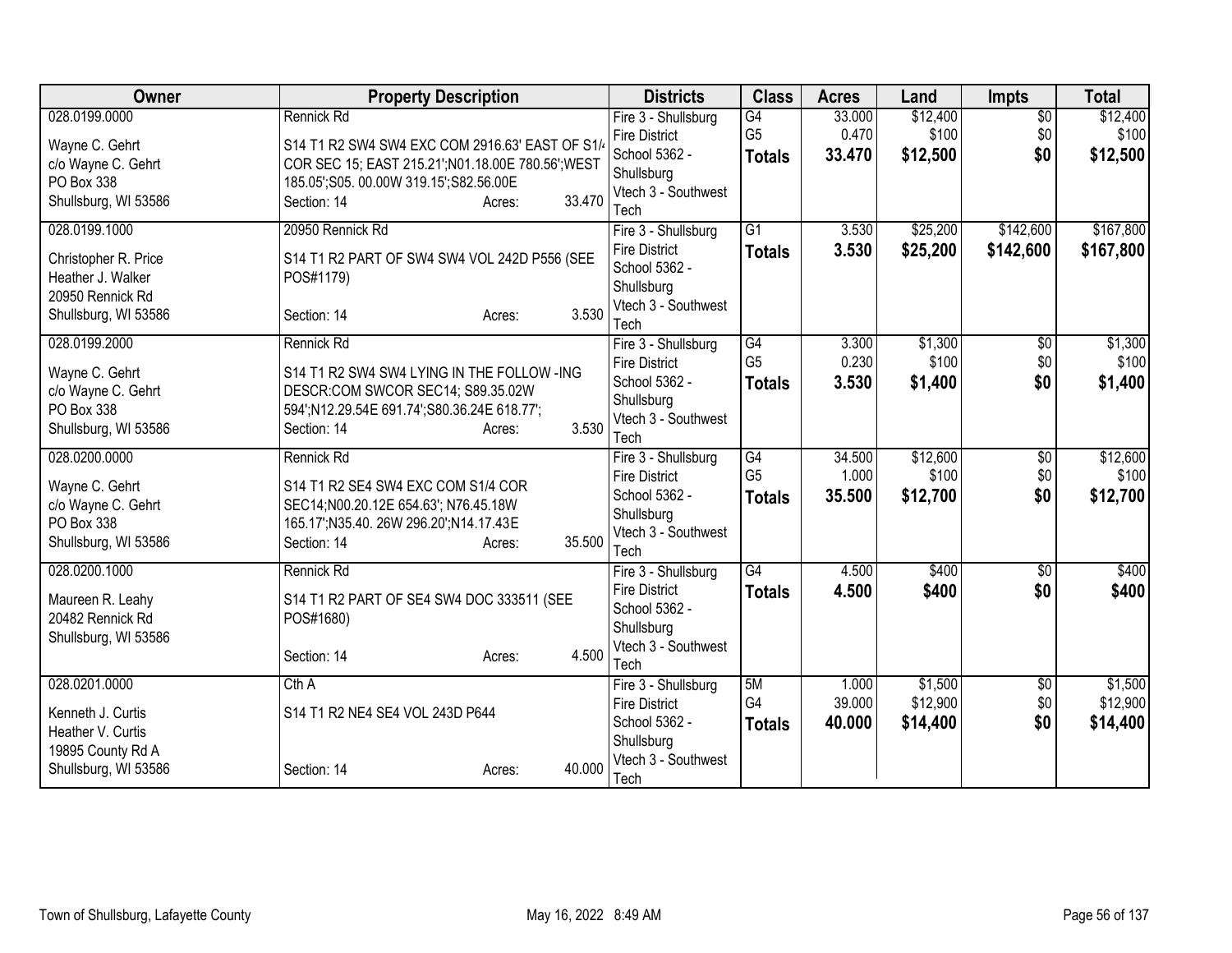| Owner                            | <b>Property Description</b>                                                     | <b>Districts</b>                  | <b>Class</b>    | <b>Acres</b> | Land     | <b>Impts</b>    | <b>Total</b> |
|----------------------------------|---------------------------------------------------------------------------------|-----------------------------------|-----------------|--------------|----------|-----------------|--------------|
| 028.0202.0000                    | Rennick Rd                                                                      | Fire 3 - Shullsburg               | $\overline{G4}$ | 40.000       | \$13,700 | $\overline{50}$ | \$13,700     |
| Wayne C. Gehrt                   | S14 T1 R2 NW4 SE4 DOC 347065                                                    | <b>Fire District</b>              | <b>Totals</b>   | 40.000       | \$13,700 | \$0             | \$13,700     |
| c/o Wayne C. Gehrt               |                                                                                 | School 5362 -                     |                 |              |          |                 |              |
| PO Box 338                       |                                                                                 | Shullsburg<br>Vtech 3 - Southwest |                 |              |          |                 |              |
| Shullsburg, WI 53586             | 40.000<br>Section: 14<br>Acres:                                                 | Tech                              |                 |              |          |                 |              |
| 028.0203.0000                    | Rennick Rd                                                                      | Fire 3 - Shullsburg               | $\overline{G4}$ | 33.700       | \$12,400 | $\overline{50}$ | \$12,400     |
|                                  |                                                                                 | <b>Fire District</b>              | G <sub>5</sub>  | 0.740        | \$100    | \$0             | \$100        |
| Wayne C. Gehrt                   | S14 T1 R2 SW4 SE4 EXC COM S1/4 COR                                              | School 5362 -                     | <b>Totals</b>   | 34.440       | \$12,500 | \$0             | \$12,500     |
| c/o Wayne C. Gehrt<br>PO Box 338 | SEC14;N89.51.03E 395.50'; N00.59.55W<br>354.85'; N02.15.47E 263.65'; N78.39.55W | Shullsburg                        |                 |              |          |                 |              |
| Shullsburg, WI 53586             | 34.440<br>Section: 14<br>Acres:                                                 | Vtech 3 - Southwest               |                 |              |          |                 |              |
|                                  |                                                                                 | Tech                              |                 |              |          |                 |              |
| 028.0203.1000                    | 20482 Rennick Rd                                                                | Fire 3 - Shullsburg               | $\overline{G5}$ | 4.000        | \$17,000 | \$0             | \$17,000     |
| Maureen R. Leahy                 | S14 T1 R2 PART OF SW4 SE4 20482 RENNICK RD                                      | <b>Fire District</b>              | G7              | 1.560        | \$14,800 | \$97,900        | \$112,700    |
| 20482 Rennick Rd                 | DOC 333511 (SEE POS#1680)                                                       | School 5362 -                     | <b>Totals</b>   | 5.560        | \$31,800 | \$97,900        | \$129,700    |
| Shullsburg, WI 53586             |                                                                                 | Shullsburg<br>Vtech 3 - Southwest |                 |              |          |                 |              |
|                                  | 5.560<br>Section: 14<br>Acres:                                                  | Tech                              |                 |              |          |                 |              |
| 028.0204.0000                    | Rennick Rd                                                                      | Fire 3 - Shullsburg               | G4              | 19.730       | \$7,100  | $\overline{50}$ | \$7,100      |
| Wayne C. Gehrt                   | S14 T1 R2 SE4 SE4 EXC COM SWCOR SEC 14; EAST                                    | <b>Fire District</b>              | <b>Totals</b>   | 19.730       | \$7,100  | \$0             | \$7,100      |
| c/o Wayne C. Gehrt               | 313' TO POB; NORTH 350'; EAST 498'; SOUTH 350';                                 | School 5362 -                     |                 |              |          |                 |              |
| PO Box 338                       | WEST 498' TO POB & ALSO EXC COM SECOR SEC                                       | Shullsburg                        |                 |              |          |                 |              |
| Shullsburg, WI 53586             | 19.730<br>Section: 14<br>Acres:                                                 | Vtech 3 - Southwest               |                 |              |          |                 |              |
| 028.0204.1000                    | 20106 Rennick Rd                                                                | Tech<br>Fire 3 - Shullsburg       | $\overline{G1}$ | 4.000        | \$26,800 | \$170,500       | \$197,300    |
|                                  |                                                                                 | <b>Fire District</b>              |                 | 4.000        | \$26,800 | \$170,500       | \$197,300    |
| Michael R. Bradley               | S14 T1 R2 PART OF SE4 SE4 DOC 330628 (SEE                                       | School 5362 -                     | <b>Totals</b>   |              |          |                 |              |
| Mary J. Bradley                  | POS#1681)                                                                       | Shullsburg                        |                 |              |          |                 |              |
| 20106 Rennick Rd                 |                                                                                 | Vtech 3 - Southwest               |                 |              |          |                 |              |
| Shullsburg, WI 53586             | 4.000<br>Section: 14<br>Acres:                                                  | Tech                              |                 |              |          |                 |              |
| 028.0204.2000                    | 20080 Rennick Rd                                                                | Fire 3 - Shullsburg               | $\overline{G1}$ | 1.770        | \$19,500 | \$90,700        | \$110,200    |
| Jeremy D. Dannar                 | PART SE? SE? COM SECOR THEREOF; WEST 509 FT                                     | <b>Fire District</b>              | G4              | 9.000        | \$3,400  | \$0             | \$3,400      |
| Melissa R. Dannar                | TO SECOR CHARLES RENNICK 4 ACRE TRACT OF                                        | School 5362 -                     | G <sub>5</sub>  | 5.500        | \$1,500  | \$0             | \$1,500      |
| 20080 Rennick Rd                 | LAND; NORTH 350 FT; WEST 208 FT; NELY TO POINT                                  | Shullsburg                        | <b>Totals</b>   | 16.270       | \$24,400 | \$90,700        | \$115,100    |
| Shullsburg, WI 53586             | 16.270<br>Section: 14<br>Acres:                                                 | Vtech 3 - Southwest               |                 |              |          |                 |              |
|                                  |                                                                                 | Tech                              |                 |              |          |                 |              |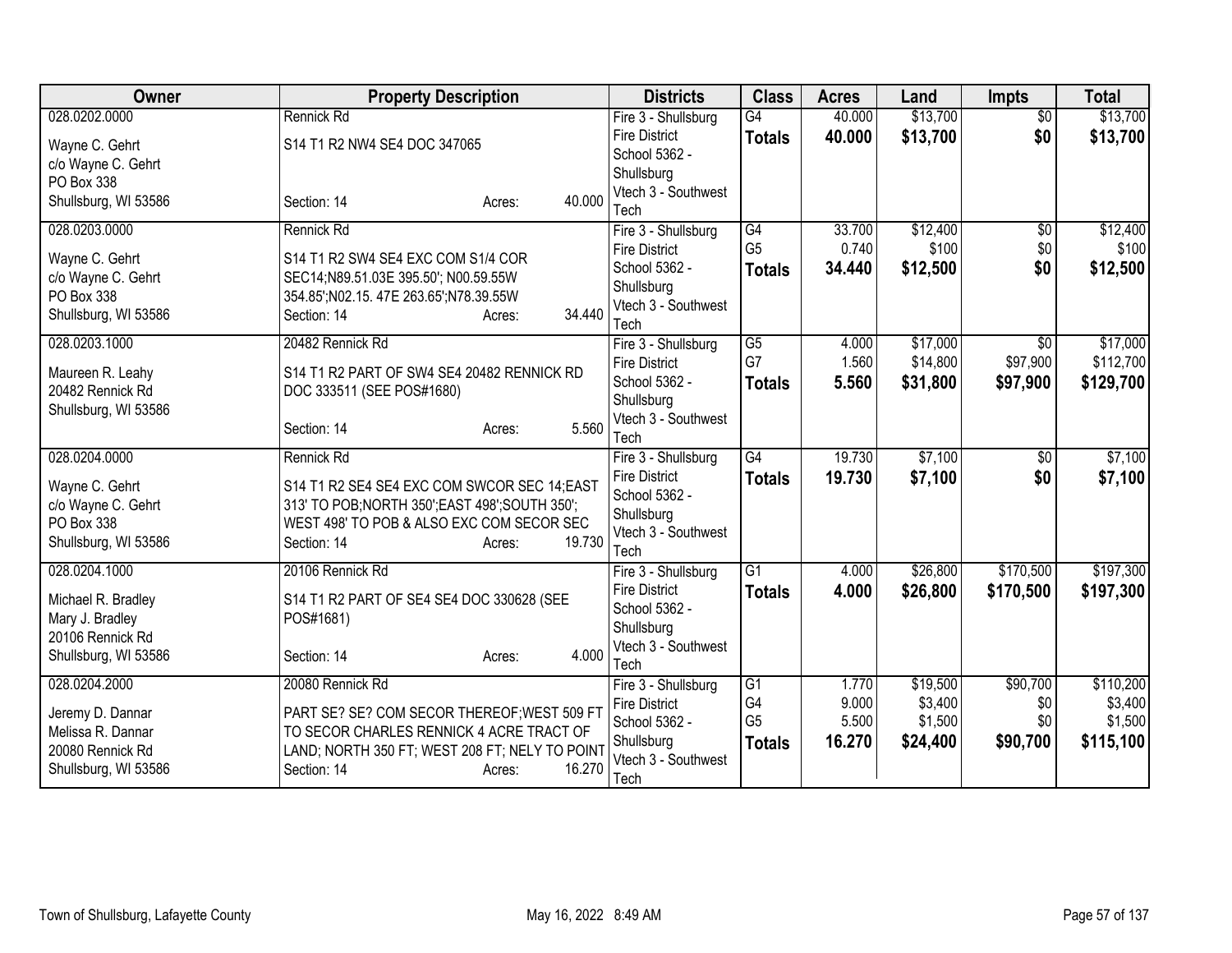| Owner                                   | <b>Property Description</b>                    |                  | <b>Districts</b>                            | <b>Class</b>    | <b>Acres</b> | Land     | <b>Impts</b>    | <b>Total</b> |
|-----------------------------------------|------------------------------------------------|------------------|---------------------------------------------|-----------------|--------------|----------|-----------------|--------------|
| 028.0205.0000                           | County Rd U                                    |                  | Fire 3 - Shullsburg                         | $\overline{G4}$ | 25.690       | \$9,400  | $\overline{50}$ | \$9,400      |
| Diedrich Trust                          | S15 T1 R2 PART OF NE4 NE4 VOL 234D P349 JOHN 8 |                  | <b>Fire District</b>                        | <b>Totals</b>   | 25.690       | \$9,400  | \$0             | \$9,400      |
| <b>Steve Diedrich</b>                   | <b>DONNA DIEDRICH TRUST</b>                    |                  | School 5362 -                               |                 |              |          |                 |              |
| 14180 White School Rd                   |                                                |                  | Shullsburg<br>Vtech 3 - Southwest           |                 |              |          |                 |              |
| Gratiot, WI 53541                       | Section: 15                                    | 25.690<br>Acres: | Tech                                        |                 |              |          |                 |              |
| 028.0205.1000                           | 4981 Cth U                                     |                  | Fire 3 - Shullsburg                         | $\overline{G1}$ | 0.830        | \$13,800 | \$146,700       | \$160,500    |
|                                         | LOT 1 CSM #94 PART OF NE4 NE4 DOC 347335       |                  | <b>Fire District</b>                        | <b>Totals</b>   | 0.830        | \$13,800 | \$146,700       | \$160,500    |
| Stephanie Morrissey<br>4981 County Rd U |                                                |                  | School 5362 -                               |                 |              |          |                 |              |
| Shullsburg, WI 53586                    |                                                |                  | Shullsburg                                  |                 |              |          |                 |              |
|                                         | Section: 15                                    | 0.830<br>Acres:  | Vtech 3 - Southwest                         |                 |              |          |                 |              |
|                                         |                                                |                  | Tech                                        |                 |              |          |                 |              |
| 028.0205.2000                           | 4991 Cth U                                     |                  | Fire 3 - Shullsburg<br><b>Fire District</b> | $\overline{G1}$ | 1.000        | \$17,000 | \$247,300       | \$264,300    |
| Eugene T. Uehling                       | LOT 1 CSM #93 PART OF NE4 NE4 VOL 223D P541    |                  | School 5362 -                               | <b>Totals</b>   | 1.000        | \$17,000 | \$247,300       | \$264,300    |
| c/o Eugene T. Uehling                   |                                                |                  | Shullsburg                                  |                 |              |          |                 |              |
| 4991 County Rd U                        |                                                |                  | Vtech 3 - Southwest                         |                 |              |          |                 |              |
| Shullsburg, WI 53586                    | Section: 15                                    | 1.000<br>Acres:  | Tech                                        |                 |              |          |                 |              |
| 028.0205.3000                           | 4997 Cth U                                     |                  | Fire 3 - Shullsburg                         | $\overline{G1}$ | 2.000        | \$20,300 | \$245,000       | \$265,300    |
| Arthur B. Diedrich et al                | S15 T1 R2 PART OF NE4 NE4 VOL 236D P737 (SEE   |                  | <b>Fire District</b>                        | <b>Totals</b>   | 2.000        | \$20,300 | \$245,000       | \$265,300    |
| c/o Arthur & Peggy Diedrich Trust       | POS#1684)                                      |                  | School 5362 -                               |                 |              |          |                 |              |
| 4997 County Rd U                        |                                                |                  | Shullsburg                                  |                 |              |          |                 |              |
| Shullsburg, WI 53586-9501               | Section: 15                                    | 2.000<br>Acres:  | Vtech 3 - Southwest<br>Tech                 |                 |              |          |                 |              |
| 028.0205.4000                           | 4999 Cth U                                     |                  | Fire 3 - Shullsburg                         | $\overline{G1}$ | 2.500        | \$21,900 | \$156,200       | \$178,100    |
|                                         |                                                |                  | <b>Fire District</b>                        | G4              | 8.010        | \$3,100  | \$0             | \$3,100      |
| Joseph Diedrich                         | S15 T1 R2 PART OF NE4 NE4 VOL 234D P381-397    |                  | School 5362 -                               | <b>Totals</b>   | 10.510       | \$25,000 | \$156,200       | \$181,200    |
| Lisa Diedrich<br>4999 County Rd U       | (SEE POS#1684)                                 |                  | Shullsburg                                  |                 |              |          |                 |              |
| Shullsburg, WI 53586                    | Section: 15                                    | 10.510<br>Acres: | Vtech 3 - Southwest                         |                 |              |          |                 |              |
|                                         |                                                |                  | Tech                                        |                 |              |          |                 |              |
| 028.0206.0000                           | County Rd U                                    |                  | Fire 3 - Shullsburg                         | $\overline{G1}$ | 0.400        | \$1,300  | \$2,800         | \$4,100      |
| <b>Diedrich Trust</b>                   | S15 T1 R2 NW4 NE4 VOL 234D P349 JOHN & DONNA   |                  | <b>Fire District</b>                        | G4              | 39.600       | \$14,300 | \$0             | \$14,300     |
| <b>Steve Diedrich</b>                   | <b>DIEDRICH TRUST</b>                          |                  | School 5362 -<br>Shullsburg                 | <b>Totals</b>   | 40.000       | \$15,600 | \$2,800         | \$18,400     |
| 14180 White School Rd                   |                                                |                  | Vtech 3 - Southwest                         |                 |              |          |                 |              |
| Gratiot, WI 53541                       | Section: 15                                    | 40.000<br>Acres: | Tech                                        |                 |              |          |                 |              |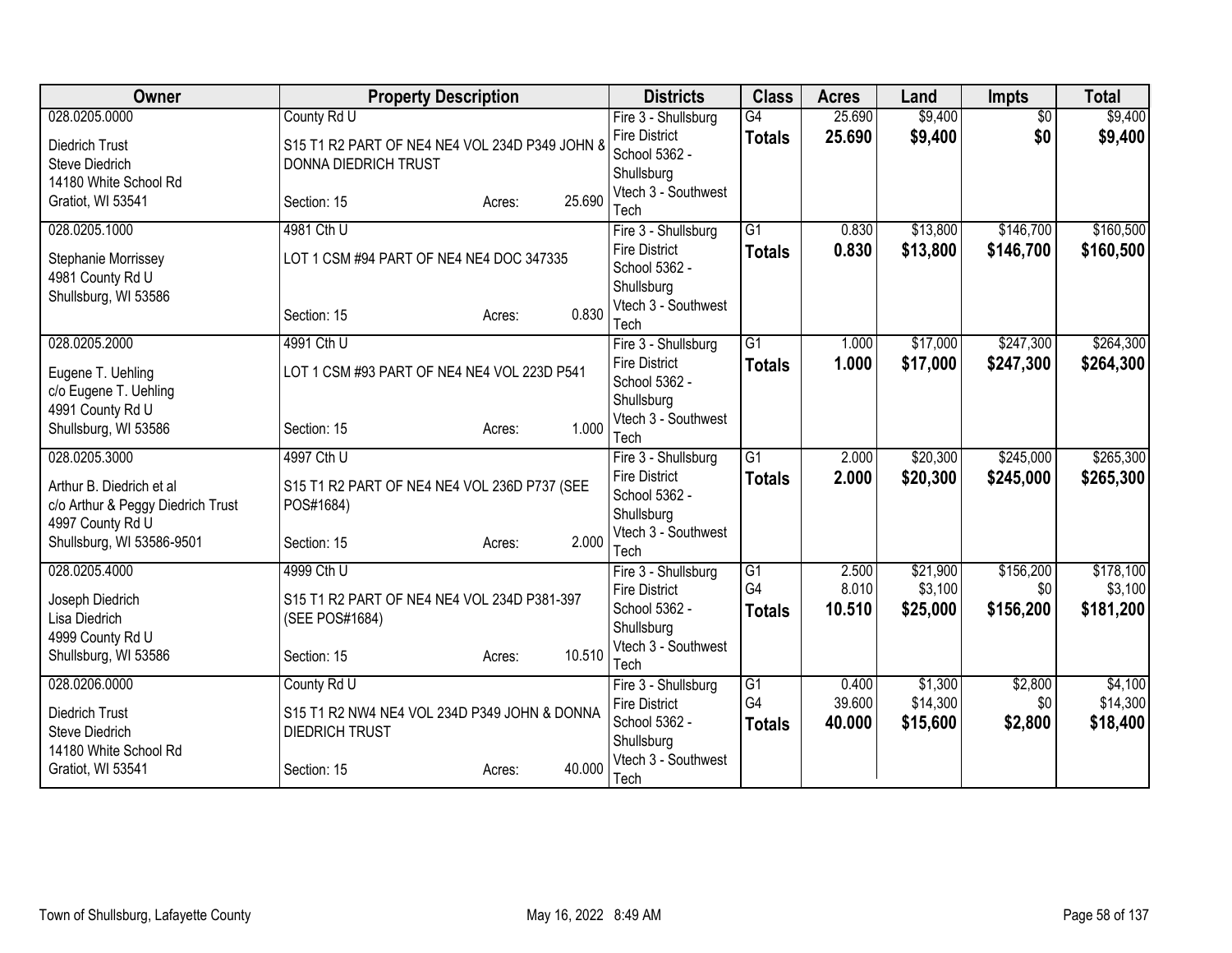| Owner                              | <b>Property Description</b>                  |        |        | <b>Districts</b>                            | <b>Class</b>    | <b>Acres</b> | Land     | <b>Impts</b>    | <b>Total</b> |
|------------------------------------|----------------------------------------------|--------|--------|---------------------------------------------|-----------------|--------------|----------|-----------------|--------------|
| 028.0207.0000                      | County Rd U                                  |        |        | Fire 3 - Shullsburg                         | G4              | 40.000       | \$13,900 | $\overline{50}$ | \$13,900     |
| <b>Diedrich Trust</b>              | S15 T1 R2 SW4 NE4 VOL 234D P349 JOHN & DONNA |        |        | <b>Fire District</b>                        | <b>Totals</b>   | 40.000       | \$13,900 | \$0             | \$13,900     |
| <b>Steve Diedrich</b>              | <b>DIEDRICH TRUST</b>                        |        |        | School 5362 -                               |                 |              |          |                 |              |
| 14180 White School Rd              |                                              |        |        | Shullsburg                                  |                 |              |          |                 |              |
| Gratiot, WI 53541                  | Section: 15                                  | Acres: | 40.000 | Vtech 3 - Southwest<br>Tech                 |                 |              |          |                 |              |
| 028.0208.0000                      | County Rd U                                  |        |        | Fire 3 - Shullsburg                         | G4              | 39.000       | \$14,000 | $\overline{50}$ | \$14,000     |
|                                    |                                              |        |        | <b>Fire District</b>                        | G <sub>5</sub>  | 1.000        | \$100    | \$0             | \$100        |
| Diedrich Trust                     | S15 T1 R2 SE4 NE4 VOL 234D P349 JOHN & DONNA |        |        | School 5362 -                               | <b>Totals</b>   | 40.000       | \$14,100 | \$0             | \$14,100     |
| <b>Steve Diedrich</b>              | <b>DIEDRICH TRUST</b>                        |        |        | Shullsburg                                  |                 |              |          |                 |              |
| 14180 White School Rd              |                                              |        |        | Vtech 3 - Southwest                         |                 |              |          |                 |              |
| Gratiot, WI 53541                  | Section: 15                                  | Acres: | 40.000 | Tech                                        |                 |              |          |                 |              |
| 028.0209.1000                      | County Rd O                                  |        |        | Fire 3 - Shullsburg                         | $\overline{G4}$ | 37.000       | \$12,900 | \$0             | \$12,900     |
| Diedrich Trust                     | S15 T1 R2 NE4 NW4 EXC N & W OF HWY VOL 234D  |        |        | <b>Fire District</b>                        | G <sub>5</sub>  | 1.000        | \$100    | \$0             | \$100        |
| <b>Steve Diedrich</b>              | P349 JOHN & DONNA DIEDRICH TRUST             |        |        | School 5362 -                               | <b>Totals</b>   | 38.000       | \$13,000 | \$0             | \$13,000     |
| 14180 White School Rd              |                                              |        |        | Shullsburg                                  |                 |              |          |                 |              |
| Gratiot, WI 53541                  | Section: 15                                  | Acres: | 38.000 | Vtech 3 - Southwest                         |                 |              |          |                 |              |
| 028.0209.2000                      | 4829 Cth O                                   |        |        | Tech<br>Fire 3 - Shullsburg                 | G4              | 6.000        | \$1,400  | $\overline{50}$ | \$1,400      |
|                                    |                                              |        |        | <b>Fire District</b>                        | G <sub>5</sub>  | 3.910        | \$1,100  | \$0             | \$1,100      |
| Gensler Revocable Trust 2006 et al | S15 T1 R2 PART OF N2 NW4 DOC 335986          |        |        | School 5362 -                               | <b>Totals</b>   | 9.910        | \$2,500  | \$0             | \$2,500      |
| 4861 County Rd O                   |                                              |        |        | Shullsburg                                  |                 |              |          |                 |              |
| Shullsburg, WI 53586-9602          |                                              |        |        | Vtech 3 - Southwest                         |                 |              |          |                 |              |
|                                    | Section: 15                                  | Acres: | 9.910  | Tech                                        |                 |              |          |                 |              |
| 028.0209.3000                      | 4861 Cth O                                   |        |        | Fire 3 - Shullsburg                         | $\overline{G1}$ | 0.250        | \$6,000  | \$137,800       | \$143,800    |
| Gensler Revocable Trust 2006 et al | S15 T1 R2 PART OF NE4 NW4 VOL 236D P393      |        |        | <b>Fire District</b>                        | <b>Totals</b>   | 0.250        | \$6,000  | \$137,800       | \$143,800    |
| 4861 County Rd O                   |                                              |        |        | School 5362 -                               |                 |              |          |                 |              |
| Shullsburg, WI 53586-9602          |                                              |        |        | Shullsburg                                  |                 |              |          |                 |              |
|                                    | Section: 15                                  | Acres: | 0.250  | Vtech 3 - Southwest                         |                 |              |          |                 |              |
| 028.0210.1000                      | County Rd O                                  |        |        | Tech                                        | G4              | 18.600       | \$6,400  |                 | \$6,400      |
|                                    |                                              |        |        | Fire 3 - Shullsburg<br><b>Fire District</b> |                 | 18.600       | \$6,400  | \$0<br>\$0      |              |
| Espenscheid-West-Bader             | S15 T1 R2 PART OF NW4 NW4 VOL 240D P296      |        |        | School 5362 -                               | <b>Totals</b>   |              |          |                 | \$6,400      |
| Farm LLC                           |                                              |        |        | Shullsburg                                  |                 |              |          |                 |              |
| W7210 County Rd B                  |                                              |        |        | Vtech 3 - Southwest                         |                 |              |          |                 |              |
| Monroe, WI 53566                   | Section: 15                                  | Acres: | 18.600 | Tech                                        |                 |              |          |                 |              |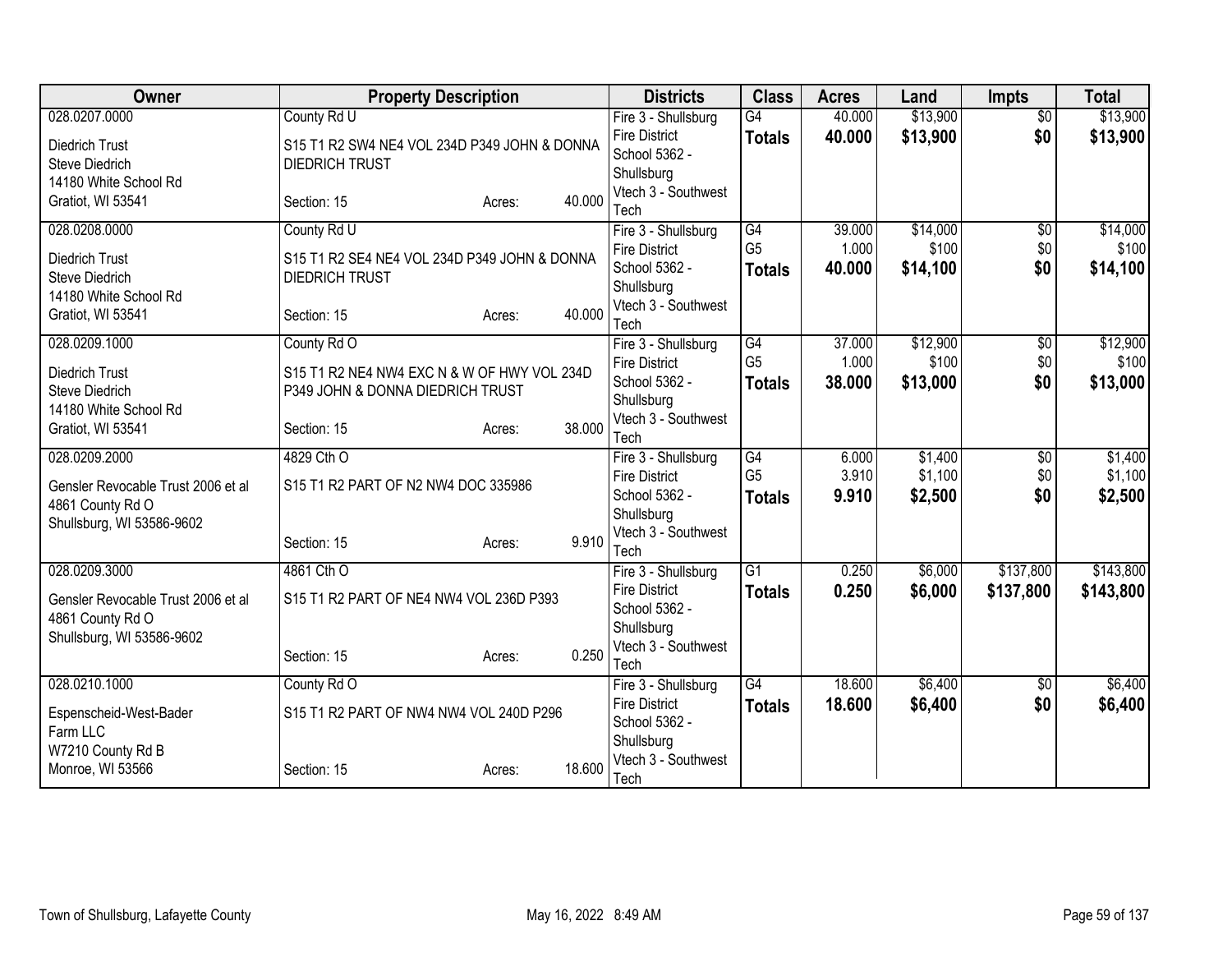| Owner                                                       | <b>Property Description</b>                                                         | <b>Districts</b>                      | <b>Class</b>         | <b>Acres</b>   | Land              | <b>Impts</b>    | <b>Total</b>      |
|-------------------------------------------------------------|-------------------------------------------------------------------------------------|---------------------------------------|----------------------|----------------|-------------------|-----------------|-------------------|
| 028.0210.1100                                               | 21990 Copeland Rd                                                                   | Fire 3 - Shullsburg                   | $\overline{G1}$      | 6.000          | \$33,000          | \$184,000       | \$217,000         |
| Mark A. Heim                                                | S15 T1 R2 PART OF NW4 NW4 VOL 217D P305 (SEE                                        | <b>Fire District</b>                  | <b>Totals</b>        | 6.000          | \$33,000          | \$184,000       | \$217,000         |
| 21990 Copeland Rd                                           | POS#1683)                                                                           | School 5362 -                         |                      |                |                   |                 |                   |
| Shullsburg, WI 53586                                        |                                                                                     | Shullsburg<br>Vtech 3 - Southwest     |                      |                |                   |                 |                   |
|                                                             | 6.000<br>Section: 15<br>Acres:                                                      | Tech                                  |                      |                |                   |                 |                   |
| 028.0210.2000                                               | County Rd O                                                                         | Fire 3 - Shullsburg                   | 5M                   | 4.240          | \$6,400           | $\overline{50}$ | \$6,400           |
|                                                             |                                                                                     | <b>Fire District</b>                  | G4                   | 3.000          | \$1,100           | \$0             | \$1,100           |
| Albert L. Gensler et al<br>c/o Gensler Revocable Trust 2006 | S15 T1 R2 PRT NW4 NW4 COM SECOR NWNW;<br>N07.40.00E 12.30CH;S43.45.00W 17.06CH;EAST | School 5362 -                         | <b>Totals</b>        | 7.240          | \$7,500           | \$0             | \$7,500           |
| 4861 County Rd O                                            | 11.80CH TO POINT OF BEGINNING                                                       | Shullsburg                            |                      |                |                   |                 |                   |
| Shullsburg, WI 53586-9602                                   | 7.240<br>Section: 15<br>Acres:                                                      | Vtech 3 - Southwest                   |                      |                |                   |                 |                   |
|                                                             |                                                                                     | Tech                                  |                      |                |                   |                 |                   |
| 028.0211.1000                                               | Copeland Rd                                                                         | Fire 3 - Shullsburg                   | G4<br>G <sub>5</sub> | 37.500         | \$14,300<br>\$100 | \$0             | \$14,300          |
| Rajmh Trust                                                 | SW? NW? EXC COM SECOR SAID SW? NW?; NORTH                                           | <b>Fire District</b><br>School 5362 - | G7                   | 0.980<br>1.000 | \$10,000          | \$0<br>\$2,600  | \$100<br>\$12,600 |
| 22499 Copeland Rd                                           | 434 FT TO POB; NORTH 175 FT; WEST 154 FT; SOUTH                                     | Shullsburg                            | <b>Totals</b>        | 39.480         | \$24,400          | \$2,600         | \$27,000          |
| Shullsburg, WI 53586                                        | 175 FT; EAST 154 FT TO POB                                                          | Vtech 3 - Southwest                   |                      |                |                   |                 |                   |
|                                                             | 39.480<br>Section: 15<br>Acres:                                                     | Tech                                  |                      |                |                   |                 |                   |
| 028.0211.2000                                               | 4611 Cth O                                                                          | Fire 3 - Shullsburg                   | G1                   | 0.520          | \$8,300           | \$122,700       | \$131,000         |
| Catherine Curran                                            | S15 T1 R2 PART OF SW4 NW4 VOL 229D P566                                             | <b>Fire District</b>                  | <b>Totals</b>        | 0.520          | \$8,300           | \$122,700       | \$131,000         |
| 4611 County Rd O                                            |                                                                                     | School 5362 -                         |                      |                |                   |                 |                   |
| Shullsburg, WI 53586                                        |                                                                                     | Shullsburg                            |                      |                |                   |                 |                   |
|                                                             | 0.520<br>Section: 15<br>Acres:                                                      | Vtech 3 - Southwest<br>Tech           |                      |                |                   |                 |                   |
| 028.0212.0000                                               | County Rd O                                                                         | Fire 3 - Shullsburg                   | G4                   | 39.000         | \$14,600          | $\sqrt{6}$      | \$14,600          |
|                                                             |                                                                                     | <b>Fire District</b>                  | G <sub>5</sub>       | 1.000          | \$100             | \$0             | \$100             |
| <b>Diedrich Trust</b>                                       | S15 T1 R2 SE4 NW4 VOL 234D P349 JOHN & DONNA                                        | School 5362 -                         | <b>Totals</b>        | 40.000         | \$14,700          | \$0             | \$14,700          |
| Steve Diedrich<br>14180 White School Rd                     | <b>DIEDRICH TRUST</b>                                                               | Shullsburg                            |                      |                |                   |                 |                   |
| Gratiot, WI 53541                                           | 40.000<br>Section: 15<br>Acres:                                                     | Vtech 3 - Southwest                   |                      |                |                   |                 |                   |
|                                                             |                                                                                     | Tech                                  |                      |                |                   |                 |                   |
| 028.0213.0000                                               | County Rd O                                                                         | Fire 3 - Shullsburg                   | G4                   | 39.000         | \$13,000          | \$0             | \$13,000          |
| DgInd, LP                                                   | S15 T1 R2 NE4 SW4 VOL 243D P307                                                     | <b>Fire District</b>                  | G <sub>5</sub>       | 1.000          | \$100             | \$0             | \$100             |
| 8587 W Council Hill Rd                                      |                                                                                     | School 5362 -<br>Shullsburg           | <b>Totals</b>        | 40.000         | \$13,100          | \$0             | \$13,100          |
| Galena, IL 61036                                            |                                                                                     | Vtech 3 - Southwest                   |                      |                |                   |                 |                   |
|                                                             | 40.000<br>Section: 15<br>Acres:                                                     | Tech                                  |                      |                |                   |                 |                   |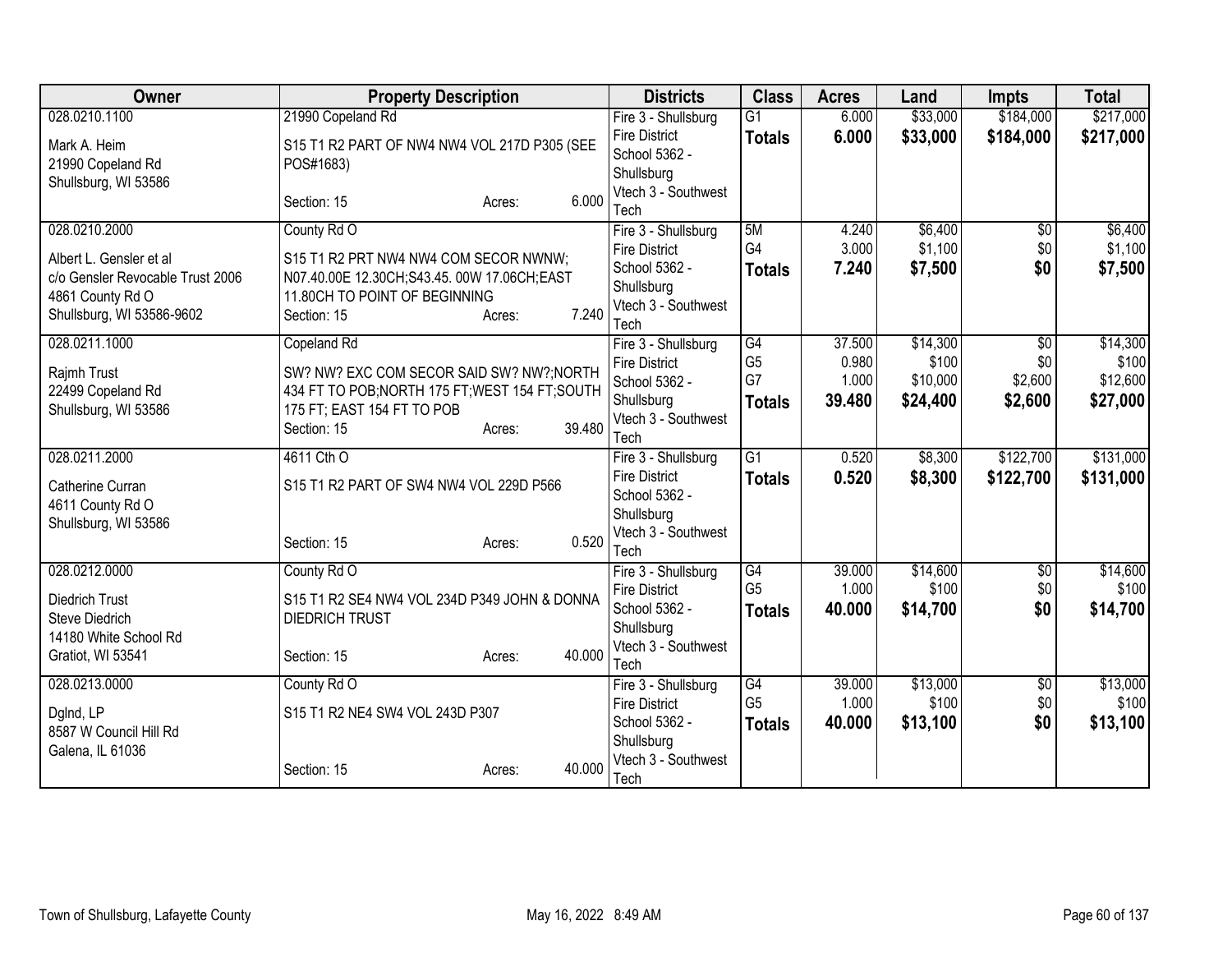| Owner                     | <b>Property Description</b>                  |                  | <b>Districts</b>                            | <b>Class</b>         | <b>Acres</b> | Land     | <b>Impts</b>    | <b>Total</b> |
|---------------------------|----------------------------------------------|------------------|---------------------------------------------|----------------------|--------------|----------|-----------------|--------------|
| 028.0214.0000             | County Rd O                                  |                  | Fire 3 - Shullsburg                         | $\overline{G4}$      | 39.000       | \$11,900 | $\overline{50}$ | \$11,900     |
| Kenneth F. Hartung        | S15 T1 R2 NW4 SW4 VOL 61 B&C P446            |                  | <b>Fire District</b>                        | G <sub>5</sub>       | 1.000        | \$100    | \$0             | \$100        |
| 4113 County Rd O          |                                              |                  | School 5362 -                               | <b>Totals</b>        | 40.000       | \$12,000 | \$0             | \$12,000     |
| Shullsburg, WI 53586      |                                              |                  | Shullsburg                                  |                      |              |          |                 |              |
|                           | Section: 15                                  | 40.000<br>Acres: | Vtech 3 - Southwest<br>Tech                 |                      |              |          |                 |              |
| 028.0215.0000             | 4113 Cth O                                   |                  | Fire 3 - Shullsburg                         | $\overline{G4}$      | 36.000       | \$12,300 | $\overline{50}$ | \$12,300     |
|                           |                                              |                  | <b>Fire District</b>                        | G <sub>5</sub>       | 1.000        | \$100    | \$0             | \$100        |
| Kenneth F. Hartung        | S15 T1 R2 SW4 SW4 VOL 66 B&C P446            |                  | School 5362 -                               | G7                   | 3.000        | \$26,500 | \$208,800       | \$235,300    |
| 4113 County Rd O          |                                              |                  | Shullsburg                                  | <b>Totals</b>        | 40.000       | \$38,900 | \$208,800       | \$247,700    |
| Shullsburg, WI 53586      |                                              | 40.000           | Vtech 3 - Southwest                         |                      |              |          |                 |              |
|                           | Section: 15                                  | Acres:           | Tech                                        |                      |              |          |                 |              |
| 028.0216.0000             | County Rd O                                  |                  | Fire 3 - Shullsburg                         | 5M                   | 7.830        | \$11,800 | \$0             | \$11,800     |
| DgInd, LP                 | S15 T1 R2 PART OF SE4 SW4 VOL 243D P307      |                  | <b>Fire District</b>                        | G4                   | 20.000       | \$7,000  | \$0             | \$7,000      |
| 8587 W Council Hill Rd    |                                              |                  | School 5362 -                               | <b>Totals</b>        | 27.830       | \$18,800 | \$0             | \$18,800     |
| Galena, IL 61036          |                                              |                  | Shullsburg                                  |                      |              |          |                 |              |
|                           | Section: 15                                  | 27.830<br>Acres: | Vtech 3 - Southwest<br>Tech                 |                      |              |          |                 |              |
| 028.0216.1000             | County Rd O                                  |                  |                                             | $\overline{G4}$      | 11.170       | \$2,200  | $\overline{60}$ | \$2,200      |
|                           |                                              |                  | Fire 3 - Shullsburg<br><b>Fire District</b> | G <sub>5</sub>       | 1.000        | \$100    | \$0             | \$100        |
| James Mcglynn             | S15 T1 R2 PART OF SE4 SW4 VOL 224D P840      |                  | School 5362 -                               | <b>Totals</b>        | 12.170       | \$2,300  | \$0             | \$2,300      |
| Becky Mcglynn             |                                              |                  | Shullsburg                                  |                      |              |          |                 |              |
| 3992 County Rd O          |                                              |                  | Vtech 3 - Southwest                         |                      |              |          |                 |              |
| Shullsburg, WI 53586      | Section: 15                                  | 12.170<br>Acres: | Tech                                        |                      |              |          |                 |              |
| 028.0217.1000             | County Rd U                                  |                  | Fire 3 - Shullsburg                         | G4                   | 3.000        | \$1,100  | $\overline{60}$ | \$1,100      |
| Chad L Teasdale Land, LLC | ALL THAT PART OF NE4 SE4 LYING EAST OF HWY   |                  | <b>Fire District</b>                        | <b>Totals</b>        | 3.000        | \$1,100  | \$0             | \$1,100      |
| 18013 State Rd 11         |                                              |                  | School 5362 -                               |                      |              |          |                 |              |
| Shullsburg, WI 53586      |                                              |                  | Shullsburg                                  |                      |              |          |                 |              |
|                           | Section: 15                                  | 3.000<br>Acres:  | Vtech 3 - Southwest                         |                      |              |          |                 |              |
|                           |                                              |                  | Tech                                        |                      |              |          |                 |              |
| 028.0217.2000             | County Rd U                                  |                  | Fire 3 - Shullsburg                         | G4<br>G <sub>5</sub> | 36.000       | \$12,400 | \$0             | \$12,400     |
| Diedrich Brothers         | S15 T1 R2 NE4 SE4 W OF HWY VOL 196D P769-777 |                  | <b>Fire District</b><br>School 5362 -       |                      | 1.000        | \$100    | \$0<br>\$0      | \$100        |
| C/O Steve Diedrich        |                                              |                  | Shullsburg                                  | <b>Totals</b>        | 37,000       | \$12,500 |                 | \$12,500     |
| 14180 White School Rd     |                                              |                  | Vtech 3 - Southwest                         |                      |              |          |                 |              |
| Gratiot, WI 53541-9698    | Section: 15                                  | 37,000<br>Acres: | Tech                                        |                      |              |          |                 |              |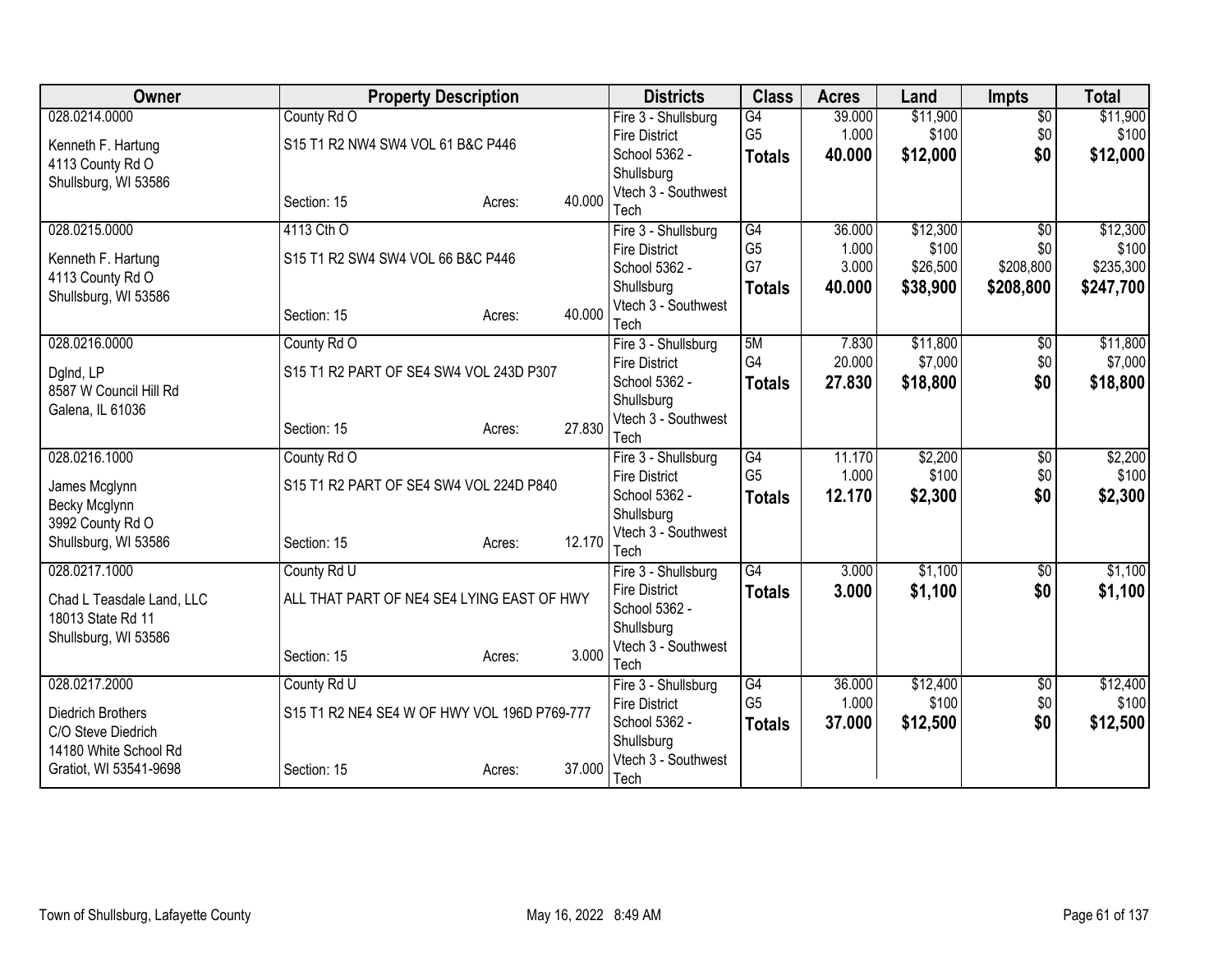| Owner                    | <b>Property Description</b>                  |        | <b>Districts</b>                  | <b>Class</b>   | <b>Acres</b> | Land     | <b>Impts</b>    | <b>Total</b> |
|--------------------------|----------------------------------------------|--------|-----------------------------------|----------------|--------------|----------|-----------------|--------------|
| 028.0218.0000            | County Rd O                                  |        | Fire 3 - Shullsburg               | G4             | 40.000       | \$14,700 | $\overline{50}$ | \$14,700     |
| Diedrich Brothers        | S15 T1 R2 NW4 SE4 VOL 196D P769-777          |        | <b>Fire District</b>              | <b>Totals</b>  | 40.000       | \$14,700 | \$0             | \$14,700     |
| C/O Steve Diedrich       |                                              |        | School 5362 -                     |                |              |          |                 |              |
| 14180 White School Rd    |                                              |        | Shullsburg                        |                |              |          |                 |              |
| Gratiot, WI 53541-9698   | Section: 15<br>Acres:                        | 40.000 | Vtech 3 - Southwest               |                |              |          |                 |              |
|                          |                                              |        | Tech                              |                |              |          |                 |              |
| 028.0219.0000            | County Rd O                                  |        | Fire 3 - Shullsburg               | 5M             | 8.000        | \$13,600 | $\overline{50}$ | \$13,600     |
| <b>Diedrich Brothers</b> | S15 T1 R2 SW4 SE4 VOL 196D P769-777          |        | <b>Fire District</b>              | G4             | 32.000       | \$11,600 | \$0             | \$11,600     |
| C/O Steve Diedrich       |                                              |        | School 5362 -                     | <b>Totals</b>  | 40.000       | \$25,200 | \$0             | \$25,200     |
| 14180 White School Rd    |                                              |        | Shullsburg<br>Vtech 3 - Southwest |                |              |          |                 |              |
| Gratiot, WI 53541-9698   | Section: 15<br>Acres:                        | 40.000 | Tech                              |                |              |          |                 |              |
| 028.0220.1000            | County Rd U                                  |        | Fire 3 - Shullsburg               | 5M             | 1.000        | \$1,500  | \$0             | \$1,500      |
|                          |                                              |        | <b>Fire District</b>              | G4             | 24.500       | \$8,400  | \$0             | \$8,400      |
| <b>Diedrich Brothers</b> | S15 T1 R2 SE4 SE4 W OF HWY VOL 196D P769-777 |        | School 5362 -                     | G <sub>5</sub> | 1.000        | \$100    | \$0             | \$100        |
| C/O Steve Diedrich       |                                              |        | Shullsburg                        | <b>Totals</b>  | 26,500       | \$10,000 | \$0             | \$10,000     |
| 14180 White School Rd    |                                              |        | Vtech 3 - Southwest               |                |              |          |                 |              |
| Gratiot, WI 53541-9698   | Section: 15<br>Acres:                        | 26.500 | Tech                              |                |              |          |                 |              |
| 028.0220.2000            | County Rd U                                  |        | Fire 3 - Shullsburg               | G4             | 5.400        | \$2,100  | $\overline{50}$ | \$2,100      |
| Wayne C. Gehrt           | S15 T1 R2 PART SE4 SE4 DESCR AS BEG 18RDS    |        | <b>Fire District</b>              | G <sub>5</sub> | 0.500        | \$100    | \$0             | \$100        |
| c/o Wayne C. Gehrt       | WEST OF NECOR SESE; EAST 18RDS; SOUTH        |        | School 5362 -                     | <b>Totals</b>  | 5.900        | \$2,200  | \$0             | \$2,200      |
| PO Box 338               | 80RDS; WEST 36RDS; NELY TO POB EXCEPT THAT   |        | Shullsburg                        |                |              |          |                 |              |
| Shullsburg, WI 53586     | Section: 15<br>Acres:                        | 5.900  | Vtech 3 - Southwest               |                |              |          |                 |              |
|                          |                                              |        | Tech                              |                |              |          |                 |              |
| 028.0220.3000            | County Rd U                                  |        | Fire 3 - Shullsburg               | G4             | 6.600        | \$2,500  | $\overline{50}$ | \$2,500      |
| Wayne C. Gehrt           | S15 T1 R2 SE4 SE4 LYING IN THE FOLLOW -ING   |        | <b>Fire District</b>              | G <sub>5</sub> | 1.000        | \$100    | \$0             | \$100        |
| c/o Wayne C. Gehrt       | DESCR:COM SWCOR SEC14; S89.35.02W            |        | School 5362 -                     | <b>Totals</b>  | 7.600        | \$2,600  | \$0             | \$2,600      |
| PO Box 338               | 594';N12.29.54E 691.74';S80.36.24E 618.77';  |        | Shullsburg                        |                |              |          |                 |              |
| Shullsburg, WI 53586     | Section: 15<br>Acres:                        | 7.600  | Vtech 3 - Southwest<br>Tech       |                |              |          |                 |              |
| 028.0221.0000            | Copeland Rd                                  |        | Fire 3 - Shullsburg               | 5M             | 1.070        | \$1,600  | \$0             | \$1,600      |
|                          |                                              |        | <b>Fire District</b>              | G4             | 28.000       | \$9,300  | \$0             | \$9,300      |
| Espenscheid-West-Bader   | S16 T1 R2 PART OF NE4 NE4 VOL 240D P296      |        | School 5362 -                     |                | 29.070       | \$10,900 | \$0             | \$10,900     |
| Farm LLC                 |                                              |        | Shullsburg                        | <b>Totals</b>  |              |          |                 |              |
| W7210 County Rd B        |                                              |        | Vtech 3 - Southwest               |                |              |          |                 |              |
| Monroe, WI 53566         | Section: 16<br>Acres:                        | 29.070 | Tech                              |                |              |          |                 |              |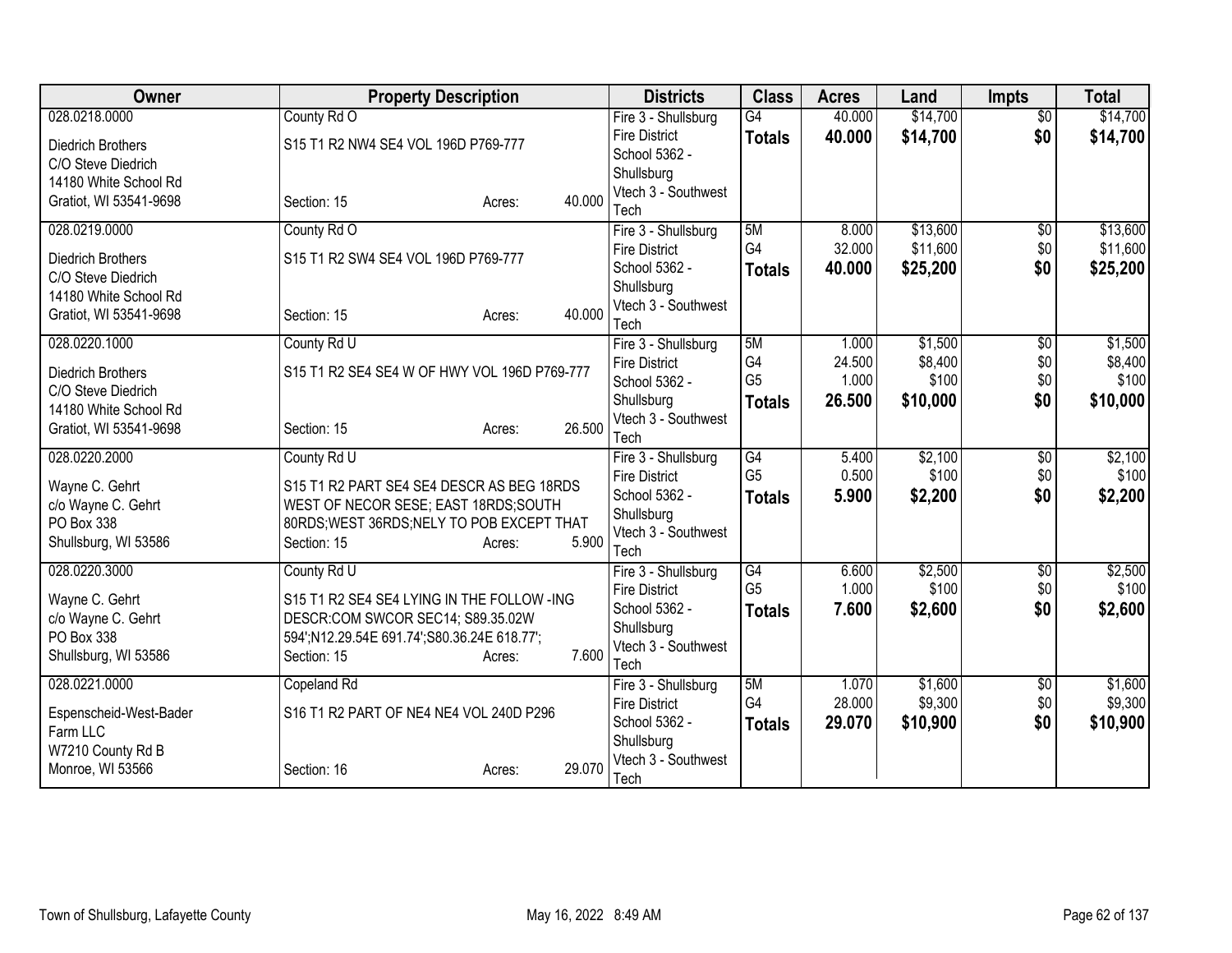| <b>Owner</b>                       | <b>Property Description</b>                  |                  | <b>Districts</b>                      | <b>Class</b>    | <b>Acres</b> | Land     | <b>Impts</b>    | <b>Total</b> |
|------------------------------------|----------------------------------------------|------------------|---------------------------------------|-----------------|--------------|----------|-----------------|--------------|
| 028.0221.1000                      | 21990 Copeland Rd                            |                  | Fire 3 - Shullsburg                   | $\overline{G6}$ | 10.930       | \$36,000 | $\overline{50}$ | \$36,000     |
| Mark A. Heim                       | S16 T1 R2 PART OF NE4 NE4 VOL 217D P305 (SEE |                  | <b>Fire District</b>                  | <b>Totals</b>   | 10.930       | \$36,000 | \$0             | \$36,000     |
| 21990 Copeland Rd                  | POS#1683)                                    |                  | School 5362 -                         |                 |              |          |                 |              |
| Shullsburg, WI 53586               |                                              |                  | Shullsburg<br>Vtech 3 - Southwest     |                 |              |          |                 |              |
|                                    | Section: 16                                  | 10.930<br>Acres: | Tech                                  |                 |              |          |                 |              |
| 028.0222.0000                      | Copeland Rd                                  |                  | Fire 3 - Shullsburg                   | $\overline{G4}$ | 28.500       | \$10,900 | $\overline{50}$ | \$10,900     |
|                                    |                                              |                  | <b>Fire District</b>                  | <b>Totals</b>   | 28.500       | \$10,900 | \$0             | \$10,900     |
| Espenscheid-West-Bader<br>Farm LLC | S16 T1 R2 PART OF NW4 NE4 VOL 240D P296      |                  | School 5362 -                         |                 |              |          |                 |              |
| W7210 County Rd B                  |                                              |                  | Shullsburg                            |                 |              |          |                 |              |
| Monroe, WI 53566                   | Section: 16                                  | 28.500<br>Acres: | Vtech 3 - Southwest                   |                 |              |          |                 |              |
|                                    |                                              |                  | Tech                                  |                 |              |          |                 |              |
| 028.0222.1000                      | Copeland Rd                                  |                  | Fire 3 - Shullsburg                   | $\overline{G6}$ | 11.500       | \$37,500 | \$0             | \$37,500     |
| Mark A. Heim                       | S16 T1 R2 PART OF NW4 NE4 VOL 217D P305 (SEE |                  | <b>Fire District</b>                  | <b>Totals</b>   | 11.500       | \$37,500 | \$0             | \$37,500     |
| 21990 Copeland Rd                  | POS#1683)                                    |                  | School 5362 -                         |                 |              |          |                 |              |
| Shullsburg, WI 53586               |                                              |                  | Shullsburg<br>Vtech 3 - Southwest     |                 |              |          |                 |              |
|                                    | Section: 16                                  | 11.500<br>Acres: | Tech                                  |                 |              |          |                 |              |
| 028.0223.0000                      | 22499 Copeland Rd                            |                  | Fire 3 - Shullsburg                   | $\overline{G1}$ | 1.000        | \$17,000 | \$283,400       | \$300,400    |
| Rajmh Trust                        | SW? NE?                                      |                  | <b>Fire District</b>                  | G4              | 38.000       | \$5,000  | \$0             | \$5,000      |
| 22499 Copeland Rd                  |                                              |                  | School 5362 -                         | G <sub>5</sub>  | 1.000        | \$100    | \$0             | \$100        |
| Shullsburg, WI 53586               |                                              |                  | Shullsburg                            | <b>Totals</b>   | 40.000       | \$22,100 | \$283,400       | \$305,500    |
|                                    | Section: 16                                  | 40.000<br>Acres: | Vtech 3 - Southwest                   |                 |              |          |                 |              |
|                                    |                                              |                  | Tech                                  |                 |              |          |                 |              |
| 028.0224.1000                      | 22135 Copeland Rd                            |                  | Fire 3 - Shullsburg                   | $\overline{G1}$ | 10.000       | \$45,000 | \$260,100       | \$305,100    |
| Terry M. Blackbourn                | S16 T1 R2 NW4 SE4 NE4 VOL 235D P64           |                  | <b>Fire District</b><br>School 5362 - | <b>Totals</b>   | 10.000       | \$45,000 | \$260,100       | \$305,100    |
| Coleen M. Blackbourn               |                                              |                  | Shullsburg                            |                 |              |          |                 |              |
| 22135 Copeland Rd                  |                                              |                  | Vtech 3 - Southwest                   |                 |              |          |                 |              |
| Shullsburg, WI 53586               | Section: 16                                  | 10.000<br>Acres: | Tech                                  |                 |              |          |                 |              |
| 028.0224.2000                      | Copeland Rd                                  |                  | Fire 3 - Shullsburg                   | 5M              | 3.000        | \$5,100  | \$0             | \$5,100      |
| Jt Blackbourn, LLC                 | S16 T1 R2 NE4 SE4 NE4 DOC 347444 & 347445    |                  | <b>Fire District</b>                  | G4              | 7.000        | \$2,700  | \$0             | \$2,700      |
| c/o Jt Blackbourn, LLC             |                                              |                  | School 5362 -                         | <b>Totals</b>   | 10.000       | \$7,800  | \$0             | \$7,800      |
| 22135 Copeland Rd                  |                                              |                  | Shullsburg                            |                 |              |          |                 |              |
| Shullsburg, WI 53586-9604          | Section: 16                                  | 10.000<br>Acres: | Vtech 3 - Southwest                   |                 |              |          |                 |              |
|                                    |                                              |                  | Tech                                  |                 |              |          |                 |              |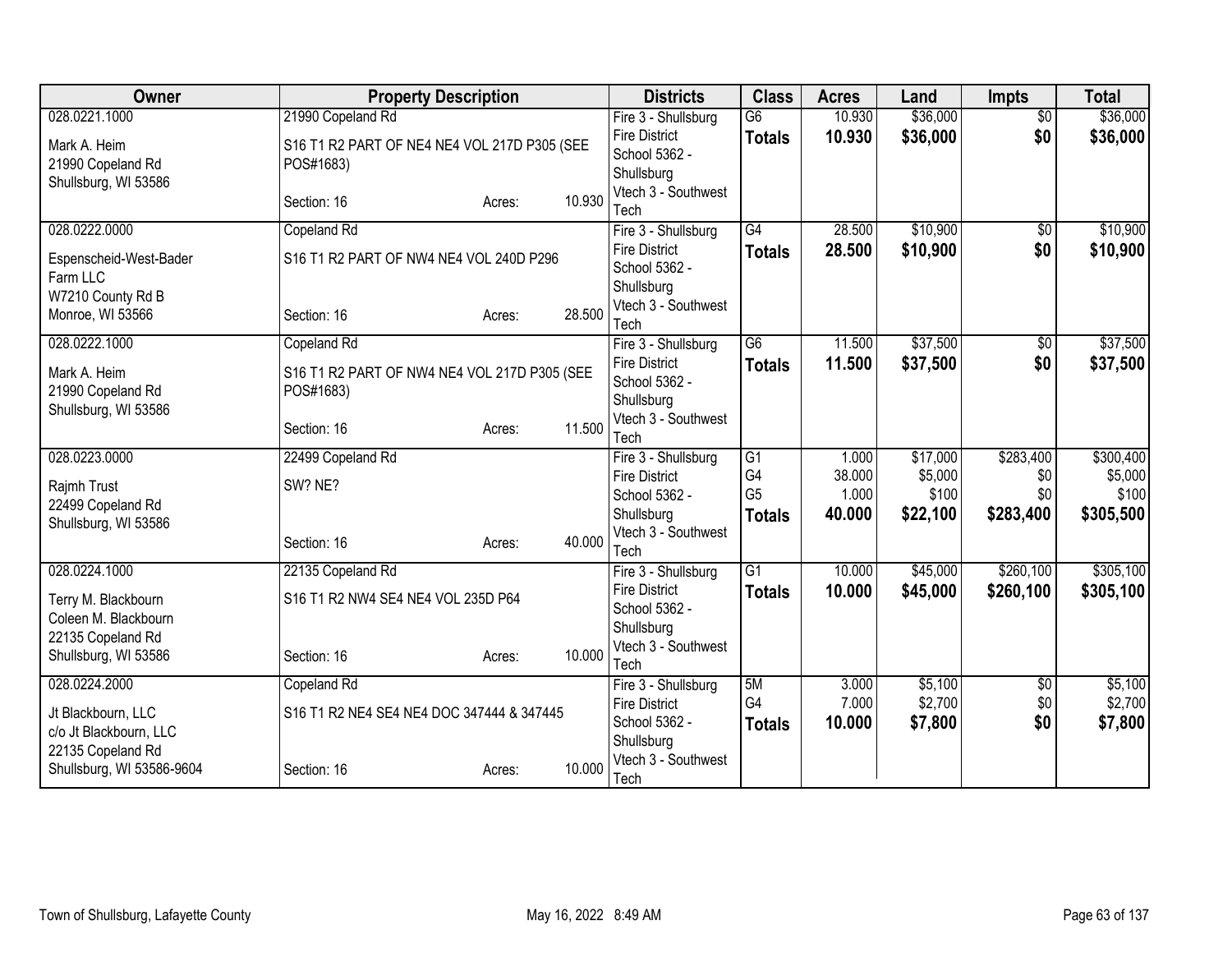| Owner                         | <b>Property Description</b>                   |                  | <b>Districts</b>                  | <b>Class</b>    | <b>Acres</b> | Land     | <b>Impts</b>    | <b>Total</b> |
|-------------------------------|-----------------------------------------------|------------------|-----------------------------------|-----------------|--------------|----------|-----------------|--------------|
| 028.0224.3000                 | Copeland Rd                                   |                  | Fire 3 - Shullsburg               | 5M              | 1.000        | \$1,500  | $\overline{50}$ | \$1,500      |
| Rajmh Trust                   | S? SE? NE?                                    |                  | <b>Fire District</b>              | G4              | 19.000       | \$7,300  | \$0             | \$7,300      |
| 22499 Copeland Rd             |                                               |                  | School 5362 -                     | <b>Totals</b>   | 20,000       | \$8,800  | \$0             | \$8,800      |
| Shullsburg, WI 53586          |                                               |                  | Shullsburg                        |                 |              |          |                 |              |
|                               | Section: 16                                   | 20.000<br>Acres: | Vtech 3 - Southwest               |                 |              |          |                 |              |
|                               |                                               |                  | Tech                              |                 |              |          |                 |              |
| 028.0225.0000                 | Copeland Rd                                   |                  | Fire 3 - Shullsburg               | 5M<br>G4        | 2.000        | \$3,000  | $\overline{50}$ | \$3,000      |
| Espenscheid-West-Bader        | S16 T1 R2 PART OF NE4 NW4 VOL 240D P296       |                  | <b>Fire District</b>              |                 | 31.500       | \$12,000 | \$0             | \$12,000     |
| Farm LLC                      |                                               |                  | School 5362 -                     | <b>Totals</b>   | 33.500       | \$15,000 | \$0             | \$15,000     |
| W7210 County Rd B             |                                               |                  | Shullsburg<br>Vtech 3 - Southwest |                 |              |          |                 |              |
| Monroe, WI 53566              | Section: 16                                   | 33.500<br>Acres: | Tech                              |                 |              |          |                 |              |
| 028.0225.1000                 | Copeland Rd                                   |                  | Fire 3 - Shullsburg               | $\overline{G5}$ | 4.500        | \$1,300  | $\overline{50}$ | \$1,300      |
|                               |                                               |                  | <b>Fire District</b>              | G <sub>6</sub>  | 2.000        | \$6,000  | \$0             | \$6,000      |
| Mark A. Heim                  | S16 T1 R2 PART OF NE4 NW4 VOL 217D P305 (SEE  |                  | School 5362 -                     | <b>Totals</b>   | 6.500        | \$7,300  | \$0             | \$7,300      |
| 21990 Copeland Rd             | POS#1683)                                     |                  | Shullsburg                        |                 |              |          |                 |              |
| Shullsburg, WI 53586          |                                               |                  | Vtech 3 - Southwest               |                 |              |          |                 |              |
|                               | Section: 16                                   | 6.500<br>Acres:  | Tech                              |                 |              |          |                 |              |
| 028.0226.0000                 | 22982 Sth 11                                  |                  | Fire 3 - Shullsburg               | $\overline{G4}$ | 37.000       | \$10,100 | $\overline{30}$ | \$10,100     |
| Thomas Doyle & Sons, Inc      | S16 T1 R2 PART OF NW4 NW4 VOL 177D P286       |                  | <b>Fire District</b>              | G <sub>5</sub>  | 0.800        | \$100    | \$0             | \$100        |
| c/o Thomas Doyle & Sons, Inc  |                                               |                  | School 5362 -                     | G7              | 0.500        | \$5,000  | \$2,400         | \$7,400      |
| 22946 Doyle Ln                |                                               |                  | Shullsburg                        | <b>Totals</b>   | 38.300       | \$15,200 | \$2,400         | \$17,600     |
| Shullsburg, WI 53586-9508     | Section: 16                                   | 38.300<br>Acres: | Vtech 3 - Southwest               |                 |              |          |                 |              |
|                               |                                               |                  | Tech                              |                 |              |          |                 |              |
| 028.0226.1000                 | 22850 Copeland Rd                             |                  | Fire 3 - Shullsburg               | $\overline{G1}$ | 1.700        | \$19,300 | \$265,000       | \$284,300    |
| Timothy H. Doyle              | S16 T1 R2 PART OF NW4 NW4 VOL 223D P276 22850 |                  | <b>Fire District</b>              | <b>Totals</b>   | 1.700        | \$19,300 | \$265,000       | \$284,300    |
| Ann M. Doyle                  | COPELAND RD AND 22982 HWY 11 (SEE POS#1685)   |                  | School 5362 -                     |                 |              |          |                 |              |
| 22850 Copeland Rd             |                                               |                  | Shullsburg                        |                 |              |          |                 |              |
| Shullsburg, WI 53586          | Section: 16                                   | 1.700<br>Acres:  | Vtech 3 - Southwest               |                 |              |          |                 |              |
| 028.0227.0000                 | Mullen Rd                                     |                  | Tech<br>Fire 3 - Shullsburg       | 5M              | 5.000        | \$8,500  | \$0             | \$8,500      |
|                               |                                               |                  | <b>Fire District</b>              | G4              | 34.000       | \$11,800 | \$0             | \$11,800     |
| Alden P. Kilian et al         | S16 T1 R2 SW4 NW4 DOC 348801                  |                  | School 5362 -                     | G <sub>5</sub>  | 1.000        | \$100    | \$0             | \$100        |
| c/o Alden P & Nadine E Kilian |                                               |                  | Shullsburg                        | <b>Totals</b>   | 40.000       | \$20,400 | \$0             | \$20,400     |
| 1 Normandie Dr Ste 102        |                                               |                  | Vtech 3 - Southwest               |                 |              |          |                 |              |
| Sugar Grove, IL 60554-8148    | Section: 16                                   | 40.000<br>Acres: | Tech                              |                 |              |          |                 |              |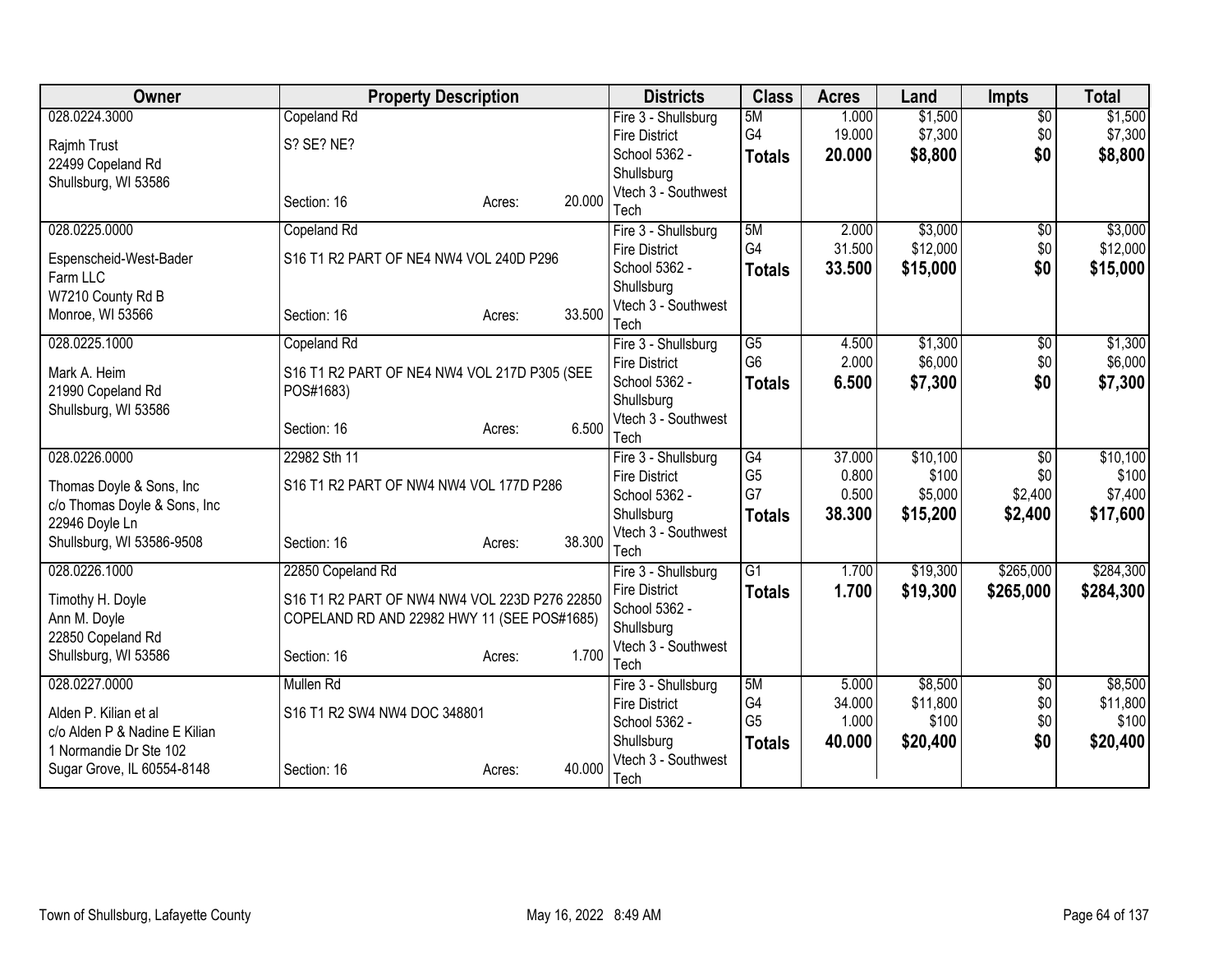| Owner                         | <b>Property Description</b>     |        |        | <b>Districts</b>            | <b>Class</b>    | <b>Acres</b> | Land     | <b>Impts</b>    | <b>Total</b> |
|-------------------------------|---------------------------------|--------|--------|-----------------------------|-----------------|--------------|----------|-----------------|--------------|
| 028.0228.0000                 | 22691 Copeland Rd               |        |        | Fire 3 - Shullsburg         | 5M              | 11.000       | \$17,900 | $\overline{30}$ | \$17,900     |
| Alden P. Kilian et al         | S16 T1 R2 SE4 NW4 DOC 348801    |        |        | <b>Fire District</b>        | G <sub>1</sub>  | 1.000        | \$17,000 | \$90,200        | \$107,200    |
| c/o Alden P & Nadine E Kilian |                                 |        |        | School 5362 -               | G4              | 28.000       | \$8,700  | \$0             | \$8,700      |
| 1 Normandie Dr Ste 102        |                                 |        |        | Shullsburg                  | <b>Totals</b>   | 40.000       | \$43,600 | \$90,200        | \$133,800    |
| Sugar Grove, IL 60554-8148    | Section: 16                     | Acres: | 40.000 | Vtech 3 - Southwest         |                 |              |          |                 |              |
| 028.0229.1000                 | Copeland Rd                     |        |        | Tech<br>Fire 3 - Shullsburg | 5M              | 1.000        | \$1,700  | $\overline{60}$ | \$1,700      |
|                               |                                 |        |        | <b>Fire District</b>        | G4              | 19.000       | \$6,700  | \$0             | \$6,700      |
| Alden P. Kilian et al         | S16 T1 R2 N2 NE4 SW4 DOC 348801 |        |        | School 5362 -               | <b>Totals</b>   | 20.000       | \$8,400  | \$0             | \$8,400      |
| c/o Alden P & Nadine E Kilian |                                 |        |        | Shullsburg                  |                 |              |          |                 |              |
| 1 Normandie Dr Ste 102        |                                 |        |        | Vtech 3 - Southwest         |                 |              |          |                 |              |
| Sugar Grove, IL 60554-8148    | Section: 16                     | Acres: | 20.000 | Tech                        |                 |              |          |                 |              |
| 028.0229.2000                 | Copeland Rd                     |        |        | Fire 3 - Shullsburg         | $\overline{G4}$ | 20.000       | \$7,400  | \$0             | \$7,400      |
| Stephen K. Polhill            | S? NE? SW?                      |        |        | <b>Fire District</b>        | <b>Totals</b>   | 20.000       | \$7,400  | \$0             | \$7,400      |
| Teresa L. Hammer              |                                 |        |        | School 5362 -               |                 |              |          |                 |              |
| 510 E Dewey St                |                                 |        |        | Shullsburg                  |                 |              |          |                 |              |
| PO Box 264                    | Section: 16                     | Acres: | 20,000 | Vtech 3 - Southwest<br>Tech |                 |              |          |                 |              |
| Cassville, WI 53806           |                                 |        |        |                             |                 |              |          |                 |              |
| 028.0230.0000                 | Mullen Rd                       |        |        | Fire 3 - Shullsburg         | 5M              | 1.000        | \$1,500  | $\overline{50}$ | \$1,500      |
| Alden P. Kilian et al         | S16 T1 R2 NW4 SW4 DOC 348801    |        |        | <b>Fire District</b>        | G4              | 38.000       | \$13,700 | \$0\$           | \$13,700     |
| c/o Alden P & Nadine E Kilian |                                 |        |        | School 5362 -               | G <sub>5</sub>  | 1.000        | \$100    | \$0             | \$100        |
| 1 Normandie Dr Ste 102        |                                 |        |        | Shullsburg                  | <b>Totals</b>   | 40.000       | \$15,300 | \$0             | \$15,300     |
| Sugar Grove, IL 60554-8148    | Section: 16                     | Acres: | 40.000 | Vtech 3 - Southwest<br>Tech |                 |              |          |                 |              |
| 028.0231.0000                 | 4192 Mullen Rd                  |        |        | Fire 3 - Shullsburg         | $\overline{G1}$ | 0.250        | \$6,000  | \$117,000       | \$123,000    |
|                               |                                 |        |        | <b>Fire District</b>        | G4              | 38.750       | \$14,100 | \$0             | \$14,100     |
| Stephen K. Polhill            | SW? SW?                         |        |        | School 5362 -               | G <sub>5</sub>  | 1.000        | \$100    | \$0             | \$100        |
| Teresa L. Hammer              |                                 |        |        | Shullsburg                  | <b>Totals</b>   | 40.000       | \$20,200 | \$117,000       | \$137,200    |
| 510 E Dewey St<br>PO Box 264  | Section: 16                     |        | 40.000 | Vtech 3 - Southwest         |                 |              |          |                 |              |
| Cassville, WI 53806           |                                 | Acres: |        | Tech                        |                 |              |          |                 |              |
| 028.0232.0000                 | 4192 Mullen Rd                  |        |        | Fire 3 - Shullsburg         | G4              | 35.000       | \$13,400 | $\overline{50}$ | \$13,400     |
|                               |                                 |        |        | <b>Fire District</b>        | G7              | 5.000        | \$42,500 | \$30,700        | \$73,200     |
| Stephen K. Polhill            | SE? SW?                         |        |        | School 5362 -               | <b>Totals</b>   | 40.000       | \$55,900 | \$30,700        | \$86,600     |
| Teresa L. Hammer              |                                 |        |        | Shullsburg                  |                 |              |          |                 |              |
| 510 E Dewey St<br>PO Box 264  | Section: 16                     |        | 40.000 | Vtech 3 - Southwest         |                 |              |          |                 |              |
| Cassville, WI 53806           |                                 | Acres: |        | Tech                        |                 |              |          |                 |              |
|                               |                                 |        |        |                             |                 |              |          |                 |              |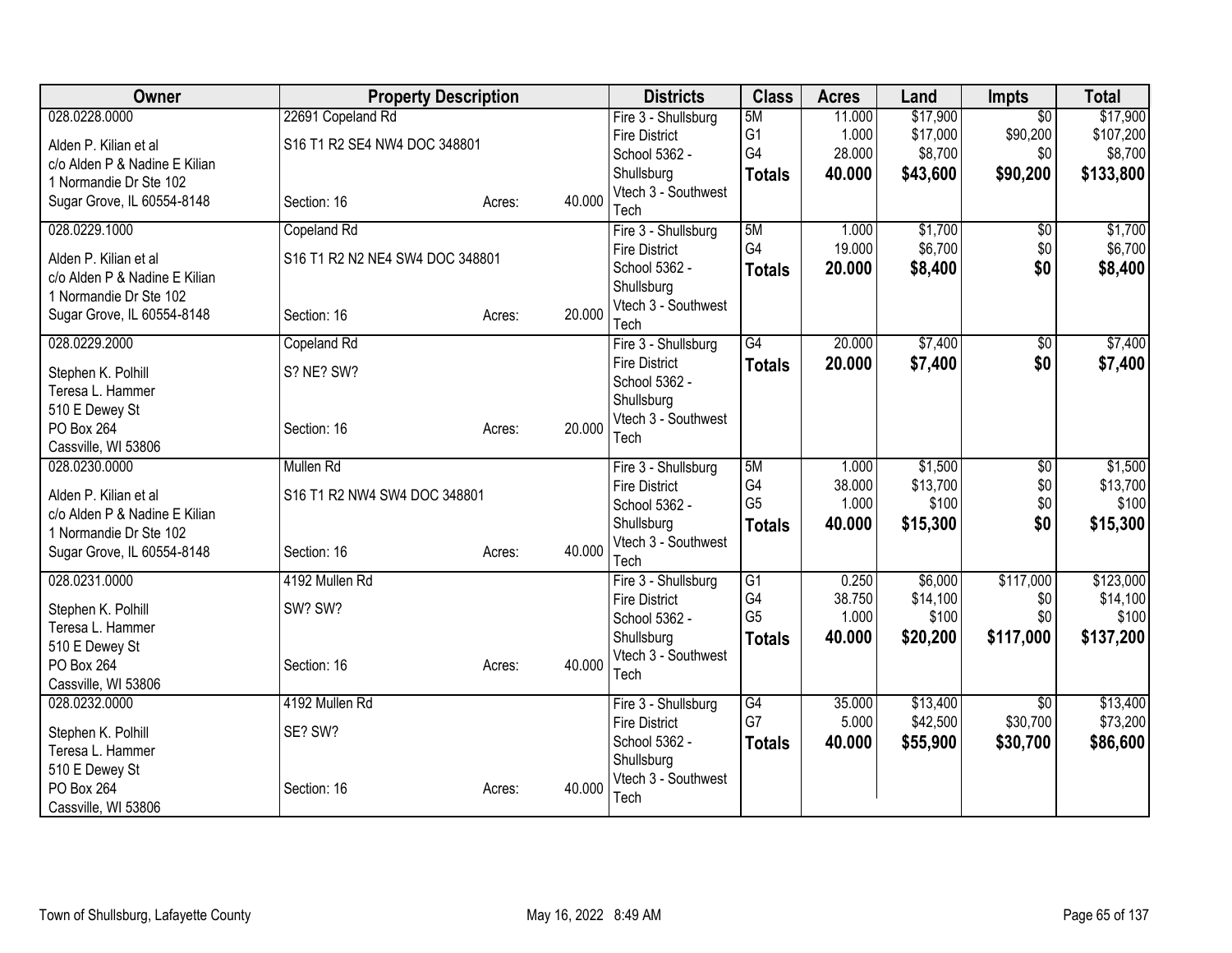| Owner                              | <b>Property Description</b>                  |        |        | <b>Districts</b>                  | <b>Class</b>  | <b>Acres</b> | Land     | <b>Impts</b>    | <b>Total</b> |
|------------------------------------|----------------------------------------------|--------|--------|-----------------------------------|---------------|--------------|----------|-----------------|--------------|
| 028.0233.1000                      | Copeland Rd                                  |        |        | Fire 3 - Shullsburg               | 5M            | 6.000        | \$9,000  | $\overline{50}$ | \$9,000      |
| Rajmh Trust                        | N? NE? SE?                                   |        |        | <b>Fire District</b>              | G4            | 14.000       | \$5,400  | \$0             | \$5,400      |
| 22499 Copeland Rd                  |                                              |        |        | School 5362 -                     | <b>Totals</b> | 20.000       | \$14,400 | \$0             | \$14,400     |
| Shullsburg, WI 53586               |                                              |        |        | Shullsburg<br>Vtech 3 - Southwest |               |              |          |                 |              |
|                                    | Section: 16                                  | Acres: | 20.000 | Tech                              |               |              |          |                 |              |
| 028.0233.2000                      | County Rd O                                  |        |        | Fire 3 - Shullsburg               | 5M            | 2.000        | \$3,000  | \$0             | \$3,000      |
| Kenneth F. Hartung                 | S16 T1 R2 S2 NE4 SE4 VOL 61 B&C P446         |        |        | <b>Fire District</b>              | G4            | 18.000       | \$6,400  | \$0             | \$6,400      |
| 4113 County Rd O                   |                                              |        |        | School 5362 -                     | <b>Totals</b> | 20.000       | \$9,400  | \$0             | \$9,400      |
| Shullsburg, WI 53586               |                                              |        |        | Shullsburg                        |               |              |          |                 |              |
|                                    | Section: 16                                  | Acres: | 20.000 | Vtech 3 - Southwest<br>Tech       |               |              |          |                 |              |
| 028.0234.0000                      | Copeland Rd                                  |        |        | Fire 3 - Shullsburg               | G4            | 40.000       | \$8,400  | \$0             | \$8,400      |
| Rajmh Trust                        | NW? SE?                                      |        |        | <b>Fire District</b>              | <b>Totals</b> | 40.000       | \$8,400  | \$0             | \$8,400      |
| 22499 Copeland Rd                  |                                              |        |        | School 5362 -                     |               |              |          |                 |              |
| Shullsburg, WI 53586               |                                              |        |        | Shullsburg                        |               |              |          |                 |              |
|                                    | Section: 16                                  | Acres: | 40.000 | Vtech 3 - Southwest               |               |              |          |                 |              |
| 028.0235.0000                      | <b>Mullen Rd</b>                             |        |        | Tech<br>Fire 3 - Shullsburg       | G4            | 40.000       | \$11,800 | $\overline{50}$ | \$11,800     |
|                                    |                                              |        |        | <b>Fire District</b>              | <b>Totals</b> | 40.000       | \$11,800 | \$0             | \$11,800     |
| Stephen K. Polhill                 | SW? SE?                                      |        |        | School 5362 -                     |               |              |          |                 |              |
| Teresa L. Hammer<br>510 E Dewey St |                                              |        |        | Shullsburg                        |               |              |          |                 |              |
| PO Box 264                         | Section: 16                                  | Acres: | 40.000 | Vtech 3 - Southwest               |               |              |          |                 |              |
| Cassville, WI 53806                |                                              |        |        | Tech                              |               |              |          |                 |              |
| 028.0236.0000                      | Mullen Rd                                    |        |        | Fire 3 - Shullsburg               | 5M            | 7.000        | \$11,600 | \$0             | \$11,600     |
| Kenneth F. Hartung                 | S16 T1 R2 SE4 SE4 VOL 61 B&C P446            |        |        | <b>Fire District</b>              | G4            | 33.000       | \$12,200 | \$0             | \$12,200     |
| 4113 County Rd O                   |                                              |        |        | School 5362 -                     | <b>Totals</b> | 40.000       | \$23,800 | \$0             | \$23,800     |
| Shullsburg, WI 53586               |                                              |        |        | Shullsburg                        |               |              |          |                 |              |
|                                    | Section: 16                                  | Acres: | 40.000 | Vtech 3 - Southwest<br>Tech       |               |              |          |                 |              |
| 028.0237.1000                      | 23250 State Highway 11                       |        |        | Fire 3 - Shullsburg               | G4            | 4.750        | \$400    | $\overline{50}$ | \$400        |
| Thomas Doyle & Sons, Inc.          | S17 T1 R2 PART OF NE4 NE4 VOL 177D P286 (SEE |        |        | <b>Fire District</b>              | G7            | 0.250        | \$2,500  | \$6,600         | \$9,100      |
| c/o Thomas Doyle & Sons, Inc       | POS#1687)                                    |        |        | School 5362 -                     | <b>Totals</b> | 5.000        | \$2,900  | \$6,600         | \$9,500      |
| 22946 Doyle Ln                     |                                              |        |        | Shullsburg                        |               |              |          |                 |              |
| Shullsburg, WI 53586-9508          | Section: 17                                  | Acres: | 5.000  | Vtech 3 - Southwest<br>Tech       |               |              |          |                 |              |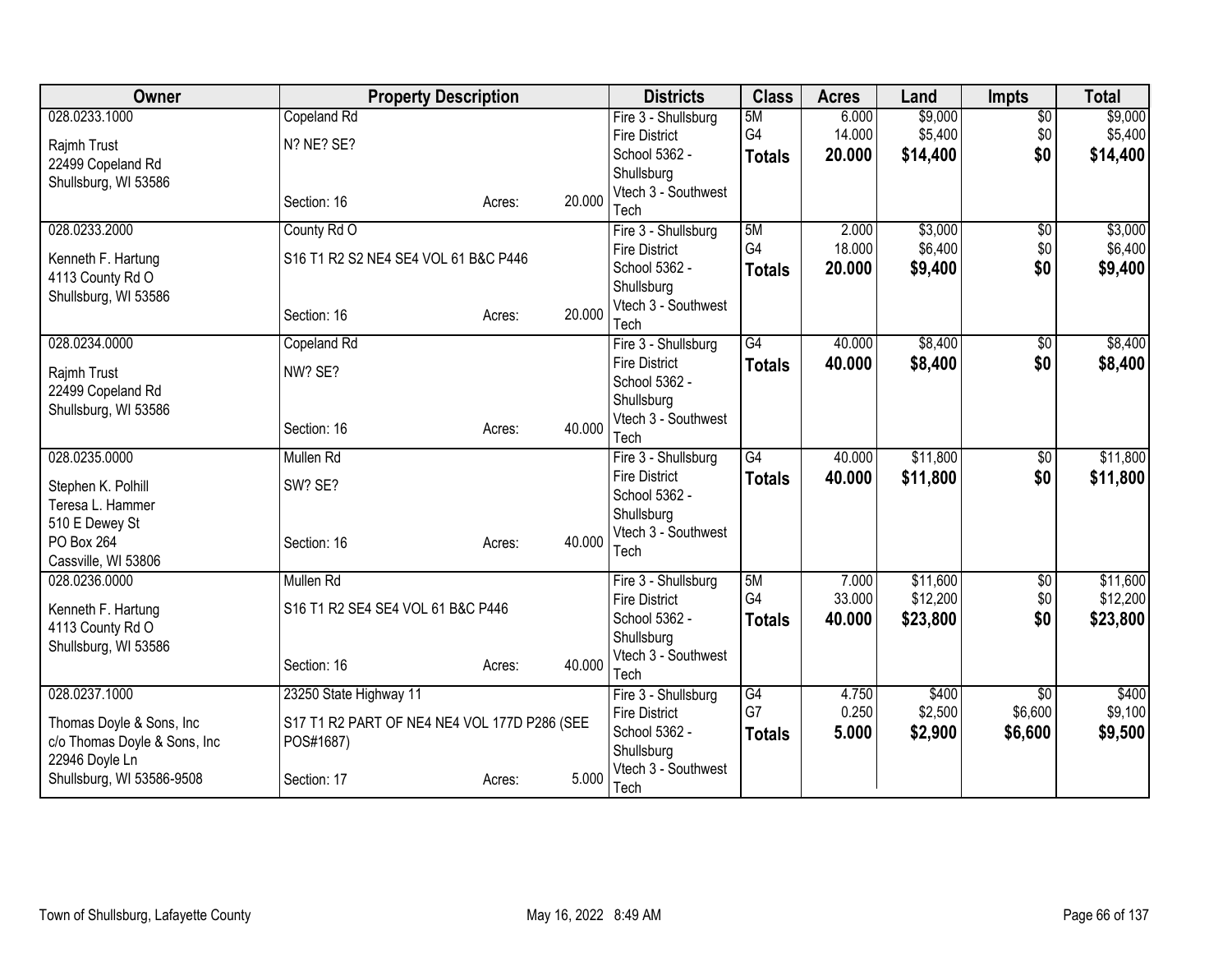| <b>Owner</b>         | <b>Property Description</b>                  | <b>Districts</b>            | <b>Class</b>    | <b>Acres</b> | Land     | <b>Impts</b>    | <b>Total</b> |
|----------------------|----------------------------------------------|-----------------------------|-----------------|--------------|----------|-----------------|--------------|
| 028.0237.2000        | Copeland Rd                                  | Fire 3 - Shullsburg         | G4              | 18.000       | \$6,900  | $\overline{50}$ | \$6,900      |
| William Morrissey Jr | S17 T1 R2 PART OF NE4 NE4 DOC 350399         | <b>Fire District</b>        | G <sub>5</sub>  | 12.000       | \$3,300  | \$0             | \$3,300      |
| Sheila Morrissey     |                                              | School 5362 -               | <b>Totals</b>   | 30.000       | \$10,200 | \$0             | \$10,200     |
| 23036 Copeland Rd    |                                              | Shullsburg                  |                 |              |          |                 |              |
| Shullsburg, WI 53586 | 30.000<br>Section: 17<br>Acres:              | Vtech 3 - Southwest<br>Tech |                 |              |          |                 |              |
| 028.0237.3000        | 23250 Sth 11                                 | Fire 3 - Shullsburg         | $\overline{G4}$ | 5.000        | \$500    | $\overline{50}$ | \$500        |
|                      |                                              | <b>Fire District</b>        | <b>Totals</b>   | 5.000        | \$500    | \$0             | \$500        |
| Terry A. Gensler     | THAT PART OF NW? NE? NE? LYING NWLY OF HWY   | School 5362 -               |                 |              |          |                 |              |
| 155 W Truth St       |                                              | Shullsburg                  |                 |              |          |                 |              |
| Shullsburg, WI 53586 |                                              | Vtech 3 - Southwest         |                 |              |          |                 |              |
|                      | 5.000<br>Section: 17<br>Acres:               | Tech                        |                 |              |          |                 |              |
| 028.0238.0000        | 23292 Sth 11                                 | Fire 3 - Shullsburg         | 5M              | 2.500        | \$4,200  | \$0             | \$4,200      |
| Mark W. Richardson   | S17 T1 R2 NW4 SE4 EXC W12 FT S OF HWY 11 VOL | <b>Fire District</b>        | G <sub>1</sub>  | 3.000        | \$23,500 | \$6,600         | \$30,100     |
| Victoria Richardson  | 235D P288                                    | School 5362 -               | G4              | 34.370       | \$11,400 | \$0             | \$11,400     |
| 132 W Main St        |                                              | Shullsburg                  | <b>Totals</b>   | 39,870       | \$39,100 | \$6,600         | \$45,700     |
| Benton, WI 53803     | 39.870<br>Section: 17<br>Acres:              | Vtech 3 - Southwest         |                 |              |          |                 |              |
| 028.0239.1000        | 23375 Sth 11                                 | Tech<br>Fire 3 - Shullsburg | G1              | 1.000        | \$17,000 | \$133,700       | \$150,700    |
|                      |                                              | <b>Fire District</b>        | G4              | 29.130       | \$9,800  | \$0             | \$9,800      |
| Patricia A. Mullen   | PART SW4 NE4 LYING IN THE FOLLOWING: BEG     | School 5362 -               | <b>Totals</b>   | 30.130       | \$26,800 | \$133,700       | \$160,500    |
| 23375 State Rd 11    | NWCOR SW4 NE4 SEC 17; EAST 56 RDS; SOUTH 2DG | Shullsburg                  |                 |              |          |                 |              |
| Shullsburg, WI 53586 | WEST 56 RDS; SOUTH 2DG EAST 56 RDS; WEST 61  | Vtech 3 - Southwest         |                 |              |          |                 |              |
|                      | 30.130<br>Section: 17<br>Acres:              | Tech                        |                 |              |          |                 |              |
| 028.0239.2000        | Copeland Rd                                  | Fire 3 - Shullsburg         | 5M              | 1.000        | \$1,500  | $\overline{50}$ | \$1,500      |
| William Morrissey Jr | S17 T1 R2 PART OF SW4 NE4 DOC 350400         | <b>Fire District</b>        | G4              | 1.900        | \$700    | \$0             | \$700        |
| Sheila Morrissey     |                                              | School 5362 -               | <b>Totals</b>   | 2.900        | \$2,200  | \$0             | \$2,200      |
| 23036 Copeland Rd    |                                              | Shullsburg                  |                 |              |          |                 |              |
| Shullsburg, WI 53586 | 2.900<br>Section: 17<br>Acres:               | Vtech 3 - Southwest<br>Tech |                 |              |          |                 |              |
| 028.0239.2100        | Copeland Rd                                  | Fire 3 - Shullsburg         | $\overline{G4}$ | 10.100       | \$3,900  | \$0             | \$3,900      |
|                      |                                              | <b>Fire District</b>        | <b>Totals</b>   | 10.100       | \$3,900  | \$0             | \$3,900      |
| William Morrissey Jr | S17 T1 R2 PART OF SW4 NE4 DOC 350400 (SEE    | School 5362 -               |                 |              |          |                 |              |
| Sheila Morrissey     | POS#1688)                                    | Shullsburg                  |                 |              |          |                 |              |
| 23036 Copeland Rd    | 10.100                                       | Vtech 3 - Southwest         |                 |              |          |                 |              |
| Shullsburg, WI 53586 | Section: 17<br>Acres:                        | Tech                        |                 |              |          |                 |              |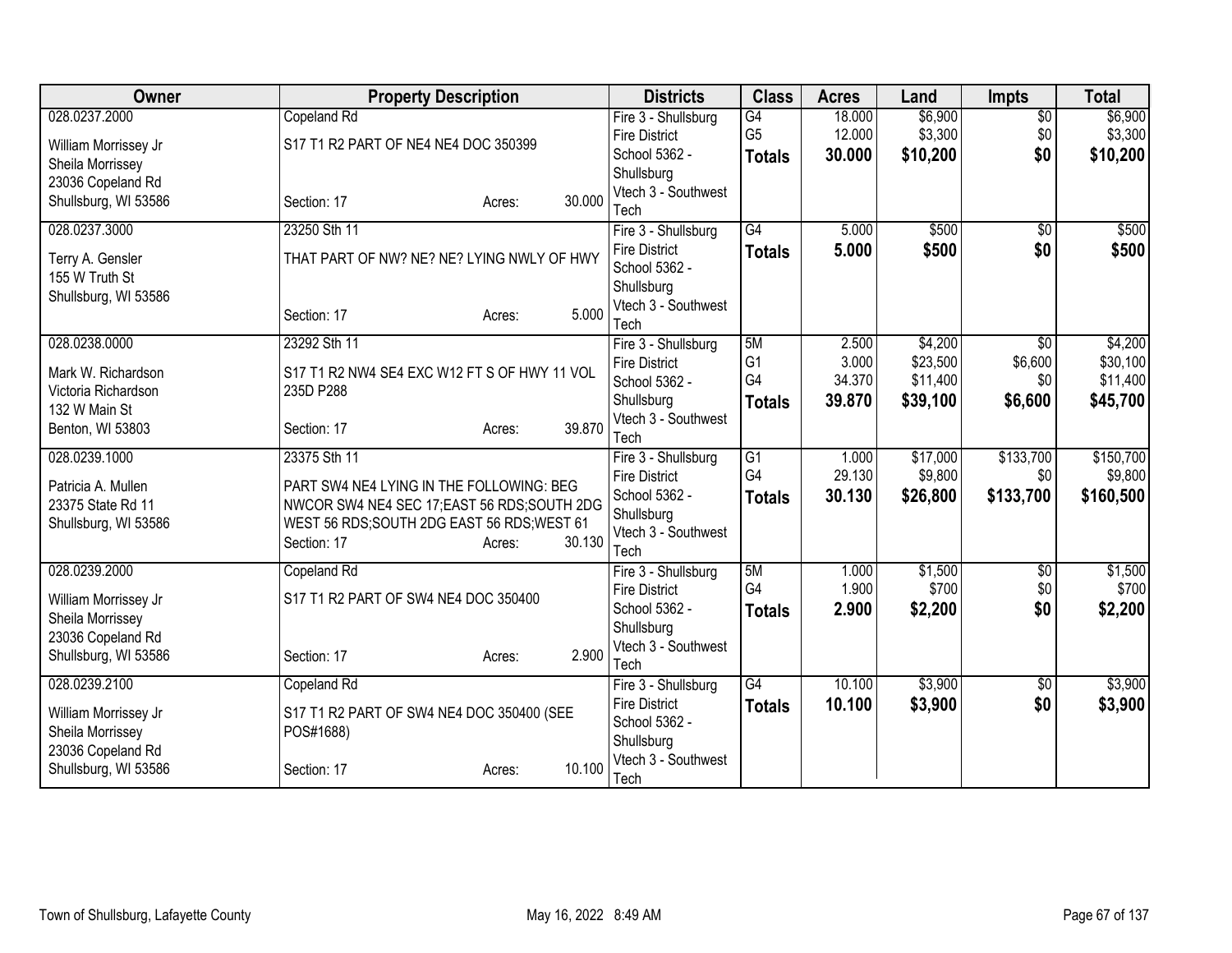| Owner                            | <b>Property Description</b>                   |        |        | <b>Districts</b>                            | <b>Class</b>         | <b>Acres</b>   | Land              | <b>Impts</b>     | <b>Total</b>       |
|----------------------------------|-----------------------------------------------|--------|--------|---------------------------------------------|----------------------|----------------|-------------------|------------------|--------------------|
| 028.0240.0000                    | 23036 Copeland Rd                             |        |        | Fire 3 - Shullsburg                         | $\overline{G4}$      | 1.160          | \$400             | $\overline{50}$  | \$400              |
| William Morrissey Jr             | S17 T1 R2 PART OF SE4 NE4 N OF ROAD DOC       |        |        | <b>Fire District</b>                        | <b>Totals</b>        | 1.160          | \$400             | \$0              | \$400              |
| Sheila Morrissey                 | 350399                                        |        |        | School 5362 -                               |                      |                |                   |                  |                    |
| 23036 Copeland Rd                |                                               |        |        | Shullsburg                                  |                      |                |                   |                  |                    |
| Shullsburg, WI 53586             | Section: 17                                   | Acres: | 1.160  | Vtech 3 - Southwest                         |                      |                |                   |                  |                    |
| 028.0240.1000                    | 23036 Copeland Rd                             |        |        | Tech                                        | G4                   | 26.900         | \$10,000          | $\overline{50}$  | \$10,000           |
|                                  |                                               |        |        | Fire 3 - Shullsburg<br><b>Fire District</b> | G <sub>5</sub>       | 1.000          | \$300             | \$0              | \$300              |
| William Morrissey Jr             | S17 T1 R2 PART OF SE4 NE4 DOC 350400 (SEE     |        |        | School 5362 -                               | G7                   | 2.000          | \$18,500          | \$116,700        | \$135,200          |
| Sheila Morrissey                 | POS#1688)                                     |        |        | Shullsburg                                  | <b>Totals</b>        | 29.900         | \$28,800          | \$116,700        | \$145,500          |
| 23036 Copeland Rd                |                                               |        |        | Vtech 3 - Southwest                         |                      |                |                   |                  |                    |
| Shullsburg, WI 53586             | Section: 17                                   | Acres: | 29,900 | Tech                                        |                      |                |                   |                  |                    |
| 028.0240.2000                    | <b>Mullen Rd</b>                              |        |        | Fire 3 - Shullsburg                         | $\overline{G4}$      | 8.940          | \$3,300           | \$0              | \$3,300            |
| William Morrissey Jr             | S17 T1 R2 PART OF SE4 NE4 LYING S OF COPELAND |        |        | <b>Fire District</b>                        | <b>Totals</b>        | 8.940          | \$3,300           | \$0              | \$3,300            |
| Sheila Morrissey                 | ROAD DOC 350400                               |        |        | School 5362 -                               |                      |                |                   |                  |                    |
| 23036 Copeland Rd                |                                               |        |        | Shullsburg                                  |                      |                |                   |                  |                    |
| Shullsburg, WI 53586             | Section: 17                                   | Acres: | 8.940  | Vtech 3 - Southwest                         |                      |                |                   |                  |                    |
|                                  |                                               |        |        | Tech                                        |                      |                |                   |                  |                    |
| 028.0241.0000                    | 23642 Sth 11                                  |        |        | Fire 3 - Shullsburg                         | 5M                   | 1.500          | \$2,500           | $\overline{50}$  | \$2,500            |
| Stufflebeam Family Trust & et al | S17 T1 R2 NE4 NW4 VOL 207D P307               |        |        | <b>Fire District</b>                        | G4<br>G <sub>5</sub> | 33.000         | \$9,100           | \$0              | \$9,100            |
| 749 Prestwick Ct                 |                                               |        |        | School 5362 -                               | G7                   | 1.500<br>4.000 | \$100<br>\$34,500 | \$0<br>\$111,300 | \$100<br>\$145,800 |
| Oconomowoc, WI 53066             |                                               |        |        | Shullsburg<br>Vtech 3 - Southwest           |                      | 40.000         | \$46,200          | \$111,300        | \$157,500          |
|                                  | Section: 17                                   | Acres: | 40.000 | Tech                                        | <b>Totals</b>        |                |                   |                  |                    |
| 028.0242.0000                    | State Highway 11                              |        |        | Fire 3 - Shullsburg                         | 5M                   | 1.000          | \$1,700           | $\overline{50}$  | \$1,700            |
|                                  |                                               |        |        | <b>Fire District</b>                        | G4                   | 35.000         | \$12,900          | \$0              | \$12,900           |
| Stufflebeam Family Trust & et al | S17 T1 R2 NW4 NW4 VOL 207D P307               |        |        | School 5362 -                               | G <sub>5</sub>       | 4.000          | \$3,600           | \$0              | \$3,600            |
| 749 Prestwick Ct                 |                                               |        |        | Shullsburg                                  | <b>Totals</b>        | 40,000         | \$18,200          | \$0              | \$18,200           |
| Oconomowoc, WI 53066             |                                               |        | 40.000 | Vtech 3 - Southwest                         |                      |                |                   |                  |                    |
|                                  | Section: 17                                   | Acres: |        | Tech                                        |                      |                |                   |                  |                    |
| 028.0243.0000                    | Mullen Rd                                     |        |        | Fire 3 - Shullsburg                         | G4                   | 40.000         | \$15,300          | \$0              | \$15,300           |
| Stufflebeam Family Trust & et al | S17 T1 R2 SW4 NW4 VOL 207D P307               |        |        | <b>Fire District</b>                        | <b>Totals</b>        | 40.000         | \$15,300          | \$0              | \$15,300           |
| 749 Prestwick Ct                 |                                               |        |        | School 5362 -                               |                      |                |                   |                  |                    |
| Oconomowoc, WI 53066             |                                               |        |        | Shullsburg                                  |                      |                |                   |                  |                    |
|                                  | Section: 17                                   | Acres: | 40.000 | Vtech 3 - Southwest                         |                      |                |                   |                  |                    |
|                                  |                                               |        |        | Tech                                        |                      |                |                   |                  |                    |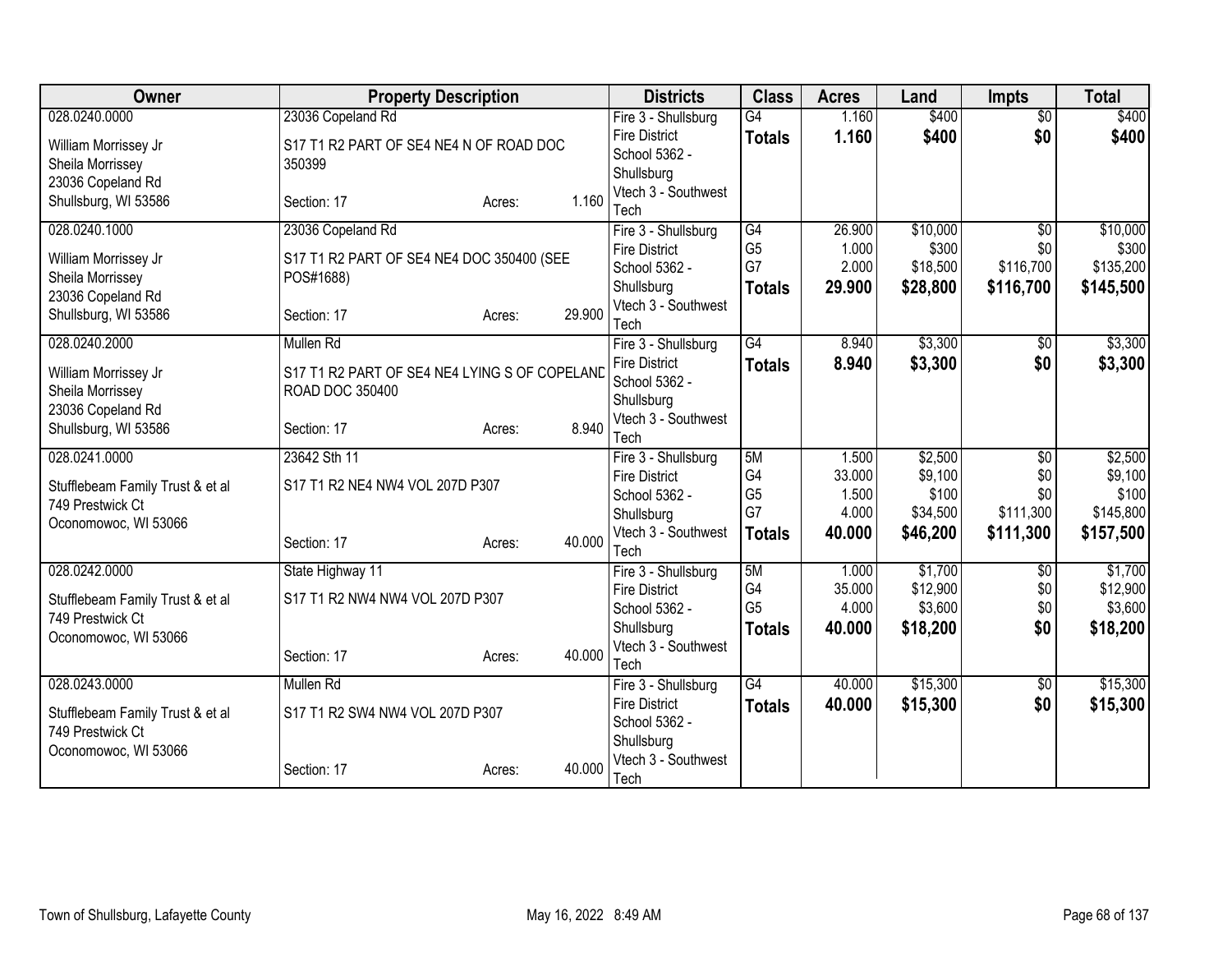| <b>Owner</b>                                                              | <b>Property Description</b>     |        |        | <b>Districts</b>                            | <b>Class</b>                      | <b>Acres</b> | Land     | <b>Impts</b>    | <b>Total</b> |
|---------------------------------------------------------------------------|---------------------------------|--------|--------|---------------------------------------------|-----------------------------------|--------------|----------|-----------------|--------------|
| 028.0244.0000                                                             | State Highway 11                |        |        | Fire 3 - Shullsburg                         | 5M                                | 2.500        | \$3,800  | $\overline{50}$ | \$3,800      |
| Stufflebeam Family Trust & et al                                          | S17 T1 R2 SE4 NW4 VOL 207D P307 |        |        | <b>Fire District</b>                        | G4                                | 37.500       | \$14,000 | \$0             | \$14,000     |
| 749 Prestwick Ct                                                          |                                 |        |        | School 5362 -                               | <b>Totals</b>                     | 40.000       | \$17,800 | \$0             | \$17,800     |
| Oconomowoc, WI 53066                                                      |                                 |        |        | Shullsburg                                  |                                   |              |          |                 |              |
|                                                                           | Section: 17                     | Acres: | 40.000 | Vtech 3 - Southwest                         |                                   |              |          |                 |              |
| 028.0245.0000                                                             | State Highway 11                |        |        | Tech                                        | $\overline{G4}$                   | 40.000       | \$15,300 | $\overline{50}$ | \$15,300     |
|                                                                           |                                 |        |        | Fire 3 - Shullsburg<br><b>Fire District</b> |                                   | 40.000       | \$15,300 | \$0             | \$15,300     |
| Patricia A. Mullen                                                        | NE4 SW4                         |        |        | School 5362 -                               | <b>Totals</b>                     |              |          |                 |              |
| 23375 State Rd 11                                                         |                                 |        |        | Shullsburg                                  |                                   |              |          |                 |              |
| Shullsburg, WI 53586                                                      |                                 |        |        | Vtech 3 - Southwest                         |                                   |              |          |                 |              |
|                                                                           | Section: 17                     | Acres: | 40.000 | Tech                                        |                                   |              |          |                 |              |
| 028.0246.0000                                                             | 4770 Penny Benton Rd            |        |        | Fire 3 - Shullsburg                         | G4                                | 39.000       | \$14,400 | $\overline{50}$ | \$14,400     |
|                                                                           | S17 T1 R2 NW4 SW4 VOL 194D P171 |        |        | <b>Fire District</b>                        | G7                                | 1.000        | \$10,000 | \$14,100        | \$24,100     |
| Thomas Doyle & Sons, Inc<br>c/o Thomas Doyle & Sons, Inc                  |                                 |        |        | School 5362 -                               | <b>Totals</b>                     | 40.000       | \$24,400 | \$14,100        | \$38,500     |
| 22946 Doyle Ln                                                            |                                 |        |        | Shullsburg                                  |                                   |              |          |                 |              |
| Shullsburg, WI 53586-9508                                                 | Section: 17                     | Acres: | 40.000 | Vtech 3 - Southwest                         |                                   |              |          |                 |              |
|                                                                           |                                 |        |        | Tech                                        |                                   |              |          |                 |              |
| 028.0247.0000                                                             | Penny Benton Rd                 |        |        | Fire 3 - Shullsburg                         | $\overline{G4}$<br>G <sub>5</sub> | 37.000       | \$14,100 | $\overline{50}$ | \$14,100     |
| Patrick J Gleason & Betty J Gleason Tru S17 T1 R2 SW4 SW4 VOL 209D P680   |                                 |        |        | <b>Fire District</b><br>School 5362 -       |                                   | 3.000        | \$900    | \$0             | \$900        |
| Dtd 9/3/2021                                                              |                                 |        |        | Shullsburg                                  | <b>Totals</b>                     | 40.000       | \$15,000 | \$0             | \$15,000     |
| 3757 Mullen Rd                                                            |                                 |        |        | Vtech 3 - Southwest                         |                                   |              |          |                 |              |
| Shullsburg, WI 53586                                                      | Section: 17                     | Acres: | 40.000 | Tech                                        |                                   |              |          |                 |              |
| 028.0248.0000                                                             | Penny Benton Rd                 |        |        | Fire 3 - Shullsburg                         | G4                                | 39.000       | \$14,900 | $\overline{60}$ | \$14,900     |
| Patrick J Gleason & Betty J Gleason Tru   S17 T1 R2 SE4 SW4 VOL 209D P680 |                                 |        |        | <b>Fire District</b>                        | G <sub>5</sub>                    | 1.000        | \$300    | \$0             | \$300        |
| Dtd 9/3/2021                                                              |                                 |        |        | School 5362 -                               | <b>Totals</b>                     | 40.000       | \$15,200 | \$0             | \$15,200     |
| 3757 Mullen Rd                                                            |                                 |        |        | Shullsburg                                  |                                   |              |          |                 |              |
| Shullsburg, WI 53586                                                      | Section: 17                     | Acres: | 40.000 | Vtech 3 - Southwest                         |                                   |              |          |                 |              |
|                                                                           |                                 |        |        | Tech                                        |                                   |              |          |                 |              |
| 028.0249.0000                                                             | Mullen Rd                       |        |        | Fire 3 - Shullsburg                         | 5M                                | 1.000        | \$1,500  | \$0             | \$1,500      |
| William Morrissey Jr                                                      | S17 T1 R2 NE4 SE4 DOC 350400    |        |        | <b>Fire District</b>                        | G4                                | 39.000       | \$14,900 | \$0             | \$14,900     |
| Sheila Morrissey                                                          |                                 |        |        | School 5362 -<br>Shullsburg                 | <b>Totals</b>                     | 40.000       | \$16,400 | \$0             | \$16,400     |
| 23036 Copeland Rd                                                         |                                 |        |        | Vtech 3 - Southwest                         |                                   |              |          |                 |              |
| Shullsburg, WI 53586                                                      | Section: 17                     | Acres: | 40.000 | Tech                                        |                                   |              |          |                 |              |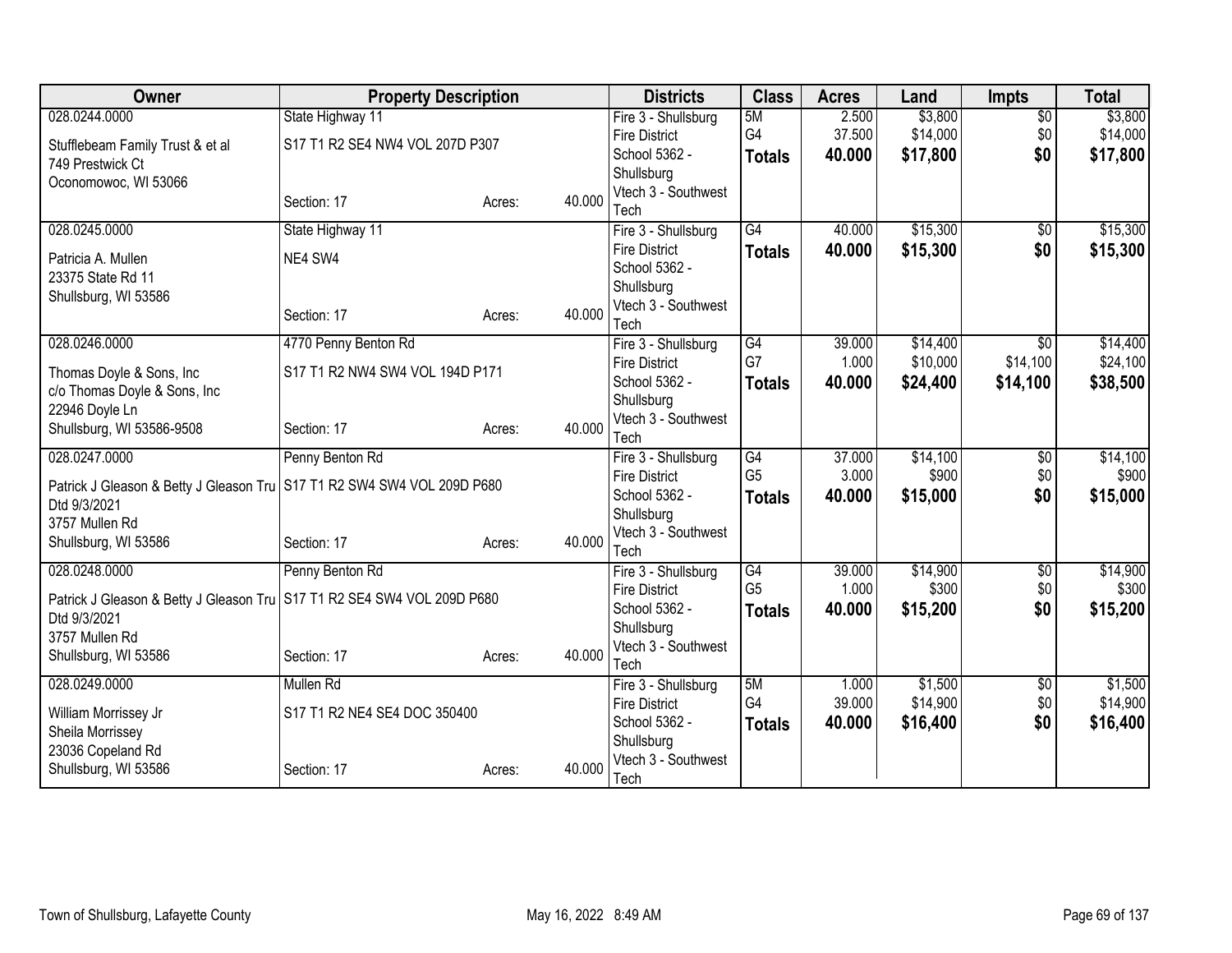| Owner                    | <b>Property Description</b>                                                 | <b>Districts</b>                  | <b>Class</b>    | <b>Acres</b> | Land     | <b>Impts</b>    | <b>Total</b> |
|--------------------------|-----------------------------------------------------------------------------|-----------------------------------|-----------------|--------------|----------|-----------------|--------------|
| 028.0250.1000            | State Highway 11                                                            | Fire 3 - Shullsburg               | 5M              | 1.000        | \$1,500  | $\overline{50}$ | \$1,500      |
| William Morrissey Jr     | S17 T1 R2 PART OF NW4 SE4 DOC 350400                                        | <b>Fire District</b>              | G <sub>4</sub>  | 29.000       | \$11,100 | \$0             | \$11,100     |
| Sheila Morrissey         |                                                                             | School 5362 -                     | <b>Totals</b>   | 30.000       | \$12,600 | \$0             | \$12,600     |
| 23036 Copeland Rd        |                                                                             | Shullsburg<br>Vtech 3 - Southwest |                 |              |          |                 |              |
| Shullsburg, WI 53586     | 30.000<br>Section: 17<br>Acres:                                             | Tech                              |                 |              |          |                 |              |
| 028.0250.2000            | State Highway 11                                                            | Fire 3 - Shullsburg               | $\overline{G4}$ | 10.000       | \$3,800  | \$0             | \$3,800      |
| Patricia A. Mullen       | PART NW4 SE4 LYING IN THE FOLLOWING: BEG                                    | <b>Fire District</b>              | <b>Totals</b>   | 10,000       | \$3,800  | \$0             | \$3,800      |
| 23375 State Rd 11        | NWCOR SW4 NE4 SEC 17; EAST 56 RDS; SOUTH 2DG                                | School 5362 -                     |                 |              |          |                 |              |
| Shullsburg, WI 53586     | WEST 56 RDS; SOUTH 2DG EAST 56 RDS; WEST 61                                 | Shullsburg                        |                 |              |          |                 |              |
|                          | 10.000<br>Section: 17<br>Acres:                                             | Vtech 3 - Southwest<br>Tech       |                 |              |          |                 |              |
| 028.0251.0000            | Mullen Rd                                                                   | Fire 3 - Shullsburg               | G4              | 18.000       | \$6,900  | \$0             | \$6,900      |
|                          |                                                                             | <b>Fire District</b>              | G <sub>5</sub>  | 0.420        | \$100    | \$0             | \$100        |
| Lynn A. French           | S2 SW4 SE4 EXC COM N4 COR SEC 20 T1N                                        | School 5362 -                     | <b>Totals</b>   | 18.420       | \$7,000  | \$0             | \$7,000      |
| 3029 Nessling St         | R2E;S89.25'51"E 1099.10' ALG NLI SAID SEC                                   | Shullsburg                        |                 |              |          |                 |              |
| Madison, WI 53719        | 20;S01.10'31"E 99.64' TO POB;N88.49'29"E<br>18.420<br>Section: 17<br>Acres: | Vtech 3 - Southwest               |                 |              |          |                 |              |
|                          |                                                                             | Tech                              |                 |              |          |                 |              |
| 028.0251.1000            | Mullen Rd                                                                   | Fire 3 - Shullsburg               | $\overline{G4}$ | 20.000       | \$7,600  | $\overline{50}$ | \$7,600      |
| Wayne C. Gehrt           | N <sub>2</sub> SW <sub>4</sub> SE <sub>4</sub>                              | <b>Fire District</b>              | <b>Totals</b>   | 20.000       | \$7,600  | \$0             | \$7,600      |
| PO Box 338               |                                                                             | School 5362 -<br>Shullsburg       |                 |              |          |                 |              |
| Shullsburg, WI 53586     |                                                                             | Vtech 3 - Southwest               |                 |              |          |                 |              |
|                          | 20.000<br>Section: 17<br>Acres:                                             | Tech                              |                 |              |          |                 |              |
| 028.0251.2000            | 4007 Mullen Rd                                                              | Fire 3 - Shullsburg               | $\overline{G1}$ | 0.800        | \$13,300 | \$0             | \$13,300     |
| Redfearn Revocable Trust | THAT PART OF THE FOLLOWING LYING IN THE                                     | <b>Fire District</b>              | <b>Totals</b>   | 0.800        | \$13,300 | \$0             | \$13,300     |
| 5736 Palfrey Rd          | TOWN OF SHULLSBURG: COM N? COR SEC 20 T1N                                   | School 5362 -                     |                 |              |          |                 |              |
| Shullsburg, WI 53586     | R2E;S89?25'51"E 1099.10' ALG NLI SAID SEC                                   | Shullsburg                        |                 |              |          |                 |              |
|                          | 0.800<br>Section: 17<br>Acres:                                              | Vtech 3 - Southwest<br>Tech       |                 |              |          |                 |              |
| 028.0251.3000            | Mullen Rd                                                                   | Fire 3 - Shullsburg               | $\overline{G}$  | 1.770        | \$16,500 | \$80,700        | \$97,200     |
|                          |                                                                             | <b>Fire District</b>              | <b>Totals</b>   | 1.770        | \$16,500 | \$80,700        | \$97,200     |
| Redfearn Revocable Trust | S17 T1 R2 PART OF SW4 SE4 PART OF SE4 SE4 VOL                               | School 5362 -                     |                 |              |          |                 |              |
| 5736 Palfrey Rd          | 239D P295                                                                   | Shullsburg                        |                 |              |          |                 |              |
| Shullsburg, WI 53586     | 1.770<br>Section: 17<br>Acres:                                              | Vtech 3 - Southwest               |                 |              |          |                 |              |
|                          |                                                                             | Tech                              |                 |              |          |                 |              |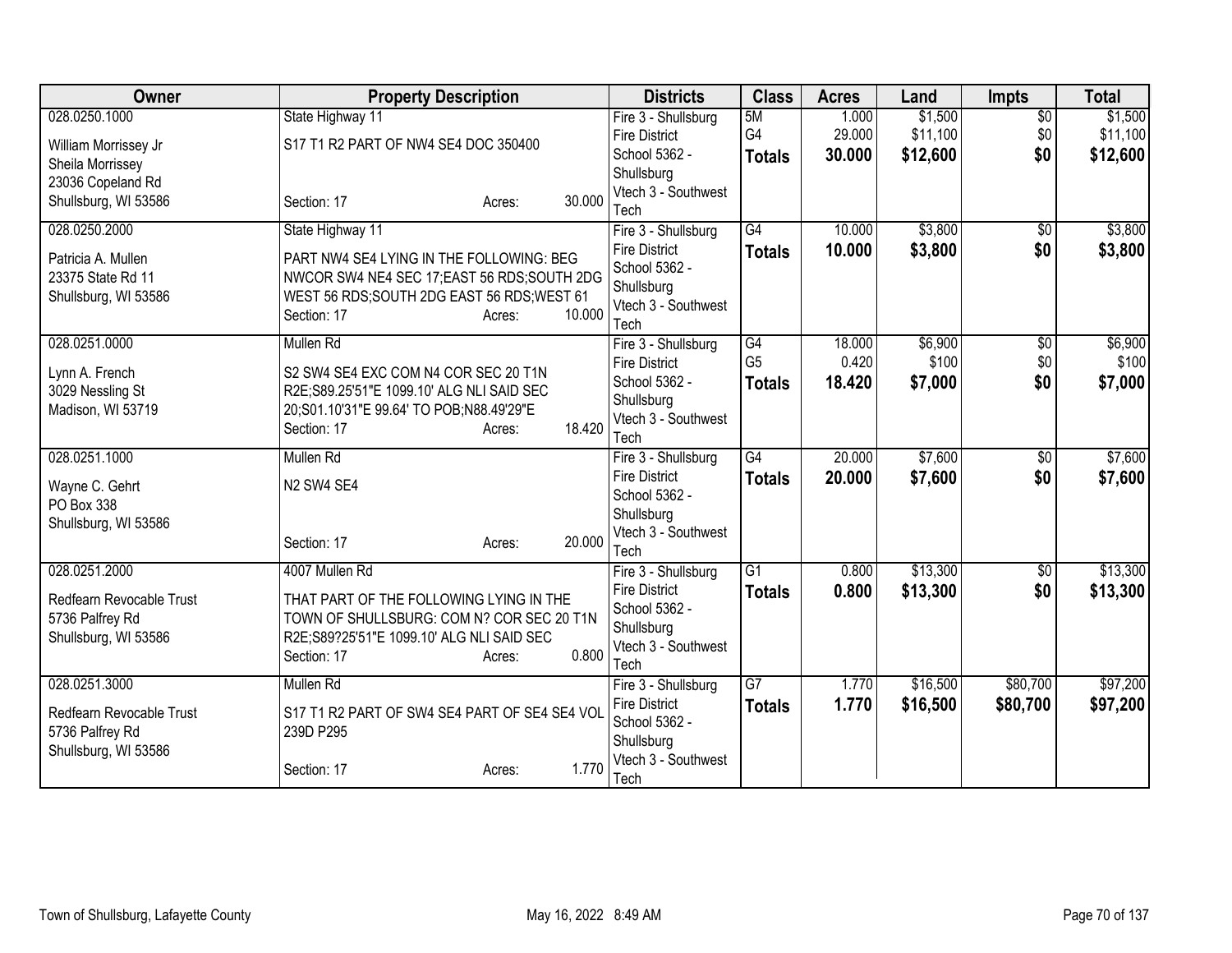| <b>Owner</b>                 | <b>Property Description</b>                  |                  | <b>Districts</b>                            | <b>Class</b>    | <b>Acres</b> | Land       | <b>Impts</b>    | <b>Total</b> |
|------------------------------|----------------------------------------------|------------------|---------------------------------------------|-----------------|--------------|------------|-----------------|--------------|
| 028.0252.0000                | Mullen Rd                                    |                  | Fire 3 - Shullsburg                         | $\overline{G4}$ | 19.010       | \$6,800    | $\overline{50}$ | \$6,800      |
| Lynn A. French               | S2 SE4 SE4 EXC COM N4 COR SEC 20 T1N         |                  | <b>Fire District</b>                        | <b>Totals</b>   | 19.010       | \$6,800    | \$0             | \$6,800      |
| 3029 Nessling St             | R2E;S89.25'51"E 1099.10' ALG NLI SAID SEC    |                  | School 5362 -                               |                 |              |            |                 |              |
| Madison, WI 53719            | 20;S01.10'31"E 99.64' TO POB;N88.49'29"E     |                  | Shullsburg                                  |                 |              |            |                 |              |
|                              | Section: 17                                  | 19.010<br>Acres: | Vtech 3 - Southwest<br>Tech                 |                 |              |            |                 |              |
| 028.0252.1000                | <b>Mullen Rd</b>                             |                  | Fire 3 - Shullsburg                         | $\overline{G4}$ | 20.000       | \$7,500    | $\overline{50}$ | \$7,500      |
|                              |                                              |                  | <b>Fire District</b>                        | <b>Totals</b>   | 20.000       | \$7,500    | \$0             | \$7,500      |
| Wayne C. Gehrt               | N <sub>2</sub> SE4 SE4                       |                  | School 5362 -                               |                 |              |            |                 |              |
| PO Box 338                   |                                              |                  | Shullsburg                                  |                 |              |            |                 |              |
| Shullsburg, WI 53586         |                                              |                  | Vtech 3 - Southwest                         |                 |              |            |                 |              |
|                              | Section: 17                                  | 20.000<br>Acres: | Tech                                        |                 |              |            |                 |              |
| 028.0253.2000                | State Highway 11                             |                  | Fire 3 - Shullsburg                         | G4              | 4.000        | \$1,500    | \$0             | \$1,500      |
| Thomas Doyle & Sons, Inc     | S18 T1 R2 NE4 NE4 S OF HWY VOL 177D P282     |                  | <b>Fire District</b>                        | G <sub>5</sub>  | 0.630        | \$100      | \$0             | \$100        |
| c/o Thomas Doyle & Sons, Inc |                                              |                  | School 5362 -                               | <b>Totals</b>   | 4.630        | \$1,600    | \$0             | \$1,600      |
| 22946 Doyle Ln               |                                              |                  | Shullsburg                                  |                 |              |            |                 |              |
| Shullsburg, WI 53586-9508    | Section: 18                                  | 4.630<br>Acres:  | Vtech 3 - Southwest                         |                 |              |            |                 |              |
| 028.0253.2100                | 24011 Sth 11                                 |                  | Tech                                        | $\overline{G1}$ | 1.060        | \$17,200   | \$159,600       | \$176,800    |
|                              |                                              |                  | Fire 3 - Shullsburg<br><b>Fire District</b> |                 | 1.060        | \$17,200   | \$159,600       | \$176,800    |
| Jmj Rentals, LLC             | S18 T1 R2 PART OF SE4 NE4 VOL 232D P650 (SEE |                  | School 5362 -                               | <b>Totals</b>   |              |            |                 |              |
| 111 E High St                | POS#1689)                                    |                  | Shullsburg                                  |                 |              |            |                 |              |
| Shullsburg, WI 53586         |                                              |                  | Vtech 3 - Southwest                         |                 |              |            |                 |              |
|                              | Section: 18                                  | 1.060<br>Acres:  | Tech                                        |                 |              |            |                 |              |
| 028.0253.2200                | 4770 Penny Benton Rd                         |                  | Fire 3 - Shullsburg                         | $\overline{X4}$ | 3.050        | $\sqrt{6}$ | $\overline{50}$ | \$0          |
| American Transmission        | LOT 1 CSM #158 PART OF NENE & SENE VOL 224D  |                  | <b>Fire District</b>                        | <b>Totals</b>   | 3.050        | \$0        | \$0             | \$0          |
| Company LLC                  | P39                                          |                  | School 5362 -                               |                 |              |            |                 |              |
| N16 W23217 Stone Ridge Dr    |                                              |                  | Shullsburg                                  |                 |              |            |                 |              |
| Waukesha, WI 53188           | Section: 18                                  | 3.050<br>Acres:  | Vtech 3 - Southwest<br>Tech                 |                 |              |            |                 |              |
| 028.0253.3000                | 24232 Aetna Rd                               |                  | Fire 3 - Shullsburg                         | G4              | 2.000        | \$800      | \$0             | \$800        |
|                              |                                              |                  | <b>Fire District</b>                        | <b>Totals</b>   | 2.000        | \$800      | \$0             | \$800        |
| David L. Gleason             | LOT 1 CSM 803                                |                  | School 5362 -                               |                 |              |            |                 |              |
| Mary E. Gleason              |                                              |                  | Shullsburg                                  |                 |              |            |                 |              |
| 23642 State Rd 11            |                                              |                  | Vtech 3 - Southwest                         |                 |              |            |                 |              |
| Shullsburg, WI 53586         | Section: 18                                  | 2.000<br>Acres:  | Tech                                        |                 |              |            |                 |              |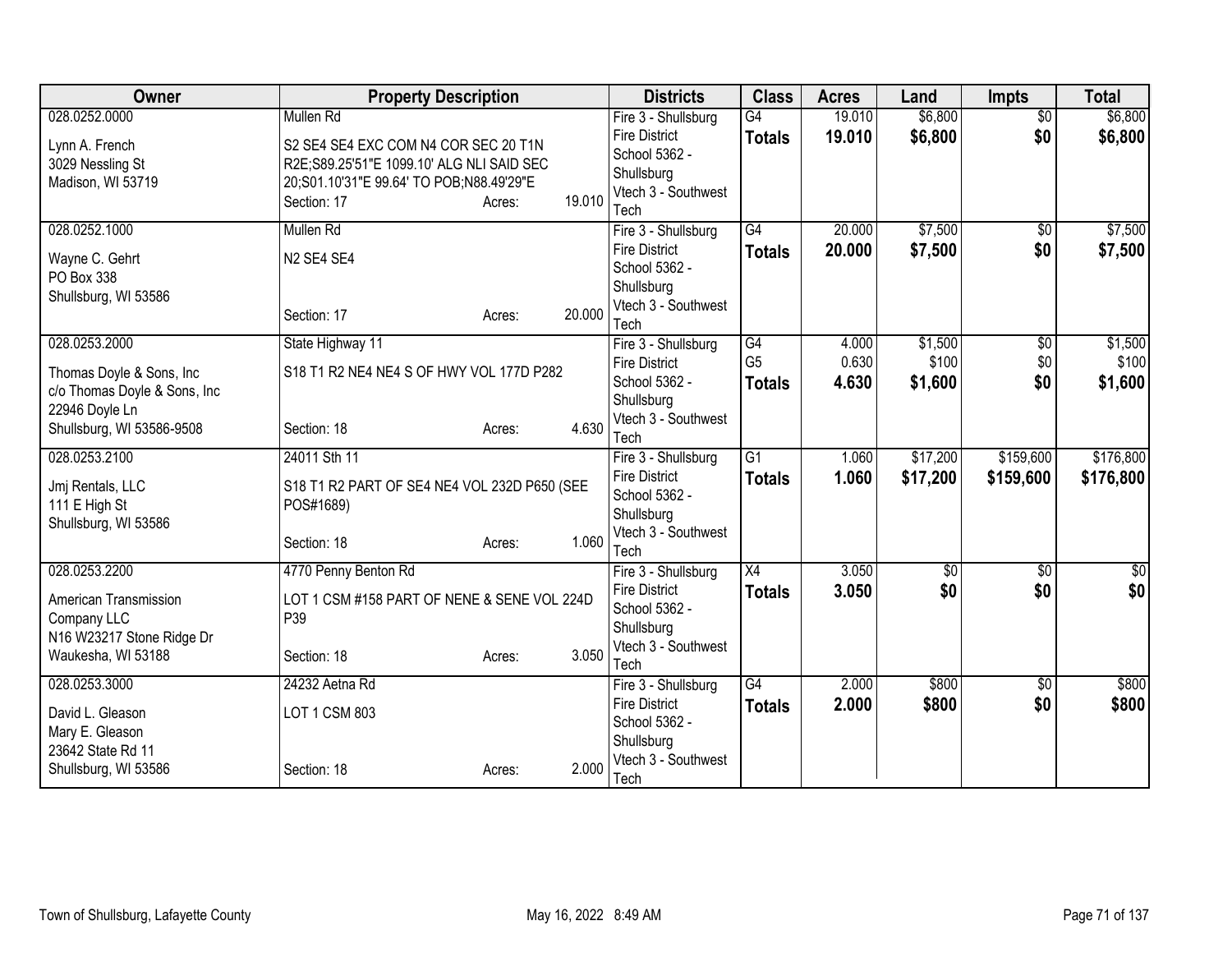| <b>Owner</b>                  | <b>Property Description</b>                  |        |        | <b>Districts</b>            | <b>Class</b>         | <b>Acres</b>    | Land             | <b>Impts</b>    | <b>Total</b>     |
|-------------------------------|----------------------------------------------|--------|--------|-----------------------------|----------------------|-----------------|------------------|-----------------|------------------|
| 028.0253.4000                 | 24062 Aetna Rd                               |        |        | Fire 3 - Shullsburg         | $\overline{G1}$      | 1.750           | \$19,400         | \$109,000       | \$128,400        |
| E Jane Neis Trust et al       | NE4 NE4 EXC COM SWCOR E2 NE4 SEC 18; NORTH   |        |        | <b>Fire District</b>        | G4                   | 28.750          | \$9,100          | \$0             | \$9,100          |
| c/o John B Neis and E Ja Neis | ON SEC LINE TO INTERSECTION OF SAID SEC LI & |        |        | School 5362 -               | G <sub>5</sub>       | 0.500           | \$100            | \$0             | \$100            |
| 749 Prestwick Ct              | C/L OLD SHULLSBURG-BENTON HWY; SELY ALG C/L  |        |        | Shullsburg                  | <b>Totals</b>        | 31,000          | \$28,600         | \$109,000       | \$137,600        |
| Oconomowoc, WI 53066-4655     | Section: 18                                  | Acres: | 31.000 | Vtech 3 - Southwest         |                      |                 |                  |                 |                  |
|                               |                                              |        |        | Tech                        |                      |                 |                  |                 |                  |
| 028.0254.0000                 | 24459 Aetna Rd                               |        |        | Fire 3 - Shullsburg         | G4                   | 37.000          | \$11,300         | $\overline{50}$ | \$11,300         |
| Sundance Skies, LLC           | NW4 NE4                                      |        |        | <b>Fire District</b>        | G <sub>5</sub><br>G7 | 1.500           | \$100            | \$0             | \$100            |
| c/o Sundance Skies, LLC       |                                              |        |        | School 5362 -               |                      | 1.500           | \$14,300         | \$18,500        | \$32,800         |
| 2713 County Rd B              |                                              |        |        | Shullsburg                  | <b>Totals</b>        | 40.000          | \$25,700         | \$18,500        | \$44,200         |
| South Wayne, WI 53587-9778    | Section: 18                                  | Acres: | 40.000 | Vtech 3 - Southwest<br>Tech |                      |                 |                  |                 |                  |
| 028.0255.0000                 | State Highway 11                             |        |        | Fire 3 - Shullsburg         | G4                   | 37.600          | \$14,400         | $\sqrt{6}$      | \$14,400         |
|                               |                                              |        |        | <b>Fire District</b>        | G <sub>5</sub>       | 2.000           | \$100            | \$0             | \$100            |
| Sundance Skies, LLC           | SW4 NE4                                      |        |        | School 5362 -               | G7                   | 0.400           | \$3,200          | \$27,900        | \$31,100         |
| c/o Sundance Skies, LLC       |                                              |        |        | Shullsburg                  | <b>Totals</b>        | 40.000          | \$17,700         | \$27,900        | \$45,600         |
| 2713 County Rd B              |                                              |        |        | Vtech 3 - Southwest         |                      |                 |                  |                 |                  |
| South Wayne, WI 53587-9778    | Section: 18                                  | Acres: | 40.000 | Tech                        |                      |                 |                  |                 |                  |
| 028.0256.0000                 | State Highway 11                             |        |        | Fire 3 - Shullsburg         | G4                   | 36.000          | \$13,800         | $\overline{50}$ | \$13,800         |
| Thomas Doyle & Sons, Inc      | S18 T1 R2 PART OF SE4 NE4 VOL 177D P282      |        |        | <b>Fire District</b>        | G <sub>5</sub>       | 2.285           | \$100            | \$0             | \$100            |
| c/o Thomas Doyle & Sons, Inc  |                                              |        |        | School 5362 -               | <b>Totals</b>        | 38.285          | \$13,900         | \$0             | \$13,900         |
| 22946 Doyle Ln                |                                              |        |        | Shullsburg                  |                      |                 |                  |                 |                  |
| Shullsburg, WI 53586-9508     | Section: 18                                  | Acres: | 38.280 | Vtech 3 - Southwest         |                      |                 |                  |                 |                  |
|                               |                                              |        |        | Tech                        |                      |                 |                  |                 |                  |
| 028.0257.0000                 | Aetna Rd                                     |        |        | Fire 3 - Shullsburg         | G4                   | 39.000          | \$13,600         | $\overline{50}$ | \$13,600         |
| George and Tamara Morrissey   | NE4 NW4                                      |        |        | <b>Fire District</b>        | G <sub>5</sub>       | 1.000           | \$100            | \$0             | \$100            |
| c/o George Morrissey          |                                              |        |        | School 5362 -               | <b>Totals</b>        | 40.000          | \$13,700         | \$0             | \$13,700         |
| 413 N Jackson St              |                                              |        |        | Shullsburg                  |                      |                 |                  |                 |                  |
| Cuba City, WI 53807           | Section: 18                                  | Acres: | 40.000 | Vtech 3 - Southwest         |                      |                 |                  |                 |                  |
|                               |                                              |        |        | Tech                        |                      |                 |                  |                 |                  |
| 028.0258.0000                 | Aetna Rd                                     |        |        | Fire 3 - Shullsburg         | 5M<br>G4             | 3.250           | \$4,900          | \$0             | \$4,900          |
| George and Tamara Morrissey   | FRAC NW4 NW4                                 |        |        | <b>Fire District</b>        | G <sub>5</sub>       | 24.230<br>1.000 | \$8,500<br>\$300 | \$0<br>\$0      | \$8,500<br>\$300 |
| c/o George Morrissey          |                                              |        |        | School 5362 -<br>Shullsburg |                      |                 |                  |                 |                  |
| 413 N Jackson St              |                                              |        |        | Vtech 3 - Southwest         | <b>Totals</b>        | 28.480          | \$13,700         | \$0             | \$13,700         |
| Cuba City, WI 53807           | Section: 18                                  | Acres: | 28.480 | Tech                        |                      |                 |                  |                 |                  |
|                               |                                              |        |        |                             |                      |                 |                  |                 |                  |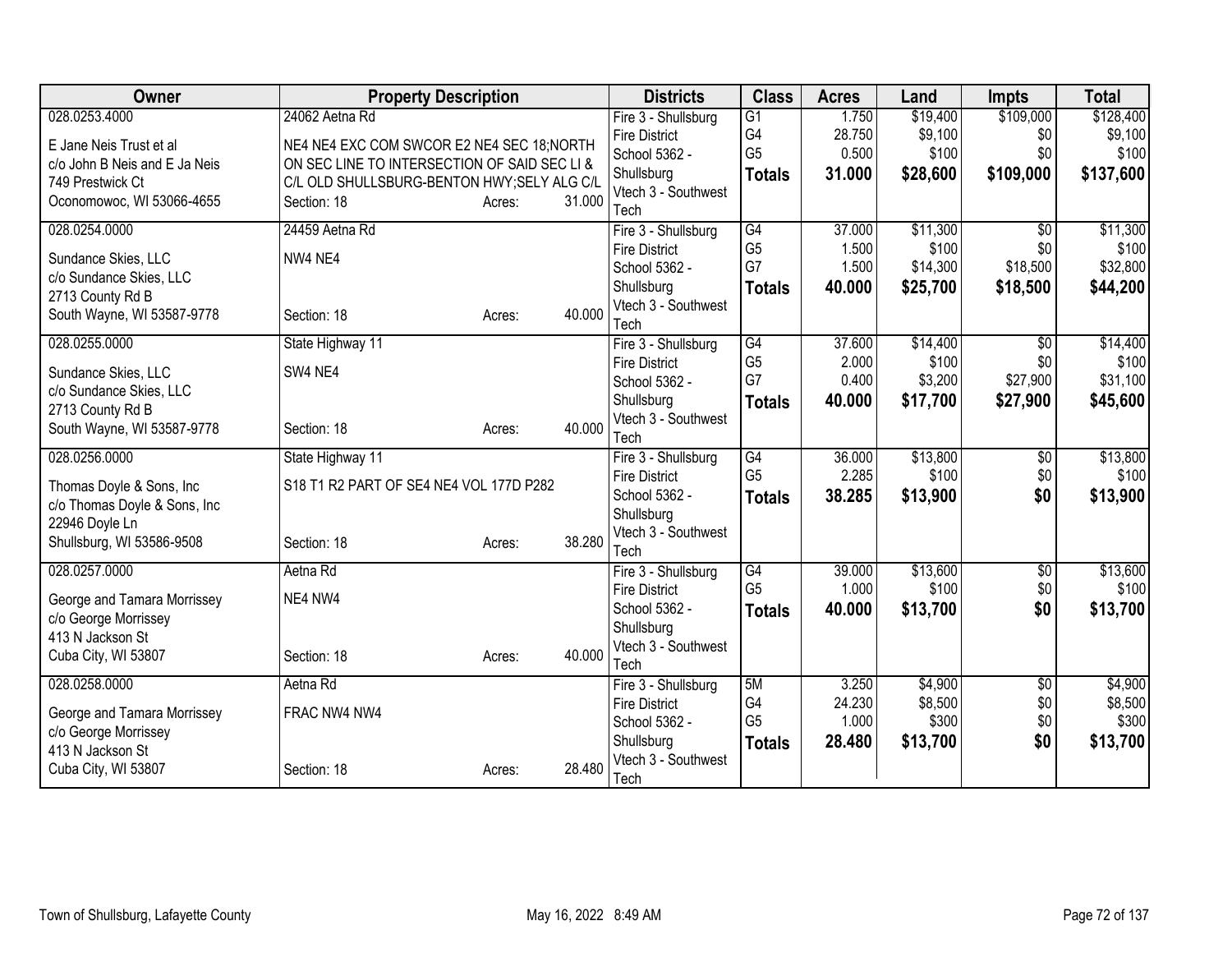| Owner                                                                                                                       | <b>Property Description</b>                                                                                                                                                                       | <b>Districts</b>                                                                                          | <b>Class</b>                                | <b>Acres</b>                       | Land                                     | <b>Impts</b>                                   | <b>Total</b>                               |
|-----------------------------------------------------------------------------------------------------------------------------|---------------------------------------------------------------------------------------------------------------------------------------------------------------------------------------------------|-----------------------------------------------------------------------------------------------------------|---------------------------------------------|------------------------------------|------------------------------------------|------------------------------------------------|--------------------------------------------|
| 028.0259.0000<br>Dennis M. Doyle<br>Timothy H. Doyle<br>C/O Timothy Doyle<br>22850 Copeland Rd<br>Shullsburg, WI 53586-9604 | Aetna Rd<br>S18 T1 R2 FRAC SWNW VOL 174D P583 DOC 344865<br>29.220<br>Section: 18<br>Acres:                                                                                                       | Fire 3 - Shullsburg<br><b>Fire District</b><br>School 5362 -<br>Shullsburg<br>Vtech 3 - Southwest<br>Tech | G4<br>G <sub>5</sub><br><b>Totals</b>       | 26.500<br>2.720<br>29.220          | \$10,100<br>\$200<br>\$10,300            | \$0<br>\$0<br>\$0                              | \$10,100<br>\$200<br>\$10,300              |
| 028.0260.0000<br>Dennis M. Doyle<br>Timothy H. Doyle<br>C/O Timothy Doyle<br>22850 Copeland Rd<br>Shullsburg, WI 53586-9604 | 24511 Aetna Rd<br>S18 T1 R2 SENW VOL 174D P583 DOC 344865<br>40.000<br>Section: 18<br>Acres:                                                                                                      | Fire 3 - Shullsburg<br><b>Fire District</b><br>School 5362 -<br>Shullsburg<br>Vtech 3 - Southwest<br>Tech | G4<br>G <sub>5</sub><br>G7<br><b>Totals</b> | 37.500<br>2.000<br>0.500<br>40.000 | \$14,300<br>\$100<br>\$5,000<br>\$19,400 | $\overline{50}$<br>\$0<br>\$16,400<br>\$16,400 | \$14,300<br>\$100<br>\$21,400<br>\$35,800  |
| 028.0261.0000<br>Leifker Ag LLC<br>c/o Leifker Ag, LLC<br>C/O Daniel D Leifker<br>1 Arc St<br>Wenona, IL 61377              | Penny Benton Rd<br>NE? SW?<br>40.000<br>Section: 18<br>Acres:                                                                                                                                     | Fire 3 - Shullsburg<br><b>Fire District</b><br>School 5362 -<br>Shullsburg<br>Vtech 3 - Southwest<br>Tech | $\overline{G4}$<br><b>Totals</b>            | 40.000<br>40.000                   | \$15,300<br>\$15,300                     | $\overline{50}$<br>\$0                         | \$15,300<br>\$15,300                       |
| 028.0262.0000<br>Dennis M. Doyle<br>Timothy H. Doyle<br>C/O Timothy Doyle<br>22850 Copeland Rd<br>Shullsburg, WI 53586-9604 | Penny Benton Rd<br>S18 T1 R2 FRAC NWSW VOL 174D P583 DOC 344865<br>29.940<br>Section: 18<br>Acres:                                                                                                | Fire 3 - Shullsburg<br><b>Fire District</b><br>School 5362 -<br>Shullsburg<br>Vtech 3 - Southwest<br>Tech | G4<br><b>Totals</b>                         | 29.940<br>29.940                   | \$11,400<br>\$11,400                     | \$0<br>\$0                                     | \$11,400<br>\$11,400                       |
| 028.0263.0000<br>Dennis M. Doyle<br>Timothy H. Doyle<br>C/O Timothy Doyle<br>22850 Copeland Rd<br>Shullsburg, WI 53586-9604 | Aetna Rd<br>S18 T1 R2 FRAC SWSW EX AS DESC VOL 174D P583<br>DOC 344865<br>8.460<br>Section: 18<br>Acres:                                                                                          | Fire 3 - Shullsburg<br><b>Fire District</b><br>School 5362 -<br>Shullsburg<br>Vtech 3 - Southwest<br>Tech | G4<br><b>Totals</b>                         | 8.460<br>8.460                     | \$3,200<br>\$3,200                       | \$0<br>\$0                                     | \$3,200<br>\$3,200                         |
| 028.0263.1000<br>Charles K. Curran<br>Bonnie J. Curran<br>4150 County Rd I<br>Shullsburg, WI 53586                          | 4150 Cth I<br>PART SWSW COM SWCOR SEC 18; N00.44.26W<br>975.18' ALG WLI SEC 18;S88.20.52E 35.84'; S88.20.52E<br>977.41';S01.22.47E 927.53';S88.57.22W 989.99';<br>21.480<br>Section: 18<br>Acres: | Fire 3 - Shullsburg<br><b>Fire District</b><br>School 5362 -<br>Shullsburg<br>Vtech 3 - Southwest<br>Tech | G1<br>G4<br>G <sub>5</sub><br><b>Totals</b> | 2.000<br>18.480<br>1.000<br>21.480 | \$20,300<br>\$1,700<br>\$100<br>\$22,100 | \$232,100<br>\$0<br>\$0<br>\$232,100           | \$252,400<br>\$1,700<br>\$100<br>\$254,200 |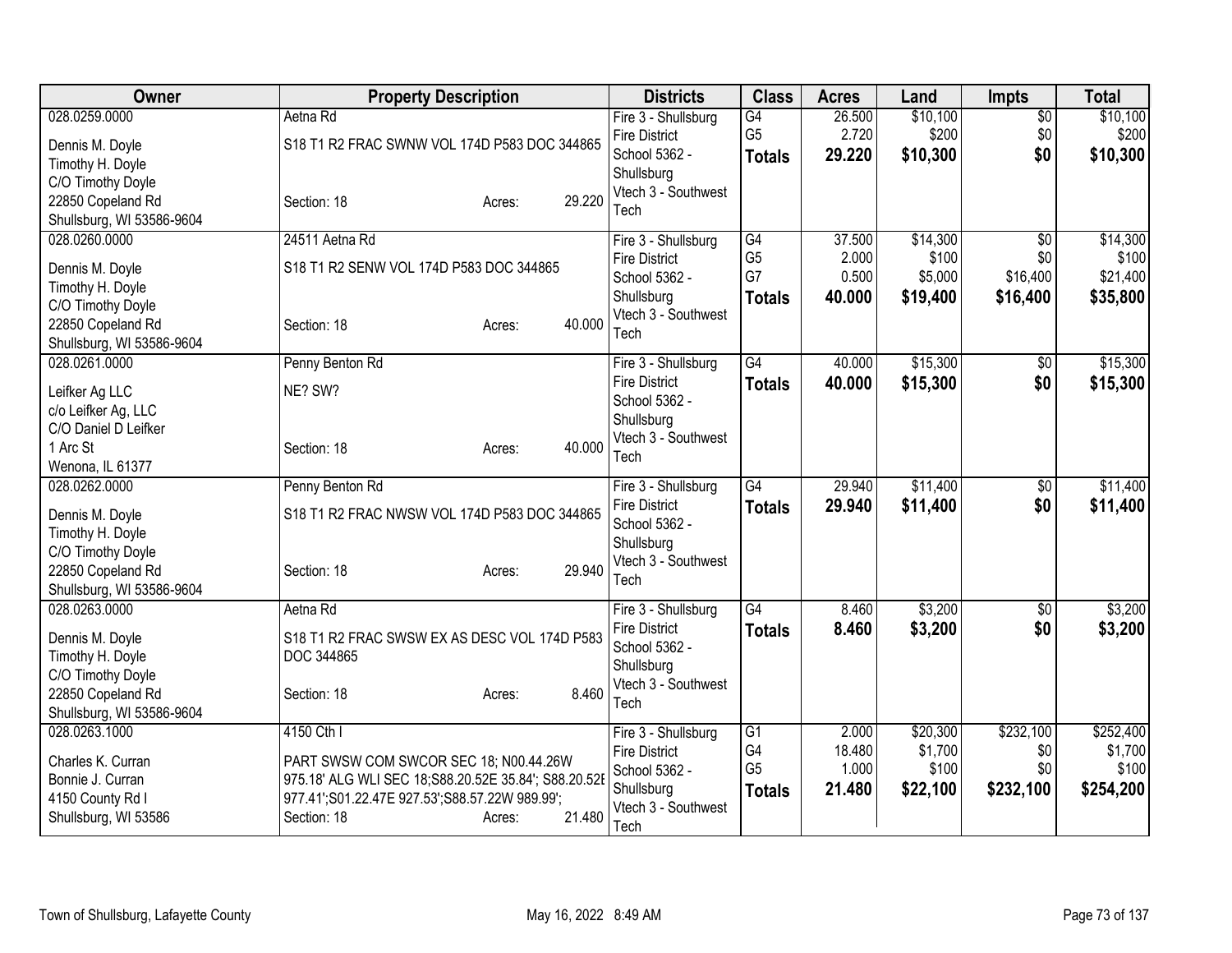| Owner                                                                                                                                         | <b>Property Description</b>                                                                                                                                                                       | <b>Districts</b>                                                                                                  | <b>Class</b>                                       | <b>Acres</b>                       | Land                                      | <b>Impts</b>                              | <b>Total</b>                              |
|-----------------------------------------------------------------------------------------------------------------------------------------------|---------------------------------------------------------------------------------------------------------------------------------------------------------------------------------------------------|-------------------------------------------------------------------------------------------------------------------|----------------------------------------------------|------------------------------------|-------------------------------------------|-------------------------------------------|-------------------------------------------|
| 028.0264.0000<br>Leifker Ag LLC<br>c/o Leifker Ag, LLC<br>C/O Daniel D Leifker<br>1 Arc St                                                    | Penny Benton Rd<br>SE? SW? EXC COM S? COR SEC 18, BEING<br>POB;N89?35'06"W 526.22' ALG SLI SW? SEC<br>18;N07?05'51"E 620.22';S46?47'16"E<br>34.500<br>Section: 18<br>Acres:                       | Fire 3 - Shullsburg<br><b>Fire District</b><br>School 5362 -<br>Shullsburg<br>Vtech 3 - Southwest                 | $\overline{G4}$<br>G <sub>5</sub><br><b>Totals</b> | 33.500<br>1.000<br>34.500          | \$12,800<br>\$300<br>\$13,100             | $\overline{50}$<br>\$0<br>\$0             | \$12,800<br>\$300<br>\$13,100             |
| Wenona, IL 61377<br>028.0265.0000<br>Thomas Doyle & Sons, Inc.<br>c/o Thomas Doyle & Sons, Inc<br>22946 Doyle Ln<br>Shullsburg, WI 53586-9508 | Penny Benton Rd<br>S18 T1 R2 NE4 SE4 VOL 139D P515<br>40.000<br>Section: 18<br>Acres:                                                                                                             | Tech<br>Fire 3 - Shullsburg<br><b>Fire District</b><br>School 5362 -<br>Shullsburg<br>Vtech 3 - Southwest<br>Tech | G4<br>G <sub>5</sub><br>G7<br><b>Totals</b>        | 38.000<br>1.000<br>1.000<br>40.000 | \$14,500<br>\$100<br>\$10,000<br>\$24,600 | \$0<br>\$0<br>\$1,200<br>\$1,200          | \$14,500<br>\$100<br>\$11,200<br>\$25,800 |
| 028.0266.0000<br>Leifker Ag LLC<br>c/o Leifker Ag, LLC<br>C/O Daniel D Leifker<br>1 Arc St<br>Wenona, IL 61377                                | Penny Benton Rd<br>NW? SE?<br>40.000<br>Section: 18<br>Acres:                                                                                                                                     | Fire 3 - Shullsburg<br><b>Fire District</b><br>School 5362 -<br>Shullsburg<br>Vtech 3 - Southwest<br>Tech         | G4<br>G <sub>5</sub><br><b>Totals</b>              | 39.000<br>1.000<br>40.000          | \$14,900<br>\$100<br>\$15,000             | $\sqrt{6}$<br>\$0<br>\$0                  | \$14,900<br>\$100<br>\$15,000             |
| 028.0267.0000<br>Leifker Ag LLC<br>c/o Leifker Ag, LLC<br>C/O Daniel D Leifker<br>1 Arc St<br>Wenona, IL 61377                                | Penny Benton Rd<br>SW? SE? EXC COM S? COR SEC 18, BEING<br>POB;N89?35'06"W 526.22' ALG SLI SW? SEC<br>18;N07?05'51"E 620.22";S46?47'16"E<br>24.970<br>Section: 18<br>Acres:                       | Fire 3 - Shullsburg<br><b>Fire District</b><br>School 5362 -<br>Shullsburg<br>Vtech 3 - Southwest<br>Tech         | G4<br>G <sub>5</sub><br><b>Totals</b>              | 24.500<br>0.470<br>24.970          | \$9,400<br>\$100<br>\$9,500               | \$0<br>\$0<br>\$0                         | \$9,400<br>\$100<br>\$9,500               |
| 028.0267.1000<br>William D. Muchow<br>4123 Penny Benton Rd<br>Shullsburg, WI 53586                                                            | 4123 Penny Benton Rd<br>PART SW? SE? & PART SE? SW? COM S? COR SEC<br>18, BEING POB; N89?35'06"W 526.22' ALG SLI SW?<br>SEC 18;N07?05'51"E 620.22';S46?47'16"E<br>20.530<br>Section: 18<br>Acres: | School 5362 -<br>Shullsburg<br>Vtech 3 - Southwest<br>Tech                                                        | $\overline{G5}$<br>G7<br><b>Totals</b>             | 16.530<br>4.000<br>20.530          | \$4,600<br>\$34,500<br>\$39,100           | $\overline{50}$<br>\$210,400<br>\$210,400 | \$4,600<br>\$244,900<br>\$249,500         |
| 028.0268.0000<br>Kimberly P. Winskell<br>4425 N Frederick Ave<br>Shorewood, WI 53211                                                          | Penny Benton Rd<br>S18 T1 R2 SE4 SE4 VOL 244D P81<br>40.000<br>Section: 18<br>Acres:                                                                                                              | Fire 3 - Shullsburg<br><b>Fire District</b><br>School 5362 -<br>Shullsburg<br>Vtech 3 - Southwest<br>Tech         | G4<br>G <sub>5</sub><br><b>Totals</b>              | 39.000<br>1.000<br>40.000          | \$3,700<br>\$100<br>\$3,800               | $\sqrt{6}$<br>\$0<br>\$0                  | \$3,700<br>\$100<br>\$3,800               |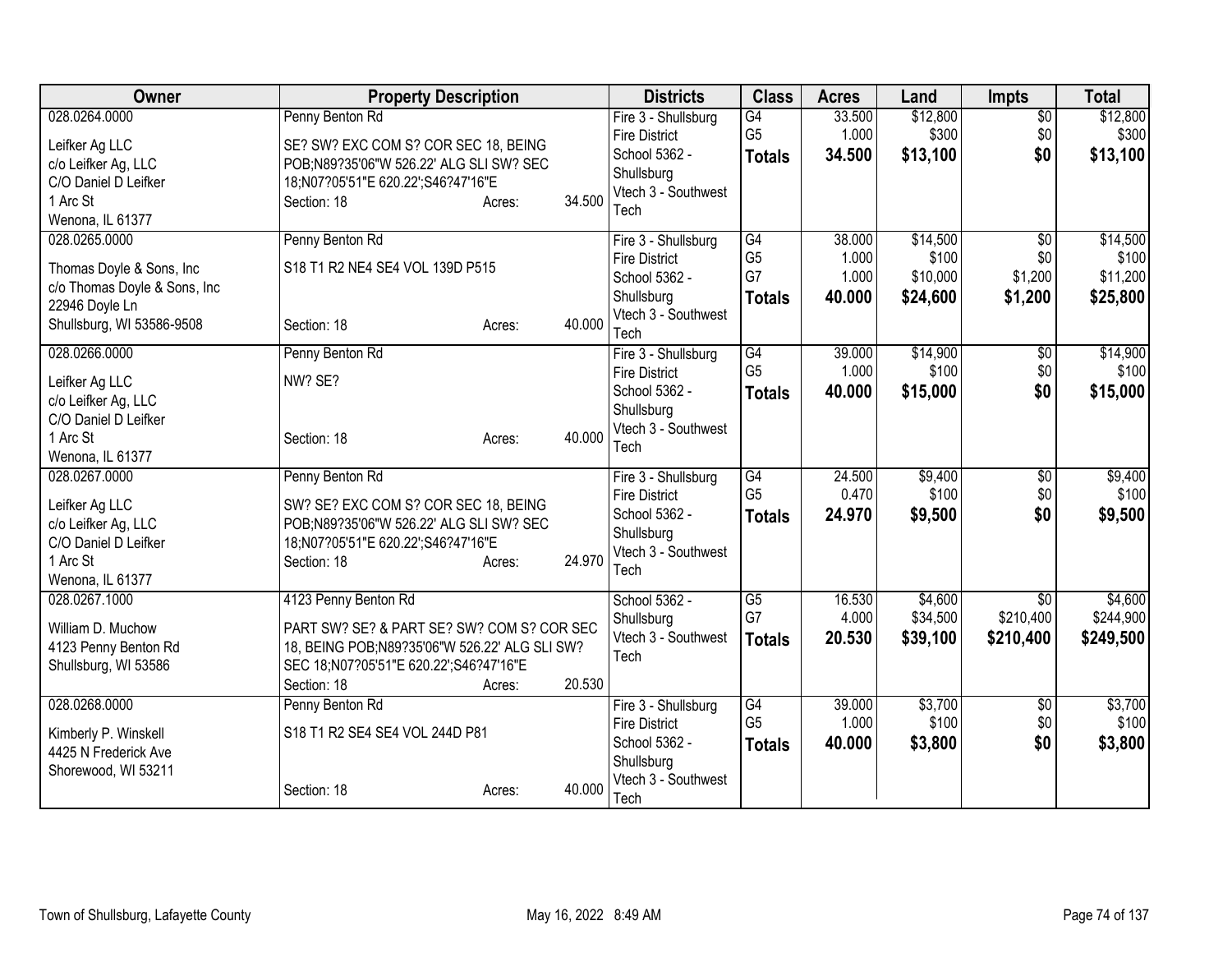| Owner                                                 | <b>Property Description</b>                |        |        | <b>Districts</b>                            | <b>Class</b>         | <b>Acres</b>     | Land                 | <b>Impts</b>           | <b>Total</b>           |
|-------------------------------------------------------|--------------------------------------------|--------|--------|---------------------------------------------|----------------------|------------------|----------------------|------------------------|------------------------|
| 028.0269.0000                                         | Glenville Rd                               |        |        | Fire 3 - Shullsburg<br><b>Fire District</b> | G4<br>G <sub>5</sub> | 27.000<br>0.740  | \$9,200<br>\$200     | $\sqrt{6}$<br>\$0      | \$9,200<br>\$200       |
| Jsp Property Holdings, LLC<br>13 W Main St P O Box 80 | S4 T1 R3 PART OF NE4 NE4 VOL 224D P156     |        |        | School 1295                                 | <b>Totals</b>        | 27.740           | \$9,400              | \$0                    | \$9,400                |
| Belleville, WI 53508                                  |                                            |        |        | Vtech 3 - Southwest                         |                      |                  |                      |                        |                        |
|                                                       | Section: 4                                 | Acres: | 27.740 | Tech                                        |                      |                  |                      |                        |                        |
| 028.0269.1000                                         | 6759 Sth 23                                |        |        | Fire 3 - Shullsburg                         | G4                   | 9.000            | \$3,100              | \$0                    | \$3,100                |
| Donald C. Blosch                                      | S4 T1 R3 PART OF NE4 NE4 DOC 335265 (SEE   |        |        | <b>Fire District</b><br>School 1295         | G7<br><b>Totals</b>  | 4.480<br>13.480  | \$38,300<br>\$41,400 | \$271,800<br>\$271,800 | \$310,100<br>\$313,200 |
| <b>Heather Blosch</b>                                 | POS2808)                                   |        |        | Vtech 3 - Southwest                         |                      |                  |                      |                        |                        |
| 6759 State Rd 23<br>Shullsburg, WI 53586              | Section: 4                                 | Acres: | 13.480 | Tech                                        |                      |                  |                      |                        |                        |
| 028.0270.0000                                         | Glenville Rd                               |        |        | Fire 3 - Shullsburg                         | G4                   | 39.000           | \$13,900             | $\overline{50}$        | \$13,900               |
| Jsp Property Holdings, LLC                            | S4 T1 R3 FRAC NW4 NE4 VOL 224D P156        |        |        | <b>Fire District</b>                        | G <sub>5</sub>       | 2.100            | \$600                | \$0                    | \$600                  |
| 13 W Main St P O Box 80                               |                                            |        |        | School 5362 -<br>Shullsburg                 | <b>Totals</b>        | 41.100           | \$14,500             | \$0                    | \$14,500               |
| Belleville, WI 53508                                  |                                            |        | 41.100 | Vtech 3 - Southwest                         |                      |                  |                      |                        |                        |
|                                                       | Section: 4                                 | Acres: |        | Tech                                        |                      |                  |                      |                        |                        |
| 028.0271.0000                                         | State Highway 23                           |        |        | Fire 3 - Shullsburg<br><b>Fire District</b> | G4                   | 33.480<br>33.480 | \$12,200             | $\overline{50}$        | \$12,200               |
| Jsp Property Holdings, LLC                            | S4 T1 R3 N2 S2 NE4 VOL 224D P156           |        |        | School 5362 -                               | <b>Totals</b>        |                  | \$12,200             | \$0                    | \$12,200               |
| 13 W Main St P O Box 80<br>Belleville, WI 53508       |                                            |        |        | Shullsburg                                  |                      |                  |                      |                        |                        |
|                                                       | Section: 4                                 | Acres: | 33.480 | Vtech 3 - Southwest<br>Tech                 |                      |                  |                      |                        |                        |
| 028.0271.1000                                         | State Highway 23                           |        |        | Fire 3 - Shullsburg                         | $\overline{G4}$      | 6.520            | \$2,100              | $\overline{30}$        | \$2,100                |
| Donald C. Blosch                                      | S4 T1 R3 PART OF N2 S2 NE4 DOC 335265 (SEE |        |        | <b>Fire District</b>                        | <b>Totals</b>        | 6.520            | \$2,100              | \$0                    | \$2,100                |
| <b>Heather Blosch</b>                                 | POS2808)                                   |        |        | School 5362 -<br>Shullsburg                 |                      |                  |                      |                        |                        |
| 6759 State Rd 23<br>Shullsburg, WI 53586              | Section: 4                                 | Acres: | 6.520  | Vtech 3 - Southwest                         |                      |                  |                      |                        |                        |
|                                                       |                                            |        |        | Tech                                        |                      |                  |                      |                        |                        |
| 028.0272.0000                                         | State Highway 23                           |        |        | Fire 3 - Shullsburg<br><b>Fire District</b> | 5M<br>G4             | 1.000<br>39.000  | \$1,500<br>\$13,700  | \$0<br>\$0             | \$1,500<br>\$13,700    |
| David Lee Hicks<br>16244 State Rd 11                  | S4 T1 R3 S2 S2 NE4 VOL 52 B&C P26          |        |        | School 5362 -                               | <b>Totals</b>        | 40.000           | \$15,200             | \$0                    | \$15,200               |
| Shullsburg, WI 53586                                  |                                            |        |        | Shullsburg                                  |                      |                  |                      |                        |                        |
|                                                       | Section: 4                                 | Acres: | 40.000 | Vtech 3 - Southwest<br>Tech                 |                      |                  |                      |                        |                        |
| 028.0273.0000                                         | Glenville Rd                               |        |        | Fire 3 - Shullsburg                         | G4                   | 39.000           | \$13,400             | $\overline{50}$        | \$13,400               |
| Mark L. Russell et al                                 | S4 T1 R3 FRAC NE4 NW4 VOL 194D P375        |        |        | <b>Fire District</b>                        | G <sub>5</sub>       | 1.980            | \$100                | \$0                    | \$100                  |
| c/o Mark L & Deborah J Russell                        |                                            |        |        | School 5362 -<br>Shullsburg                 | <b>Totals</b>        | 40.980           | \$13,500             | \$0                    | \$13,500               |
| 15250 State Rd 11                                     | Section: 4                                 |        | 40.980 | Vtech 3 - Southwest                         |                      |                  |                      |                        |                        |
| Shullsburg, WI 53586-9534                             |                                            | Acres: |        | Tech                                        |                      |                  |                      |                        |                        |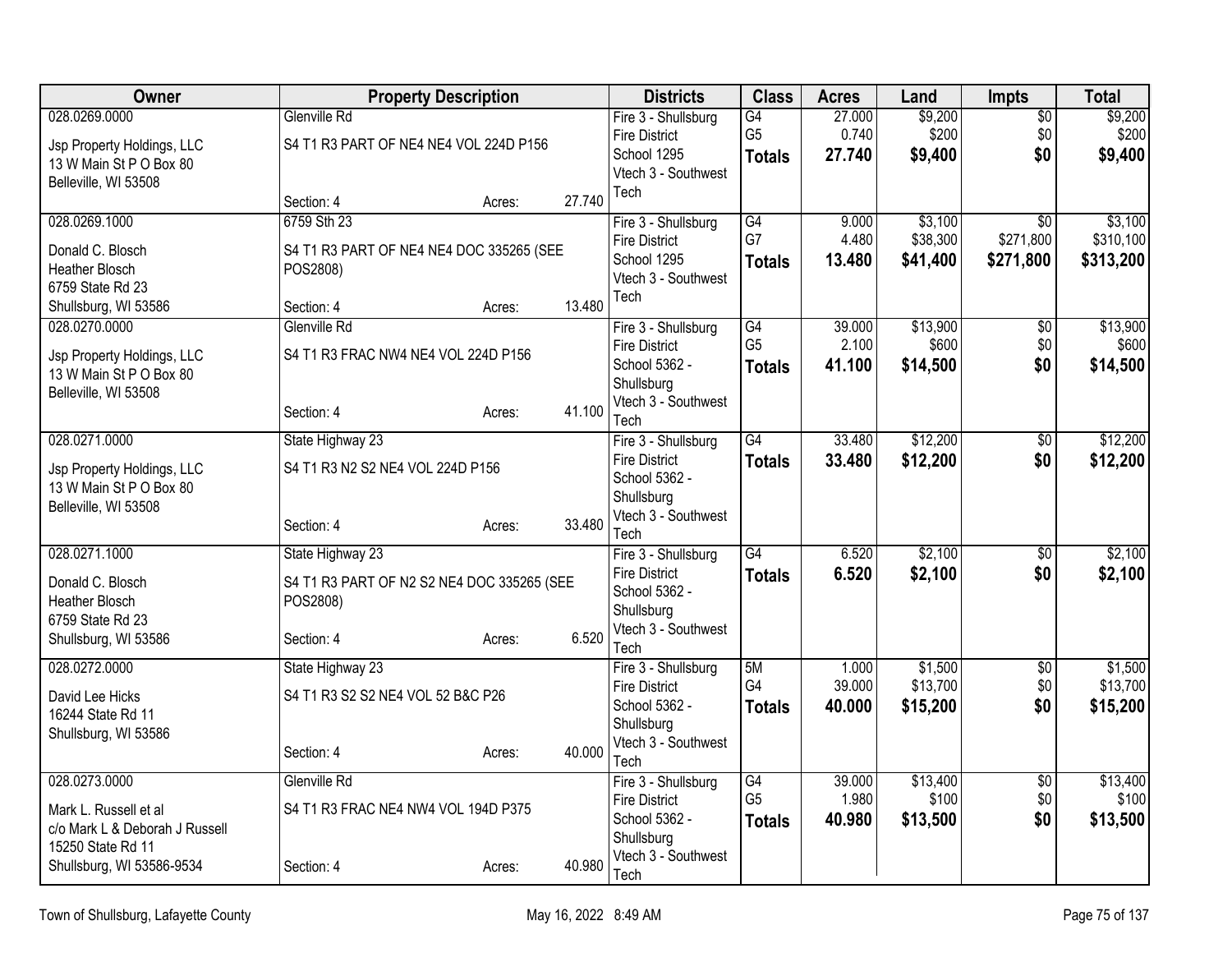| Owner                          | <b>Property Description</b>         |        |        | <b>Districts</b>                            | <b>Class</b>    | <b>Acres</b>    | Land                | <b>Impts</b>    | <b>Total</b>      |
|--------------------------------|-------------------------------------|--------|--------|---------------------------------------------|-----------------|-----------------|---------------------|-----------------|-------------------|
| 028.0274.0000                  | 16941 Glenville Rd                  |        |        | Fire 3 - Shullsburg                         | $\overline{G4}$ | 37.860          | \$13,300            | $\overline{50}$ | \$13,300          |
| Mark L. Russell et al          | S4 T1 R3 FRAC NW4 NW4 VOL 194D P375 |        |        | <b>Fire District</b>                        | G <sub>5</sub>  | 1.000           | \$100               | \$0             | \$100             |
| c/o Mark L & Deborah J Russell |                                     |        |        | School 5362 -                               | G7              | 2.000           | \$18,500            | \$52,000        | \$70,500          |
| 15250 State Rd 11              |                                     |        |        | Shullsburg<br>Vtech 3 - Southwest           | <b>Totals</b>   | 40.860          | \$31,900            | \$52,000        | \$83,900          |
| Shullsburg, WI 53586-9534      | Section: 4                          | Acres: | 40.860 | Tech                                        |                 |                 |                     |                 |                   |
| 028.0275.0000                  | <b>Wright Rd</b>                    |        |        | Fire 3 - Shullsburg                         | 5M              | 1.000           | \$1,500             | $\overline{50}$ | \$1,500           |
| Cecelia Keleher                | S4 T1 R3 SW4 NW4 VOL 223D P501      |        |        | <b>Fire District</b>                        | G4              | 39.000          | \$13,400            | \$0             | \$13,400          |
| 6507 Wright Rd                 |                                     |        |        | School 5362 -                               | <b>Totals</b>   | 40.000          | \$14,900            | \$0             | \$14,900          |
| Shullsburg, WI 53586           |                                     |        |        | Shullsburg                                  |                 |                 |                     |                 |                   |
|                                | Section: 4                          | Acres: | 40.000 | Vtech 3 - Southwest                         |                 |                 |                     |                 |                   |
|                                |                                     |        |        | Tech                                        |                 |                 |                     |                 |                   |
| 028.0276.0000                  | 6507 Wright Rd                      |        |        | Fire 3 - Shullsburg                         | 5M<br>G4        | 2.000           | \$3,000<br>\$11,000 | \$0             | \$3,000           |
| Cecelia Keleher                | S4 T1 R3 SE4 NW4 VOL 223D P501      |        |        | <b>Fire District</b><br>School 5362 -       | G <sub>5</sub>  | 33.000<br>1.000 | \$100               | \$0<br>\$0      | \$11,000<br>\$100 |
| 6507 Wright Rd                 |                                     |        |        | Shullsburg                                  | G7              | 4.000           | \$34,500            | \$183,400       | \$217,900         |
| Shullsburg, WI 53586           |                                     |        |        | Vtech 3 - Southwest                         | <b>Totals</b>   | 40.000          | \$48,600            | \$183,400       | \$232,000         |
|                                | Section: 4                          | Acres: | 40.000 | Tech                                        |                 |                 |                     |                 |                   |
| 028.0277.0000                  | <b>Wright Rd</b>                    |        |        | Fire 3 - Shullsburg                         | G4              | 39.000          | \$13,100            | \$0             | \$13,100          |
| Cecelia Keleher                | S4 T1 R3 NE4 SW4 VOL 223D P501      |        |        | <b>Fire District</b>                        | G <sub>5</sub>  | 1.000           | \$100               | \$0             | \$100             |
| 6507 Wright Rd                 |                                     |        |        | School 5362 -                               | <b>Totals</b>   | 40.000          | \$13,200            | \$0             | \$13,200          |
| Shullsburg, WI 53586           |                                     |        |        | Shullsburg                                  |                 |                 |                     |                 |                   |
|                                | Section: 4                          | Acres: | 40.000 | Vtech 3 - Southwest                         |                 |                 |                     |                 |                   |
|                                |                                     |        |        | Tech                                        |                 |                 |                     |                 |                   |
| 028.0278.0000                  | <b>Wright Rd</b>                    |        |        | Fire 3 - Shullsburg<br><b>Fire District</b> | $\overline{G4}$ | 40.000          | \$13,900            | $\overline{60}$ | \$13,900          |
| Cecelia Keleher                | S4 T1 R3 NW4 SW4 VOL 223D P501      |        |        | School 5362 -                               | <b>Totals</b>   | 40.000          | \$13,900            | \$0             | \$13,900          |
| 6507 Wright Rd                 |                                     |        |        | Shullsburg                                  |                 |                 |                     |                 |                   |
| Shullsburg, WI 53586           |                                     |        |        | Vtech 3 - Southwest                         |                 |                 |                     |                 |                   |
|                                | Section: 4                          | Acres: | 40.000 | Tech                                        |                 |                 |                     |                 |                   |
| 028.0279.0000                  | State Highway 11                    |        |        | Fire 3 - Shullsburg                         | G4              | 39.000          | \$13,900            | $\overline{60}$ | \$13,900          |
| Debra A Benson Trust et al     | SW? SW?                             |        |        | <b>Fire District</b>                        | G <sub>5</sub>  | 1.000           | \$100               | \$0             | \$100             |
| 411 Gemini St                  |                                     |        |        | School 5362 -                               | <b>Totals</b>   | 40.000          | \$14,000            | \$0             | \$14,000          |
| Mission, TX 78572              |                                     |        |        | Shullsburg                                  |                 |                 |                     |                 |                   |
|                                | Section: 4                          | Acres: | 40.000 | Vtech 3 - Southwest<br>Tech                 |                 |                 |                     |                 |                   |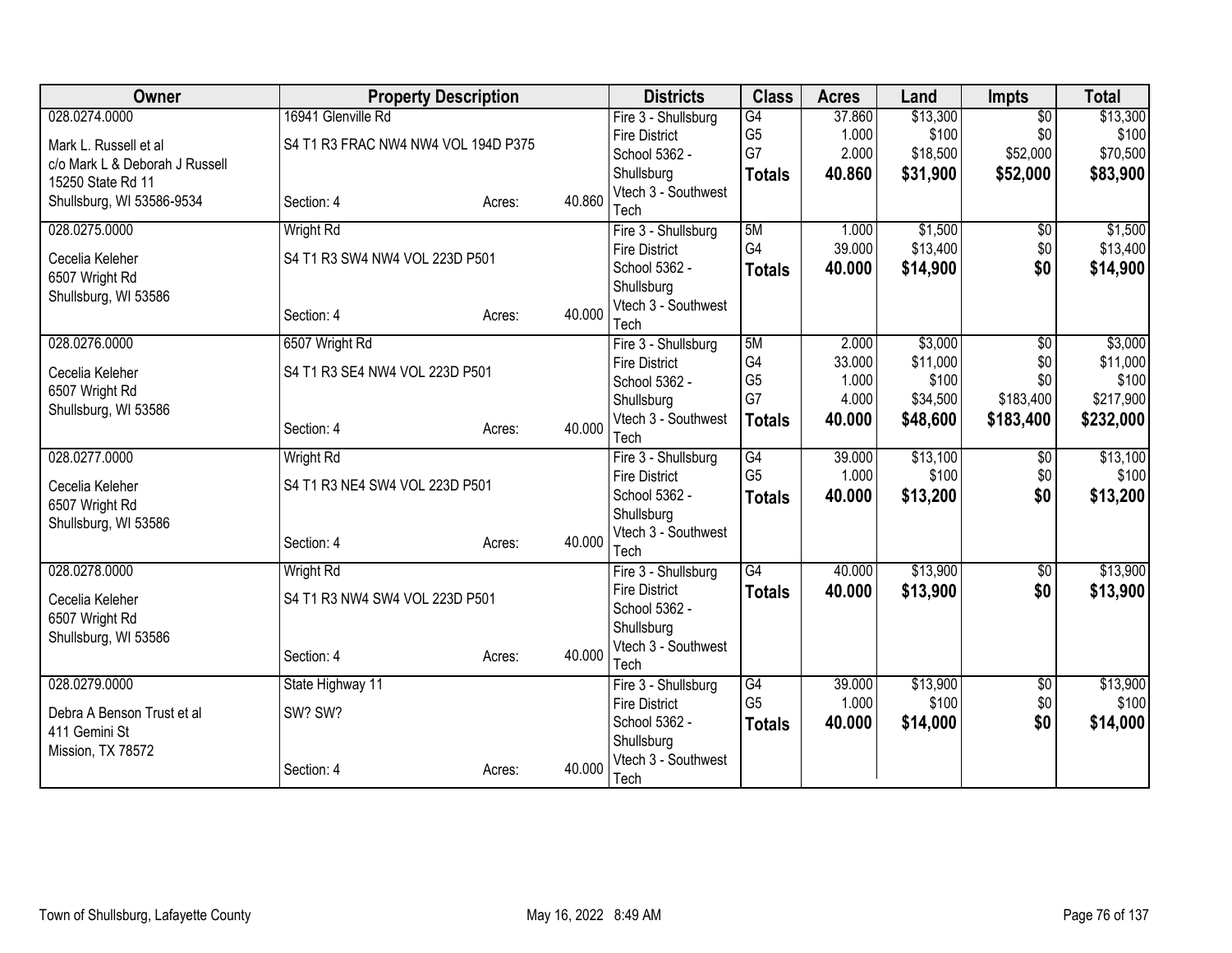| Owner                          | <b>Property Description</b>                                                       |                  | <b>Districts</b>                            | <b>Class</b>                      | <b>Acres</b>    | Land              | <b>Impts</b>           | <b>Total</b>      |
|--------------------------------|-----------------------------------------------------------------------------------|------------------|---------------------------------------------|-----------------------------------|-----------------|-------------------|------------------------|-------------------|
| 028.0280.0000                  | 16562 Sth 11                                                                      |                  | Fire 3 - Shullsburg                         | $\overline{G4}$                   | 37.000          | \$13,400          | $\overline{60}$        | \$13,400          |
| Debra A Benson Trust et al     | SE? SW?                                                                           |                  | <b>Fire District</b>                        | G <sub>5</sub>                    | 3.000           | \$5,400           | \$0                    | \$5,400           |
| 411 Gemini St                  |                                                                                   |                  | School 5362 -                               | <b>Totals</b>                     | 40.000          | \$18,800          | \$0                    | \$18,800          |
| Mission, TX 78572              |                                                                                   |                  | Shullsburg                                  |                                   |                 |                   |                        |                   |
|                                | Section: 4                                                                        | 40.000<br>Acres: | Vtech 3 - Southwest                         |                                   |                 |                   |                        |                   |
|                                |                                                                                   |                  | Tech                                        |                                   |                 |                   |                        |                   |
| 028.0281.0000                  | State Highway 23                                                                  |                  | Fire 3 - Shullsburg                         | G4<br>G <sub>5</sub>              | 39.000<br>1.000 | \$13,000<br>\$100 | $\sqrt{$0}$<br>\$0     | \$13,000<br>\$100 |
| David Lee Hicks                | S4 T1 R3 NE4 SE4 VOL 52 B&C P26                                                   |                  | <b>Fire District</b><br>School 5362 -       |                                   |                 |                   |                        |                   |
| 16244 State Rd 11              |                                                                                   |                  | Shullsburg                                  | <b>Totals</b>                     | 40.000          | \$13,100          | \$0                    | \$13,100          |
| Shullsburg, WI 53586           |                                                                                   |                  | Vtech 3 - Southwest                         |                                   |                 |                   |                        |                   |
|                                | Section: 4                                                                        | 40.000<br>Acres: | Tech                                        |                                   |                 |                   |                        |                   |
| 028.0282.0000                  | <b>Wright Rd</b>                                                                  |                  | Fire 3 - Shullsburg                         | G4                                | 39.000          | \$14,100          | \$0                    | \$14,100          |
|                                |                                                                                   |                  | <b>Fire District</b>                        | G <sub>5</sub>                    | 1.000           | \$100             | \$0                    | \$100             |
| David Lee Hicks                | S4 T1 R3 NW4 SE4 VOL 52 B&C P26                                                   |                  | School 5362 -                               | <b>Totals</b>                     | 40.000          | \$14,200          | \$0                    | \$14,200          |
| 16244 State Rd 11              |                                                                                   |                  | Shullsburg                                  |                                   |                 |                   |                        |                   |
| Shullsburg, WI 53586           |                                                                                   | 40.000           | Vtech 3 - Southwest                         |                                   |                 |                   |                        |                   |
|                                | Section: 4                                                                        | Acres:           | Tech                                        |                                   |                 |                   |                        |                   |
| 028.0283.0000                  | Wright Rd                                                                         |                  | Fire 3 - Shullsburg                         | G4                                | 38.000          | \$13,400          | $\overline{60}$        | \$13,400          |
| David Lee Hicks                | S4 T1 R3 SW4 SE4 VOL 52 B&C P26                                                   |                  | <b>Fire District</b>                        | G <sub>5</sub>                    | 2.000           | \$100             | \$0                    | \$100             |
| 16244 State Rd 11              |                                                                                   |                  | School 5362 -                               | <b>Totals</b>                     | 40.000          | \$13,500          | \$0                    | \$13,500          |
| Shullsburg, WI 53586           |                                                                                   |                  | Shullsburg                                  |                                   |                 |                   |                        |                   |
|                                | Section: 4                                                                        | 40.000<br>Acres: | Vtech 3 - Southwest                         |                                   |                 |                   |                        |                   |
|                                |                                                                                   |                  | Tech                                        |                                   |                 |                   |                        |                   |
| 028.0284.1000                  | 16232 Sth 11                                                                      |                  | Fire 3 - Shullsburg<br><b>Fire District</b> | $\overline{G4}$<br>G <sub>5</sub> | 33.000<br>1.500 | \$11,200<br>\$100 | $\overline{$0}$<br>\$0 | \$11,200<br>\$100 |
| David Lee Hicks                | S4 T1 R3 SE4 SE4 EXC S24RDS OF E10RDS VOL 52                                      |                  | School 5362 -                               | G7                                | 4.000           | \$34,500          | \$211,000              | \$245,500         |
| 16244 State Rd 11              | B&C P26 16244 & 16232 HWY 11                                                      |                  | Shullsburg                                  | <b>Totals</b>                     | 38.500          | \$45,800          | \$211,000              | \$256,800         |
| Shullsburg, WI 53586           |                                                                                   |                  | Vtech 3 - Southwest                         |                                   |                 |                   |                        |                   |
|                                | Section: 9                                                                        | 38.500<br>Acres: | Tech                                        |                                   |                 |                   |                        |                   |
| 028.0284.2000                  | 6039 Sth 23                                                                       |                  | Fire 3 - Shullsburg                         | $\overline{G2}$                   | 1.500           | \$17,500          | \$6,000                | \$23,500          |
|                                |                                                                                   |                  | <b>Fire District</b>                        | <b>Totals</b>                     | 1.500           | \$17,500          | \$6,000                | \$23,500          |
| Gary Roelli<br>C/O Paul Roelli | S4 T1 R3 S24RDS OF E10RDS OF SE4 SE4 GARY,<br>PAUL & DAVID PARTNERS VOL 211D P338 |                  | School 5362 -                               |                                   |                 |                   |                        |                   |
| 15982 State Rd 11              |                                                                                   |                  | Shullsburg                                  |                                   |                 |                   |                        |                   |
| Shullsburg, WI 53586-9748      | Section: 4                                                                        | 1.500<br>Acres:  | Vtech 3 - Southwest                         |                                   |                 |                   |                        |                   |
|                                |                                                                                   |                  | Tech                                        |                                   |                 |                   |                        |                   |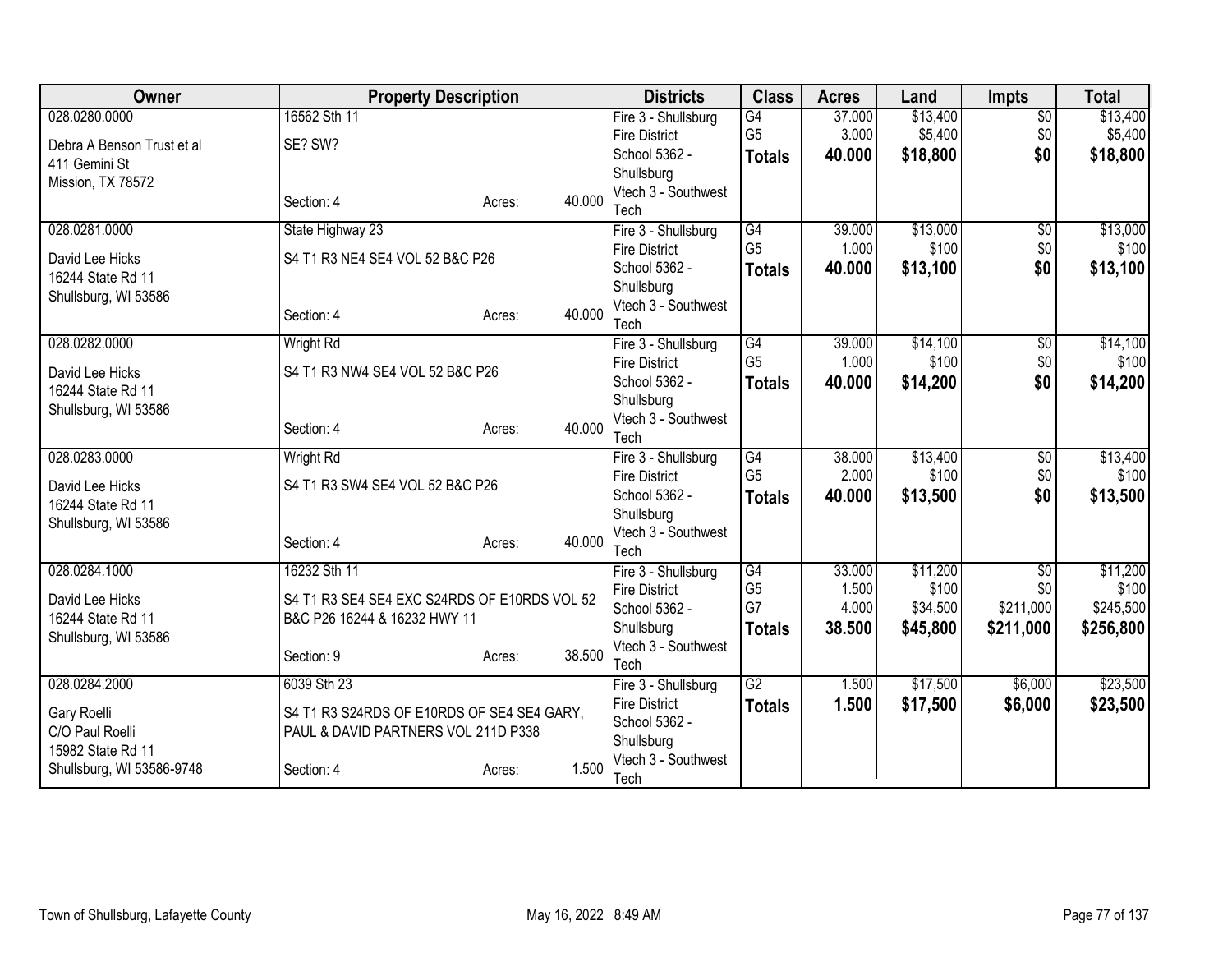| <b>Owner</b>                                           | <b>Property Description</b>         |        |        | <b>Districts</b>                  | <b>Class</b>    | <b>Acres</b> | Land     | <b>Impts</b>    | <b>Total</b> |
|--------------------------------------------------------|-------------------------------------|--------|--------|-----------------------------------|-----------------|--------------|----------|-----------------|--------------|
| 028.0285.0000                                          | Glenville Rd                        |        |        | Fire 3 - Shullsburg               | G4              | 39.740       | \$14,400 | $\overline{50}$ | \$14,400     |
| Mark L. Russell et al                                  | S5 T1 R3 FRAC NE4 NE4 VOL 194D P375 |        |        | <b>Fire District</b>              | G <sub>5</sub>  | 1.000        | \$100    | \$0             | \$100        |
| c/o Mark L & Deborah J Russell                         |                                     |        |        | School 5362 -<br>Shullsburg       | <b>Totals</b>   | 40.740       | \$14,500 | \$0             | \$14,500     |
| 15250 State Rd 11                                      |                                     |        |        | Vtech 3 - Southwest               |                 |              |          |                 |              |
| Shullsburg, WI 53586-9534                              | Section: 32                         | Acres: | 40.740 | Tech                              |                 |              |          |                 |              |
| 028.0286.0000                                          | Glenville Rd                        |        |        | Fire 3 - Shullsburg               | $\overline{G4}$ | 28.600       | \$10,500 | $\overline{50}$ | \$10,500     |
|                                                        | S5 T1 R3 FRAC NW4 NE4 VOL 238D P504 |        |        | <b>Fire District</b>              | G <sub>5</sub>  | 12.000       | \$3,300  | \$0             | \$3,300      |
| The Tregoning Farm, LLC<br>c/o The Tregoning Farm, LLC |                                     |        |        | School 5362 -                     | <b>Totals</b>   | 40.600       | \$13,800 | \$0             | \$13,800     |
| 7628 Antler Ct                                         |                                     |        |        | Shullsburg                        |                 |              |          |                 |              |
| Evansville, WI 53536                                   | Section: 32                         | Acres: | 40.600 | Vtech 3 - Southwest               |                 |              |          |                 |              |
| 028.0287.0000                                          | County Rd E                         |        |        | Tech<br>Fire 3 - Shullsburg       | $\overline{G4}$ | 40.000       | \$8,900  | \$0             | \$8,900      |
|                                                        |                                     |        |        | <b>Fire District</b>              | <b>Totals</b>   | 40.000       | \$8,900  | \$0             | \$8,900      |
| L & P Teasdale Land, LLC                               | S5 T1 R3 SW4 NE4 DOC 341018         |        |        | School 5362 -                     |                 |              |          |                 |              |
| 6660 County Rd E                                       |                                     |        |        | Shullsburg                        |                 |              |          |                 |              |
| Shullsburg, WI 53586-9741                              |                                     |        |        | Vtech 3 - Southwest               |                 |              |          |                 |              |
|                                                        | Section: 5                          | Acres: | 40.000 | Tech                              |                 |              |          |                 |              |
| 028.0288.0000                                          | Glenville Rd                        |        |        | Fire 3 - Shullsburg               | G4              | 40.000       | \$14,700 | \$0             | \$14,700     |
| L & P Teasdale Land, LLC                               | S5 T1 R3 SE4 NE4 DOC 341018         |        |        | <b>Fire District</b>              | <b>Totals</b>   | 40.000       | \$14,700 | \$0             | \$14,700     |
| 6660 County Rd E                                       |                                     |        |        | School 5362 -                     |                 |              |          |                 |              |
| Shullsburg, WI 53586-9741                              |                                     |        |        | Shullsburg                        |                 |              |          |                 |              |
|                                                        | Section: 5                          | Acres: | 40.000 | Vtech 3 - Southwest<br>Tech       |                 |              |          |                 |              |
| 028.0289.0000                                          | Glenville Rd                        |        |        | Fire 3 - Shullsburg               | 5M              | 3.460        | \$5,900  | $\sqrt{6}$      | \$5,900      |
|                                                        |                                     |        |        | <b>Fire District</b>              | G <sub>4</sub>  | 36.000       | \$12,800 | \$0             | \$12,800     |
| The Tregoning Farm, LLC                                | S5 T1 R3 FRAC NE4 NW4 VOL 238D P504 |        |        | School 5362 -                     | G <sub>5</sub>  | 1.000        | \$100    | \$0             | \$100        |
| c/o The Tregoning Farm, LLC<br>7628 Antler Ct          |                                     |        |        | Shullsburg                        | <b>Totals</b>   | 40.460       | \$18,800 | \$0             | \$18,800     |
| Evansville, WI 53536                                   | Section: 5                          | Acres: | 40.460 | Vtech 3 - Southwest               |                 |              |          |                 |              |
|                                                        |                                     |        |        | Tech                              |                 |              |          |                 |              |
| 028.0290.0000                                          | <b>Glenville Rd</b>                 |        |        | Fire 3 - Shullsburg               | $\overline{G4}$ | 38.320       | \$14,000 | $\overline{60}$ | \$14,000     |
| Jake L. Teutschmann                                    | S5 T1 R3 FRAC NW4 NW4 DOC 332622    |        |        | <b>Fire District</b>              | G <sub>5</sub>  | 2.000        | \$100    | \$0             | \$100        |
| Barbara A. Teutschmann                                 |                                     |        |        | School 5362 -                     | <b>Totals</b>   | 40.320       | \$14,100 | \$0             | \$14,100     |
| 211 W Main St                                          |                                     |        |        | Shullsburg<br>Vtech 3 - Southwest |                 |              |          |                 |              |
| PO Box 5                                               | Section: 5                          | Acres: | 40.320 | Tech                              |                 |              |          |                 |              |
| Shullsburg, WI 53586                                   |                                     |        |        |                                   |                 |              |          |                 |              |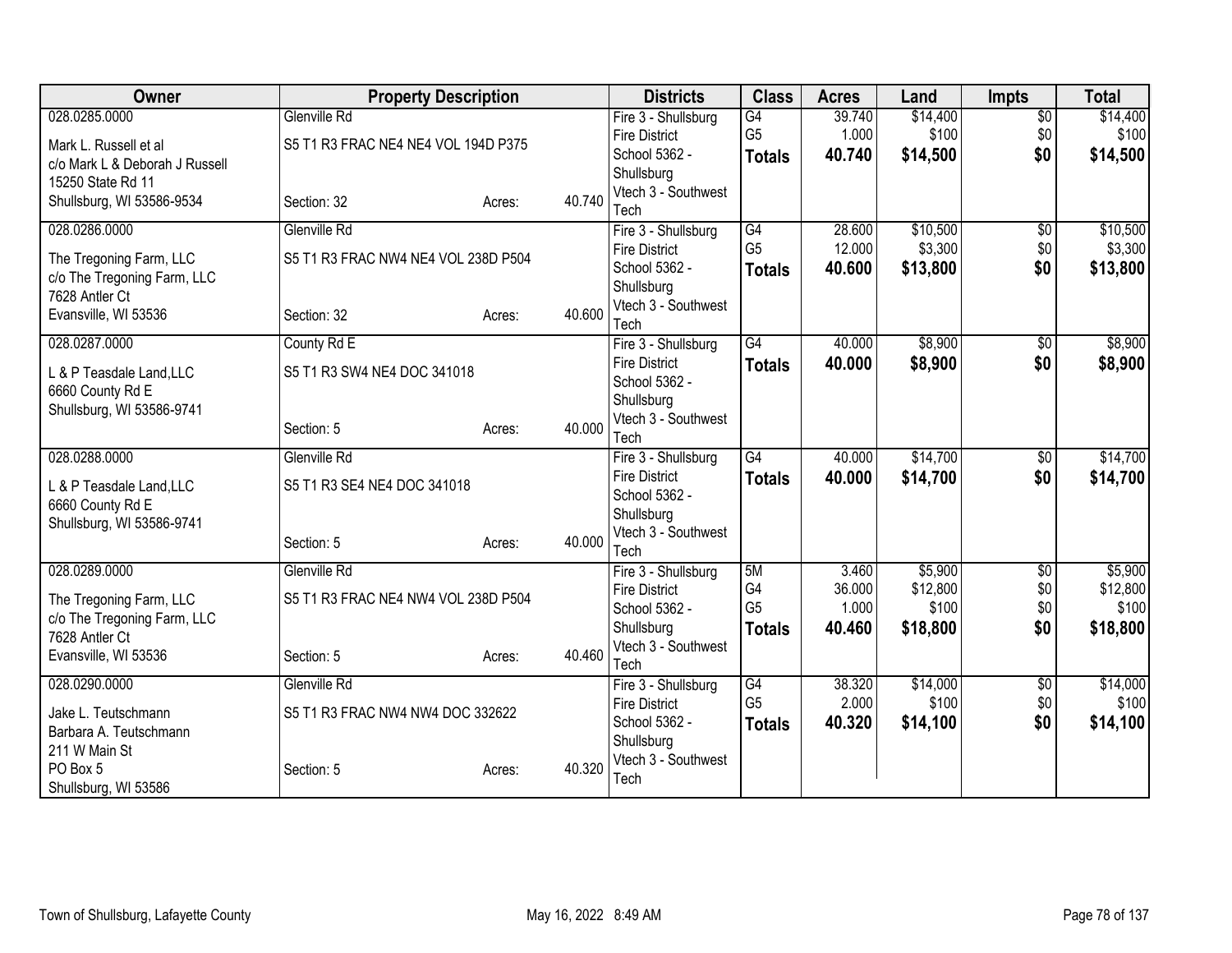| Owner                                         | <b>Property Description</b>            |        |        | <b>Districts</b>                      | <b>Class</b>    | <b>Acres</b> | Land     | <b>Impts</b>    | <b>Total</b> |
|-----------------------------------------------|----------------------------------------|--------|--------|---------------------------------------|-----------------|--------------|----------|-----------------|--------------|
| 028.0291.0000                                 | 6660 Cth E                             |        |        | Fire 3 - Shullsburg                   | $\overline{G4}$ | 36.000       | \$9,400  | $\overline{50}$ | \$9,400      |
| L & P Teasdale Land, LLC                      | S5 T1 R3 SW4 NW4 DOC 341018            |        |        | <b>Fire District</b>                  | G <sub>5</sub>  | 0.500        | \$100    | \$0             | \$100        |
| 6660 County Rd E                              |                                        |        |        | School 5362 -                         | G7              | 3.500        | \$30,500 | \$204,300       | \$234,800    |
| Shullsburg, WI 53586-9741                     |                                        |        |        | Shullsburg                            | <b>Totals</b>   | 40.000       | \$40,000 | \$204,300       | \$244,300    |
|                                               | Section: 5                             | Acres: | 40.000 | Vtech 3 - Southwest                   |                 |              |          |                 |              |
|                                               |                                        |        |        | Tech                                  |                 |              |          |                 |              |
| 028.0292.0000                                 | County Rd E                            |        |        | Fire 3 - Shullsburg                   | $\overline{G4}$ | 40.000       | \$13,200 | $\overline{50}$ | \$13,200     |
| L & P Teasdale Land, LLC                      | S5 T1 R3 SE4 NW4 DOC 341018            |        |        | <b>Fire District</b><br>School 5362 - | <b>Totals</b>   | 40.000       | \$13,200 | \$0             | \$13,200     |
| 6660 County Rd E                              |                                        |        |        | Shullsburg                            |                 |              |          |                 |              |
| Shullsburg, WI 53586-9741                     |                                        |        |        | Vtech 3 - Southwest                   |                 |              |          |                 |              |
|                                               | Section: 5                             | Acres: | 40.000 | Tech                                  |                 |              |          |                 |              |
| 028.0293.0000                                 | County Rd E                            |        |        | Fire 3 - Shullsburg                   | $\overline{G4}$ | 40.000       | \$13,700 | \$0             | \$13,700     |
|                                               |                                        |        |        | <b>Fire District</b>                  | <b>Totals</b>   | 40.000       | \$13,700 | \$0             | \$13,700     |
| L & P Teasdale Land, LLC                      | S5 T1 R3 NE4 SW4 DOC 341018            |        |        | School 5362 -                         |                 |              |          |                 |              |
| 6660 County Rd E                              |                                        |        |        | Shullsburg                            |                 |              |          |                 |              |
| Shullsburg, WI 53586-9741                     |                                        |        | 40.000 | Vtech 3 - Southwest                   |                 |              |          |                 |              |
|                                               | Section: 5                             | Acres: |        | Tech                                  |                 |              |          |                 |              |
| 028.0294.0000                                 | 6352 County Rd E                       |        |        | Fire 3 - Shullsburg                   | $\overline{G4}$ | 36.000       | \$12,700 | $\overline{50}$ | \$12,700     |
| L & P Teasdale Land, LLC                      | S5 T1 R3 PART OF NW4 SW4 DOC 341018    |        |        | <b>Fire District</b>                  | G <sub>5</sub>  | 1.000        | \$100    | \$0             | \$100        |
| 6660 County Rd E                              |                                        |        |        | School 5362 -                         | G7              | 2.100        | \$19,300 | \$15,100        | \$34,400     |
| Shullsburg, WI 53586-9741                     |                                        |        |        | Shullsburg                            | <b>Totals</b>   | 39.100       | \$32,100 | \$15,100        | \$47,200     |
|                                               | Section: 5                             | Acres: | 39.100 | Vtech 3 - Southwest                   |                 |              |          |                 |              |
|                                               |                                        |        |        | Tech                                  |                 |              |          |                 |              |
| 028.0294.1000                                 | 6352 Cth E                             |        |        | Fire 3 - Shullsburg                   | $\overline{G1}$ | 0.900        | \$15,100 | \$111,700       | \$126,800    |
| Brian R. Johnson                              | S5 T1 R3 PART OF NW4 SW4 VOL 233D P948 |        |        | <b>Fire District</b><br>School 5362 - | <b>Totals</b>   | 0.900        | \$15,100 | \$111,700       | \$126,800    |
| 6352 County Rd E                              |                                        |        |        | Shullsburg                            |                 |              |          |                 |              |
| Shullsburg, WI 53586                          |                                        |        |        | Vtech 3 - Southwest                   |                 |              |          |                 |              |
|                                               | Section: 5                             | Acres: | 0.900  | Tech                                  |                 |              |          |                 |              |
| 028.0295.0000                                 | State Highway 11                       |        |        | Fire 3 - Shullsburg                   | $\overline{G4}$ | 38.000       | \$13,400 | $\overline{60}$ | \$13,400     |
|                                               |                                        |        |        | <b>Fire District</b>                  | G <sub>5</sub>  | 2.000        | \$100    | \$0             | \$100        |
| L & P Teasdale Land, LLC                      | S5 T1 R3 SW4 SW4 DOC 341018            |        |        | School 5362 -                         | <b>Totals</b>   | 40.000       | \$13,500 | \$0             | \$13,500     |
| 6660 County Rd E<br>Shullsburg, WI 53586-9741 |                                        |        |        | Shullsburg                            |                 |              |          |                 |              |
|                                               | Section: 5                             | Acres: | 40.000 | Vtech 3 - Southwest                   |                 |              |          |                 |              |
|                                               |                                        |        |        | Tech                                  |                 |              |          |                 |              |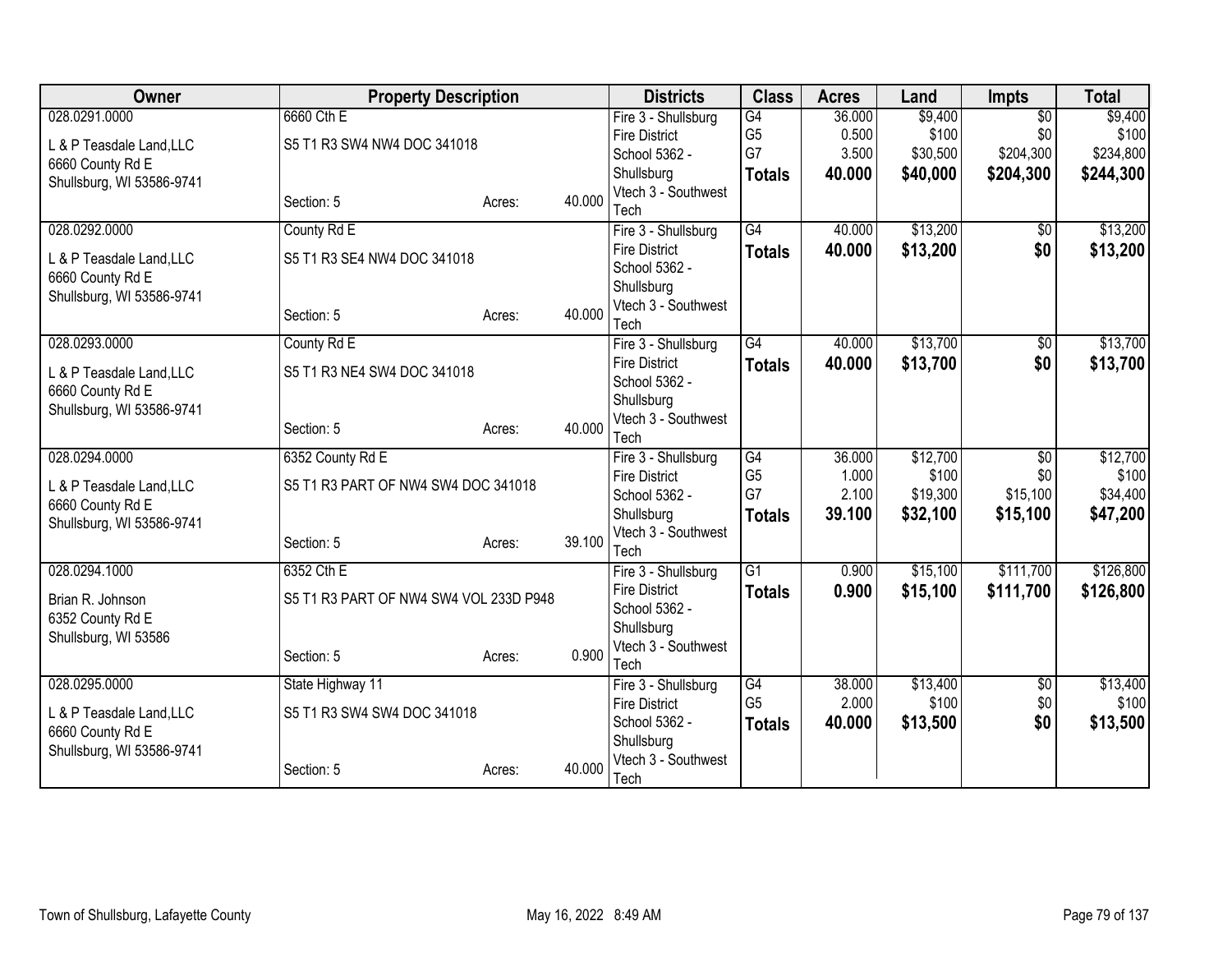| Owner                                       | <b>Property Description</b>       |        |        | <b>Districts</b>                            | <b>Class</b>    | <b>Acres</b> | Land     | <b>Impts</b>    | <b>Total</b> |
|---------------------------------------------|-----------------------------------|--------|--------|---------------------------------------------|-----------------|--------------|----------|-----------------|--------------|
| 028.0296.0000                               | State Highway 11                  |        |        | Fire 3 - Shullsburg                         | $\overline{G4}$ | 39.000       | \$14,400 | $\overline{50}$ | \$14,400     |
| L & P Teasdale Land, LLC                    | S5 T1 R3 SE4 SW4 DOC 341018       |        |        | <b>Fire District</b>                        | G <sub>5</sub>  | 1.000        | \$100    | \$0             | \$100        |
| 6660 County Rd E                            |                                   |        |        | School 5362 -                               | <b>Totals</b>   | 40.000       | \$14,500 | \$0             | \$14,500     |
| Shullsburg, WI 53586-9741                   |                                   |        |        | Shullsburg                                  |                 |              |          |                 |              |
|                                             | Section: 5                        | Acres: | 40.000 | Vtech 3 - Southwest<br>Tech                 |                 |              |          |                 |              |
| 028.0297.1000                               | <b>Wright Rd</b>                  |        |        | Fire 3 - Shullsburg                         | $\overline{G4}$ | 20.010       | \$7,600  | $\overline{50}$ | \$7,600      |
|                                             |                                   |        |        | <b>Fire District</b>                        | <b>Totals</b>   | 20.010       | \$7,600  | \$0             | \$7,600      |
| Debra A Benson Trust et al<br>411 Gemini St | E? NE? SE?                        |        |        | School 5362 -                               |                 |              |          |                 |              |
| Mission, TX 78572                           |                                   |        |        | Shullsburg                                  |                 |              |          |                 |              |
|                                             | Section: 5                        | Acres: | 20.010 | Vtech 3 - Southwest                         |                 |              |          |                 |              |
|                                             |                                   |        |        | Tech                                        |                 |              |          |                 |              |
| 028.0297.2000                               | County Rd E                       |        |        | Fire 3 - Shullsburg                         | $\overline{G4}$ | 20.000       | \$7,200  | \$0             | \$7,200      |
| Four Pines Farm, LLC                        | S5 T1 R3 W2 NE4 SE4 VOL 224D P467 |        |        | <b>Fire District</b>                        | <b>Totals</b>   | 20,000       | \$7,200  | \$0             | \$7,200      |
| c/o Four Pines Farm, LLC                    |                                   |        |        | School 5362 -                               |                 |              |          |                 |              |
| 17288 State Rd 11                           |                                   |        |        | Shullsburg<br>Vtech 3 - Southwest           |                 |              |          |                 |              |
| Shullsburg, WI 53586-9538                   | Section: 5                        | Acres: | 20.000 | Tech                                        |                 |              |          |                 |              |
| 028.0298.0000                               | County Rd E                       |        |        | Fire 3 - Shullsburg                         | $\overline{G4}$ | 40.000       | \$12,000 | $\sqrt{$0}$     | \$12,000     |
| L & P Teasdale Land, LLC                    | S5 T1 R3 NW4 SE4 DOC 341018       |        |        | <b>Fire District</b>                        | <b>Totals</b>   | 40.000       | \$12,000 | \$0             | \$12,000     |
| 6660 County Rd E                            |                                   |        |        | School 5362 -                               |                 |              |          |                 |              |
| Shullsburg, WI 53586-9741                   |                                   |        |        | Shullsburg                                  |                 |              |          |                 |              |
|                                             | Section: 5                        | Acres: | 40.000 | Vtech 3 - Southwest                         |                 |              |          |                 |              |
| 028.0299.0000                               | 17288 Sth 11                      |        |        | Tech                                        | $\overline{G4}$ | 33.500       | \$11,700 | $\overline{50}$ | \$11,700     |
|                                             |                                   |        |        | Fire 3 - Shullsburg<br><b>Fire District</b> | G <sub>5</sub>  | 3.500        | \$1,000  | \$0             | \$1,000      |
| Four Pines Farm, LLC                        | S5 T1 R3 SW4 SE4 VOL 224D P467    |        |        | School 5362 -                               | G7              | 3.000        | \$26,500 | \$210,500       | \$237,000    |
| c/o Four Pines Farm, LLC                    |                                   |        |        | Shullsburg                                  | <b>Totals</b>   | 40.000       | \$39,200 | \$210,500       | \$249,700    |
| 17288 State Rd 11                           |                                   |        |        | Vtech 3 - Southwest                         |                 |              |          |                 |              |
| Shullsburg, WI 53586-9538                   | Section: 5                        | Acres: | 40.000 | Tech                                        |                 |              |          |                 |              |
| 028.0300.0000                               | State Highway 11                  |        |        | Fire 3 - Shullsburg                         | $\overline{G4}$ | 37.490       | \$12,900 | \$0             | \$12,900     |
| Four Pines Farm, LLC                        | S5 T1 R3 SE4 SE4 VOL 224D P467    |        |        | <b>Fire District</b>                        | G <sub>5</sub>  | 2.500        | \$700    | \$0             | \$700        |
| c/o Four Pines Farm, LLC                    |                                   |        |        | School 5362 -                               | <b>Totals</b>   | 39.990       | \$13,600 | \$0             | \$13,600     |
| 17288 State Rd 11                           |                                   |        |        | Shullsburg                                  |                 |              |          |                 |              |
| Shullsburg, WI 53586-9538                   | Section: 5                        | Acres: | 39.990 | Vtech 3 - Southwest<br>Tech                 |                 |              |          |                 |              |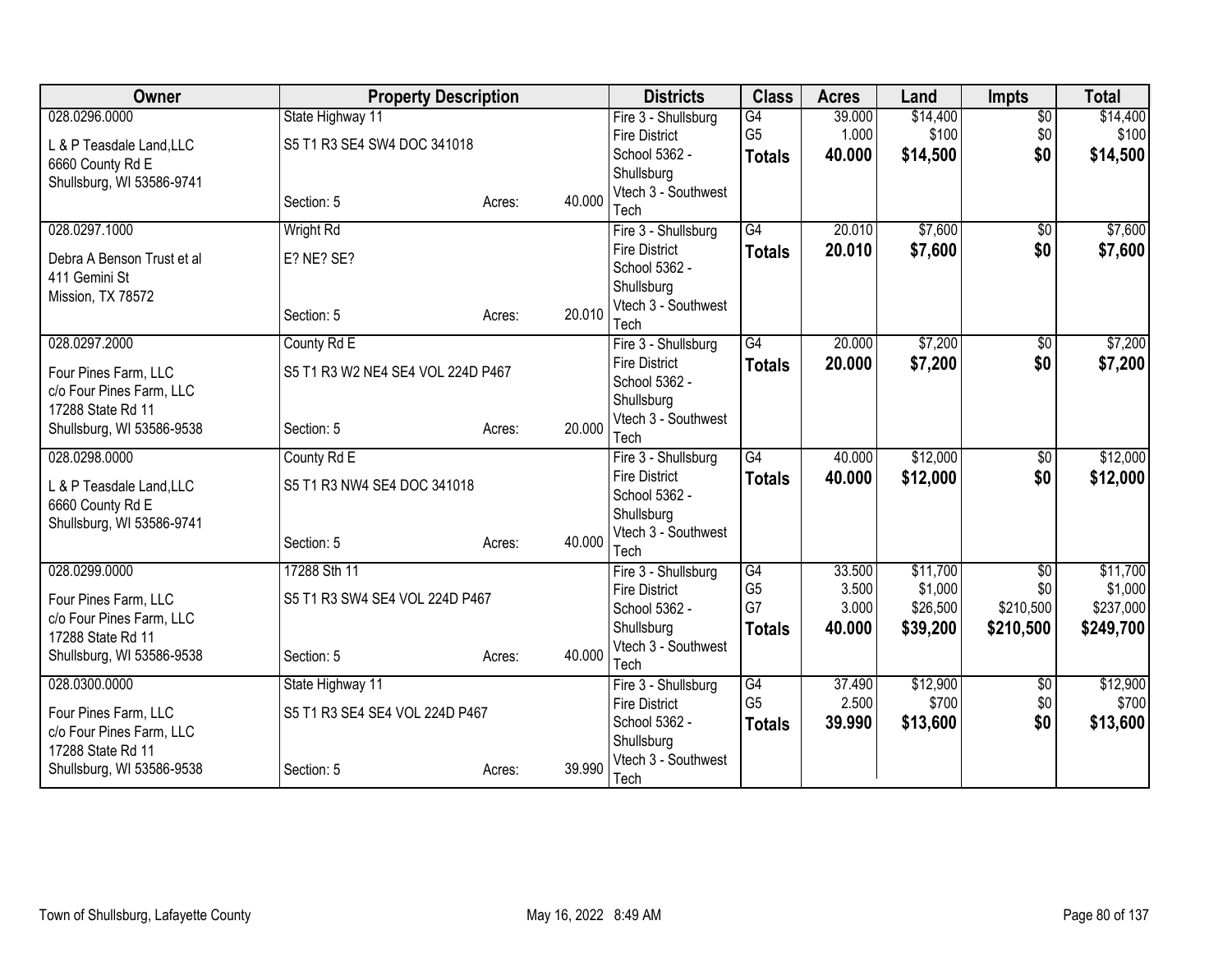| <b>Owner</b>                    | <b>Property Description</b>                                      |                  | <b>Districts</b>                      | <b>Class</b>         | <b>Acres</b>   | Land                 | <b>Impts</b>     | <b>Total</b>          |
|---------------------------------|------------------------------------------------------------------|------------------|---------------------------------------|----------------------|----------------|----------------------|------------------|-----------------------|
| 028.0301.0000                   | Glenville Rd                                                     |                  | Fire 3 - Shullsburg                   | G4                   | 34.670         | \$11,700             | $\overline{50}$  | \$11,700              |
| Jeffrey E Riley Trust           | S6 T1 R3 FRAC NE4 NE4 EXC D-280730 DOC 349741                    |                  | <b>Fire District</b>                  | G <sub>5</sub>       | 2.000          | \$100                | \$0              | \$100                 |
| c/o Jeffrey E Riley Revocable   |                                                                  |                  | School 5362 -                         | <b>Totals</b>        | 36.670         | \$11,800             | \$0              | \$11,800              |
| 9399 S Dublin Rd                |                                                                  |                  | Shullsburg<br>Vtech 3 - Southwest     |                      |                |                      |                  |                       |
| Darlington, WI 53530-9214       | Section: 6                                                       | 36.670<br>Acres: | Tech                                  |                      |                |                      |                  |                       |
| 028.0301.1000                   | Glenville Rd                                                     |                  | Fire 3 - Shullsburg                   | $\overline{G4}$      | 4.140          | \$700                | $\overline{50}$  | \$700                 |
|                                 |                                                                  |                  | <b>Fire District</b>                  | <b>Totals</b>        | 4.140          | \$700                | \$0              | \$700                 |
| Jerry Delzer<br>Kimberly Delzer | S6 T1 R3 THAT PART NE4 NE4 AS DESCR DOC<br>3450446 (SEE POS2809) |                  | School 5362 -                         |                      |                |                      |                  |                       |
| 18305 Glenville Rd              |                                                                  |                  | Shullsburg                            |                      |                |                      |                  |                       |
| Shullsburg, WI 53586            | Section: 6                                                       | 4.140<br>Acres:  | Vtech 3 - Southwest                   |                      |                |                      |                  |                       |
|                                 |                                                                  |                  | Tech                                  |                      |                |                      |                  |                       |
| 028.0302.0000                   | 18305 Glenville Rd                                               |                  | Fire 3 - Shullsburg                   | G4<br>G <sub>5</sub> | 33.430         | \$11,500<br>\$12,800 | $\overline{50}$  | \$11,500              |
| Jerry Delzer                    | S6 T1 R3 & S31 T2 R3 FRAC NW4 NE4 SEC 6 & PART                   |                  | <b>Fire District</b><br>School 5362 - | G7                   | 3.000<br>6.000 | \$50,500             | \$0<br>\$179,000 | \$12,800<br>\$229,500 |
| Kimberly Delzer                 | SW4 SE4 SEC 31 AS DESCR IN DOC 350446 (SEE                       |                  | Shullsburg                            | <b>Totals</b>        | 42.430         | \$74,800             | \$179,000        | \$253,800             |
| 18305 Glenville Rd              | POS2809)                                                         |                  | Vtech 3 - Southwest                   |                      |                |                      |                  |                       |
| Shullsburg, WI 53586            | Section: 31                                                      | 42.430<br>Acres: | Tech                                  |                      |                |                      |                  |                       |
| 028.0303.0000                   | Apple Rd                                                         |                  | Fire 3 - Shullsburg                   | G4                   | 40.000         | \$13,800             | $\overline{50}$  | \$13,800              |
| Chad L Teasdale Land, LLC       | S6 T1 R3 SW4 NE4 VOL 238D P931                                   |                  | <b>Fire District</b>                  | <b>Totals</b>        | 40.000         | \$13,800             | \$0              | \$13,800              |
| 18013 State Rd 11               |                                                                  |                  | School 5362 -                         |                      |                |                      |                  |                       |
| Shullsburg, WI 53586            |                                                                  |                  | Shullsburg                            |                      |                |                      |                  |                       |
|                                 | Section: 6                                                       | 40.000<br>Acres: | Vtech 3 - Southwest                   |                      |                |                      |                  |                       |
| 028.0304.0000                   | County Rd E                                                      |                  | Tech<br>Fire 3 - Shullsburg           | G4                   | 30.000         | \$10,300             | $\overline{60}$  | \$10,300              |
|                                 |                                                                  |                  | <b>Fire District</b>                  | G <sub>5</sub>       | 2.030          | \$600                | \$0              | \$600                 |
| Chad L Teasdale Land, LLC       | S6 T1 R3 PART OF SE4 NE4 VOL 238D P931                           |                  | School 5362 -                         | <b>Totals</b>        | 32.030         | \$10,900             | \$0              | \$10,900              |
| 18013 State Rd 11               |                                                                  |                  | Shullsburg                            |                      |                |                      |                  |                       |
| Shullsburg, WI 53586            |                                                                  |                  | Vtech 3 - Southwest                   |                      |                |                      |                  |                       |
|                                 | Section: 6                                                       | 32.030<br>Acres: | Tech                                  |                      |                |                      |                  |                       |
| 028.0304.1000                   | 6579 Cth E                                                       |                  | Fire 3 - Shullsburg                   | G4                   | 3.000          | \$1,100              | $\overline{50}$  | \$1,100               |
| Elmer J. Hertzler               | PART S? NE? COM NECOR S? NE? SEC 6;SOUTH                         |                  | <b>Fire District</b>                  | G7                   | 4.970          | \$42,300             | \$195,400        | \$237,700             |
| Catherine D. Hertzler           | 1320 FT TO SECOR S? NE? SEC 6; WEST 254 FT TO                    |                  | School 5362 -                         | <b>Totals</b>        | 7.970          | \$43,400             | \$195,400        | \$238,800             |
| 6579 Cth E                      | POB;EAST 254 FT;NORTH 1320 FT;WEST 268.5                         |                  | Shullsburg                            |                      |                |                      |                  |                       |
| Shullsburg, WI 53586            | Section: 6                                                       | 7.970<br>Acres:  | Vtech 3 - Southwest<br>Tech           |                      |                |                      |                  |                       |
|                                 |                                                                  |                  |                                       |                      |                |                      |                  |                       |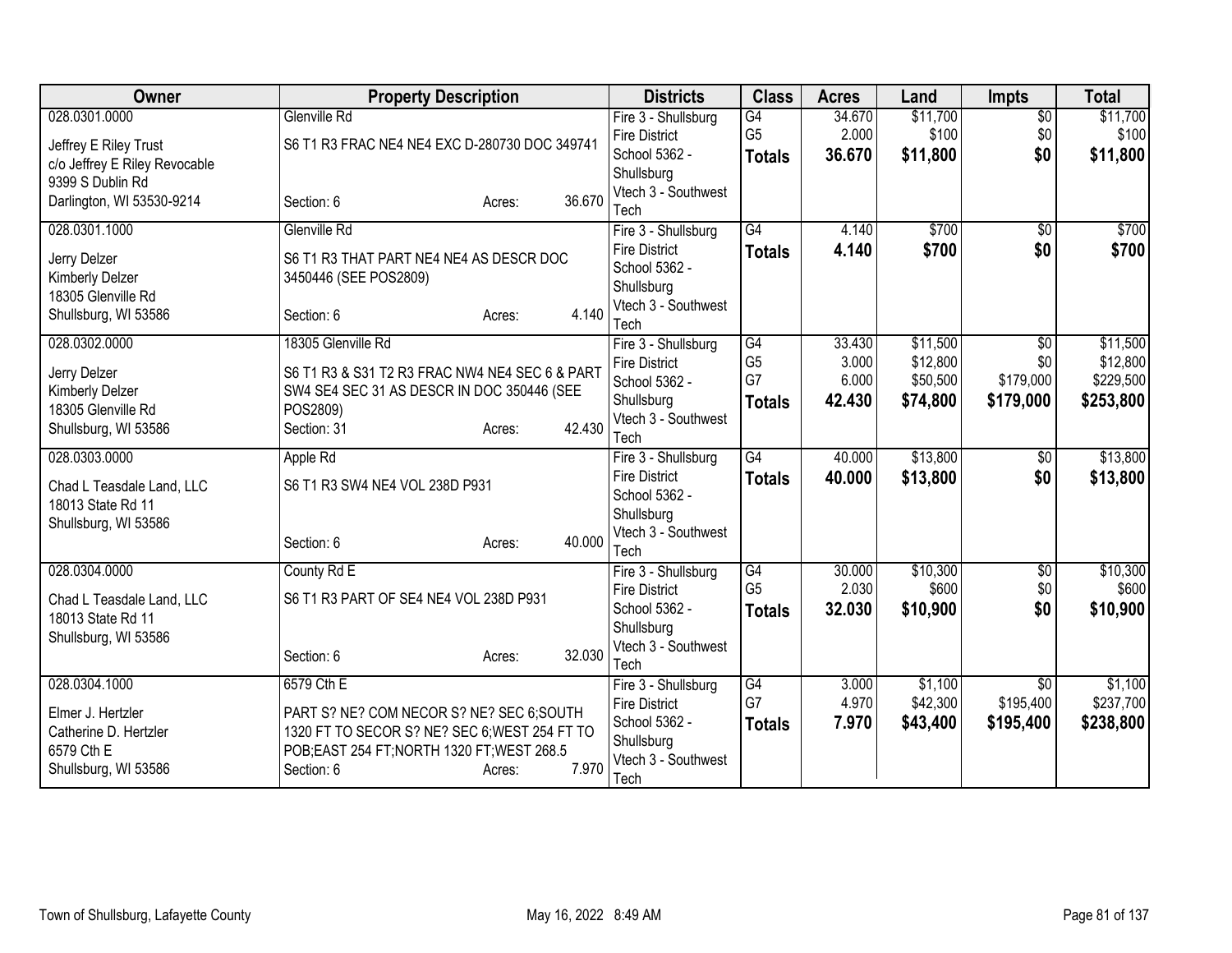| <b>Owner</b>                              | <b>Property Description</b>      |                  | <b>Districts</b>                            | <b>Class</b>    | <b>Acres</b> | Land     | <b>Impts</b>    | <b>Total</b> |
|-------------------------------------------|----------------------------------|------------------|---------------------------------------------|-----------------|--------------|----------|-----------------|--------------|
| 028.0305.0000                             | Apple Rd                         |                  | Fire 3 - Shullsburg                         | $\overline{G4}$ | 43.320       | \$13,200 | $\overline{50}$ | \$13,200     |
| Heinberg Revocable Trust                  | S6 T1 R3 FRAC NE4 NW4 DOC 339998 |                  | <b>Fire District</b>                        | <b>Totals</b>   | 43.320       | \$13,200 | \$0             | \$13,200     |
| 7160 Apple Rd                             |                                  |                  | School 5362 -                               |                 |              |          |                 |              |
| Shullsburg, WI 53586                      |                                  |                  | Shullsburg                                  |                 |              |          |                 |              |
|                                           | Section: 6                       | 43.320<br>Acres: | Vtech 3 - Southwest                         |                 |              |          |                 |              |
| 028.0306.0000                             |                                  |                  | Tech                                        | $\overline{G4}$ | 43.130       | \$15,400 | $\overline{50}$ | \$15,400     |
|                                           | Apple Rd                         |                  | Fire 3 - Shullsburg<br><b>Fire District</b> | G <sub>5</sub>  | 1.000        | \$100    | \$0             | \$100        |
| Heinberg Revocable Trust                  | S6 T1 R3 FRAC NW4 NW4 DOC 339998 |                  | School 5362 -                               | <b>Totals</b>   | 44.130       | \$15,500 | \$0             | \$15,500     |
| 7160 Apple Rd                             |                                  |                  | Shullsburg                                  |                 |              |          |                 |              |
| Shullsburg, WI 53586                      |                                  |                  | Vtech 3 - Southwest                         |                 |              |          |                 |              |
|                                           | Section: 6                       | 44.130<br>Acres: | Tech                                        |                 |              |          |                 |              |
| 028.0307.0000                             | Apple Rd                         |                  | Fire 3 - Shullsburg                         | $\overline{G4}$ | 38.000       | \$13,000 | $\overline{50}$ | \$13,000     |
|                                           |                                  |                  | <b>Fire District</b>                        | G <sub>5</sub>  | 1.000        | \$100    | \$0             | \$100        |
| Heinberg Revocable Trust<br>7160 Apple Rd | S6 T1 R3 FRAC SW4 NW4 DOC 339998 |                  | School 5362 -                               | <b>Totals</b>   | 39.000       | \$13,100 | \$0             | \$13,100     |
| Shullsburg, WI 53586                      |                                  |                  | Shullsburg                                  |                 |              |          |                 |              |
|                                           | Section: 6                       | 39.000<br>Acres: | Vtech 3 - Southwest                         |                 |              |          |                 |              |
|                                           |                                  |                  | Tech                                        |                 |              |          |                 |              |
| 028.0308.0000                             | Apple Rd                         |                  | Fire 3 - Shullsburg                         | G4              | 40.000       | \$13,900 | $\sqrt{$0}$     | \$13,900     |
| Heinberg Revocable Trust                  | S6 T1 R3 SE4 NW4 DOC 339998      |                  | <b>Fire District</b>                        | <b>Totals</b>   | 40.000       | \$13,900 | \$0             | \$13,900     |
| 7160 Apple Rd                             |                                  |                  | School 5362 -                               |                 |              |          |                 |              |
| Shullsburg, WI 53586                      |                                  |                  | Shullsburg<br>Vtech 3 - Southwest           |                 |              |          |                 |              |
|                                           | Section: 6                       | 40.000<br>Acres: | Tech                                        |                 |              |          |                 |              |
| 028.0309.0000                             | Apple Rd                         |                  | Fire 3 - Shullsburg                         | $\overline{G4}$ | 40.000       | \$13,700 | $\sqrt{6}$      | \$13,700     |
|                                           |                                  |                  | <b>Fire District</b>                        | <b>Totals</b>   | 40.000       | \$13,700 | \$0             | \$13,700     |
| Heinberg Revocable Trust                  | S6 T1 R3 NE4 SW4 DOC 339998      |                  | School 5362 -                               |                 |              |          |                 |              |
| 7160 Apple Rd                             |                                  |                  | Shullsburg                                  |                 |              |          |                 |              |
| Shullsburg, WI 53586                      |                                  | 40.000           | Vtech 3 - Southwest                         |                 |              |          |                 |              |
|                                           | Section: 6                       | Acres:           | Tech                                        |                 |              |          |                 |              |
| 028.0310.0000                             | 6410 Apple Rd                    |                  | Fire 3 - Shullsburg                         | G4              | 34.000       | \$12,100 | $\overline{50}$ | \$12,100     |
| Heinberg Revocable Trust                  | S6 T1 R3 FRAC NW4 SW4 DOC 339998 |                  | <b>Fire District</b>                        | G <sub>5</sub>  | 1.000        | \$100    | \$0             | \$100        |
| 7160 Apple Rd                             |                                  |                  | School 5362 -                               | G7              | 3.200        | \$28,100 | \$40,900        | \$69,000     |
| Shullsburg, WI 53586                      |                                  |                  | Shullsburg                                  | <b>Totals</b>   | 38.200       | \$40,300 | \$40,900        | \$81,200     |
|                                           | Section: 6                       | 38.200<br>Acres: | Vtech 3 - Southwest                         |                 |              |          |                 |              |
|                                           |                                  |                  | Tech                                        |                 |              |          |                 |              |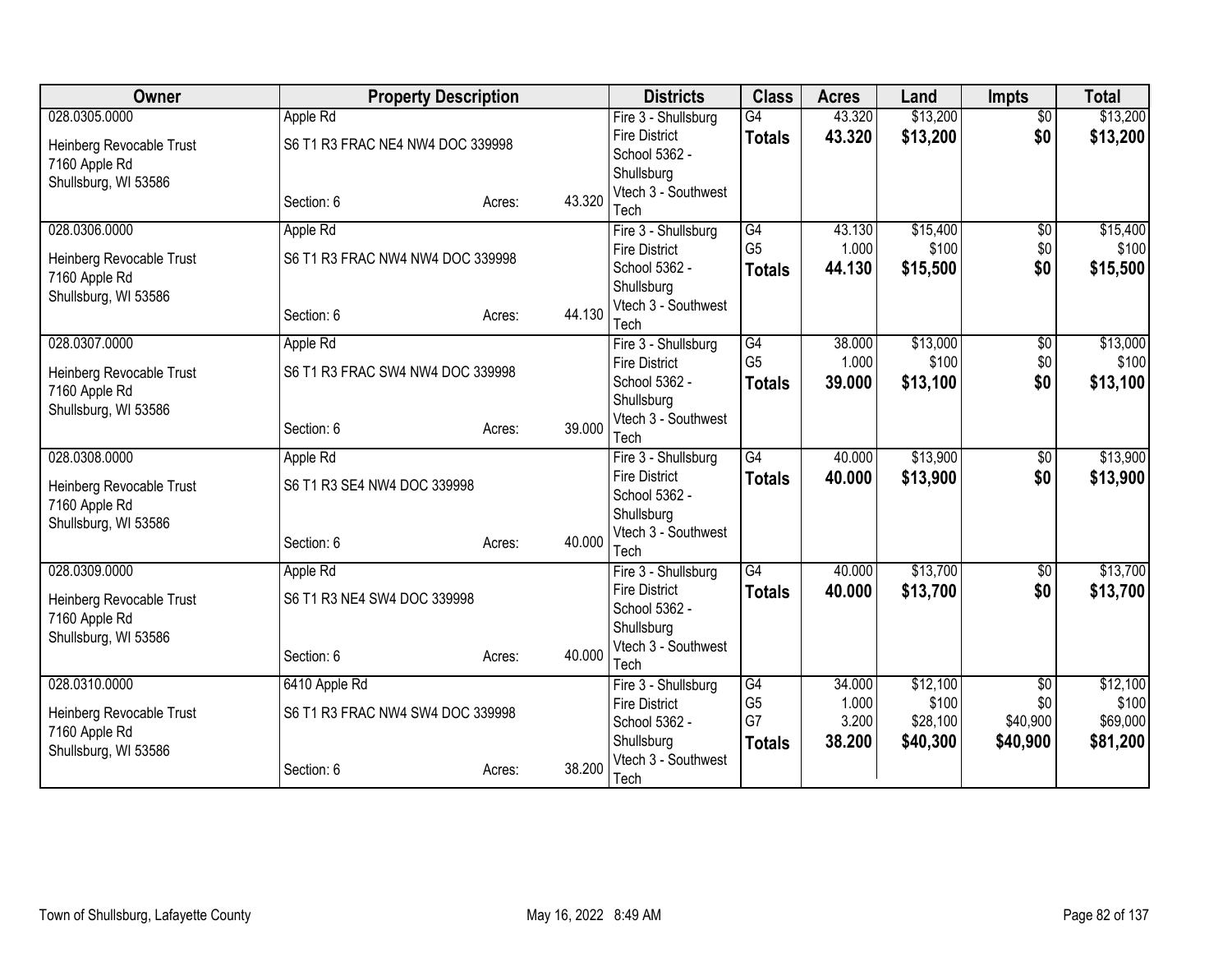| Owner                                          | <b>Property Description</b>                  |                  | <b>Districts</b>                      | <b>Class</b>         | <b>Acres</b>    | Land              | <b>Impts</b>           | <b>Total</b> |
|------------------------------------------------|----------------------------------------------|------------------|---------------------------------------|----------------------|-----------------|-------------------|------------------------|--------------|
| 028.0311.0000                                  | Apple Rd                                     |                  | Fire 3 - Shullsburg                   | G4                   | 35.400          | \$12,600          | $\overline{50}$        | \$12,600     |
| Heinberg Revocable Trust                       | S6 T1 R3 FRAC SW4 SW4 DOC 339998             |                  | <b>Fire District</b>                  | G <sub>5</sub>       | 2.000           | \$100             | \$0                    | \$100        |
| 7160 Apple Rd                                  |                                              |                  | School 5362 -                         | <b>Totals</b>        | 37.400          | \$12,700          | \$0                    | \$12,700     |
| Shullsburg, WI 53586                           |                                              |                  | Shullsburg                            |                      |                 |                   |                        |              |
|                                                | Section: 7                                   | 37.400<br>Acres: | Vtech 3 - Southwest<br>Tech           |                      |                 |                   |                        |              |
| 028.0312.0000                                  | State Highway 11                             |                  | Fire 3 - Shullsburg                   | G4                   | 39.000          | \$13,700          | $\overline{50}$        | \$13,700     |
|                                                | S6 T1 R3 SE4 SW4 DOC 336955                  |                  | <b>Fire District</b>                  | G <sub>5</sub>       | 1.000           | \$100             | \$0                    | \$100        |
| Chad L Teasdale Land, LLC<br>18013 State Rd 11 |                                              |                  | School 5362 -                         | <b>Totals</b>        | 40.000          | \$13,800          | \$0                    | \$13,800     |
| Shullsburg, WI 53586                           |                                              |                  | Shullsburg                            |                      |                 |                   |                        |              |
|                                                | Section: 7                                   | 40.000<br>Acres: | Vtech 3 - Southwest                   |                      |                 |                   |                        |              |
|                                                |                                              |                  | Tech                                  |                      |                 |                   |                        |              |
| 028.0313.0000                                  | County Rd E                                  |                  | Fire 3 - Shullsburg                   | G4                   | 38.000          | \$13,400          | \$0                    | \$13,400     |
| Jeffrey D. Lutes                               | S6 T1 R3 NE4 SE4 DOC 347645 & 347646         |                  | <b>Fire District</b>                  | G <sub>5</sub>       | 2.000           | \$400             | \$0                    | \$400        |
| Ann M. Lutes                                   |                                              |                  | School 5362 -<br>Shullsburg           | <b>Totals</b>        | 40.000          | \$13,800          | \$0                    | \$13,800     |
| 107 Carnak Clun                                |                                              |                  | Vtech 3 - Southwest                   |                      |                 |                   |                        |              |
| Shullsburg, WI 53586                           | Section: 6                                   | 40.000<br>Acres: | Tech                                  |                      |                 |                   |                        |              |
| 028.0314.0000                                  | County Rd E                                  |                  | Fire 3 - Shullsburg                   | G4                   | 40.000          | \$14,100          | \$0                    | \$14,100     |
| Jeffrey D. Lutes                               | S6 T1 R3 NW4 SE4 DOC 347645 & 347646         |                  | <b>Fire District</b>                  | <b>Totals</b>        | 40.000          | \$14,100          | \$0                    | \$14,100     |
| Ann M. Lutes                                   |                                              |                  | School 5362 -                         |                      |                 |                   |                        |              |
| 107 Carnak Clun                                |                                              |                  | Shullsburg                            |                      |                 |                   |                        |              |
| Shullsburg, WI 53586                           | Section: 6                                   | 40.000<br>Acres: | Vtech 3 - Southwest                   |                      |                 |                   |                        |              |
|                                                |                                              |                  | Tech                                  |                      |                 |                   |                        |              |
| 028.0315.0000                                  | State Highway 11                             |                  | Fire 3 - Shullsburg                   | G4<br>G <sub>5</sub> | 39.000<br>1.000 | \$13,500<br>\$100 | $\overline{60}$<br>\$0 | \$13,500     |
| Chad L Teasdale Land, LLC                      | S6 T1 R3 SW4 SE4 VOL 77 B&C P835 & 238D P929 |                  | <b>Fire District</b><br>School 5362 - |                      | 40.000          |                   | \$0                    | \$100        |
| 18013 State Rd 11                              |                                              |                  | Shullsburg                            | <b>Totals</b>        |                 | \$13,600          |                        | \$13,600     |
| Shullsburg, WI 53586                           |                                              |                  | Vtech 3 - Southwest                   |                      |                 |                   |                        |              |
|                                                | Section: 7                                   | 40.000<br>Acres: | Tech                                  |                      |                 |                   |                        |              |
| 028.0316.0000                                  | State Highway 11                             |                  | Fire 3 - Shullsburg                   | G4                   | 37.000          | \$12,600          | \$0                    | \$12,600     |
| L & P Teasdale Land, LLC                       | S6 T1 R3 SE4 SE4 EXC 1A IN SE COR DOC 341018 |                  | <b>Fire District</b>                  | G <sub>5</sub>       | 2.000           | \$100             | \$0                    | \$100        |
| 6660 County Rd E                               |                                              |                  | School 5362 -                         | <b>Totals</b>        | 39.000          | \$12,700          | \$0                    | \$12,700     |
| Shullsburg, WI 53586-9741                      |                                              |                  | Shullsburg                            |                      |                 |                   |                        |              |
|                                                | Section: 7                                   | 39,000<br>Acres: | Vtech 3 - Southwest                   |                      |                 |                   |                        |              |
|                                                |                                              |                  | Tech                                  |                      |                 |                   |                        |              |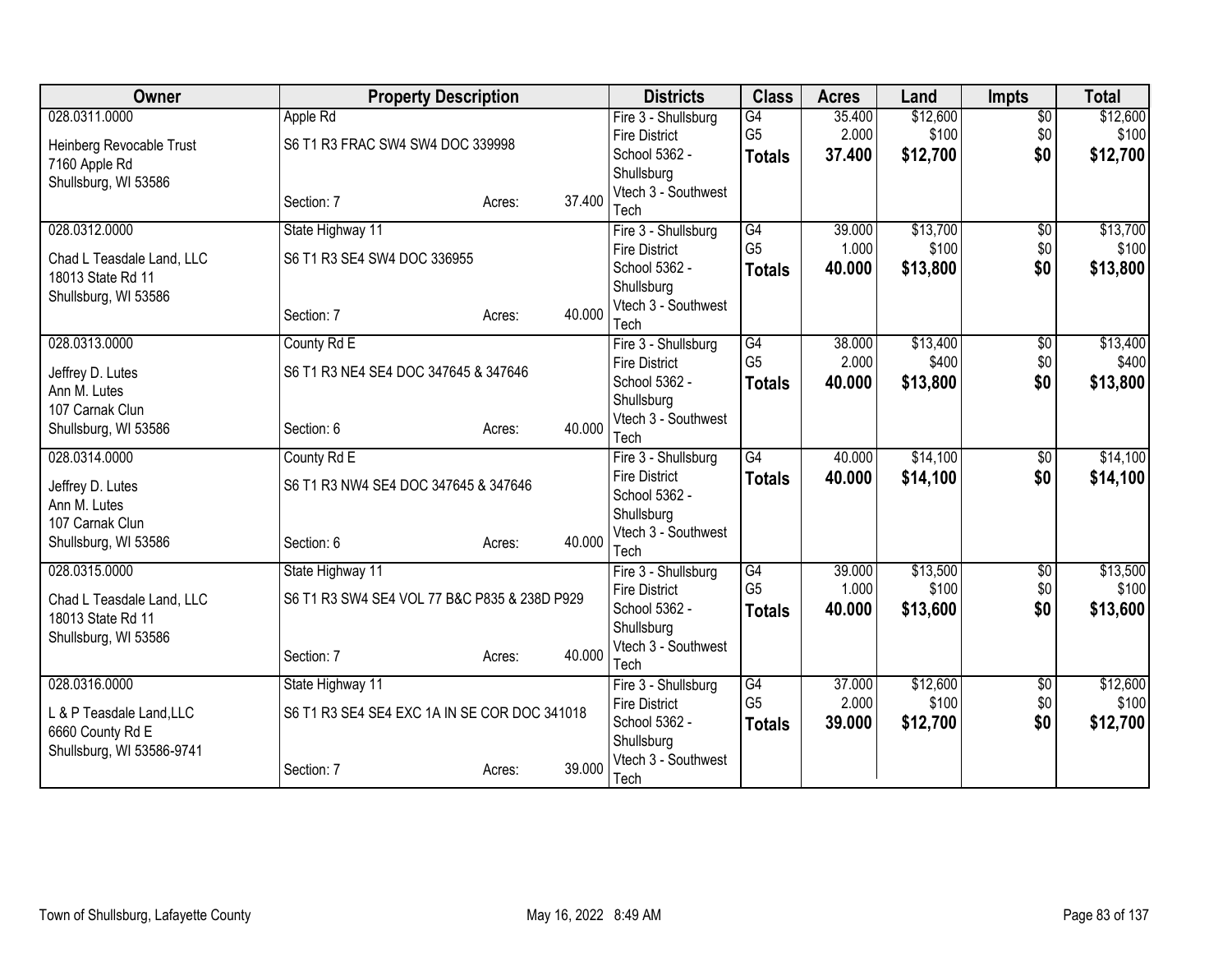| Owner                                         | <b>Property Description</b>                   |                  | <b>Districts</b>                      | <b>Class</b>    | <b>Acres</b> | Land     | <b>Impts</b>    | <b>Total</b> |
|-----------------------------------------------|-----------------------------------------------|------------------|---------------------------------------|-----------------|--------------|----------|-----------------|--------------|
| 028.0316.1000                                 | 6043 Cth E                                    |                  | Fire 3 - Shullsburg                   | $\overline{G1}$ | 1.000        | \$17,000 | \$158,500       | \$175,500    |
| Phillip L. Gordon                             | S6 T1 R3 1A IN SE COR OF SE4 SE4 VOL 229D P69 |                  | <b>Fire District</b>                  | <b>Totals</b>   | 1.000        | \$17,000 | \$158,500       | \$175,500    |
| Donna M. Gordon                               |                                               |                  | School 5362 -                         |                 |              |          |                 |              |
| 314 Picanax St                                |                                               |                  | Shullsburg                            |                 |              |          |                 |              |
| Shullsburg, WI 53586                          | Section: 6                                    | 1.000<br>Acres:  | Vtech 3 - Southwest<br>Tech           |                 |              |          |                 |              |
| 028.0317.0000                                 | 18013 Sth 11                                  |                  | Fire 3 - Shullsburg                   | G4              | 36.000       | \$12,500 | $\overline{50}$ | \$12,500     |
|                                               |                                               |                  | <b>Fire District</b>                  | G <sub>5</sub>  | 1.000        | \$100    | \$0             | \$100        |
| L & P Teasdale Land, LLC                      | S7 T1 R3 NE4 NE4 DOC 341018                   |                  | School 5362 -                         | G7              | 3.000        | \$26,500 | \$217,400       | \$243,900    |
| 6660 County Rd E<br>Shullsburg, WI 53586-9741 |                                               |                  | Shullsburg                            | <b>Totals</b>   | 40.000       | \$39,100 | \$217,400       | \$256,500    |
|                                               | Section: 7                                    | 40.000<br>Acres: | Vtech 3 - Southwest                   |                 |              |          |                 |              |
|                                               |                                               |                  | Tech                                  |                 |              |          |                 |              |
| 028.0318.0000                                 | State Highway 11                              |                  | Fire 3 - Shullsburg                   | G4              | 35.670       | \$12,400 | \$0             | \$12,400     |
| Chad L Teasdale Land, LLC                     | S7 T1 R3 PART OF NW4 NE4 VOL 77 B&C P835 &    |                  | <b>Fire District</b>                  | G <sub>5</sub>  | 0.500        | \$100    | \$0             | \$100        |
| 18013 State Rd 11                             | 238D P929                                     |                  | School 5362 -                         | <b>Totals</b>   | 36.170       | \$12,500 | \$0             | \$12,500     |
| Shullsburg, WI 53586                          |                                               |                  | Shullsburg<br>Vtech 3 - Southwest     |                 |              |          |                 |              |
|                                               | Section: 7                                    | 36.170<br>Acres: | Tech                                  |                 |              |          |                 |              |
| 028.0318.1000                                 | 18375 Sth 11                                  |                  | Fire 3 - Shullsburg                   | $\overline{G1}$ | 3.830        | \$26,200 | \$151,000       | \$177,200    |
| Mary L. Kane                                  | S7 T1 R3 PART OF NW4 NE4 VOL 239D P299        |                  | <b>Fire District</b>                  | <b>Totals</b>   | 3.830        | \$26,200 | \$151,000       | \$177,200    |
| 18375 State Rd 11                             |                                               |                  | School 5362 -                         |                 |              |          |                 |              |
| Shullsburg, WI 53586                          |                                               |                  | Shullsburg                            |                 |              |          |                 |              |
|                                               | Section: 7                                    | 3.830<br>Acres:  | Vtech 3 - Southwest                   |                 |              |          |                 |              |
|                                               |                                               |                  | Tech                                  |                 |              |          |                 |              |
| 028.0319.0000                                 | State Highway 11                              |                  | Fire 3 - Shullsburg                   | $\overline{G4}$ | 40.000       | \$13,900 | $\sqrt{$0}$     | \$13,900     |
| Chad L Teasdale Land, LLC                     | S7 T1 R3 SW4 NE4 VOL 77 B&C P835 & 238D P929  |                  | <b>Fire District</b><br>School 5362 - | <b>Totals</b>   | 40.000       | \$13,900 | \$0             | \$13,900     |
| 18013 State Rd 11                             |                                               |                  | Shullsburg                            |                 |              |          |                 |              |
| Shullsburg, WI 53586                          |                                               |                  | Vtech 3 - Southwest                   |                 |              |          |                 |              |
|                                               | Section: 7                                    | 40.000<br>Acres: | Tech                                  |                 |              |          |                 |              |
| 028.0320.0000                                 | State Highway 11                              |                  | Fire 3 - Shullsburg                   | G4              | 39.000       | \$13,500 | \$0             | \$13,500     |
| L & P Teasdale Land, LLC                      | S7 T1 R3 SE4 NE4 DOC 341018                   |                  | <b>Fire District</b>                  | G <sub>5</sub>  | 1.000        | \$100    | \$0             | \$100        |
| 6660 County Rd E                              |                                               |                  | School 5362 -                         | <b>Totals</b>   | 40.000       | \$13,600 | \$0             | \$13,600     |
| Shullsburg, WI 53586-9741                     |                                               |                  | Shullsburg                            |                 |              |          |                 |              |
|                                               | Section: 7                                    | 40.000<br>Acres: | Vtech 3 - Southwest                   |                 |              |          |                 |              |
|                                               |                                               |                  | Tech                                  |                 |              |          |                 |              |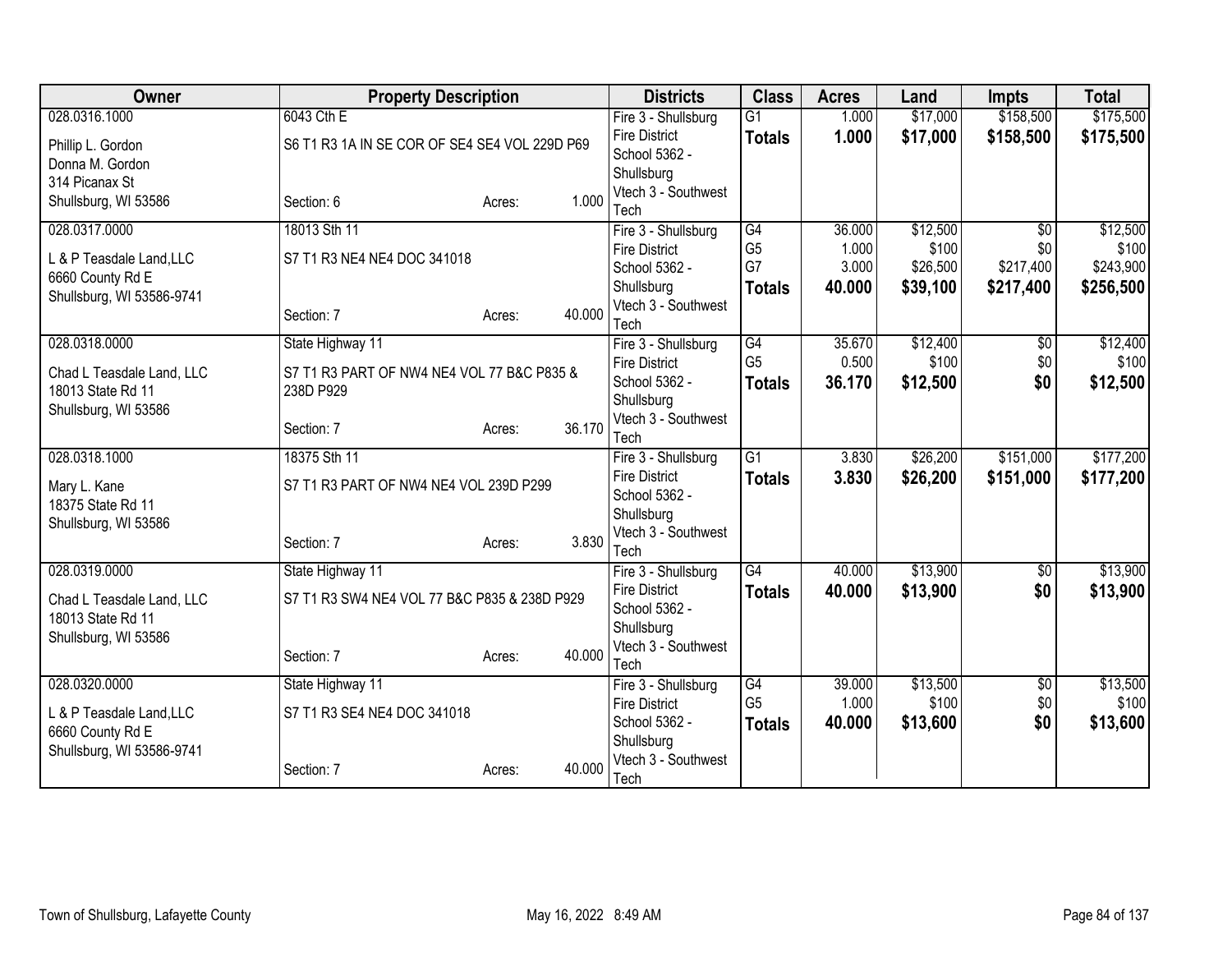| Owner                     | <b>Property Description</b>                  |        |        | <b>Districts</b>                            | <b>Class</b>    | <b>Acres</b> | Land     | <b>Impts</b>    | <b>Total</b> |
|---------------------------|----------------------------------------------|--------|--------|---------------------------------------------|-----------------|--------------|----------|-----------------|--------------|
| 028.0321.0000             | State Highway 11                             |        |        | Fire 3 - Shullsburg                         | G4              | 39.000       | \$13,500 | $\overline{50}$ | \$13,500     |
| Chad L Teasdale Land, LLC | S7 T1 R3 NE4 NW4 VOL 77 B&C P835 & 238D P929 |        |        | <b>Fire District</b>                        | G <sub>5</sub>  | 1.000        | \$100    | \$0             | \$100        |
| 18013 State Rd 11         |                                              |        |        | School 5362 -                               | <b>Totals</b>   | 40.000       | \$13,600 | \$0             | \$13,600     |
| Shullsburg, WI 53586      |                                              |        |        | Shullsburg                                  |                 |              |          |                 |              |
|                           | Section: 7                                   | Acres: | 40.000 | Vtech 3 - Southwest<br>Tech                 |                 |              |          |                 |              |
| 028.0322.0000             | State Highway 11                             |        |        | Fire 3 - Shullsburg                         | $\overline{G1}$ | 1.900        | \$200    | $\overline{50}$ | \$200        |
|                           |                                              |        |        | <b>Fire District</b>                        | <b>Totals</b>   | 1.900        | \$200    | \$0             | \$200        |
| Mark M. Meade             | S7 T1 R3 PART OF NW4 NW4 VOL 215D P92 (SEE   |        |        | School 5362 -                               |                 |              |          |                 |              |
| Kathleen S. Meade         | POS2810) DOC 367923                          |        |        | Shullsburg                                  |                 |              |          |                 |              |
| 18773 Sth 11              |                                              |        |        | Vtech 3 - Southwest                         |                 |              |          |                 |              |
| Shullsburg, WI 53586      | Section: 7                                   | Acres: | 1.900  | Tech                                        |                 |              |          |                 |              |
| 028.0322.1000             | State Highway 11                             |        |        | Fire 3 - Shullsburg                         | G4              | 33.890       | \$12,100 | \$0             | \$12,100     |
| John R. Mccoy             | S7 T1 R3 PART OF NW4 NW4 VOL 239D P911       |        |        | <b>Fire District</b>                        | G <sub>5</sub>  | 1.000        | \$100    | \$0             | \$100        |
| Susan B. Mccoy            |                                              |        |        | School 5362 -                               | <b>Totals</b>   | 34.890       | \$12,200 | \$0             | \$12,200     |
| 7526 Red Fox Trl          |                                              |        |        | Shullsburg                                  |                 |              |          |                 |              |
| Madison, WI 53717         | Section: 7                                   | Acres: | 34.890 | Vtech 3 - Southwest<br>Tech                 |                 |              |          |                 |              |
| 028.0323.0000             | 18773 Sth 11                                 |        |        | Fire 3 - Shullsburg                         | $\overline{G1}$ | 6.000        | \$24,800 | \$85,100        | \$109,900    |
|                           |                                              |        |        | <b>Fire District</b>                        | <b>Totals</b>   | 6.000        | \$24,800 | \$85,100        | \$109,900    |
| Mark M. Meade             | S7 T1 R3 PART OF SW4 NW4 VOL 215D P92 (SEE   |        |        | School 5362 -                               |                 |              |          |                 |              |
| Kathleen S. Meade         | POS2810) DOC 367923                          |        |        | Shullsburg                                  |                 |              |          |                 |              |
| 18773 Sth 11              |                                              |        |        | Vtech 3 - Southwest                         |                 |              |          |                 |              |
| Shullsburg, WI 53586      | Section: 7                                   | Acres: | 6.000  | Tech                                        |                 |              |          |                 |              |
| 028.0323.1000             | State Highway 11                             |        |        | Fire 3 - Shullsburg                         | $\overline{G4}$ | 30.580       | \$11,200 | $\overline{50}$ | \$11,200     |
| John R. Mccoy             | S7 T1 R3 PART OF SW4 NW4 VOL 239D P911       |        |        | <b>Fire District</b>                        | <b>Totals</b>   | 30.580       | \$11,200 | \$0             | \$11,200     |
| Susan B. Mccoy            |                                              |        |        | School 5362 -                               |                 |              |          |                 |              |
| 7526 Red Fox Trl          |                                              |        |        | Shullsburg                                  |                 |              |          |                 |              |
| Madison, WI 53717         | Section: 7                                   | Acres: | 30.580 | Vtech 3 - Southwest                         |                 |              |          |                 |              |
| 028.0324.0000             |                                              |        |        | Tech                                        | $\overline{G4}$ | 35.000       | \$12,200 |                 | \$12,200     |
|                           | State Highway 11                             |        |        | Fire 3 - Shullsburg<br><b>Fire District</b> |                 | 35.000       | \$12,200 | \$0<br>\$0      |              |
| Chad L Teasdale Land, LLC | S7 T1 R3 PART OF SE4 NW4 VOL 77 B&C P835 &   |        |        | School 5362 -                               | <b>Totals</b>   |              |          |                 | \$12,200     |
| 18013 State Rd 11         | 238D P929                                    |        |        | Shullsburg                                  |                 |              |          |                 |              |
| Shullsburg, WI 53586      |                                              |        |        | Vtech 3 - Southwest                         |                 |              |          |                 |              |
|                           | Section: 7                                   | Acres: | 35.000 | Tech                                        |                 |              |          |                 |              |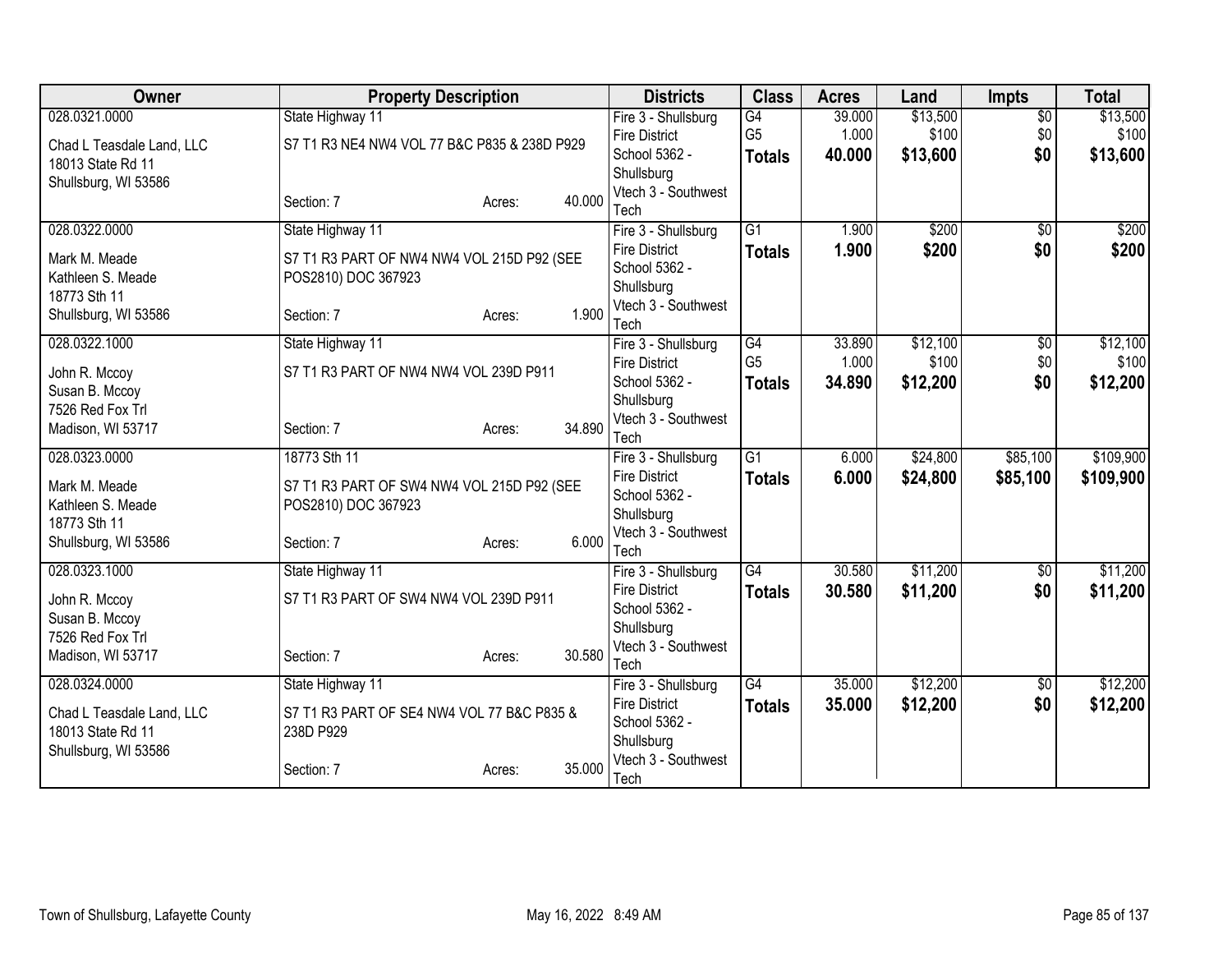| Owner                | <b>Property Description</b>                     |                  | <b>Districts</b>                     | <b>Class</b>    | <b>Acres</b> | Land     | <b>Impts</b>    | <b>Total</b> |
|----------------------|-------------------------------------------------|------------------|--------------------------------------|-----------------|--------------|----------|-----------------|--------------|
| 028.0324.1000        | 18763 Sth 11                                    |                  | Fire 3 - Shullsburg                  | $\overline{G1}$ | 5.000        | \$22,500 | \$138,400       | \$160,900    |
| Michael T. Moore     | S7 T1 R3 PART OF SE4 NW4 VOL 241D P407          |                  | <b>Fire District</b>                 | <b>Totals</b>   | 5.000        | \$22,500 | \$138,400       | \$160,900    |
| 18763 State Rd 11    |                                                 |                  | School 5362 -                        |                 |              |          |                 |              |
| Shullsburg, WI 53586 |                                                 |                  | Shullsburg<br>Vtech 3 - Southwest    |                 |              |          |                 |              |
|                      | Section: 7                                      | Acres:           | 5.000<br>Tech                        |                 |              |          |                 |              |
| 028.0325.0000        | State Highway 11                                |                  | Fire 3 - Shullsburg                  | $\overline{G4}$ | 37.000       | \$12,400 | $\overline{50}$ | \$12,400     |
| John R. Mccoy        | S7 T1 R3 NE4 SW4 N OF OLD RR VOL 239D P911      |                  | <b>Fire District</b>                 | <b>Totals</b>   | 37.000       | \$12,400 | \$0             | \$12,400     |
| Susan B. Mccoy       |                                                 |                  | School 5362 -                        |                 |              |          |                 |              |
| 7526 Red Fox Trl     |                                                 |                  | Shullsburg                           |                 |              |          |                 |              |
| Madison, WI 53717    | Section: 7                                      | 37,000<br>Acres: | Vtech 3 - Southwest<br>Tech          |                 |              |          |                 |              |
| 028.0326.0000        | State Highway 11                                |                  | Fire 3 - Shullsburg                  | G4              | 25.000       | \$7,300  | \$0             | \$7,300      |
|                      |                                                 |                  | <b>Fire District</b>                 | G <sub>5</sub>  | 1.320        | \$400    | \$0             | \$400        |
| John R. Mccoy        | S7 T1 R3 FRAC NW4 SW4 N OF OLD RR VOL 239D      |                  | School 5362 -                        | <b>Totals</b>   | 26.320       | \$7,700  | \$0             | \$7,700      |
| Susan B. Mccoy       | P911                                            |                  | Shullsburg                           |                 |              |          |                 |              |
| 7526 Red Fox Trl     |                                                 |                  | Vtech 3 - Southwest                  |                 |              |          |                 |              |
| Madison, WI 53717    | Section: 7                                      | 26.320<br>Acres: | Tech                                 |                 |              |          |                 |              |
| 028.0327.0000        | Dunbarton Rd                                    |                  | Fire 3 - Shullsburg                  | $\overline{G5}$ | 0.670        | \$200    | \$0             | \$200        |
| David J. Wager       | S7 T1 R3 FRAC OF THE SW4 SW4 VOL 240D P382      |                  | <b>Fire District</b>                 | <b>Totals</b>   | 0.670        | \$200    | \$0             | \$200        |
| 19122 Dunbarton Rd   | (SEE POS#1676)                                  |                  | School 5362 -                        |                 |              |          |                 |              |
| Shullsburg, WI 53586 |                                                 |                  | Shullsburg                           |                 |              |          |                 |              |
|                      | Section: 18                                     | Acres:           | Vtech 3 - Southwest<br>0.670<br>Tech |                 |              |          |                 |              |
| 028.0327.1000        | Dunbarton Rd                                    |                  | Fire 3 - Shullsburg                  | 5M              | 1.000        | \$1,500  | $\overline{60}$ | \$1,500      |
|                      |                                                 |                  | <b>Fire District</b>                 | G4              | 41.250       | \$13,900 | \$0             | \$13,900     |
| John R. Mccoy        | S7 T1 R3 PART OF SW4 SW4 VOL 239D P911          |                  | School 5362 -                        | G <sub>5</sub>  | 2.140        | \$500    | \$0             | \$500        |
| Susan B. Mccoy       |                                                 |                  | Shullsburg                           | <b>Totals</b>   | 44.390       | \$15,900 | \$0             | \$15,900     |
| 7526 Red Fox Trl     |                                                 |                  | Vtech 3 - Southwest                  |                 |              |          |                 |              |
| Madison, WI 53717    | Section: 18                                     | 44.390<br>Acres: | Tech                                 |                 |              |          |                 |              |
| 028.0328.0000        | Dunbarton Rd                                    |                  | Fire 3 - Shullsburg                  | G4              | 42.000       | \$14,300 | \$0             | \$14,300     |
| John R. Mccoy        | S7 T1 R3 E2 SW4 S OF N LINE OF RR VOL 239D P911 |                  | <b>Fire District</b>                 | G <sub>5</sub>  | 2.500        | \$500    | \$0             | \$500        |
| Susan B. Mccoy       |                                                 |                  | School 5362 -                        | <b>Totals</b>   | 44.500       | \$14,800 | \$0             | \$14,800     |
| 7526 Red Fox Trl     |                                                 |                  | Shullsburg                           |                 |              |          |                 |              |
| Madison, WI 53717    | Section: 7                                      | 44.500<br>Acres: | Vtech 3 - Southwest<br>Tech          |                 |              |          |                 |              |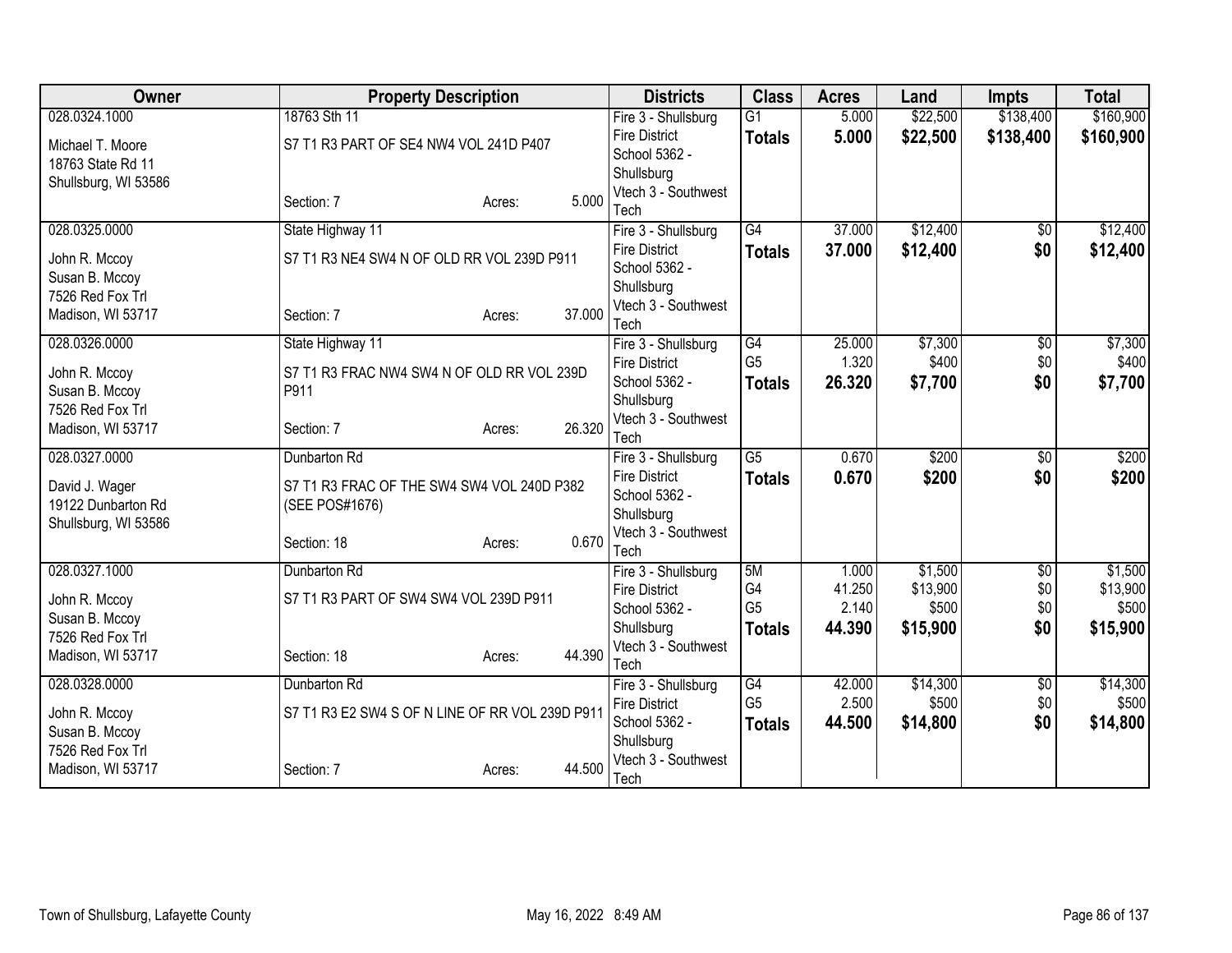| <b>Owner</b>                    | <b>Property Description</b>                 |                  | <b>Districts</b>                            | <b>Class</b>    | <b>Acres</b> | Land     | <b>Impts</b>           | <b>Total</b> |
|---------------------------------|---------------------------------------------|------------------|---------------------------------------------|-----------------|--------------|----------|------------------------|--------------|
| 028.0329.0000                   | County Rd E                                 |                  | Fire 3 - Shullsburg                         | G4              | 39.000       | \$13,100 | $\overline{50}$        | \$13,100     |
| John R. Mccoy                   | S7 T1 R3 NE4 SE4 VOL 239D P911              |                  | <b>Fire District</b>                        | G <sub>5</sub>  | 1.000        | \$100    | \$0                    | \$100        |
| Susan B. Mccoy                  |                                             |                  | School 5362 -                               | <b>Totals</b>   | 40.000       | \$13,200 | \$0                    | \$13,200     |
| 7526 Red Fox Trl                |                                             |                  | Shullsburg                                  |                 |              |          |                        |              |
| Madison, WI 53717               | Section: 7                                  | 40.000<br>Acres: | Vtech 3 - Southwest                         |                 |              |          |                        |              |
| 028.0330.0000                   | Summit Rd                                   |                  | Tech                                        | $\overline{G4}$ | 40.000       | \$14,100 |                        | \$14,100     |
|                                 |                                             |                  | Fire 3 - Shullsburg<br><b>Fire District</b> |                 | 40.000       | \$14,100 | $\overline{50}$<br>\$0 | \$14,100     |
| John R. Mccoy                   | S7 T1 R3 NW4 SE4 VOL 239D P911              |                  | School 5362 -                               | <b>Totals</b>   |              |          |                        |              |
| Susan B. Mccoy                  |                                             |                  | Shullsburg                                  |                 |              |          |                        |              |
| 7526 Red Fox Trl                |                                             |                  | Vtech 3 - Southwest                         |                 |              |          |                        |              |
| Madison, WI 53717               | Section: 7                                  | 40.000<br>Acres: | Tech                                        |                 |              |          |                        |              |
| 028.0331.0000                   | Dunbarton Rd                                |                  | Fire 3 - Shullsburg                         | G4              | 38.000       | \$12,500 | $\overline{50}$        | \$12,500     |
|                                 | S7 T1 R3 SW4 SE4 VOL 239D P911              |                  | <b>Fire District</b>                        | G <sub>5</sub>  | 2.000        | \$400    | \$0                    | \$400        |
| John R. Mccoy<br>Susan B. Mccoy |                                             |                  | School 5362 -                               | <b>Totals</b>   | 40.000       | \$12,900 | \$0                    | \$12,900     |
| 7526 Red Fox Trl                |                                             |                  | Shullsburg                                  |                 |              |          |                        |              |
| Madison, WI 53717               | Section: 7                                  | 40.000<br>Acres: | Vtech 3 - Southwest                         |                 |              |          |                        |              |
|                                 |                                             |                  | Tech                                        |                 |              |          |                        |              |
| 028.0332.0000                   | 18166 Dunbarton Rd                          |                  | Fire 3 - Shullsburg                         | $\overline{G1}$ | 2.030        | \$20,300 | \$109,900              | \$130,200    |
| James R. Sargent                | S7 T1 R3 PART OF SE4 SE4 VOL 218D P746 (SEE |                  | <b>Fire District</b>                        | Totals          | 2.030        | \$20,300 | \$109,900              | \$130,200    |
| Joann K. Sargent                | POS2811)                                    |                  | School 5362 -                               |                 |              |          |                        |              |
| 18166 Dunbarton Rd              |                                             |                  | Shullsburg                                  |                 |              |          |                        |              |
| Shullsburg, WI 53586            | Section: 7                                  | 2.030<br>Acres:  | Vtech 3 - Southwest<br>Tech                 |                 |              |          |                        |              |
| 028.0332.1000                   | County Rd E                                 |                  | Fire 3 - Shullsburg                         | $\overline{G4}$ | 30.000       | \$10,800 | $\overline{50}$        | \$10,800     |
|                                 |                                             |                  | <b>Fire District</b>                        | G <sub>5</sub>  | 1.760        | \$100    | \$0                    | \$100        |
| John R. Mccoy                   | S7 T1 R3 PART OF SE4 SE4 VOL 239D P911      |                  | School 5362 -                               | <b>Totals</b>   | 31.760       | \$10,900 | \$0                    | \$10,900     |
| Susan B. Mccoy                  |                                             |                  | Shullsburg                                  |                 |              |          |                        |              |
| 7526 Red Fox Trl                |                                             |                  | Vtech 3 - Southwest                         |                 |              |          |                        |              |
| Madison, WI 53717               | Section: 7                                  | 31.760<br>Acres: | Tech                                        |                 |              |          |                        |              |
| 028.0332.2000                   | 18166 Dunbarton Rd                          |                  | Fire 3 - Shullsburg                         | G4              | 5.210        | \$1,700  | \$0                    | \$1,700      |
| James R. Sargent                | S7 T1 R3 PART OF SE4 SE4 VOL 242D P637 (SEE |                  | <b>Fire District</b>                        | G7              | 1.000        | \$10,000 | \$8,500                | \$18,500     |
| Joann K. Sargent                | POS2811)                                    |                  | School 5362 -                               | <b>Totals</b>   | 6.210        | \$11,700 | \$8,500                | \$20,200     |
| 18166 Dunbarton Rd              |                                             |                  | Shullsburg                                  |                 |              |          |                        |              |
| Shullsburg, WI 53586            | Section: 7                                  | 6.210<br>Acres:  | Vtech 3 - Southwest                         |                 |              |          |                        |              |
|                                 |                                             |                  | Tech                                        |                 |              |          |                        |              |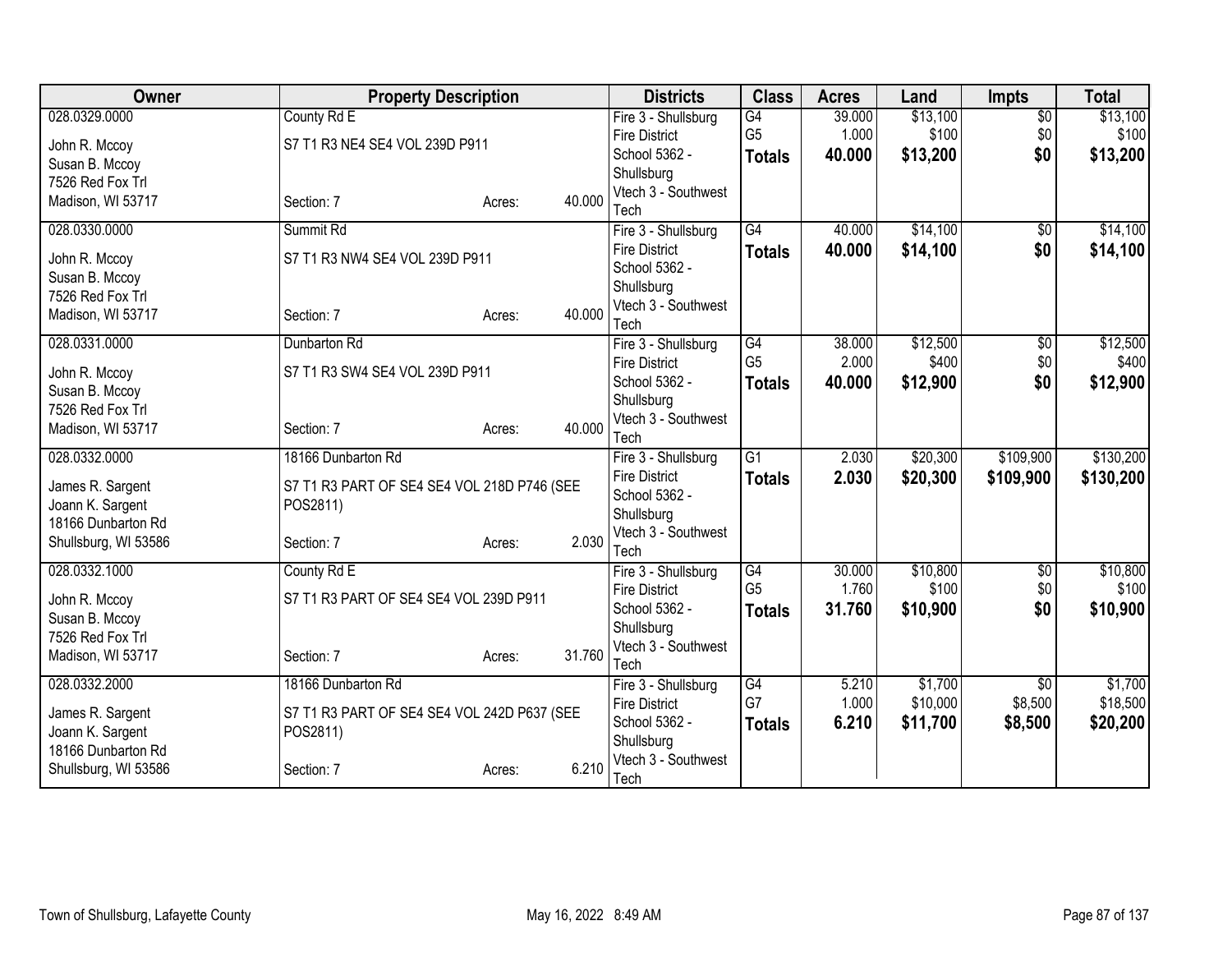| Owner                                                                                                                                   | <b>Property Description</b>                                                          |                  | <b>Districts</b>                                                                                          | <b>Class</b>                          | <b>Acres</b>              | Land                            | <b>Impts</b>                  | <b>Total</b>                    |
|-----------------------------------------------------------------------------------------------------------------------------------------|--------------------------------------------------------------------------------------|------------------|-----------------------------------------------------------------------------------------------------------|---------------------------------------|---------------------------|---------------------------------|-------------------------------|---------------------------------|
| 028.0333.0000<br>Dar-Schull LLC<br>c/o Dar-Schull, LLC<br>C/O Harold & Carol Deback<br>W198 S10957 Racine Ave<br>Muskego, WI 53150-9556 | State Highway 11<br>S8 T1 R3 NE4 NE4 VOL 231D P493<br>Section: 8                     | 39.250<br>Acres: | Fire 3 - Shullsburg<br><b>Fire District</b><br>School 5362 -<br>Shullsburg<br>Vtech 3 - Southwest<br>Tech | G4<br>G <sub>5</sub><br><b>Totals</b> | 38.250<br>1.000<br>39.250 | \$13,400<br>\$100<br>\$13,500   | $\overline{60}$<br>\$0<br>\$0 | \$13,400<br>\$100<br>\$13,500   |
| 028.0333.1000<br>Steven M. Soderberg<br>Candice D. Soderberg<br>17231 Sth 11<br>Shullsburg, WI 53586                                    | 17231 State Highway 11<br>S8 T1 R3 PT OF NENE DOC 345012 (SEE POS2813)<br>Section: 8 | 0.750<br>Acres:  | Fire 3 - Shullsburg<br><b>Fire District</b><br>School 5362 -<br>Shullsburg<br>Vtech 3 - Southwest<br>Tech | $\overline{G1}$<br><b>Totals</b>      | 3.090<br>3.090            | \$23,800<br>\$23,800            | \$238,300<br>\$238,300        | \$262,100<br>\$262,100          |
| 028.0334.0000<br>Dar-Schull LLC<br>c/o Dar-Schull, LLC<br>C/O Harold & Carol Deback<br>W198 S10957 Racine Ave<br>Muskego, WI 53150-9556 | State Highway 11<br>S8 T1 R3 NW4 NE4 VOL 231D P493<br>Section: 8                     | 37.660<br>Acres: | Fire 3 - Shullsburg<br><b>Fire District</b><br>School 5362 -<br>Shullsburg<br>Vtech 3 - Southwest<br>Tech | G4<br>G <sub>5</sub><br><b>Totals</b> | 35.660<br>2.000<br>37.660 | \$12,000<br>\$500<br>\$12,500   | $\sqrt{$0}$<br>\$0<br>\$0     | \$12,000<br>\$500<br>\$12,500   |
| 028.0334.1000<br>Steven M. Soderberg<br>Candice D. Soderberg<br>17231 Sth 11<br>Shullsburg, WI 53586                                    | 17231 Sth 11<br>S8 T1 R3 PART OF NWNE DOC 345012 (SEE<br>POS2813)<br>Section: 8      | 2.340<br>Acres:  | Fire 3 - Shullsburg<br><b>Fire District</b><br>School 5362 -<br>Shullsburg<br>Vtech 3 - Southwest<br>Tech |                                       |                           | Assessed with 028.0333.1000     |                               |                                 |
| 028.0335.0000<br>Dar-Schull LLC<br>c/o Dar-Schull, LLC<br>C/O Harold & Carol Deback<br>W198 S10957 Racine Ave<br>Muskego, WI 53150-9556 | State Highway 11<br>S8 T1 R3 SW4 NE4 VOL 231D P493<br>Section: 8                     | 40.000<br>Acres: | Fire 3 - Shullsburg<br><b>Fire District</b><br>School 5362 -<br>Shullsburg<br>Vtech 3 - Southwest<br>Tech | G4<br>G <sub>5</sub><br><b>Totals</b> | 32.000<br>8.000<br>40.000 | \$10,900<br>\$2,200<br>\$13,100 | $\overline{60}$<br>\$0<br>\$0 | \$10,900<br>\$2,200<br>\$13,100 |
| 028.0336.0000<br>Dar-Schull LLC<br>c/o Dar-Schull, LLC<br>C/O Harold & Carol Deback<br>W198 S10957 Racine Ave<br>Muskego, WI 53150-9556 | State Highway 11<br>S8 T1 R3 SE4 NE4 VOL 231D P493<br>Section: 8                     | 40.000<br>Acres: | Fire 3 - Shullsburg<br><b>Fire District</b><br>School 5362 -<br>Shullsburg<br>Vtech 3 - Southwest<br>Tech | $\overline{G4}$<br><b>Totals</b>      | 40.000<br>40.000          | \$14,000<br>\$14,000            | \$0<br>\$0                    | \$14,000<br>\$14,000            |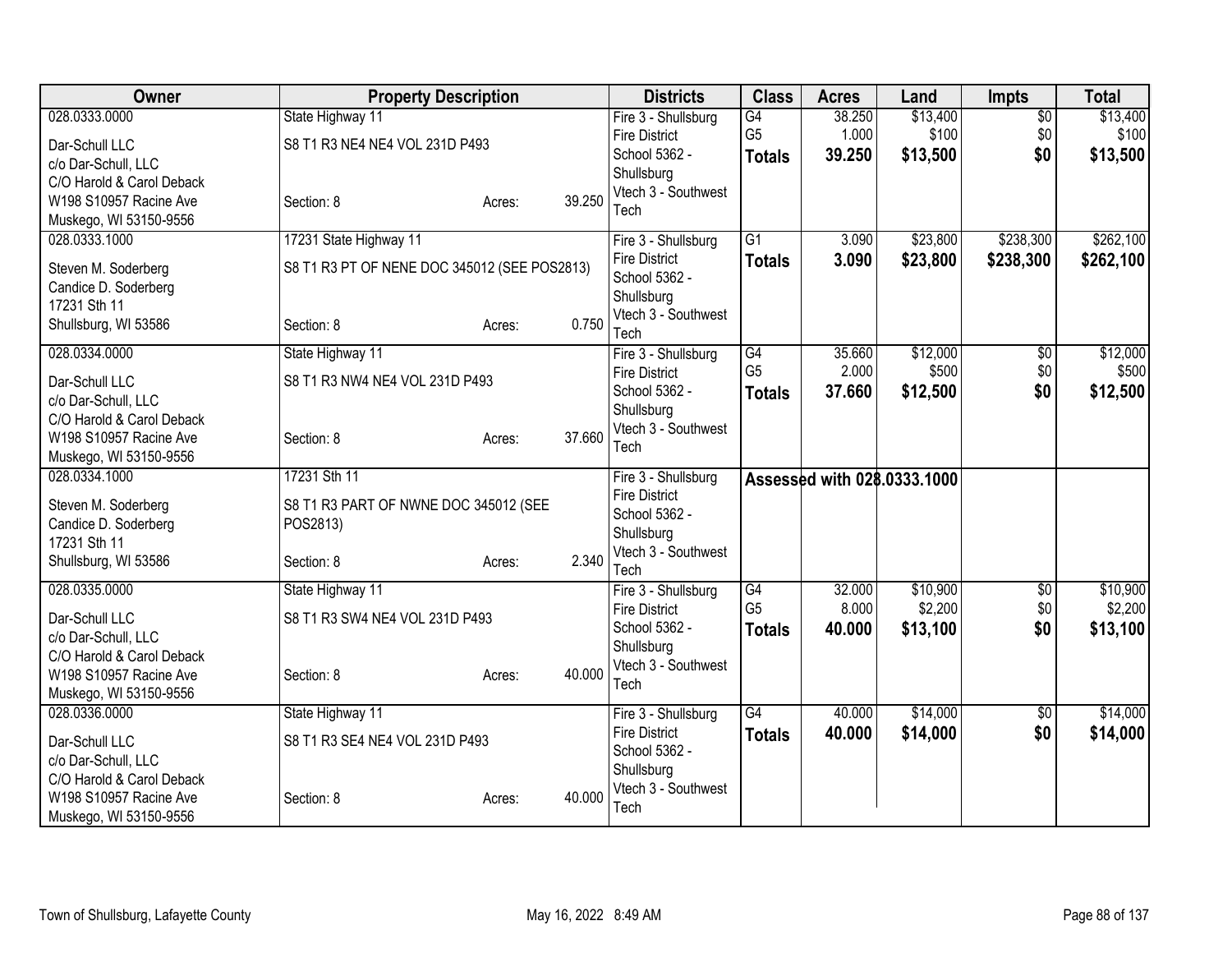| Owner                                                                                                                                   | <b>Property Description</b>                                                                                                                                                           | <b>Districts</b>                                                                                          | <b>Class</b>                          | <b>Acres</b>              | Land                          | <b>Impts</b>                  | <b>Total</b>                  |
|-----------------------------------------------------------------------------------------------------------------------------------------|---------------------------------------------------------------------------------------------------------------------------------------------------------------------------------------|-----------------------------------------------------------------------------------------------------------|---------------------------------------|---------------------------|-------------------------------|-------------------------------|-------------------------------|
| 028.0337.0000<br>Dar-Schull LLC<br>c/o Dar-Schull, LLC<br>C/O Harold & Carol Deback<br>W198 S10957 Racine Ave                           | State Highway 11<br>S8 T1 R3 PT NE4 NW4 VOL 231D P493<br>35.140<br>Section: 8<br>Acres:                                                                                               | Fire 3 - Shullsburg<br><b>Fire District</b><br>School 5362 -<br>Shullsburg<br>Vtech 3 - Southwest<br>Tech | G4<br>G <sub>5</sub><br><b>Totals</b> | 34.600<br>0.540<br>35.140 | \$12,600<br>\$100<br>\$12,700 | \$0<br>\$0<br>\$0             | \$12,600<br>\$100<br>\$12,700 |
| Muskego, WI 53150-9556<br>028.0337.1000<br>Steven L. Nethery<br>17541 State Rd 11<br>Shullsburg, WI 53586                               | 17541 Sth 11<br>S8 T1 R3 PART OF NE4 NW4 DOC 330071 (17541<br>STATE ROAD 11) (SEE POS2812)<br>0.310<br>Section: 8<br>Acres:                                                           | Fire 3 - Shullsburg<br><b>Fire District</b><br>School 5362 -<br>Shullsburg<br>Vtech 3 - Southwest<br>Tech | $\overline{G1}$<br><b>Totals</b>      | 0.310<br>0.310            | \$6,500<br>\$6,500            | \$76,000<br>\$76,000          | \$82,500<br>\$82,500          |
| 028.0337.2000<br>Matthew D. Bennett<br>Kari A. Einsweiler<br>403 S Judgement St<br>Shullsburg, WI 53586                                 | 17617 Sth 11<br>PART NE? NW? AS DESCR IN DOC 355318<br>3.470<br>Section: 8<br>Acres:                                                                                                  | Fire 3 - Shullsburg<br><b>Fire District</b><br>School 5362 -<br>Shullsburg<br>Vtech 3 - Southwest<br>Tech | $\overline{G1}$<br>Totals             | 3.470<br>3.470            | \$25,000<br>\$25,000          | \$69,000<br>\$69,000          | \$94,000<br>\$94,000          |
| 028.0337.2100<br>Steven L. Nethery<br>Lori A. Nethery<br>17541 State Rd 11<br>Shullsburg, WI 53586                                      | 17579 Sth 11<br>PART NE? NW? COM N? COR SEC 8;S89?58'48"W<br>379.82' TO POB;S0?58'29"W 146.61';S89?39'40'E<br>125.37";S1?59'46"W 109.20";N88?21'05"W<br>1.050<br>Section: 8<br>Acres: | Fire 3 - Shullsburg<br><b>Fire District</b><br>School 5362 -<br>Shullsburg<br>Vtech 3 - Southwest<br>Tech | $\overline{G1}$<br><b>Totals</b>      | 1.050<br>1.050            | \$17,200<br>\$17,200          | \$0<br>\$0                    | \$17,200<br>\$17,200          |
| 028.0338.0000<br>Dar-Schull LLC<br>c/o Dar-Schull, LLC<br>C/O Harold & Carol Deback<br>W198 S10957 Racine Ave<br>Muskego, WI 53150-9556 | State Highway 11<br>S8 T1 R3 E2 NW4 NW4 VOL 231D P493<br>20.000<br>Section: 8<br>Acres:                                                                                               | Fire 3 - Shullsburg<br><b>Fire District</b><br>School 5362 -<br>Shullsburg<br>Vtech 3 - Southwest<br>Tech | G4<br>G <sub>5</sub><br><b>Totals</b> | 19.500<br>0.500<br>20,000 | \$7,300<br>\$100<br>\$7,400   | $\overline{50}$<br>\$0<br>\$0 | \$7,300<br>\$100<br>\$7,400   |
| 028.0338.1000<br>Dar-Schull LLC<br>c/o Dar-Schull, LLC<br>C/O Harold & Carol Deback<br>W198 S10957 Racine Ave<br>Muskego, WI 53150-9556 | State Highway 11<br>S8 T1 R3 W2 NW4 NW4 VOL 231D P493<br>20.000<br>Section: 8<br>Acres:                                                                                               | Fire 3 - Shullsburg<br><b>Fire District</b><br>School 5362 -<br>Shullsburg<br>Vtech 3 - Southwest<br>Tech | G4<br>G <sub>5</sub><br><b>Totals</b> | 18.500<br>1.500<br>20.000 | \$6,700<br>\$100<br>\$6,800   | \$0<br>\$0<br>\$0             | \$6,700<br>\$100<br>\$6,800   |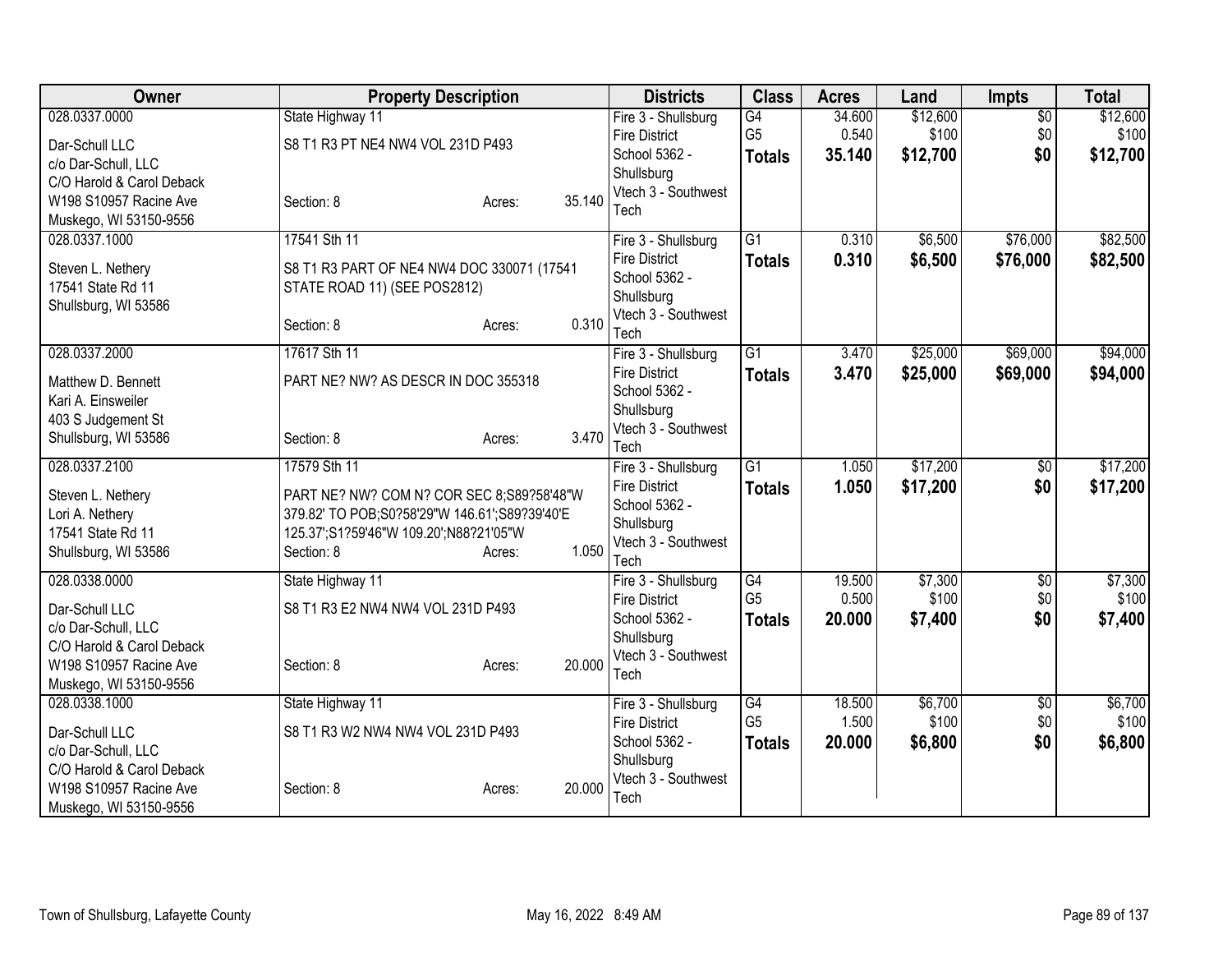| Owner                                            | <b>Property Description</b>                      |                  | <b>Districts</b>                      | <b>Class</b>    | <b>Acres</b> | Land     | <b>Impts</b>    | <b>Total</b> |
|--------------------------------------------------|--------------------------------------------------|------------------|---------------------------------------|-----------------|--------------|----------|-----------------|--------------|
| 028.0339.0000                                    | Summit Rd                                        |                  | Fire 3 - Shullsburg                   | G4              | 39.000       | \$13,300 | $\overline{50}$ | \$13,300     |
| L & P Teasdale Land, LLC                         | S8 T1 R3 SW4 NW4 DOC 341018                      |                  | <b>Fire District</b><br>School 5362 - | G <sub>5</sub>  | 1.000        | \$100    | \$0             | \$100        |
| 6660 County Rd E                                 |                                                  |                  | Shullsburg                            | <b>Totals</b>   | 40.000       | \$13,400 | \$0             | \$13,400     |
| Shullsburg, WI 53586-9741                        |                                                  |                  | Vtech 3 - Southwest                   |                 |              |          |                 |              |
|                                                  | Section: 8                                       | 40.000<br>Acres: | Tech                                  |                 |              |          |                 |              |
| 028.0340.0000                                    | Summit Rd                                        |                  | Fire 3 - Shullsburg                   | $\overline{G4}$ | 40.000       | \$13,700 | \$0             | \$13,700     |
| Dar-Schull LLC                                   | S8 T1 R3 SE4 NW4 VOL 231D P493                   |                  | <b>Fire District</b>                  | <b>Totals</b>   | 40.000       | \$13,700 | \$0             | \$13,700     |
| c/o Dar-Schull, LLC                              |                                                  |                  | School 5362 -<br>Shullsburg           |                 |              |          |                 |              |
| C/O Harold & Carol Deback                        |                                                  |                  | Vtech 3 - Southwest                   |                 |              |          |                 |              |
| W198 S10957 Racine Ave<br>Muskego, WI 53150-9556 | Section: 8                                       | 40.000<br>Acres: | Tech                                  |                 |              |          |                 |              |
| 028.0342.0000                                    | County Rd E                                      |                  | Fire 3 - Shullsburg                   | G4              | 39.000       | \$14,400 | $\overline{50}$ | \$14,400     |
|                                                  | S8 T1 R3 NW4 SW4 DOC 341018                      |                  | <b>Fire District</b>                  | G <sub>5</sub>  | 1.000        | \$100    | \$0             | \$100        |
| L & P Teasdale Land, LLC<br>6660 County Rd E     |                                                  |                  | School 5362 -                         | <b>Totals</b>   | 40.000       | \$14,500 | \$0             | \$14,500     |
| Shullsburg, WI 53586-9741                        |                                                  |                  | Shullsburg                            |                 |              |          |                 |              |
|                                                  | Section: 8                                       | 40.000<br>Acres: | Vtech 3 - Southwest<br>Tech           |                 |              |          |                 |              |
| 028.0343.0000                                    | County Rd E                                      |                  | Fire 3 - Shullsburg                   | G4              | 38.000       | \$13,500 | \$0             | \$13,500     |
| Helen M. Martin et al                            | S8 T1 R3 SW4 SW4 VOL 241D P916                   |                  | <b>Fire District</b>                  | G <sub>5</sub>  | 2.000        | \$100    | \$0             | \$100        |
| c/o Helen M Martin (Life Estate)                 |                                                  |                  | School 5362 -                         | <b>Totals</b>   | 40.000       | \$13,600 | \$0             | \$13,600     |
| 17740 Dunbarton Rd                               |                                                  |                  | Shullsburg                            |                 |              |          |                 |              |
| Shullsburg, WI 53586-9734                        | Section: 8                                       | 40.000<br>Acres: | Vtech 3 - Southwest<br>Tech           |                 |              |          |                 |              |
| 028.0344.1000                                    | 17740 Dunbarton Rd                               |                  | Fire 3 - Shullsburg                   | G4              | 18.000       | \$6,400  | $\overline{50}$ | \$6,400      |
| Helen M. Martin et al                            | SE? SW? EXC COM S? COR SEC 8, BEING              |                  | <b>Fire District</b>                  | G7              | 3.000        | \$26,500 | \$180,800       | \$207,300    |
| c/o Helen M Martin (Life Estate)                 | POB;N00?23'34"E 2650.63' ALG ELI SW? SEC 8 TO    |                  | School 5362 -                         | <b>Totals</b>   | 21.000       | \$32,900 | \$180,800       | \$213,700    |
| 17740 Dunbarton Rd                               | NECOR THEREOF; N89?46'24"W 1325.30' ALG NLI NE   |                  | Shullsburg                            |                 |              |          |                 |              |
| Shullsburg, WI 53586-9734                        | Section: 8                                       | 21.000<br>Acres: | Vtech 3 - Southwest<br>Tech           |                 |              |          |                 |              |
| 028.0344.2000                                    | Dunbarton Rd                                     |                  | Fire 3 - Shullsburg                   | G4              | 58.500       | \$21,700 | \$0             | \$21,700     |
| Ddp Family Farms, LLC                            | PART SE? SW? & NE? SW? COM S? COR SEC 8,         |                  | <b>Fire District</b>                  | G <sub>5</sub>  | 0.500        | \$100    | \$0             | \$100        |
| 2200 Samantha Dr                                 | BEING POB;N00?23'34"E 2650.63' ALG ELI SW? SEC 8 |                  | School 5362 -                         | <b>Totals</b>   | 59.000       | \$21,800 | \$0             | \$21,800     |
| Dubuque, IA 52002                                | TO NECOR THEREOF; N89?46'24"W 1325.30' ALG NLI   |                  | Shullsburg                            |                 |              |          |                 |              |
|                                                  | Section: 8                                       | 59.000<br>Acres: | Vtech 3 - Southwest<br>Tech           |                 |              |          |                 |              |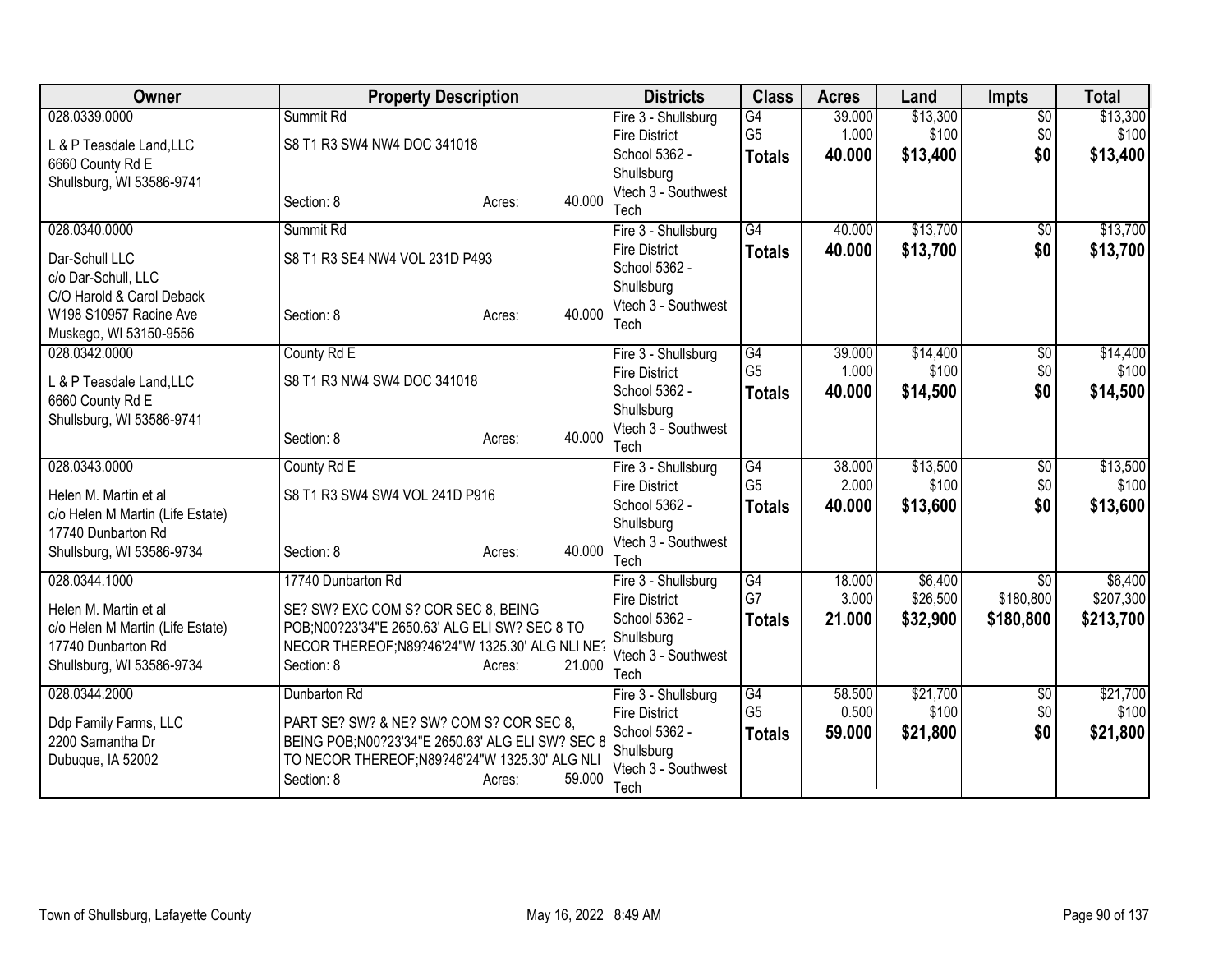| Owner                                                                                                                                   | <b>Property Description</b>                                                                                                                                                          |        | <b>Districts</b>                                                                                          | <b>Class</b>                                | <b>Acres</b>                      | Land                                     | <b>Impts</b>                                     | <b>Total</b>                               |
|-----------------------------------------------------------------------------------------------------------------------------------------|--------------------------------------------------------------------------------------------------------------------------------------------------------------------------------------|--------|-----------------------------------------------------------------------------------------------------------|---------------------------------------------|-----------------------------------|------------------------------------------|--------------------------------------------------|--------------------------------------------|
| 028.0345.0000<br>Dar-Schull LLC<br>c/o Dar-Schull, LLC<br>C/O Harold & Carol Deback<br>W198 S10957 Racine Ave<br>Muskego, WI 53150-9556 | Summit Rd<br>S8 T1 R3 NE4 SE4 VOL 231D P489<br>Section: 8<br>Acres:                                                                                                                  | 40.000 | Fire 3 - Shullsburg<br><b>Fire District</b><br>School 5362 -<br>Shullsburg<br>Vtech 3 - Southwest<br>Tech | G4<br><b>Totals</b>                         | 40.000<br>40.000                  | \$14,800<br>\$14,800                     | $\overline{$0}$<br>\$0                           | \$14,800<br>\$14,800                       |
| 028.0346.0000<br>Dar-Schull LLC<br>c/o Dar-Schull, LLC<br>C/O Harold & Carol Deback<br>W198 S10957 Racine Ave<br>Muskego, WI 53150-9556 | Dunbarton Rd<br>S8 T1 R3 NW4 SE4 VOL 231D P489<br>Section: 8<br>Acres:                                                                                                               | 40.000 | Fire 3 - Shullsburg<br><b>Fire District</b><br>School 5362 -<br>Shullsburg<br>Vtech 3 - Southwest<br>Tech | $\overline{G4}$<br><b>Totals</b>            | 40.000<br>40.000                  | \$13,300<br>\$13,300                     | $\overline{50}$<br>\$0                           | \$13,300<br>\$13,300                       |
| 028.0347.0000<br>Dar-Schull LLC<br>c/o Dar-Schull, LLC<br>C/O Harold & Carol Deback<br>W198 S10957 Racine Ave<br>Muskego, WI 53150-9556 | Dunbarton Rd<br>S8 T1 R3 PART OF SW4 SE4 VOL 231D P489<br>Section: 8<br>Acres:                                                                                                       | 39.450 | Fire 3 - Shullsburg<br><b>Fire District</b><br>School 5362 -<br>Shullsburg<br>Vtech 3 - Southwest<br>Tech | G4<br>G <sub>5</sub><br><b>Totals</b>       | 38.450<br>1.000<br>39.450         | \$14,700<br>\$100<br>\$14,800            | \$0<br>\$0<br>\$0                                | \$14,700<br>\$100<br>\$14,800              |
| 028.0347.1000<br>Sherry A. Kudronowicz<br>14490 County Rd W<br>Gratiot, WI 53541                                                        | 17468 Dunbarton Rd<br>S8 T1 R3 PART OF THE SW4 SE4 DOC 338645<br>Section: 8<br>Acres:                                                                                                | 0.550  | Fire 3 - Shullsburg<br><b>Fire District</b><br>School 5362 -<br>Shullsburg<br>Vtech 3 - Southwest<br>Tech | $\overline{G1}$<br><b>Totals</b>            | 0.550<br>0.550                    | \$8,800<br>\$8,800                       | \$186,000<br>\$186,000                           | \$194,800<br>\$194,800                     |
| 028.0348.0000<br>Dar-Schull LLC<br>c/o Dar-Schull, LLC<br>C/O Harold & Carol Deback<br>W198 S10957 Racine Ave<br>Muskego, WI 53150-9556 | Dunbarton Rd<br>S8 T1 R3 PART OF SE4 SE4 VOL 231D P489<br>Section: 9<br>Acres:                                                                                                       | 25.500 | Fire 3 - Shullsburg<br><b>Fire District</b><br>School 5362 -<br>Shullsburg<br>Vtech 3 - Southwest<br>Tech | G4<br><b>Totals</b>                         | 25.500<br>25.500                  | \$9,400<br>\$9,400                       | $\overline{50}$<br>\$0                           | \$9,400<br>\$9,400                         |
| 028.0348.1000<br>Christian F. Kanagy<br>Ada F. Kanagy<br>17166 Dunbarton Rd<br>Shullsburg, WI 53586                                     | 17166 Dunbarton Rd<br>S8 T1 R3 PART SE4 SE4 COM SECOR SEC<br>8;N89.59.03W 1203.16'; N00.00.57E 524.91';S89.59.<br>03E TO ELI SE4 SE4; S00.09. 57W TO POB DOC<br>Section: 9<br>Acres: | 14.500 | Fire 3 - Shullsburg<br><b>Fire District</b><br>School 5362 -<br>Shullsburg<br>Vtech 3 - Southwest<br>Tech | G4<br>G <sub>5</sub><br>G7<br><b>Totals</b> | 8.000<br>0.500<br>6.000<br>14.500 | \$3,100<br>\$100<br>\$50,500<br>\$53,700 | $\overline{50}$<br>\$0<br>\$163,800<br>\$163,800 | \$3,100<br>\$100<br>\$214,300<br>\$217,500 |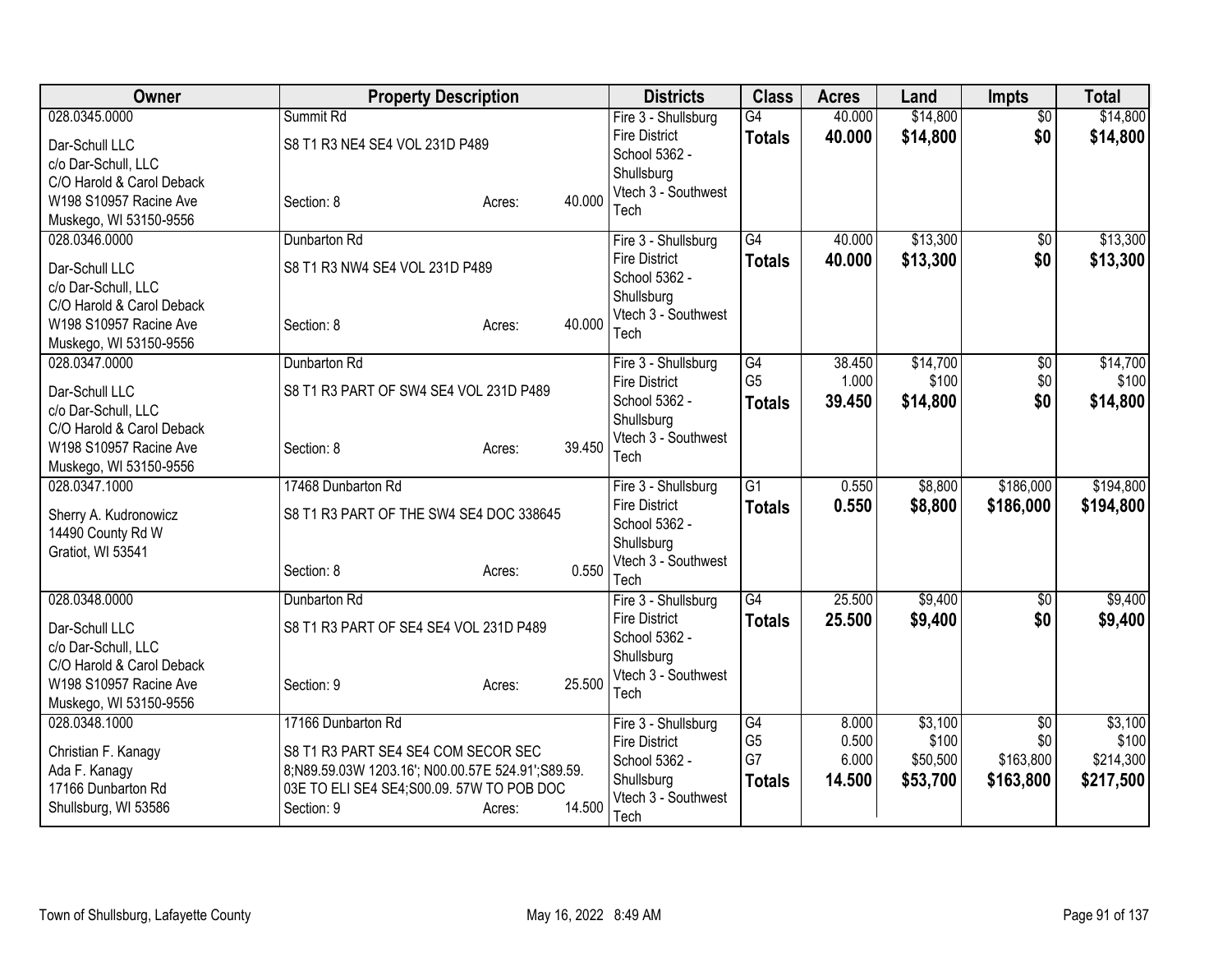| Owner                                                                                                                       | <b>Property Description</b>                                                                                                       |                  | <b>Districts</b>                                                                   | <b>Class</b>                    | <b>Acres</b>    | Land                 | <b>Impts</b>           | <b>Total</b>           |
|-----------------------------------------------------------------------------------------------------------------------------|-----------------------------------------------------------------------------------------------------------------------------------|------------------|------------------------------------------------------------------------------------|---------------------------------|-----------------|----------------------|------------------------|------------------------|
| 028.0349.1000                                                                                                               | State Highway 11                                                                                                                  |                  | Fire 3 - Shullsburg                                                                | G2                              | 1.350           | \$16,800             | $\overline{50}$        | \$16,800               |
| <b>Therese Gratz</b><br>Nellie's Cupboard                                                                                   | S9 T1 R3 N231 FT OF E14 RDS OF NE4 NE4 VOL<br>214D P633                                                                           |                  | <b>Fire District</b><br>School 5362 -                                              | <b>Totals</b>                   | 1.350           | \$16,800             | \$0                    | \$16,800               |
| 10731 Golf Course Rd                                                                                                        |                                                                                                                                   |                  | Shullsburg                                                                         |                                 |                 |                      |                        |                        |
| Darlington, WI 53530                                                                                                        | Section: 9                                                                                                                        | 1.350<br>Acres:  | Vtech 3 - Southwest<br>Tech                                                        |                                 |                 |                      |                        |                        |
| 028.0349.2000                                                                                                               | 16059 Sth 11                                                                                                                      |                  | Fire 3 - Shullsburg                                                                | G2                              | 2.250           | \$22,500             | \$117,500              | \$140,000              |
| Iglesia Apostolica D Jesus<br>c/o Iglesia Apostolica De La Fe En Cristo<br>Jesus<br>145 E Louisa St<br>Darlington, WI 53530 | PART NE? NE? COM NECOR SEC 9; WEST 231 FT TO<br>POB; WEST 400 FT; SOUTH 260 FT; EAST 400<br>FT; NORTH 260 FT TO POB<br>Section: 9 | 2.250<br>Acres:  | <b>Fire District</b><br>School 5362 -<br>Shullsburg<br>Vtech 3 - Southwest<br>Tech | <b>Totals</b>                   | 2.250           | \$22,500             | \$117,500              | \$140,000              |
| 028.0349.3000                                                                                                               | State Highway 23                                                                                                                  |                  | Fire 3 - Shullsburg                                                                | G4                              | 26.000          | \$9,000              | \$0                    | \$9,000                |
| Mark L. Russell et al                                                                                                       | NE? NE? EXC COM NECOR SEC 9; WEST 631                                                                                             |                  | <b>Fire District</b><br>School 5362 -                                              | G <sub>5</sub><br><b>Totals</b> | 0.400<br>26.400 | \$100<br>\$9,100     | \$0<br>\$0             | \$100<br>\$9,100       |
| c/o Bruce D. Russell<br>15250 State Rd 11                                                                                   | FT;SOUTH 610.27 FT;SOUTH 0?56'27"E 351<br>FT; SOUTH 89?03'33"E 617.25 FT TO C/L CTH                                               |                  | Shullsburg                                                                         |                                 |                 |                      |                        |                        |
| Shullsburg, WI 53586-9534                                                                                                   | Section: 9                                                                                                                        | 26.400<br>Acres: | Vtech 3 - Southwest<br>Tech                                                        |                                 |                 |                      |                        |                        |
| 028.0349.4000                                                                                                               | 5903 Cth P                                                                                                                        |                  | Fire 3 - Shullsburg                                                                | $\overline{G2}$                 | 5.000           | \$50,000             | \$79,000               | \$129,000              |
| Walter P Mathys Trust<br>c/o Walter Paul Mathys Revocable                                                                   | S9 T1 R3 PART OF NE4 NE4 DOC 342939                                                                                               |                  | <b>Fire District</b><br>School 5362 -<br>Shullsburg                                | <b>Totals</b>                   | 5.000           | \$50,000             | \$79,000               | \$129,000              |
| 15910 Furnace Hill Rd<br>Darlington, WI 53530-9525                                                                          | Section: 9                                                                                                                        | 5.000<br>Acres:  | Vtech 3 - Southwest                                                                |                                 |                 |                      |                        |                        |
|                                                                                                                             |                                                                                                                                   |                  | Tech                                                                               |                                 |                 |                      |                        |                        |
| 028.0349.5000                                                                                                               | 5883 Cth P                                                                                                                        |                  | Fire 3 - Shullsburg<br><b>Fire District</b>                                        | G2<br><b>Totals</b>             | 5.000<br>5.000  | \$50,000<br>\$50,000 | \$641,000<br>\$641,000 | \$691,000<br>\$691,000 |
| Timothy W. Appell                                                                                                           | PART NE? NE? COM NECOR NE?; SOUTH 610.32' TO                                                                                      |                  | School 5362 -                                                                      |                                 |                 |                      |                        |                        |
| Wendy L. Appell<br>5883 Cth P                                                                                               | POB;S89. 03.33W 623.01';S00.56.27E 351';N89.03.33E<br>617.25'; NORTH ALG C/L CTH "P" 351.04' TO POB                               |                  | Shullsburg                                                                         |                                 |                 |                      |                        |                        |
| Shullsburg, WI 53586                                                                                                        | Section: 9                                                                                                                        | 5.000<br>Acres:  | Vtech 3 - Southwest<br>Tech                                                        |                                 |                 |                      |                        |                        |
| 028.0350.0000                                                                                                               | 16475 Sth 11                                                                                                                      |                  | Fire 3 - Shullsburg                                                                | G2                              | 10.000          | \$80,000             | \$1,042,400            | \$1,122,400            |
| Mark L. Russell et al                                                                                                       | NW? NE?                                                                                                                           |                  | <b>Fire District</b>                                                               | G4                              | 28.250          | \$10,600             | \$0                    | \$10,600               |
| c/o Bruce D. Russell                                                                                                        |                                                                                                                                   |                  | School 5362 -                                                                      | G <sub>5</sub>                  | 1.750           | \$100                | \$0                    | \$100                  |
| 15250 State Rd 11                                                                                                           |                                                                                                                                   |                  | Shullsburg<br>Vtech 3 - Southwest                                                  | <b>Totals</b>                   | 40.000          | \$90,700             | \$1,042,400            | \$1,133,100            |
| Shullsburg, WI 53586-9534                                                                                                   | Section: 9                                                                                                                        | 40.000<br>Acres: | Tech                                                                               |                                 |                 |                      |                        |                        |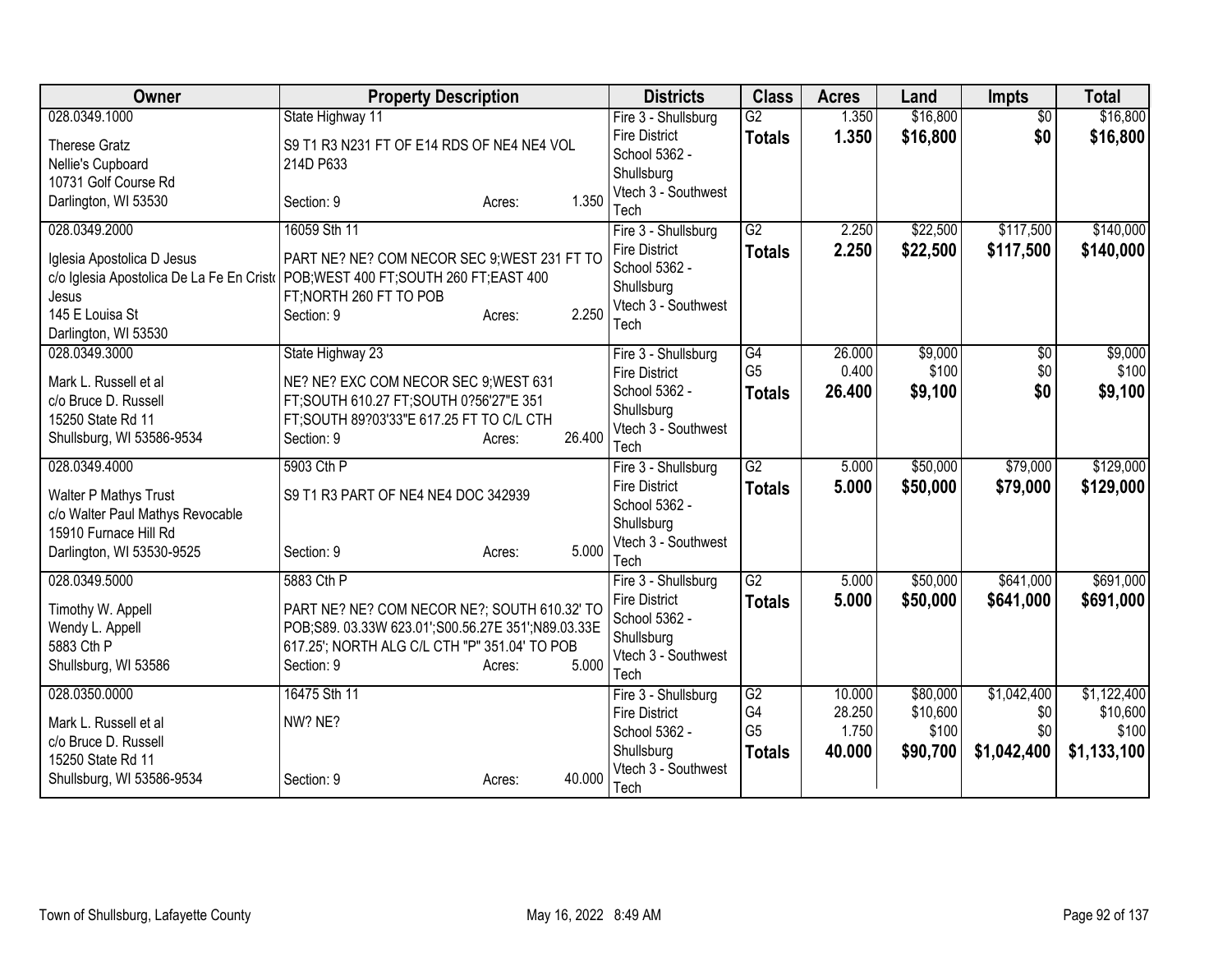| Owner                                     | <b>Property Description</b>                                                                     | <b>Districts</b>            | <b>Class</b>    | <b>Acres</b> | Land     | <b>Impts</b>    | <b>Total</b> |
|-------------------------------------------|-------------------------------------------------------------------------------------------------|-----------------------------|-----------------|--------------|----------|-----------------|--------------|
| 028.0351.0000                             | 16503 State Highway 11                                                                          | Fire 3 - Shullsburg         | $\overline{G4}$ | 38.000       | \$13,500 | $\overline{50}$ | \$13,500     |
| Mark L. Russell et al                     | SW? NE?                                                                                         | <b>Fire District</b>        | G7              | 2.000        | \$16,000 | \$14,400        | \$30,400     |
| c/o Bruce D. Russell                      |                                                                                                 | School 5362 -               | <b>Totals</b>   | 40.000       | \$29,500 | \$14,400        | \$43,900     |
| 15250 State Rd 11                         |                                                                                                 | Shullsburg                  |                 |              |          |                 |              |
| Shullsburg, WI 53586-9534                 | 40.000<br>Section: 9<br>Acres:                                                                  | Vtech 3 - Southwest<br>Tech |                 |              |          |                 |              |
| 028.0352.0000                             | County Rd P                                                                                     | Fire 3 - Shullsburg         | G4              | 33.500       | \$11,200 | $\overline{50}$ | \$11,200     |
|                                           |                                                                                                 | <b>Fire District</b>        | G <sub>5</sub>  | 0.500        | \$100    | \$0             | \$100        |
| Mark L. Russell et al                     | SE? NE? EXC COM SECOR SAID NE?; NORTH 9CH &                                                     | School 5362 -               | G7              | 1.000        | \$10,000 | \$4,200         | \$14,200     |
| c/o Bruce D. Russell<br>15250 State Rd 11 | 93L; WEST 2CH & 25L; NORHT 31L; WEST 5CH & 93L<br>TO POB; EAST 5CH & 93L; SOUTH 31L; EAST 2CH & | Shullsburg                  | <b>Totals</b>   | 35.000       | \$21,300 | \$4,200         | \$25,500     |
| Shullsburg, WI 53586-9534                 | 35.000<br>Section: 9<br>Acres:                                                                  | Vtech 3 - Southwest         |                 |              |          |                 |              |
|                                           |                                                                                                 | Tech                        |                 |              |          |                 |              |
| 028.0352.1000                             | 5561 Cth P                                                                                      | Fire 3 - Shullsburg         | $\overline{G1}$ | 5.000        | \$30,000 | \$205,800       | \$235,800    |
| Frank D. Arrigoni                         | S9 T1 R3 PART SE4 NE4 COM SECOR SENE; NORTH                                                     | <b>Fire District</b>        | <b>Totals</b>   | 5.000        | \$30,000 | \$205,800       | \$235,800    |
| Carol A. Arrigoni                         | 9CH & 93L; WEST 2CH & 25L; NORTH 31L; WEST 5CH &                                                | School 5362 -               |                 |              |          |                 |              |
| 5561 County Rd P                          | 93L TO POB;EAST 5CH & 93L;SOUTH 31L;EAST 2CH                                                    | Shullsburg                  |                 |              |          |                 |              |
| Shullsburg, WI 53586                      | 5.000<br>Section: 9<br>Acres:                                                                   | Vtech 3 - Southwest<br>Tech |                 |              |          |                 |              |
| 028.0353.1000                             | State Highway 11                                                                                | Fire 3 - Shullsburg         | $\overline{G1}$ | 1.000        | \$100    | $\overline{50}$ | \$100        |
|                                           |                                                                                                 | <b>Fire District</b>        | <b>Totals</b>   | 1.000        | \$100    | \$0             | \$100        |
| Mark L. Russell et al                     | STRIP OF LAND 2 RDS WIDE OFF EAST SIDE OF NE?                                                   | School 5362 -               |                 |              |          |                 |              |
| c/o Bruce D. Russell                      | NW?                                                                                             | Shullsburg                  |                 |              |          |                 |              |
| 15250 State Rd 11                         |                                                                                                 | Vtech 3 - Southwest         |                 |              |          |                 |              |
| Shullsburg, WI 53586-9534                 | 1.000<br>Section: 9<br>Acres:                                                                   | Tech                        |                 |              |          |                 |              |
| 028.0353.2000                             | State Highway 11                                                                                | Fire 3 - Shullsburg         | G4              | 38.000       | \$13,900 | $\sqrt{6}$      | \$13,900     |
| Dar-Schull LLC                            | S9 T1 R3 NE4 NW4 EXC E 1A VOL 231D P489                                                         | <b>Fire District</b>        | G <sub>5</sub>  | 1.000        | \$100    | \$0             | \$100        |
| c/o Dar-Schull, LLC                       |                                                                                                 | School 5362 -               | <b>Totals</b>   | 39.000       | \$14,000 | \$0             | \$14,000     |
| C/O Harold & Carol Deback                 |                                                                                                 | Shullsburg                  |                 |              |          |                 |              |
| W198 S10957 Racine Ave                    | 39.000<br>Section: 9<br>Acres:                                                                  | Vtech 3 - Southwest         |                 |              |          |                 |              |
| Muskego, WI 53150-9556                    |                                                                                                 | Tech                        |                 |              |          |                 |              |
| 028.0354.0000                             | State Highway 11                                                                                | Fire 3 - Shullsburg         | G4              | 39.000       | \$13,400 | $\overline{60}$ | \$13,400     |
| Dar-Schull LLC                            | S9 T1 R3 NW4 NW4 VOL 231D P489                                                                  | <b>Fire District</b>        | G <sub>5</sub>  | 1.000        | \$100    | \$0             | \$100        |
| c/o Dar-Schull, LLC                       |                                                                                                 | School 5362 -               | <b>Totals</b>   | 40.000       | \$13,500 | \$0             | \$13,500     |
| C/O Harold & Carol Deback                 |                                                                                                 | Shullsburg                  |                 |              |          |                 |              |
| W198 S10957 Racine Ave                    | 40.000<br>Section: 9<br>Acres:                                                                  | Vtech 3 - Southwest<br>Tech |                 |              |          |                 |              |
| Muskego, WI 53150-9556                    |                                                                                                 |                             |                 |              |          |                 |              |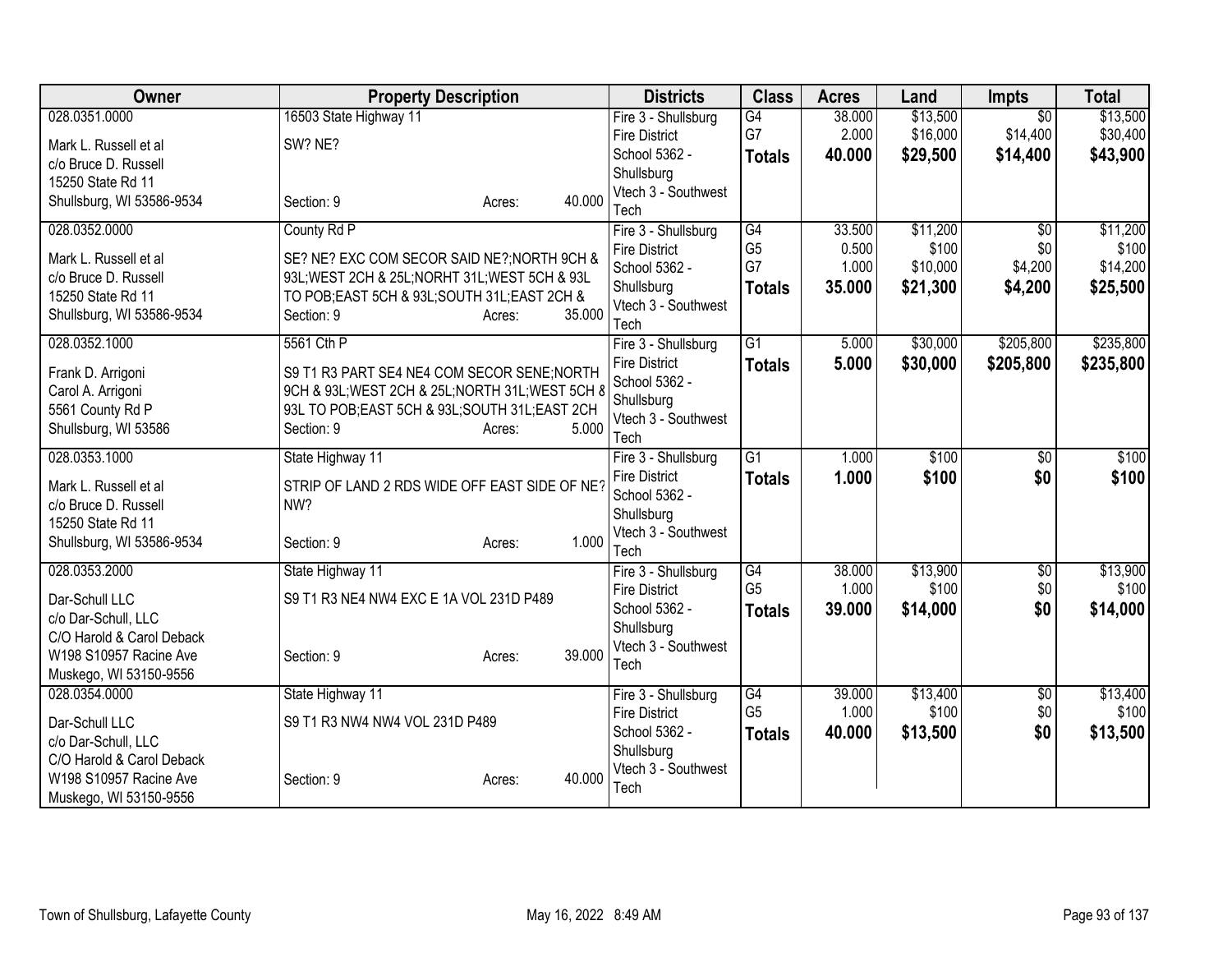| <b>Owner</b>                                     | <b>Property Description</b>                          |        |        | <b>Districts</b>                            | <b>Class</b>    | <b>Acres</b> | Land     | <b>Impts</b>                 | <b>Total</b> |
|--------------------------------------------------|------------------------------------------------------|--------|--------|---------------------------------------------|-----------------|--------------|----------|------------------------------|--------------|
| 028.0355.0000                                    | State Highway 11                                     |        |        | Fire 3 - Shullsburg                         | $\overline{G4}$ | 40.000       | \$12,900 | $\overline{50}$              | \$12,900     |
| Mark L. Russell et al                            | SW? NW?                                              |        |        | <b>Fire District</b>                        | <b>Totals</b>   | 40.000       | \$12,900 | \$0                          | \$12,900     |
| c/o Bruce D. Russell                             |                                                      |        |        | School 5362 -                               |                 |              |          |                              |              |
| 15250 State Rd 11                                |                                                      |        |        | Shullsburg                                  |                 |              |          |                              |              |
| Shullsburg, WI 53586-9534                        | Section: 9                                           | Acres: | 40.000 | Vtech 3 - Southwest                         |                 |              |          |                              |              |
| 028.0356.0000                                    | 16503 Sth 11                                         |        |        | Tech                                        | $\overline{G4}$ | 35.000       | \$12,400 |                              | \$12,400     |
|                                                  |                                                      |        |        | Fire 3 - Shullsburg<br><b>Fire District</b> | G7              | 5.000        | \$42,500 | $\overline{30}$<br>\$239,200 | \$281,700    |
| Mark L. Russell et al                            | SE? NW?                                              |        |        | School 5362 -                               | <b>Totals</b>   | 40.000       | \$54,900 | \$239,200                    | \$294,100    |
| c/o Bruce D. Russell                             |                                                      |        |        | Shullsburg                                  |                 |              |          |                              |              |
| 15250 State Rd 11                                |                                                      |        |        | Vtech 3 - Southwest                         |                 |              |          |                              |              |
| Shullsburg, WI 53586-9534                        | Section: 9                                           | Acres: | 40.000 | Tech                                        |                 |              |          |                              |              |
| 028.0357.0000                                    | State Highway 11                                     |        |        | Fire 3 - Shullsburg                         | G4              | 40.000       | \$13,900 | \$0                          | \$13,900     |
| Mark L. Russell et al                            | NE? SW?                                              |        |        | <b>Fire District</b>                        | <b>Totals</b>   | 40.000       | \$13,900 | \$0                          | \$13,900     |
| c/o Bruce D. Russell                             |                                                      |        |        | School 5362 -                               |                 |              |          |                              |              |
| 15250 State Rd 11                                |                                                      |        |        | Shullsburg                                  |                 |              |          |                              |              |
| Shullsburg, WI 53586-9534                        | Section: 9                                           | Acres: | 40.000 | Vtech 3 - Southwest                         |                 |              |          |                              |              |
|                                                  |                                                      |        |        | Tech                                        |                 |              |          |                              |              |
| 028.0358.0000                                    | State Highway 11                                     |        |        | Fire 3 - Shullsburg                         | $\overline{G4}$ | 40.000       | \$14,000 | $\overline{60}$              | \$14,000     |
| Mark L. Russell et al                            | NW? SW?                                              |        |        | <b>Fire District</b>                        | <b>Totals</b>   | 40.000       | \$14,000 | \$0                          | \$14,000     |
| c/o Bruce D. Russell                             |                                                      |        |        | School 5362 -                               |                 |              |          |                              |              |
| 15250 State Rd 11                                |                                                      |        |        | Shullsburg<br>Vtech 3 - Southwest           |                 |              |          |                              |              |
| Shullsburg, WI 53586-9534                        | Section: 9                                           | Acres: | 40.000 | Tech                                        |                 |              |          |                              |              |
| 028.0359.0000                                    | Dunbarton Rd                                         |        |        | Fire 3 - Shullsburg                         | G4              | 37.500       | \$13,600 | $\sqrt{$0}$                  | \$13,600     |
|                                                  |                                                      |        |        | <b>Fire District</b>                        | G <sub>5</sub>  | 1.000        | \$100    | \$0                          | \$100        |
| Dar-Schull LLC                                   | S9 T1 R3 PART OF SW4 SW4 VOL 231D P489               |        |        | School 5362 -                               | <b>Totals</b>   | 38.500       | \$13,700 | \$0                          | \$13,700     |
| c/o Dar-Schull, LLC                              |                                                      |        |        | Shullsburg                                  |                 |              |          |                              |              |
| C/O Harold & Carol Deback                        |                                                      |        |        | Vtech 3 - Southwest                         |                 |              |          |                              |              |
| W198 S10957 Racine Ave<br>Muskego, WI 53150-9556 | Section: 9                                           | Acres: | 38.500 | Tech                                        |                 |              |          |                              |              |
| 028.0359.1000                                    | Dunbarton Rd                                         |        |        | Fire 3 - Shullsburg                         | $\overline{G4}$ | 1.500        | \$600    | $\overline{50}$              | \$600        |
|                                                  |                                                      |        |        | <b>Fire District</b>                        | <b>Totals</b>   | 1.500        | \$600    | \$0                          | \$600        |
| Christian F. Kanagy                              | S9 T1 R3 PART SW4 SW4 COM SWCOR SEC                  |        |        | School 5362 -                               |                 |              |          |                              |              |
| Ada F. Kanagy                                    | 9;N89.50.42E 124.61'; N00.00.57E 524.54';N89. 59.03W |        |        | Shullsburg                                  |                 |              |          |                              |              |
| 17166 Dunbarton Rd                               | TO WLI SW4 SW4; S00. 00.57W TO POB DOC 347471        |        |        | Vtech 3 - Southwest                         |                 |              |          |                              |              |
| Shullsburg, WI 53586                             | Section: 9                                           | Acres: | 1.500  | Tech                                        |                 |              |          |                              |              |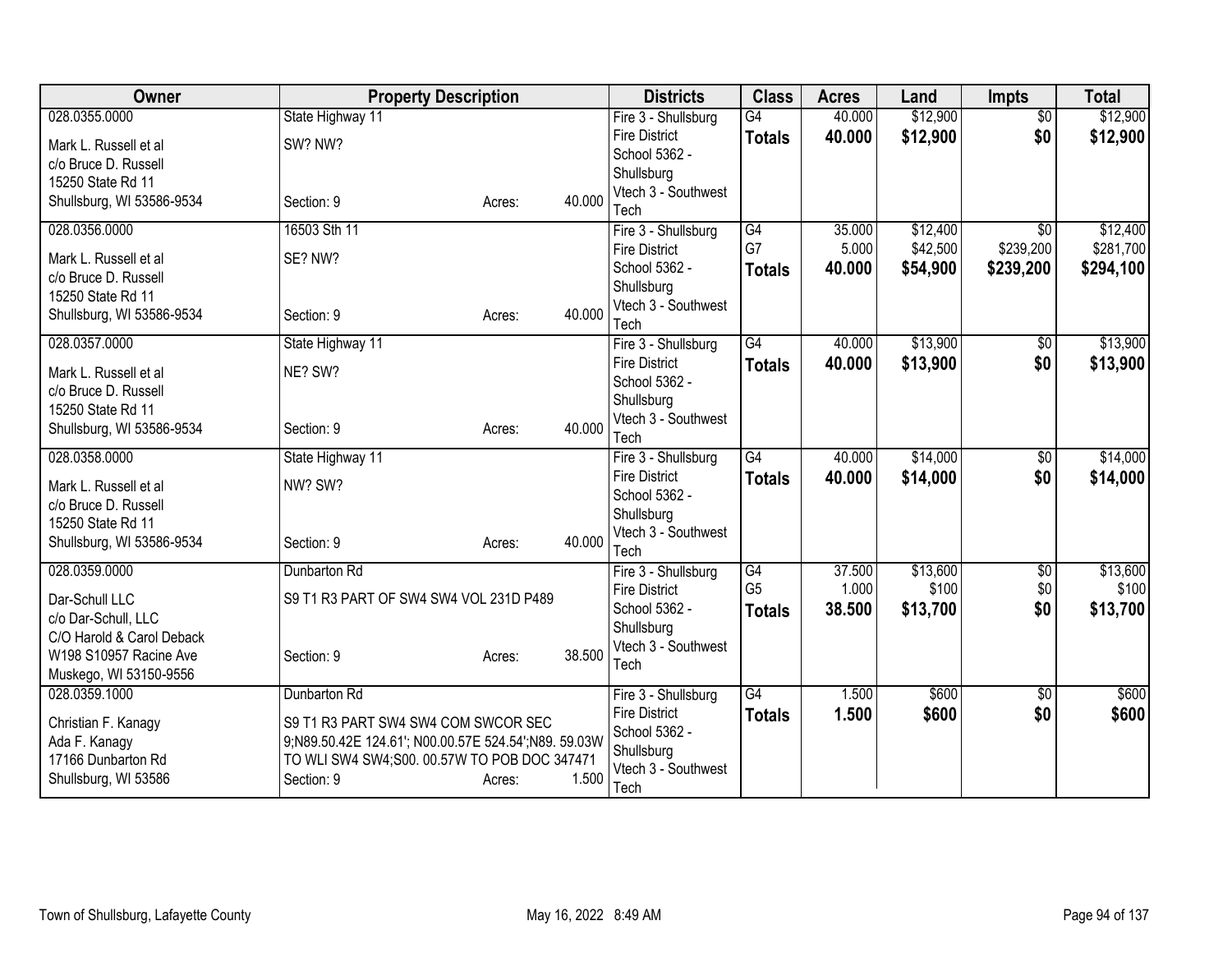| Owner                           | <b>Property Description</b>                |        |        | <b>Districts</b>                  | <b>Class</b>    | <b>Acres</b> | Land     | <b>Impts</b>    | <b>Total</b> |
|---------------------------------|--------------------------------------------|--------|--------|-----------------------------------|-----------------|--------------|----------|-----------------|--------------|
| 028.0360.0000                   | Dunbarton Rd                               |        |        | Fire 3 - Shullsburg               | G4              | 39.000       | \$14,600 | $\overline{60}$ | \$14,600     |
| Dar-Schull LLC                  | S9 T1 R3 SE4 SW4 VOL 231D P489             |        |        | <b>Fire District</b>              | G <sub>5</sub>  | 1.000        | \$100    | \$0             | \$100        |
| c/o Dar-Schull, LLC             |                                            |        |        | School 5362 -                     | <b>Totals</b>   | 40.000       | \$14,700 | \$0             | \$14,700     |
| C/O Harold & Carol Deback       |                                            |        |        | Shullsburg<br>Vtech 3 - Southwest |                 |              |          |                 |              |
| W198 S10957 Racine Ave          | Section: 9                                 | Acres: | 40.000 | Tech                              |                 |              |          |                 |              |
| Muskego, WI 53150-9556          |                                            |        |        |                                   |                 |              |          |                 |              |
| 028.0361.0000                   | County Rd P                                |        |        | Fire 3 - Shullsburg               | G4              | 39.130       | \$13,200 | $\overline{50}$ | \$13,200     |
| Jsp Property Holdings, LLC      | S9 T1 R3 NE4 SE4 DOC 335517 (SEE POS2816)  |        |        | <b>Fire District</b>              | G <sub>5</sub>  | 1.000        | \$100    | \$0             | \$100        |
| 2620 N Pontiac Dr               |                                            |        |        | School 5362 -                     | <b>Totals</b>   | 40.130       | \$13,300 | \$0             | \$13,300     |
| Janesville, WI 53547            |                                            |        |        | Shullsburg                        |                 |              |          |                 |              |
|                                 | Section: 9                                 | Acres: | 40.130 | Vtech 3 - Southwest<br>Tech       |                 |              |          |                 |              |
| 028.0362.0000                   | County Rd P                                |        |        | Fire 3 - Shullsburg               | $\overline{G4}$ | 40.180       | \$14,900 | $\overline{50}$ | \$14,900     |
|                                 |                                            |        |        | <b>Fire District</b>              | <b>Totals</b>   | 40.180       | \$14,900 | \$0             | \$14,900     |
| Jsp Property Holdings, LLC      | S9 T1 R3 NW4 SE4 DOC 335517 (SEE POS2816)  |        |        | School 5362 -                     |                 |              |          |                 |              |
| 2620 N Pontiac Dr               |                                            |        |        | Shullsburg                        |                 |              |          |                 |              |
| Janesville, WI 53547            |                                            |        |        | Vtech 3 - Southwest               |                 |              |          |                 |              |
|                                 | Section: 9                                 | Acres: | 40.180 | Tech                              |                 |              |          |                 |              |
| 028.0363.0000                   | Dunbarton Rd                               |        |        | Fire 3 - Shullsburg               | $\overline{G4}$ | 39.150       | \$14,700 | $\overline{50}$ | \$14,700     |
| Jsp Property Holdings, LLC      | S9 T1 R3 SW4 SE4 DOC 335517 (SEE POS2816)  |        |        | <b>Fire District</b>              | G <sub>5</sub>  | 1.000        | \$100    | \$0             | \$100        |
| 2620 N Pontiac Dr               |                                            |        |        | School 5362 -                     | <b>Totals</b>   | 40.150       | \$14,800 | \$0             | \$14,800     |
| Janesville, WI 53547            |                                            |        |        | Shullsburg                        |                 |              |          |                 |              |
|                                 | Section: 9                                 | Acres: | 40.150 | Vtech 3 - Southwest               |                 |              |          |                 |              |
| 028.0364.0000                   | County Rd P                                |        |        | Tech<br>Fire 3 - Shullsburg       | $\overline{G4}$ | 38.000       | \$14,100 | $\overline{60}$ | \$14,100     |
|                                 |                                            |        |        | <b>Fire District</b>              | G <sub>5</sub>  | 2.090        | \$100    | \$0             | \$100        |
| Jsp Property Holdings, LLC      | S9 T1 R3 SE4 SE4 DOC 335517 (SEE POS2816)  |        |        | School 5362 -                     | <b>Totals</b>   | 40.090       | \$14,200 | \$0             | \$14,200     |
| 2620 N Pontiac Dr               |                                            |        |        | Shullsburg                        |                 |              |          |                 |              |
| Janesville, WI 53547            |                                            |        |        | Vtech 3 - Southwest               |                 |              |          |                 |              |
|                                 | Section: 9                                 | Acres: | 40.090 | Tech                              |                 |              |          |                 |              |
| 028.0365.0000                   | Dunbarton Rd                               |        |        | Fire 3 - Shullsburg               | G4              | 21.300       | \$8,100  | $\overline{60}$ | \$8,100      |
| Darlington J Wisconsin LLC      | S16 T1 R3 W720 FT OF NE4 NE4 VOL 230D P591 |        |        | <b>Fire District</b>              | G <sub>5</sub>  | 0.500        | \$100    | \$0             | \$100        |
| c/o Darlington J Wisconsin, LLC |                                            |        |        | School 5362 -                     | <b>Totals</b>   | 21.800       | \$8,200  | \$0             | \$8,200      |
| C/O Jafari Property Management  |                                            |        |        | Shullsburg                        |                 |              |          |                 |              |
| 2607 W 22nd St Ste 48           | Section: 16                                | Acres: | 21.800 | Vtech 3 - Southwest               |                 |              |          |                 |              |
| Oak Brook, IL 60523-4631        |                                            |        |        | Tech                              |                 |              |          |                 |              |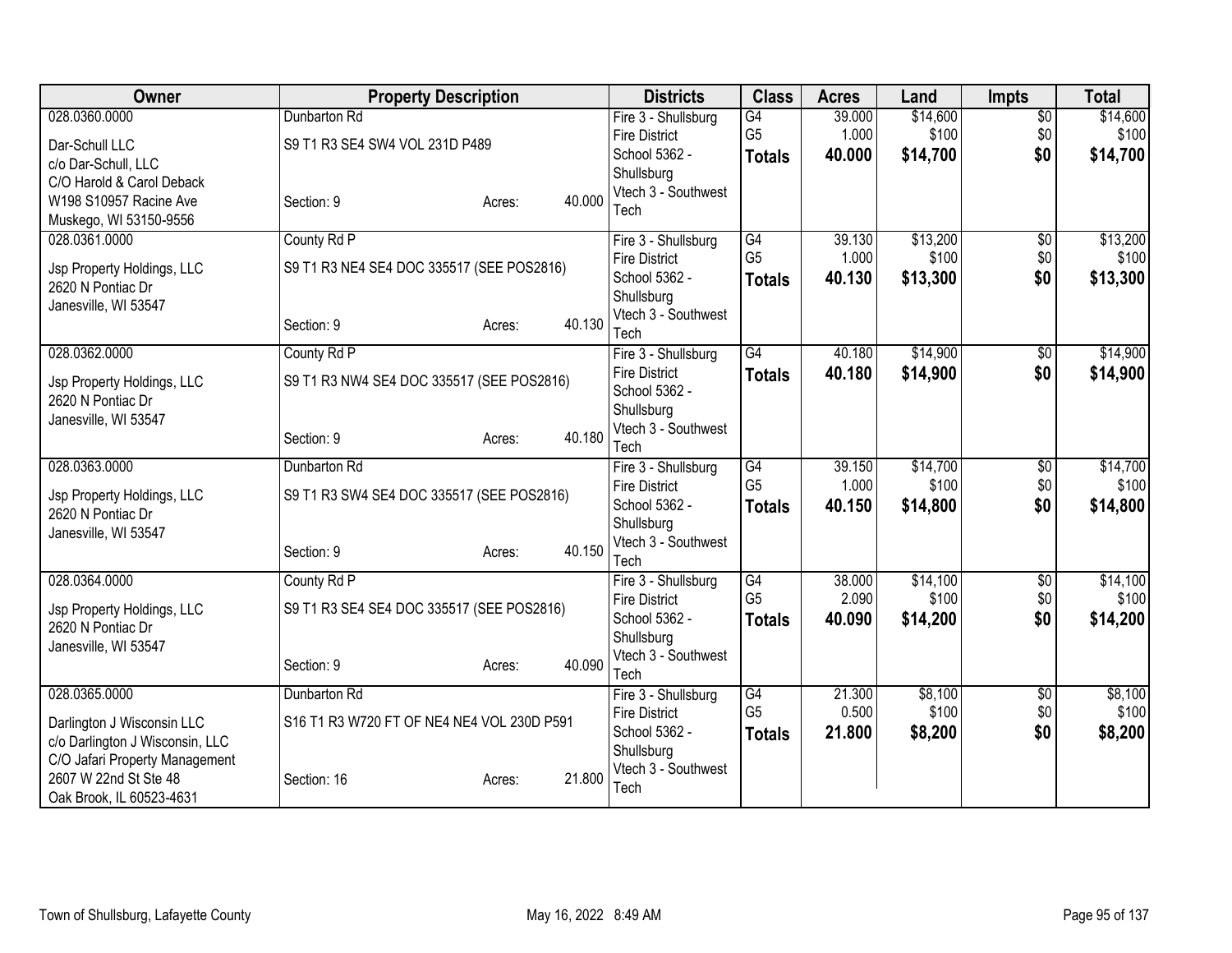| Owner                                                   | <b>Property Description</b>                 |        |        | <b>Districts</b>                            | <b>Class</b>    | <b>Acres</b>     | Land               | <b>Impts</b>           | <b>Total</b>       |
|---------------------------------------------------------|---------------------------------------------|--------|--------|---------------------------------------------|-----------------|------------------|--------------------|------------------------|--------------------|
| 028.0365.1000                                           | County Rd P                                 |        |        | Fire 3 - Shullsburg                         | $\overline{G4}$ | 17.000           | \$6,300            | $\overline{50}$        | \$6,300            |
| Mark A. Burris                                          | S16 T1 R3 E2 OF NE4 NE4 VOL 195D P314       |        |        | <b>Fire District</b>                        | G <sub>5</sub>  | 1.200            | \$100              | \$0                    | \$100              |
| 4671 County Rd P                                        |                                             |        |        | School 5362 -<br>Shullsburg                 | <b>Totals</b>   | 18.200           | \$6,400            | \$0                    | \$6,400            |
| Shullsburg, WI 53586                                    |                                             |        |        | Vtech 3 - Southwest                         |                 |                  |                    |                        |                    |
|                                                         | Section: 16                                 | Acres: | 18.200 | Tech                                        |                 |                  |                    |                        |                    |
| 028.0366.0000                                           | Dunbarton Rd                                |        |        | Fire 3 - Shullsburg                         | G4              | 39.000           | \$14,800           | $\overline{50}$        | \$14,800           |
| Darlington J Wisconsin LLC                              | S16 T1 R3 NW4 NE4 VOL 230D P591             |        |        | <b>Fire District</b>                        | G <sub>5</sub>  | 1.000            | \$100              | \$0                    | \$100              |
| c/o Darlington J Wisconsin, LLC                         |                                             |        |        | School 5362 -                               | <b>Totals</b>   | 40.000           | \$14,900           | \$0                    | \$14,900           |
| C/O Jafari Property Management                          |                                             |        |        | Shullsburg<br>Vtech 3 - Southwest           |                 |                  |                    |                        |                    |
| 2607 W 22nd St Ste 48                                   | Section: 16                                 | Acres: | 40.000 | Tech                                        |                 |                  |                    |                        |                    |
| Oak Brook, IL 60523-4631                                |                                             |        |        |                                             |                 |                  |                    |                        |                    |
| 028.0367.1000                                           | Dunbarton Rd                                |        |        | Fire 3 - Shullsburg<br><b>Fire District</b> | G4              | 17.000<br>17.000 | \$6,500<br>\$6,500 | $\overline{60}$<br>\$0 | \$6,500<br>\$6,500 |
| Darlington J Wisconsin LLC                              | S16 T1 R3 SW4 NE4 N OF OLD RR VOL 230D P591 |        |        | School 5362 -                               | <b>Totals</b>   |                  |                    |                        |                    |
| c/o Darlington J Wisconsin, LLC                         |                                             |        |        | Shullsburg                                  |                 |                  |                    |                        |                    |
| C/O Jafari Property Management<br>2607 W 22nd St Ste 48 | Section: 16                                 | Acres: | 17.000 | Vtech 3 - Southwest                         |                 |                  |                    |                        |                    |
| Oak Brook, IL 60523-4631                                |                                             |        |        | Tech                                        |                 |                  |                    |                        |                    |
| 028.0367.2000                                           |                                             |        |        | Fire 3 - Shullsburg                         | $\overline{G4}$ | 21.300           | \$5,200            | $\overline{50}$        | \$5,200            |
| Randall L. Carns                                        | SW? NE? LYING S OF OLD RR                   |        |        | <b>Fire District</b>                        | <b>Totals</b>   | 21.300           | \$5,200            | \$0                    | \$5,200            |
| 4461 Cth P                                              |                                             |        |        | School 5362 -                               |                 |                  |                    |                        |                    |
| Shullsburg, WI 53586                                    |                                             |        |        | Shullsburg<br>Vtech 3 - Southwest           |                 |                  |                    |                        |                    |
|                                                         | Section: 16                                 | Acres: | 21.300 | Tech                                        |                 |                  |                    |                        |                    |
| 028.0368.1000                                           | County Rd P                                 |        |        | Fire 3 - Shullsburg                         | 5M              | 5.000            | \$8,500            | \$0                    | \$8,500            |
| Randall L. Carns                                        | SE? NE? LYING S OF OLD RR                   |        |        | <b>Fire District</b>                        | G <sub>4</sub>  | 14.700           | \$4,300            | \$0                    | \$4,300            |
| 4461 Cth P                                              |                                             |        |        | School 5362 -                               | G <sub>5</sub>  | 0.300            | \$100              | \$0                    | \$100              |
| Shullsburg, WI 53586                                    |                                             |        |        | Shullsburg                                  | <b>Totals</b>   | 20.000           | \$12,900           | \$0                    | \$12,900           |
|                                                         | Section: 16                                 | Acres: | 20.000 | Vtech 3 - Southwest<br>Tech                 |                 |                  |                    |                        |                    |
| 028.0368.2000                                           | 4671 Cth P                                  |        |        | Fire 3 - Shullsburg                         | G1              | 2.000            | \$20,300           | \$113,900              | \$134,200          |
|                                                         |                                             |        |        | <b>Fire District</b>                        | G4              | 7.900            | \$2,600            | \$0                    | \$2,600            |
| Mark A. Burris                                          | S16 T1 R3 FRAC OF SE4 NE4 VOL 209D P877     |        |        | School 5362 -                               | <b>Totals</b>   | 9.900            | \$22,900           | \$113,900              | \$136,800          |
| 4671 County Rd P<br>Shullsburg, WI 53586                |                                             |        |        | Shullsburg                                  |                 |                  |                    |                        |                    |
|                                                         | Section: 16                                 | Acres: | 9.900  | Vtech 3 - Southwest                         |                 |                  |                    |                        |                    |
|                                                         |                                             |        |        | Tech                                        |                 |                  |                    |                        |                    |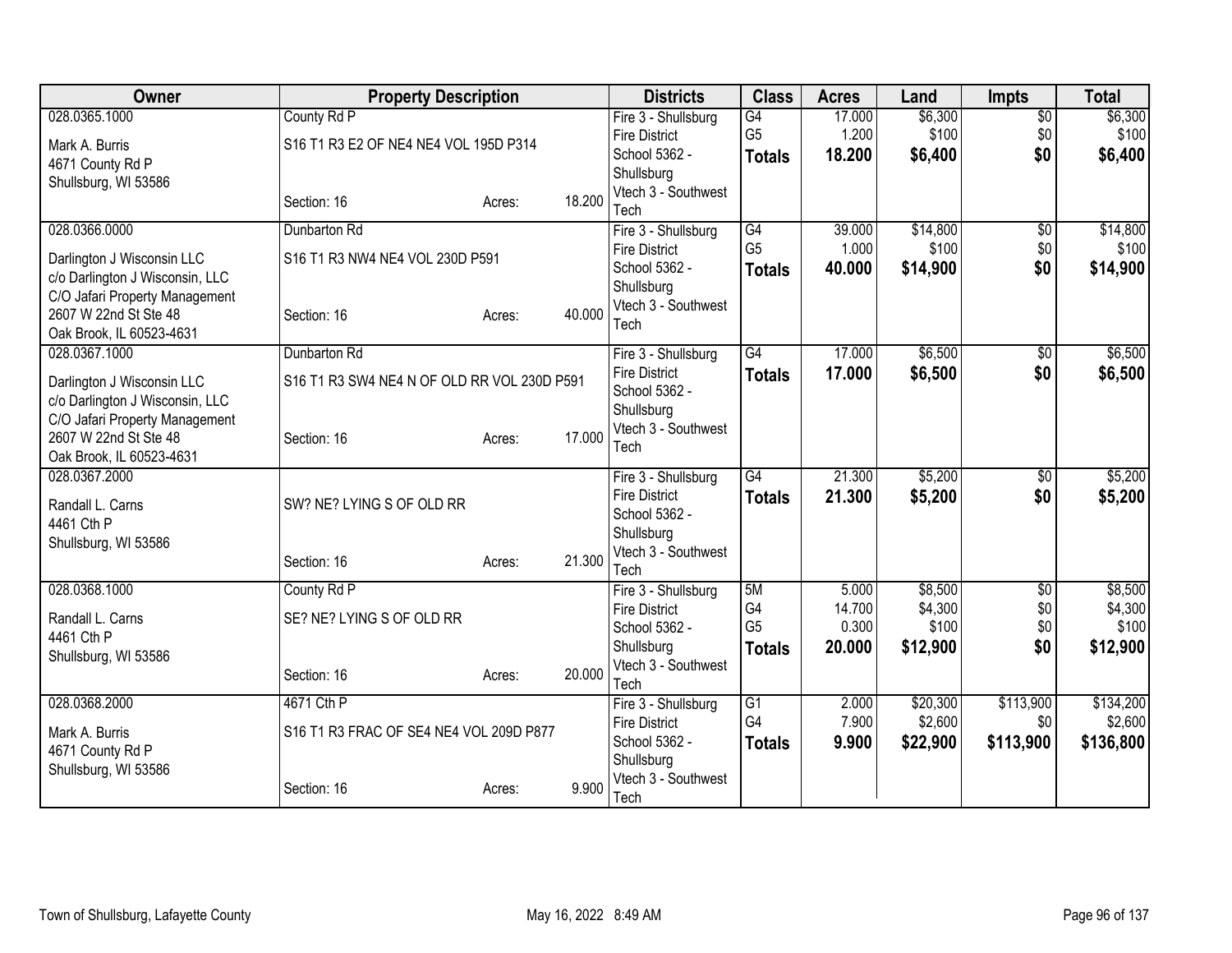| Owner                                  | <b>Property Description</b>                  |                  | <b>Districts</b>                            | <b>Class</b>         | <b>Acres</b>   | Land              | <b>Impts</b>    | <b>Total</b>      |
|----------------------------------------|----------------------------------------------|------------------|---------------------------------------------|----------------------|----------------|-------------------|-----------------|-------------------|
| 028.0368.3000                          | County Rd P                                  |                  | Fire 3 - Shullsburg                         | $\overline{G1}$      | 0.100          | \$300             | $\overline{50}$ | \$300             |
| Mark A. Burris                         | S16 T1 R3 LOTS 4 & 5 BLK 6 PLAT OF DUNBARTON |                  | <b>Fire District</b>                        | <b>Totals</b>        | 0.100          | \$300             | \$0             | \$300             |
| 4671 County Rd P                       | <b>VOL 211D P945</b>                         |                  | School 5362 -<br>Shullsburg                 |                      |                |                   |                 |                   |
| Shullsburg, WI 53586                   |                                              |                  | Vtech 3 - Southwest                         |                      |                |                   |                 |                   |
|                                        | Section: 16                                  | 0.000<br>Acres:  | Tech                                        |                      |                |                   |                 |                   |
| 028.0368.4000                          | County Rd P                                  |                  | Fire 3 - Shullsburg                         | 5M                   | 0.500          | \$900             | \$0             | \$900             |
| Darlington J Wisconsin LLC             | S16 T1 R3 W720 FT OF SW4 NE4 LYING N OF      |                  | <b>Fire District</b>                        | G <sub>4</sub>       | 9.500          | \$3,600           | \$0             | \$3,600           |
| c/o Darlington J Wisconsin, LLC        | CENTER OF RR ROW VOL 230D P591               |                  | School 5362 -                               | <b>Totals</b>        | 10.000         | \$4,500           | \$0             | \$4,500           |
| C/O Jafari Property Management         |                                              |                  | Shullsburg                                  |                      |                |                   |                 |                   |
| 2607 W 22nd St Ste 48                  | Section: 16                                  | 10.000<br>Acres: | Vtech 3 - Southwest<br>Tech                 |                      |                |                   |                 |                   |
| Oak Brook, IL 60523-4631               |                                              |                  |                                             |                      |                |                   |                 |                   |
| 028.0369.0000                          | 4994 Martin Rd                               |                  | Fire 3 - Shullsburg                         | G4                   | 36.000         | \$12,300          | $\overline{50}$ | \$12,300          |
| Jon D. Mccoy                           | NE? NW?                                      |                  | <b>Fire District</b><br>School 5362 -       | G <sub>5</sub><br>G7 | 1.000<br>3.000 | \$100<br>\$26,500 | \$0<br>\$14,900 | \$100<br>\$41,400 |
| John R Mccoy Trust                     |                                              |                  | Shullsburg                                  | <b>Totals</b>        | 40.000         | \$38,900          | \$14,900        | \$53,800          |
| 15811 Sandestin Dr                     |                                              |                  | Vtech 3 - Southwest                         |                      |                |                   |                 |                   |
| Asbury, IA 53717                       | Section: 16                                  | 40.000<br>Acres: | Tech                                        |                      |                |                   |                 |                   |
| 028.0370.0000                          | Dunbarton Rd                                 |                  | Fire 3 - Shullsburg                         | $\overline{G4}$      | 38.000         | \$12,600          | \$0             | \$12,600          |
| Jon D. Mccoy                           | NW? NW?                                      |                  | <b>Fire District</b>                        | G <sub>5</sub>       | 2.000          | \$100             | \$0             | \$100             |
| John R Mccoy Trust                     |                                              |                  | School 5362 -                               | <b>Totals</b>        | 40.000         | \$12,700          | \$0             | \$12,700          |
| 15811 Sandestin Dr                     |                                              |                  | Shullsburg<br>Vtech 3 - Southwest           |                      |                |                   |                 |                   |
| Asbury, IA 53717                       | Section: 16                                  | 40.000<br>Acres: | Tech                                        |                      |                |                   |                 |                   |
| 028.0371.0000                          | <b>Martin Rd</b>                             |                  | Fire 3 - Shullsburg                         | G4                   | 39.000         | \$12,900          | \$0             | \$12,900          |
| Jon D. Mccoy                           | SW? NW?                                      |                  | <b>Fire District</b>                        | G <sub>5</sub>       | 1.000          | \$100             | \$0             | \$100             |
| John R Mccoy Trust                     |                                              |                  | School 5362 -                               | <b>Totals</b>        | 40.000         | \$13,000          | \$0             | \$13,000          |
| 15811 Sandestin Dr                     |                                              |                  | Shullsburg                                  |                      |                |                   |                 |                   |
| Asbury, IA 53717                       | Section: 16                                  | 40.000<br>Acres: | Vtech 3 - Southwest                         |                      |                |                   |                 |                   |
| 028.0372.0000                          | Martin Rd                                    |                  | Tech                                        | G4                   | 40.000         | \$13,100          | $\sqrt{6}$      | \$13,100          |
|                                        |                                              |                  | Fire 3 - Shullsburg<br><b>Fire District</b> | <b>Totals</b>        | 40.000         | \$13,100          | \$0             | \$13,100          |
| Jon D. Mccoy                           | SE? NW?                                      |                  | School 5362 -                               |                      |                |                   |                 |                   |
| John R Mccoy Trust                     |                                              |                  | Shullsburg                                  |                      |                |                   |                 |                   |
| 15811 Sandestin Dr<br>Asbury, IA 53717 |                                              | 40.000           | Vtech 3 - Southwest                         |                      |                |                   |                 |                   |
|                                        | Section: 16                                  | Acres:           | Tech                                        |                      |                |                   |                 |                   |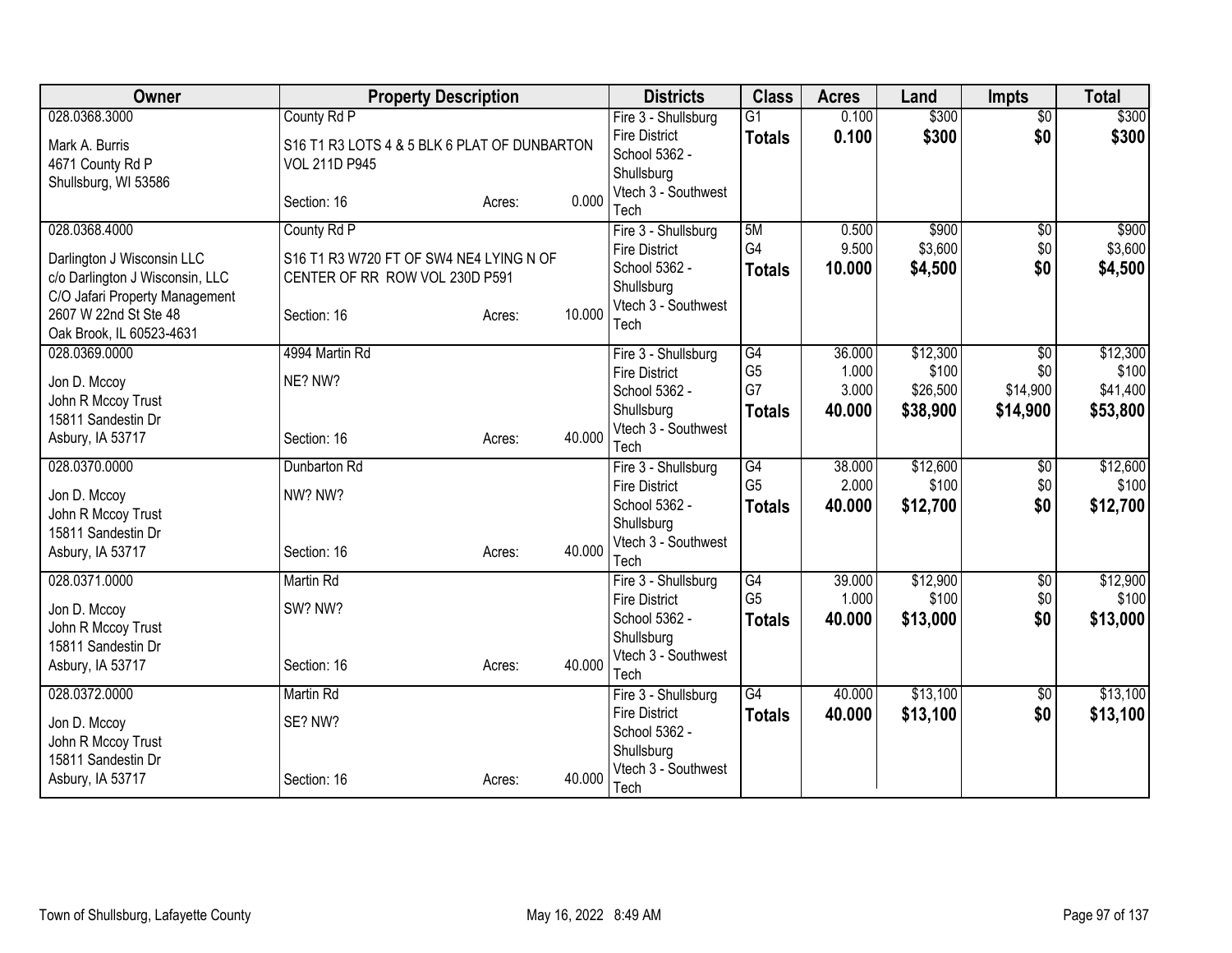| <b>Class</b><br>Owner<br><b>Property Description</b><br><b>Districts</b><br><b>Acres</b><br>Land<br>Impts                                                                     | <b>Total</b>       |
|-------------------------------------------------------------------------------------------------------------------------------------------------------------------------------|--------------------|
| \$13,500<br>028.0373.0000<br>G4<br>40.000<br>$\overline{50}$<br>Dunbarton Rd<br>Fire 3 - Shullsburg                                                                           | \$13,500           |
| <b>Fire District</b><br>\$13,500<br>\$0<br>40.000<br><b>Totals</b><br>S16 T1 R3 NE4 SW4 DOC 342354<br>Jon D. Mccoy                                                            | \$13,500           |
| School 5362 -<br>John R Mccoy Trust                                                                                                                                           |                    |
| Shullsburg<br>15811 Sandestin Dr                                                                                                                                              |                    |
| Vtech 3 - Southwest<br>40.000<br>Asbury, IA 53717<br>Section: 16<br>Acres:<br>Tech                                                                                            |                    |
| \$14,000<br>028.0374.0000<br>Leahy Rd<br>$\overline{G4}$<br>39.000<br>$\overline{50}$<br>Fire 3 - Shullsburg                                                                  | \$14,000           |
| G <sub>5</sub><br>1.000<br>\$100<br>\$0<br><b>Fire District</b>                                                                                                               | \$100              |
| S16 T1 R3 NW4 SW4 DOC 342354<br>Jon D. Mccoy<br>\$0<br>School 5362 -<br>40.000<br>\$14,100<br><b>Totals</b>                                                                   | \$14,100           |
| John R Mccoy Trust<br>Shullsburg                                                                                                                                              |                    |
| 15811 Sandestin Dr<br>Vtech 3 - Southwest                                                                                                                                     |                    |
| 40.000<br>Asbury, IA 53717<br>Section: 16<br>Acres:<br>Tech                                                                                                                   |                    |
| G4<br>35.250<br>\$13,200<br>$\overline{50}$<br>028.0375.0000<br>16874 Leahy Rd<br>Fire 3 - Shullsburg                                                                         | \$13,200           |
| G <sub>5</sub><br>2.750<br>\$400<br>\$0<br><b>Fire District</b><br>S16 T1 R3 PART OF SW4 SW4 DOC 342354<br>Jon D. Mccoy                                                       | \$400              |
| School 5362 -<br>38.000<br>\$13,600<br>\$0<br><b>Totals</b><br>John R Mccoy Trust                                                                                             | \$13,600           |
| Shullsburg<br>15811 Sandestin Dr                                                                                                                                              |                    |
| Vtech 3 - Southwest<br>38.000<br>Asbury, IA 53717<br>Section: 16<br>Acres:                                                                                                    |                    |
| Tech                                                                                                                                                                          |                    |
| 028.0375.1000<br>$\overline{G1}$<br>2.000<br>\$20,300<br>\$34,300<br>16874 Leahy Rd<br>Fire 3 - Shullsburg                                                                    | \$54,600           |
| 2.000<br><b>Fire District</b><br>\$20,300<br>\$34,300<br><b>Totals</b><br>Young D. Arnold<br>S16 T1 R3 PART OF SW4 SW4 DOC 343922 (SEE<br>School 5362 -                       | \$54,600           |
| 26208 County Rd W<br>POS2833)<br>Shullsburg                                                                                                                                   |                    |
| Benton, WI 53803<br>Vtech 3 - Southwest                                                                                                                                       |                    |
| 2.000<br>Section: 16<br>Acres:<br>Tech                                                                                                                                        |                    |
| $\overline{G4}$<br>\$14,800<br>$\overline{50}$<br>028.0376.0000<br>39.000<br>Leahy Rd<br>Fire 3 - Shullsburg                                                                  | \$14,800           |
| G <sub>5</sub><br>\$0<br>1.000<br>\$100<br><b>Fire District</b><br>Jon D. Mccoy<br>S16 T1 R3 SE4 SW4 DOC 342354                                                               | \$100              |
| School 5362 -<br><b>Totals</b><br>40.000<br>\$14,900<br>\$0<br>John R Mccoy Trust                                                                                             | \$14,900           |
| Shullsburg<br>15811 Sandestin Dr                                                                                                                                              |                    |
| Vtech 3 - Southwest<br>40.000<br>Asbury, IA 53717<br>Section: 16<br>Acres:                                                                                                    |                    |
| Tech                                                                                                                                                                          |                    |
| 028.0377.0000<br>4461 Cth P<br>$\overline{G4}$<br>37.000<br>\$11,200<br>$\overline{50}$<br>Fire 3 - Shullsburg                                                                | \$11,200           |
| G <sub>5</sub><br>1.000<br>\$100<br>\$0<br><b>Fire District</b><br>Randall L. Carns<br>E2 SE4 EXC COM SECOR SEC 16, BEING<br>G7<br>\$258,200<br>4.000<br>\$34,500             | \$100<br>\$292,700 |
| School 5362 -<br>4461 Cth P<br>POB;N00.07.19E 1258.19' ALG ELI SAID SEC<br>42.000<br>Shullsburg                                                                               |                    |
| \$45,800<br>\$258,200<br><b>Totals</b><br>16;N89.43.33W 1316.01' TO WLI SE4 SE4;S00.05.35W<br>Shullsburg, WI 53586<br>Vtech 3 - Southwest                                     | \$304,000          |
| 42.000<br>Section: 16<br>Acres:<br>Tech                                                                                                                                       |                    |
| 028.0379.2000<br>G4<br>35.360<br>\$11,700<br>$\overline{50}$<br>16444 Leahy Rd<br>School 5362 -                                                                               | \$11,700           |
| G7<br>4.500<br>\$38,500<br>\$165,300<br>Shullsburg<br>PART NW? SE? & PART SW? SE? COM S? COR SEC                                                                              | \$203,800          |
| Aloysius L. Necollins<br>Vtech 3 - Southwest<br>39.860<br>\$50,200<br>\$165,300<br><b>Totals</b><br>Sandra K. Necollins<br>16, BEING POB; S89? 43' 33" E 657.69' ALG SLI SAID | \$215,500          |
| Tech<br>16444 Leahy Rd<br>SEC;N00?04'42"E 2640.02' TO NLI SE? OF SAID                                                                                                         |                    |
| 39.860<br>Shullsburg, WI 53586<br>Section: 16<br>Acres:                                                                                                                       |                    |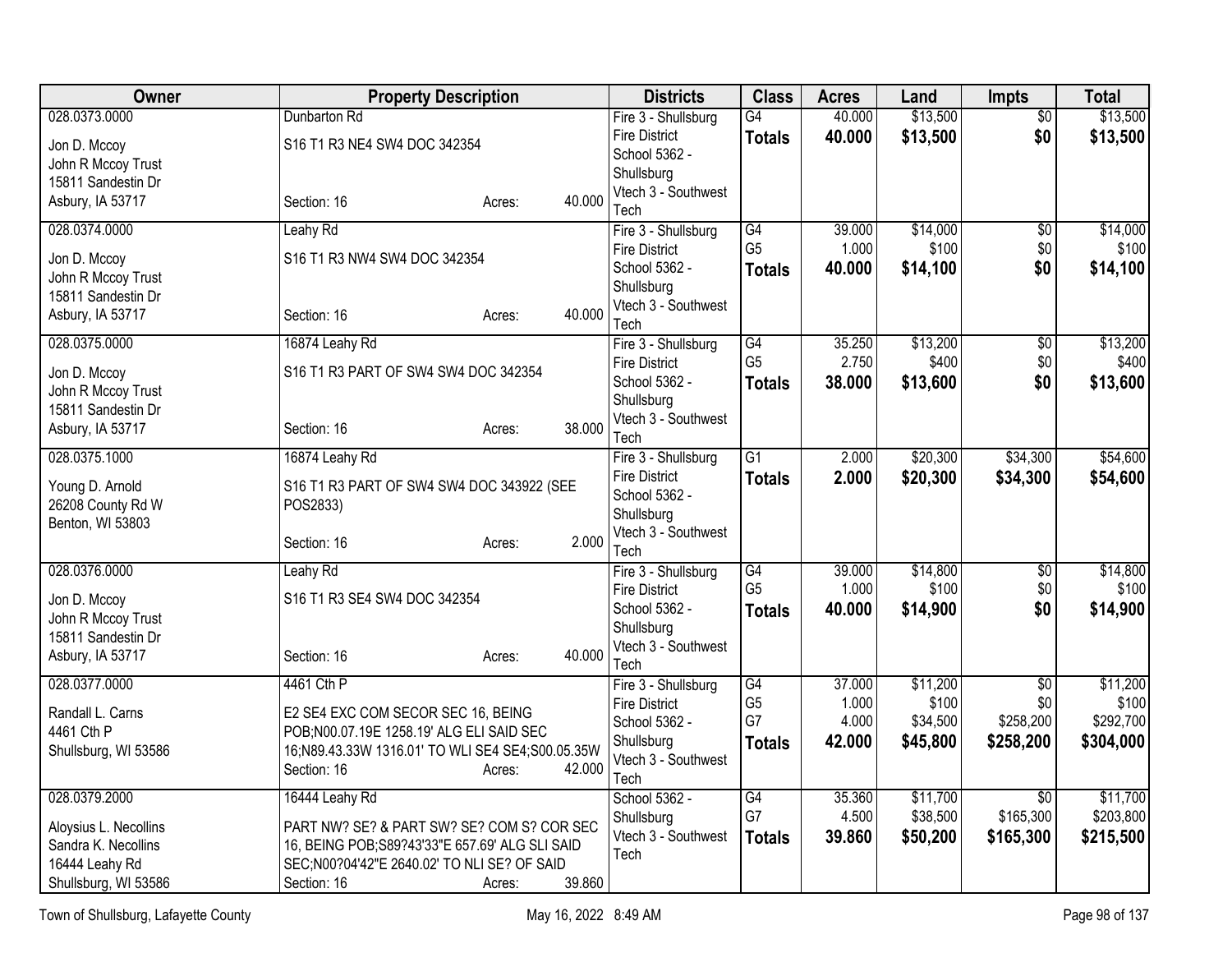| Owner                                                | <b>Property Description</b>                      | <b>Districts</b>                      | <b>Class</b>    | <b>Acres</b>    | Land     | <b>Impts</b>    | <b>Total</b> |
|------------------------------------------------------|--------------------------------------------------|---------------------------------------|-----------------|-----------------|----------|-----------------|--------------|
| 028.0379.3000                                        | Leahy Rd                                         | School 5362 -                         | G4              | 39.400          | \$14,100 | \$0             | \$14,100     |
| Martin J. Necollins                                  | PART NW? SE? & PART SW? SE? COM S? COR SEC       | Shullsburg                            | G <sub>5</sub>  | 0.500           | \$100    | \$0             | \$100        |
| 8034 Royal Oak Rd                                    | 16;S89?43'33"E 657.69' ALG SLI SAID SEC TO       | Vtech 3 - Southwest<br>Tech           | <b>Totals</b>   | 39.900          | \$14,200 | \$0             | \$14,200     |
| Rockford, IL 61107                                   | POB;N00?04'42"E 2640.02' TO NLI SE? OF SAID      |                                       |                 |                 |          |                 |              |
|                                                      | 39.900<br>Section: 16<br>Acres:                  |                                       |                 |                 |          |                 |              |
| 028.0380.1000                                        | County Rd P                                      | Fire 3 - Shullsburg                   | G4              | 34.500          | \$13,200 | \$0             | \$13,200     |
| Elaine K. Carns                                      | PART SE4 SE4 COM SECOR SEC 16, BEING             | <b>Fire District</b><br>School 5362 - | G <sub>5</sub>  | 3.500           | \$700    | \$0             | \$700        |
| 12912 Haines Ln                                      | POB;N00.07.19E 1258.19' ALG ELI SAID SEC         | Shullsburg                            | <b>Totals</b>   | 38.000          | \$13,900 | \$0             | \$13,900     |
| Fennimore, WI 53809                                  | 16;N89.43.33W 1316.01' TO WLI SE4 SE4;S00.05.35W | Vtech 3 - Southwest                   |                 |                 |          |                 |              |
|                                                      | Section: 16<br>38.000<br>Acres:                  | Tech                                  |                 |                 |          |                 |              |
| 028.0381.0000                                        | Dunbarton Rd                                     | Fire 3 - Shullsburg                   | $\overline{G4}$ | 17.250          | \$6,100  | $\overline{50}$ | \$6,100      |
| Martin-Bader Farm, LLC                               | S17 T1 R3 PART OF NE4 NE4 VOL 240D P254          | <b>Fire District</b>                  | G <sub>5</sub>  | 0.500           | \$100    | \$0             | \$100        |
| c/o Martin-Bader Farm, LLC                           |                                                  | School 5362 -                         | <b>Totals</b>   | 17.750          | \$6,200  | \$0             | \$6,200      |
| W7210 County Rd B                                    |                                                  | Shullsburg                            |                 |                 |          |                 |              |
| Monroe, WI 53566-9761                                | 17.750<br>Section: 17<br>Acres:                  | Vtech 3 - Southwest                   |                 |                 |          |                 |              |
| 028.0381.1000                                        | 4961 Martin Rd                                   | Tech<br>Fire 3 - Shullsburg           | $\overline{G4}$ | 3.730           | \$1,400  | $\overline{30}$ | \$1,400      |
|                                                      |                                                  | <b>Fire District</b>                  | G7              | 4.250           | \$36,500 | \$2,500         | \$39,000     |
| Thomas J. Martin                                     | S17 T1 R3 PART OF NE4 NE4 VOL 215D P893 EXC      | School 5362 -                         | <b>Totals</b>   | 7.980           | \$37,900 | \$2,500         | \$40,400     |
| Emily J. Martin                                      | (SEE POS2835)                                    | Shullsburg                            |                 |                 |          |                 |              |
| 332 E Main St<br>Shullsburg, WI 53586                | 7.980<br>Section: 17<br>Acres:                   | Vtech 3 - Southwest                   |                 |                 |          |                 |              |
|                                                      |                                                  | Tech                                  |                 |                 |          |                 |              |
| 028.0381.2000                                        | Dunbarton Rd                                     | Fire 3 - Shullsburg                   | G4              | 13.670          | \$5,000  | \$0             | \$5,000      |
| Kiel J. Martin                                       | S17 T1 R3 PART OF NE4 NE4 DOC 335983 (SEE        | <b>Fire District</b><br>School 5362 - | G <sub>5</sub>  | 0.600<br>14.270 | \$100    | \$0<br>\$0      | \$100        |
| Kristina M. Martin                                   | POS2835 & POS2838)                               | Shullsburg                            | <b>Totals</b>   |                 | \$5,100  |                 | \$5,100      |
| 17268 Leahy Rd                                       |                                                  | Vtech 3 - Southwest                   |                 |                 |          |                 |              |
| Shullsburg, WI 53586                                 | 14.270<br>Section: 17<br>Acres:                  | Tech                                  |                 |                 |          |                 |              |
| 028.0382.0000                                        | Dunbarton Rd                                     | Fire 3 - Shullsburg                   | $\overline{G4}$ | 39.000          | \$14,200 | $\overline{50}$ | \$14,200     |
| Martin-Bader Farm, LLC                               | S17 T1 R3 NW4 NE4 VOL 240D P254                  | <b>Fire District</b>                  | G <sub>5</sub>  | 1.000           | \$100    | \$0             | \$100        |
| c/o Martin-Bader Farm, LLC                           |                                                  | School 5362 -                         | <b>Totals</b>   | 40.000          | \$14,300 | \$0             | \$14,300     |
| W7210 County Rd B                                    |                                                  | Shullsburg<br>Vtech 3 - Southwest     |                 |                 |          |                 |              |
| Monroe, WI 53566-9761                                | 40.000<br>Section: 17<br>Acres:                  | Tech                                  |                 |                 |          |                 |              |
| 028.0383.0000                                        | Dunbarton Rd                                     | Fire 3 - Shullsburg                   | $\overline{G4}$ | 40.000          | \$13,800 | \$0             | \$13,800     |
|                                                      |                                                  | <b>Fire District</b>                  | <b>Totals</b>   | 40.000          | \$13,800 | \$0             | \$13,800     |
| Martin-Bader Farm, LLC<br>c/o Martin-Bader Farm, LLC | S17 T1 R3 SW4 NE4 VOL 240D P254                  | School 5362 -                         |                 |                 |          |                 |              |
| W7210 County Rd B                                    |                                                  | Shullsburg                            |                 |                 |          |                 |              |
| Monroe, WI 53566-9761                                | 40.000<br>Section: 17<br>Acres:                  | Vtech 3 - Southwest                   |                 |                 |          |                 |              |
|                                                      |                                                  | Tech                                  |                 |                 |          |                 |              |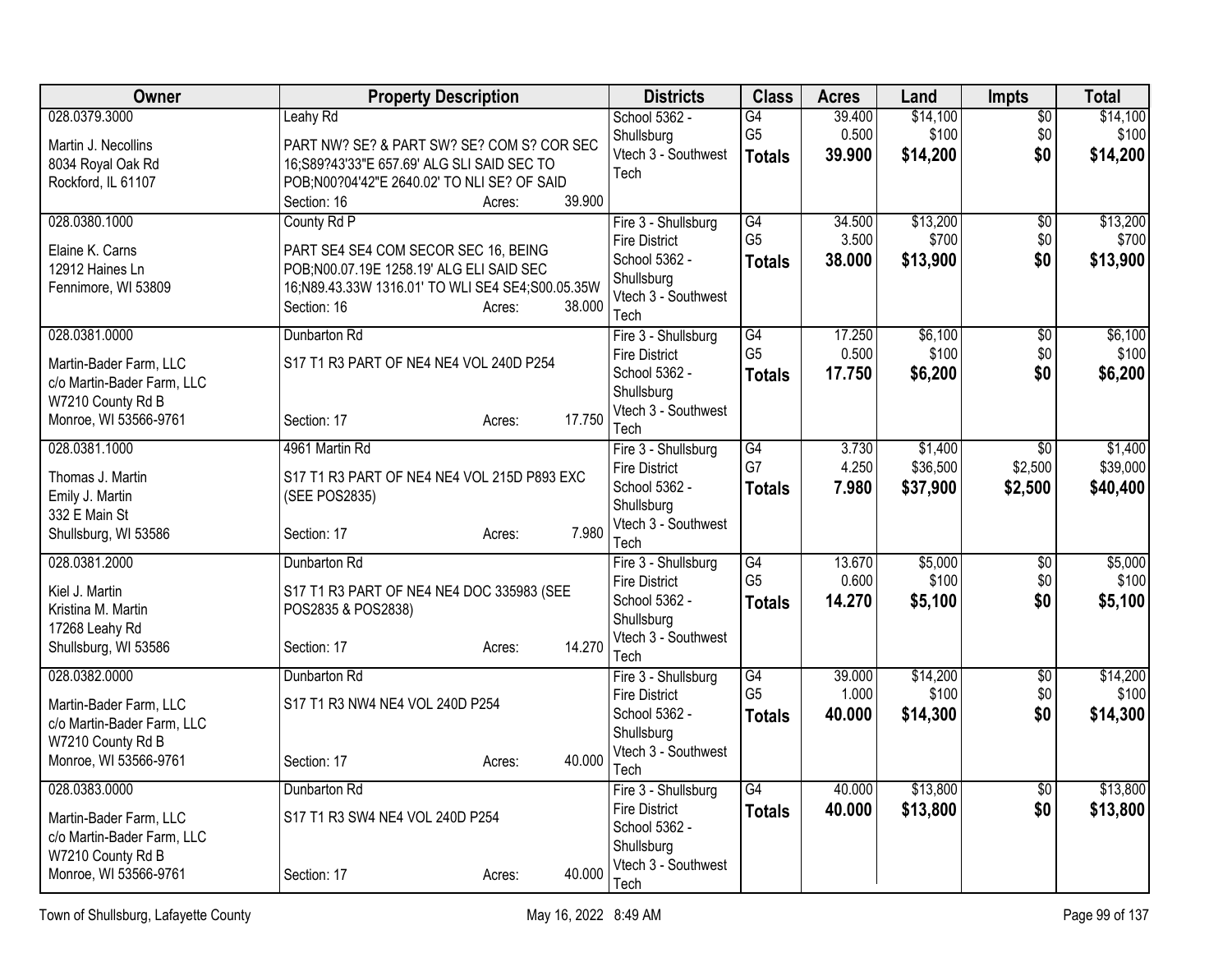| Owner                                 | <b>Property Description</b>                              |                  | <b>Districts</b>            | <b>Class</b>    | <b>Acres</b> | Land     | <b>Impts</b>    | <b>Total</b> |
|---------------------------------------|----------------------------------------------------------|------------------|-----------------------------|-----------------|--------------|----------|-----------------|--------------|
| 028.0384.0000                         | County Rd W                                              |                  | Fire 3 - Shullsburg         | $\overline{G4}$ | 39.000       | \$14,400 | $\overline{50}$ | \$14,400     |
| Martin-Bader Farm, LLC                | S17 T1 R3 SE4 NE4 VOL 240D P254                          |                  | <b>Fire District</b>        | G <sub>5</sub>  | 1.000        | \$100    | \$0             | \$100        |
| c/o Martin-Bader Farm, LLC            |                                                          |                  | School 5362 -               | <b>Totals</b>   | 40.000       | \$14,500 | \$0             | \$14,500     |
| W7210 County Rd B                     |                                                          |                  | Shullsburg                  |                 |              |          |                 |              |
| Monroe, WI 53566-9761                 | Section: 17                                              | 40.000<br>Acres: | Vtech 3 - Southwest<br>Tech |                 |              |          |                 |              |
| 028.0385.0000                         | Dunbarton Rd                                             |                  | Fire 3 - Shullsburg         | $\overline{G4}$ | 39.000       | \$14,400 | $\overline{50}$ | \$14,400     |
|                                       |                                                          |                  | <b>Fire District</b>        | G <sub>5</sub>  | 1.000        | \$100    | \$0             | \$100        |
| Thunderbranch Acres, Inc.             | S17 T1 R3 NE4 NW4 VOL 155D P228                          |                  | School 5362 -               | <b>Totals</b>   | 40.000       | \$14,500 | \$0             | \$14,500     |
| c/o Thunderbranch Acres, Inc.         |                                                          |                  | Shullsburg                  |                 |              |          |                 |              |
| 10006 County Rd K                     |                                                          |                  | Vtech 3 - Southwest         |                 |              |          |                 |              |
| Darlington, WI 53530-9796             | Section: 17                                              | 40.000<br>Acres: | Tech                        |                 |              |          |                 |              |
| 028.0386.1000                         | 4984 Summit Rd                                           |                  | Fire 3 - Shullsburg         | $\overline{G1}$ | 0.750        | \$12,400 | \$154,400       | \$166,800    |
| Richard E. Nielsen                    |                                                          |                  | <b>Fire District</b>        | <b>Totals</b>   | 0.750        | \$12,400 | \$154,400       | \$166,800    |
| Janet Nielsen                         | S17 T1 R3 N10 RDS OF W12 RDS OF NW4 NW4 VOL<br>233D P292 |                  | School 5362 -               |                 |              |          |                 |              |
| 4984 Summit Rd                        |                                                          |                  | Shullsburg                  |                 |              |          |                 |              |
| Shullsburg, WI 53586                  | Section: 17                                              | 0.750<br>Acres:  | Vtech 3 - Southwest         |                 |              |          |                 |              |
|                                       |                                                          |                  | Tech                        |                 |              |          |                 |              |
| 028.0386.2000                         | Dunbarton Rd                                             |                  | Fire 3 - Shullsburg         | G4              | 37.500       | \$14,100 | $\overline{$0}$ | \$14,100     |
| Thunderbranch Acres, Inc              | S17 T1 R3 NW4 NW4 EXC N 10 RDS OF W 12 RDS               |                  | <b>Fire District</b>        | G <sub>5</sub>  | 1.750        | \$100    | \$0             | \$100        |
| c/o Thunderbranch Acres, Inc.         | DOC 344966                                               |                  | School 5362 -               | <b>Totals</b>   | 39.250       | \$14,200 | \$0             | \$14,200     |
| 10006 County Rd K                     |                                                          |                  | Shullsburg                  |                 |              |          |                 |              |
| Darlington, WI 53530-9796             | Section: 17                                              | 39.250<br>Acres: | Vtech 3 - Southwest<br>Tech |                 |              |          |                 |              |
| 028.0387.0000                         | Summit Rd                                                |                  | Fire 3 - Shullsburg         | $\overline{G4}$ | 32.000       | \$11,600 | $\overline{50}$ | \$11,600     |
|                                       |                                                          |                  | <b>Fire District</b>        | G <sub>5</sub>  | 0.710        | \$100    | \$0             | \$100        |
| Thunderbranch Acres, Inc.             | S17 T1 R3 PART OF SW4 NW4 DOC 344966 (SEE                |                  | School 5362 -               | <b>Totals</b>   | 32.710       | \$11,700 | \$0             | \$11,700     |
| c/o Thunderbranch Acres, Inc          | POS2836)                                                 |                  | Shullsburg                  |                 |              |          |                 |              |
| 10006 County Rd K                     |                                                          |                  | Vtech 3 - Southwest         |                 |              |          |                 |              |
| Darlington, WI 53530-9796             | Section: 18                                              | 32.710<br>Acres: | Tech                        |                 |              |          |                 |              |
| 028.0387.1000                         | 4558 Summit Rd                                           |                  | Fire 3 - Shullsburg         | $\overline{G1}$ | 3.050        | \$23,700 | \$109,900       | \$133,600    |
|                                       |                                                          |                  | <b>Fire District</b>        | <b>Totals</b>   | 3.050        | \$23,700 | \$109,900       | \$133,600    |
| Kevin A. Morrison<br>Tami A. Morrison | S17 T1 R3 PART OF SW4 NW4 VOL 235D P141 (SEE<br>POS2836) |                  | School 5362 -               |                 |              |          |                 |              |
| 4558 Summit Rd                        |                                                          |                  | Shullsburg                  |                 |              |          |                 |              |
| Shullsburg, WI 53586                  | Section: 18                                              | 3.050<br>Acres:  | Vtech 3 - Southwest         |                 |              |          |                 |              |
|                                       |                                                          |                  | Tech                        |                 |              |          |                 |              |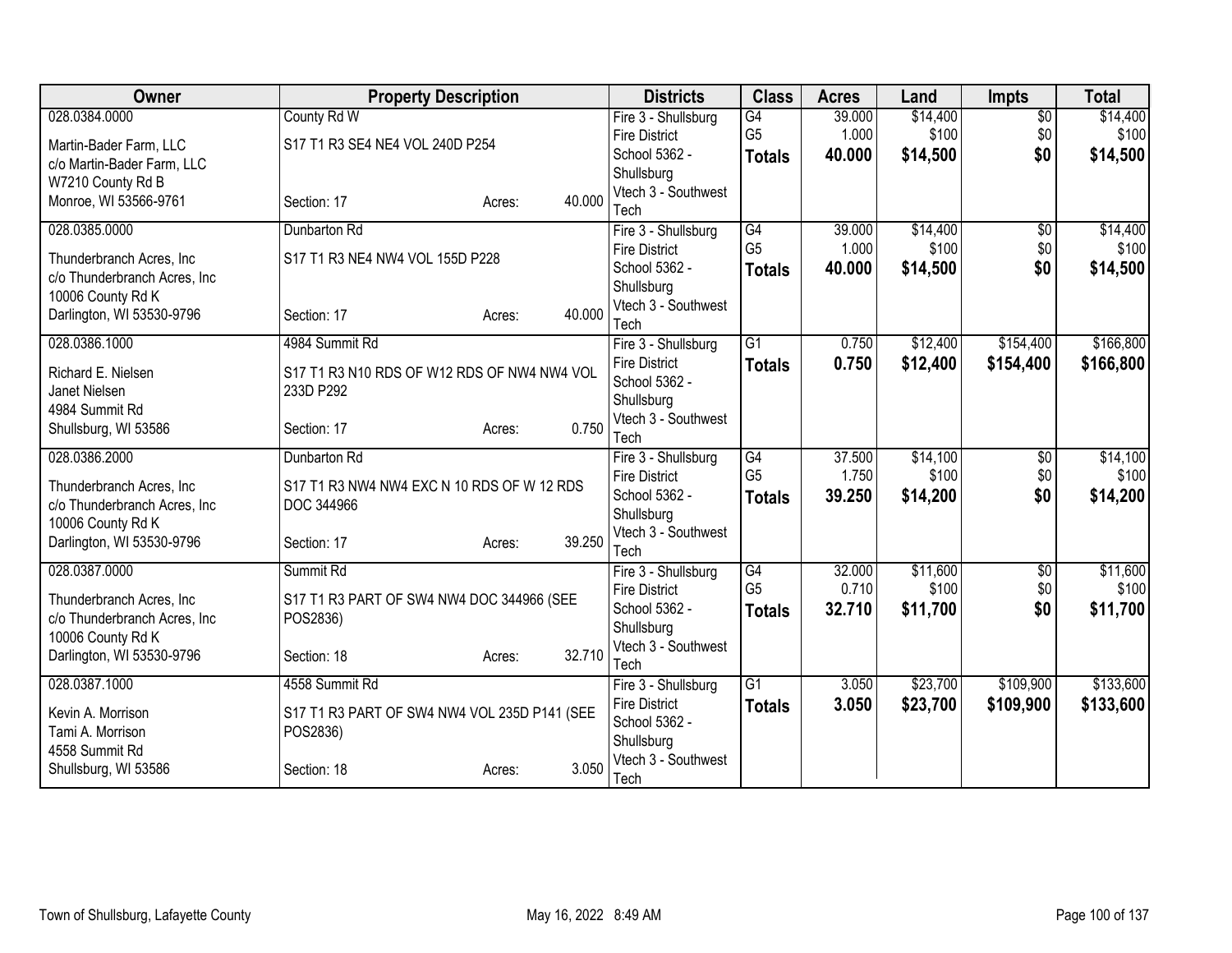| <b>Owner</b>                  | <b>Property Description</b>                    |                  | <b>Districts</b>                            | <b>Class</b>    | <b>Acres</b> | Land     | <b>Impts</b>    | <b>Total</b> |
|-------------------------------|------------------------------------------------|------------------|---------------------------------------------|-----------------|--------------|----------|-----------------|--------------|
| 028.0387.1100                 | Summit Rd                                      |                  | Fire 3 - Shullsburg                         | G4              | 4.000        | \$1,500  | $\overline{50}$ | \$1,500      |
| Thunderbranch Acres, Inc.     | S17 T1 R3 PART OF SW4 NW4 VOL 245D P226 (SEE   |                  | <b>Fire District</b>                        | G <sub>5</sub>  | 0.250        | \$100    | \$0             | \$100        |
| c/o Thunderbranch Acres, Inc  | POS2836)                                       |                  | School 5362 -                               | <b>Totals</b>   | 4.250        | \$1,600  | \$0             | \$1,600      |
| 10006 County Rd K             |                                                |                  | Shullsburg                                  |                 |              |          |                 |              |
| Darlington, WI 53530-9796     | Section: 17                                    | 4.250<br>Acres:  | Vtech 3 - Southwest<br>Tech                 |                 |              |          |                 |              |
| 028.0388.0000                 | Summit Rd                                      |                  | Fire 3 - Shullsburg                         | $\overline{G4}$ | 40.000       | \$14,900 | $\overline{50}$ | \$14,900     |
|                               |                                                |                  | <b>Fire District</b>                        | <b>Totals</b>   | 40.000       | \$14,900 | \$0             | \$14,900     |
| Thunderbranch Acres, Inc.     | S17 T1 R3 SE4 NW4 DOC 344966                   |                  | School 5362 -                               |                 |              |          |                 |              |
| c/o Thunderbranch Acres, Inc. |                                                |                  | Shullsburg                                  |                 |              |          |                 |              |
| 10006 County Rd K             |                                                |                  | Vtech 3 - Southwest                         |                 |              |          |                 |              |
| Darlington, WI 53530-9796     | Section: 17                                    | 40.000<br>Acres: | Tech                                        |                 |              |          |                 |              |
| 028.0389.0000                 | Summit Rd                                      |                  | Fire 3 - Shullsburg                         | $\overline{G4}$ | 40.000       | \$14,400 | \$0             | \$14,400     |
| Dowding Living Trust Dated    | S17 T1 R3 NESW DOC 343640                      |                  | <b>Fire District</b>                        | <b>Totals</b>   | 40.000       | \$14,400 | \$0             | \$14,400     |
| C/O Paul C & Cindy M Dowding  |                                                |                  | School 5362 -                               |                 |              |          |                 |              |
| 7901 Windermere Ct            |                                                |                  | Shullsburg                                  |                 |              |          |                 |              |
| Cross Plains, WI 53528-9030   | Section: 17                                    | 40.000<br>Acres: | Vtech 3 - Southwest                         |                 |              |          |                 |              |
| 028.0390.0000                 | Summit Rd                                      |                  | Tech                                        | $\overline{G4}$ | 39.000       | \$14,100 | $\overline{50}$ | \$14,100     |
|                               |                                                |                  | Fire 3 - Shullsburg<br><b>Fire District</b> | G <sub>5</sub>  | 1.000        | \$100    | \$0             | \$100        |
| Dowding Living Trust Dated    | S17 T1 R3 NW4 SW4 DOC 343640                   |                  | School 5362 -                               | <b>Totals</b>   | 40.000       | \$14,200 | \$0             | \$14,200     |
| C/O Paul C & Cindy M Dowding  |                                                |                  | Shullsburg                                  |                 |              |          |                 |              |
| 7901 Windermere Ct            |                                                |                  | Vtech 3 - Southwest                         |                 |              |          |                 |              |
| Cross Plains, WI 53528-9030   | Section: 17                                    | 40.000<br>Acres: | Tech                                        |                 |              |          |                 |              |
| 028.0391.0000                 | Summit Rd                                      |                  | Fire 3 - Shullsburg                         | $\overline{G4}$ | 35.000       | \$13,000 | $\overline{50}$ | \$13,000     |
| Dowding Living Trust Dated    | S17 T1 R3 PART OF SW4 SW4 DOC 343640 (SEE      |                  | <b>Fire District</b>                        | G <sub>5</sub>  | 1.480        | \$100    | \$0             | \$100        |
| C/O Paul C & Cindy M Dowding  | POS2847)                                       |                  | School 5362 -                               | <b>Totals</b>   | 36,480       | \$13,100 | \$0             | \$13,100     |
| 7901 Windermere Ct            |                                                |                  | Shullsburg                                  |                 |              |          |                 |              |
| Cross Plains, WI 53528-9030   | Section: 17                                    | 36.480<br>Acres: | Vtech 3 - Southwest                         |                 |              |          |                 |              |
|                               | 17802 Cth A                                    |                  | Tech                                        | $\overline{G1}$ | 3.520        |          | \$165,500       | \$190,700    |
| 028.0391.1000                 |                                                |                  | Fire 3 - Shullsburg<br><b>Fire District</b> |                 | 3.520        | \$25,200 |                 |              |
| Steven D. Gierke              | S17 T1 R3 PART OF SW4 SW4 VOL 227D P572 & 231D |                  | School 5362 -                               | <b>Totals</b>   |              | \$25,200 | \$165,500       | \$190,700    |
| 17802 County Rd A             | P977 SARA WIEGEL(5/12%)EDWIN(1/6% STEVEN       |                  | Shullsburg                                  |                 |              |          |                 |              |
| Shullsburg, WI 53586          | GIERKE(5/12%) (SEE POS2834 & POS2847)          |                  | Vtech 3 - Southwest                         |                 |              |          |                 |              |
|                               | Section: 17                                    | 3.520<br>Acres:  | Tech                                        |                 |              |          |                 |              |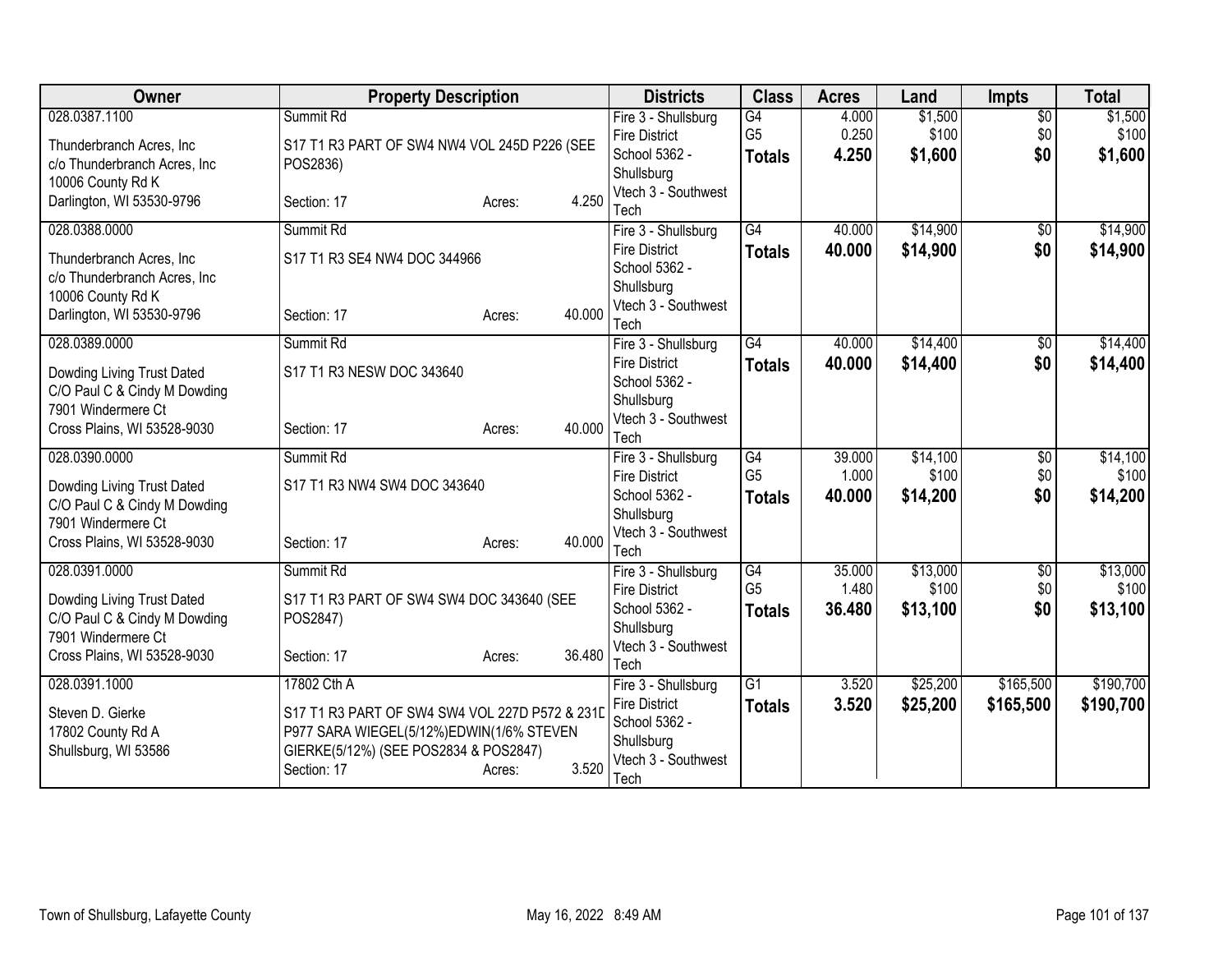| Owner                        | <b>Property Description</b>                    | <b>Districts</b>            | <b>Class</b>    | <b>Acres</b> | Land     | <b>Impts</b>    | <b>Total</b> |
|------------------------------|------------------------------------------------|-----------------------------|-----------------|--------------|----------|-----------------|--------------|
| 028.0392.0000                | County Rd A                                    | Fire 3 - Shullsburg         | $\overline{G4}$ | 38.800       | \$13,500 | $\overline{50}$ | \$13,500     |
| Dowding Living Trust Dated   | S17 T1 R3 PART OF SE4 SW4 DOC 343640 (SEE      | <b>Fire District</b>        | G <sub>5</sub>  | 1.000        | \$100    | \$0             | \$100        |
| C/O Paul C & Cindy M Dowding | POS2834 & POS2847)                             | School 5362 -               | <b>Totals</b>   | 39.800       | \$13,600 | \$0             | \$13,600     |
| 7901 Windermere Ct           |                                                | Shullsburg                  |                 |              |          |                 |              |
| Cross Plains, WI 53528-9030  | 39.800<br>Section: 17<br>Acres:                | Vtech 3 - Southwest<br>Tech |                 |              |          |                 |              |
| 028.0392.1000                | County Rd A                                    | Fire 3 - Shullsburg         | $\overline{G1}$ | 0.200        | \$700    | $\overline{50}$ | \$700        |
|                              |                                                | <b>Fire District</b>        | <b>Totals</b>   | 0.200        | \$700    | \$0             | \$700        |
| Steven D. Gierke             | S17 T1 R3 PART OF SE4 SW4 VOL 227D P572 & 231D | School 5362 -               |                 |              |          |                 |              |
| 17802 County Rd A            | P977 SARA WIEGEL(5/12%)EDWIN(1/6% STEVEN       | Shullsburg                  |                 |              |          |                 |              |
| Shullsburg, WI 53586         | GIERKE(5/12%)<br>0.200                         | Vtech 3 - Southwest         |                 |              |          |                 |              |
|                              | Section: 17<br>Acres:                          | Tech                        |                 |              |          |                 |              |
| 028.0393.0000                | County Rd W                                    | Fire 3 - Shullsburg         | $\overline{G4}$ | 37.980       | \$13,700 | $\overline{50}$ | \$13,700     |
| Alex W. Scott                | S17 T1 R3 PART OF NE4 SE4 DOC 366570; AS BEING | <b>Fire District</b>        | G <sub>5</sub>  | 1.000        | \$100    | \$0             | \$100        |
| c/o Alex W. Scott            | PART OF PARCEL "D" POS2837                     | School 5362 -               | <b>Totals</b>   | 38,980       | \$13,800 | \$0             | \$13,800     |
| 8139 Prairie Rd              |                                                | Shullsburg                  |                 |              |          |                 |              |
| Shullsburg, WI 53586         | 38.980<br>Section: 17<br>Acres:                | Vtech 3 - Southwest<br>Tech |                 |              |          |                 |              |
| 028.0393.1000                | Leahy Rd                                       | Fire 3 - Shullsburg         | $\overline{G4}$ | 1.690        | \$600    | $\overline{50}$ | \$600        |
|                              |                                                | <b>Fire District</b>        | <b>Totals</b>   | 1.690        | \$600    | \$0             | \$600        |
| Kiel J. Martin               | S17 T1 R3 PART OF N2 SE4 DOC 333806 (SEE       | School 5362 -               |                 |              |          |                 |              |
| Kristi M. Martin             | POS2837)                                       | Shullsburg                  |                 |              |          |                 |              |
| 17268 Leahy Rd               |                                                | Vtech 3 - Southwest         |                 |              |          |                 |              |
| Shullsburg, WI 53586         | 1.690<br>Section: 17<br>Acres:                 | Tech                        |                 |              |          |                 |              |
| 028.0394.0000                | Martin Rd                                      | Fire 3 - Shullsburg         | $\overline{G4}$ | 11.250       | \$4,300  | $\sqrt{6}$      | \$4,300      |
| Alex W. Scott                | S17 T1 R3 PART OF W2 SE4 DOC 366570; AS BEING  | <b>Fire District</b>        | <b>Totals</b>   | 11.250       | \$4,300  | \$0             | \$4,300      |
| c/o Alex W. Scott            | PART OF PARCEL "D"' POS2837                    | School 5362 -               |                 |              |          |                 |              |
| 8139 Prairie Rd              |                                                | Shullsburg                  |                 |              |          |                 |              |
| Shullsburg, WI 53586         | 11.250<br>Section: 17<br>Acres:                | Vtech 3 - Southwest         |                 |              |          |                 |              |
| 028.0395.0000                | 17268 Leahy Rd                                 | Tech<br>Fire 3 - Shullsburg | G4              | 22.440       | \$8,600  | \$0             | \$8,600      |
|                              |                                                | <b>Fire District</b>        | G <sub>5</sub>  | 1.000        | \$100    | \$0             | \$100        |
| Ddp Family Farms, LLC        | COM SECOR SEC 17;N89?48'19"W 506.16' ALG SLI   | School 5362 -               | <b>Totals</b>   | 23.440       | \$8,700  | \$0             | \$8,700      |
| 2200 Samantha Dr             | SE?;N89?48'19"W 135.57' TO POB;N89?48'19"W     | Shullsburg                  |                 |              |          |                 |              |
| Dubuque, IA 52002            | 829.14';N89?48'19"W 38.80';N89?48'19"W         | Vtech 3 - Southwest         |                 |              |          |                 |              |
|                              | 23.440<br>Section: 17<br>Acres:                | Tech                        |                 |              |          |                 |              |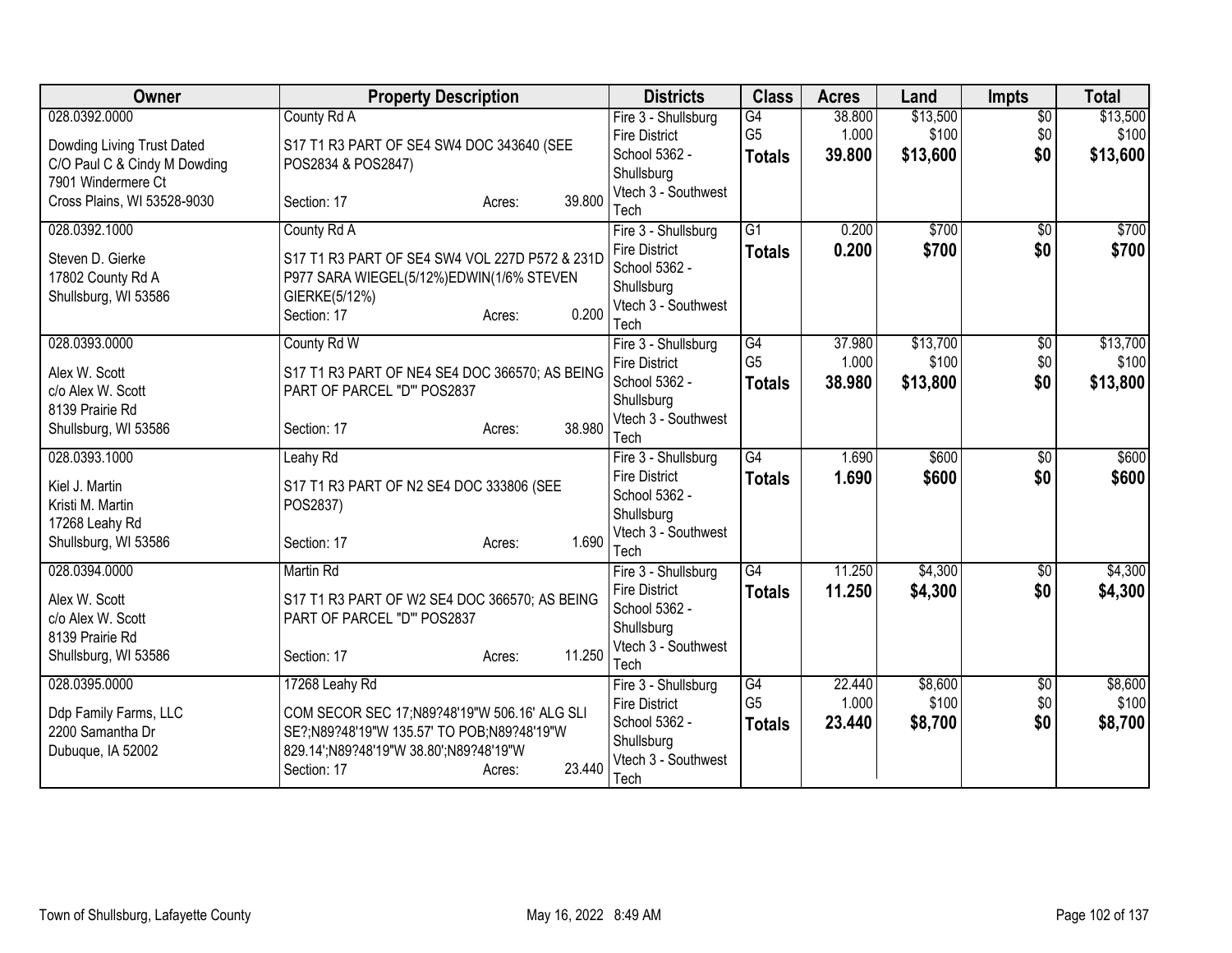| <b>Owner</b><br><b>Property Description</b>                              |                  | <b>Districts</b>                            | <b>Class</b>    | <b>Acres</b> | Land     | <b>Impts</b>    | <b>Total</b> |
|--------------------------------------------------------------------------|------------------|---------------------------------------------|-----------------|--------------|----------|-----------------|--------------|
| 028.0395.1000<br>Leahy Rd                                                |                  | Fire 3 - Shullsburg                         | $\overline{G4}$ | 51.680       | \$18,800 | $\overline{50}$ | \$18,800     |
| BEG S? COR SEC 17; N00?05'56" E 2640' TO CENTER<br>Ddp Family Farms, LLC |                  | <b>Fire District</b>                        | G <sub>5</sub>  | 0.320        | \$100    | \$0             | \$100        |
| 2200 Samantha Dr<br>OF SEC 17;S89?56'21"E 978.92' TO W-E? LI SEC         |                  | School 5362 -                               | <b>Totals</b>   | 52,000       | \$18,900 | \$0             | \$18,900     |
| 17;S00?05'49"W 1502.20';S00?07'26"W 116.78';WEST<br>Dubuque, IA 52002    |                  | Shullsburg                                  |                 |              |          |                 |              |
| Section: 17                                                              | 52.000<br>Acres: | Vtech 3 - Southwest                         |                 |              |          |                 |              |
|                                                                          |                  | Tech                                        |                 |              |          |                 |              |
| 028.0396.0000<br>Leahy Rd                                                |                  | Fire 3 - Shullsburg                         | G4              | 23.620       | \$8,500  | $\overline{50}$ | \$8,500      |
| S17 T1 R3 PART OF SE4 SE4 DOC 366570; AS BEING<br>Alex W. Scott          |                  | <b>Fire District</b>                        | G <sub>5</sub>  | 1.360        | \$100    | \$0             | \$100        |
| PART OF PARCEL "D" POS2837<br>c/o Alex W. Scott                          |                  | School 5362 -                               | <b>Totals</b>   | 24.980       | \$8,600  | \$0             | \$8,600      |
| 8139 Prairie Rd                                                          |                  | Shullsburg                                  |                 |              |          |                 |              |
| Shullsburg, WI 53586<br>Section: 17                                      | 24.980<br>Acres: | Vtech 3 - Southwest<br>Tech                 |                 |              |          |                 |              |
| 028.0396.1000<br>17268 Leahy Rd                                          |                  | Fire 3 - Shullsburg                         | $\overline{G4}$ | 4.690        | \$1,800  | $\overline{30}$ | \$1,800      |
|                                                                          |                  | <b>Fire District</b>                        | G <sub>5</sub>  | 3.000        | \$900    | \$0             | \$900        |
| Kiel J. Martin<br>S17 T1 R3 PART OF S2 SE4 DOC 333806 (SEE               |                  | School 5362 -                               | G7              | 1.000        | \$10,000 | \$135,800       | \$145,800    |
| Kristi M. Martin<br>POS2837)                                             |                  | Shullsburg                                  | <b>Totals</b>   | 8.690        | \$12,700 | \$135,800       | \$148,500    |
| 17268 Leahy Rd                                                           |                  | Vtech 3 - Southwest                         |                 |              |          |                 |              |
| Shullsburg, WI 53586<br>Section: 17                                      | 8.690<br>Acres:  | Tech                                        |                 |              |          |                 |              |
| 028.0397.0000<br>Summit Rd                                               |                  | Fire 3 - Shullsburg                         | G4              | 38.000       | \$14,000 | $\overline{50}$ | \$14,000     |
| S18 T1 R3 NE4 NE4 DOC 344966<br>Thunderbranch Acres, Inc.                |                  | <b>Fire District</b>                        | G <sub>5</sub>  | 2.000        | \$100    | \$0             | \$100        |
| c/o Thunderbranch Acres, Inc                                             |                  | School 5362 -                               | <b>Totals</b>   | 40.000       | \$14,100 | \$0             | \$14,100     |
| 10006 County Rd K                                                        |                  | Shullsburg                                  |                 |              |          |                 |              |
| Darlington, WI 53530-9796<br>Section: 18                                 | 40.000<br>Acres: | Vtech 3 - Southwest                         |                 |              |          |                 |              |
|                                                                          |                  | Tech                                        |                 |              |          |                 |              |
| 028.0398.0000<br>Summit Rd                                               |                  | Fire 3 - Shullsburg                         | $\overline{G4}$ | 39.000       | \$14,400 | $\overline{60}$ | \$14,400     |
| S18 T1 R3 NW4 NE4 DOC 347938<br>Joe Kleiber Trust et al                  |                  | <b>Fire District</b>                        | G <sub>5</sub>  | 1.000        | \$100    | \$0             | \$100        |
| c/o Joe & Veronica Kleiber Trust                                         |                  | School 5362 -                               | <b>Totals</b>   | 40.000       | \$14,500 | \$0             | \$14,500     |
| E5066 Tryggestad Ln                                                      |                  | Shullsburg                                  |                 |              |          |                 |              |
| Viroqua, WI 54665-7837<br>Section: 18                                    | 40.000<br>Acres: | Vtech 3 - Southwest                         |                 |              |          |                 |              |
|                                                                          |                  | Tech                                        |                 |              |          |                 |              |
| 028.0399.0000<br>Dunbarton Rd                                            |                  | Fire 3 - Shullsburg<br><b>Fire District</b> | $\overline{G4}$ | 40.000       | \$14,800 | $\overline{50}$ | \$14,800     |
| S18 T1 R3 SW4 NE4 DOC 347938<br>Joe Kleiber Trust et al                  |                  | School 5362 -                               | <b>Totals</b>   | 40.000       | \$14,800 | \$0             | \$14,800     |
| c/o Joe & Veronica Kleiber Trust                                         |                  | Shullsburg                                  |                 |              |          |                 |              |
| E5066 Tryggestad Ln                                                      |                  | Vtech 3 - Southwest                         |                 |              |          |                 |              |
| Viroqua, WI 54665-7837<br>Section: 18                                    | 40.000<br>Acres: | Tech                                        |                 |              |          |                 |              |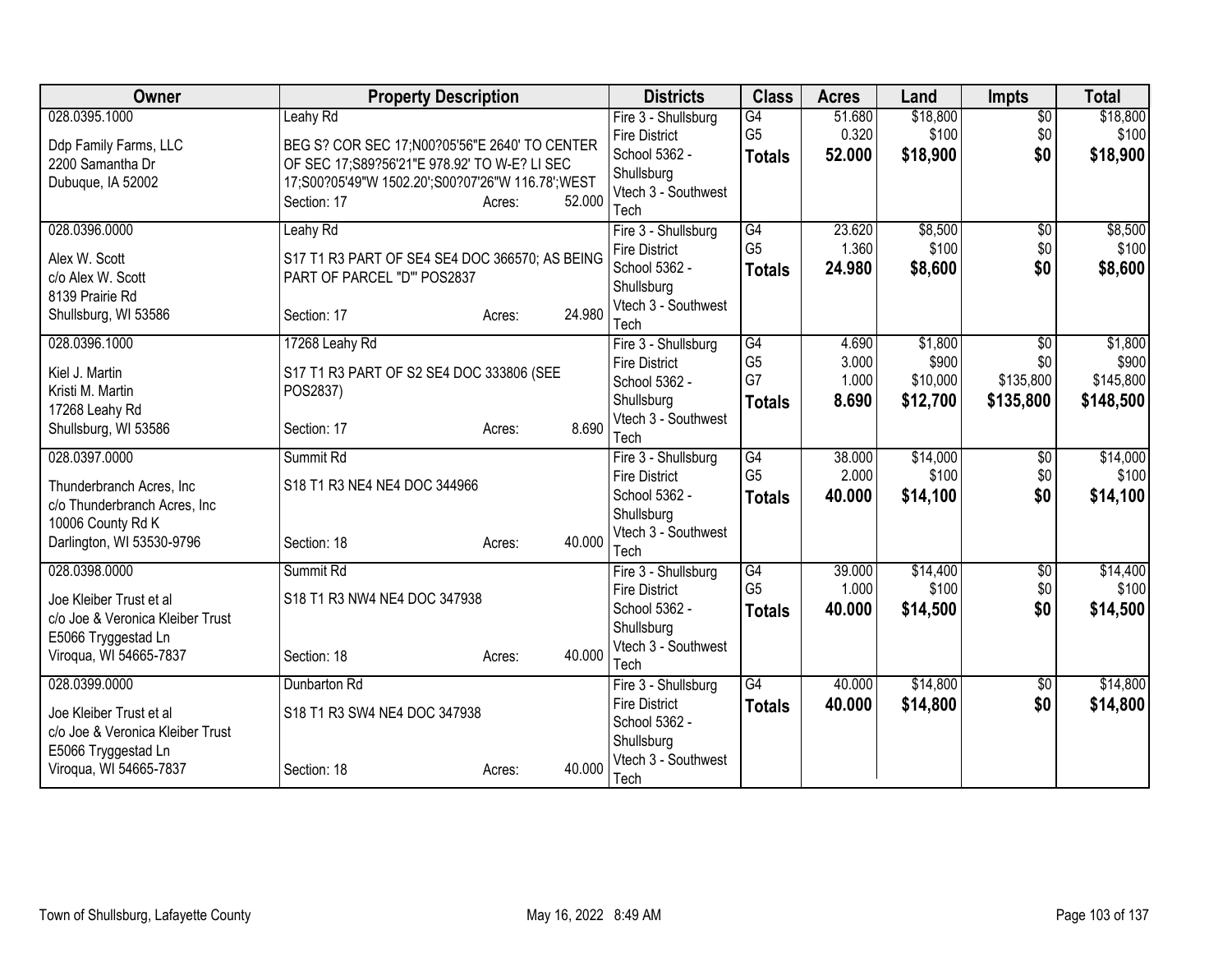| <b>Owner</b>                     | <b>Property Description</b>          |        |        | <b>Districts</b>            | <b>Class</b>    | <b>Acres</b> | Land     | <b>Impts</b>    | <b>Total</b> |
|----------------------------------|--------------------------------------|--------|--------|-----------------------------|-----------------|--------------|----------|-----------------|--------------|
| 028.0400.0000                    | Summit Rd                            |        |        | Fire 3 - Shullsburg         | G4              | 39.000       | \$14,700 | $\overline{50}$ | \$14,700     |
| Thunderbranch Acres, Inc.        | S18 T1 R3 SE4 NE4 DOC 344966         |        |        | <b>Fire District</b>        | G <sub>5</sub>  | 1.000        | \$100    | \$0             | \$100        |
| c/o Thunderbranch Acres, Inc     |                                      |        |        | School 5362 -               | <b>Totals</b>   | 40.000       | \$14,800 | \$0             | \$14,800     |
| 10006 County Rd K                |                                      |        |        | Shullsburg                  |                 |              |          |                 |              |
| Darlington, WI 53530-9796        | Section: 18                          | Acres: | 40.000 | Vtech 3 - Southwest<br>Tech |                 |              |          |                 |              |
| 028.0401.0000                    | Dunbarton Rd                         |        |        | Fire 3 - Shullsburg         | 5M              | 1.000        | \$1,500  | $\overline{50}$ | \$1,500      |
|                                  |                                      |        |        | <b>Fire District</b>        | G <sub>4</sub>  | 38.000       | \$13,400 | \$0             | \$13,400     |
| Joe Kleiber Trust et al          | S18 T1 R3 NE4 NW4 DOC 347938         |        |        | School 5362 -               | G <sub>5</sub>  | 1.000        | \$100    | \$0             | \$100        |
| c/o Joe & Veronica Kleiber Trust |                                      |        |        | Shullsburg                  | <b>Totals</b>   | 40.000       | \$15,000 | \$0             | \$15,000     |
| E5066 Tryggestad Ln              |                                      |        |        | Vtech 3 - Southwest         |                 |              |          |                 |              |
| Viroqua, WI 54665-7837           | Section: 18                          | Acres: | 40.000 | Tech                        |                 |              |          |                 |              |
| 028.0402.0000                    | Dunbarton Rd                         |        |        | Fire 3 - Shullsburg         | $\overline{G4}$ | 34.000       | \$11,500 | $\overline{50}$ | \$11,500     |
| Thunderbranch Acres, Inc.        | S18 T1 R3 FRAC NW4 NW4 VOL 209D P846 |        |        | <b>Fire District</b>        | G <sub>5</sub>  | 1.940        | \$400    | \$0             | \$400        |
| c/o Thunderbranch Acres, Inc.    |                                      |        |        | School 5362 -               | <b>Totals</b>   | 35.940       | \$11,900 | \$0             | \$11,900     |
| 10006 County Rd K                |                                      |        |        | Shullsburg                  |                 |              |          |                 |              |
| Darlington, WI 53530-9796        | Section: 18                          | Acres: | 35.940 | Vtech 3 - Southwest<br>Tech |                 |              |          |                 |              |
| 028.0403.0000                    | Dunbarton Rd                         |        |        | Fire 3 - Shullsburg         | G4              | 35.980       | \$12,500 | $\overline{50}$ | \$12,500     |
|                                  |                                      |        |        | <b>Fire District</b>        | <b>Totals</b>   | 35.980       | \$12,500 | \$0             | \$12,500     |
| Thunderbranch Acres, Inc.        | S18 T1 T3 FRAC SW4 NW4 VOL 209D P846 |        |        | School 5362 -               |                 |              |          |                 |              |
| c/o Thunderbranch Acres, Inc.    |                                      |        |        | Shullsburg                  |                 |              |          |                 |              |
| 10006 County Rd K                |                                      |        |        | Vtech 3 - Southwest         |                 |              |          |                 |              |
| Darlington, WI 53530-9796        | Section: 18                          | Acres: | 35.980 | Tech                        |                 |              |          |                 |              |
| 028.0404.0000                    | Dunbarton Rd                         |        |        | Fire 3 - Shullsburg         | 5M              | 1.000        | \$1,500  | $\sqrt{6}$      | \$1,500      |
| Joe Kleiber Trust et al          | S18 T1 R3 SE4 NW4 DOC 347938         |        |        | <b>Fire District</b>        | G4              | 39.000       | \$13,500 | \$0             | \$13,500     |
| c/o Joe & Veronica Kleiber Trust |                                      |        |        | School 5362 -               | <b>Totals</b>   | 40.000       | \$15,000 | \$0             | \$15,000     |
| E5066 Tryggestad Ln              |                                      |        |        | Shullsburg                  |                 |              |          |                 |              |
| Viroqua, WI 54665-7837           | Section: 18                          | Acres: | 40.000 | Vtech 3 - Southwest<br>Tech |                 |              |          |                 |              |
| 028.0405.0000                    | Dunbarton Rd                         |        |        | Fire 3 - Shullsburg         | $\overline{G4}$ | 40.000       | \$14,700 | \$0             | \$14,700     |
|                                  |                                      |        |        | <b>Fire District</b>        | <b>Totals</b>   | 40.000       | \$14,700 | \$0             | \$14,700     |
| Thunderbranch Acres, Inc.        | S18 T1 R3 NE4 SW4 DOC 344966         |        |        | School 5362 -               |                 |              |          |                 |              |
| c/o Thunderbranch Acres, Inc     |                                      |        |        | Shullsburg                  |                 |              |          |                 |              |
| 10006 County Rd K                |                                      |        |        | Vtech 3 - Southwest         |                 |              |          |                 |              |
| Darlington, WI 53530-9796        | Section: 18                          | Acres: | 40.000 | Tech                        |                 |              |          |                 |              |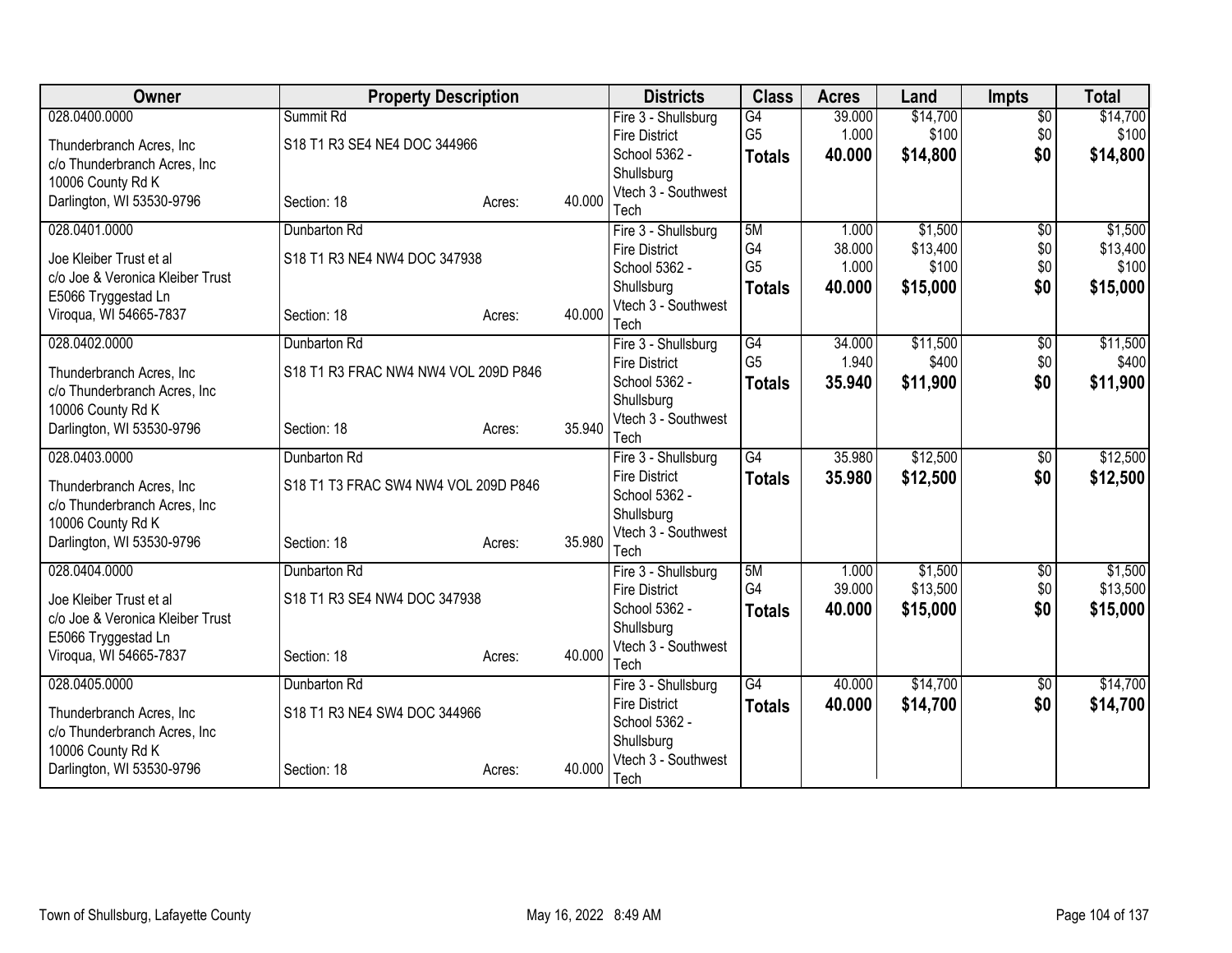| <b>Owner</b>                                       | <b>Property Description</b>                  |        |        | <b>Districts</b>                  | <b>Class</b>    | <b>Acres</b> | Land     | <b>Impts</b>    | <b>Total</b> |
|----------------------------------------------------|----------------------------------------------|--------|--------|-----------------------------------|-----------------|--------------|----------|-----------------|--------------|
| 028.0406.0000                                      | County Rd A                                  |        |        | Fire 3 - Shullsburg               | G4              | 36.020       | \$13,000 | $\overline{50}$ | \$13,000     |
| Thunderbranch Acres, Inc.                          | S18 T1 R3 FRAC NW4 SW4 DOC 344966            |        |        | <b>Fire District</b>              | <b>Totals</b>   | 36.020       | \$13,000 | \$0             | \$13,000     |
| c/o Thunderbranch Acres, Inc                       |                                              |        |        | School 5362 -                     |                 |              |          |                 |              |
| 10006 County Rd K                                  |                                              |        |        | Shullsburg<br>Vtech 3 - Southwest |                 |              |          |                 |              |
| Darlington, WI 53530-9796                          | Section: 18                                  | Acres: | 36.020 | Tech                              |                 |              |          |                 |              |
| 028.0407.0000                                      | County Rd A                                  |        |        | Fire 3 - Shullsburg               | G4              | 35.060       | \$13,400 | $\overline{50}$ | \$13,400     |
|                                                    |                                              |        |        | <b>Fire District</b>              | G <sub>5</sub>  | 1.000        | \$100    | \$0             | \$100        |
| Thunderbranch Acres, Inc.                          | S18 T1 R3 FRAC SW4 SW4 DOC 344966            |        |        | School 5362 -                     | <b>Totals</b>   | 36.060       | \$13,500 | \$0             | \$13,500     |
| c/o Thunderbranch Acres, Inc.<br>10006 County Rd K |                                              |        |        | Shullsburg                        |                 |              |          |                 |              |
| Darlington, WI 53530-9796                          | Section: 18                                  | Acres: | 36.060 | Vtech 3 - Southwest               |                 |              |          |                 |              |
|                                                    |                                              |        |        | Tech                              |                 |              |          |                 |              |
| 028.0408.0000                                      | County Rd A                                  |        |        | Fire 3 - Shullsburg               | $\overline{G4}$ | 36.500       | \$13,900 | $\overline{50}$ | \$13,900     |
| Thunderbranch Acres, Inc.                          | S18 T1 R3 PART OF SE4 SW4 DOC 344966         |        |        | <b>Fire District</b>              | G <sub>5</sub>  | 0.500        | \$100    | \$0             | \$100        |
| c/o Thunderbranch Acres, Inc.                      |                                              |        |        | School 5362 -                     | <b>Totals</b>   | 37.000       | \$14,000 | \$0             | \$14,000     |
| 10006 County Rd K                                  |                                              |        |        | Shullsburg<br>Vtech 3 - Southwest |                 |              |          |                 |              |
| Darlington, WI 53530-9796                          | Section: 18                                  | Acres: | 37.000 | Tech                              |                 |              |          |                 |              |
| 028.0408.1000                                      | 18602 Cth A                                  |        |        | Fire 3 - Shullsburg               | $\overline{G1}$ | 3.000        | \$23,500 | \$247,700       | \$271,200    |
|                                                    |                                              |        |        | <b>Fire District</b>              | <b>Totals</b>   | 3.000        | \$23,500 | \$247,700       | \$271,200    |
| Peter A. Poppy                                     | S18 T1 R3 PART OF SE4 SW4 VOL 241D P161 (SEE |        |        | School 5362 -                     |                 |              |          |                 |              |
| Lindsey N. Poppy<br>18602 County Rd A              | POS2839)                                     |        |        | Shullsburg                        |                 |              |          |                 |              |
| Shullsburg, WI 53586                               | Section: 18                                  | Acres: | 3.000  | Vtech 3 - Southwest               |                 |              |          |                 |              |
|                                                    |                                              |        |        | Tech                              |                 |              |          |                 |              |
| 028.0409.0000                                      | Summit Rd                                    |        |        | Fire 3 - Shullsburg               | $\overline{G4}$ | 39.000       | \$14,800 | $\overline{60}$ | \$14,800     |
| Thunderbranch Acres, Inc.                          | S18 T1 R3 NE4 SE4 VOL 209D P361              |        |        | <b>Fire District</b>              | G <sub>5</sub>  | 1.000        | \$100    | \$0             | \$100        |
| c/o Thunderbranch Acres, Inc                       |                                              |        |        | School 5362 -                     | <b>Totals</b>   | 40.000       | \$14,900 | \$0             | \$14,900     |
| 10006 County Rd K                                  |                                              |        |        | Shullsburg<br>Vtech 3 - Southwest |                 |              |          |                 |              |
| Darlington, WI 53530-9796                          | Section: 18                                  | Acres: | 40.000 | Tech                              |                 |              |          |                 |              |
| 028.0410.0000                                      | Summit Rd                                    |        |        | Fire 3 - Shullsburg               | $\overline{G4}$ | 40.000       | \$15,300 | \$0             | \$15,300     |
|                                                    |                                              |        |        | <b>Fire District</b>              | <b>Totals</b>   | 40.000       | \$15,300 | \$0             | \$15,300     |
| Thunderbranch Acres, Inc.                          | S18 T1 R3 NW4 SE4 DOC 344966                 |        |        | School 5362 -                     |                 |              |          |                 |              |
| c/o Thunderbranch Acres, Inc                       |                                              |        |        | Shullsburg                        |                 |              |          |                 |              |
| 10006 County Rd K<br>Darlington, WI 53530-9796     | Section: 18                                  |        | 40.000 | Vtech 3 - Southwest               |                 |              |          |                 |              |
|                                                    |                                              | Acres: |        | Tech                              |                 |              |          |                 |              |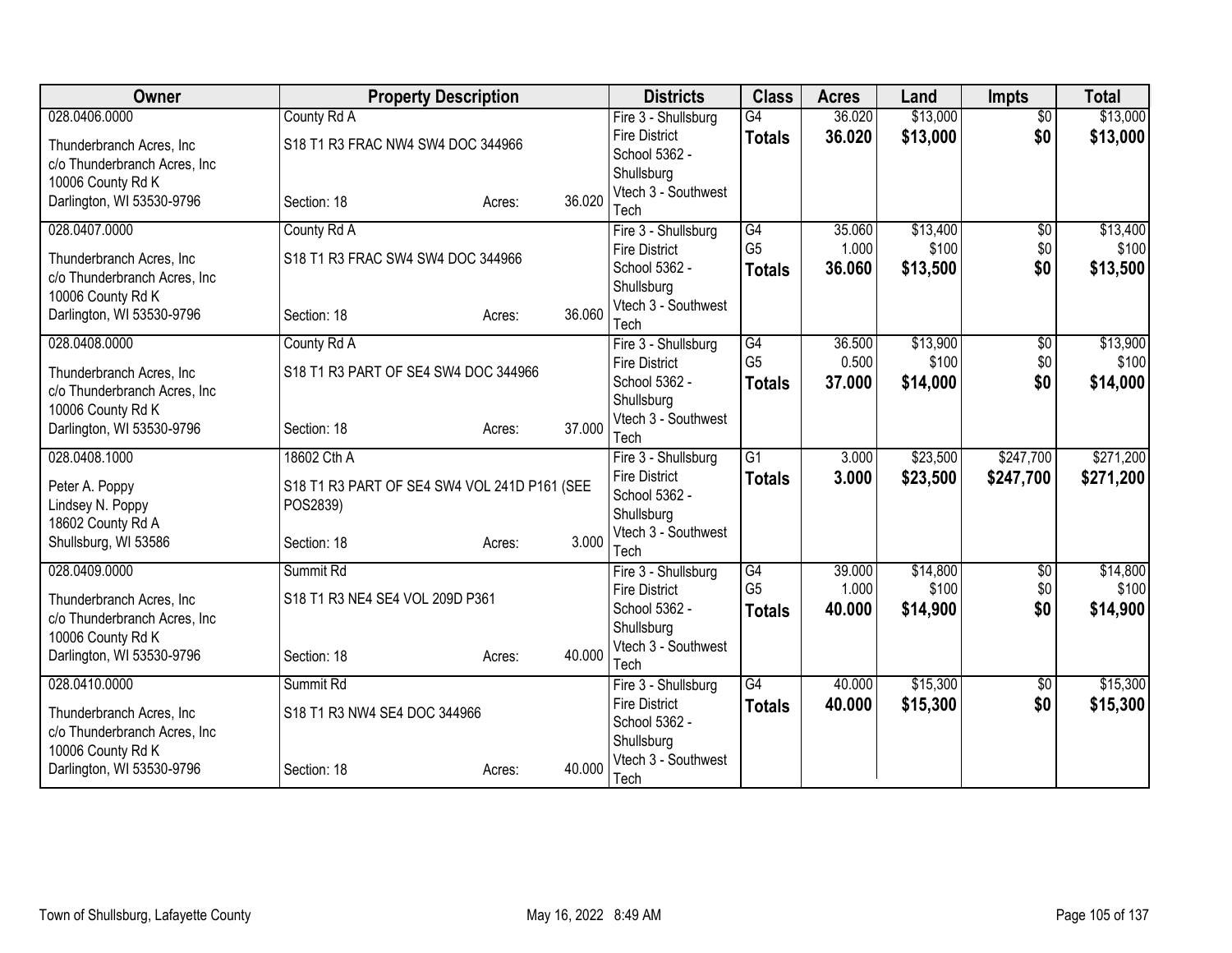| <b>Owner</b>                         | <b>Property Description</b>                  |        |        | <b>Districts</b>                            | <b>Class</b>    | <b>Acres</b> | Land     | <b>Impts</b>    | <b>Total</b> |
|--------------------------------------|----------------------------------------------|--------|--------|---------------------------------------------|-----------------|--------------|----------|-----------------|--------------|
| 028.0411.0000                        | County Rd A                                  |        |        | Fire 3 - Shullsburg                         | G4              | 39.000       | \$14,900 | $\overline{50}$ | \$14,900     |
| Thunderbranch Acres, Inc.            | S18 T1 R3 SW4 SE4 DOC 344966                 |        |        | <b>Fire District</b>                        | G <sub>5</sub>  | 1.000        | \$100    | \$0             | \$100        |
| c/o Thunderbranch Acres, Inc.        |                                              |        |        | School 5362 -                               | <b>Totals</b>   | 40.000       | \$15,000 | \$0             | \$15,000     |
| 10006 County Rd K                    |                                              |        |        | Shullsburg                                  |                 |              |          |                 |              |
| Darlington, WI 53530-9796            | Section: 18                                  | Acres: | 40.000 | Vtech 3 - Southwest<br>Tech                 |                 |              |          |                 |              |
| 028.0412.0000                        | Summit Rd                                    |        |        | Fire 3 - Shullsburg                         | $\overline{G4}$ | 38.000       | \$13,700 | $\overline{50}$ | \$13,700     |
|                                      |                                              |        |        | <b>Fire District</b>                        | G <sub>5</sub>  | 2.000        | \$100    | \$0             | \$100        |
| Thunderbranch Acres, Inc.            | S18 T1 R3 SE4 SE4 VOL 209D P361              |        |        | School 5362 -                               | <b>Totals</b>   | 40.000       | \$13,800 | \$0             | \$13,800     |
| c/o Thunderbranch Acres, Inc         |                                              |        |        | Shullsburg                                  |                 |              |          |                 |              |
| 10006 County Rd K                    |                                              |        | 40.000 | Vtech 3 - Southwest                         |                 |              |          |                 |              |
| Darlington, WI 53530-9796            | Section: 18                                  | Acres: |        | Tech                                        |                 |              |          |                 |              |
| 028.0413.0000                        | Dry Bone Rd                                  |        |        | Fire 3 - Shullsburg                         | G4              | 39.000       | \$7,500  | \$0             | \$7,500      |
| Jacqueline Kay Austin                | S31 T2 R2 NE4 NE4 DOC 339321                 |        |        | <b>Fire District</b>                        | G <sub>5</sub>  | 1.000        | \$100    | \$0             | \$100        |
| c/o Jacqueline K. Austin (Et Al      |                                              |        |        | School 5362 -                               | <b>Totals</b>   | 40.000       | \$7,600  | \$0             | \$7,600      |
| 20352 Cottage Inn Rd                 |                                              |        |        | Shullsburg                                  |                 |              |          |                 |              |
| Belmont, WI 53510-9769               | Section: 31                                  | Acres: | 40.000 | Vtech 3 - Southwest                         |                 |              |          |                 |              |
| 028.0414.0000                        | Dry Bone Rd                                  |        |        | Tech<br>Fire 3 - Shullsburg                 | G4              | 38.660       | \$12,500 | $\overline{50}$ | \$12,500     |
|                                      |                                              |        |        | <b>Fire District</b>                        | G <sub>5</sub>  | 1.000        | \$100    | \$0             | \$100        |
| Jacqueline Kay Austin                | S31 T2 R2 PART OF NW4 NE4 DOC 339321         |        |        | School 5362 -                               | <b>Totals</b>   | 39,660       | \$12,600 | \$0             | \$12,600     |
| c/o Jacqueline K. Austin (Et Al      |                                              |        |        | Shullsburg                                  |                 |              |          |                 |              |
| 20352 Cottage Inn Rd                 |                                              |        |        | Vtech 3 - Southwest                         |                 |              |          |                 |              |
| Belmont, WI 53510-9769               | Section: 31                                  | Acres: | 39.660 | Tech                                        |                 |              |          |                 |              |
| 028.0415.0000                        | Dry Bone Rd                                  |        |        | Fire 3 - Shullsburg                         | $\overline{G4}$ | 40.000       | \$8,000  | $\overline{50}$ | \$8,000      |
| Chrislaw's Clear View Acres, Inc     | S31 T2 R2 SW4 NE4 VOL 219D P938              |        |        | <b>Fire District</b>                        | <b>Totals</b>   | 40.000       | \$8,000  | \$0             | \$8,000      |
| c/o Chrislaw's Clear View Acres, Inc |                                              |        |        | School 5362 -                               |                 |              |          |                 |              |
| 23743 Silverthorn Rd                 |                                              |        |        | Shullsburg                                  |                 |              |          |                 |              |
| Shullsburg, WI 53586-9786            | Section: 31                                  | Acres: | 40.000 | Vtech 3 - Southwest                         |                 |              |          |                 |              |
| 028.0416.0000                        | Dry Bone Rd                                  |        |        | Tech                                        | $\overline{G4}$ | 40.340       | \$7,800  | \$0             | \$7,800      |
|                                      |                                              |        |        | Fire 3 - Shullsburg<br><b>Fire District</b> |                 |              |          |                 |              |
| Chrislaw's Clear View Acres, Inc     | S31 T2 R2 SE4 NE4 & FRAC OF NW4 NE4 VOL 219D |        |        | School 5362 -                               | <b>Totals</b>   | 40.340       | \$7,800  | \$0             | \$7,800      |
| c/o Chrislaw's Clear View Acres, Inc | P938                                         |        |        | Shullsburg                                  |                 |              |          |                 |              |
| 23743 Silverthorn Rd                 |                                              |        |        | Vtech 3 - Southwest                         |                 |              |          |                 |              |
| Shullsburg, WI 53586-9786            | Section: 31                                  | Acres: | 40.340 | Tech                                        |                 |              |          |                 |              |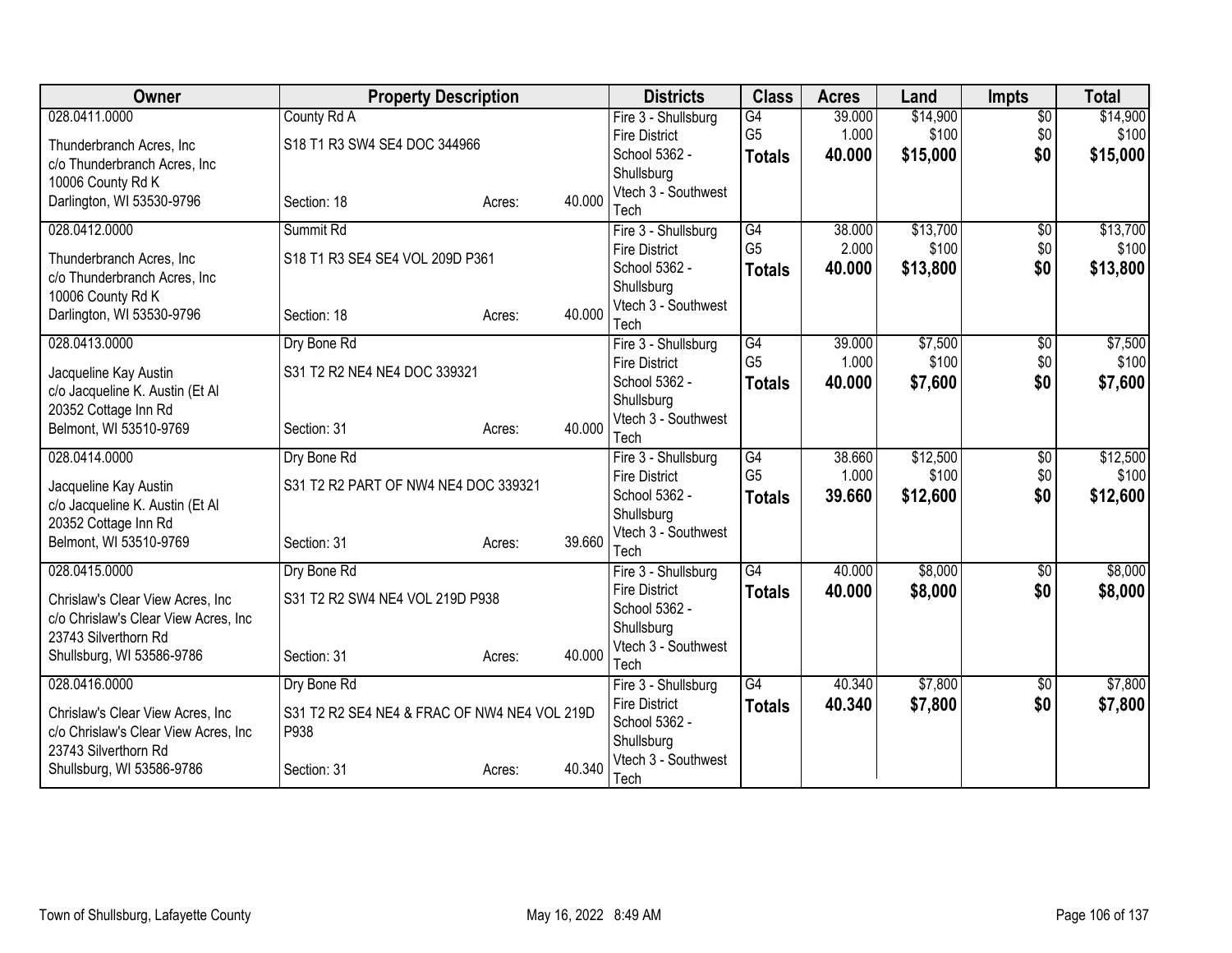| Owner                                | <b>Property Description</b>          |        |        | <b>Districts</b>            | <b>Class</b>    | <b>Acres</b> | Land    | <b>Impts</b>    | <b>Total</b> |
|--------------------------------------|--------------------------------------|--------|--------|-----------------------------|-----------------|--------------|---------|-----------------|--------------|
| 028.0417.0000                        | Dry Bone Rd                          |        |        | Fire 3 - Shullsburg         | G4              | 39.000       | \$7,700 | $\overline{50}$ | \$7,700      |
| Chrislaw's Clear View Acres, Inc     | S31 T2 R2 NE4 NW4 VOL 219D P938      |        |        | <b>Fire District</b>        | G <sub>5</sub>  | 1.000        | \$100   | \$0             | \$100        |
| c/o Chrislaw's Clear View Acres, Inc |                                      |        |        | School 5362 -               | <b>Totals</b>   | 40.000       | \$7,800 | \$0             | \$7,800      |
| 23743 Silverthorn Rd                 |                                      |        |        | Shullsburg                  |                 |              |         |                 |              |
| Shullsburg, WI 53586-9786            | Section: 31                          | Acres: | 40.000 | Vtech 3 - Southwest<br>Tech |                 |              |         |                 |              |
| 028.0418.0000                        | Dry Bone Rd                          |        |        | Fire 3 - Shullsburg         | G4              | 32.100       | \$6,900 | $\overline{50}$ | \$6,900      |
|                                      |                                      |        |        | <b>Fire District</b>        | G <sub>5</sub>  | 1.000        | \$100   | \$0             | \$100        |
| Chrislaw's Clear View Acres, Inc     | S31 T2 R2 FRAC NW4 NW4 VOL 219D P938 |        |        | School 5362 -               | <b>Totals</b>   | 33.100       | \$7,000 | \$0             | \$7,000      |
| c/o Chrislaw's Clear View Acres, Inc |                                      |        |        | Shullsburg                  |                 |              |         |                 |              |
| 23743 Silverthorn Rd                 |                                      |        |        | Vtech 3 - Southwest         |                 |              |         |                 |              |
| Shullsburg, WI 53586-9786            | Section: 31                          | Acres: | 33.100 | Tech                        |                 |              |         |                 |              |
| 028.0419.0000                        | Dry Bone Rd                          |        |        | Fire 3 - Shullsburg         | $\overline{G4}$ | 33.100       | \$7,100 | \$0             | \$7,100      |
| Chrislaw's Clear View Acres, Inc.    | S31 T2 R2 FRAC SW4 NW4 VOL 219D P938 |        |        | <b>Fire District</b>        | <b>Totals</b>   | 33.100       | \$7,100 | \$0             | \$7,100      |
| c/o Chrislaw's Clear View Acres, Inc |                                      |        |        | School 5362 -               |                 |              |         |                 |              |
| 23743 Silverthorn Rd                 |                                      |        |        | Shullsburg                  |                 |              |         |                 |              |
| Shullsburg, WI 53586-9786            | Section: 31                          | Acres: | 33.100 | Vtech 3 - Southwest<br>Tech |                 |              |         |                 |              |
| 028.0420.0000                        | Dry Bone Rd                          |        |        | Fire 3 - Shullsburg         | $\overline{G4}$ | 40.000       | \$7,300 | $\overline{50}$ | \$7,300      |
|                                      |                                      |        |        | <b>Fire District</b>        | <b>Totals</b>   | 40.000       | \$7,300 | \$0             | \$7,300      |
| Chrislaw's Clear View Acres, Inc     | S31 T2 R2 SE4 NW4 VOL 219D P938      |        |        | School 5362 -               |                 |              |         |                 |              |
| c/o Chrislaw's Clear View Acres, Inc |                                      |        |        | Shullsburg                  |                 |              |         |                 |              |
| 23743 Silverthorn Rd                 |                                      |        | 40.000 | Vtech 3 - Southwest         |                 |              |         |                 |              |
| Shullsburg, WI 53586-9786            | Section: 31                          | Acres: |        | Tech                        |                 |              |         |                 |              |
| 028.0421.0000                        | Silverthorn Rd                       |        |        | Fire 3 - Shullsburg         | $\overline{G4}$ | 40.000       | \$7,300 | $\overline{50}$ | \$7,300      |
| Chrislaw's Clear View Acres, Inc     | S31 T2 R2 NE4 SW4 VOL 219D P938      |        |        | <b>Fire District</b>        | <b>Totals</b>   | 40.000       | \$7,300 | \$0             | \$7,300      |
| c/o Chrislaw's Clear View Acres, Inc |                                      |        |        | School 5362 -               |                 |              |         |                 |              |
| 23743 Silverthorn Rd                 |                                      |        |        | Shullsburg                  |                 |              |         |                 |              |
| Shullsburg, WI 53586-9786            | Section: 31                          | Acres: | 40.000 | Vtech 3 - Southwest<br>Tech |                 |              |         |                 |              |
| 028.0422.0000                        | Silverthorn Rd                       |        |        | Fire 3 - Shullsburg         | $\overline{G4}$ | 33.060       | \$6,400 | \$0             | \$6,400      |
|                                      |                                      |        |        | <b>Fire District</b>        | <b>Totals</b>   | 33.060       | \$6,400 | \$0             | \$6,400      |
| Chrislaw's Clear View Acres, Inc     | S31 T2 R2 FRAC NW4 SW4 VOL 219D P938 |        |        | School 5362 -               |                 |              |         |                 |              |
| c/o Chrislaw's Clear View Acres, Inc |                                      |        |        | Shullsburg                  |                 |              |         |                 |              |
| 23743 Silverthorn Rd                 |                                      |        | 33.060 | Vtech 3 - Southwest         |                 |              |         |                 |              |
| Shullsburg, WI 53586-9786            | Section: 31                          | Acres: |        | Tech                        |                 |              |         |                 |              |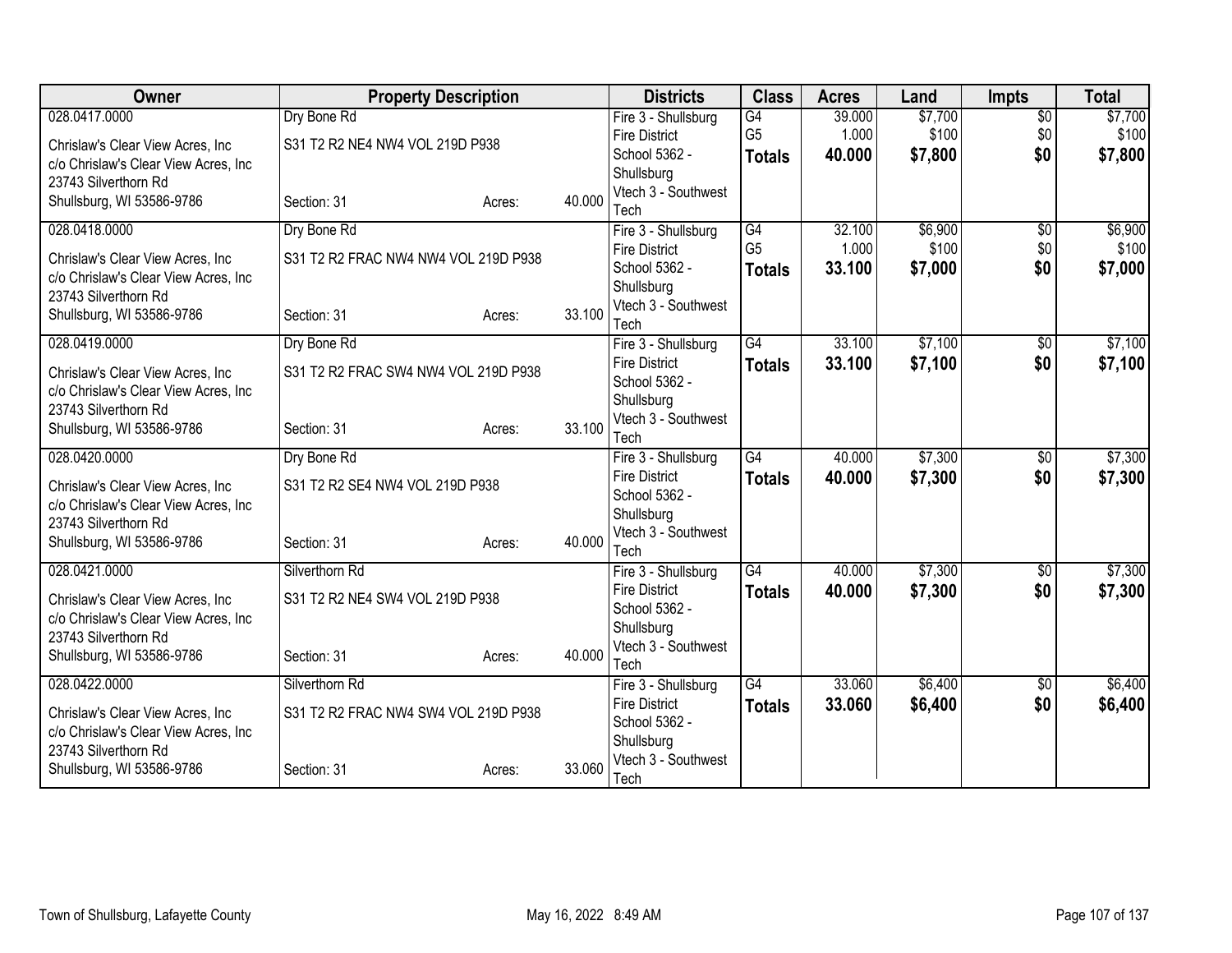| Owner                                | <b>Property Description</b>                  |        |        | <b>Districts</b>                            | <b>Class</b>    | <b>Acres</b> | Land     | <b>Impts</b>    | <b>Total</b> |
|--------------------------------------|----------------------------------------------|--------|--------|---------------------------------------------|-----------------|--------------|----------|-----------------|--------------|
| 028.0423.0000                        | 24858 Silverthorn Rd                         |        |        | Fire 3 - Shullsburg                         | G4              | 30.000       | \$6,400  | $\overline{50}$ | \$6,400      |
| Cathleen L. Chrislaw                 | S31 T2 R2 PART OF FRAC SW4 SW4 VOL 239D P936 |        |        | <b>Fire District</b>                        | G <sub>5</sub>  | 0.700        | \$100    | \$0             | \$100        |
| 24858 Silverthorn Rd                 |                                              |        |        | School 5362 -                               | G7              | 2.000        | \$18,500 | \$250,000       | \$268,500    |
| Cuba City, WI 53807                  |                                              |        |        | Shullsburg                                  | <b>Totals</b>   | 32.700       | \$25,000 | \$250,000       | \$275,000    |
|                                      | Section: 31                                  | Acres: | 32.700 | Vtech 3 - Southwest<br>Tech                 |                 |              |          |                 |              |
| 028.0424.0000                        | Silverthorn Rd                               |        |        |                                             | $\overline{G4}$ | 39.000       | \$8,000  |                 | \$8,000      |
|                                      |                                              |        |        | Fire 3 - Shullsburg<br><b>Fire District</b> | G <sub>5</sub>  | 1.000        | \$100    | \$0<br>\$0      | \$100        |
| Chrislaw's Clear View Acres, Inc     | S31 T2 R2 SE4 SW4 VOL 219D P938              |        |        | School 5362 -                               | <b>Totals</b>   | 40.000       | \$8,100  | \$0             | \$8,100      |
| c/o Chrislaw's Clear View Acres, Inc |                                              |        |        | Shullsburg                                  |                 |              |          |                 |              |
| 23743 Silverthorn Rd                 |                                              |        |        | Vtech 3 - Southwest                         |                 |              |          |                 |              |
| Shullsburg, WI 53586-9786            | Section: 31                                  | Acres: | 40.000 | Tech                                        |                 |              |          |                 |              |
| 028.0424.1000                        | 25080 Silverthorn Rd                         |        |        | Fire 3 - Shullsburg                         | $\overline{G1}$ | 0.300        | \$1,000  | \$0             | \$1,000      |
|                                      |                                              |        |        | <b>Fire District</b>                        | <b>Totals</b>   | 0.300        | \$1,000  | \$0             | \$1,000      |
| Homer Weber<br>25012 Silverthorn Rd  | S31 T2 R2 PART OF SW4 SW4 SW4 DOC 341492     |        |        | School 5362 -                               |                 |              |          |                 |              |
| Cuba City, WI 53807                  |                                              |        |        | Shullsburg                                  |                 |              |          |                 |              |
|                                      | Section: 31                                  | Acres: | 0.300  | Vtech 3 - Southwest                         |                 |              |          |                 |              |
|                                      |                                              |        |        | Tech                                        |                 |              |          |                 |              |
| 028.0425.0000                        | Silverthorn Rd                               |        |        | Fire 3 - Shullsburg                         | G4              | 40.000       | \$8,800  | $\overline{50}$ | \$8,800      |
| Chrislaw's Clear View Acres, Inc     | S31 T2 R2 NE4 SE4 VOL 219D P938              |        |        | <b>Fire District</b>                        | <b>Totals</b>   | 40.000       | \$8,800  | \$0             | \$8,800      |
| c/o Chrislaw's Clear View Acres, Inc |                                              |        |        | School 5362 -                               |                 |              |          |                 |              |
| 23743 Silverthorn Rd                 |                                              |        |        | Shullsburg<br>Vtech 3 - Southwest           |                 |              |          |                 |              |
| Shullsburg, WI 53586-9786            | Section: 31                                  | Acres: | 40.000 | Tech                                        |                 |              |          |                 |              |
| 028.0426.0000                        | Silverthorn Rd                               |        |        | Fire 3 - Shullsburg                         | $\overline{G4}$ | 40.000       | \$8,000  | $\overline{50}$ | \$8,000      |
|                                      |                                              |        |        | <b>Fire District</b>                        | <b>Totals</b>   | 40.000       | \$8,000  | \$0             | \$8,000      |
| Chrislaw's Clear View Acres, Inc     | S31 T2 R2 NW4 SE4 VOL 219D P938              |        |        | School 5362 -                               |                 |              |          |                 |              |
| c/o Chrislaw's Clear View Acres, Inc |                                              |        |        | Shullsburg                                  |                 |              |          |                 |              |
| 23743 Silverthorn Rd                 |                                              |        | 40.000 | Vtech 3 - Southwest                         |                 |              |          |                 |              |
| Shullsburg, WI 53586-9786            | Section: 31                                  | Acres: |        | Tech                                        |                 |              |          |                 |              |
| 028.0427.0000                        | Silverthorn Rd                               |        |        | Fire 3 - Shullsburg                         | G4              | 39.000       | \$9,400  | \$0             | \$9,400      |
| Chrislaw's Clear View Acres, Inc     | S31 T2 R2 SW4 SE4 VOL 219D P938              |        |        | <b>Fire District</b>                        | G <sub>5</sub>  | 1.000        | \$100    | \$0             | \$100        |
| c/o Chrislaw's Clear View Acres, Inc |                                              |        |        | School 5362 -                               | <b>Totals</b>   | 40.000       | \$9,500  | \$0             | \$9,500      |
| 23743 Silverthorn Rd                 |                                              |        |        | Shullsburg                                  |                 |              |          |                 |              |
| Shullsburg, WI 53586-9786            | Section: 31                                  | Acres: | 40.000 | Vtech 3 - Southwest                         |                 |              |          |                 |              |
|                                      |                                              |        |        | Tech                                        |                 |              |          |                 |              |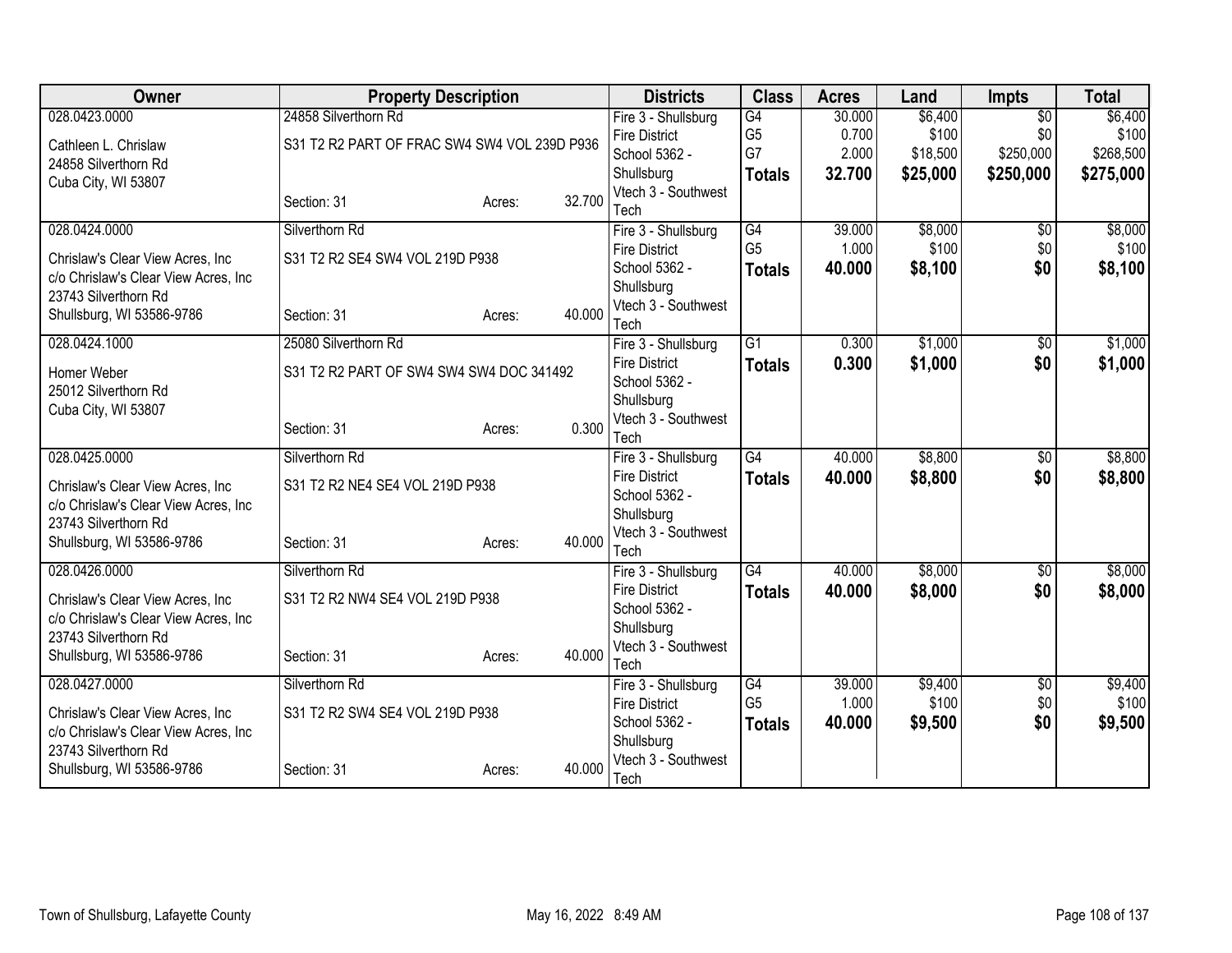| Owner                                | <b>Property Description</b>                 |        |        | <b>Districts</b>                            | <b>Class</b>         | <b>Acres</b>    | Land     | <b>Impts</b>    | <b>Total</b> |
|--------------------------------------|---------------------------------------------|--------|--------|---------------------------------------------|----------------------|-----------------|----------|-----------------|--------------|
| 028.0428.0000                        | 24026 Silverthorn Rd                        |        |        | Fire 3 - Shullsburg                         | G4                   | 38.000          | \$9,900  | $\overline{50}$ | \$9,900      |
| Chrislaw's Clear View Acres, Inc     | S31 T2 R2 SE4 SE4 VOL 219D P938             |        |        | <b>Fire District</b>                        | G <sub>5</sub>       | 1.000           | \$100    | \$0             | \$100        |
| c/o Chrislaw's Clear View Acres, Inc |                                             |        |        | School 5362 -                               | G7                   | 1.000           | \$10,000 | \$3,800         | \$13,800     |
| 23743 Silverthorn Rd                 |                                             |        |        | Shullsburg                                  | <b>Totals</b>        | 40.000          | \$20,000 | \$3,800         | \$23,800     |
| Shullsburg, WI 53586-9786            | Section: 31                                 | Acres: | 40.000 | Vtech 3 - Southwest                         |                      |                 |          |                 |              |
| 028.0429.0000                        | 23111 Dry Bone Rd                           |        |        | Tech<br>Fire 3 - Shullsburg                 | G4                   | 26.250          | \$7,500  | $\overline{50}$ | \$7,500      |
|                                      |                                             |        |        | <b>Fire District</b>                        | G <sub>5</sub>       | 8.750           | \$2,100  | \$0             | \$2,100      |
| Gleason Living Trust                 | S32 T2 R2 NE4 NE4 JOSEPH & MARIETTA(LE) DOC |        |        | School 5362 -                               | G7                   | 5.000           | \$42,500 | \$231,200       | \$273,700    |
| C/O Chad & Katrina Gleason           | 351401                                      |        |        | Shullsburg                                  | <b>Totals</b>        | 40.000          | \$52,100 | \$231,200       | \$283,300    |
| 23111 Dry Bone Rd                    |                                             |        |        | Vtech 3 - Southwest                         |                      |                 |          |                 |              |
| Shullsburg, WI 53586                 | Section: 32                                 | Acres: | 40.000 | Tech                                        |                      |                 |          |                 |              |
| 028.0430.0000                        | Dry Bone Rd                                 |        |        | Fire 3 - Shullsburg                         | $\overline{G4}$      | 38.000          | \$12,700 | \$0             | \$12,700     |
| <b>Gleason Living Trust</b>          | S32 T2 R2 NW4 NE4 JOSEPH & MARIETTA(LE) DOC |        |        | <b>Fire District</b>                        | G <sub>5</sub>       | 2.000           | \$100    | \$0             | \$100        |
| C/O Chad & Katrina Gleason           | 351401                                      |        |        | School 5362 -                               | <b>Totals</b>        | 40.000          | \$12,800 | \$0             | \$12,800     |
| 23111 Dry Bone Rd                    |                                             |        |        | Shullsburg                                  |                      |                 |          |                 |              |
| Shullsburg, WI 53586                 | Section: 32                                 | Acres: | 40.000 | Vtech 3 - Southwest                         |                      |                 |          |                 |              |
| 028.0431.0000                        |                                             |        |        | Tech                                        | $\overline{G4}$      | 38.000          | \$11,200 | $\overline{50}$ | \$11,200     |
|                                      | 7644 Morrissey Rd                           |        |        | Fire 3 - Shullsburg<br><b>Fire District</b> | G <sub>5</sub>       | 1.000           | \$100    | \$0             | \$100        |
| <b>William Morrissey</b>             | S32 T2 R2 SW4 NE4 VOL 140D P436             |        |        | School 5362 -                               | G7                   | 1.000           | \$10,000 | \$1,700         | \$11,700     |
| <b>Shirley Morrissey</b>             |                                             |        |        | Shullsburg                                  | <b>Totals</b>        | 40.000          | \$21,300 | \$1,700         | \$23,000     |
| 7001 County Rd O                     |                                             |        |        | Vtech 3 - Southwest                         |                      |                 |          |                 |              |
| Shullsburg, WI 53586                 | Section: 32                                 | Acres: | 40.000 | Tech                                        |                      |                 |          |                 |              |
| 028.0432.0000                        | <b>B&amp;CRd</b>                            |        |        | Fire 3 - Shullsburg                         | $\overline{G4}$      | 32.000          | \$9,100  | \$0             | \$9,100      |
| <b>William Morrissey</b>             | S32 T2 R2 SE4 NE4 VOL 140D P436             |        |        | <b>Fire District</b>                        | G <sub>5</sub>       | 8.000           | \$2,100  | \$0             | \$2,100      |
| <b>Shirley Morrissey</b>             |                                             |        |        | School 5362 -                               | <b>Totals</b>        | 40.000          | \$11,200 | \$0             | \$11,200     |
| 7001 County Rd O                     |                                             |        |        | Shullsburg                                  |                      |                 |          |                 |              |
| Shullsburg, WI 53586                 | Section: 32                                 | Acres: | 40.000 | Vtech 3 - Southwest                         |                      |                 |          |                 |              |
|                                      |                                             |        |        | Tech                                        |                      |                 |          |                 |              |
| 028.0433.0000                        | Dry Bone Rd                                 |        |        | Fire 3 - Shullsburg                         | G4<br>G <sub>5</sub> | 38.000          | \$3,600  | \$0             | \$3,600      |
| Jacqueline Kay Austin                | S32 T2 R2 NE4 NW4 DOC 339321                |        |        | <b>Fire District</b><br>School 5362 -       |                      | 2.000<br>40.000 | \$100    | \$0<br>\$0      | \$100        |
| c/o Jacqueline K. Austin (Et Al      |                                             |        |        | Shullsburg                                  | <b>Totals</b>        |                 | \$3,700  |                 | \$3,700      |
| 20352 Cottage Inn Rd                 |                                             |        |        | Vtech 3 - Southwest                         |                      |                 |          |                 |              |
| Belmont, WI 53510-9769               | Section: 32                                 | Acres: | 40.000 | Tech                                        |                      |                 |          |                 |              |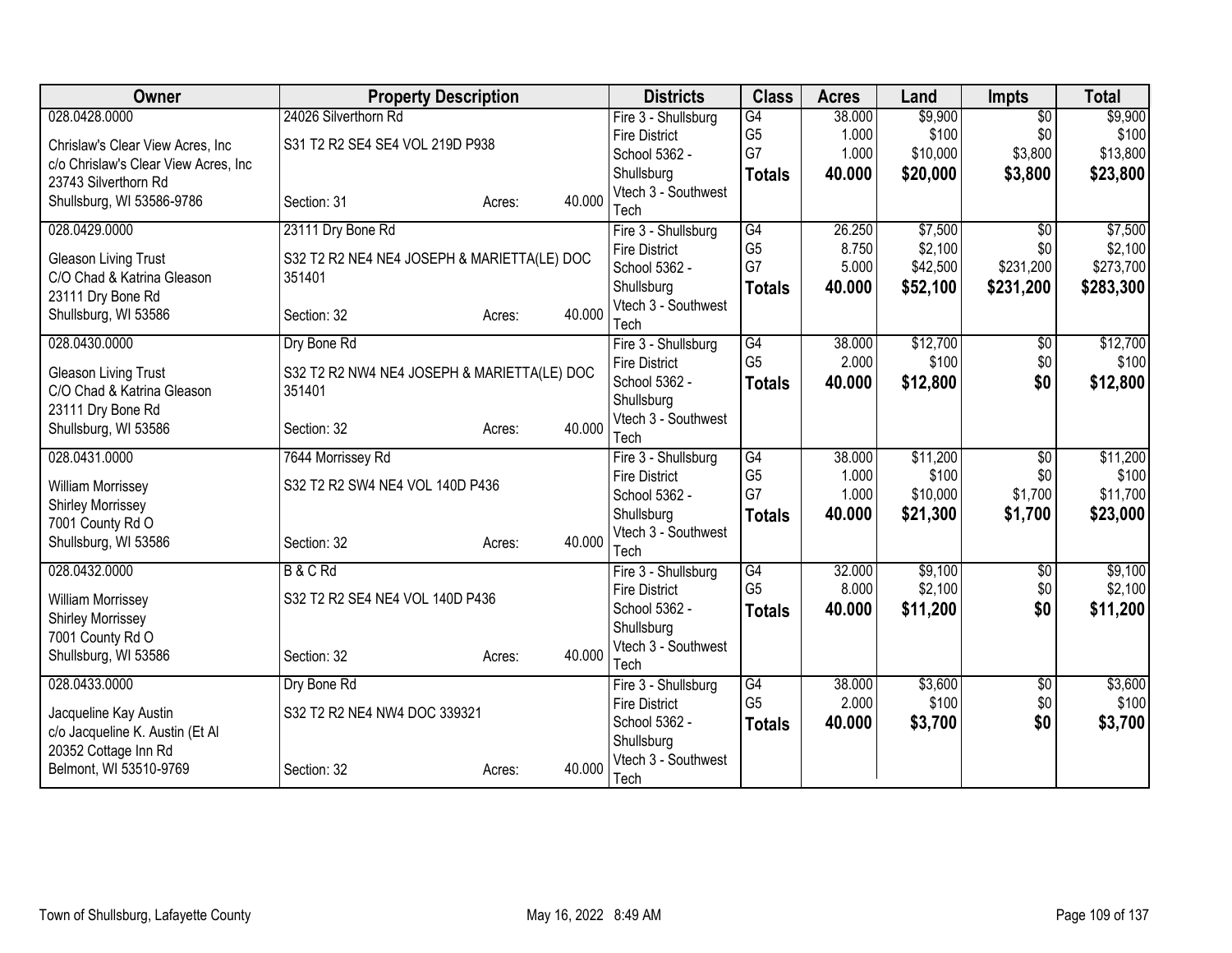| Owner                                                                     | <b>Property Description</b>                  |                  | <b>Districts</b>                            | <b>Class</b>    | <b>Acres</b> | Land     | <b>Impts</b>    | <b>Total</b> |
|---------------------------------------------------------------------------|----------------------------------------------|------------------|---------------------------------------------|-----------------|--------------|----------|-----------------|--------------|
| 028.0434.0000                                                             | Dry Bone Rd                                  |                  | Fire 3 - Shullsburg                         | G4              | 39.000       | \$6,000  | $\overline{50}$ | \$6,000      |
| Jacqueline Kay Austin                                                     | S32 T2 R2 NW4 NW4 DOC 339321                 |                  | <b>Fire District</b>                        | G <sub>5</sub>  | 1.000        | \$100    | \$0             | \$100        |
| c/o Jacqueline K. Austin (Et Al                                           |                                              |                  | School 5362 -                               | <b>Totals</b>   | 40.000       | \$6,100  | \$0             | \$6,100      |
| 20352 Cottage Inn Rd                                                      |                                              |                  | Shullsburg<br>Vtech 3 - Southwest           |                 |              |          |                 |              |
| Belmont, WI 53510-9769                                                    | Section: 32                                  | 40.000<br>Acres: | Tech                                        |                 |              |          |                 |              |
| 028.0435.1000                                                             | Silverthorn Rd                               |                  | Fire 3 - Shullsburg                         | $\overline{G4}$ | 30.000       | \$6,500  | $\overline{50}$ | \$6,500      |
|                                                                           | S32 T2 R2 SW4 NW4 EXC S78 RDS OF E20 RDS VOL |                  | <b>Fire District</b>                        | <b>Totals</b>   | 30,000       | \$6,500  | \$0             | \$6,500      |
| Chrislaw's Clear View Acres, Inc.<br>c/o Chrislaw's Clear View Acres, Inc | 219D P938                                    |                  | School 5362 -                               |                 |              |          |                 |              |
| 23743 Silverthorn Rd                                                      |                                              |                  | Shullsburg                                  |                 |              |          |                 |              |
| Shullsburg, WI 53586-9786                                                 | Section: 32                                  | 30.000<br>Acres: | Vtech 3 - Southwest                         |                 |              |          |                 |              |
| 028.0435.2000                                                             |                                              |                  | Tech                                        | $\overline{G4}$ | 10.000       | \$3,000  |                 | \$3,000      |
|                                                                           | Morrissey Rd                                 |                  | Fire 3 - Shullsburg<br><b>Fire District</b> |                 | 10.000       | \$3,000  | \$0<br>\$0      | \$3,000      |
| <b>Steven Morrissey</b>                                                   | S32 T2 R2 E 20 RDS OF SW4 NW4 DOC 335606     |                  | School 5362 -                               | <b>Totals</b>   |              |          |                 |              |
| 7001 County Rd O                                                          |                                              |                  | Shullsburg                                  |                 |              |          |                 |              |
| Shullsburg, WI 53586                                                      |                                              | 10.000           | Vtech 3 - Southwest                         |                 |              |          |                 |              |
|                                                                           | Section: 32                                  | Acres:           | Tech                                        |                 |              |          |                 |              |
| 028.0436.0000                                                             | Morrissey Rd                                 |                  | Fire 3 - Shullsburg                         | G4              | 39.000       | \$13,000 | $\overline{50}$ | \$13,000     |
| <b>Steven Morrissey</b>                                                   | S32 T2 R2 SE4 NW4 DOC 335606                 |                  | <b>Fire District</b>                        | G <sub>5</sub>  | 1.000        | \$100    | \$0             | \$100        |
| 7001 County Rd O                                                          |                                              |                  | School 5362 -                               | <b>Totals</b>   | 40.000       | \$13,100 | \$0             | \$13,100     |
| Shullsburg, WI 53586                                                      |                                              |                  | Shullsburg<br>Vtech 3 - Southwest           |                 |              |          |                 |              |
|                                                                           | Section: 32                                  | 40.000<br>Acres: | Tech                                        |                 |              |          |                 |              |
| 028.0437.0000                                                             | 7341 Morrissey Rd                            |                  | Fire 3 - Shullsburg                         | 5M              | 0.500        | \$800    | $\overline{50}$ | \$800        |
| <b>Steven Morrissey</b>                                                   | S32 T2 R2 NE4 SW4 DOC 335606                 |                  | <b>Fire District</b>                        | G4              | 38.500       | \$14,300 | \$0             | \$14,300     |
| 7001 County Rd O                                                          |                                              |                  | School 5362 -                               | G <sub>5</sub>  | 1.000        | \$100    | \$0             | \$100        |
| Shullsburg, WI 53586                                                      |                                              |                  | Shullsburg                                  | <b>Totals</b>   | 40.000       | \$15,200 | \$0             | \$15,200     |
|                                                                           | Section: 32                                  | 40.000<br>Acres: | Vtech 3 - Southwest                         |                 |              |          |                 |              |
| 028.0438.1000                                                             |                                              |                  | Tech                                        | $\overline{G4}$ | 10.000       | \$3,400  |                 | \$3,400      |
|                                                                           | Morrissey Rd                                 |                  | Fire 3 - Shullsburg<br><b>Fire District</b> | <b>Totals</b>   | 10.000       | \$3,400  | \$0<br>\$0      | \$3,400      |
| <b>Steven Morrissey</b>                                                   | S32 T2 R2 E 10A NW4 SW4 DOC 335606           |                  | School 5362 -                               |                 |              |          |                 |              |
| 7001 County Rd O                                                          |                                              |                  | Shullsburg                                  |                 |              |          |                 |              |
| Shullsburg, WI 53586                                                      |                                              | 10.000           | Vtech 3 - Southwest                         |                 |              |          |                 |              |
|                                                                           | Section: 32                                  | Acres:           | Tech                                        |                 |              |          |                 |              |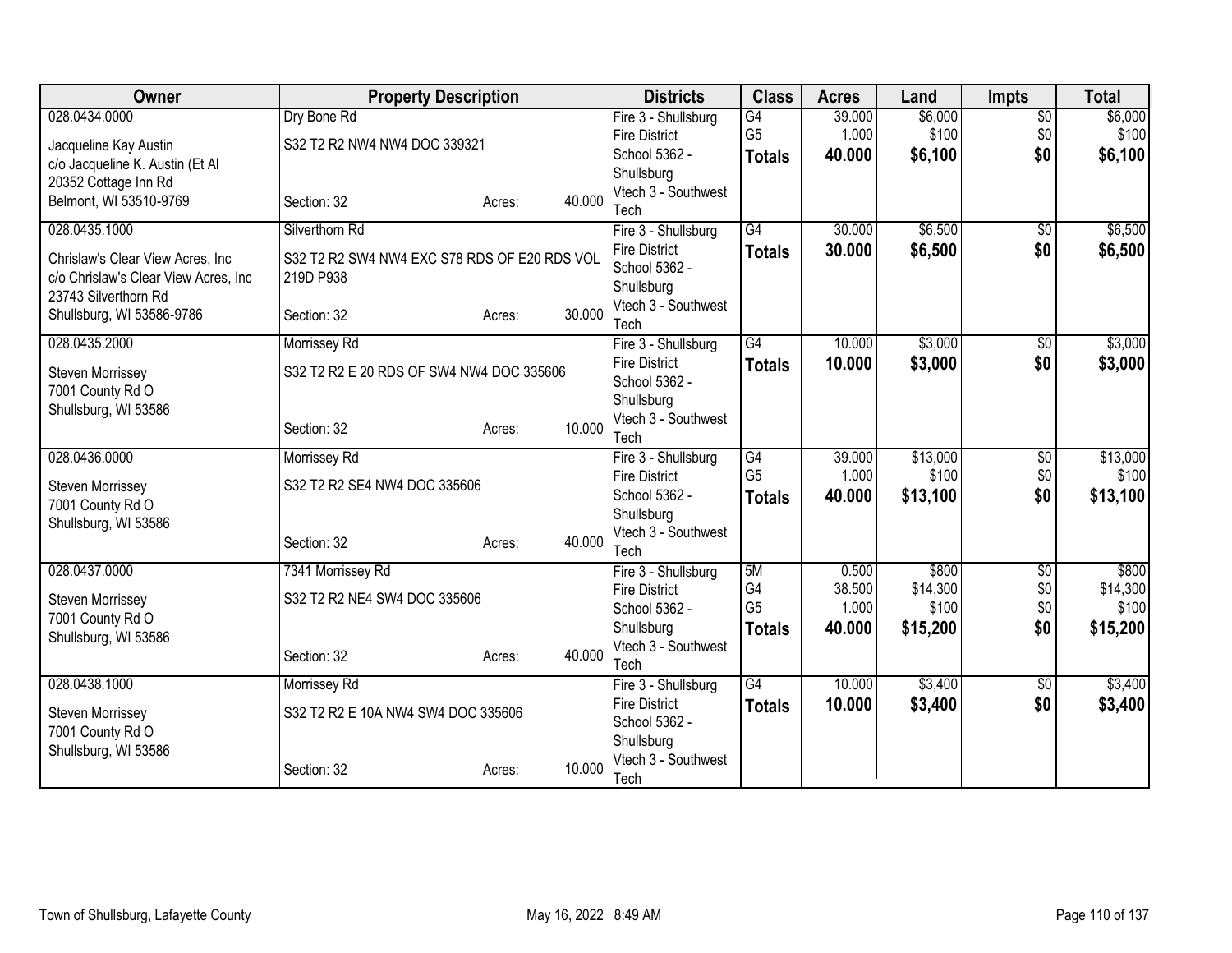| Owner                                                                    | <b>Property Description</b>           |        |        | <b>Districts</b>                            | <b>Class</b>                      | <b>Acres</b>    | Land               | <b>Impts</b>    | <b>Total</b>       |
|--------------------------------------------------------------------------|---------------------------------------|--------|--------|---------------------------------------------|-----------------------------------|-----------------|--------------------|-----------------|--------------------|
| 028.0438.2000                                                            | Silverthorn Rd                        |        |        | Fire 3 - Shullsburg                         | G4                                | 30.000          | \$8,300            | $\overline{50}$ | \$8,300            |
| Chrislaw's Clear View Acres, Inc                                         | S32 T2 R2 W 30A NW4 SW4 VOL 219D P938 |        |        | <b>Fire District</b>                        | <b>Totals</b>                     | 30.000          | \$8,300            | \$0             | \$8,300            |
| c/o Chrislaw's Clear View Acres, Inc                                     |                                       |        |        | School 5362 -                               |                                   |                 |                    |                 |                    |
| 23743 Silverthorn Rd                                                     |                                       |        |        | Shullsburg<br>Vtech 3 - Southwest           |                                   |                 |                    |                 |                    |
| Shullsburg, WI 53586-9786                                                | Section: 32                           | Acres: | 30.000 | Tech                                        |                                   |                 |                    |                 |                    |
| 028.0439.1000                                                            | Silverthorn Rd                        |        |        | Fire 3 - Shullsburg                         | G4                                | 29.000          | \$9,300            | $\overline{50}$ | \$9,300            |
|                                                                          |                                       |        |        | <b>Fire District</b>                        | G <sub>5</sub>                    | 1.000           | \$100              | \$0             | \$100              |
| Chrislaw's Clear View Acres, Inc<br>c/o Chrislaw's Clear View Acres, Inc | S32 T2 R2 W 30A SW4 SW4 VOL 219D P938 |        |        | School 5362 -                               | <b>Totals</b>                     | 30.000          | \$9,400            | \$0             | \$9,400            |
| 23743 Silverthorn Rd                                                     |                                       |        |        | Shullsburg                                  |                                   |                 |                    |                 |                    |
| Shullsburg, WI 53586-9786                                                | Section: 32                           | Acres: | 30.000 | Vtech 3 - Southwest                         |                                   |                 |                    |                 |                    |
|                                                                          |                                       |        |        | Tech                                        |                                   |                 |                    |                 |                    |
| 028.0439.2000                                                            | Silverthorn Rd                        |        |        | Fire 3 - Shullsburg                         | G4<br>G <sub>5</sub>              | 9.750           | \$3,000<br>\$100   | \$0<br>\$0      | \$3,000<br>\$100   |
| Chrislaw's Clear View Acres, Inc                                         | S32 T2 R2 E10 A SW4 SW4 VOL 222D P206 |        |        | <b>Fire District</b><br>School 5362 -       |                                   | 0.250<br>10.000 | \$3,100            | \$0             | \$3,100            |
| c/o Chrislaw's Clear View Acres, Inc                                     |                                       |        |        | Shullsburg                                  | <b>Totals</b>                     |                 |                    |                 |                    |
| 23743 Silverthorn Rd                                                     |                                       |        |        | Vtech 3 - Southwest                         |                                   |                 |                    |                 |                    |
| Shullsburg, WI 53586-9786                                                | Section: 32                           | Acres: | 10.000 | Tech                                        |                                   |                 |                    |                 |                    |
| 028.0440.0000                                                            | Silverthorn Rd                        |        |        | Fire 3 - Shullsburg                         | G4                                | 35.000          | \$12,600           | $\overline{50}$ | \$12,600           |
| Chrislaw's Clear View Acres, Inc.                                        | S32 T2 R2 SE4 SW4 VOL 222D P206       |        |        | <b>Fire District</b>                        | G <sub>5</sub>                    | 2.000           | \$100              | \$0             | \$100              |
| c/o Chrislaw's Clear View Acres, Inc                                     |                                       |        |        | School 5362 -                               | G7                                | 3.000           | \$26,500           | \$56,700        | \$83,200           |
| 23743 Silverthorn Rd                                                     |                                       |        |        | Shullsburg                                  | <b>Totals</b>                     | 40.000          | \$39,200           | \$56,700        | \$95,900           |
| Shullsburg, WI 53586-9786                                                | Section: 32                           | Acres: | 40.000 | Vtech 3 - Southwest                         |                                   |                 |                    |                 |                    |
|                                                                          |                                       |        |        | Tech                                        |                                   |                 |                    |                 |                    |
| 028.0441.0000                                                            | <b>B&amp;CRd</b>                      |        |        | Fire 3 - Shullsburg<br><b>Fire District</b> | $\overline{G4}$<br>G <sub>5</sub> | 34.000<br>6.000 | \$9,800<br>\$1,500 | \$0<br>\$0      | \$9,800<br>\$1,500 |
| <b>William Morrissey</b>                                                 | S32 T2 R2 NE4 SE4 VOL 191D P68        |        |        | School 5362 -                               | <b>Totals</b>                     | 40.000          | \$11,300           | \$0             | \$11,300           |
| <b>Shirley Morrissey</b>                                                 |                                       |        |        | Shullsburg                                  |                                   |                 |                    |                 |                    |
| 7001 County Rd O                                                         |                                       |        |        | Vtech 3 - Southwest                         |                                   |                 |                    |                 |                    |
| Shullsburg, WI 53586                                                     | Section: 32                           | Acres: | 40.000 | Tech                                        |                                   |                 |                    |                 |                    |
| 028.0442.0000                                                            | Morrissey Rd                          |        |        | Fire 3 - Shullsburg                         | G4                                | 37.000          | \$10,100           | \$0             | \$10,100           |
| <b>William Morrissey</b>                                                 | S32 T2 R2 NW4 SE4 VOL 191D P68        |        |        | <b>Fire District</b>                        | G <sub>5</sub>                    | 3.000           | \$700              | \$0             | \$700              |
| <b>Shirley Morrissey</b>                                                 |                                       |        |        | School 5362 -                               | <b>Totals</b>                     | 40.000          | \$10,800           | \$0             | \$10,800           |
| 7001 County Rd O                                                         |                                       |        |        | Shullsburg                                  |                                   |                 |                    |                 |                    |
| Shullsburg, WI 53586                                                     | Section: 32                           | Acres: | 40.000 | Vtech 3 - Southwest                         |                                   |                 |                    |                 |                    |
|                                                                          |                                       |        |        | Tech                                        |                                   |                 |                    |                 |                    |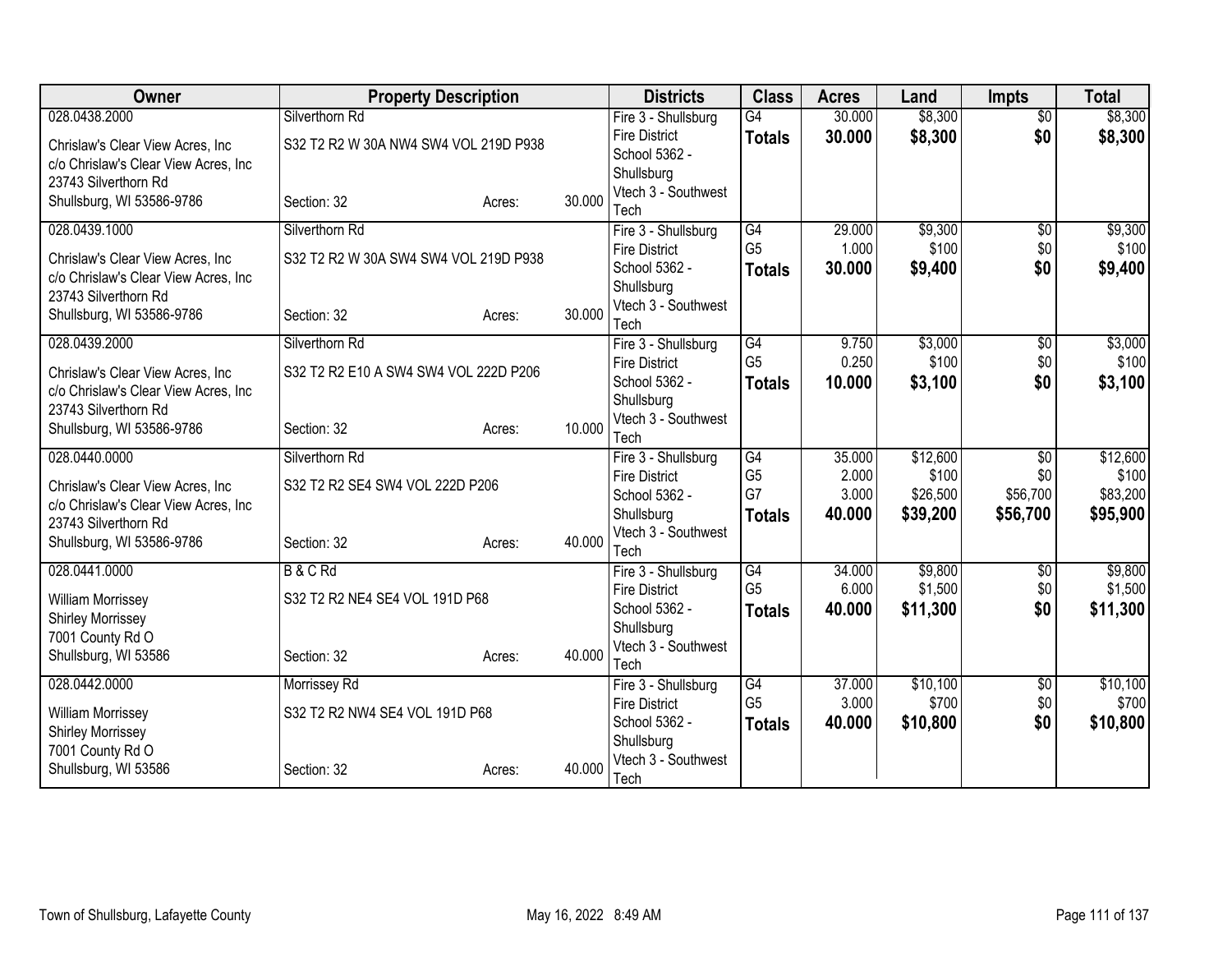| Owner                       | <b>Property Description</b>                     |                  | <b>Districts</b>                  | <b>Class</b>   | <b>Acres</b> | Land     | <b>Impts</b>    | <b>Total</b> |
|-----------------------------|-------------------------------------------------|------------------|-----------------------------------|----------------|--------------|----------|-----------------|--------------|
| 028.0443.1000               | Morrissey Rd                                    |                  | Fire 3 - Shullsburg               | G4             | 16.500       | \$4,500  | $\overline{50}$ | \$4,500      |
| <b>Bill Morrissey</b>       | S32 T2 R2 N2 SW4 SE4 VOL 150D P103              |                  | <b>Fire District</b>              | G <sub>5</sub> | 3.500        | \$1,000  | \$0             | \$1,000      |
| 7001 County Rd O            |                                                 |                  | School 5362 -                     | <b>Totals</b>  | 20.000       | \$5,500  | \$0             | \$5,500      |
| Shullsburg, WI 53586        |                                                 |                  | Shullsburg<br>Vtech 3 - Southwest |                |              |          |                 |              |
|                             | Section: 32                                     | 20.000<br>Acres: | Tech                              |                |              |          |                 |              |
| 028.0443.2000               | Silverthorn Rd                                  |                  | Fire 3 - Shullsburg               | G4             | 15.750       | \$3,700  | $\overline{50}$ | \$3,700      |
| Eugene E. Logan             | S32 T2 R2 S2 SW4 SE4 VOL 235D P628 & DOC 339324 |                  | <b>Fire District</b>              | G <sub>5</sub> | 4.250        | \$1,000  | \$0             | \$1,000      |
| Wienen-Einsweiler Re Trust  |                                                 |                  | School 5362 -                     | <b>Totals</b>  | 20,000       | \$4,700  | \$0             | \$4,700      |
| 190 S Henry St              |                                                 |                  | Shullsburg                        |                |              |          |                 |              |
| PO Box 592                  | Section: 32                                     | 20.000<br>Acres: | Vtech 3 - Southwest<br>Tech       |                |              |          |                 |              |
| Shullsburg, WI 53586-0592   |                                                 |                  |                                   |                |              |          |                 |              |
| 028.0444.1000               | <b>B&amp;CRd</b>                                |                  | Fire 3 - Shullsburg               | G4             | 18.500       | \$5,200  | $\overline{50}$ | \$5,200      |
| <b>Bill Morrissey</b>       | S32 T2 R2 N2 SE4 SE4 VOL 150D P103              |                  | <b>Fire District</b>              | G <sub>5</sub> | 1.500        | \$400    | \$0             | \$400        |
| 7001 County Rd O            |                                                 |                  | School 5362 -                     | <b>Totals</b>  | 20.000       | \$5,600  | \$0             | \$5,600      |
| Shullsburg, WI 53586        |                                                 |                  | Shullsburg<br>Vtech 3 - Southwest |                |              |          |                 |              |
|                             | Section: 32                                     | 20.000<br>Acres: | Tech                              |                |              |          |                 |              |
| 028.0444.2000               | Silverthorn Rd                                  |                  | Fire 3 - Shullsburg               | G4             | 18.000       | \$4,600  | $\sqrt[6]{3}$   | \$4,600      |
| Eugene E. Logan             | S32 T2 R2 S2 SE4 SE4 VOL 235D P628 & DOC 339324 |                  | <b>Fire District</b>              | G <sub>5</sub> | 2.000        | \$300    | \$0             | \$300        |
| Wienen-Einsweiler Re Trust  |                                                 |                  | School 5362 -                     | <b>Totals</b>  | 20,000       | \$4,900  | \$0             | \$4,900      |
| 190 S Henry St              |                                                 |                  | Shullsburg<br>Vtech 3 - Southwest |                |              |          |                 |              |
| PO Box 592                  | Section: 32                                     | 20.000<br>Acres: | Tech                              |                |              |          |                 |              |
| Shullsburg, WI 53586-0592   |                                                 |                  |                                   |                |              |          |                 |              |
| 028.0445.0000               | 22039 Dry Bone Rd                               |                  | Fire 3 - Shullsburg               | G4             | 32.000       | \$9,100  | $\overline{30}$ | \$9,100      |
| Robert F. Leitzinger        | S33 T2 R2 NE4 NE4 DOC 341474                    |                  | <b>Fire District</b>              | G <sub>5</sub> | 0.500        | \$100    | \$0             | \$100        |
| Jane M. Leitzinger          |                                                 |                  | School 5362 -                     | G7             | 7.500        | \$62,500 | \$639,400       | \$701,900    |
| 22039 Dry Bone Rd           |                                                 |                  | Shullsburg<br>Vtech 3 - Southwest | <b>Totals</b>  | 40.000       | \$71,700 | \$639,400       | \$711,100    |
| Shullsburg, WI 53586        | Section: 33                                     | 40.000<br>Acres: | Tech                              |                |              |          |                 |              |
| 028.0446.0000               | 22369 Dry Bone Rd                               |                  | Fire 3 - Shullsburg               | G4             | 33.500       | \$9,400  | \$0             | \$9,400      |
| Kenneth J Weiskircher Trust | S33 T2 R2 NW NE DOC 346307                      |                  | <b>Fire District</b>              | G <sub>5</sub> | 0.500        | \$100    | \$0             | \$100        |
| Cynthia J Weiskircher Trust |                                                 |                  | School 5362 -                     | G7             | 6.000        | \$50,500 | \$377,800       | \$428,300    |
| 22369 Dry Bone Rd           |                                                 |                  | Shullsburg                        | <b>Totals</b>  | 40.000       | \$60,000 | \$377,800       | \$437,800    |
| Shullsburg, WI 53586        | Section: 33                                     | 40.000<br>Acres: | Vtech 3 - Southwest<br>Tech       |                |              |          |                 |              |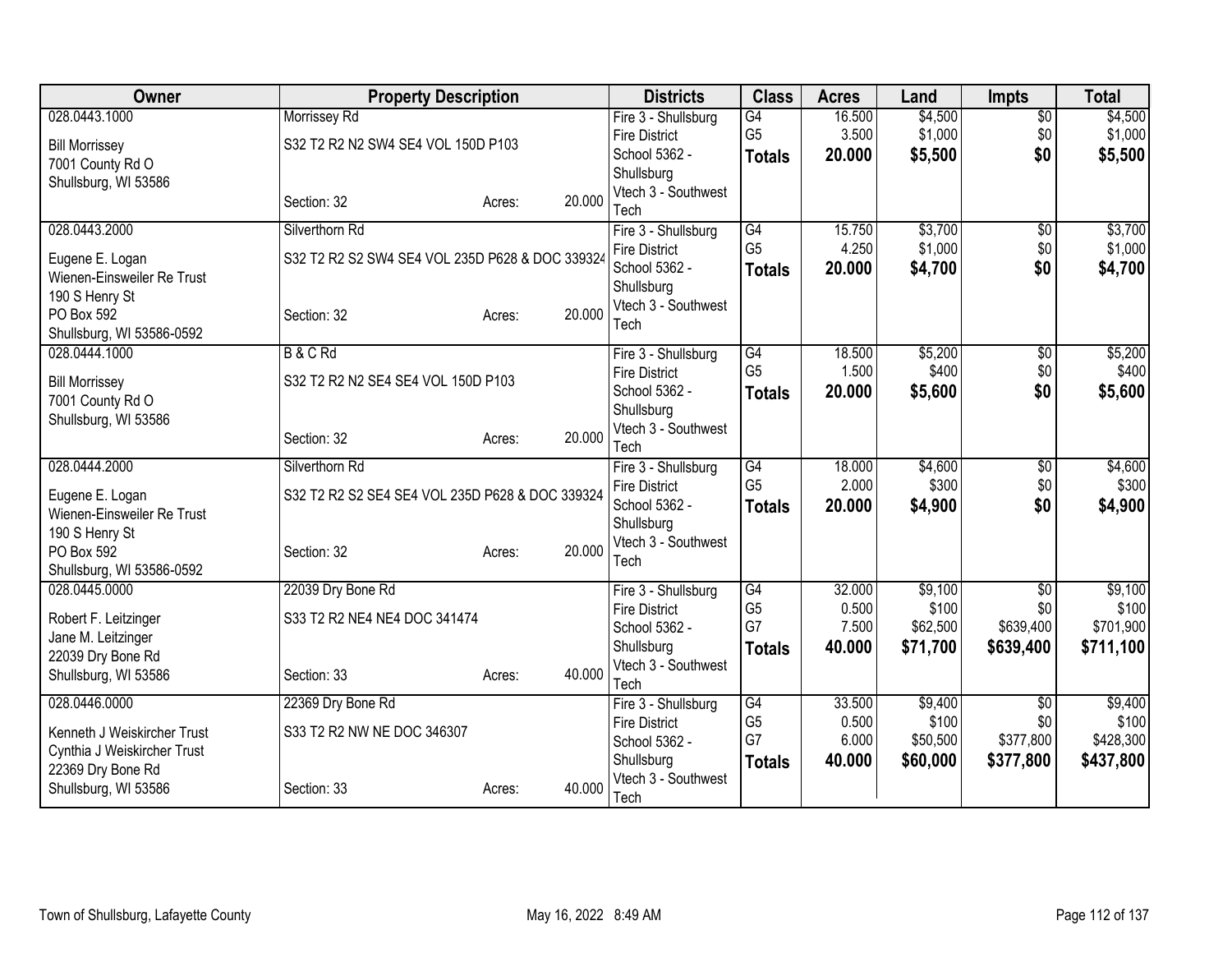| Owner                       | <b>Property Description</b>                    |                  | <b>Districts</b>                            | <b>Class</b>                      | <b>Acres</b>    | Land              | <b>Impts</b>    | <b>Total</b>      |
|-----------------------------|------------------------------------------------|------------------|---------------------------------------------|-----------------------------------|-----------------|-------------------|-----------------|-------------------|
| 028.0447.1000               |                                                |                  | Fire 3 - Shullsburg                         | G4                                | 0.050           | \$100             | $\overline{50}$ | \$100             |
| Kenneth J Weiskircher Trust | S33 T2 R2 PRT SW NE COM 20' W OF NE COR SWNE   |                  | <b>Fire District</b>                        | <b>Totals</b>                     | 0.050           | \$100             | \$0             | \$100             |
| Cynthia J Weiskircher Trust | SEC 33-E20'-S ALG ELI SWNE 20'-NWLY TO POB DOC |                  | School 5362 -                               |                                   |                 |                   |                 |                   |
| 22369 Dry Bone Rd           | 346307                                         |                  | Shullsburg                                  |                                   |                 |                   |                 |                   |
| Shullsburg, WI 53586        | Section: 33                                    | 0.050<br>Acres:  | Vtech 3 - Southwest<br>Tech                 |                                   |                 |                   |                 |                   |
| 028.0447.2000               |                                                |                  | Fire 3 - Shullsburg                         | G4                                | 31.950          | \$7,500           | $\overline{50}$ | \$7,500           |
|                             |                                                |                  | <b>Fire District</b>                        | G <sub>5</sub>                    | 8.000           | \$2,200           | \$0             | \$2,200           |
| <b>William Morrissey</b>    | S33 T2 R2 PART OF SW4 NE4 VOL 156D P146        |                  | School 5362 -                               | <b>Totals</b>                     | 39.950          | \$9,700           | \$0             | \$9,700           |
| <b>Shirley Morrissey</b>    |                                                |                  | Shullsburg                                  |                                   |                 |                   |                 |                   |
| 7001 County Rd O            |                                                |                  | Vtech 3 - Southwest                         |                                   |                 |                   |                 |                   |
| Shullsburg, WI 53586        | Section: 33                                    | 39.950<br>Acres: | Tech                                        |                                   |                 |                   |                 |                   |
| 028.0448.0000               | Dry Bone Rd                                    |                  | Fire 3 - Shullsburg                         | 5M                                | 3.000           | \$5,100           | $\overline{50}$ | \$5,100           |
| Kenneth J Weiskircher Trust | S33 T2 R2 SE NE DOC 346307                     |                  | <b>Fire District</b>                        | G4                                | 37.000          | \$10,700          | \$0             | \$10,700          |
| Cynthia J Weiskircher Trust |                                                |                  | School 5362 -                               | <b>Totals</b>                     | 40.000          | \$15,800          | \$0             | \$15,800          |
| 22369 Dry Bone Rd           |                                                |                  | Shullsburg                                  |                                   |                 |                   |                 |                   |
| Shullsburg, WI 53586        | Section: 33                                    | 40.000<br>Acres: | Vtech 3 - Southwest                         |                                   |                 |                   |                 |                   |
| 028.0449.0000               | Dry Bone Rd                                    |                  | Tech                                        | $\overline{G4}$                   | 39.000          | \$13,700          | $\overline{50}$ | \$13,700          |
|                             |                                                |                  | Fire 3 - Shullsburg<br><b>Fire District</b> | G <sub>5</sub>                    | 1.000           | \$100             | \$0             | \$100             |
| Kenneth J Weiskircher Trust | S33 T2 R2 NE NW DOC 346307                     |                  | School 5362 -                               | <b>Totals</b>                     | 40.000          | \$13,800          | \$0             | \$13,800          |
| Cynthia J Weiskircher Trust |                                                |                  | Shullsburg                                  |                                   |                 |                   |                 |                   |
| 22369 Dry Bone Rd           |                                                |                  | Vtech 3 - Southwest                         |                                   |                 |                   |                 |                   |
| Shullsburg, WI 53586        | Section: 33                                    | 40.000<br>Acres: | Tech                                        |                                   |                 |                   |                 |                   |
| 028.0450.0000               | Dry Bone Rd                                    |                  | Fire 3 - Shullsburg                         | $\overline{G4}$                   | 38.000          | \$13,400          | $\overline{$0}$ | \$13,400          |
| <b>William Morrissey</b>    | S33 T2 R2 NW4 NW4 VOL 156D P146                |                  | <b>Fire District</b>                        | G <sub>5</sub>                    | 2.000           | \$100             | \$0             | \$100             |
| <b>Shirley Morrissey</b>    |                                                |                  | School 5362 -                               | <b>Totals</b>                     | 40.000          | \$13,500          | \$0             | \$13,500          |
| 7001 County Rd O            |                                                |                  | Shullsburg                                  |                                   |                 |                   |                 |                   |
| Shullsburg, WI 53586        | Section: 33                                    | 40.000<br>Acres: | Vtech 3 - Southwest                         |                                   |                 |                   |                 |                   |
|                             |                                                |                  | Tech                                        |                                   |                 |                   |                 |                   |
| 028.0451.0000               | <b>B&amp;CRd</b>                               |                  | Fire 3 - Shullsburg<br><b>Fire District</b> | $\overline{G4}$<br>G <sub>5</sub> | 39.000<br>1.000 | \$14,000<br>\$100 | \$0<br>\$0      | \$14,000<br>\$100 |
| <b>William Morrissey</b>    | S33 T2 R2 SW4 NW4 VOL 156D P146                |                  | School 5362 -                               |                                   | 40.000          | \$14,100          | \$0             | \$14,100          |
| <b>Shirley Morrissey</b>    |                                                |                  | Shullsburg                                  | <b>Totals</b>                     |                 |                   |                 |                   |
| 7001 County Rd O            |                                                |                  | Vtech 3 - Southwest                         |                                   |                 |                   |                 |                   |
| Shullsburg, WI 53586        | Section: 33                                    | 40.000<br>Acres: | Tech                                        |                                   |                 |                   |                 |                   |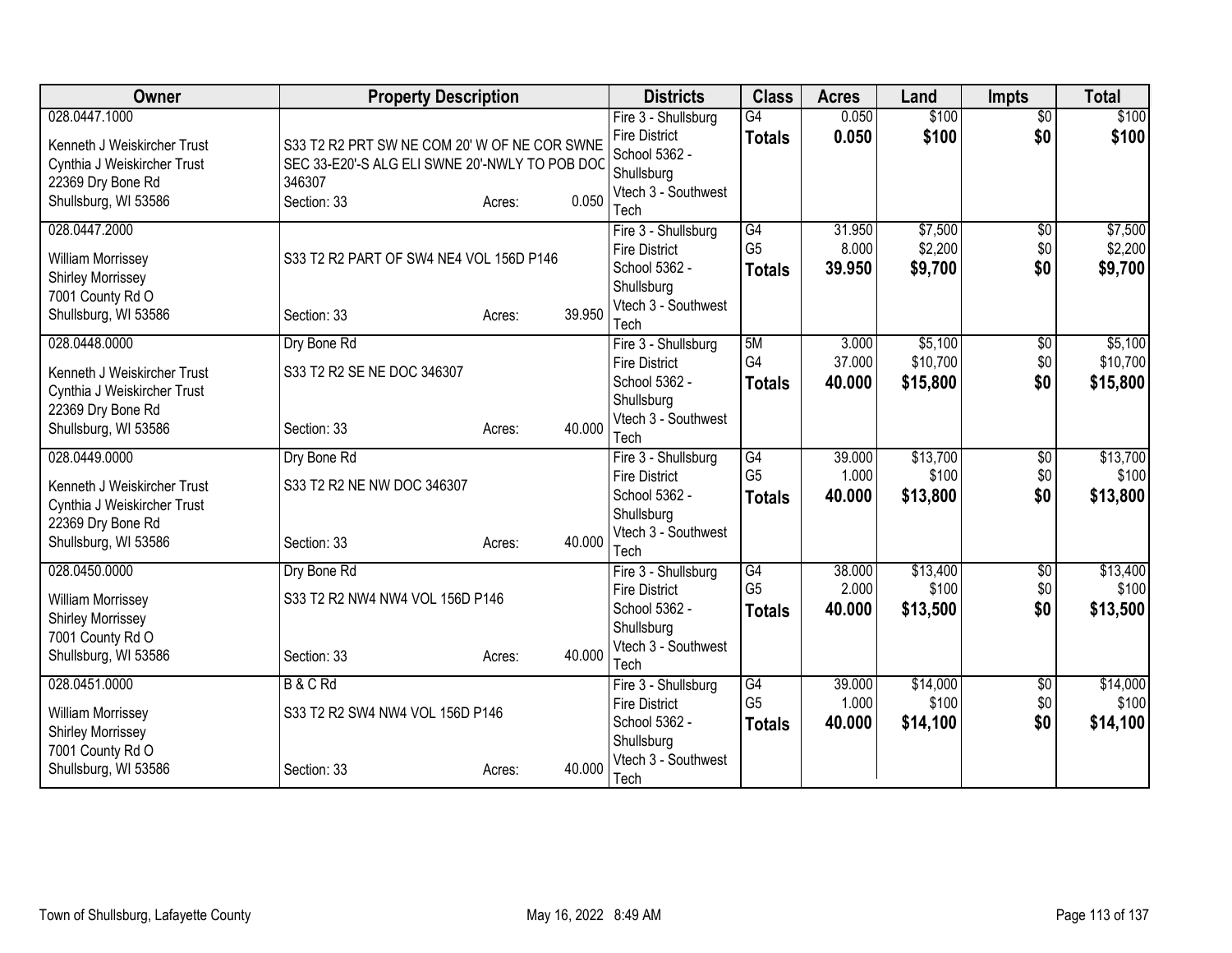| Owner                                        | <b>Property Description</b>     |                  | <b>Districts</b>                      | <b>Class</b>         | <b>Acres</b>    | Land     | <b>Impts</b>    | <b>Total</b> |
|----------------------------------------------|---------------------------------|------------------|---------------------------------------|----------------------|-----------------|----------|-----------------|--------------|
| 028.0452.0000                                | <b>B&amp;CRd</b>                |                  | Fire 3 - Shullsburg                   | G4                   | 38.000          | \$12,200 | $\overline{50}$ | \$12,200     |
| <b>William Morrissey</b>                     | S33 T2 R2 SE4 NW4 VOL 156D P146 |                  | <b>Fire District</b>                  | G <sub>5</sub>       | 2.000           | \$600    | \$0             | \$600        |
| <b>Shirley Morrissey</b>                     |                                 |                  | School 5362 -                         | <b>Totals</b>        | 40.000          | \$12,800 | \$0             | \$12,800     |
| 7001 County Rd O                             |                                 |                  | Shullsburg<br>Vtech 3 - Southwest     |                      |                 |          |                 |              |
| Shullsburg, WI 53586                         | Section: 33                     | 40.000<br>Acres: | Tech                                  |                      |                 |          |                 |              |
| 028.0453.0000                                | <b>B&amp;CRd</b>                |                  | Fire 3 - Shullsburg                   | G4                   | 31.000          | \$8,500  | $\overline{50}$ | \$8,500      |
|                                              |                                 |                  | <b>Fire District</b>                  | G <sub>5</sub>       | 9.000           | \$2,500  | \$0             | \$2,500      |
| William Morrissey                            | S33 T2 R2 NE4 SW4 VOL 156D P146 |                  | School 5362 -                         | <b>Totals</b>        | 40.000          | \$11,000 | \$0             | \$11,000     |
| <b>Shirley Morrissey</b><br>7001 County Rd O |                                 |                  | Shullsburg                            |                      |                 |          |                 |              |
| Shullsburg, WI 53586                         | Section: 33                     | 40.000<br>Acres: | Vtech 3 - Southwest                   |                      |                 |          |                 |              |
|                                              |                                 |                  | Tech                                  |                      |                 |          |                 |              |
| 028.0454.0000                                | <b>B&amp;CRd</b>                |                  | Fire 3 - Shullsburg                   | G4<br>G <sub>5</sub> | 39.000          | \$10,000 | \$0             | \$10,000     |
| William Morrissey                            | S33 T2 R2 NW4 SW4 VOL 156D P146 |                  | <b>Fire District</b><br>School 5362 - |                      | 1.000<br>40.000 | \$100    | \$0<br>\$0      | \$100        |
| <b>Shirley Morrissey</b>                     |                                 |                  | Shullsburg                            | <b>Totals</b>        |                 | \$10,100 |                 | \$10,100     |
| 7001 County Rd O                             |                                 |                  | Vtech 3 - Southwest                   |                      |                 |          |                 |              |
| Shullsburg, WI 53586                         | Section: 33                     | 40.000<br>Acres: | Tech                                  |                      |                 |          |                 |              |
| 028.0455.0000                                | Silverthorn Rd                  |                  | Fire 3 - Shullsburg                   | $\overline{G4}$      | 38.000          | \$10,700 | $\overline{50}$ | \$10,700     |
| <b>William Morrissev</b>                     | S33 T2 R2 SW4 SW4 VOL 156D P146 |                  | <b>Fire District</b>                  | G <sub>5</sub>       | 2.000           | \$100    | \$0             | \$100        |
| <b>Shirley Morrissey</b>                     |                                 |                  | School 5362 -                         | <b>Totals</b>        | 40.000          | \$10,800 | \$0             | \$10,800     |
| 7001 County Rd O                             |                                 |                  | Shullsburg                            |                      |                 |          |                 |              |
| Shullsburg, WI 53586                         | Section: 33                     | 40.000<br>Acres: | Vtech 3 - Southwest<br>Tech           |                      |                 |          |                 |              |
| 028.0456.0000                                | 22612 Silverthorn Rd            |                  | Fire 3 - Shullsburg                   | 5M                   | 3.000           | \$4,500  | $\overline{50}$ | \$4,500      |
|                                              |                                 |                  | <b>Fire District</b>                  | G <sub>2</sub>       | 6.000           | \$9,000  | \$0             | \$9,000      |
| <b>William Morrissey</b>                     | S33 T2 R2 SE4 SW4 VOL 156D P146 |                  | School 5362 -                         | G4                   | 24.000          | \$6,700  | \$0             | \$6,700      |
| <b>Shirley Morrissey</b><br>7001 County Rd O |                                 |                  | Shullsburg                            | G <sub>5</sub>       | 7.000           | \$2,000  | \$0             | \$2,000      |
| Shullsburg, WI 53586                         | Section: 33                     | 40.000<br>Acres: | Vtech 3 - Southwest                   | <b>Totals</b>        | 40.000          | \$22,200 | \$0             | \$22,200     |
|                                              |                                 |                  | Tech                                  |                      |                 |          |                 |              |
| 028.0457.1000                                | Dry Bone Rd                     |                  | Fire 3 - Shullsburg                   | 5M                   | 5.000           | \$8,500  | \$0             | \$8,500      |
| Kenneth J Weiskircher Trust                  | S33 T2 R2 N2 NE SE DOC 346307   |                  | <b>Fire District</b>                  | G4                   | 15.000          | \$3,700  | \$0             | \$3,700      |
| Cynthia J Weiskircher Trust                  |                                 |                  | School 5362 -<br>Shullsburg           | <b>Totals</b>        | 20,000          | \$12,200 | \$0             | \$12,200     |
| 22369 Dry Bone Rd                            |                                 |                  | Vtech 3 - Southwest                   |                      |                 |          |                 |              |
| Shullsburg, WI 53586                         | Section: 33                     | 20,000<br>Acres: | Tech                                  |                      |                 |          |                 |              |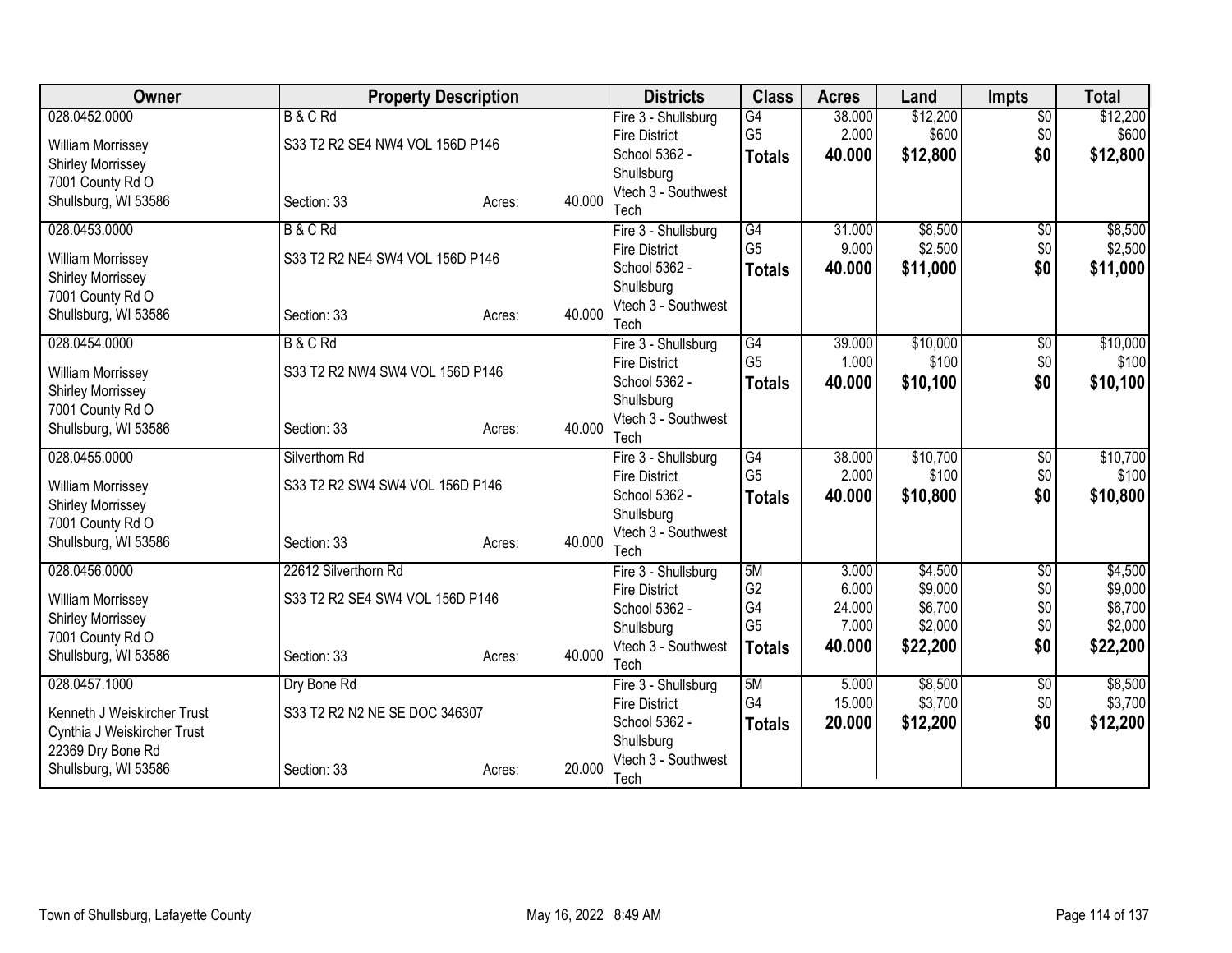| Owner                     | <b>Property Description</b>                    |                  | <b>Districts</b>                      | <b>Class</b>    | <b>Acres</b>    | Land                | <b>Impts</b>           | <b>Total</b>        |
|---------------------------|------------------------------------------------|------------------|---------------------------------------|-----------------|-----------------|---------------------|------------------------|---------------------|
| 028.0457.2000             | Silverthorn Rd                                 |                  | Fire 3 - Shullsburg                   | 5M              | 6.000           | \$9,900             | $\overline{50}$        | \$9,900             |
| <b>William Morrissey</b>  | S33 T2 R2 S2 NE4 SE4 VOL 160D P479             |                  | <b>Fire District</b>                  | G4              | 14.000          | \$4,100             | \$0                    | \$4,100             |
| <b>Shirley Morrissey</b>  |                                                |                  | School 5362 -                         | <b>Totals</b>   | 20.000          | \$14,000            | \$0                    | \$14,000            |
| 7001 County Rd O          |                                                |                  | Shullsburg                            |                 |                 |                     |                        |                     |
| Shullsburg, WI 53586      | Section: 33                                    | 20.000<br>Acres: | Vtech 3 - Southwest                   |                 |                 |                     |                        |                     |
|                           |                                                |                  | Tech                                  |                 |                 |                     |                        |                     |
| 028.0458.0000             | Silverthorn Rd                                 |                  | Fire 3 - Shullsburg                   | 5M<br>G4        | 8.000<br>29.000 | \$12,000<br>\$9,400 | $\overline{50}$<br>\$0 | \$12,000<br>\$9,400 |
| William Morrissey         | S33 T2 R2 NW4 SE4 VOL 156D P146                |                  | <b>Fire District</b><br>School 5362 - | G <sub>5</sub>  | 3.000           | \$900               | \$0                    | \$900               |
| <b>Shirley Morrissey</b>  |                                                |                  | Shullsburg                            | <b>Totals</b>   | 40.000          | \$22,300            | \$0                    | \$22,300            |
| 7001 County Rd O          |                                                |                  | Vtech 3 - Southwest                   |                 |                 |                     |                        |                     |
| Shullsburg, WI 53586      | Section: 33                                    | 40.000<br>Acres: | Tech                                  |                 |                 |                     |                        |                     |
| 028.0459.0000             | Silverthorn Rd                                 |                  | Fire 3 - Shullsburg                   | 5M              | 4.000           | \$6,800             | \$0                    | \$6,800             |
|                           |                                                |                  | <b>Fire District</b>                  | G <sub>2</sub>  | 18.000          | \$27,000            | \$0                    | \$27,000            |
| William Morrissey         | S33 T2 R2 SW4 SE4 VOL 156D P147                |                  | School 5362 -                         | G4              | 18.000          | \$4,200             | \$0                    | \$4,200             |
| <b>Shirley Morrissey</b>  |                                                |                  | Shullsburg                            | <b>Totals</b>   | 40.000          | \$38,000            | \$0                    | \$38,000            |
| 7001 County Rd O          |                                                | 40.000           | Vtech 3 - Southwest                   |                 |                 |                     |                        |                     |
| Shullsburg, WI 53586      | Section: 33                                    | Acres:           | Tech                                  |                 |                 |                     |                        |                     |
| 028.0460.0000             | 7003 Cth O                                     |                  | Fire 3 - Shullsburg                   | 5M              | 4.000           | \$6,000             | $\overline{50}$        | \$6,000             |
| <b>William Morrissey</b>  | S33 T2 R2 SE4 SE4 VOL 160D P479                |                  | <b>Fire District</b>                  | G <sub>2</sub>  | 16.000          | \$24,000            | \$0                    | \$24,000            |
| <b>Shirley Morrissey</b>  |                                                |                  | School 5362 -                         | G4              | 13.000          | \$3,100             | \$0                    | \$3,100             |
| 7001 County Rd O          |                                                |                  | Shullsburg                            | G <sub>5</sub>  | 7.000           | \$2,000             | \$0                    | \$2,000             |
| Shullsburg, WI 53586      | Section: 33                                    | 40.000<br>Acres: | Vtech 3 - Southwest                   | <b>Totals</b>   | 40.000          | \$35,100            | \$0                    | \$35,100            |
|                           |                                                |                  | Tech                                  |                 |                 |                     |                        |                     |
| 028.0461.0000             | Silverthorn Rd                                 |                  | Fire 3 - Shullsburg                   | $\overline{G4}$ | 40.000          | \$14,200            | $\sqrt{$0}$            | \$14,200            |
| <b>Milestone Trust</b>    | S34 T2 R2 NE4 NE4 VOL 223D P531 & 239D P22     |                  | <b>Fire District</b>                  | <b>Totals</b>   | 40.000          | \$14,200            | \$0                    | \$14,200            |
| Gerald A. Milestone       |                                                |                  | School 5362 -                         |                 |                 |                     |                        |                     |
| 7557 County Rd O          |                                                |                  | Shullsburg<br>Vtech 3 - Southwest     |                 |                 |                     |                        |                     |
| Shullsburg, WI 53586      | Section: 34                                    | 40.000<br>Acres: | Tech                                  |                 |                 |                     |                        |                     |
| 028.0462.0000             | County Rd O                                    |                  | Fire 3 - Shullsburg                   | G4              | 38.160          | \$14,400            | \$0                    | \$14,400            |
|                           |                                                |                  | <b>Fire District</b>                  | G <sub>5</sub>  | 0.540           | \$100               | \$0                    | \$100               |
| Milestone Trust et al     | S34 T2 R2 PART OF NW4 NE4 VOL 223D P531 & 239D |                  | School 5362 -                         | <b>Totals</b>   | 38,700          | \$14,500            | \$0                    | \$14,500            |
| c/o Gerald A. Milestone   | P22EXC LOT 1 CSM 904                           |                  | Shullsburg                            |                 |                 |                     |                        |                     |
| 7557 County Rd O          |                                                |                  | Vtech 3 - Southwest                   |                 |                 |                     |                        |                     |
| Shullsburg, WI 53586-9706 | Section: 34                                    | 38.700<br>Acres: | Tech                                  |                 |                 |                     |                        |                     |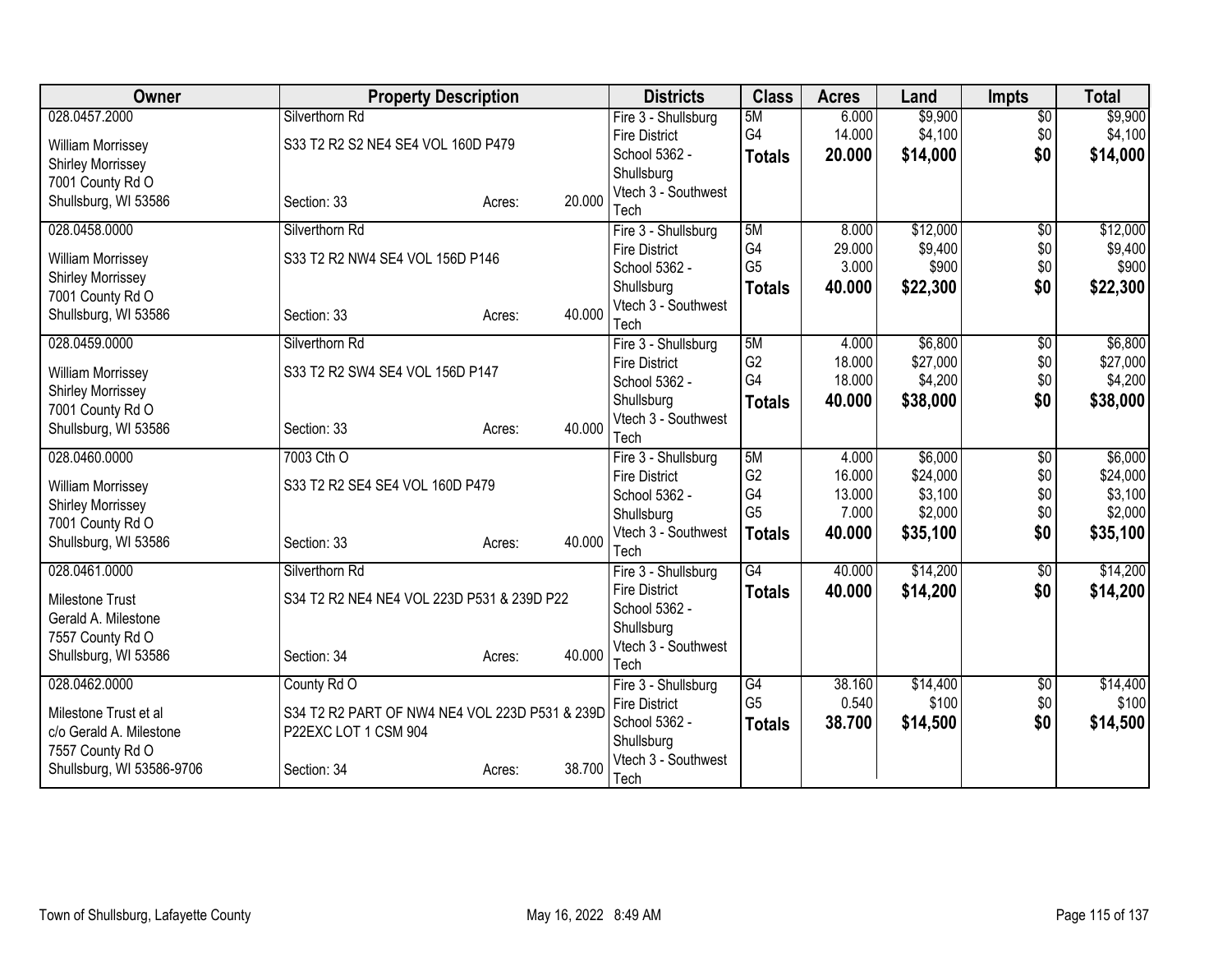| <b>Owner</b>                  | <b>Property Description</b>                    |                  | <b>Districts</b>                            | <b>Class</b>           | <b>Acres</b>    | Land              | <b>Impts</b>           | <b>Total</b>      |
|-------------------------------|------------------------------------------------|------------------|---------------------------------------------|------------------------|-----------------|-------------------|------------------------|-------------------|
| 028.0462.1000                 | County Rd O                                    |                  | Fire 3 - Shullsburg                         | $\overline{\text{X3}}$ | 0.460           | $\overline{50}$   | $\overline{50}$        | \$0               |
| Lafayette County Highway Dept | S34 T2 R2 PART OF NW4 NE4 VOL 234D P263        |                  | <b>Fire District</b>                        | <b>Totals</b>          | 0.460           | \$0               | \$0                    | \$0               |
| 12016 Hill St                 |                                                |                  | School 5362 -                               |                        |                 |                   |                        |                   |
| Darlington, WI 53530          |                                                |                  | Shullsburg                                  |                        |                 |                   |                        |                   |
|                               | Section: 34                                    | 0.460<br>Acres:  | Vtech 3 - Southwest<br>Tech                 |                        |                 |                   |                        |                   |
| 028.0463.0000                 | 7752 County Rd O                               |                  | Fire 3 - Shullsburg                         | $\overline{G4}$        | 12.000          | \$4,600           | $\overline{50}$        | \$4,600           |
|                               |                                                |                  | <b>Fire District</b>                        | G <sub>5</sub>         | 25.650          | \$98,300          | \$0                    | \$98,300          |
| Milestone Trust et al         | S34 T2 R2 PART OF SW4 NE4 VOL 223D P531 & 239D |                  | School 5362 -                               | <b>Totals</b>          | 37.650          | \$102,900         | \$0                    | \$102,900         |
| c/o Gerald A. Milestone       | P22EXC LOT 1 CSM 904                           |                  | Shullsburg                                  |                        |                 |                   |                        |                   |
| 7557 County Rd O              |                                                |                  | Vtech 3 - Southwest                         |                        |                 |                   |                        |                   |
| Shullsburg, WI 53586-9706     | Section: 34                                    | 37.650<br>Acres: | Tech                                        |                        |                 |                   |                        |                   |
| 028.0463.1000                 | 7752 Cth O                                     |                  | Fire 3 - Shullsburg                         | G4                     | 1.570           | \$500             | \$0                    | \$500             |
| Milestone Trust et al         | LOT 1 CSM 904                                  |                  | <b>Fire District</b>                        | G7                     | 2.000           | \$18,500          | \$131,400              | \$149,900         |
| c/o Gerald A. Milestone       |                                                |                  | School 5362 -                               | <b>Totals</b>          | 3.570           | \$19,000          | \$131,400              | \$150,400         |
| 7557 County Rd O              |                                                |                  | Shullsburg                                  |                        |                 |                   |                        |                   |
| Shullsburg, WI 53586-9706     | Section: 34                                    | 3.570<br>Acres:  | Vtech 3 - Southwest                         |                        |                 |                   |                        |                   |
|                               |                                                |                  | Tech                                        |                        |                 |                   |                        |                   |
| 028.0464.0000                 | Jackson Rd                                     |                  | Fire 3 - Shullsburg<br><b>Fire District</b> | G4<br>G <sub>5</sub>   | 39.000<br>1.000 | \$14,800<br>\$100 | $\overline{50}$<br>\$0 | \$14,800<br>\$100 |
| Milestone Trust               | S34 T2 R2 SE4 NE4 VOL 223D P531 & 239D P22     |                  | School 5362 -                               | <b>Totals</b>          | 40.000          | \$14,900          | \$0                    | \$14,900          |
| Gerald A. Milestone           |                                                |                  | Shullsburg                                  |                        |                 |                   |                        |                   |
| 7557 County Rd O              |                                                |                  | Vtech 3 - Southwest                         |                        |                 |                   |                        |                   |
| Shullsburg, WI 53586          | Section: 34                                    | 40.000<br>Acres: | Tech                                        |                        |                 |                   |                        |                   |
| 028.0465.0000                 | County Rd O                                    |                  | Fire 3 - Shullsburg                         | G4                     | 36.440          | \$12,900          | $\sqrt{6}$             | \$12,900          |
| <b>Milestone Trust</b>        | S34 T2 R2 PART OF NE4 NW4 VOL 223D P531 & 239D |                  | <b>Fire District</b>                        | G <sub>5</sub>         | 0.350           | \$100             | \$0                    | \$100             |
| Gerald A. Milestone           | P22,23                                         |                  | School 5362 -                               | <b>Totals</b>          | 36.790          | \$13,000          | \$0                    | \$13,000          |
| 7557 County Rd O              |                                                |                  | Shullsburg                                  |                        |                 |                   |                        |                   |
| Shullsburg, WI 53586          | Section: 34                                    | 36.790<br>Acres: | Vtech 3 - Southwest                         |                        |                 |                   |                        |                   |
|                               |                                                |                  | Tech                                        |                        |                 |                   |                        |                   |
| 028.0465.1000                 | County Rd O                                    |                  | Fire 3 - Shullsburg<br><b>Fire District</b> | X3                     | 2.750           | \$0               | \$0<br>\$0             | \$0               |
| Lafayette County Highway Dept | S34 T2 R2 PART OF NE4 NW4 VOL 234D P263        |                  | School 5362 -                               | <b>Totals</b>          | 2.750           | \$0               |                        | \$0               |
| 12016 Hill St                 |                                                |                  | Shullsburg                                  |                        |                 |                   |                        |                   |
| Darlington, WI 53530          |                                                |                  | Vtech 3 - Southwest                         |                        |                 |                   |                        |                   |
|                               | Section: 34                                    | 2.750<br>Acres:  | Tech                                        |                        |                 |                   |                        |                   |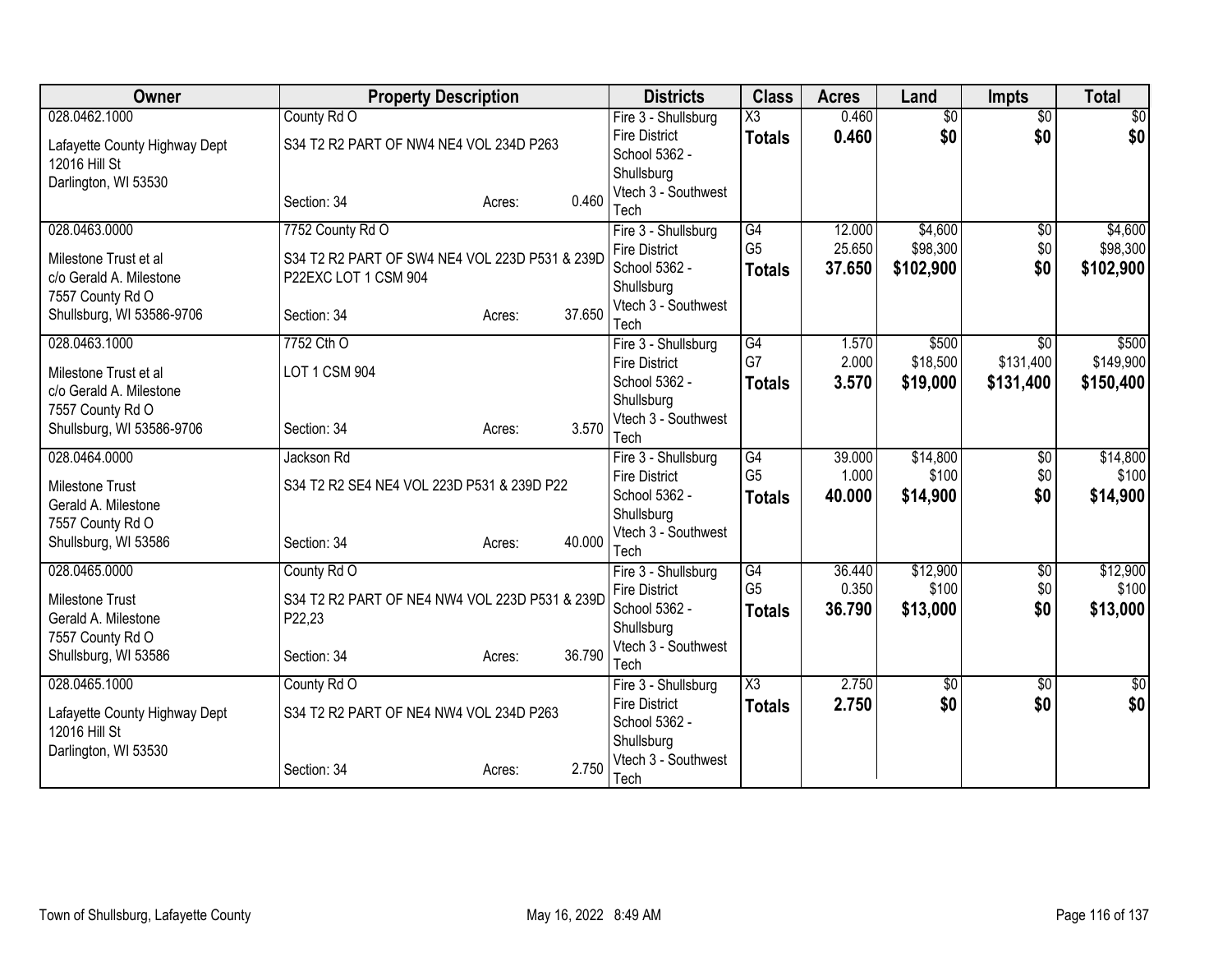| <b>Owner</b>                                     | <b>Property Description</b>                                    |        |        | <b>Districts</b>                            | <b>Class</b>          | <b>Acres</b>   | Land              | <b>Impts</b>                 | <b>Total</b>       |
|--------------------------------------------------|----------------------------------------------------------------|--------|--------|---------------------------------------------|-----------------------|----------------|-------------------|------------------------------|--------------------|
| 028.0465.2000                                    | County Rd O                                                    |        |        | Fire 3 - Shullsburg                         | $\overline{G4}$       | 0.460          | \$100             | $\overline{50}$              | \$100              |
| Robert F. Leitzinger                             | S34 T2 R2 PART OF NE4 NW4 VOL 234D P261                        |        |        | <b>Fire District</b>                        | <b>Totals</b>         | 0.460          | \$100             | \$0                          | \$100              |
| Jane M. Leitzinger                               |                                                                |        |        | School 5362 -                               |                       |                |                   |                              |                    |
| 22039 Dry Bone Rd                                |                                                                |        |        | Shullsburg<br>Vtech 3 - Southwest           |                       |                |                   |                              |                    |
| Shullsburg, WI 53586                             | Section: 34                                                    | Acres: | 0.460  | Tech                                        |                       |                |                   |                              |                    |
| 028.0466.0000                                    | County Rd O                                                    |        |        | Fire 3 - Shullsburg                         | $\overline{G4}$       | 38.650         | \$11,000          | $\overline{50}$              | \$11,000           |
| Robert F. Leitzinger                             | S34 T2 R2 PART OF NW4 NW4 DOC 341474                           |        |        | <b>Fire District</b>                        | G7                    | 0.500          | \$5,000           | \$300                        | \$5,300            |
| Jane M. Leitzinger                               |                                                                |        |        | School 5362 -                               | <b>Totals</b>         | 39.150         | \$16,000          | \$300                        | \$16,300           |
| 22039 Dry Bone Rd                                |                                                                |        |        | Shullsburg                                  |                       |                |                   |                              |                    |
| Shullsburg, WI 53586                             | Section: 34                                                    | Acres: | 39.150 | Vtech 3 - Southwest                         |                       |                |                   |                              |                    |
| 028.0466.1000                                    | County Rd O                                                    |        |        | Tech<br>Fire 3 - Shullsburg                 | X3                    | 0.850          | \$0               | \$0                          | $\sqrt{50}$        |
|                                                  |                                                                |        |        | <b>Fire District</b>                        |                       | 0.850          | \$0               | \$0                          | \$0                |
| Lafayette County Highway Dept                    | S34 T2 R2 PART OF NW4 NW4 VOL 234D P259                        |        |        | School 5362 -                               | <b>Totals</b>         |                |                   |                              |                    |
| 12016 Hill St                                    |                                                                |        |        | Shullsburg                                  |                       |                |                   |                              |                    |
| Darlington, WI 53530                             |                                                                |        |        | Vtech 3 - Southwest                         |                       |                |                   |                              |                    |
|                                                  | Section: 34                                                    | Acres: | 0.850  | Tech                                        |                       |                |                   |                              |                    |
| 028.0467.0000                                    | County Rd O                                                    |        |        | Fire 3 - Shullsburg                         | G4                    | 40.000         | \$11,400          | \$0                          | \$11,400           |
| Robert F. Leitzinger                             | S34 T2 R2 SW4 NW4 DOC 341474                                   |        |        | <b>Fire District</b>                        | <b>Totals</b>         | 40.000         | \$11,400          | \$0                          | \$11,400           |
| Jane M. Leitzinger                               |                                                                |        |        | School 5362 -                               |                       |                |                   |                              |                    |
| 22039 Dry Bone Rd                                |                                                                |        |        | Shullsburg<br>Vtech 3 - Southwest           |                       |                |                   |                              |                    |
| Shullsburg, WI 53586                             | Section: 34                                                    | Acres: | 40.000 | Tech                                        |                       |                |                   |                              |                    |
| 028.0468.0000                                    | 7557 County Rd O                                               |        |        | Fire 3 - Shullsburg                         | $\overline{G4}$       | 31.340         | \$8,700           | $\overline{60}$              | \$8,700            |
|                                                  |                                                                |        |        | <b>Fire District</b>                        | G <sub>5</sub>        | 0.750          | \$100             | \$0                          | \$100              |
| Milestone Trust et al<br>c/o Gerald A. Milestone | S34 T2 R2 SE4 NW4 VOL 223D P531 & 239D P22EXC<br>LOT 1 CSM 903 |        |        | School 5362 -                               | <b>Totals</b>         | 32.090         | \$8,800           | \$0                          | \$8,800            |
| 7557 County Rd O                                 |                                                                |        |        | Shullsburg                                  |                       |                |                   |                              |                    |
| Shullsburg, WI 53586-9706                        | Section: 34                                                    | Acres: | 32.090 | Vtech 3 - Southwest                         |                       |                |                   |                              |                    |
|                                                  |                                                                |        |        | Tech                                        |                       |                |                   |                              |                    |
| 028.0468.1000                                    | 7557 Cth O                                                     |        |        | Fire 3 - Shullsburg<br><b>Fire District</b> | $\overline{G4}$<br>G7 | 3.180<br>5.000 | \$300<br>\$42,500 | $\overline{50}$<br>\$234,100 | \$300<br>\$276,600 |
| Gerald A. Milestone et al                        | LOT 1 CSM 903                                                  |        |        | School 5362 -                               | <b>Totals</b>         | 8.180          | \$42,800          | \$234,100                    | \$276,900          |
| c/o Gerald A. Milestone                          |                                                                |        |        | Shullsburg                                  |                       |                |                   |                              |                    |
| 7557 County Rd O                                 |                                                                |        |        | Vtech 3 - Southwest                         |                       |                |                   |                              |                    |
| Shullsburg, WI 53586-9706                        | Section: 34                                                    | Acres: | 8.180  | Tech                                        |                       |                |                   |                              |                    |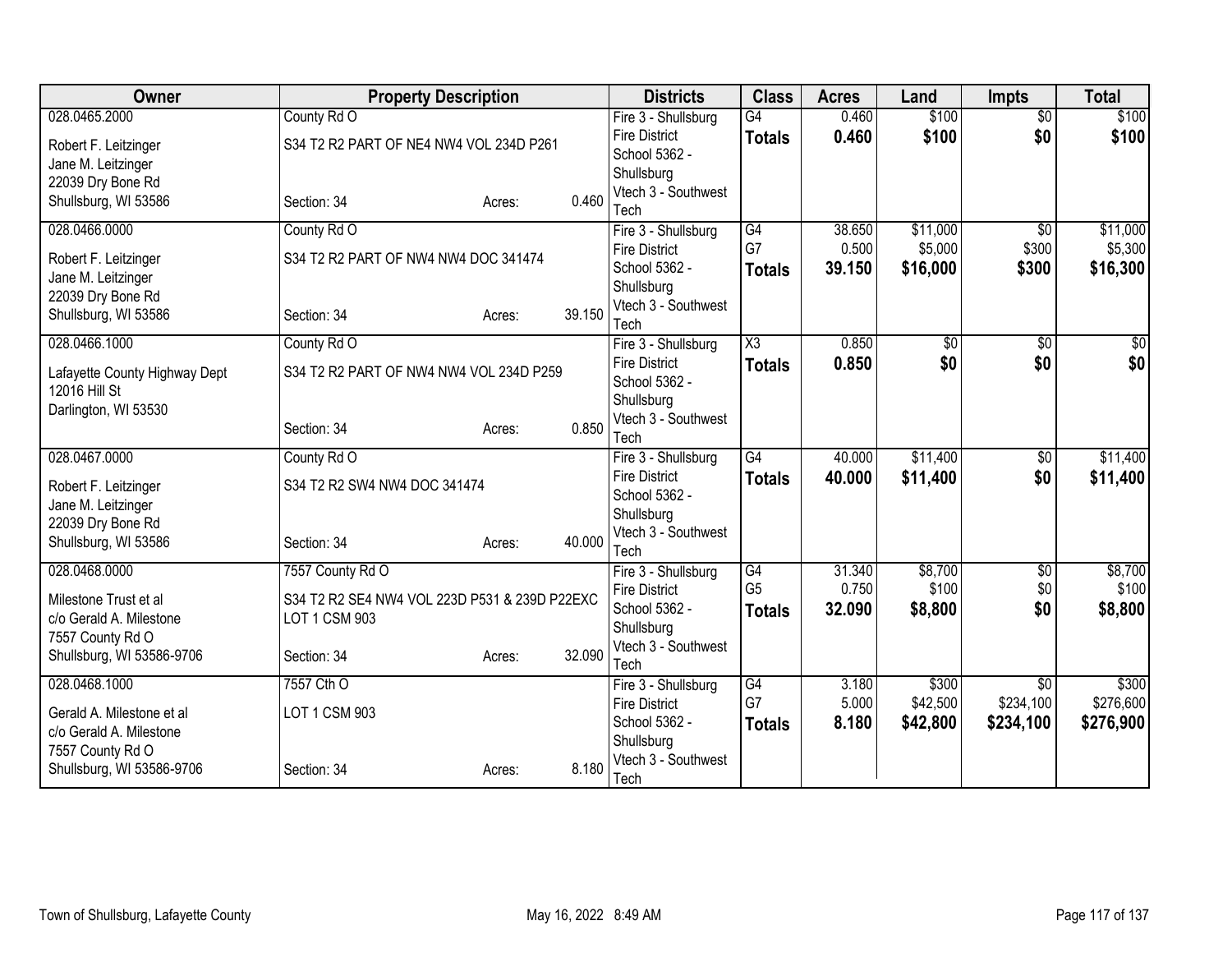| Owner                                                                                                             | <b>Property Description</b>                                                                                                                                                                    | <b>Districts</b>                                                                                          | <b>Class</b>                                | <b>Acres</b>                       | Land                                         | <b>Impts</b>                                     | <b>Total</b>                                   |
|-------------------------------------------------------------------------------------------------------------------|------------------------------------------------------------------------------------------------------------------------------------------------------------------------------------------------|-----------------------------------------------------------------------------------------------------------|---------------------------------------------|------------------------------------|----------------------------------------------|--------------------------------------------------|------------------------------------------------|
| 028.0469.0000                                                                                                     | County Rd O                                                                                                                                                                                    | Fire 3 - Shullsburg                                                                                       | G4                                          | 39.000                             | \$8,800                                      | $\overline{50}$                                  | \$8,800                                        |
| Leitzinger Farms, LLC<br>Timothy R. Leitzinger<br>7039 County O                                                   | S34 T2 R2 NE4 SW4 & PART OF NW4 SW4 DOC<br>341474                                                                                                                                              | <b>Fire District</b><br>School 5362 -<br>Shullsburg                                                       | G <sub>5</sub><br><b>Totals</b>             | 1.000<br>40.000                    | \$100<br>\$8,900                             | \$0<br>\$0                                       | \$100<br>\$8,900                               |
| Shullsburg, WI 53586                                                                                              | 40.000<br>Section: 34<br>Acres:                                                                                                                                                                | Vtech 3 - Southwest<br>Tech                                                                               |                                             |                                    |                                              |                                                  |                                                |
| 028.0471.0000<br><b>Steven Morrissey</b><br>7001 County Rd O<br>Shullsburg, WI 53586                              | 7001 County Rd O<br>S3 & S34 T2 R2 PART NWNW & NENW SEC 3 AND<br>SWSW & PART NWSW & SESW SEC 34 COM W1/4<br>COR SEC 34; S89.42.27E 1276.47'; S44.23. 52E<br>73.000<br>Section: 34<br>Acres:    | Fire 3 - Shullsburg<br><b>Fire District</b><br>School 5362 -<br>Shullsburg<br>Vtech 3 - Southwest<br>Tech | 5M<br>G <sub>1</sub><br>G4<br><b>Totals</b> | 9.000<br>7.000<br>57.000<br>73.000 | \$13,500<br>\$36,000<br>\$16,200<br>\$65,700 | $\overline{50}$<br>\$179,600<br>\$0<br>\$179,600 | \$13,500<br>\$215,600<br>\$16,200<br>\$245,300 |
| 028.0471.1000<br><b>William Morrissey</b><br><b>Shirley Morrissey</b><br>7001 County Rd O<br>Shullsburg, WI 53586 | Silverthorn Rd<br>S34 T2 R2 PART OF SW4 SW4 COM SWCOR SEC<br>34; N00.48.54E 1121.47'; S89.36.45E 521.17'; S00.48.<br>54W 1121.50';N89.36.35W 521.17' TO POB<br>13.400<br>Section: 34<br>Acres: | Fire 3 - Shullsburg<br><b>Fire District</b><br>School 5362 -<br>Shullsburg<br>Vtech 3 - Southwest<br>Tech | 5M<br>G <sub>2</sub><br><b>Totals</b>       | 3.000<br>10.400<br>13.400          | \$4,500<br>\$15,600<br>\$20,100              | \$0<br>\$0<br>\$0                                | \$4,500<br>\$15,600<br>\$20,100                |
| 028.0472.2000<br>Leitzinger Farms, LLC<br>Timothy R. Leitzinger<br>7039 County O<br>Shullsburg, WI 53586          | 7039 Cth O<br>S34 T2 R2 PART OF SE4 SW4 DOC 341474<br>39.480<br>Section: 34<br>Acres:                                                                                                          | Fire 3 - Shullsburg<br><b>Fire District</b><br>School 5362 -<br>Shullsburg<br>Vtech 3 - Southwest<br>Tech | G4<br>G <sub>5</sub><br>G7<br><b>Totals</b> | 35.480<br>0.750<br>3.250<br>39.480 | \$11,200<br>\$100<br>\$28,500<br>\$39,800    | $\overline{50}$<br>\$0<br>\$175,300<br>\$175,300 | \$11,200<br>\$100<br>\$203,800<br>\$215,100    |
| 028.0473.0000<br>Milestone Trust<br>Gerald A. Milestone<br>7557 County Rd O<br>Shullsburg, WI 53586               | Jackson Rd<br>S34 T2 R2 NE4 SE4 VOL 223D P531 & 239D P22<br>40.000<br>Section: 34<br>Acres:                                                                                                    | Fire 3 - Shullsburg<br><b>Fire District</b><br>School 5362 -<br>Shullsburg<br>Vtech 3 - Southwest<br>Tech | G4<br>G <sub>5</sub><br><b>Totals</b>       | 39.000<br>1.000<br>40.000          | \$14,800<br>\$100<br>\$14,900                | $\sqrt{$0}$<br>\$0<br>\$0                        | \$14,800<br>\$100<br>\$14,900                  |
| 028.0474.0000<br>Robert F. Leitzinger<br>Jane M. Leitzinger<br>22039 Dry Bone Rd<br>Shullsburg, WI 53586          | Jackson Rd<br>NW4 SE4<br>40.000<br>Section: 34<br>Acres:                                                                                                                                       | Fire 3 - Shullsburg<br><b>Fire District</b><br>School 5362 -<br>Shullsburg<br>Vtech 3 - Southwest<br>Tech | G4<br>G <sub>5</sub><br><b>Totals</b>       | 38.000<br>2.000<br>40.000          | \$14,000<br>\$100<br>\$14,100                | \$0<br>\$0<br>\$0                                | \$14,000<br>\$100<br>\$14,100                  |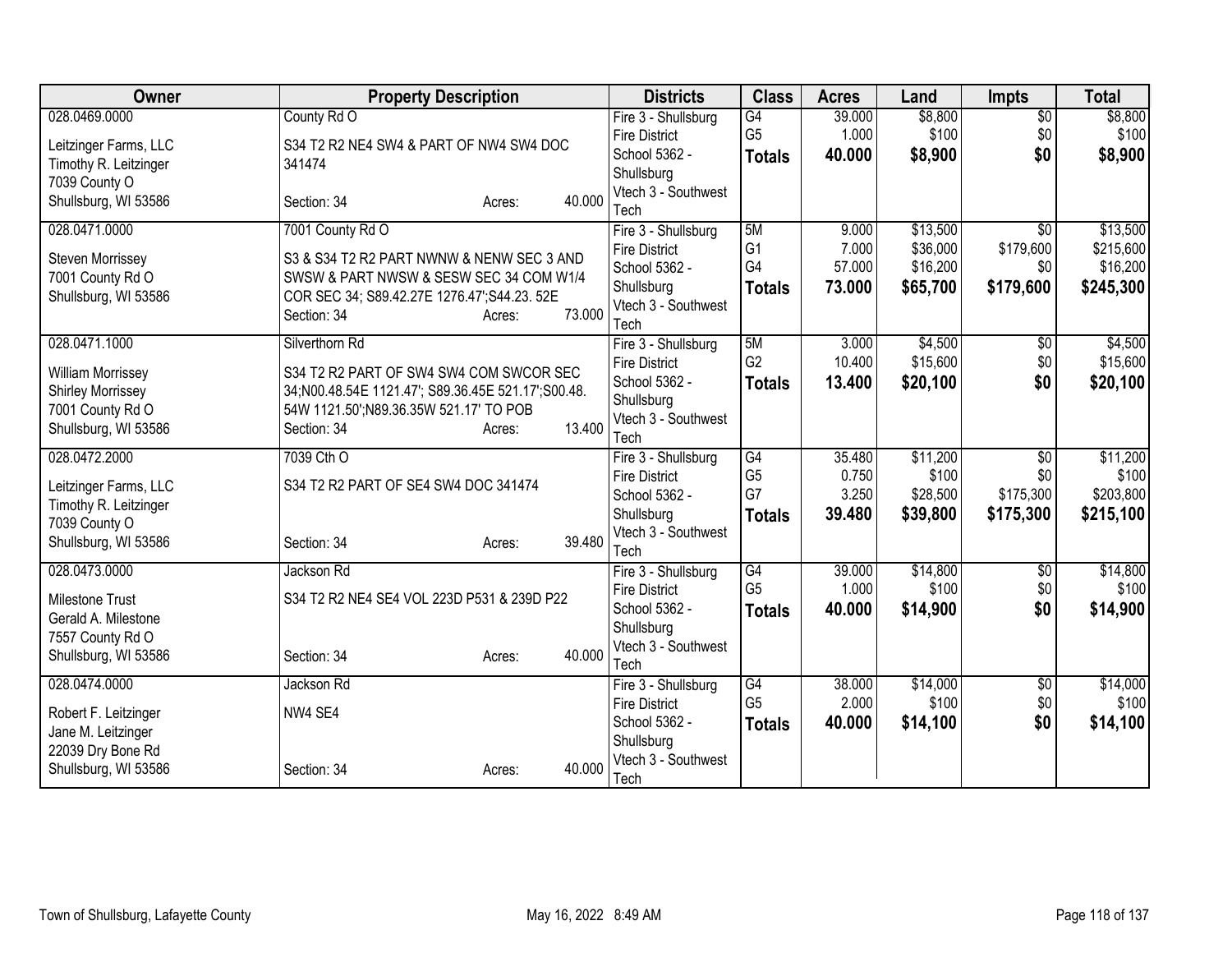| 028.0475.0000<br>7122 Cth O<br>G4<br>\$12,100<br>$\overline{50}$<br>Fire 3 - Shullsburg<br>34.700<br>G <sub>5</sub><br>\$100<br>\$100<br>0.300<br>\$0<br><b>Fire District</b><br>SW4 SE4<br>Robert F. Leitzinger<br>G7<br>\$42,500<br>\$26,500<br>\$69,000<br>5.000<br>School 5362 -<br>Jane M. Leitzinger<br>Shullsburg<br>40.000<br>\$54,700<br>\$26,500<br>\$81,200<br><b>Totals</b><br>22039 Dry Bone Rd<br>Vtech 3 - Southwest<br>40.000<br>Shullsburg, WI 53586<br>Section: 34<br>Acres:<br>Tech<br>028.0476.0000<br>$\overline{G4}$<br>\$15,000<br>\$15,000<br>County Rd O<br>Fire 3 - Shullsburg<br>40.000<br>$\sqrt{$0}$<br>\$15,000<br>\$0<br><b>Fire District</b><br>40.000<br>\$15,000<br><b>Totals</b><br>SE4 SE4<br>Robert F. Leitzinger<br>School 5362 -<br>Jane M. Leitzinger<br>Shullsburg<br>22039 Dry Bone Rd<br>Vtech 3 - Southwest<br>40.000<br>Shullsburg, WI 53586<br>Section: 34<br>Acres:<br>Tech<br>028.0477.0000<br>\$12,500<br>County Rd U<br>Fire 3 - Shullsburg<br>G4<br>38.000<br>\$0<br>G <sub>5</sub><br>2.000<br>\$600<br>\$0<br><b>Fire District</b><br>S35 T2 R2 NE4 NE4 VOL 224D P156<br>Jsp Property Holdings, LLC<br>\$13,100<br>\$0<br>School 5362 -<br>40.000<br><b>Totals</b><br>13 W Main St P O Box 80<br>Shullsburg<br>Belleville, WI 53508<br>Vtech 3 - Southwest<br>40.000<br>Section: 35<br>Acres:<br>Tech<br>\$13,200<br>028.0478.0000<br>G4<br>\$13,200<br>County Rd U<br>Fire 3 - Shullsburg<br>39.000<br>$\overline{50}$<br>G <sub>5</sub><br>\$100<br>1.000<br>\$0<br>\$100<br><b>Fire District</b><br>S35 T2 R2 NW4 NE4 VOL 224D P156<br>Jsp Property Holdings, LLC<br>40.000<br>\$13,300<br>\$0<br>School 5362 -<br>\$13,300<br><b>Totals</b><br>13 W Main St P O Box 80<br>Shullsburg<br>Belleville, WI 53508<br>Vtech 3 - Southwest<br>40.000<br>Section: 35<br>Acres:<br>Tech<br>\$12,000<br>028.0479.0000<br>County Rd U<br>G4<br>36.000<br>Fire 3 - Shullsburg<br>$\sqrt{$0}$<br>G <sub>5</sub><br>\$1,000<br>4.000<br>\$0<br><b>Fire District</b><br>S35 T2 R2 SW4 NE4 VOL 224D P156<br>Jsp Property Holdings, LLC<br>School 5362 -<br>40.000<br>\$13,000<br>\$0<br><b>Totals</b><br>13 W Main St P O Box 80<br>Shullsburg<br>Belleville, WI 53508<br>Vtech 3 - Southwest<br>40.000<br>Section: 35<br>Acres:<br>Tech<br>\$11,700<br>\$11,700<br>028.0480.0000<br>County Rd U<br>G4<br>36.000<br>$\overline{60}$<br>Fire 3 - Shullsburg<br>G <sub>5</sub><br>\$1,000<br>\$0<br>\$1,000<br>4.000<br><b>Fire District</b><br>S35 T2 R2 SE4 NE4 VOL 224D P156 | Owner                      | <b>Property Description</b> |  | <b>Districts</b> | <b>Class</b> | <b>Acres</b> | Land | <b>Impts</b> | <b>Total</b> |
|------------------------------------------------------------------------------------------------------------------------------------------------------------------------------------------------------------------------------------------------------------------------------------------------------------------------------------------------------------------------------------------------------------------------------------------------------------------------------------------------------------------------------------------------------------------------------------------------------------------------------------------------------------------------------------------------------------------------------------------------------------------------------------------------------------------------------------------------------------------------------------------------------------------------------------------------------------------------------------------------------------------------------------------------------------------------------------------------------------------------------------------------------------------------------------------------------------------------------------------------------------------------------------------------------------------------------------------------------------------------------------------------------------------------------------------------------------------------------------------------------------------------------------------------------------------------------------------------------------------------------------------------------------------------------------------------------------------------------------------------------------------------------------------------------------------------------------------------------------------------------------------------------------------------------------------------------------------------------------------------------------------------------------------------------------------------------------------------------------------------------------------------------------------------------------------------------------------------------------------------------------------------------------------------------------------------------------------------------------------------------------------------------------------------------------------------------------------------------------------------------------------------|----------------------------|-----------------------------|--|------------------|--------------|--------------|------|--------------|--------------|
|                                                                                                                                                                                                                                                                                                                                                                                                                                                                                                                                                                                                                                                                                                                                                                                                                                                                                                                                                                                                                                                                                                                                                                                                                                                                                                                                                                                                                                                                                                                                                                                                                                                                                                                                                                                                                                                                                                                                                                                                                                                                                                                                                                                                                                                                                                                                                                                                                                                                                                                        |                            |                             |  |                  |              |              |      |              | \$12,100     |
|                                                                                                                                                                                                                                                                                                                                                                                                                                                                                                                                                                                                                                                                                                                                                                                                                                                                                                                                                                                                                                                                                                                                                                                                                                                                                                                                                                                                                                                                                                                                                                                                                                                                                                                                                                                                                                                                                                                                                                                                                                                                                                                                                                                                                                                                                                                                                                                                                                                                                                                        |                            |                             |  |                  |              |              |      |              |              |
|                                                                                                                                                                                                                                                                                                                                                                                                                                                                                                                                                                                                                                                                                                                                                                                                                                                                                                                                                                                                                                                                                                                                                                                                                                                                                                                                                                                                                                                                                                                                                                                                                                                                                                                                                                                                                                                                                                                                                                                                                                                                                                                                                                                                                                                                                                                                                                                                                                                                                                                        |                            |                             |  |                  |              |              |      |              |              |
|                                                                                                                                                                                                                                                                                                                                                                                                                                                                                                                                                                                                                                                                                                                                                                                                                                                                                                                                                                                                                                                                                                                                                                                                                                                                                                                                                                                                                                                                                                                                                                                                                                                                                                                                                                                                                                                                                                                                                                                                                                                                                                                                                                                                                                                                                                                                                                                                                                                                                                                        |                            |                             |  |                  |              |              |      |              |              |
|                                                                                                                                                                                                                                                                                                                                                                                                                                                                                                                                                                                                                                                                                                                                                                                                                                                                                                                                                                                                                                                                                                                                                                                                                                                                                                                                                                                                                                                                                                                                                                                                                                                                                                                                                                                                                                                                                                                                                                                                                                                                                                                                                                                                                                                                                                                                                                                                                                                                                                                        |                            |                             |  |                  |              |              |      |              |              |
|                                                                                                                                                                                                                                                                                                                                                                                                                                                                                                                                                                                                                                                                                                                                                                                                                                                                                                                                                                                                                                                                                                                                                                                                                                                                                                                                                                                                                                                                                                                                                                                                                                                                                                                                                                                                                                                                                                                                                                                                                                                                                                                                                                                                                                                                                                                                                                                                                                                                                                                        |                            |                             |  |                  |              |              |      |              |              |
|                                                                                                                                                                                                                                                                                                                                                                                                                                                                                                                                                                                                                                                                                                                                                                                                                                                                                                                                                                                                                                                                                                                                                                                                                                                                                                                                                                                                                                                                                                                                                                                                                                                                                                                                                                                                                                                                                                                                                                                                                                                                                                                                                                                                                                                                                                                                                                                                                                                                                                                        |                            |                             |  |                  |              |              |      |              |              |
|                                                                                                                                                                                                                                                                                                                                                                                                                                                                                                                                                                                                                                                                                                                                                                                                                                                                                                                                                                                                                                                                                                                                                                                                                                                                                                                                                                                                                                                                                                                                                                                                                                                                                                                                                                                                                                                                                                                                                                                                                                                                                                                                                                                                                                                                                                                                                                                                                                                                                                                        |                            |                             |  |                  |              |              |      |              |              |
|                                                                                                                                                                                                                                                                                                                                                                                                                                                                                                                                                                                                                                                                                                                                                                                                                                                                                                                                                                                                                                                                                                                                                                                                                                                                                                                                                                                                                                                                                                                                                                                                                                                                                                                                                                                                                                                                                                                                                                                                                                                                                                                                                                                                                                                                                                                                                                                                                                                                                                                        |                            |                             |  |                  |              |              |      |              |              |
|                                                                                                                                                                                                                                                                                                                                                                                                                                                                                                                                                                                                                                                                                                                                                                                                                                                                                                                                                                                                                                                                                                                                                                                                                                                                                                                                                                                                                                                                                                                                                                                                                                                                                                                                                                                                                                                                                                                                                                                                                                                                                                                                                                                                                                                                                                                                                                                                                                                                                                                        |                            |                             |  |                  |              |              |      |              |              |
|                                                                                                                                                                                                                                                                                                                                                                                                                                                                                                                                                                                                                                                                                                                                                                                                                                                                                                                                                                                                                                                                                                                                                                                                                                                                                                                                                                                                                                                                                                                                                                                                                                                                                                                                                                                                                                                                                                                                                                                                                                                                                                                                                                                                                                                                                                                                                                                                                                                                                                                        |                            |                             |  |                  |              |              |      |              |              |
|                                                                                                                                                                                                                                                                                                                                                                                                                                                                                                                                                                                                                                                                                                                                                                                                                                                                                                                                                                                                                                                                                                                                                                                                                                                                                                                                                                                                                                                                                                                                                                                                                                                                                                                                                                                                                                                                                                                                                                                                                                                                                                                                                                                                                                                                                                                                                                                                                                                                                                                        |                            |                             |  |                  |              |              |      |              | \$12,500     |
|                                                                                                                                                                                                                                                                                                                                                                                                                                                                                                                                                                                                                                                                                                                                                                                                                                                                                                                                                                                                                                                                                                                                                                                                                                                                                                                                                                                                                                                                                                                                                                                                                                                                                                                                                                                                                                                                                                                                                                                                                                                                                                                                                                                                                                                                                                                                                                                                                                                                                                                        |                            |                             |  |                  |              |              |      |              | \$600        |
|                                                                                                                                                                                                                                                                                                                                                                                                                                                                                                                                                                                                                                                                                                                                                                                                                                                                                                                                                                                                                                                                                                                                                                                                                                                                                                                                                                                                                                                                                                                                                                                                                                                                                                                                                                                                                                                                                                                                                                                                                                                                                                                                                                                                                                                                                                                                                                                                                                                                                                                        |                            |                             |  |                  |              |              |      |              | \$13,100     |
|                                                                                                                                                                                                                                                                                                                                                                                                                                                                                                                                                                                                                                                                                                                                                                                                                                                                                                                                                                                                                                                                                                                                                                                                                                                                                                                                                                                                                                                                                                                                                                                                                                                                                                                                                                                                                                                                                                                                                                                                                                                                                                                                                                                                                                                                                                                                                                                                                                                                                                                        |                            |                             |  |                  |              |              |      |              |              |
|                                                                                                                                                                                                                                                                                                                                                                                                                                                                                                                                                                                                                                                                                                                                                                                                                                                                                                                                                                                                                                                                                                                                                                                                                                                                                                                                                                                                                                                                                                                                                                                                                                                                                                                                                                                                                                                                                                                                                                                                                                                                                                                                                                                                                                                                                                                                                                                                                                                                                                                        |                            |                             |  |                  |              |              |      |              |              |
|                                                                                                                                                                                                                                                                                                                                                                                                                                                                                                                                                                                                                                                                                                                                                                                                                                                                                                                                                                                                                                                                                                                                                                                                                                                                                                                                                                                                                                                                                                                                                                                                                                                                                                                                                                                                                                                                                                                                                                                                                                                                                                                                                                                                                                                                                                                                                                                                                                                                                                                        |                            |                             |  |                  |              |              |      |              |              |
|                                                                                                                                                                                                                                                                                                                                                                                                                                                                                                                                                                                                                                                                                                                                                                                                                                                                                                                                                                                                                                                                                                                                                                                                                                                                                                                                                                                                                                                                                                                                                                                                                                                                                                                                                                                                                                                                                                                                                                                                                                                                                                                                                                                                                                                                                                                                                                                                                                                                                                                        |                            |                             |  |                  |              |              |      |              |              |
|                                                                                                                                                                                                                                                                                                                                                                                                                                                                                                                                                                                                                                                                                                                                                                                                                                                                                                                                                                                                                                                                                                                                                                                                                                                                                                                                                                                                                                                                                                                                                                                                                                                                                                                                                                                                                                                                                                                                                                                                                                                                                                                                                                                                                                                                                                                                                                                                                                                                                                                        |                            |                             |  |                  |              |              |      |              |              |
|                                                                                                                                                                                                                                                                                                                                                                                                                                                                                                                                                                                                                                                                                                                                                                                                                                                                                                                                                                                                                                                                                                                                                                                                                                                                                                                                                                                                                                                                                                                                                                                                                                                                                                                                                                                                                                                                                                                                                                                                                                                                                                                                                                                                                                                                                                                                                                                                                                                                                                                        |                            |                             |  |                  |              |              |      |              |              |
|                                                                                                                                                                                                                                                                                                                                                                                                                                                                                                                                                                                                                                                                                                                                                                                                                                                                                                                                                                                                                                                                                                                                                                                                                                                                                                                                                                                                                                                                                                                                                                                                                                                                                                                                                                                                                                                                                                                                                                                                                                                                                                                                                                                                                                                                                                                                                                                                                                                                                                                        |                            |                             |  |                  |              |              |      |              |              |
|                                                                                                                                                                                                                                                                                                                                                                                                                                                                                                                                                                                                                                                                                                                                                                                                                                                                                                                                                                                                                                                                                                                                                                                                                                                                                                                                                                                                                                                                                                                                                                                                                                                                                                                                                                                                                                                                                                                                                                                                                                                                                                                                                                                                                                                                                                                                                                                                                                                                                                                        |                            |                             |  |                  |              |              |      |              |              |
|                                                                                                                                                                                                                                                                                                                                                                                                                                                                                                                                                                                                                                                                                                                                                                                                                                                                                                                                                                                                                                                                                                                                                                                                                                                                                                                                                                                                                                                                                                                                                                                                                                                                                                                                                                                                                                                                                                                                                                                                                                                                                                                                                                                                                                                                                                                                                                                                                                                                                                                        |                            |                             |  |                  |              |              |      |              | \$12,000     |
|                                                                                                                                                                                                                                                                                                                                                                                                                                                                                                                                                                                                                                                                                                                                                                                                                                                                                                                                                                                                                                                                                                                                                                                                                                                                                                                                                                                                                                                                                                                                                                                                                                                                                                                                                                                                                                                                                                                                                                                                                                                                                                                                                                                                                                                                                                                                                                                                                                                                                                                        |                            |                             |  |                  |              |              |      |              | \$1,000      |
|                                                                                                                                                                                                                                                                                                                                                                                                                                                                                                                                                                                                                                                                                                                                                                                                                                                                                                                                                                                                                                                                                                                                                                                                                                                                                                                                                                                                                                                                                                                                                                                                                                                                                                                                                                                                                                                                                                                                                                                                                                                                                                                                                                                                                                                                                                                                                                                                                                                                                                                        |                            |                             |  |                  |              |              |      |              | \$13,000     |
|                                                                                                                                                                                                                                                                                                                                                                                                                                                                                                                                                                                                                                                                                                                                                                                                                                                                                                                                                                                                                                                                                                                                                                                                                                                                                                                                                                                                                                                                                                                                                                                                                                                                                                                                                                                                                                                                                                                                                                                                                                                                                                                                                                                                                                                                                                                                                                                                                                                                                                                        |                            |                             |  |                  |              |              |      |              |              |
|                                                                                                                                                                                                                                                                                                                                                                                                                                                                                                                                                                                                                                                                                                                                                                                                                                                                                                                                                                                                                                                                                                                                                                                                                                                                                                                                                                                                                                                                                                                                                                                                                                                                                                                                                                                                                                                                                                                                                                                                                                                                                                                                                                                                                                                                                                                                                                                                                                                                                                                        |                            |                             |  |                  |              |              |      |              |              |
|                                                                                                                                                                                                                                                                                                                                                                                                                                                                                                                                                                                                                                                                                                                                                                                                                                                                                                                                                                                                                                                                                                                                                                                                                                                                                                                                                                                                                                                                                                                                                                                                                                                                                                                                                                                                                                                                                                                                                                                                                                                                                                                                                                                                                                                                                                                                                                                                                                                                                                                        |                            |                             |  |                  |              |              |      |              |              |
|                                                                                                                                                                                                                                                                                                                                                                                                                                                                                                                                                                                                                                                                                                                                                                                                                                                                                                                                                                                                                                                                                                                                                                                                                                                                                                                                                                                                                                                                                                                                                                                                                                                                                                                                                                                                                                                                                                                                                                                                                                                                                                                                                                                                                                                                                                                                                                                                                                                                                                                        |                            |                             |  |                  |              |              |      |              |              |
|                                                                                                                                                                                                                                                                                                                                                                                                                                                                                                                                                                                                                                                                                                                                                                                                                                                                                                                                                                                                                                                                                                                                                                                                                                                                                                                                                                                                                                                                                                                                                                                                                                                                                                                                                                                                                                                                                                                                                                                                                                                                                                                                                                                                                                                                                                                                                                                                                                                                                                                        | Jsp Property Holdings, LLC |                             |  |                  |              |              |      |              |              |
| School 5362 -<br>40.000<br>\$12,700<br>\$0<br><b>Totals</b><br>13 W Main St P O Box 80<br>Shullsburg                                                                                                                                                                                                                                                                                                                                                                                                                                                                                                                                                                                                                                                                                                                                                                                                                                                                                                                                                                                                                                                                                                                                                                                                                                                                                                                                                                                                                                                                                                                                                                                                                                                                                                                                                                                                                                                                                                                                                                                                                                                                                                                                                                                                                                                                                                                                                                                                                   |                            |                             |  |                  |              |              |      |              | \$12,700     |
| Belleville, WI 53508<br>Vtech 3 - Southwest                                                                                                                                                                                                                                                                                                                                                                                                                                                                                                                                                                                                                                                                                                                                                                                                                                                                                                                                                                                                                                                                                                                                                                                                                                                                                                                                                                                                                                                                                                                                                                                                                                                                                                                                                                                                                                                                                                                                                                                                                                                                                                                                                                                                                                                                                                                                                                                                                                                                            |                            |                             |  |                  |              |              |      |              |              |
| 40.000<br>Section: 35<br>Acres:<br>Tech                                                                                                                                                                                                                                                                                                                                                                                                                                                                                                                                                                                                                                                                                                                                                                                                                                                                                                                                                                                                                                                                                                                                                                                                                                                                                                                                                                                                                                                                                                                                                                                                                                                                                                                                                                                                                                                                                                                                                                                                                                                                                                                                                                                                                                                                                                                                                                                                                                                                                |                            |                             |  |                  |              |              |      |              |              |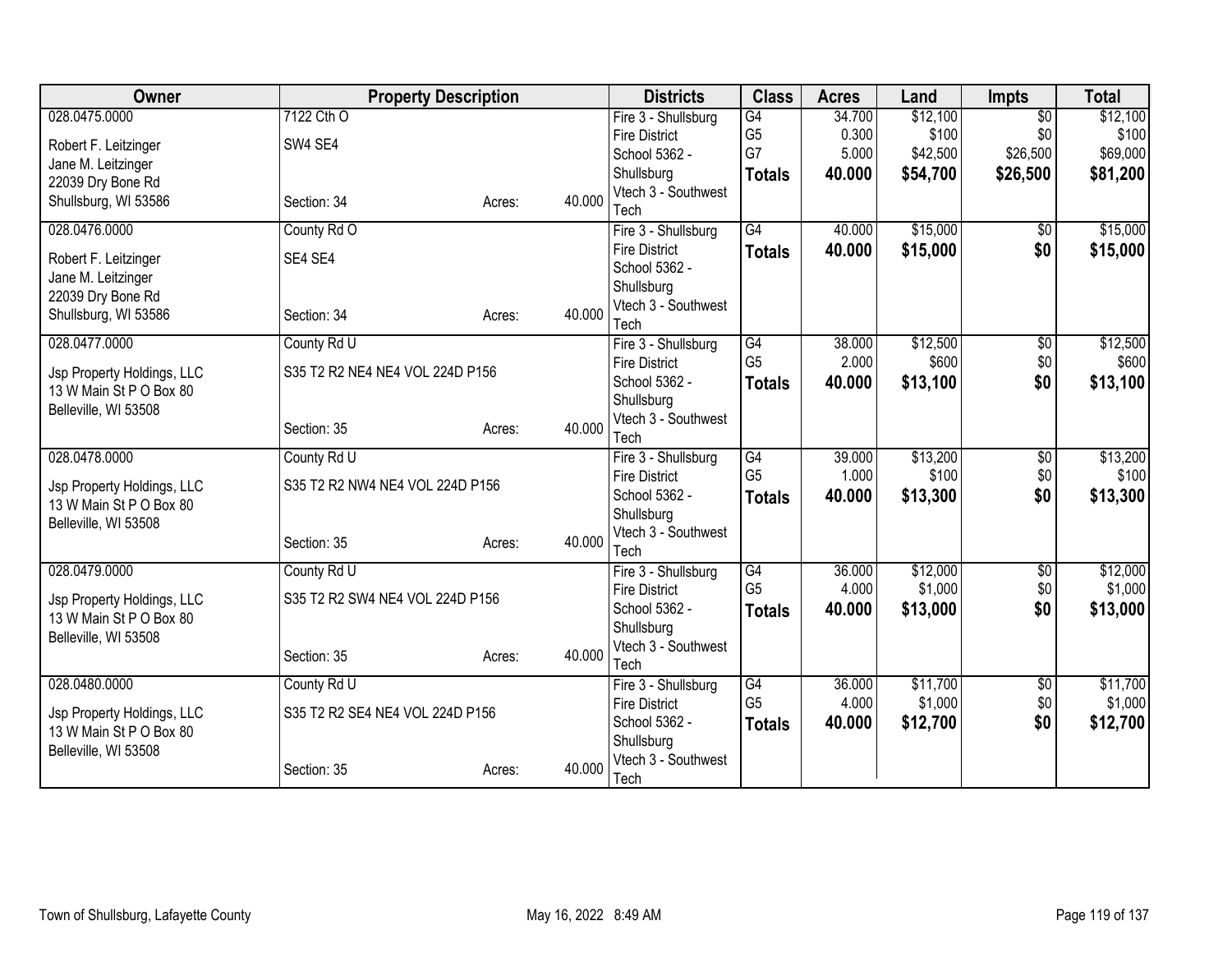| <b>Owner</b>               | <b>Property Description</b>     |        |        | <b>Districts</b>                            | <b>Class</b>         | <b>Acres</b>    | Land              | <b>Impts</b>           | <b>Total</b>      |
|----------------------------|---------------------------------|--------|--------|---------------------------------------------|----------------------|-----------------|-------------------|------------------------|-------------------|
| 028.0481.0000              | County Rd U                     |        |        | Fire 3 - Shullsburg                         | G4                   | 39.000          | \$13,200          | $\overline{50}$        | \$13,200          |
| Jsp Property Holdings, LLC | S35 T2 R2 NE4 NW4 VOL 224D P156 |        |        | <b>Fire District</b>                        | G <sub>5</sub>       | 1.000           | \$100             | \$0                    | \$100             |
| 13 W Main St P O Box 80    |                                 |        |        | School 5362 -                               | <b>Totals</b>        | 40.000          | \$13,300          | \$0                    | \$13,300          |
| Belleville, WI 53508       |                                 |        |        | Shullsburg                                  |                      |                 |                   |                        |                   |
|                            | Section: 35                     | Acres: | 40.000 | Vtech 3 - Southwest<br>Tech                 |                      |                 |                   |                        |                   |
| 028.0482.0000              | County Rd U                     |        |        | Fire 3 - Shullsburg                         | $\overline{G4}$      | 40.000          | \$14,300          | $\overline{50}$        | \$14,300          |
|                            |                                 |        |        | <b>Fire District</b>                        | <b>Totals</b>        | 40.000          | \$14,300          | \$0                    | \$14,300          |
| Jsp Property Holdings, LLC | S35 T2 R2 NW4 NW4 VOL 224D P156 |        |        | School 5362 -                               |                      |                 |                   |                        |                   |
| 13 W Main St P O Box 80    |                                 |        |        | Shullsburg                                  |                      |                 |                   |                        |                   |
| Belleville, WI 53508       |                                 |        |        | Vtech 3 - Southwest                         |                      |                 |                   |                        |                   |
|                            | Section: 35                     | Acres: | 40.000 | Tech                                        |                      |                 |                   |                        |                   |
| 028.0483.0000              | Jackson Rd                      |        |        | Fire 3 - Shullsburg                         | G4                   | 39.000          | \$13,800          | $\overline{50}$        | \$13,800          |
| Jsp Property Holdings, LLC | S35 T2 R2 SW4 NW4 VOL 224D P156 |        |        | <b>Fire District</b>                        | G <sub>5</sub>       | 1.000           | \$100             | \$0                    | \$100             |
| 13 W Main St P O Box 80    |                                 |        |        | School 5362 -                               | <b>Totals</b>        | 40.000          | \$13,900          | \$0                    | \$13,900          |
| Belleville, WI 53508       |                                 |        |        | Shullsburg                                  |                      |                 |                   |                        |                   |
|                            | Section: 35                     | Acres: | 40.000 | Vtech 3 - Southwest                         |                      |                 |                   |                        |                   |
| 028.0484.0000              | 20502 Jackson Rd                |        |        | Tech<br>Fire 3 - Shullsburg                 | G4                   | 37.000          | \$12,800          | $\overline{50}$        | \$12,800          |
|                            |                                 |        |        | <b>Fire District</b>                        | G <sub>5</sub>       | 2.000           | \$100             | \$0                    | \$100             |
| Jsp Property Holdings, LLC | S35 T2 R2 SE4 NW4 VOL 224D P156 |        |        | School 5362 -                               | G7                   | 1.000           | \$10,000          | \$9,000                | \$19,000          |
| 13 W Main St P O Box 80    |                                 |        |        | Shullsburg                                  | <b>Totals</b>        | 40.000          | \$22,900          | \$9,000                | \$31,900          |
| Belleville, WI 53508       |                                 |        |        | Vtech 3 - Southwest                         |                      |                 |                   |                        |                   |
|                            | Section: 35                     | Acres: | 40.000 | Tech                                        |                      |                 |                   |                        |                   |
| 028.0485.0000              | County Rd U                     |        |        | Fire 3 - Shullsburg                         | $\overline{G4}$      | 38.000          | \$13,700          | $\sqrt{6}$             | \$13,700          |
| Jsp Property Holdings, LLC | S35 T2 R2 NE4 SW4 DOC 342393    |        |        | <b>Fire District</b>                        | G <sub>5</sub>       | 2.000           | \$100             | \$0                    | \$100             |
| 13 W Main St P O Box 80    |                                 |        |        | School 5362 -                               | <b>Totals</b>        | 40.000          | \$13,800          | \$0                    | \$13,800          |
| Belleville, WI 53508       |                                 |        |        | Shullsburg                                  |                      |                 |                   |                        |                   |
|                            | Section: 35                     | Acres: | 40.000 | Vtech 3 - Southwest                         |                      |                 |                   |                        |                   |
|                            |                                 |        |        | Tech                                        |                      |                 |                   |                        |                   |
| 028.0486.0000              | Jackson Rd                      |        |        | Fire 3 - Shullsburg<br><b>Fire District</b> | G4<br>G <sub>5</sub> | 39.000<br>1.000 | \$13,100<br>\$100 | $\overline{60}$<br>\$0 | \$13,100<br>\$100 |
| Jsp Property Holdings, LLC | S35 T2 R2 NW4 SW4 DOC 342393    |        |        | School 5362 -                               |                      | 40.000          | \$13,200          | \$0                    | \$13,200          |
| 13 W Main St P O Box 80    |                                 |        |        | Shullsburg                                  | <b>Totals</b>        |                 |                   |                        |                   |
| Belleville, WI 53508       |                                 |        |        | Vtech 3 - Southwest                         |                      |                 |                   |                        |                   |
|                            | Section: 35                     | Acres: | 40.000 | Tech                                        |                      |                 |                   |                        |                   |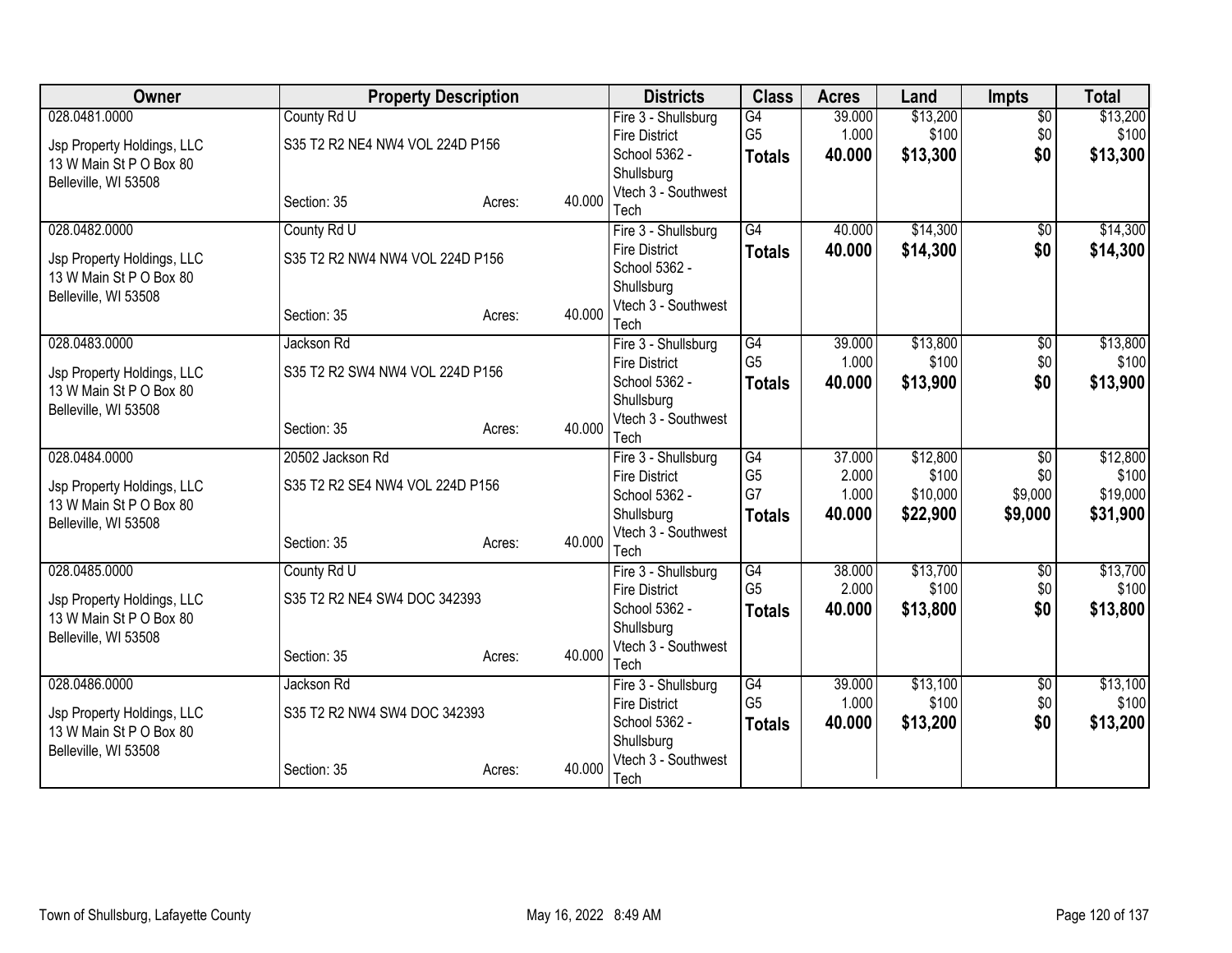| <b>Owner</b>               | <b>Property Description</b>                       | <b>Districts</b>                            | <b>Class</b>    | <b>Acres</b> | Land     | <b>Impts</b>           | <b>Total</b> |
|----------------------------|---------------------------------------------------|---------------------------------------------|-----------------|--------------|----------|------------------------|--------------|
| 028.0487.0000              | County Rd U                                       | Fire 3 - Shullsburg                         | $\overline{G4}$ | 40.000       | \$14,900 | $\overline{50}$        | \$14,900     |
| Jsp Property Holdings, LLC | S35 T2 R2 SW4 SW4 DOC 342393                      | <b>Fire District</b>                        | <b>Totals</b>   | 40.000       | \$14,900 | \$0                    | \$14,900     |
| 13 W Main St P O Box 80    |                                                   | School 5362 -                               |                 |              |          |                        |              |
| Belleville, WI 53508       |                                                   | Shullsburg                                  |                 |              |          |                        |              |
|                            | 40.000<br>Section: 35<br>Acres:                   | Vtech 3 - Southwest<br>Tech                 |                 |              |          |                        |              |
| 028.0488.0000              | County Rd U                                       | Fire 3 - Shullsburg                         | $\overline{G4}$ | 25.000       | \$9,200  | $\overline{50}$        | \$9,200      |
|                            |                                                   | <b>Fire District</b>                        | <b>Totals</b>   | 25.000       | \$9,200  | \$0                    | \$9,200      |
| Jsp Property Holdings, LLC | S35 T2 R2 PART OF SE4 SW4 DOC 342393              | School 5362 -                               |                 |              |          |                        |              |
| 13 W Main St P O Box 80    |                                                   | Shullsburg                                  |                 |              |          |                        |              |
| Belleville, WI 53508       |                                                   | Vtech 3 - Southwest                         |                 |              |          |                        |              |
|                            | 25.000<br>Section: 35<br>Acres:                   | Tech                                        |                 |              |          |                        |              |
| 028.0488.1000              | 7165 Cth U                                        | Fire 3 - Shullsburg                         | $\overline{G1}$ | 3.000        | \$23,500 | \$84,400               | \$107,900    |
| Daniel J. Eaton            | S35 T2 R2 PART SE4 SW4 & NE4 SW4 BEG SECOR        | <b>Fire District</b>                        | G4              | 11.250       | \$2,600  | \$0                    | \$2,600      |
| 7165 County Rd U           | SW4 SEC 35;N00.00.00W 1320.88;S89.09.23W 494.72   | School 5362 -                               | G <sub>5</sub>  | 0.750        | \$100    | \$0                    | \$100        |
| Shullsburg, WI 53586       | S00.00.00E 1320.88';N89.09. 23E 494.72' TO POB    | Shullsburg                                  | <b>Totals</b>   | 15,000       | \$26,200 | \$84,400               | \$110,600    |
|                            | 15.000<br>Section: 35<br>Acres:                   | Vtech 3 - Southwest                         |                 |              |          |                        |              |
| 028.0489.0000              | Jackson Rd                                        | Tech                                        | G4              | 39.000       | \$13,500 |                        | \$13,500     |
|                            |                                                   | Fire 3 - Shullsburg<br><b>Fire District</b> | G <sub>5</sub>  | 1.000        | \$100    | $\overline{50}$<br>\$0 | \$100        |
| Brown-Bader Farm, LLC      | S35 T2 R2 NE4 SE4 VOL 240D P333                   | School 5362 -                               | <b>Totals</b>   | 40.000       | \$13,600 | \$0                    | \$13,600     |
| c/o Brown-Bader Farm, LLC  |                                                   | Shullsburg                                  |                 |              |          |                        |              |
| W7210 County Rd B          |                                                   | Vtech 3 - Southwest                         |                 |              |          |                        |              |
| Monroe, WI 53566-9761      | 40.000<br>Section: 35<br>Acres:                   | Tech                                        |                 |              |          |                        |              |
| 028.0490.0000              | Jackson Rd                                        | Fire 3 - Shullsburg                         | 5M              | 5.000        | \$8,300  | $\overline{50}$        | \$8,300      |
| Brown-Bader Farm, LLC      | S35 T2 R2 PART OF NW4 SE4 VOL 240D P333           | <b>Fire District</b>                        | G4              | 27.490       | \$9,100  | \$0                    | \$9,100      |
| c/o Brown-Bader Farm, LLC  |                                                   | School 5362 -                               | G <sub>5</sub>  | 1.500        | \$100    | \$0                    | \$100        |
| W7210 County Rd B          |                                                   | Shullsburg                                  | <b>Totals</b>   | 33.990       | \$17,500 | \$0                    | \$17,500     |
| Monroe, WI 53566-9761      | 33.990<br>Section: 35<br>Acres:                   | Vtech 3 - Southwest                         |                 |              |          |                        |              |
|                            |                                                   | Tech                                        | $\overline{G1}$ |              |          |                        |              |
| 028.0490.1000              | 7354 Cth U                                        | Fire 3 - Shullsburg<br><b>Fire District</b> |                 | 6.010        | \$33,000 | \$149,900              | \$182,900    |
| Scott E. Peters            | S35 T2 R2 PART NW4 SE4 COM S-1/4COR SEC           | School 5362 -                               | <b>Totals</b>   | 6.010        | \$33,000 | \$149,900              | \$182,900    |
| Molly J. Peters            | 35;N00.34.53E 1725.68' TO POB;N00.34.53E 238.49'; | Shullsburg                                  |                 |              |          |                        |              |
| 7354 County Rd U           | S89.18.13E 168.61';N49.24. 58E 49.60';S84.16.58E  | Vtech 3 - Southwest                         |                 |              |          |                        |              |
| Shullsburg, WI 53586       | 6.010<br>Section: 35<br>Acres:                    | Tech                                        |                 |              |          |                        |              |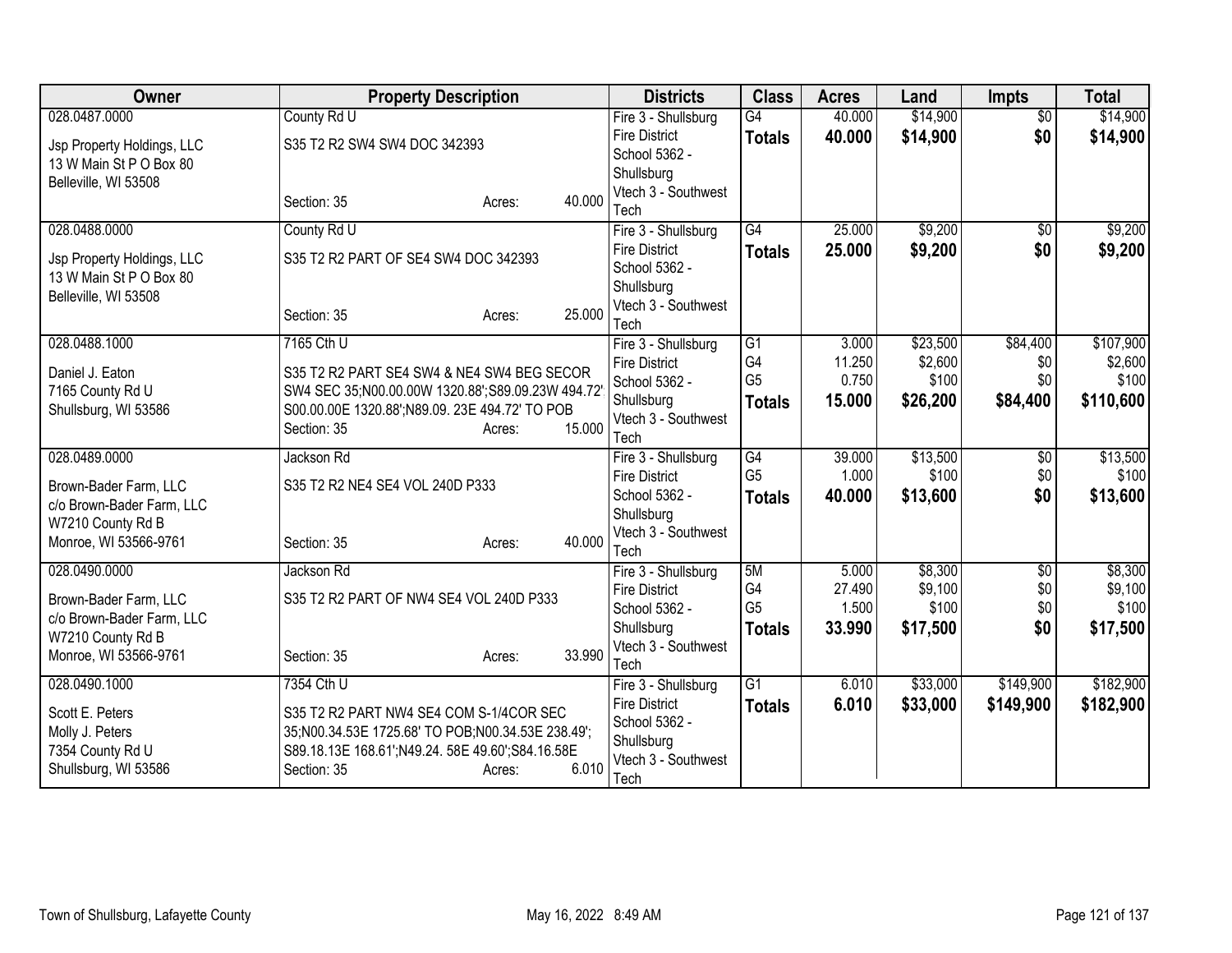| Owner                                          | <b>Property Description</b>               |        |        | <b>Districts</b>                      | <b>Class</b>         | <b>Acres</b>    | Land              | <b>Impts</b>           | <b>Total</b>      |
|------------------------------------------------|-------------------------------------------|--------|--------|---------------------------------------|----------------------|-----------------|-------------------|------------------------|-------------------|
| 028.0491.0000                                  | County Rd U                               |        |        | Fire 3 - Shullsburg                   | $\overline{G4}$      | 39.000          | \$13,600          | $\overline{50}$        | \$13,600          |
| Brown-Bader Farm, LLC                          | S35 T2 R2 SW4 SE4 VOL 240D P333           |        |        | <b>Fire District</b>                  | G <sub>5</sub>       | 1.000           | \$100             | \$0                    | \$100             |
| c/o Brown-Bader Farm, LLC                      |                                           |        |        | School 5362 -                         | <b>Totals</b>        | 40.000          | \$13,700          | \$0                    | \$13,700          |
| W7210 County Rd B                              |                                           |        |        | Shullsburg<br>Vtech 3 - Southwest     |                      |                 |                   |                        |                   |
| Monroe, WI 53566-9761                          | Section: 35                               | Acres: | 40.000 | Tech                                  |                      |                 |                   |                        |                   |
| 028.0492.0000                                  | County Rd U                               |        |        | Fire 3 - Shullsburg                   | $\overline{G4}$      | 40.000          | \$14,000          | $\overline{50}$        | \$14,000          |
|                                                |                                           |        |        | <b>Fire District</b>                  | <b>Totals</b>        | 40.000          | \$14,000          | \$0                    | \$14,000          |
| Brown-Bader Farm, LLC                          | S35 T2 R2 SE4 SE4 VOL 240D P333           |        |        | School 5362 -                         |                      |                 |                   |                        |                   |
| c/o Brown-Bader Farm, LLC<br>W7210 County Rd B |                                           |        |        | Shullsburg                            |                      |                 |                   |                        |                   |
| Monroe, WI 53566-9761                          | Section: 35                               | Acres: | 40.000 | Vtech 3 - Southwest                   |                      |                 |                   |                        |                   |
|                                                |                                           |        |        | Tech                                  |                      |                 |                   |                        |                   |
| 028.0493.0000                                  | Apple Rd                                  |        |        | Fire 3 - Shullsburg                   | G4                   | 39.000          | \$14,300          | $\overline{50}$        | \$14,300          |
| <b>Bradley Murray</b>                          | NE4 NE4                                   |        |        | <b>Fire District</b>                  | G <sub>5</sub>       | 1.000           | \$100             | \$0                    | \$100             |
| Angela Murray                                  |                                           |        |        | School 5362 -<br>Shullsburg           | <b>Totals</b>        | 40.000          | \$14,400          | \$0                    | \$14,400          |
| 9306 State Rd 23                               |                                           |        |        | Vtech 3 - Southwest                   |                      |                 |                   |                        |                   |
| Darlington, WI 53530                           | Section: 36                               | Acres: | 40.000 | Tech                                  |                      |                 |                   |                        |                   |
| 028.0494.0000                                  | Roddam Rd                                 |        |        | Fire 3 - Shullsburg                   | G4                   | 39.000          | \$14,200          | $\overline{50}$        | \$14,200          |
| Dennis Kelly                                   | S36 T2 R2 NW4 NE4 VOL 75 B&C P110         |        |        | <b>Fire District</b>                  | G <sub>5</sub>       | 1.000           | \$100             | \$0                    | \$100             |
| Rebecca Kelly                                  |                                           |        |        | School 5362 -                         | <b>Totals</b>        | 40.000          | \$14,300          | \$0                    | \$14,300          |
| 7611 Apple Rd                                  |                                           |        |        | Shullsburg                            |                      |                 |                   |                        |                   |
| Shullsburg, WI 53586                           | Section: 36                               | Acres: | 40.000 | Vtech 3 - Southwest                   |                      |                 |                   |                        |                   |
|                                                |                                           |        |        | Tech                                  |                      |                 |                   |                        |                   |
| 028.0495.0000                                  | Roddam Rd                                 |        |        | Fire 3 - Shullsburg                   | G4<br>G <sub>5</sub> | 39.000<br>1.000 | \$14,300<br>\$100 | $\overline{50}$<br>\$0 | \$14,300<br>\$100 |
| Dennis Kelly                                   | S36 T2 R2 SW4 NE4 VOL 75 B&C P110         |        |        | <b>Fire District</b><br>School 5362 - |                      | 40,000          | \$14,400          | \$0                    | \$14,400          |
| Rebecca Kelly                                  |                                           |        |        | Shullsburg                            | <b>Totals</b>        |                 |                   |                        |                   |
| 7611 Apple Rd                                  |                                           |        |        | Vtech 3 - Southwest                   |                      |                 |                   |                        |                   |
| Shullsburg, WI 53586                           | Section: 36                               | Acres: | 40.000 | Tech                                  |                      |                 |                   |                        |                   |
| 028.0496.0000                                  | Apple Rd                                  |        |        | Fire 3 - Shullsburg                   | G1                   | 1.000           | \$3,300           | \$14,700               | \$18,000          |
| Dennis Kelly                                   | S36 T2 R2 PART OF SE4 NE4 VOL 75 B&C P110 |        |        | <b>Fire District</b>                  | G4                   | 34.560          | \$12,800          | \$0                    | \$12,800          |
| Rebecca Kelly                                  |                                           |        |        | School 5362 -                         | G <sub>5</sub>       | 2.750           | \$700             | \$0                    | \$700             |
| 7611 Apple Rd                                  |                                           |        |        | Shullsburg                            | <b>Totals</b>        | 38.310          | \$16,800          | \$14,700               | \$31,500          |
| Shullsburg, WI 53586                           | Section: 36                               | Acres: | 38.310 | Vtech 3 - Southwest                   |                      |                 |                   |                        |                   |
|                                                |                                           |        |        | Tech                                  |                      |                 |                   |                        |                   |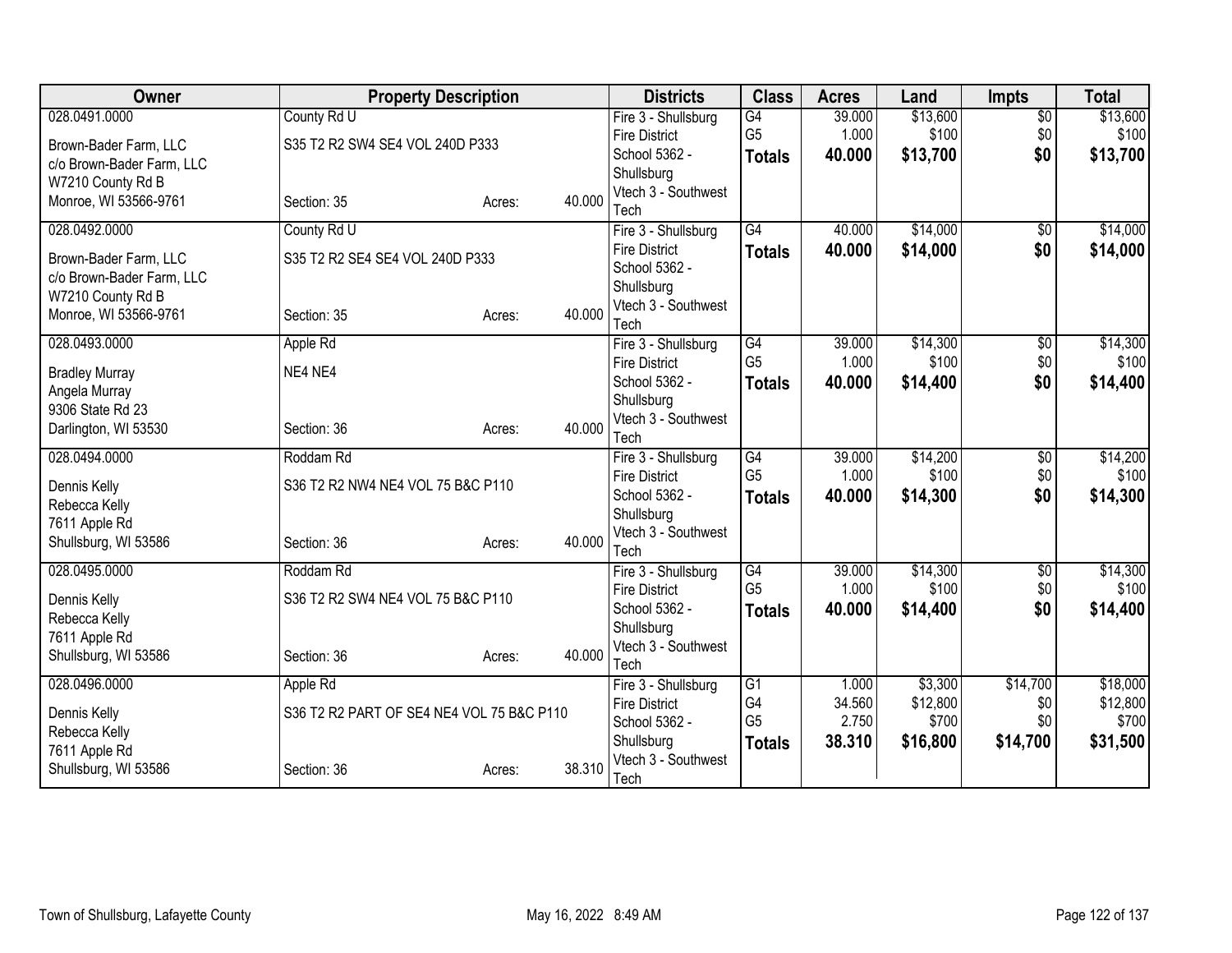| Owner                                                 | <b>Property Description</b>               |                  | <b>Districts</b>                            | <b>Class</b>         | <b>Acres</b> | Land     | <b>Impts</b>    | <b>Total</b> |
|-------------------------------------------------------|-------------------------------------------|------------------|---------------------------------------------|----------------------|--------------|----------|-----------------|--------------|
| 028.0496.1000                                         | 7611 Apple Rd                             |                  | Fire 3 - Shullsburg                         | $\overline{G1}$      | 1.690        | \$19,200 | \$277,300       | \$296,500    |
| Dennis Kelly                                          | S36 T2 R2 PART OF SE4 NE4 VOL 231D P240   |                  | <b>Fire District</b>                        | <b>Totals</b>        | 1.690        | \$19,200 | \$277,300       | \$296,500    |
| Rebecca Kelly                                         |                                           |                  | School 5362 -                               |                      |              |          |                 |              |
| 7611 Apple Rd                                         |                                           |                  | Shullsburg                                  |                      |              |          |                 |              |
| Shullsburg, WI 53586                                  | Section: 36                               | 1.690<br>Acres:  | Vtech 3 - Southwest                         |                      |              |          |                 |              |
| 028.0497.0000                                         | County Rd U                               |                  | Tech                                        | G4                   | 17.980       | \$5,800  | $\overline{50}$ | \$5,800      |
|                                                       |                                           |                  | Fire 3 - Shullsburg<br><b>Fire District</b> | G <sub>5</sub>       | 1.000        | \$100    | \$0             | \$100        |
| Jsp Property Holdings, LLC                            | S36 T2 R2 PART OF NW4 NW4 PART OF NE4 NW4 |                  | School 5362 -                               | <b>Totals</b>        | 18.980       | \$5,900  | \$0             | \$5,900      |
| 13 W Main St P O Box 80                               | <b>VOL 243D P260</b>                      |                  | Shullsburg                                  |                      |              |          |                 |              |
| Belleville, WI 53508                                  |                                           |                  | Vtech 3 - Southwest                         |                      |              |          |                 |              |
|                                                       | Section: 36                               | 18.980<br>Acres: | Tech                                        |                      |              |          |                 |              |
| 028.0497.1000                                         | County Rd U                               |                  | Fire 3 - Shullsburg                         | $\overline{G4}$      | 20.290       | \$7,200  | $\overline{50}$ | \$7,200      |
|                                                       | S36 T2 R2 PART OF NE4 NW4 VOL 238D P605   |                  | <b>Fire District</b>                        | G <sub>5</sub>       | 0.500        | \$100    | \$0             | \$100        |
| Jsp Property Holdings, LLC<br>13 W Main St P O Box 80 |                                           |                  | School 5362 -                               | <b>Totals</b>        | 20.790       | \$7,300  | \$0             | \$7,300      |
| Belleville, WI 53508                                  |                                           |                  | Shullsburg                                  |                      |              |          |                 |              |
|                                                       | Section: 36                               | 20.790<br>Acres: | Vtech 3 - Southwest                         |                      |              |          |                 |              |
|                                                       |                                           |                  | Tech                                        |                      |              |          |                 |              |
| 028.0498.0000                                         | 19876 Jackson Rd                          |                  | Fire 3 - Shullsburg                         | $\overline{G4}$      | 17.160       | \$6,100  | $\overline{50}$ | \$6,100      |
| Joshua Klueg                                          | NW? EXC COM NWCOR SEC 36, BEING           |                  | <b>Fire District</b>                        | G <sub>5</sub><br>G7 | 5.000        | \$1,400  | \$0             | \$1,400      |
| Elizabeth Klueg                                       | POB;S00?44'58"W 395.52' ALG WLI SEC       |                  | School 5362 -                               |                      | 4.000        | \$34,500 | \$103,700       | \$138,200    |
| 19876 Jackson Rd                                      | 36;N69?52'14"E 241.49';N59?32'57"E        |                  | Shullsburg<br>Vtech 3 - Southwest           | <b>Totals</b>        | 26.160       | \$42,000 | \$103,700       | \$145,700    |
| Shullsburg, WI 53586                                  | Section: 36                               | 26.160<br>Acres: | Tech                                        |                      |              |          |                 |              |
| 028.0498.1000                                         | Jackson Rd                                |                  | Fire 3 - Shullsburg                         | $\overline{G4}$      | 8.900        | \$3,200  | $\sqrt{6}$      | \$3,200      |
|                                                       |                                           |                  | <b>Fire District</b>                        | <b>Totals</b>        | 8.900        | \$3,200  | \$0             | \$3,200      |
| Jsp Property Holdings, LLC                            | S36 T2 R2 PART OF NW4 NW4 VOL 238D P605   |                  | School 5362 -                               |                      |              |          |                 |              |
| 13 W Main St P O Box 80                               |                                           |                  | Shullsburg                                  |                      |              |          |                 |              |
| Belleville, WI 53508                                  |                                           | 8.900            | Vtech 3 - Southwest                         |                      |              |          |                 |              |
|                                                       | Section: 36                               | Acres:           | Tech                                        |                      |              |          |                 |              |
| 028.0498.2000                                         | Jackson Rd                                |                  | Fire 3 - Shullsburg                         | G4                   | 5.280        | \$2,000  | \$0             | \$2,000      |
| Jsp Property Holdings, LLC                            | S36 T2 R2 PART OF NW4 NW4 VOL 243D P260   |                  | <b>Fire District</b>                        | <b>Totals</b>        | 5.280        | \$2,000  | \$0             | \$2,000      |
| 13 W Main St P O Box 80                               |                                           |                  | School 5362 -                               |                      |              |          |                 |              |
| Belleville, WI 53508                                  |                                           |                  | Shullsburg                                  |                      |              |          |                 |              |
|                                                       | Section: 36                               | 5.280<br>Acres:  | Vtech 3 - Southwest                         |                      |              |          |                 |              |
|                                                       |                                           |                  | Tech                                        |                      |              |          |                 |              |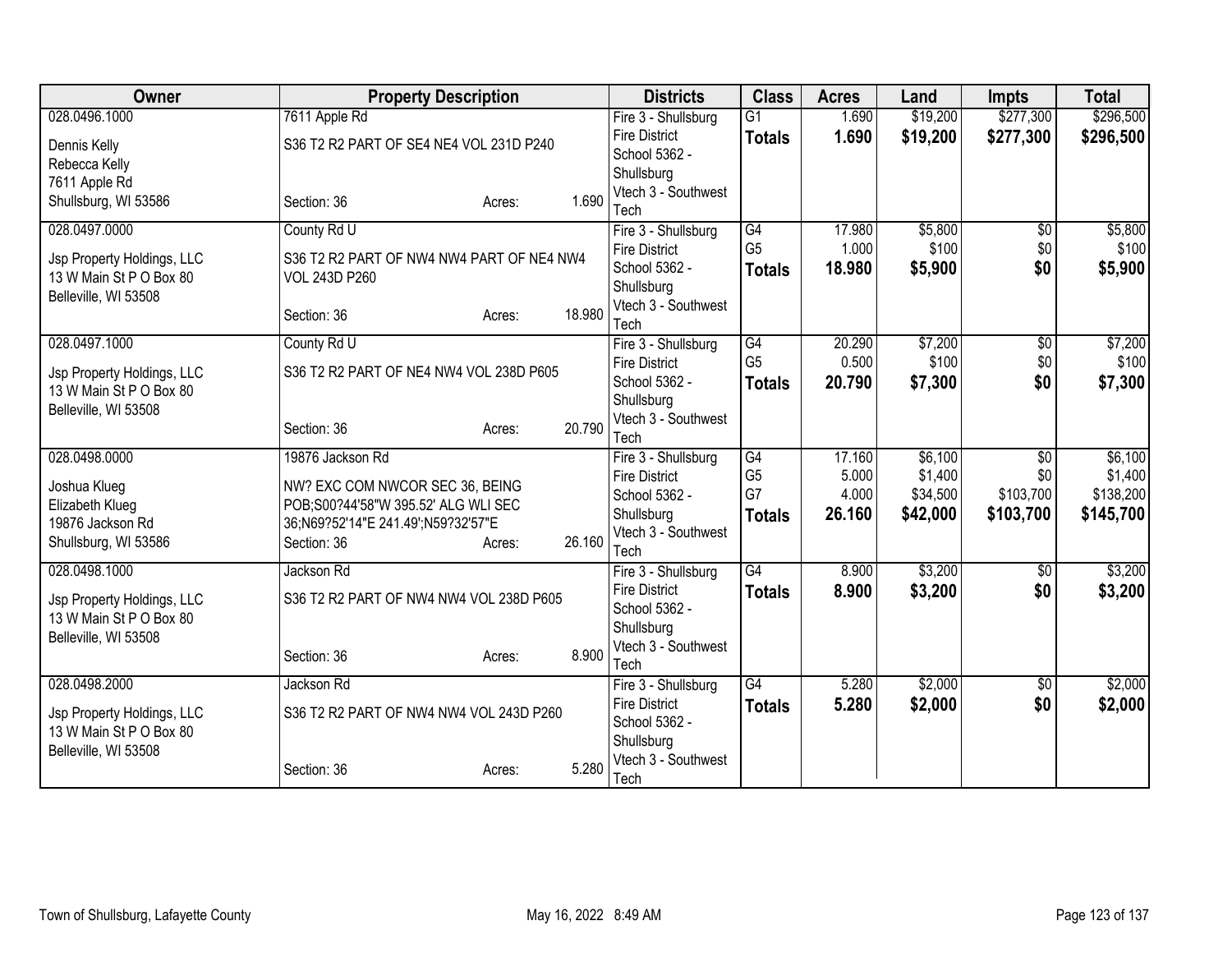| Owner                      | <b>Property Description</b>     |        |                | <b>Districts</b>                            | <b>Class</b>    | <b>Acres</b> | Land     | <b>Impts</b>    | <b>Total</b> |
|----------------------------|---------------------------------|--------|----------------|---------------------------------------------|-----------------|--------------|----------|-----------------|--------------|
| 028.0499.0000              | Jackson Rd                      |        |                | Fire 3 - Shullsburg                         | G4              | 39.100       | \$12,900 | $\overline{50}$ | \$12,900     |
| Jsp Property Holdings, LLC | S36 T2 R2 SW4 NW4 VOL 238D P605 |        |                | <b>Fire District</b>                        | G <sub>5</sub>  | 1.000        | \$100    | \$0             | \$100        |
| 13 W Main St P O Box 80    |                                 |        |                | School 5362 -                               | <b>Totals</b>   | 40.100       | \$13,000 | \$0             | \$13,000     |
| Belleville, WI 53508       |                                 |        |                | Shullsburg                                  |                 |              |          |                 |              |
|                            | Section: 36                     | Acres: | 40.100<br>Tech | Vtech 3 - Southwest                         |                 |              |          |                 |              |
| 028.0500.1000              | Jackson Rd                      |        |                | Fire 3 - Shullsburg                         | G4              | 38.200       | \$13,100 | $\overline{50}$ | \$13,100     |
|                            |                                 |        |                | <b>Fire District</b>                        | G <sub>5</sub>  | 2.000        | \$100    | \$0             | \$100        |
| Jsp Property Holdings, LLC | S36 T2 R2 SE4 NW4 VOL 238D P605 |        |                | School 5362 -                               | <b>Totals</b>   | 40.200       | \$13,200 | \$0             | \$13,200     |
| 13 W Main St P O Box 80    |                                 |        |                | Shullsburg                                  |                 |              |          |                 |              |
| Belleville, WI 53508       |                                 |        |                | Vtech 3 - Southwest                         |                 |              |          |                 |              |
|                            | Section: 36                     | Acres: | 40.200<br>Tech |                                             |                 |              |          |                 |              |
| 028.0501.0000              | Jackson Rd                      |        |                | Fire 3 - Shullsburg                         | $\overline{G4}$ | 38.000       | \$13,800 | $\overline{50}$ | \$13,800     |
| Brown-Bader Farm, LLC      | S36 T2 R2 NE4 SW4 VOL 240D P333 |        |                | <b>Fire District</b>                        | G <sub>5</sub>  | 2.000        | \$100    | \$0             | \$100        |
| c/o Brown-Bader Farm, LLC  |                                 |        |                | School 5362 -                               | <b>Totals</b>   | 40.000       | \$13,900 | \$0             | \$13,900     |
| W7210 County Rd B          |                                 |        |                | Shullsburg                                  |                 |              |          |                 |              |
| Monroe, WI 53566-9761      | Section: 36                     | Acres: | 40.000<br>Tech | Vtech 3 - Southwest                         |                 |              |          |                 |              |
| 028.0502.0000              | Jackson Rd                      |        |                | Fire 3 - Shullsburg                         | G4              | 39.000       | \$13,100 | $\overline{50}$ | \$13,100     |
|                            |                                 |        |                | <b>Fire District</b>                        | G <sub>5</sub>  | 1.000        | \$100    | \$0             | \$100        |
| Brown-Bader Farm, LLC      | S36 T2 R2 NW4 SW4 VOL 240D P333 |        |                | School 5362 -                               | <b>Totals</b>   | 40.000       | \$13,200 | \$0             | \$13,200     |
| c/o Brown-Bader Farm, LLC  |                                 |        |                | Shullsburg                                  |                 |              |          |                 |              |
| W7210 County Rd B          |                                 |        |                | Vtech 3 - Southwest                         |                 |              |          |                 |              |
| Monroe, WI 53566-9761      | Section: 36                     | Acres: | 40.000<br>Tech |                                             |                 |              |          |                 |              |
| 028.0503.0000              | Stump Grove Rd                  |        |                | Fire 3 - Shullsburg                         | $\overline{G4}$ | 40.000       | \$14,200 | $\sqrt{$0}$     | \$14,200     |
| Brown-Bader Farm, LLC      | S36 T2 R2 SW4 SW4 VOL 240D P333 |        |                | <b>Fire District</b>                        | <b>Totals</b>   | 40.000       | \$14,200 | \$0             | \$14,200     |
| c/o Brown-Bader Farm, LLC  |                                 |        |                | School 5362 -                               |                 |              |          |                 |              |
| W7210 County Rd B          |                                 |        |                | Shullsburg                                  |                 |              |          |                 |              |
| Monroe, WI 53566-9761      | Section: 36                     | Acres: | 40.000         | Vtech 3 - Southwest                         |                 |              |          |                 |              |
| 028.0504.0000              |                                 |        | Tech           |                                             | G <sub>4</sub>  | 38.000       | \$14,100 |                 | \$14,100     |
|                            | Stump Grove Rd                  |        |                | Fire 3 - Shullsburg<br><b>Fire District</b> | G <sub>5</sub>  | 2.000        | \$100    | \$0<br>\$0      | \$100        |
| Brown-Bader Farm, LLC      | S36 T2 R2 SE4 SW4 VOL 240D P333 |        |                | School 5362 -                               | <b>Totals</b>   | 40.000       | \$14,200 | \$0             | \$14,200     |
| c/o Brown-Bader Farm, LLC  |                                 |        |                | Shullsburg                                  |                 |              |          |                 |              |
| W7210 County Rd B          |                                 |        |                | Vtech 3 - Southwest                         |                 |              |          |                 |              |
| Monroe, WI 53566-9761      | Section: 36                     | Acres: | 40.000<br>Tech |                                             |                 |              |          |                 |              |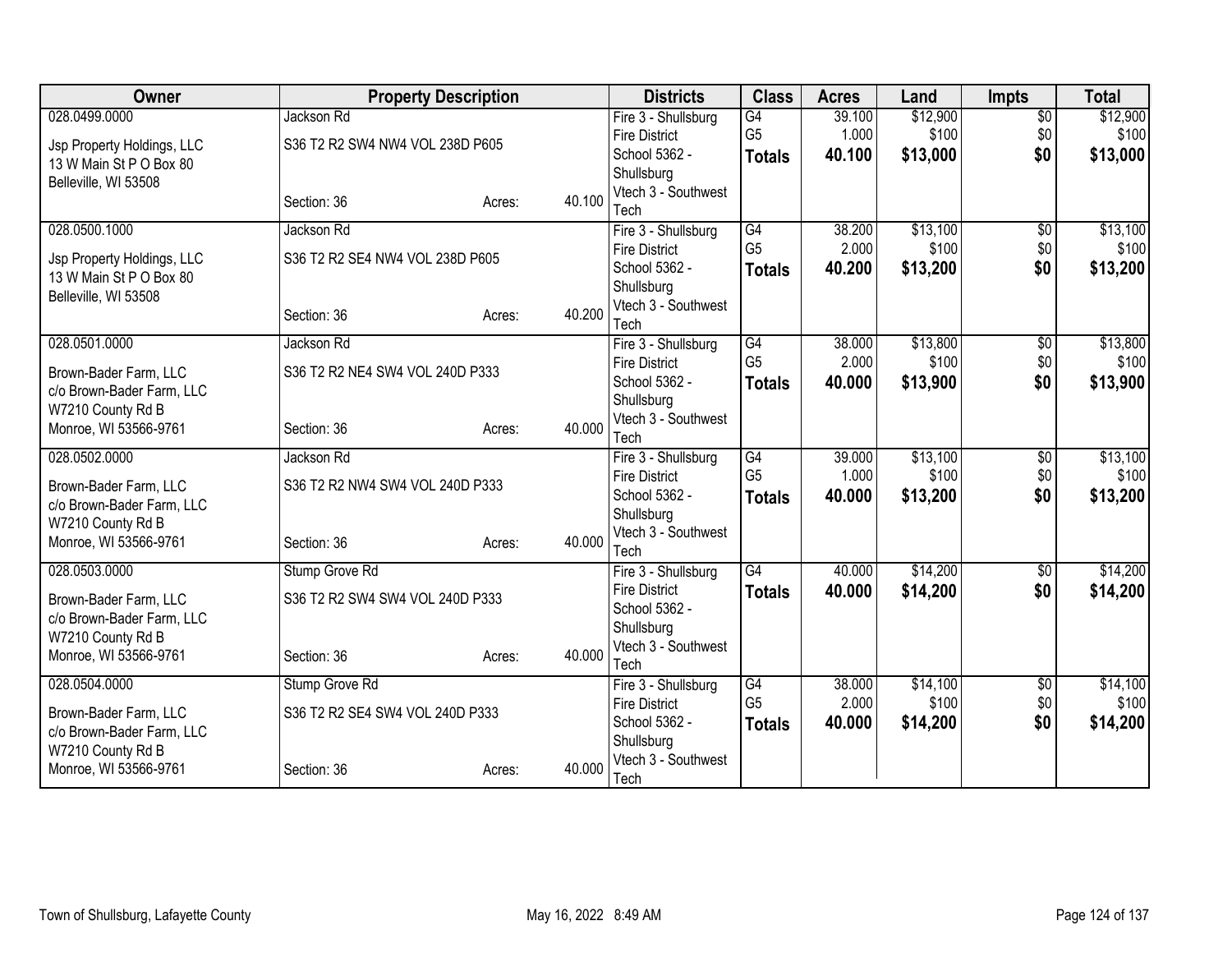| <b>Owner</b>                                   | <b>Property Description</b>                  |                  | <b>Districts</b>                  | <b>Class</b>    | <b>Acres</b> | Land     | <b>Impts</b>    | <b>Total</b> |
|------------------------------------------------|----------------------------------------------|------------------|-----------------------------------|-----------------|--------------|----------|-----------------|--------------|
| 028.0505.0000                                  | Apple Rd                                     |                  | Fire 3 - Shullsburg               | G4              | 39.000       | \$14,200 | $\overline{50}$ | \$14,200     |
| Dennis Kelly                                   | S36 T2 R2 NE4 SE4 VOL 75 B&C P110            |                  | <b>Fire District</b>              | G <sub>5</sub>  | 1.000        | \$100    | \$0             | \$100        |
| Rebecca Kelly                                  |                                              |                  | School 5362 -                     | <b>Totals</b>   | 40.000       | \$14,300 | \$0             | \$14,300     |
| 7611 Apple Rd                                  |                                              |                  | Shullsburg<br>Vtech 3 - Southwest |                 |              |          |                 |              |
| Shullsburg, WI 53586                           | Section: 36                                  | 40.000<br>Acres: | Tech                              |                 |              |          |                 |              |
| 028.0506.0000                                  | Roddam Rd                                    |                  | Fire 3 - Shullsburg               | $\overline{G4}$ | 39.000       | \$14,100 | $\overline{50}$ | \$14,100     |
|                                                |                                              |                  | <b>Fire District</b>              | G <sub>5</sub>  | 1.000        | \$100    | \$0             | \$100        |
| Brown-Bader Farm, LLC                          | S36 T2 R2 NW4 SE4 VOL 240D P333              |                  | School 5362 -                     | <b>Totals</b>   | 40.000       | \$14,200 | \$0             | \$14,200     |
| c/o Brown-Bader Farm, LLC<br>W7210 County Rd B |                                              |                  | Shullsburg                        |                 |              |          |                 |              |
| Monroe, WI 53566-9761                          | Section: 36                                  | 40.000<br>Acres: | Vtech 3 - Southwest               |                 |              |          |                 |              |
|                                                |                                              |                  | Tech                              |                 |              |          |                 |              |
| 028.0507.0000                                  | Roddam Rd                                    |                  | Fire 3 - Shullsburg               | $\overline{G4}$ | 38.000       | \$13,800 | $\overline{50}$ | \$13,800     |
| Heinberg Revocable Trust                       | S36 T2 R2 SW4 SE4 DOC 339998                 |                  | <b>Fire District</b>              | G <sub>5</sub>  | 2.000        | \$100    | \$0             | \$100        |
| 7160 Apple Rd                                  |                                              |                  | School 5362 -                     | <b>Totals</b>   | 40.000       | \$13,900 | \$0             | \$13,900     |
| Shullsburg, WI 53586                           |                                              |                  | Shullsburg<br>Vtech 3 - Southwest |                 |              |          |                 |              |
|                                                | Section: 36                                  | 40.000<br>Acres: | Tech                              |                 |              |          |                 |              |
| 028.0508.0000                                  | Apple Rd                                     |                  | Fire 3 - Shullsburg               | $\overline{G4}$ | 37.000       | \$13,200 | $\overline{50}$ | \$13,200     |
|                                                |                                              |                  | <b>Fire District</b>              | G <sub>5</sub>  | 3.000        | \$400    | \$0             | \$400        |
| Dennis Kelly                                   | S36 T2 R2 SE4 SE4 VOL 75 B&C P110            |                  | School 5362 -                     | <b>Totals</b>   | 40.000       | \$13,600 | \$0             | \$13,600     |
| Rebecca Kelly<br>7611 Apple Rd                 |                                              |                  | Shullsburg                        |                 |              |          |                 |              |
| Shullsburg, WI 53586                           | Section: 36                                  | 40.000<br>Acres: | Vtech 3 - Southwest               |                 |              |          |                 |              |
|                                                |                                              |                  | Tech                              |                 |              |          |                 |              |
| 028.0509.0000                                  | Roper Rd                                     |                  | Fire 3 - Shullsburg               | G4              | 38.000       | \$13,400 | $\overline{60}$ | \$13,400     |
| Cheryl A. Riley et al                          | S31 T2 R3 NE4 NE4 VOL 239D P357 & DOC 349145 |                  | <b>Fire District</b>              | G <sub>5</sub>  | 2.000        | \$100    | \$0             | \$100        |
| c/o Jeffrey E. Riley                           |                                              |                  | School 5362 -<br>Shullsburg       | <b>Totals</b>   | 40.000       | \$13,500 | \$0             | \$13,500     |
| 10474 County Rd M                              |                                              |                  | Vtech 3 - Southwest               |                 |              |          |                 |              |
| Darlington, WI 53530-9427                      | Section: 31                                  | 40.000<br>Acres: | Tech                              |                 |              |          |                 |              |
| 028.0510.0000                                  | 7559 Cth E                                   |                  | Fire 3 - Shullsburg               | G4              | 34.000       | \$7,100  | $\overline{50}$ | \$7,100      |
|                                                | S31 T2 R3 NW4 NE4 VOL 239D P357 & DOC 349145 |                  | <b>Fire District</b>              | G <sub>5</sub>  | 1.000        | \$100    | \$0             | \$100        |
| Cheryl A. Riley et al<br>c/o Jeffrey E. Riley  |                                              |                  | School 5362 -                     | G7              | 5.000        | \$42,500 | \$277,500       | \$320,000    |
| 10474 County Rd M                              |                                              |                  | Shullsburg                        | <b>Totals</b>   | 40.000       | \$49,700 | \$277,500       | \$327,200    |
| Darlington, WI 53530-9427                      | Section: 31                                  | 40.000<br>Acres: | Vtech 3 - Southwest               |                 |              |          |                 |              |
|                                                |                                              |                  | Tech                              |                 |              |          |                 |              |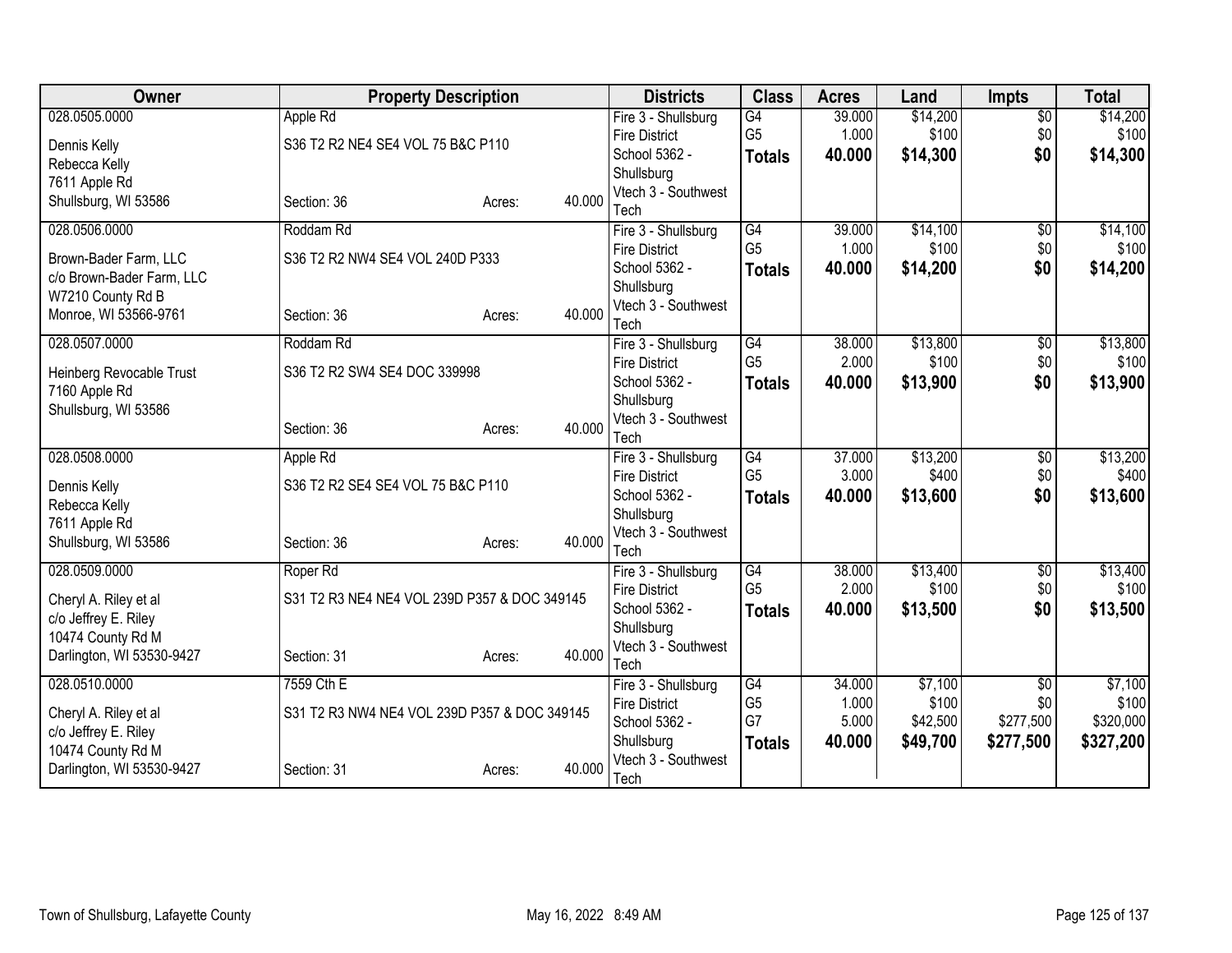| Owner                            | <b>Property Description</b>                     | <b>Districts</b>                            | <b>Class</b>         | <b>Acres</b>    | Land              | <b>Impts</b>           | <b>Total</b>      |
|----------------------------------|-------------------------------------------------|---------------------------------------------|----------------------|-----------------|-------------------|------------------------|-------------------|
| 028.0511.0000                    | County Rd E                                     | Fire 3 - Shullsburg                         | G4                   | 40.000          | \$11,500          | $\overline{50}$        | \$11,500          |
| Cheryl A. Riley et al            | S31 T2 R3 SW4 NE4 VOL 239D P357 & DOC 349145    | <b>Fire District</b>                        | <b>Totals</b>        | 40.000          | \$11,500          | \$0                    | \$11,500          |
| c/o Jeffrey E. Riley             |                                                 | School 5362 -                               |                      |                 |                   |                        |                   |
| 10474 County Rd M                |                                                 | Shullsburg<br>Vtech 3 - Southwest           |                      |                 |                   |                        |                   |
| Darlington, WI 53530-9427        | 40.000<br>Section: 31<br>Acres:                 | Tech                                        |                      |                 |                   |                        |                   |
| 028.0512.0000                    | County Rd E                                     | Fire 3 - Shullsburg                         | $\overline{G4}$      | 37.500          | \$11,600          | $\sqrt{6}$             | \$11,600          |
| Cheryl A. Riley et al            | S31 T2 R3 PART OF SE4 NE4 VOL 239D P357 & DOC   | <b>Fire District</b>                        | G <sub>5</sub>       | 0.500           | \$100             | \$0                    | \$100             |
| c/o Jeffrey E. Riley             | 349145                                          | School 5362 -                               | <b>Totals</b>        | 38.000          | \$11,700          | \$0                    | \$11,700          |
| 10474 County Rd M                |                                                 | Shullsburg                                  |                      |                 |                   |                        |                   |
| Darlington, WI 53530-9427        | 38.000<br>Section: 31<br>Acres:                 | Vtech 3 - Southwest<br>Tech                 |                      |                 |                   |                        |                   |
| 028.0512.1000                    | 7537 Cth E                                      | Fire 3 - Shullsburg                         | $\overline{G1}$      | 1.000           | \$17,000          | \$236,500              | \$253,500         |
| Randal Ubersox                   | S31 T2 R3 PART OF SE4 NE4 VOL 193D P258 (SEE    | <b>Fire District</b>                        | <b>Totals</b>        | 1.000           | \$17,000          | \$236,500              | \$253,500         |
| 7537 County Rd E                 | POS3130)                                        | School 5362 -                               |                      |                 |                   |                        |                   |
| Shullsburg, WI 53586             |                                                 | Shullsburg<br>Vtech 3 - Southwest           |                      |                 |                   |                        |                   |
|                                  | 1.000<br>Section: 31<br>Acres:                  | Tech                                        |                      |                 |                   |                        |                   |
| 028.0512.2000                    | 7535 Cth E                                      | Fire 3 - Shullsburg                         | $\overline{G1}$      | 1.000           | \$17,000          | \$179,500              | \$196,500         |
| John D. Ubersox et al            | S31 T2 R3 PRT SE NE COM NE COR OF SD SE         | <b>Fire District</b>                        | <b>Totals</b>        | 1.000           | \$17,000          | \$179,500              | \$196,500         |
| c/o Ronald E & Mary Jean Ubersox | NE-SOUTH 208.75' TO POB- WEST 208.75'-SOUTH     | School 5362 -                               |                      |                 |                   |                        |                   |
| Lvng Trst Dtd 2/6/2020           | 208.75'- EAST 208.75'-NORTH 208.75 TO POB (7535 | Shullsburg<br>Vtech 3 - Southwest           |                      |                 |                   |                        |                   |
| 17135 Roper Rd                   | 1.000<br>Section: 31<br>Acres:                  | Tech                                        |                      |                 |                   |                        |                   |
| Shullsburg, WI 53586             |                                                 |                                             |                      |                 |                   |                        |                   |
| 028.0513.0000                    | Roper Rd                                        | Fire 3 - Shullsburg<br><b>Fire District</b> | G4<br>G <sub>5</sub> | 39.000<br>1.000 | \$10,500<br>\$100 | $\overline{50}$<br>\$0 | \$10,500<br>\$100 |
| Cheryl A. Riley et al            | S31 T2 R3 NE4 NW4 VOL 239D P357 & DOC 349145    | School 5362 -                               | <b>Totals</b>        | 40.000          | \$10,600          | \$0                    | \$10,600          |
| c/o Jeffrey E. Riley             |                                                 | Shullsburg                                  |                      |                 |                   |                        |                   |
| 10474 County Rd M                |                                                 | Vtech 3 - Southwest                         |                      |                 |                   |                        |                   |
| Darlington, WI 53530-9427        | 40.000<br>Section: 31<br>Acres:                 | Tech                                        |                      |                 |                   |                        |                   |
| 028.0514.0000                    | Roper Rd                                        | Fire 3 - Shullsburg                         | G4                   | 28.500          | \$8,600           | $\sqrt{6}$             | \$8,600           |
| Cheryl A. Riley et al            | S31 T2 R3 FRAC NW4 NW4 VOL 239D P357 & DOC      | <b>Fire District</b>                        | G <sub>5</sub>       | 11.780          | \$40,100          | \$0                    | \$40,100          |
| c/o Jeffrey E. Riley             | 349145                                          | School 5362 -                               | <b>Totals</b>        | 40.280          | \$48,700          | \$0                    | \$48,700          |
| 10474 County Rd M                |                                                 | Shullsburg<br>Vtech 3 - Southwest           |                      |                 |                   |                        |                   |
| Darlington, WI 53530-9427        | 40.280<br>Section: 31<br>Acres:                 | Tech                                        |                      |                 |                   |                        |                   |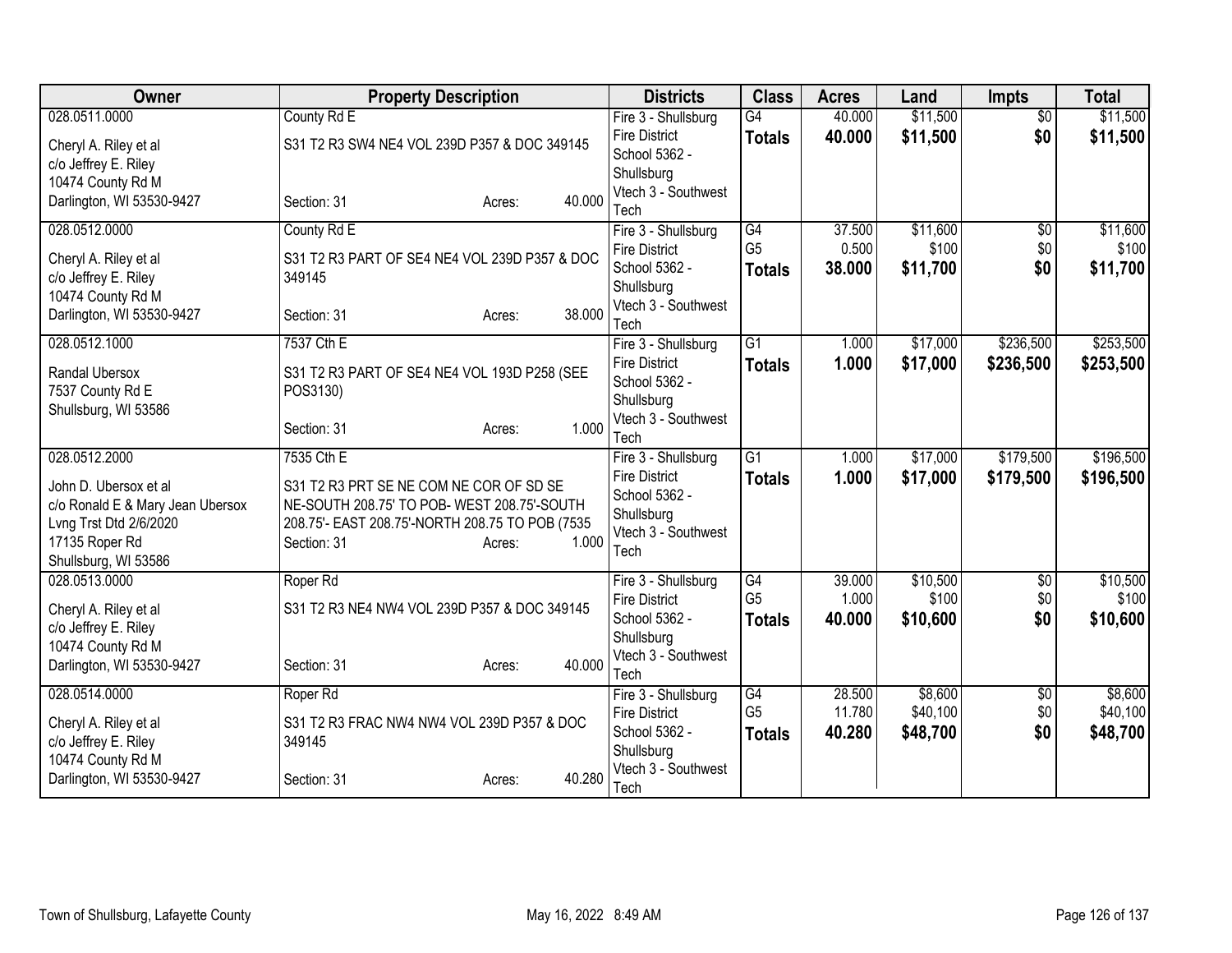| <b>Owner</b>              | <b>Property Description</b>                  |        |        | <b>Districts</b>                            | <b>Class</b>                      | <b>Acres</b>    | Land              | <b>Impts</b>           | <b>Total</b>      |
|---------------------------|----------------------------------------------|--------|--------|---------------------------------------------|-----------------------------------|-----------------|-------------------|------------------------|-------------------|
| 028.0515.0000             | Apple Rd                                     |        |        | Fire 3 - Shullsburg                         | $\overline{G4}$                   | 40.200          | \$11,100          | $\overline{50}$        | \$11,100          |
| Cheryl A. Riley et al     | S31 T2 R3 FRAC SW4 NW4 VOL 239D P357 & DOC   |        |        | <b>Fire District</b>                        | <b>Totals</b>                     | 40.200          | \$11,100          | \$0                    | \$11,100          |
| c/o Jeffrey E. Riley      | 349145                                       |        |        | School 5362 -                               |                                   |                 |                   |                        |                   |
| 10474 County Rd M         |                                              |        |        | Shullsburg<br>Vtech 3 - Southwest           |                                   |                 |                   |                        |                   |
| Darlington, WI 53530-9427 | Section: 31                                  | Acres: | 40.200 | Tech                                        |                                   |                 |                   |                        |                   |
| 028.0516.0000             | Glenville Rd                                 |        |        | Fire 3 - Shullsburg                         | $\overline{G4}$                   | 40.000          | \$10,900          | $\overline{50}$        | \$10,900          |
|                           |                                              |        |        | <b>Fire District</b>                        | <b>Totals</b>                     | 40.000          | \$10,900          | \$0                    | \$10,900          |
| Cheryl A. Riley et al     | S31 T2 R3 SE4 NW4 VOL 239D P357 & DOC 349145 |        |        | School 5362 -                               |                                   |                 |                   |                        |                   |
| c/o Jeffrey E. Riley      |                                              |        |        | Shullsburg                                  |                                   |                 |                   |                        |                   |
| 10474 County Rd M         |                                              |        |        | Vtech 3 - Southwest                         |                                   |                 |                   |                        |                   |
| Darlington, WI 53530-9427 | Section: 31                                  | Acres: | 40.000 | Tech                                        |                                   |                 |                   |                        |                   |
| 028.0517.0000             | Glenville Rd                                 |        |        | Fire 3 - Shullsburg                         | $\overline{G4}$                   | 39.000          | \$14,100          | $\overline{50}$        | \$14,100          |
| Cheryl A. Riley et al     | S31 T2 R3 NE4 SW4 VOL 239D P357 & DOC 349145 |        |        | <b>Fire District</b>                        | G <sub>5</sub>                    | 1.000           | \$100             | \$0                    | \$100             |
| c/o Jeffrey E. Riley      |                                              |        |        | School 5362 -                               | <b>Totals</b>                     | 40.000          | \$14,200          | \$0                    | \$14,200          |
| 10474 County Rd M         |                                              |        |        | Shullsburg                                  |                                   |                 |                   |                        |                   |
| Darlington, WI 53530-9427 | Section: 31                                  | Acres: | 40.000 | Vtech 3 - Southwest                         |                                   |                 |                   |                        |                   |
| 028.0518.0000             |                                              |        |        | Tech                                        | G4                                | 30.000          | \$9,200           |                        | \$9,200           |
|                           | Apple Rd                                     |        |        | Fire 3 - Shullsburg<br><b>Fire District</b> | G <sub>5</sub>                    | 10.120          | \$2,900           | $\overline{50}$<br>\$0 | \$2,900           |
| Cheryl A. Riley et al     | S31 T2 R3 FRAC NW4 SW4 VOL 239D P357 & DOC   |        |        | School 5362 -                               | <b>Totals</b>                     | 40.120          | \$12,100          | \$0                    | \$12,100          |
| c/o Jeffrey E. Riley      | 349145                                       |        |        | Shullsburg                                  |                                   |                 |                   |                        |                   |
| 10474 County Rd M         |                                              |        |        | Vtech 3 - Southwest                         |                                   |                 |                   |                        |                   |
| Darlington, WI 53530-9427 | Section: 31                                  | Acres: | 40.120 | Tech                                        |                                   |                 |                   |                        |                   |
| 028.0519.0000             | 7160 Apple Rd                                |        |        | Fire 3 - Shullsburg                         | G4                                | 35.640          | \$10,800          | $\overline{50}$        | \$10,800          |
| Heinberg Revocable Trust  | S31 T2 R3 FRAC SW4 SW4 DOC 339998            |        |        | <b>Fire District</b>                        | G <sub>5</sub>                    | 1.500           | \$100             | \$0                    | \$100             |
| 7160 Apple Rd             |                                              |        |        | School 5362 -                               | G7                                | 3.000           | \$26,500          | \$215,400              | \$241,900         |
| Shullsburg, WI 53586      |                                              |        |        | Shullsburg                                  | <b>Totals</b>                     | 40.140          | \$37,400          | \$215,400              | \$252,800         |
|                           | Section: 31                                  | Acres: | 40.140 | Vtech 3 - Southwest                         |                                   |                 |                   |                        |                   |
|                           |                                              |        |        | Tech                                        |                                   |                 |                   |                        |                   |
| 028.0520.1000             | Glenville Rd                                 |        |        | Fire 3 - Shullsburg<br><b>Fire District</b> | $\overline{G4}$<br>G <sub>5</sub> | 30.410<br>1.750 | \$10,400<br>\$100 | \$0<br>\$0             | \$10,400<br>\$100 |
| Heinberg Revocable Trust  | S31 T2 R3 SE4 SW4 EXC E OF HWY DOC 339998    |        |        | School 5362 -                               |                                   | 32.160          | \$10,500          | \$0                    | \$10,500          |
| 7160 Apple Rd             |                                              |        |        | Shullsburg                                  | <b>Totals</b>                     |                 |                   |                        |                   |
| Shullsburg, WI 53586      |                                              |        |        | Vtech 3 - Southwest                         |                                   |                 |                   |                        |                   |
|                           | Section: 31                                  | Acres: | 32.160 | Tech                                        |                                   |                 |                   |                        |                   |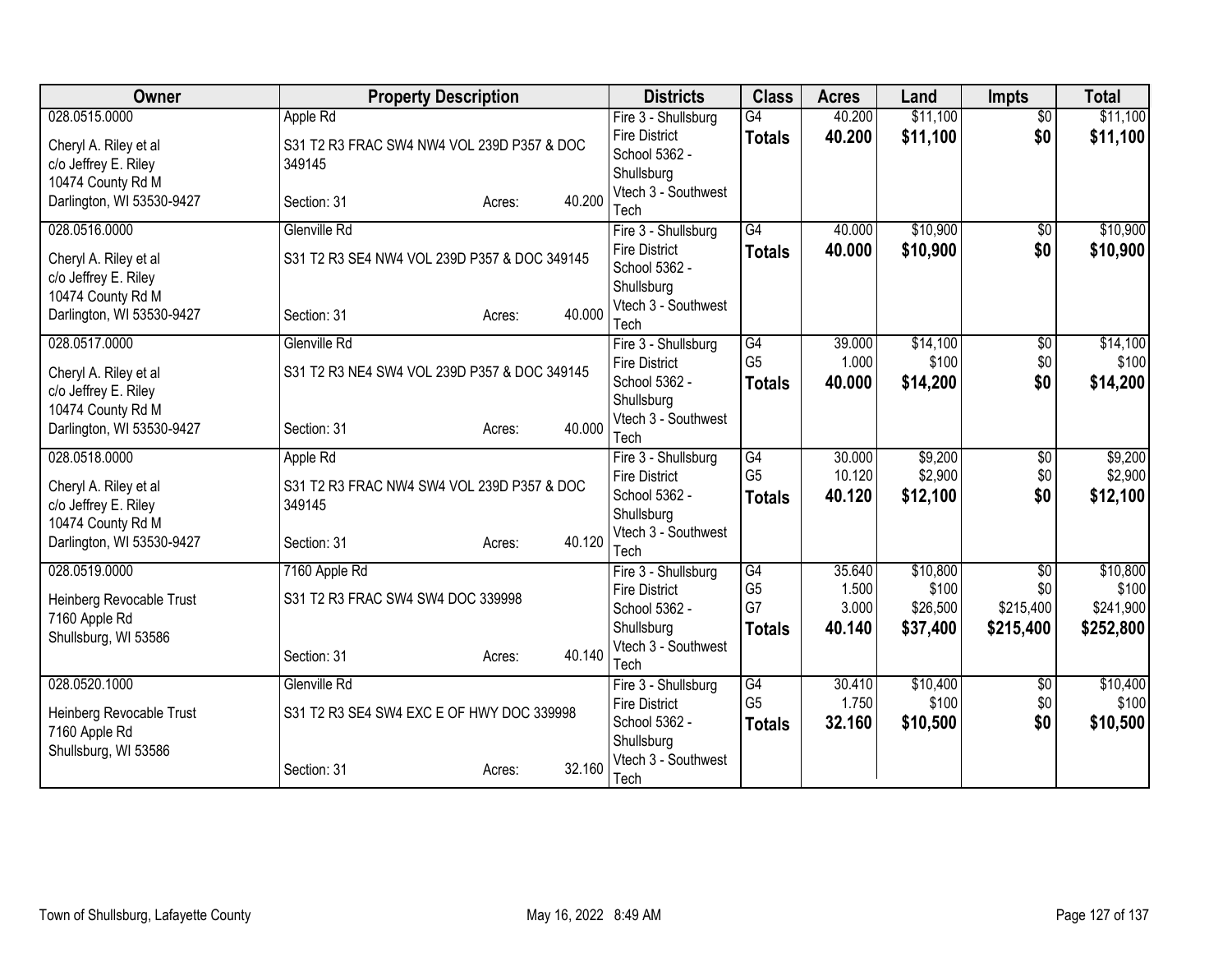| <b>Owner</b>                                      | <b>Property Description</b>                    |                  | <b>Districts</b>                            | <b>Class</b>         | <b>Acres</b>    | Land             | <b>Impts</b>      | <b>Total</b>     |
|---------------------------------------------------|------------------------------------------------|------------------|---------------------------------------------|----------------------|-----------------|------------------|-------------------|------------------|
| 028.0520.2000                                     | Glenville Rd                                   |                  | Fire 3 - Shullsburg                         | G4                   | 7.000           | \$2,500          | $\overline{50}$   | \$2,500          |
| Jeffrey E Riley Trust                             | S31 T2 R3 SE4 SW4 E OF HWY DOC 349741          |                  | <b>Fire District</b>                        | G <sub>5</sub>       | 0.840           | \$100            | \$0               | \$100            |
| c/o Jeffrey E Riley Revocable                     |                                                |                  | School 5362 -                               | <b>Totals</b>        | 7.840           | \$2,600          | \$0               | \$2,600          |
| 9399 S Dublin Rd                                  |                                                |                  | Shullsburg                                  |                      |                 |                  |                   |                  |
| Darlington, WI 53530-9214                         | Section: 31                                    | 7.840<br>Acres:  | Vtech 3 - Southwest                         |                      |                 |                  |                   |                  |
| 028.0521.0000                                     | County Rd E                                    |                  | Tech                                        | $\overline{G4}$      | 39.000          | \$13,200         | $\overline{50}$   | \$13,200         |
|                                                   |                                                |                  | Fire 3 - Shullsburg<br><b>Fire District</b> | G <sub>5</sub>       | 1.000           | \$100            | \$0               | \$100            |
| Jeffrey E Riley Trust                             | S31 T2 R3 NE4 SE4 DOC 349741                   |                  | School 5362 -                               | <b>Totals</b>        | 40.000          | \$13,300         | \$0               | \$13,300         |
| c/o Jeffrey E Riley Revocable                     |                                                |                  | Shullsburg                                  |                      |                 |                  |                   |                  |
| 9399 S Dublin Rd                                  |                                                |                  | Vtech 3 - Southwest                         |                      |                 |                  |                   |                  |
| Darlington, WI 53530-9214                         | Section: 31                                    | 40.000<br>Acres: | Tech                                        |                      |                 |                  |                   |                  |
| 028.0522.0000                                     | County Rd E                                    |                  | Fire 3 - Shullsburg                         | $\overline{G4}$      | 37.000          | \$10,900         | $\overline{50}$   | \$10,900         |
|                                                   |                                                |                  | <b>Fire District</b>                        | G <sub>5</sub>       | 3.000           | \$900            | \$0               | \$900            |
| Jeffrey E Riley Trust                             | S31 T2 R3 NW4 SE4 DOC 349741                   |                  | School 5362 -                               | <b>Totals</b>        | 40.000          | \$11,800         | \$0               | \$11,800         |
| c/o Jeffrey E Riley Revocable<br>9399 S Dublin Rd |                                                |                  | Shullsburg                                  |                      |                 |                  |                   |                  |
| Darlington, WI 53530-9214                         | Section: 31                                    | 40.000<br>Acres: | Vtech 3 - Southwest                         |                      |                 |                  |                   |                  |
|                                                   |                                                |                  | Tech                                        |                      |                 |                  |                   |                  |
| 028.0523.0000                                     | 18350 Glenville Rd                             |                  | Fire 3 - Shullsburg                         | $\overline{G1}$      | 0.700           | \$11,500         | \$160,900         | \$172,400        |
| Joseph H. Ubersox et al                           | LOT 1 CSM 274 (W/EASE PER DOC 278241)          |                  | <b>Fire District</b>                        | G4                   | 1.330           | \$500            | \$0               | \$500            |
| c/o Julianne J. Ubersox                           |                                                |                  | School 5362 -                               | <b>Totals</b>        | 2.030           | \$12,000         | \$160,900         | \$172,900        |
| 18350 Glenville Rd                                |                                                |                  | Shullsburg                                  |                      |                 |                  |                   |                  |
| Shullsburg, WI 53586-9722                         | Section: 31                                    | 2.030<br>Acres:  | Vtech 3 - Southwest                         |                      |                 |                  |                   |                  |
|                                                   |                                                |                  | Tech                                        |                      |                 |                  |                   |                  |
| 028.0523.1000                                     | Glenville Rd                                   |                  | Fire 3 - Shullsburg                         | G4<br>G <sub>5</sub> | 27.000<br>1.450 | \$9,400<br>\$400 | $\sqrt{6}$<br>\$0 | \$9,400<br>\$400 |
| Jeffrey E Riley Trust                             | S31 T2 R3 SW4 SE4 EXC CSM #274 & EXC DOC       |                  | <b>Fire District</b><br>School 5362 -       |                      | 28.450          | \$9,800          | \$0               | \$9,800          |
| c/o Jeffrey E Riley Revocable                     | 280730 AS DESCR IN DOC 349741                  |                  | Shullsburg                                  | <b>Totals</b>        |                 |                  |                   |                  |
| 9399 S Dublin Rd                                  |                                                |                  | Vtech 3 - Southwest                         |                      |                 |                  |                   |                  |
| Darlington, WI 53530-9214                         | Section: 31                                    | 28.450<br>Acres: | Tech                                        |                      |                 |                  |                   |                  |
| 028.0523.2000                                     | Glenville Rd                                   |                  | Fire 3 - Shullsburg                         | $\overline{G4}$      | 7.710           | \$2,500          | $\overline{50}$   | \$2,500          |
|                                                   |                                                |                  | <b>Fire District</b>                        | G <sub>5</sub>       | 1.000           | \$4,200          | \$0               | \$4,200          |
| Joseph H. Ubersox et al                           | PART SW4 SE4 COM S-1/4COR SEC 31;S89.52.58E    |                  | School 5362 -                               | G7                   | 0.500           | \$4,300          | \$16,000          | \$20,300         |
| c/o Julianne J. Ubersox                           | 675.45'; N01.35.25W 25.60' TO SECOR CSM #274 & |                  | Shullsburg                                  | <b>Totals</b>        | 9.210           | \$11,000         | \$16,000          | \$27,000         |
| 18350 Glenville Rd                                | POB;N01.35.25W 628.73';N88.05.22W 145.95';     | 9.210            | Vtech 3 - Southwest                         |                      |                 |                  |                   |                  |
| Shullsburg, WI 53586-9722                         | Section: 31                                    | Acres:           | Tech                                        |                      |                 |                  |                   |                  |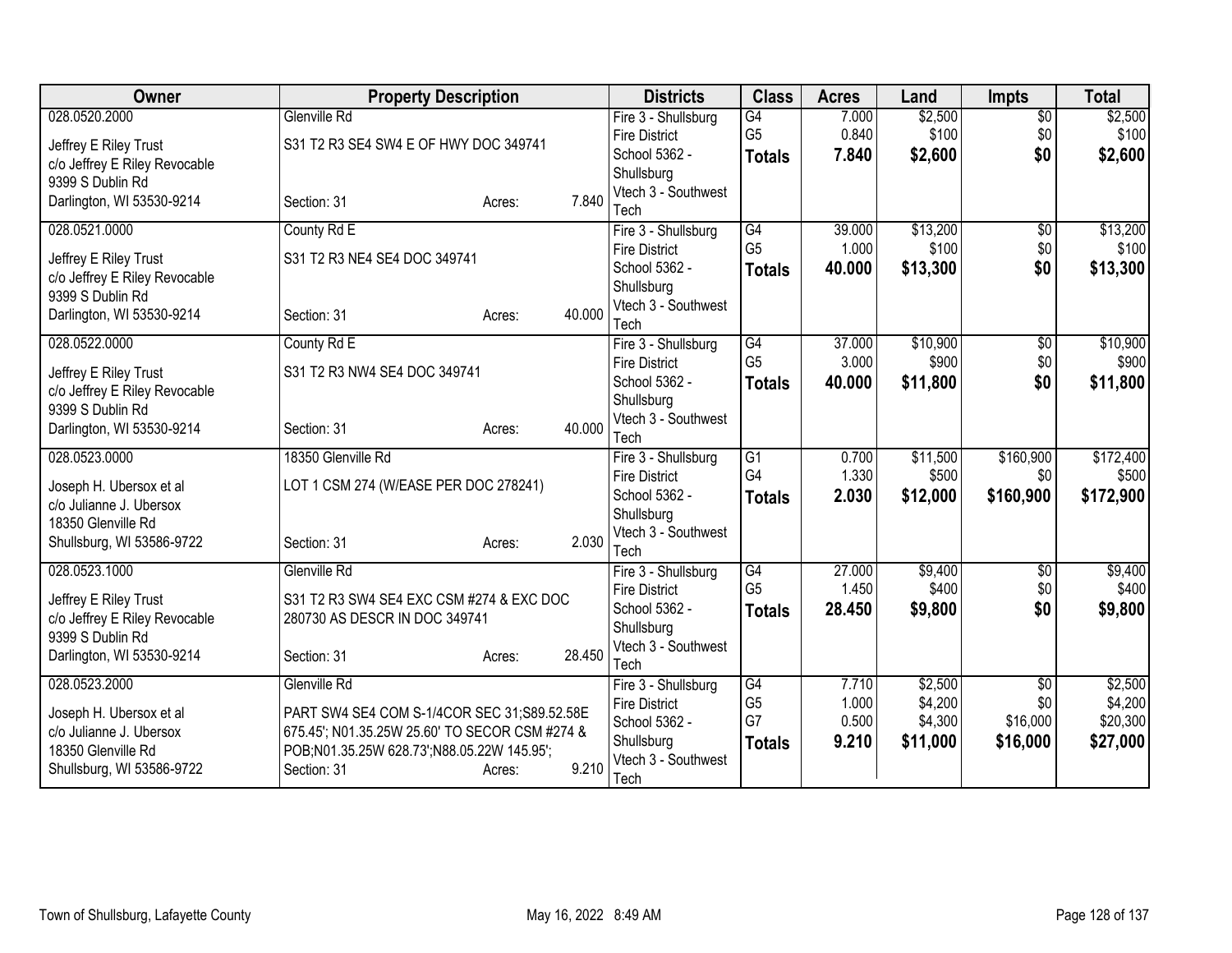| Owner                                                  | <b>Property Description</b>                                 |                  | <b>Districts</b>                      | <b>Class</b>    | <b>Acres</b> | Land     | <b>Impts</b>    | <b>Total</b> |
|--------------------------------------------------------|-------------------------------------------------------------|------------------|---------------------------------------|-----------------|--------------|----------|-----------------|--------------|
| 028.0524.0000                                          | Glenville Rd                                                |                  | Fire 3 - Shullsburg                   | G4              | 38.000       | \$13,400 | $\overline{50}$ | \$13,400     |
| Jeffrey E Riley Trust                                  | S31 T2 R3 SE4 SE4 DOC 349741                                |                  | <b>Fire District</b>                  | G <sub>5</sub>  | 2.000        | \$100    | \$0             | \$100        |
| c/o Jeffrey E Riley Revocable                          |                                                             |                  | School 5362 -                         | <b>Totals</b>   | 40.000       | \$13,500 | \$0             | \$13,500     |
| 9399 S Dublin Rd                                       |                                                             |                  | Shullsburg<br>Vtech 3 - Southwest     |                 |              |          |                 |              |
| Darlington, WI 53530-9214                              | Section: 31                                                 | 40.000<br>Acres: | Tech                                  |                 |              |          |                 |              |
| 028.0525.0000                                          | 17135 Roper Rd                                              |                  | Fire 3 - Shullsburg                   | $\overline{G4}$ | 22.370       | \$7,300  | $\overline{50}$ | \$7,300      |
|                                                        |                                                             |                  | <b>Fire District</b>                  | G <sub>5</sub>  | 2.500        | \$500    | \$0             | \$500        |
| Ronald E & Mary Jean Ubersox Lvng<br>Trst Dtd 2/6/2020 | S32 T2 R3 PART OF NE4 NE4 VOL 239D P250                     |                  | School 5362 -                         | G7              | 0.100        | \$900    | \$500           | \$1,400      |
| 17135 Roper Rd                                         |                                                             |                  | Shullsburg                            | <b>Totals</b>   | 24.970       | \$8,700  | \$500           | \$9,200      |
| Shullsburg, WI 53586                                   | Section: 32                                                 | 24.970<br>Acres: | Vtech 3 - Southwest                   |                 |              |          |                 |              |
|                                                        |                                                             |                  | Tech                                  |                 |              |          |                 |              |
| 028.0525.1000                                          | 17135 Roper Rd                                              |                  | Fire 3 - Shullsburg                   | G <sub>1</sub>  | 0.850        | \$14,200 | \$223,000       | \$237,200    |
| Ronald E & Mary Jean Ubersox Lvng                      | S32 T2 R3 PART OF NE4 NE4 VOL 218D P289 (SEE                |                  | <b>Fire District</b><br>School 5362 - | <b>Totals</b>   | 0.850        | \$14,200 | \$223,000       | \$237,200    |
| Trst Dtd 2/6/2020                                      | POS3135)                                                    |                  | Shullsburg                            |                 |              |          |                 |              |
| 17135 Roper Rd                                         |                                                             |                  | Vtech 3 - Southwest                   |                 |              |          |                 |              |
| Shullsburg, WI 53586                                   | Section: 32                                                 | 0.850<br>Acres:  | Tech                                  |                 |              |          |                 |              |
| 028.0525.2000                                          | 17137 Roper Rd                                              |                  | Fire 3 - Shullsburg                   | G4              | 10.180       | \$2,900  | $\overline{50}$ | \$2,900      |
| Ronald E & Mary Jean Ubersox Lvng                      | S32 T2 R3 PART OF NE4 NE4 VOL 80 B&C P293 (SEE              |                  | <b>Fire District</b>                  | G7              | 4.000        | \$34,500 | \$355,000       | \$389,500    |
| Trst Dtd 2/6/2020                                      | POS3135 & POS3138)                                          |                  | School 5362 -                         | <b>Totals</b>   | 14.180       | \$37,400 | \$355,000       | \$392,400    |
| 17137 Roper Rd                                         |                                                             |                  | Shullsburg                            |                 |              |          |                 |              |
| Shullsburg, WI 53586                                   | Section: 32                                                 | 14.180<br>Acres: | Vtech 3 - Southwest<br>Tech           |                 |              |          |                 |              |
| 028.0526.0000                                          | Roper Rd                                                    |                  | Fire 3 - Shullsburg                   | G4              | 35.600       | \$10,400 | $\overline{50}$ | \$10,400     |
|                                                        |                                                             |                  | <b>Fire District</b>                  | G <sub>5</sub>  | 1.000        | \$100    | \$0             | \$100        |
| Timothy J. Allendorf                                   | THAT PART OF NW? NE? LYING IN THE                           |                  | School 5362 -                         | <b>Totals</b>   | 36.600       | \$10,500 | \$0             | \$10,500     |
| Stacey A. Allendorf                                    | FOLLOWING:COM N? COR SEC 32, BEING THE                      |                  | Shullsburg                            |                 |              |          |                 |              |
| 23438 County Rd Q<br>Shullsburg, WI 53586              | POB;N89?58'06"E 1323.79' ALG NLI SAID SEC TO<br>Section: 32 | 36.600<br>Acres: | Vtech 3 - Southwest                   |                 |              |          |                 |              |
|                                                        |                                                             |                  | Tech                                  |                 |              |          |                 |              |
| 028.0526.1000                                          | Roper Rd                                                    |                  | Fire 3 - Shullsburg                   | $\overline{G4}$ | 3.760        | \$1,300  | \$0             | \$1,300      |
| Jsp Property Holdings, LLC                             | S32 T2 R3 PART OF NW4 NE4 DOC 342393 (SEE                   |                  | <b>Fire District</b>                  | <b>Totals</b>   | 3.760        | \$1,300  | \$0             | \$1,300      |
| 13 W Main St P O Box 80                                | POS3131)                                                    |                  | School 5362 -<br>Shullsburg           |                 |              |          |                 |              |
| Belleville, WI 53508                                   |                                                             |                  | Vtech 3 - Southwest                   |                 |              |          |                 |              |
|                                                        | Section: 32                                                 | 3.760<br>Acres:  | Tech                                  |                 |              |          |                 |              |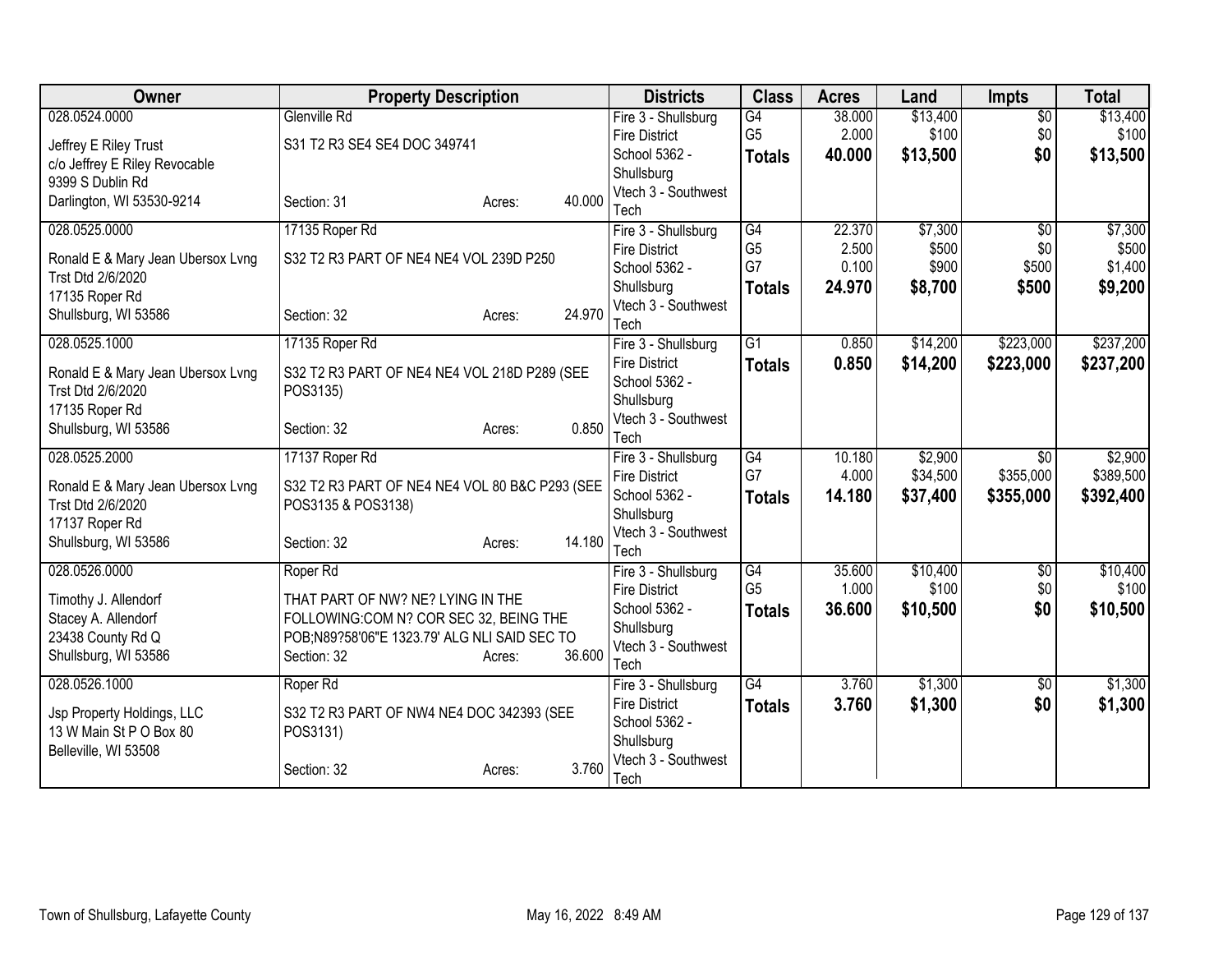| <b>Owner</b>                             | <b>Property Description</b>                                                                  | <b>Districts</b>                            | <b>Class</b>    | <b>Acres</b> | Land     | <b>Impts</b>    | <b>Total</b> |
|------------------------------------------|----------------------------------------------------------------------------------------------|---------------------------------------------|-----------------|--------------|----------|-----------------|--------------|
| 028.0527.0000                            | 7512 Cth E                                                                                   | Fire 3 - Shullsburg                         | $\overline{G}$  | 3.810        | \$33,000 | \$132,600       | \$165,600    |
| Steve Sargent                            | S32 T2 R3 PART OF SW4 NE4 DOC 335112 (SEE                                                    | <b>Fire District</b>                        | <b>Totals</b>   | 3.810        | \$33,000 | \$132,600       | \$165,600    |
| 227 E Church St                          | POS3132 & POS3134)                                                                           | School 5362 -<br>Shullsburg                 |                 |              |          |                 |              |
| Dodgeville, WI 53533                     |                                                                                              | Vtech 3 - Southwest                         |                 |              |          |                 |              |
|                                          | 3.810<br>Section: 32<br>Acres:                                                               | Tech                                        |                 |              |          |                 |              |
| 028.0527.1000                            | Roper Rd                                                                                     | Fire 3 - Shullsburg                         | $\overline{G4}$ | 19.580       | \$6,400  | $\overline{50}$ | \$6,400      |
| Jsp Property Holdings, LLC               | S32 T2 R3 PART OF SW4 NE4 DOC 342393 (SEE                                                    | <b>Fire District</b>                        | <b>Totals</b>   | 19.580       | \$6,400  | \$0             | \$6,400      |
| 13 W Main St P O Box 80                  | POS3131)                                                                                     | School 5362 -                               |                 |              |          |                 |              |
| Belleville, WI 53508                     |                                                                                              | Shullsburg                                  |                 |              |          |                 |              |
|                                          | 19.580<br>Section: 32<br>Acres:                                                              | Vtech 3 - Southwest<br>Tech                 |                 |              |          |                 |              |
| 028.0527.2000                            | 7514 Cth E                                                                                   | Fire 3 - Shullsburg                         | G4              | 1.700        | \$600    | \$0             | \$600        |
|                                          |                                                                                              | <b>Fire District</b>                        | G7              | 0.750        | \$6,000  | \$6,400         | \$12,400     |
| <b>Steve Sargent</b><br>227 E Church St  | SW? NE? EXC COM E? COR SEC 32;N89?51'00"W<br>1038.19' TO POB;N89?51'00"W 638.47';N13?27'40"E | School 5362 -                               | <b>Totals</b>   | 2.450        | \$6,600  | \$6,400         | \$13,000     |
| Dodgeville, WI 53533                     | 682.81';S52?49'42"E 242.56' TO ELI SW?                                                       | Shullsburg                                  |                 |              |          |                 |              |
|                                          | 2.450<br>Section: 32<br>Acres:                                                               | Vtech 3 - Southwest                         |                 |              |          |                 |              |
| 028.0527.3000                            | County Rd E                                                                                  | Tech<br>Fire 3 - Shullsburg                 | $\overline{G4}$ | 14.270       | \$4,200  | $\overline{30}$ | \$4,200      |
|                                          |                                                                                              | <b>Fire District</b>                        | <b>Totals</b>   | 14.270       | \$4,200  | \$0             | \$4,200      |
| Timothy J. Allendorf                     | THAT PART OF SW? NE? LYING IN THE                                                            | School 5362 -                               |                 |              |          |                 |              |
| Stacey A. Allendorf<br>23438 County Rd Q | FOLLOWING:COM N? COR SEC 32, BEING THE<br>POB;N89?58'06"E 1323.79' ALG NLI SAID SEC TO       | Shullsburg                                  |                 |              |          |                 |              |
| Shullsburg, WI 53586                     | 14.270<br>Section: 32<br>Acres:                                                              | Vtech 3 - Southwest                         |                 |              |          |                 |              |
|                                          |                                                                                              | Tech                                        |                 |              |          |                 |              |
| 028.0528.1000                            | County Rd E                                                                                  | Fire 3 - Shullsburg<br><b>Fire District</b> | $\overline{G4}$ | 6.470        | \$2,000  | $\sqrt{6}$      | \$2,000      |
| <b>Steve Sargent</b>                     | S32 T2 R3 PART OF SE4 NE4 DOC 335112 (SEE                                                    | School 5362 -                               | <b>Totals</b>   | 6.470        | \$2,000  | \$0             | \$2,000      |
| 227 E Church St                          | POS3132 & POS3134 & POS3136)                                                                 | Shullsburg                                  |                 |              |          |                 |              |
| Dodgeville, WI 53533                     | 6.470                                                                                        | Vtech 3 - Southwest                         |                 |              |          |                 |              |
|                                          | Section: 32<br>Acres:                                                                        | Tech                                        |                 |              |          |                 |              |
| 028.0528.2000                            | 17145 Roper Rd                                                                               | Fire 3 - Shullsburg                         | $\overline{G4}$ | 11.840       | \$4,500  | $\sqrt[6]{}$    | \$4,500      |
| Gregory H. White                         | S32 T2 R3 PART OF SE4 NE4 DOC 335115 (SEE                                                    | <b>Fire District</b>                        | <b>Totals</b>   | 11.840       | \$4,500  | \$0             | \$4,500      |
| 15890 Crist Ln                           | POS3132 & POS3136)                                                                           | School 5362 -<br>Shullsburg                 |                 |              |          |                 |              |
| Darlington, WI 53530                     |                                                                                              | Vtech 3 - Southwest                         |                 |              |          |                 |              |
|                                          | 11.840<br>Section: 32<br>Acres:                                                              | Tech                                        |                 |              |          |                 |              |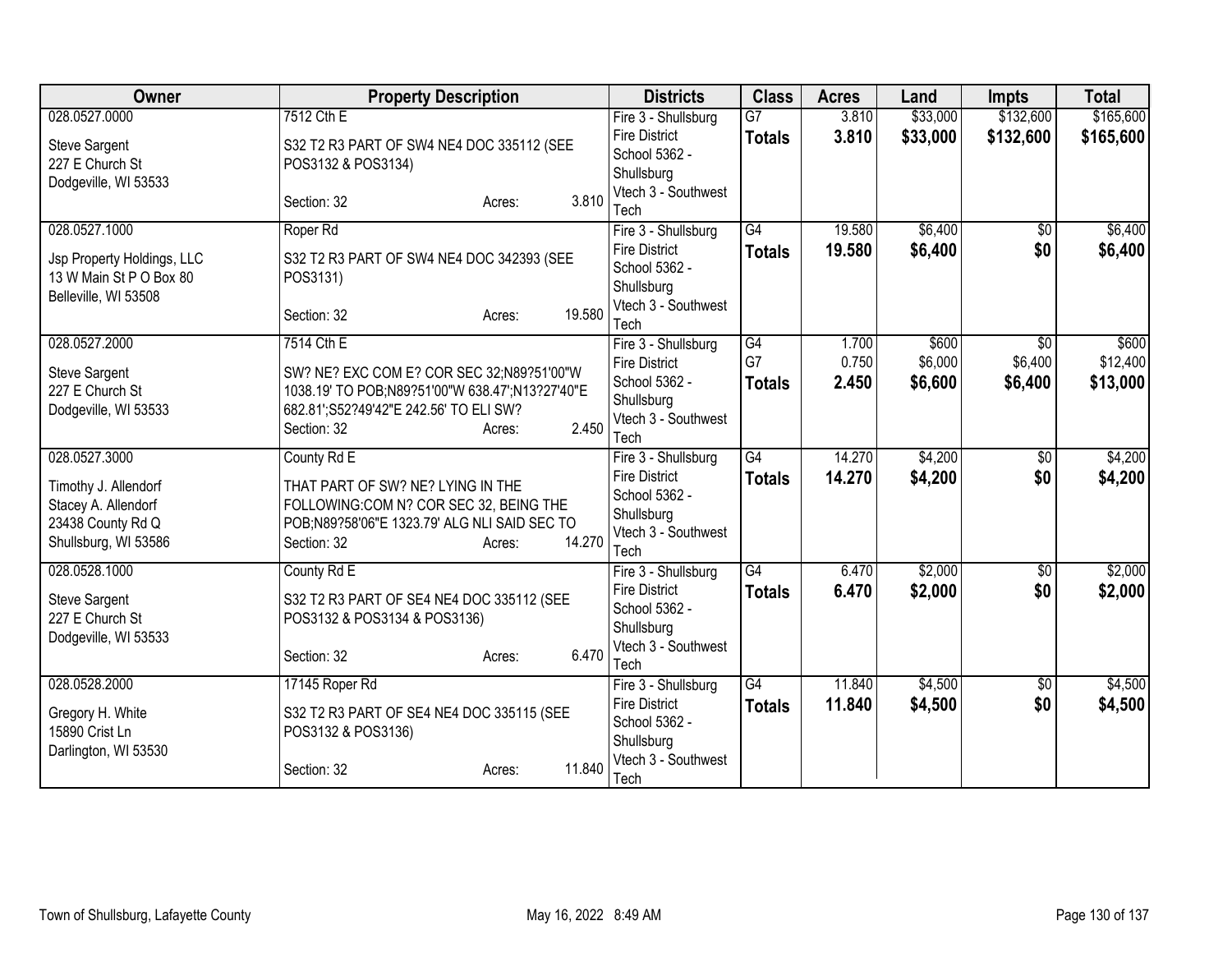| Owner                             | <b>Property Description</b>                                               | <b>Districts</b>                      | <b>Class</b>    | <b>Acres</b> | Land     | <b>Impts</b>    | <b>Total</b> |
|-----------------------------------|---------------------------------------------------------------------------|---------------------------------------|-----------------|--------------|----------|-----------------|--------------|
| 028.0528.2100                     | 17145 Roper Rd                                                            | Fire 3 - Shullsburg                   | $\overline{G1}$ | 1.550        | \$18,800 | \$4,100         | \$22,900     |
| Alan D. Bennett                   | PART SE? NE? COM NECOR SEC 32;S89?44'18"W                                 | <b>Fire District</b>                  | <b>Totals</b>   | 1.550        | \$18,800 | \$4,100         | \$22,900     |
| 17145 Roper Rd                    | 888.44' ALG NLI SAID SEC; S05?55'42"E 364.38' ALG                         | School 5362 -                         |                 |              |          |                 |              |
| Shullsburg, WI 53586              | C/L OF EASE DESCR IN DOC 305403;S03?23'06"E                               | Shullsburg                            |                 |              |          |                 |              |
|                                   | 1.550<br>Section: 32<br>Acres:                                            | Vtech 3 - Southwest                   |                 |              |          |                 |              |
|                                   |                                                                           | Tech                                  |                 |              |          |                 |              |
| 028.0528.3000                     | County Rd E                                                               | Fire 3 - Shullsburg                   | $\overline{G4}$ | 19.120       | \$5,300  | $\overline{50}$ | \$5,300      |
| Gregory H. White                  | S32 T2 R3 PART OF SE4 NE4 VOL 234D P787                                   | <b>Fire District</b><br>School 5362 - | <b>Totals</b>   | 19.120       | \$5,300  | \$0             | \$5,300      |
| 15890 Crist Ln                    |                                                                           | Shullsburg                            |                 |              |          |                 |              |
| Darlington, WI 53530              |                                                                           | Vtech 3 - Southwest                   |                 |              |          |                 |              |
|                                   | 19.120<br>Section: 32<br>Acres:                                           | Tech                                  |                 |              |          |                 |              |
| 028.0529.0000                     | Roper Rd                                                                  | Fire 3 - Shullsburg                   | 5M              | 1.000        | \$1,500  | \$0             | \$1,500      |
|                                   |                                                                           | <b>Fire District</b>                  | G4              | 38.000       | \$13,000 | \$0             | \$13,000     |
| Ronald E & Mary Jean Ubersox Lvng | S32 T2 R3 NE4 NW4 VOL 239D P250                                           | School 5362 -                         | G <sub>5</sub>  | 1.000        | \$100    | \$0             | \$100        |
| Trst Dtd 2/6/2020                 |                                                                           | Shullsburg                            | <b>Totals</b>   | 40.000       | \$14,600 | \$0             | \$14,600     |
| 17135 Roper Rd                    | 40.000                                                                    | Vtech 3 - Southwest                   |                 |              |          |                 |              |
| Shullsburg, WI 53586              | Section: 32<br>Acres:                                                     | Tech                                  |                 |              |          |                 |              |
| 028.0530.1000                     | Roper Rd                                                                  | Fire 3 - Shullsburg                   | G4              | 34.000       | \$8,900  | $\overline{30}$ | \$8,900      |
| Ronald E & Mary Jean Ubersox Lvng | S32 T2 R3 NW4 NW4 EXC N 115 FT OF W 380 FT VOL                            | <b>Fire District</b>                  | G <sub>5</sub>  | 5.000        | \$1,000  | \$0             | \$1,000      |
| Trst Dtd 2/6/2020                 | 239D P250                                                                 | School 5362 -                         | <b>Totals</b>   | 39.000       | \$9,900  | \$0             | \$9,900      |
| 17135 Roper Rd                    |                                                                           | Shullsburg                            |                 |              |          |                 |              |
| Shullsburg, WI 53586              | 39,000<br>Section: 32<br>Acres:                                           | Vtech 3 - Southwest                   |                 |              |          |                 |              |
|                                   |                                                                           | Tech                                  |                 |              |          |                 |              |
| 028.0530.2000                     | 17941 Roper Rd                                                            | Fire 3 - Shullsburg                   | $\overline{G1}$ | 1.000        | \$17,000 | \$117,400       | \$134,400    |
| Donald E. Noble                   | S32 T2 R3 N 115 FT OF W 380 FT OF NW4 NW4 VOL                             | <b>Fire District</b><br>School 5362 - | <b>Totals</b>   | 1.000        | \$17,000 | \$117,400       | \$134,400    |
| 17941 Roper Rd                    | 168D P180                                                                 | Shullsburg                            |                 |              |          |                 |              |
| Shullsburg, WI 53586              |                                                                           | Vtech 3 - Southwest                   |                 |              |          |                 |              |
|                                   | 1.000<br>Section: 32<br>Acres:                                            | Tech                                  |                 |              |          |                 |              |
| 028.0531.0000                     | County Rd E                                                               | Fire 3 - Shullsburg                   | $\overline{G4}$ | 2.280        | \$500    | $\sqrt[6]{}$    | \$500        |
|                                   |                                                                           | <b>Fire District</b>                  | <b>Totals</b>   | 2.280        | \$500    | \$0             | \$500        |
| <b>Steve Sargent</b>              | SW? NW? EXC COM W? COR SEC 32; N00?27'59"E 66                             | School 5362 -                         |                 |              |          |                 |              |
| 227 E Church St                   | ALG WLI SAID SEC TO POB;N89?55'11"E                                       | Shullsburg                            |                 |              |          |                 |              |
| Dodgeville, WI 53533              | 3337';N00?21'05"E 1514.88';S83?36'40"W 688.95' TO<br>2.280<br>Section: 32 | Vtech 3 - Southwest                   |                 |              |          |                 |              |
|                                   | Acres:                                                                    | Tech                                  |                 |              |          |                 |              |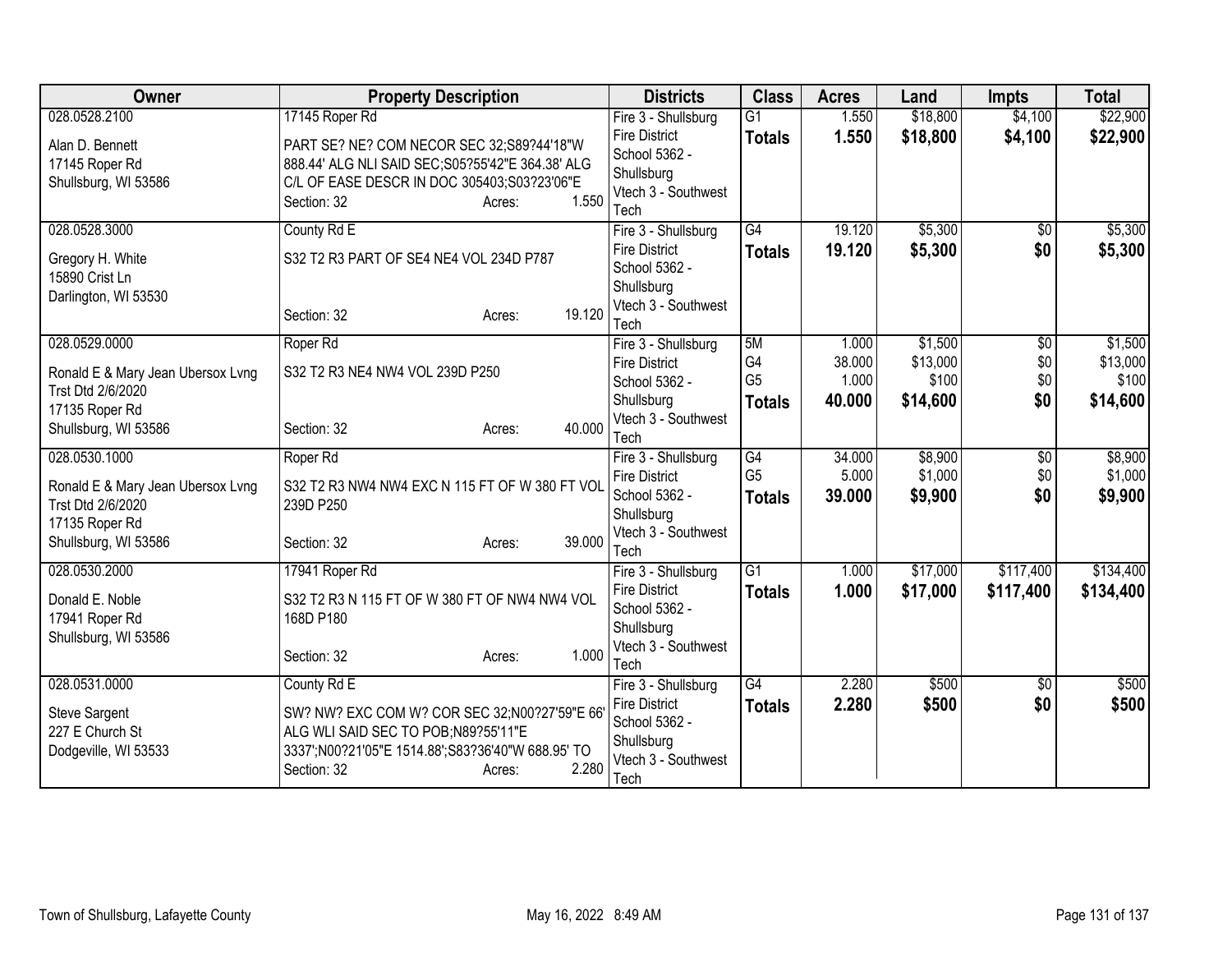| Owner                      | <b>Property Description</b>                       |                  | <b>Districts</b>                  | <b>Class</b>    | <b>Acres</b> | Land     | <b>Impts</b>    | <b>Total</b> |
|----------------------------|---------------------------------------------------|------------------|-----------------------------------|-----------------|--------------|----------|-----------------|--------------|
| 028.0531.1000              | County Rd E                                       |                  | Fire 3 - Shullsburg               | G4              | 36.720       | \$12,400 | $\overline{50}$ | \$12,400     |
| Jsp Property Holdings, LLC | S32 T2 R3 PART OF SW4 NW4 DOC 342393 (SEE         |                  | <b>Fire District</b>              | G <sub>5</sub>  | 1.000        | \$100    | \$0             | \$100        |
| 13 W Main St P O Box 80    | POS3131)                                          |                  | School 5362 -                     | <b>Totals</b>   | 37.720       | \$12,500 | \$0             | \$12,500     |
| Belleville, WI 53508       |                                                   |                  | Shullsburg                        |                 |              |          |                 |              |
|                            | Section: 32                                       | 37.720<br>Acres: | Vtech 3 - Southwest<br>Tech       |                 |              |          |                 |              |
| 028.0532.0000              | County Rd E                                       |                  | Fire 3 - Shullsburg               | $\overline{G4}$ | 2.160        | \$700    | $\sqrt{6}$      | \$700        |
| <b>Steve Sargent</b>       | SE? NW? EXC COM W? COR SEC 32;N00?27'59"E 66'     |                  | <b>Fire District</b>              | <b>Totals</b>   | 2.160        | \$700    | \$0             | \$700        |
| 227 E Church St            | ALG WLI SAID SEC TO POB;N89?55'11"E               |                  | School 5362 -                     |                 |              |          |                 |              |
| Dodgeville, WI 53533       | 3337';N00?21'05"E 1514.88';S83?36'40"W 688.95' TO |                  | Shullsburg                        |                 |              |          |                 |              |
|                            | Section: 32                                       | 2.160<br>Acres:  | Vtech 3 - Southwest<br>Tech       |                 |              |          |                 |              |
| 028.0532.1000              | County Rd E                                       |                  | Fire 3 - Shullsburg               | $\overline{G4}$ | 37.840       | \$12,500 | \$0             | \$12,500     |
|                            |                                                   |                  | <b>Fire District</b>              | <b>Totals</b>   | 37.840       | \$12,500 | \$0             | \$12,500     |
| Jsp Property Holdings, LLC | S32 T2 R3 PART OF SE4 NW4 DOC 342393 (SEE         |                  | School 5362 -                     |                 |              |          |                 |              |
| 13 W Main St P O Box 80    | POS3131)                                          |                  | Shullsburg                        |                 |              |          |                 |              |
| Belleville, WI 53508       |                                                   |                  | Vtech 3 - Southwest               |                 |              |          |                 |              |
|                            | Section: 32                                       | 37.840<br>Acres: | Tech                              |                 |              |          |                 |              |
| 028.0533.0000              | County Rd E                                       |                  | Fire 3 - Shullsburg               | G4              | 40.000       | \$12,400 | $\overline{50}$ | \$12,400     |
| Jake L. Teutschmann        | S32 T2 R3 NE4 SW4 DOC 332622                      |                  | <b>Fire District</b>              | <b>Totals</b>   | 40.000       | \$12,400 | \$0             | \$12,400     |
| Barbara A. Teutschmann     |                                                   |                  | School 5362 -                     |                 |              |          |                 |              |
| 211 W Main St              |                                                   |                  | Shullsburg                        |                 |              |          |                 |              |
| PO Box 5                   | Section: 32                                       | 40.000<br>Acres: | Vtech 3 - Southwest<br>Tech       |                 |              |          |                 |              |
| Shullsburg, WI 53586       |                                                   |                  |                                   |                 |              |          |                 |              |
| 028.0534.0000              | County Rd E                                       |                  | Fire 3 - Shullsburg               | G4              | 39.000       | \$13,700 | \$0             | \$13,700     |
| Jake L. Teutschmann        | S32 T2 R3 NW4 SW4 DOC 332622                      |                  | <b>Fire District</b>              | G <sub>5</sub>  | 1.000        | \$100    | \$0             | \$100        |
| Barbara A. Teutschmann     |                                                   |                  | School 5362 -                     | <b>Totals</b>   | 40.000       | \$13,800 | \$0             | \$13,800     |
| 211 W Main St              |                                                   |                  | Shullsburg<br>Vtech 3 - Southwest |                 |              |          |                 |              |
| PO Box 5                   | Section: 32                                       | 40.000<br>Acres: | Tech                              |                 |              |          |                 |              |
| Shullsburg, WI 53586       |                                                   |                  |                                   |                 |              |          |                 |              |
| 028.0535.0000              | County Rd E                                       |                  | Fire 3 - Shullsburg               | G4              | 38.000       | \$14,000 | \$0             | \$14,000     |
| Jake L. Teutschmann        | S32 T2 R3 SW4 SW4 DOC 332622                      |                  | <b>Fire District</b>              | G <sub>5</sub>  | 2.000        | \$100    | \$0             | \$100        |
| Barbara A. Teutschmann     |                                                   |                  | School 5362 -<br>Shullsburg       | <b>Totals</b>   | 40.000       | \$14,100 | \$0             | \$14,100     |
| 211 W Main St              |                                                   |                  | Vtech 3 - Southwest               |                 |              |          |                 |              |
| PO Box 5                   | Section: 32                                       | 40.000<br>Acres: | Tech                              |                 |              |          |                 |              |
| Shullsburg, WI 53586       |                                                   |                  |                                   |                 |              |          |                 |              |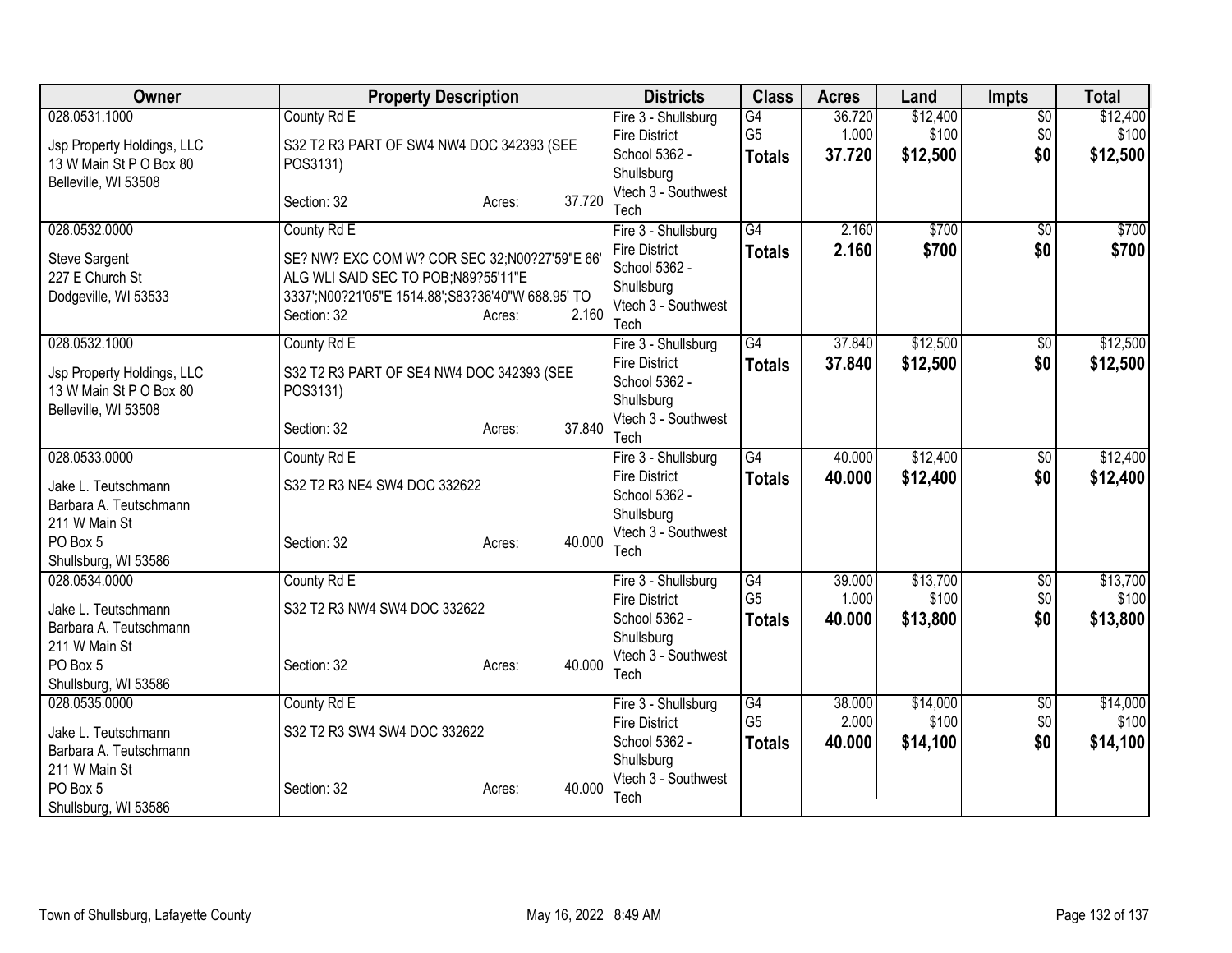| Owner                              | <b>Property Description</b>                   |        | <b>Districts</b>                  | <b>Class</b>    | <b>Acres</b> | Land     | <b>Impts</b>    | <b>Total</b> |
|------------------------------------|-----------------------------------------------|--------|-----------------------------------|-----------------|--------------|----------|-----------------|--------------|
| 028.0536.0000                      | 17536 Glenville Rd                            |        | Fire 3 - Shullsburg               | G4              | 34.500       | \$11,600 | $\overline{50}$ | \$11,600     |
| Chris Allen Teutschmann            | S32 T2 R3 SE4 SW4 DOC 339317 17536 & 17554    |        | <b>Fire District</b>              | G <sub>5</sub>  | 0.500        | \$100    | \$0             | \$100        |
| 17536 Glenville Rd                 | <b>GLENVILLE RD</b>                           |        | School 5362 -                     | G7              | 5.000        | \$42,500 | \$274,300       | \$316,800    |
| Shullsburg, WI 53586               |                                               |        | Shullsburg                        | <b>Totals</b>   | 40.000       | \$54,200 | \$274,300       | \$328,500    |
|                                    | Section: 32<br>Acres:                         | 40.000 | Vtech 3 - Southwest<br>Tech       |                 |              |          |                 |              |
| 028.0537.0000                      | County Rd E                                   |        | Fire 3 - Shullsburg               | $\overline{G4}$ | 2.340        | \$200    | \$0             | \$200        |
| <b>Steve Sargent</b>               | S32 T2 R3 PART OF NE4 SE4 DOC 335112 EXC (SEE |        | <b>Fire District</b>              | <b>Totals</b>   | 2.340        | \$200    | \$0             | \$200        |
| 227 E Church St                    | POS3132)                                      |        | School 5362 -                     |                 |              |          |                 |              |
| Dodgeville, WI 53533               |                                               |        | Shullsburg                        |                 |              |          |                 |              |
|                                    | Section: 32<br>Acres:                         | 2.340  | Vtech 3 - Southwest<br>Tech       |                 |              |          |                 |              |
| 028.0537.1000                      | County Rd E                                   |        | Fire 3 - Shullsburg               | G4              | 38.000       | \$12,500 | \$0             | \$12,500     |
|                                    |                                               |        | <b>Fire District</b>              | <b>Totals</b>   | 38.000       | \$12,500 | \$0             | \$12,500     |
| Gregory H. White<br>15890 Crist Ln | S32 T2 R3 PART OF NE4 SE4 DOC 335115 (SEE     |        | School 5362 -                     |                 |              |          |                 |              |
| Darlington, WI 53530               | POS3132)                                      |        | Shullsburg                        |                 |              |          |                 |              |
|                                    | Section: 32<br>Acres:                         | 38.000 | Vtech 3 - Southwest               |                 |              |          |                 |              |
|                                    |                                               |        | Tech                              |                 |              |          |                 |              |
| 028.0538.0000                      | County Rd E                                   |        | Fire 3 - Shullsburg               | G4              | 40.000       | \$12,400 | $\overline{50}$ | \$12,400     |
| Jake L. Teutschmann                | S32 T2 R3 NW4 SE4 DOC 332622                  |        | <b>Fire District</b>              | <b>Totals</b>   | 40.000       | \$12,400 | \$0             | \$12,400     |
| Barbara A. Teutschmann             |                                               |        | School 5362 -<br>Shullsburg       |                 |              |          |                 |              |
| 211 W Main St                      |                                               |        | Vtech 3 - Southwest               |                 |              |          |                 |              |
| PO Box 5                           | Section: 32<br>Acres:                         | 40.000 | Tech                              |                 |              |          |                 |              |
| Shullsburg, WI 53586               |                                               |        |                                   |                 |              |          |                 |              |
| 028.0539.1000                      | Glenville Rd                                  |        | Fire 3 - Shullsburg               | G4              | 15.000       | \$4,000  | \$0             | \$4,000      |
| Chris Allen Teutschmann            | S32 T2 R3 W 15A SW4 SE4 DOC 339317            |        | <b>Fire District</b>              | <b>Totals</b>   | 15.000       | \$4,000  | \$0             | \$4,000      |
| 17536 Glenville Rd                 |                                               |        | School 5362 -                     |                 |              |          |                 |              |
| Shullsburg, WI 53586               |                                               |        | Shullsburg<br>Vtech 3 - Southwest |                 |              |          |                 |              |
|                                    | Section: 32<br>Acres:                         | 15.000 | Tech                              |                 |              |          |                 |              |
| 028.0539.2000                      | 17256 Glenville Rd                            |        | Fire 3 - Shullsburg               | $\overline{G1}$ | 0.500        | \$8,000  | \$156,000       | \$164,000    |
| Joseph A. Notter                   | S32 T2 R3 FRAC (187 X 113) OF SE4 SW4 SE4 VOL |        | <b>Fire District</b>              | <b>Totals</b>   | 0.500        | \$8,000  | \$156,000       | \$164,000    |
| 17256 Glenville Rd                 | 219D P611                                     |        | School 5362 -                     |                 |              |          |                 |              |
| Shullsburg, WI 53586               |                                               |        | Shullsburg                        |                 |              |          |                 |              |
|                                    | Section: 32<br>Acres:                         | 0.500  | Vtech 3 - Southwest<br>Tech       |                 |              |          |                 |              |
|                                    |                                               |        |                                   |                 |              |          |                 |              |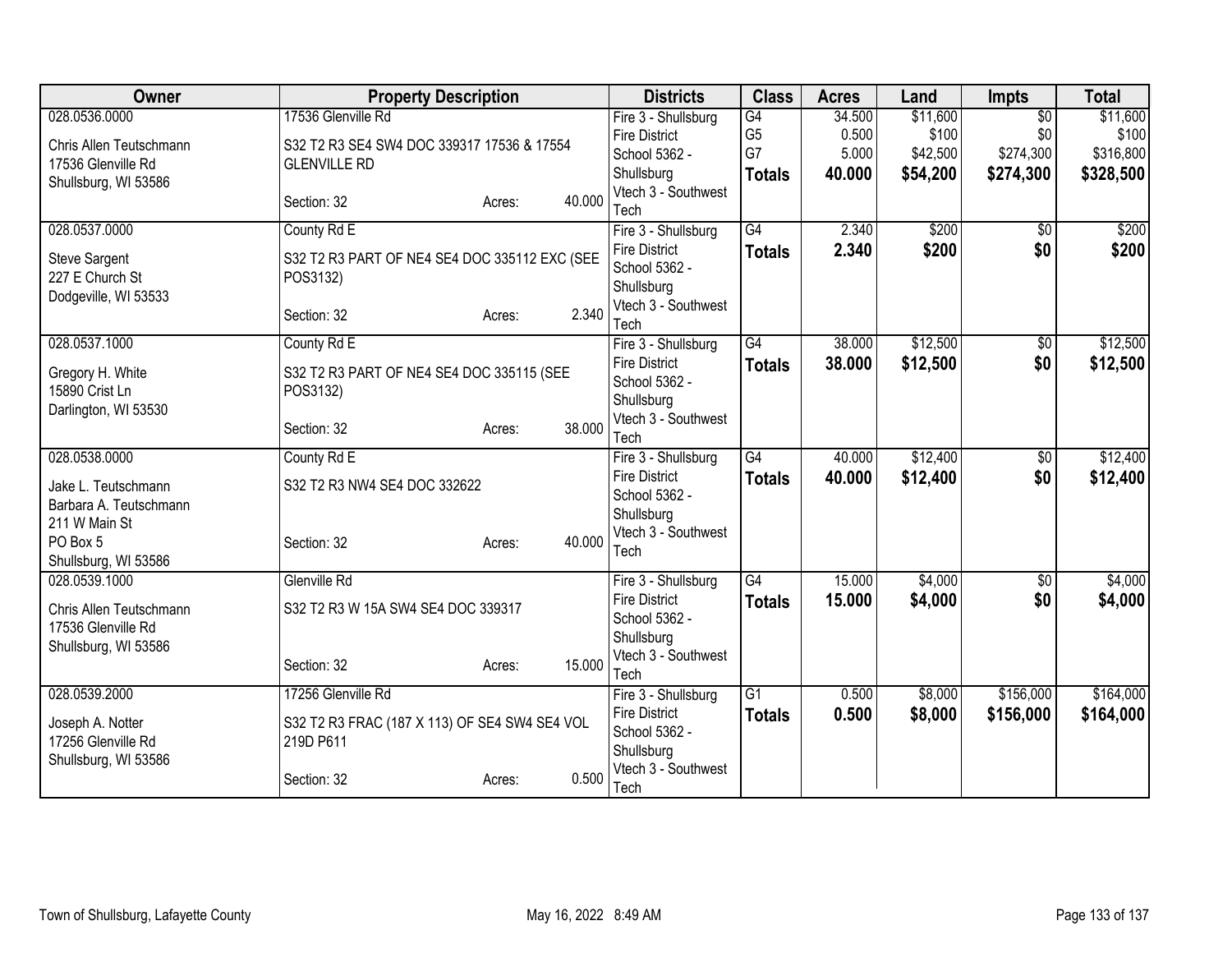| Owner                                                                                                                                      | <b>Property Description</b>                                                                                                                                                      |                  |                  | <b>Districts</b>                                                                                  | <b>Class</b>                                       | <b>Acres</b>              | Land                          | <b>Impts</b>                  | <b>Total</b>                  |
|--------------------------------------------------------------------------------------------------------------------------------------------|----------------------------------------------------------------------------------------------------------------------------------------------------------------------------------|------------------|------------------|---------------------------------------------------------------------------------------------------|----------------------------------------------------|---------------------------|-------------------------------|-------------------------------|-------------------------------|
| 028.0539.3000<br>Mark L. Russell et al<br>c/o Mark L & Deborah J Russell<br>15250 State Rd 11                                              | Glenville Rd<br>S32 T2 R3 E 15A SW4 SE4 EXC 1A IN SW COR FOR<br>SCHOOL VOL 170D P426                                                                                             |                  |                  | Fire 3 - Shullsburg<br><b>Fire District</b><br>School 5362 -<br>Shullsburg                        | $\overline{G4}$<br>G <sub>5</sub><br><b>Totals</b> | 21.000<br>3.500<br>24.500 | \$5,000<br>\$1,000<br>\$6,000 | $\overline{50}$<br>\$0<br>\$0 | \$5,000<br>\$1,000<br>\$6,000 |
| Shullsburg, WI 53586-9534                                                                                                                  | Section: 32                                                                                                                                                                      | Acres:           | 24.500           | Vtech 3 - Southwest<br>Tech                                                                       |                                                    |                           |                               |                               |                               |
| 028.0540.0000<br>Mark L. Russell et al<br>c/o Mark L & Deborah J Russell<br>15250 State Rd 11                                              | Glenville Rd<br>S32 T2 R3 SE4 SE4 VOL 170D P426                                                                                                                                  |                  |                  | Fire 3 - Shullsburg<br><b>Fire District</b><br>School 5362 -<br>Shullsburg<br>Vtech 3 - Southwest | $\overline{G4}$<br>G <sub>5</sub><br><b>Totals</b> | 39.000<br>1.000<br>40.000 | \$9,500<br>\$100<br>\$9,600   | $\overline{50}$<br>\$0<br>\$0 | \$9,500<br>\$100<br>\$9,600   |
| Shullsburg, WI 53586-9534<br>028.0541.0000<br>Charles R. Baxter<br>Terri Anne Baxter<br>15775 Salty Hollow Rd<br>Darlington, WI 53530-9773 | Section: 32<br>Roper Rd<br>S33 T2 R3 PART NE4 NE4 VOL 222D P803<br>Section: 33                                                                                                   | Acres:<br>Acres: | 40.000<br>37.700 | Tech<br>Fire 3 - Shullsburg<br><b>Fire District</b><br>School 1295<br>Vtech 3 - Southwest<br>Tech | G4<br>G <sub>5</sub><br><b>Totals</b>              | 36.000<br>1.700<br>37,700 | \$10,500<br>\$100<br>\$10,600 | \$0<br>\$0<br>\$0             | \$10,500<br>\$100<br>\$10,600 |
| 028.0541.1000<br>Justin L. Wedig<br>Jenna L. Wedig<br>7701 State Rd 23<br>Darlington, WI 53530                                             | 7701 State Highway 23<br>PART NE4 NE4 LYING IN THE FOLLOWING: COM AT<br>THE INTERSECTION OF C/L ROPER RD & WLY ROW<br>STH 23; SOUTH ALG WLY ROW STH 23, 846 FT TO<br>Section: 33 | Acres:           | 2.300            | Fire 3 - Shullsburg<br><b>Fire District</b><br>School 1295<br>Vtech 3 - Southwest<br>Tech         | $\overline{G1}$<br><b>Totals</b>                   | 2.300<br>2.300            | \$21,200<br>\$21,200          | \$15,000<br>\$15,000          | \$36,200<br>\$36,200          |
| 028.0542.0000<br>Charles R. Baxter<br>Terri Anne Baxter<br>15775 Salty Hollow Rd<br>Darlington, WI 53530-9773                              | Roper Rd<br>S33 T2 R3 NW4 NE4 VOL 222D P803<br>Section: 33                                                                                                                       | Acres:           | 40.000           | Fire 3 - Shullsburg<br><b>Fire District</b><br>School 1295<br>Vtech 3 - Southwest<br>Tech         | G4<br>G <sub>5</sub><br><b>Totals</b>              | 38.000<br>2.000<br>40.000 | \$11,700<br>\$100<br>\$11,800 | $\sqrt{6}$<br>\$0<br>\$0      | \$11,700<br>\$100<br>\$11,800 |
| 028.0543.0000<br>Charles R. Baxter<br>Terri Anne Baxter<br>15775 Salty Hollow Rd<br>Darlington, WI 53530-9773                              | State Highway 23<br>S33 T2 R3 SW4 NE4 VOL 222D P803<br>Section: 33                                                                                                               | Acres:           | 40.000           | Fire 3 - Shullsburg<br><b>Fire District</b><br>School 1295<br>Vtech 3 - Southwest<br>Tech         | G4<br>G <sub>5</sub><br><b>Totals</b>              | 39.000<br>1.000<br>40.000 | \$12,900<br>\$100<br>\$13,000 | $\overline{50}$<br>\$0<br>\$0 | \$12,900<br>\$100<br>\$13,000 |
| 028.0544.0000<br>Charles R. Baxter<br>Terri Anne Baxter<br>15775 Salty Hollow Rd<br>Darlington, WI 53530-9773                              | Roper Rd<br>S33 T2 R3 SE4 NE4 VOL 222D P803<br>Section: 33                                                                                                                       | Acres:           | 39.300           | Fire 3 - Shullsburg<br><b>Fire District</b><br>School 1295<br>Vtech 3 - Southwest<br>Tech         | G4<br>G <sub>5</sub><br><b>Totals</b>              | 38.300<br>1.000<br>39.300 | \$10,100<br>\$100<br>\$10,200 | $\overline{60}$<br>\$0<br>\$0 | \$10,100<br>\$100<br>\$10,200 |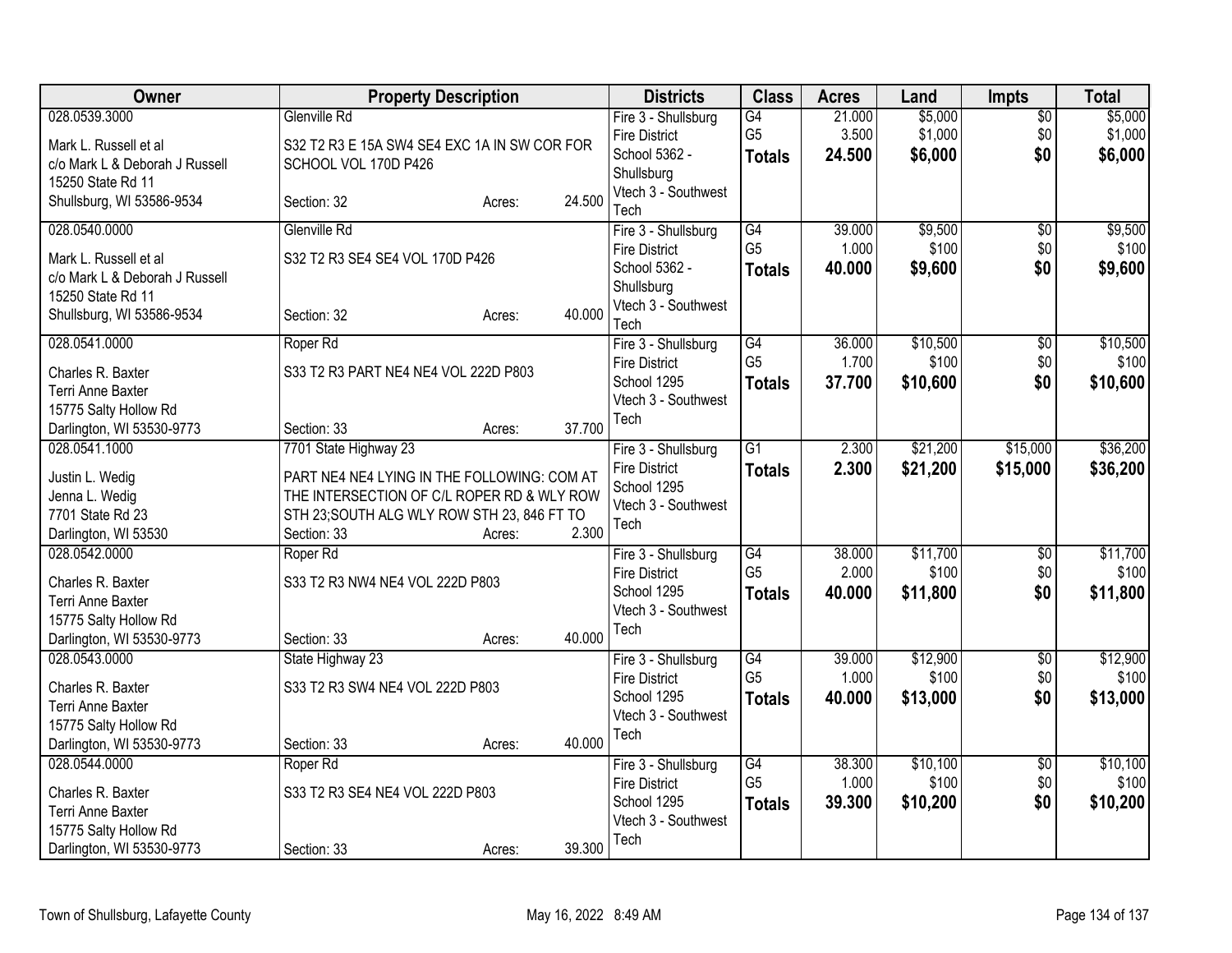| 028.0544.1000<br>7701 Sth 23<br>$\overline{G1}$<br>\$11,500<br>Fire 3 - Shullsburg<br><b>Fire District</b><br>0.700<br>\$11,500<br>\$190,700<br>\$202,200<br><b>Totals</b><br>Justin L. Wedig<br>PART SE4 NE4 LYING IN THE FOLLOWING: COM AT<br>School 1295<br>THE INTERSECTION OF C/L ROPER RD & WLY ROW<br>Jenna L. Wedig<br>Vtech 3 - Southwest<br>7701 State Rd 23<br>STH 23; SOUTH ALG WLY ROW STH 23, 846 FT TO<br>Tech<br>0.700<br>Darlington, WI 53530<br>Section: 33<br>Acres:<br>028.0545.0000<br>$\overline{G4}$<br>38.000<br>\$13,400<br>$\overline{50}$<br>Roper Rd<br>Fire 3 - Shullsburg<br>G <sub>5</sub><br>2.000<br>\$100<br>\$0<br><b>Fire District</b><br>S33 T2 R3 NE4 NW4 VOL 239D P250<br>Ronald E & Mary Jean Ubersox Lvng<br>\$0<br>School 5362 -<br>40.000<br>\$13,500<br><b>Totals</b><br>Trst Dtd 2/6/2020<br>Shullsburg<br>17135 Roper Rd<br>Vtech 3 - Southwest<br>40.000<br>Shullsburg, WI 53586<br>Section: 33<br>Acres:<br>Tech<br>\$11,000<br>028.0546.0000<br>$\overline{G4}$<br>30.570<br>$\overline{50}$<br>Roper Rd<br>Fire 3 - Shullsburg<br>G <sub>5</sub><br>\$100<br>1.000<br>\$0<br><b>Fire District</b><br>S33 T2 R3 PART OF NW4 NW4 VOL 239D P250<br>Ronald E & Mary Jean Ubersox Lvng<br>31.570<br>School 5362 -<br>\$11,100<br>\$0<br><b>Totals</b><br>Trst Dtd 2/6/2020<br>Shullsburg<br>17135 Roper Rd<br>Vtech 3 - Southwest<br>31.570<br>Shullsburg, WI 53586<br>Section: 33<br>Acres:<br>Tech<br>\$1,500<br>028.0546.1000<br>Roper Rd<br>$\overline{G4}$<br>\$1,500<br>Fire 3 - Shullsburg<br>6.430<br>$\overline{50}$<br>G7<br>2.000<br>\$16,000<br>\$102,900<br><b>Fire District</b><br>Ronald E & Mary Jean Ubersox Lvng<br>S33 T2 R3 PART OF NW4 NW4 VOL 80 B&C P293 (SEI<br>School 5362 -<br>8.430<br>\$17,500<br>\$102,900<br><b>Totals</b><br>Trst Dtd 2/6/2020<br>POS3138)<br>Shullsburg<br>c/o Amy M. Ruegsegger<br>Vtech 3 - Southwest<br>8.430<br>17137 Roper Rd<br>Section: 33<br>Acres:<br>Tech<br>Shullsburg, WI 53586-9751<br>G4<br>\$13,400<br>028.0547.0000<br>Roper Rd<br>40.000<br>\$0<br>Fire 3 - Shullsburg<br><b>Fire District</b><br>\$13,400<br>\$0<br>40.000<br><b>Totals</b><br>S33 T2 R3 SW4 NW4 VOL 234D P787<br>Gregory H. White<br>School 5362 -<br>15890 Crist Ln<br>Shullsburg<br>Darlington, WI 53530<br>Vtech 3 - Southwest<br>40.000<br>Section: 33<br>Acres:<br>Tech<br>\$14,000<br>\$14,000<br>028.0548.0000<br><b>Wright Rd</b><br>$\overline{G4}$<br>40.000<br>$\overline{50}$<br>Fire 3 - Shullsburg<br><b>Fire District</b><br>40.000<br>\$14,000<br>\$0<br><b>Totals</b><br>S33 T2 R3 SE4 NW4 VOL 234D P787<br>Gregory H. White<br>School 5362 -<br>15890 Crist Ln<br>Shullsburg<br>Darlington, WI 53530<br>Vtech 3 - Southwest<br>40.000<br>Section: 33<br>Acres:<br>Tech<br>\$13,800<br>028.0549.0000<br><b>Wright Rd</b><br>$\overline{G4}$<br>\$13,800<br>Fire 3 - Shullsburg<br>39.000<br>$\overline{50}$<br>G <sub>5</sub><br>1.000<br>\$100<br>\$0<br><b>Fire District</b><br>S33 T2 R3 NE4 SW4 VOL 224D P255-257<br>Prairie View Stock Farm, LLC<br>\$0<br>School 1295<br>40.000<br>\$13,900<br><b>Totals</b><br>c/o Prairie View Stock Farm, LLC<br>Vtech 3 - Southwest<br>7224 Wright Rd<br>Tech | Owner                     | <b>Property Description</b> |        |        | <b>Districts</b> | <b>Class</b> | <b>Acres</b> | Land | <b>Impts</b> | <b>Total</b> |
|----------------------------------------------------------------------------------------------------------------------------------------------------------------------------------------------------------------------------------------------------------------------------------------------------------------------------------------------------------------------------------------------------------------------------------------------------------------------------------------------------------------------------------------------------------------------------------------------------------------------------------------------------------------------------------------------------------------------------------------------------------------------------------------------------------------------------------------------------------------------------------------------------------------------------------------------------------------------------------------------------------------------------------------------------------------------------------------------------------------------------------------------------------------------------------------------------------------------------------------------------------------------------------------------------------------------------------------------------------------------------------------------------------------------------------------------------------------------------------------------------------------------------------------------------------------------------------------------------------------------------------------------------------------------------------------------------------------------------------------------------------------------------------------------------------------------------------------------------------------------------------------------------------------------------------------------------------------------------------------------------------------------------------------------------------------------------------------------------------------------------------------------------------------------------------------------------------------------------------------------------------------------------------------------------------------------------------------------------------------------------------------------------------------------------------------------------------------------------------------------------------------------------------------------------------------------------------------------------------------------------------------------------------------------------------------------------------------------------------------------------------------------------------------------------------------------------------------------------------------------------------------------------------------------------------------------------------------------------------------------------------------------------------------------------------------------------------------------------------------------------------------------------------------------------------------------------------|---------------------------|-----------------------------|--------|--------|------------------|--------------|--------------|------|--------------|--------------|
|                                                                                                                                                                                                                                                                                                                                                                                                                                                                                                                                                                                                                                                                                                                                                                                                                                                                                                                                                                                                                                                                                                                                                                                                                                                                                                                                                                                                                                                                                                                                                                                                                                                                                                                                                                                                                                                                                                                                                                                                                                                                                                                                                                                                                                                                                                                                                                                                                                                                                                                                                                                                                                                                                                                                                                                                                                                                                                                                                                                                                                                                                                                                                                                                          |                           |                             |        |        |                  |              | 0.700        |      | \$190,700    | \$202,200    |
| \$13,900                                                                                                                                                                                                                                                                                                                                                                                                                                                                                                                                                                                                                                                                                                                                                                                                                                                                                                                                                                                                                                                                                                                                                                                                                                                                                                                                                                                                                                                                                                                                                                                                                                                                                                                                                                                                                                                                                                                                                                                                                                                                                                                                                                                                                                                                                                                                                                                                                                                                                                                                                                                                                                                                                                                                                                                                                                                                                                                                                                                                                                                                                                                                                                                                 |                           |                             |        |        |                  |              |              |      |              |              |
| \$13,400<br>\$100<br>\$13,500                                                                                                                                                                                                                                                                                                                                                                                                                                                                                                                                                                                                                                                                                                                                                                                                                                                                                                                                                                                                                                                                                                                                                                                                                                                                                                                                                                                                                                                                                                                                                                                                                                                                                                                                                                                                                                                                                                                                                                                                                                                                                                                                                                                                                                                                                                                                                                                                                                                                                                                                                                                                                                                                                                                                                                                                                                                                                                                                                                                                                                                                                                                                                                            |                           |                             |        |        |                  |              |              |      |              |              |
|                                                                                                                                                                                                                                                                                                                                                                                                                                                                                                                                                                                                                                                                                                                                                                                                                                                                                                                                                                                                                                                                                                                                                                                                                                                                                                                                                                                                                                                                                                                                                                                                                                                                                                                                                                                                                                                                                                                                                                                                                                                                                                                                                                                                                                                                                                                                                                                                                                                                                                                                                                                                                                                                                                                                                                                                                                                                                                                                                                                                                                                                                                                                                                                                          |                           |                             |        |        |                  |              |              |      |              |              |
|                                                                                                                                                                                                                                                                                                                                                                                                                                                                                                                                                                                                                                                                                                                                                                                                                                                                                                                                                                                                                                                                                                                                                                                                                                                                                                                                                                                                                                                                                                                                                                                                                                                                                                                                                                                                                                                                                                                                                                                                                                                                                                                                                                                                                                                                                                                                                                                                                                                                                                                                                                                                                                                                                                                                                                                                                                                                                                                                                                                                                                                                                                                                                                                                          |                           |                             |        |        |                  |              |              |      |              |              |
|                                                                                                                                                                                                                                                                                                                                                                                                                                                                                                                                                                                                                                                                                                                                                                                                                                                                                                                                                                                                                                                                                                                                                                                                                                                                                                                                                                                                                                                                                                                                                                                                                                                                                                                                                                                                                                                                                                                                                                                                                                                                                                                                                                                                                                                                                                                                                                                                                                                                                                                                                                                                                                                                                                                                                                                                                                                                                                                                                                                                                                                                                                                                                                                                          |                           |                             |        |        |                  |              |              |      |              |              |
|                                                                                                                                                                                                                                                                                                                                                                                                                                                                                                                                                                                                                                                                                                                                                                                                                                                                                                                                                                                                                                                                                                                                                                                                                                                                                                                                                                                                                                                                                                                                                                                                                                                                                                                                                                                                                                                                                                                                                                                                                                                                                                                                                                                                                                                                                                                                                                                                                                                                                                                                                                                                                                                                                                                                                                                                                                                                                                                                                                                                                                                                                                                                                                                                          |                           |                             |        |        |                  |              |              |      |              |              |
| \$11,000<br>\$100<br>\$11,100<br>\$118,900<br>\$120,400<br>\$13,400<br>\$13,400<br>\$14,000<br>\$100                                                                                                                                                                                                                                                                                                                                                                                                                                                                                                                                                                                                                                                                                                                                                                                                                                                                                                                                                                                                                                                                                                                                                                                                                                                                                                                                                                                                                                                                                                                                                                                                                                                                                                                                                                                                                                                                                                                                                                                                                                                                                                                                                                                                                                                                                                                                                                                                                                                                                                                                                                                                                                                                                                                                                                                                                                                                                                                                                                                                                                                                                                     |                           |                             |        |        |                  |              |              |      |              |              |
|                                                                                                                                                                                                                                                                                                                                                                                                                                                                                                                                                                                                                                                                                                                                                                                                                                                                                                                                                                                                                                                                                                                                                                                                                                                                                                                                                                                                                                                                                                                                                                                                                                                                                                                                                                                                                                                                                                                                                                                                                                                                                                                                                                                                                                                                                                                                                                                                                                                                                                                                                                                                                                                                                                                                                                                                                                                                                                                                                                                                                                                                                                                                                                                                          |                           |                             |        |        |                  |              |              |      |              |              |
|                                                                                                                                                                                                                                                                                                                                                                                                                                                                                                                                                                                                                                                                                                                                                                                                                                                                                                                                                                                                                                                                                                                                                                                                                                                                                                                                                                                                                                                                                                                                                                                                                                                                                                                                                                                                                                                                                                                                                                                                                                                                                                                                                                                                                                                                                                                                                                                                                                                                                                                                                                                                                                                                                                                                                                                                                                                                                                                                                                                                                                                                                                                                                                                                          |                           |                             |        |        |                  |              |              |      |              |              |
|                                                                                                                                                                                                                                                                                                                                                                                                                                                                                                                                                                                                                                                                                                                                                                                                                                                                                                                                                                                                                                                                                                                                                                                                                                                                                                                                                                                                                                                                                                                                                                                                                                                                                                                                                                                                                                                                                                                                                                                                                                                                                                                                                                                                                                                                                                                                                                                                                                                                                                                                                                                                                                                                                                                                                                                                                                                                                                                                                                                                                                                                                                                                                                                                          |                           |                             |        |        |                  |              |              |      |              |              |
|                                                                                                                                                                                                                                                                                                                                                                                                                                                                                                                                                                                                                                                                                                                                                                                                                                                                                                                                                                                                                                                                                                                                                                                                                                                                                                                                                                                                                                                                                                                                                                                                                                                                                                                                                                                                                                                                                                                                                                                                                                                                                                                                                                                                                                                                                                                                                                                                                                                                                                                                                                                                                                                                                                                                                                                                                                                                                                                                                                                                                                                                                                                                                                                                          |                           |                             |        |        |                  |              |              |      |              |              |
|                                                                                                                                                                                                                                                                                                                                                                                                                                                                                                                                                                                                                                                                                                                                                                                                                                                                                                                                                                                                                                                                                                                                                                                                                                                                                                                                                                                                                                                                                                                                                                                                                                                                                                                                                                                                                                                                                                                                                                                                                                                                                                                                                                                                                                                                                                                                                                                                                                                                                                                                                                                                                                                                                                                                                                                                                                                                                                                                                                                                                                                                                                                                                                                                          |                           |                             |        |        |                  |              |              |      |              |              |
|                                                                                                                                                                                                                                                                                                                                                                                                                                                                                                                                                                                                                                                                                                                                                                                                                                                                                                                                                                                                                                                                                                                                                                                                                                                                                                                                                                                                                                                                                                                                                                                                                                                                                                                                                                                                                                                                                                                                                                                                                                                                                                                                                                                                                                                                                                                                                                                                                                                                                                                                                                                                                                                                                                                                                                                                                                                                                                                                                                                                                                                                                                                                                                                                          |                           |                             |        |        |                  |              |              |      |              |              |
|                                                                                                                                                                                                                                                                                                                                                                                                                                                                                                                                                                                                                                                                                                                                                                                                                                                                                                                                                                                                                                                                                                                                                                                                                                                                                                                                                                                                                                                                                                                                                                                                                                                                                                                                                                                                                                                                                                                                                                                                                                                                                                                                                                                                                                                                                                                                                                                                                                                                                                                                                                                                                                                                                                                                                                                                                                                                                                                                                                                                                                                                                                                                                                                                          |                           |                             |        |        |                  |              |              |      |              |              |
|                                                                                                                                                                                                                                                                                                                                                                                                                                                                                                                                                                                                                                                                                                                                                                                                                                                                                                                                                                                                                                                                                                                                                                                                                                                                                                                                                                                                                                                                                                                                                                                                                                                                                                                                                                                                                                                                                                                                                                                                                                                                                                                                                                                                                                                                                                                                                                                                                                                                                                                                                                                                                                                                                                                                                                                                                                                                                                                                                                                                                                                                                                                                                                                                          |                           |                             |        |        |                  |              |              |      |              |              |
|                                                                                                                                                                                                                                                                                                                                                                                                                                                                                                                                                                                                                                                                                                                                                                                                                                                                                                                                                                                                                                                                                                                                                                                                                                                                                                                                                                                                                                                                                                                                                                                                                                                                                                                                                                                                                                                                                                                                                                                                                                                                                                                                                                                                                                                                                                                                                                                                                                                                                                                                                                                                                                                                                                                                                                                                                                                                                                                                                                                                                                                                                                                                                                                                          |                           |                             |        |        |                  |              |              |      |              |              |
|                                                                                                                                                                                                                                                                                                                                                                                                                                                                                                                                                                                                                                                                                                                                                                                                                                                                                                                                                                                                                                                                                                                                                                                                                                                                                                                                                                                                                                                                                                                                                                                                                                                                                                                                                                                                                                                                                                                                                                                                                                                                                                                                                                                                                                                                                                                                                                                                                                                                                                                                                                                                                                                                                                                                                                                                                                                                                                                                                                                                                                                                                                                                                                                                          |                           |                             |        |        |                  |              |              |      |              |              |
|                                                                                                                                                                                                                                                                                                                                                                                                                                                                                                                                                                                                                                                                                                                                                                                                                                                                                                                                                                                                                                                                                                                                                                                                                                                                                                                                                                                                                                                                                                                                                                                                                                                                                                                                                                                                                                                                                                                                                                                                                                                                                                                                                                                                                                                                                                                                                                                                                                                                                                                                                                                                                                                                                                                                                                                                                                                                                                                                                                                                                                                                                                                                                                                                          |                           |                             |        |        |                  |              |              |      |              |              |
|                                                                                                                                                                                                                                                                                                                                                                                                                                                                                                                                                                                                                                                                                                                                                                                                                                                                                                                                                                                                                                                                                                                                                                                                                                                                                                                                                                                                                                                                                                                                                                                                                                                                                                                                                                                                                                                                                                                                                                                                                                                                                                                                                                                                                                                                                                                                                                                                                                                                                                                                                                                                                                                                                                                                                                                                                                                                                                                                                                                                                                                                                                                                                                                                          |                           |                             |        |        |                  |              |              |      |              |              |
|                                                                                                                                                                                                                                                                                                                                                                                                                                                                                                                                                                                                                                                                                                                                                                                                                                                                                                                                                                                                                                                                                                                                                                                                                                                                                                                                                                                                                                                                                                                                                                                                                                                                                                                                                                                                                                                                                                                                                                                                                                                                                                                                                                                                                                                                                                                                                                                                                                                                                                                                                                                                                                                                                                                                                                                                                                                                                                                                                                                                                                                                                                                                                                                                          |                           |                             |        |        |                  |              |              |      |              |              |
|                                                                                                                                                                                                                                                                                                                                                                                                                                                                                                                                                                                                                                                                                                                                                                                                                                                                                                                                                                                                                                                                                                                                                                                                                                                                                                                                                                                                                                                                                                                                                                                                                                                                                                                                                                                                                                                                                                                                                                                                                                                                                                                                                                                                                                                                                                                                                                                                                                                                                                                                                                                                                                                                                                                                                                                                                                                                                                                                                                                                                                                                                                                                                                                                          |                           |                             |        |        |                  |              |              |      |              |              |
|                                                                                                                                                                                                                                                                                                                                                                                                                                                                                                                                                                                                                                                                                                                                                                                                                                                                                                                                                                                                                                                                                                                                                                                                                                                                                                                                                                                                                                                                                                                                                                                                                                                                                                                                                                                                                                                                                                                                                                                                                                                                                                                                                                                                                                                                                                                                                                                                                                                                                                                                                                                                                                                                                                                                                                                                                                                                                                                                                                                                                                                                                                                                                                                                          |                           |                             |        |        |                  |              |              |      |              |              |
|                                                                                                                                                                                                                                                                                                                                                                                                                                                                                                                                                                                                                                                                                                                                                                                                                                                                                                                                                                                                                                                                                                                                                                                                                                                                                                                                                                                                                                                                                                                                                                                                                                                                                                                                                                                                                                                                                                                                                                                                                                                                                                                                                                                                                                                                                                                                                                                                                                                                                                                                                                                                                                                                                                                                                                                                                                                                                                                                                                                                                                                                                                                                                                                                          |                           |                             |        |        |                  |              |              |      |              |              |
|                                                                                                                                                                                                                                                                                                                                                                                                                                                                                                                                                                                                                                                                                                                                                                                                                                                                                                                                                                                                                                                                                                                                                                                                                                                                                                                                                                                                                                                                                                                                                                                                                                                                                                                                                                                                                                                                                                                                                                                                                                                                                                                                                                                                                                                                                                                                                                                                                                                                                                                                                                                                                                                                                                                                                                                                                                                                                                                                                                                                                                                                                                                                                                                                          |                           |                             |        |        |                  |              |              |      |              |              |
|                                                                                                                                                                                                                                                                                                                                                                                                                                                                                                                                                                                                                                                                                                                                                                                                                                                                                                                                                                                                                                                                                                                                                                                                                                                                                                                                                                                                                                                                                                                                                                                                                                                                                                                                                                                                                                                                                                                                                                                                                                                                                                                                                                                                                                                                                                                                                                                                                                                                                                                                                                                                                                                                                                                                                                                                                                                                                                                                                                                                                                                                                                                                                                                                          |                           |                             |        |        |                  |              |              |      |              |              |
|                                                                                                                                                                                                                                                                                                                                                                                                                                                                                                                                                                                                                                                                                                                                                                                                                                                                                                                                                                                                                                                                                                                                                                                                                                                                                                                                                                                                                                                                                                                                                                                                                                                                                                                                                                                                                                                                                                                                                                                                                                                                                                                                                                                                                                                                                                                                                                                                                                                                                                                                                                                                                                                                                                                                                                                                                                                                                                                                                                                                                                                                                                                                                                                                          |                           |                             |        |        |                  |              |              |      |              |              |
|                                                                                                                                                                                                                                                                                                                                                                                                                                                                                                                                                                                                                                                                                                                                                                                                                                                                                                                                                                                                                                                                                                                                                                                                                                                                                                                                                                                                                                                                                                                                                                                                                                                                                                                                                                                                                                                                                                                                                                                                                                                                                                                                                                                                                                                                                                                                                                                                                                                                                                                                                                                                                                                                                                                                                                                                                                                                                                                                                                                                                                                                                                                                                                                                          |                           |                             |        |        |                  |              |              |      |              |              |
|                                                                                                                                                                                                                                                                                                                                                                                                                                                                                                                                                                                                                                                                                                                                                                                                                                                                                                                                                                                                                                                                                                                                                                                                                                                                                                                                                                                                                                                                                                                                                                                                                                                                                                                                                                                                                                                                                                                                                                                                                                                                                                                                                                                                                                                                                                                                                                                                                                                                                                                                                                                                                                                                                                                                                                                                                                                                                                                                                                                                                                                                                                                                                                                                          |                           |                             |        |        |                  |              |              |      |              |              |
|                                                                                                                                                                                                                                                                                                                                                                                                                                                                                                                                                                                                                                                                                                                                                                                                                                                                                                                                                                                                                                                                                                                                                                                                                                                                                                                                                                                                                                                                                                                                                                                                                                                                                                                                                                                                                                                                                                                                                                                                                                                                                                                                                                                                                                                                                                                                                                                                                                                                                                                                                                                                                                                                                                                                                                                                                                                                                                                                                                                                                                                                                                                                                                                                          |                           |                             |        |        |                  |              |              |      |              |              |
|                                                                                                                                                                                                                                                                                                                                                                                                                                                                                                                                                                                                                                                                                                                                                                                                                                                                                                                                                                                                                                                                                                                                                                                                                                                                                                                                                                                                                                                                                                                                                                                                                                                                                                                                                                                                                                                                                                                                                                                                                                                                                                                                                                                                                                                                                                                                                                                                                                                                                                                                                                                                                                                                                                                                                                                                                                                                                                                                                                                                                                                                                                                                                                                                          |                           |                             |        |        |                  |              |              |      |              |              |
|                                                                                                                                                                                                                                                                                                                                                                                                                                                                                                                                                                                                                                                                                                                                                                                                                                                                                                                                                                                                                                                                                                                                                                                                                                                                                                                                                                                                                                                                                                                                                                                                                                                                                                                                                                                                                                                                                                                                                                                                                                                                                                                                                                                                                                                                                                                                                                                                                                                                                                                                                                                                                                                                                                                                                                                                                                                                                                                                                                                                                                                                                                                                                                                                          |                           |                             |        |        |                  |              |              |      |              |              |
|                                                                                                                                                                                                                                                                                                                                                                                                                                                                                                                                                                                                                                                                                                                                                                                                                                                                                                                                                                                                                                                                                                                                                                                                                                                                                                                                                                                                                                                                                                                                                                                                                                                                                                                                                                                                                                                                                                                                                                                                                                                                                                                                                                                                                                                                                                                                                                                                                                                                                                                                                                                                                                                                                                                                                                                                                                                                                                                                                                                                                                                                                                                                                                                                          |                           |                             |        |        |                  |              |              |      |              |              |
|                                                                                                                                                                                                                                                                                                                                                                                                                                                                                                                                                                                                                                                                                                                                                                                                                                                                                                                                                                                                                                                                                                                                                                                                                                                                                                                                                                                                                                                                                                                                                                                                                                                                                                                                                                                                                                                                                                                                                                                                                                                                                                                                                                                                                                                                                                                                                                                                                                                                                                                                                                                                                                                                                                                                                                                                                                                                                                                                                                                                                                                                                                                                                                                                          |                           |                             |        |        |                  |              |              |      |              |              |
|                                                                                                                                                                                                                                                                                                                                                                                                                                                                                                                                                                                                                                                                                                                                                                                                                                                                                                                                                                                                                                                                                                                                                                                                                                                                                                                                                                                                                                                                                                                                                                                                                                                                                                                                                                                                                                                                                                                                                                                                                                                                                                                                                                                                                                                                                                                                                                                                                                                                                                                                                                                                                                                                                                                                                                                                                                                                                                                                                                                                                                                                                                                                                                                                          |                           |                             |        |        |                  |              |              |      |              |              |
|                                                                                                                                                                                                                                                                                                                                                                                                                                                                                                                                                                                                                                                                                                                                                                                                                                                                                                                                                                                                                                                                                                                                                                                                                                                                                                                                                                                                                                                                                                                                                                                                                                                                                                                                                                                                                                                                                                                                                                                                                                                                                                                                                                                                                                                                                                                                                                                                                                                                                                                                                                                                                                                                                                                                                                                                                                                                                                                                                                                                                                                                                                                                                                                                          |                           |                             |        |        |                  |              |              |      |              |              |
|                                                                                                                                                                                                                                                                                                                                                                                                                                                                                                                                                                                                                                                                                                                                                                                                                                                                                                                                                                                                                                                                                                                                                                                                                                                                                                                                                                                                                                                                                                                                                                                                                                                                                                                                                                                                                                                                                                                                                                                                                                                                                                                                                                                                                                                                                                                                                                                                                                                                                                                                                                                                                                                                                                                                                                                                                                                                                                                                                                                                                                                                                                                                                                                                          | Shullsburg, WI 53586-9738 | Section: 33                 | Acres: | 40.000 |                  |              |              |      |              |              |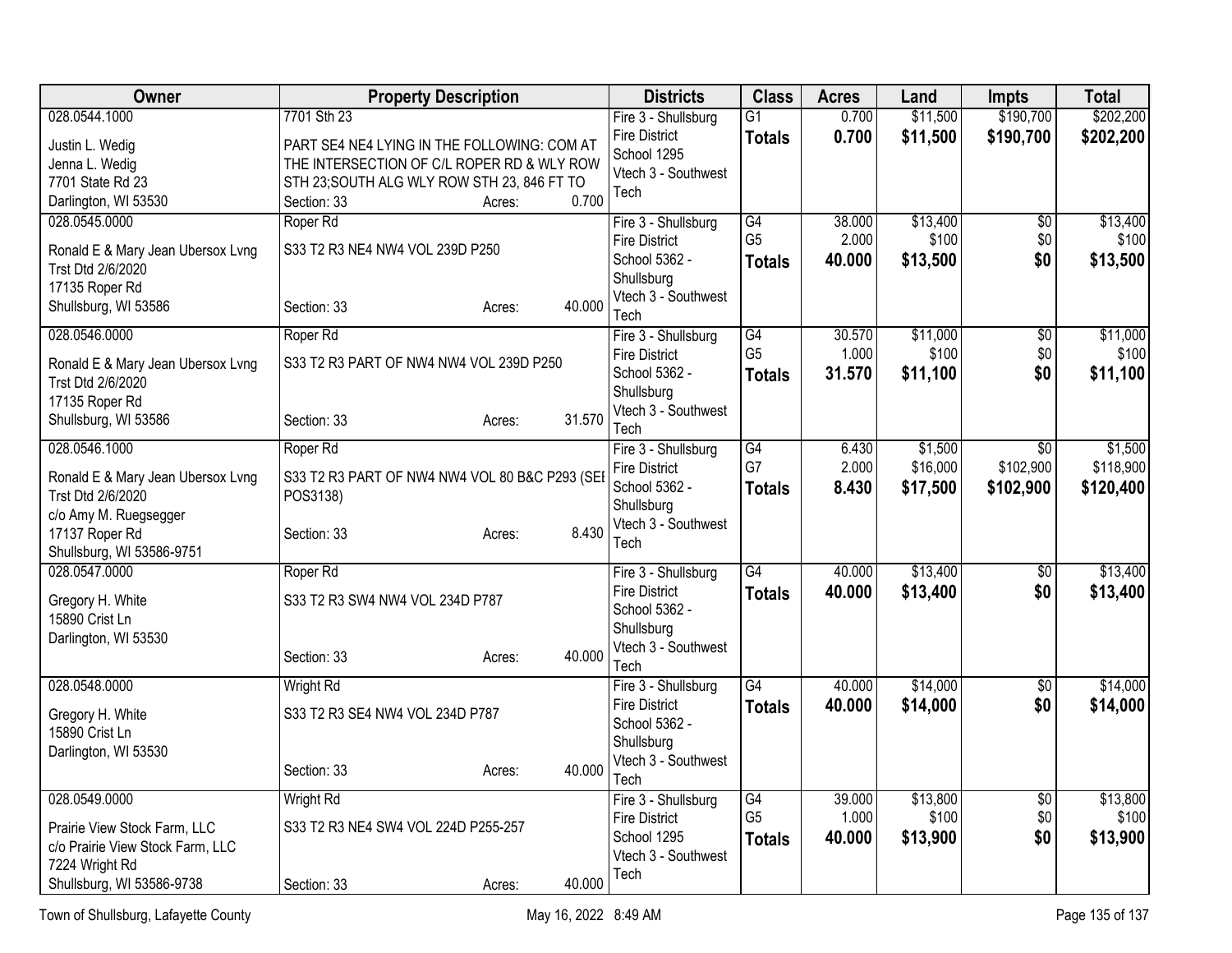| Owner                            |                                             | <b>Property Description</b> |        | <b>Districts</b>            | <b>Class</b>    | <b>Acres</b> | Land     | <b>Impts</b>    | <b>Total</b> |
|----------------------------------|---------------------------------------------|-----------------------------|--------|-----------------------------|-----------------|--------------|----------|-----------------|--------------|
| 028.0550.0000                    | <b>Wright Rd</b>                            |                             |        | Fire 3 - Shullsburg         | $\overline{G4}$ | 40.000       | \$13,200 | $\overline{50}$ | \$13,200     |
| Prairie View Stock Farm, LLC     | S33 T2 R3 NW4 SW4 VOL 224D P255-257         |                             |        | <b>Fire District</b>        | <b>Totals</b>   | 40.000       | \$13,200 | \$0             | \$13,200     |
| c/o Prairie View Stock Farm, LLC |                                             |                             |        | School 1295                 |                 |              |          |                 |              |
| 7224 Wright Rd                   |                                             |                             |        | Vtech 3 - Southwest<br>Tech |                 |              |          |                 |              |
| Shullsburg, WI 53586-9738        | Section: 33                                 | Acres:                      | 40.000 |                             |                 |              |          |                 |              |
| 028.0551.0000                    | Glenville Rd                                |                             |        | Fire 3 - Shullsburg         | $\overline{G4}$ | 39.000       | \$9,100  | $\overline{50}$ | \$9,100      |
| Prairie View Stock Farm, LLC     | S33 T2 R3 SW4 SW4 VOL 224D P255-257         |                             |        | <b>Fire District</b>        | G <sub>5</sub>  | 1.000        | \$100    | \$0             | \$100        |
| c/o Prairie View Stock Farm, LLC |                                             |                             |        | School 1295                 | <b>Totals</b>   | 40.000       | \$9,200  | \$0             | \$9,200      |
| 7224 Wright Rd                   |                                             |                             |        | Vtech 3 - Southwest<br>Tech |                 |              |          |                 |              |
| Shullsburg, WI 53586-9738        | Section: 33                                 | Acres:                      | 40.000 |                             |                 |              |          |                 |              |
| 028.0552.0000                    | Glenville Rd                                |                             |        | Fire 3 - Shullsburg         | $\overline{G4}$ | 38.000       | \$12,400 | \$0             | \$12,400     |
| Prairie View Stock Farm, LLC     | S33 T2 R3 SE4 SW4 VOL 224D P255-257         |                             |        | <b>Fire District</b>        | G <sub>5</sub>  | 2.000        | \$100    | \$0             | \$100        |
| c/o Prairie View Stock Farm, LLC |                                             |                             |        | School 1295                 | <b>Totals</b>   | 40.000       | \$12,500 | \$0             | \$12,500     |
| 7224 Wright Rd                   |                                             |                             |        | Vtech 3 - Southwest         |                 |              |          |                 |              |
| Shullsburg, WI 53586-9738        | Section: 33                                 | Acres:                      | 40.000 | Tech                        |                 |              |          |                 |              |
| 028.0553.1000                    | State Highway 23                            |                             |        | Fire 3 - Shullsburg         | $\overline{G4}$ | 0.370        | \$100    | \$0             | \$100        |
| Charles R. Baxter                | S33 T2 R3 PART OF NE4 SE4 VOL 222D P803     |                             |        | <b>Fire District</b>        | <b>Totals</b>   | 0.370        | \$100    | \$0             | \$100        |
| Terri Anne Baxter                |                                             |                             |        | School 1295                 |                 |              |          |                 |              |
| 15775 Salty Hollow Rd            |                                             |                             |        | Vtech 3 - Southwest         |                 |              |          |                 |              |
| Darlington, WI 53530-9773        | Section: 33                                 | Acres:                      | 0.370  | Tech                        |                 |              |          |                 |              |
| 028.0553.2000                    | State Highway 23                            |                             |        | Fire 3 - Shullsburg         | $\overline{G4}$ | 38.620       | \$14,600 | $\overline{30}$ | \$14,600     |
| Prairie View Stock Farm, LLC     | S33 T2 R3 PART OF NE4 SE4 VOL 224D P255-257 |                             |        | <b>Fire District</b>        | G <sub>5</sub>  | 1.000        | \$100    | \$0             | \$100        |
| c/o Prairie View Stock Farm, LLC |                                             |                             |        | School 1295                 | <b>Totals</b>   | 39.620       | \$14,700 | \$0             | \$14,700     |
| 7224 Wright Rd                   |                                             |                             |        | Vtech 3 - Southwest         |                 |              |          |                 |              |
| Shullsburg, WI 53586-9738        | Section: 33                                 | Acres:                      | 39.620 | Tech                        |                 |              |          |                 |              |
| 028.0554.0000                    | <b>Wright Rd</b>                            |                             |        | Fire 3 - Shullsburg         | 5M              | 9.000        | \$15,300 | $\overline{50}$ | \$15,300     |
| Prairie View Stock Farm, LLC     | S33 T2 R3 NW4 SE4 VOL 224D P255-257         |                             |        | <b>Fire District</b>        | G4              | 30.000       | \$11,100 | \$0             | \$11,100     |
| c/o Prairie View Stock Farm, LLC |                                             |                             |        | School 1295                 | G <sub>5</sub>  | 1.000        | \$100    | \$0             | \$100        |
| 7224 Wright Rd                   |                                             |                             |        | Vtech 3 - Southwest         | <b>Totals</b>   | 40.000       | \$26,500 | \$0             | \$26,500     |
| Shullsburg, WI 53586-9738        | Section: 33                                 | Acres:                      | 40.000 | Tech                        |                 |              |          |                 |              |
| 028.0555.0000                    | 7224 Wright Rd                              |                             |        | Fire 3 - Shullsburg         | G4              | 35.000       | \$11,900 | $\overline{50}$ | \$11,900     |
| Prairie View Stock Farm, LLC     | S33 T2 R3 SW4 SE4 VOL 224D P255-257         |                             |        | <b>Fire District</b>        | G <sub>5</sub>  | 2.000        | \$100    | \$0             | \$100        |
| c/o Prairie View Stock Farm, LLC |                                             |                             |        | School 1295                 | G7              | 3.000        | \$26,500 | \$196,100       | \$222,600    |
| 7224 Wright Rd                   |                                             |                             |        | Vtech 3 - Southwest         | <b>Totals</b>   | 40.000       | \$38,500 | \$196,100       | \$234,600    |
| Shullsburg, WI 53586-9738        | Section: 33                                 | Acres:                      | 40.000 | Tech                        |                 |              |          |                 |              |